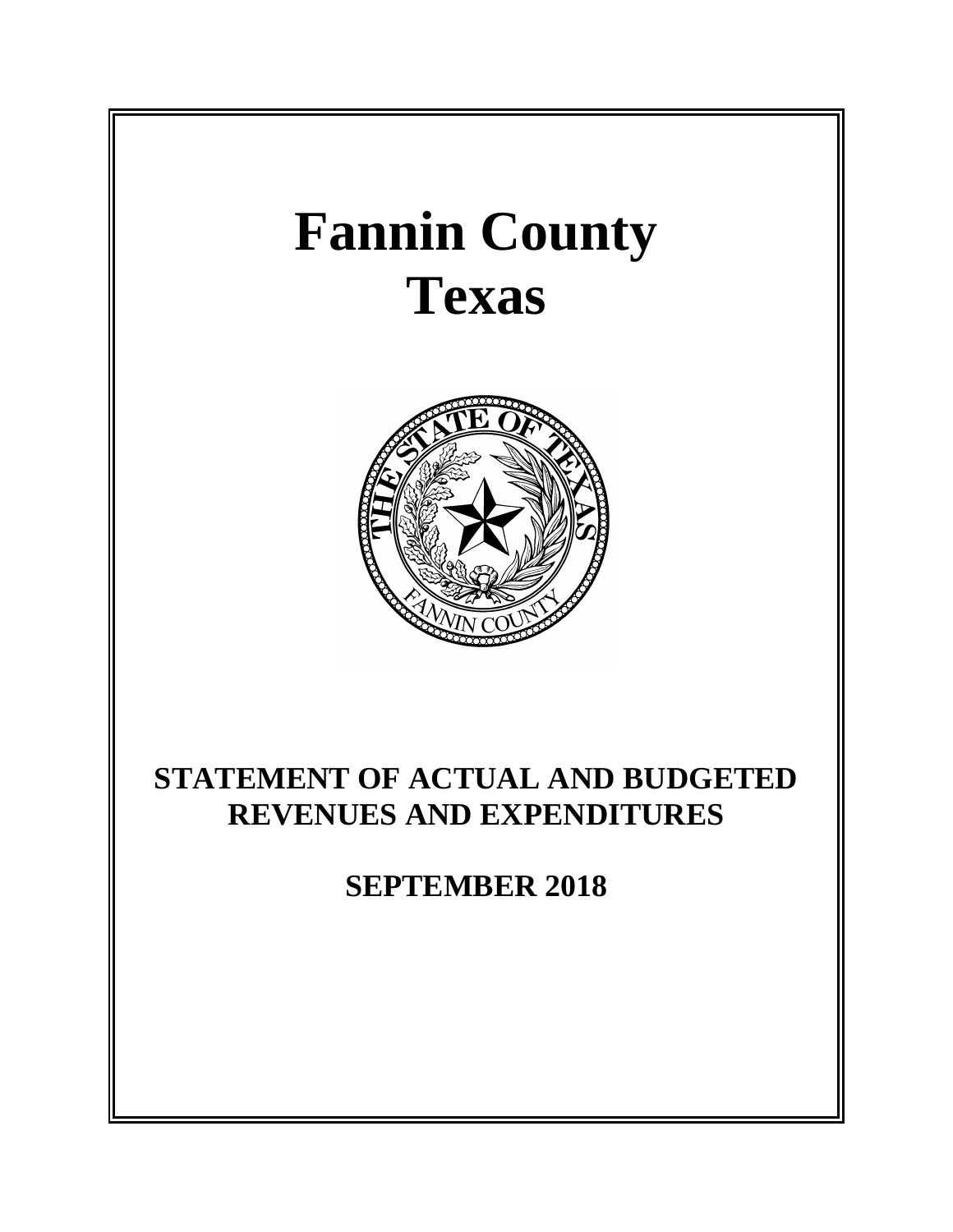|           | 12-11-2018**BUDGET ANALYSIS USAGE REPORT ** ASSET LIABILITY INCOME & EXPENSE<br>TIME: 07:31 AM - EFFECTIVE MONTH: 13 - FOR MONTH ENDING 9-30-18 |                             |                                                     |            |                                            |              | PAGE<br>PREPARER: 0004          | 1 |
|-----------|-------------------------------------------------------------------------------------------------------------------------------------------------|-----------------------------|-----------------------------------------------------|------------|--------------------------------------------|--------------|---------------------------------|---|
| ACT       | NUM ACCOUNT-TITLE                                                                                                                               | ORIGINAL                    | AMENDED<br>BUDGET-AMOUNT BUDGET-AMOUNT YEAR-TO-DATE | ENCUMBERED | ACTIVITY<br>YEAR-TO-DATE MONTH-TO-DATE     | ACTIVITY     | CURRENT USED<br>BALANCE PCT     |   |
|           | REPORTING FUND: 0010 GENERAL FUND                                                                                                               |                             |                                                     |            |                                            |              | EFFECTIVE MONTH - 13            |   |
|           | 0100 PAYROLL                                                                                                                                    |                             |                                                     |            |                                            |              |                                 |   |
|           | 0100 PAYROLL                                                                                                                                    |                             |                                                     |            | 0.00                                       | 0.00         | 0.00                            |   |
|           | PAYROLL                                                                                                                                         |                             |                                                     |            | 0.00                                       | 0.00         | 0.00                            |   |
|           | 0103 CASH                                                                                                                                       |                             |                                                     |            |                                            |              |                                 |   |
|           |                                                                                                                                                 |                             |                                                     |            |                                            |              |                                 |   |
|           | 0100 GENERAL-COMBINED FUNDS CHECKING<br>0175 TEXPOOL                                                                                            |                             |                                                     |            |                                            | 0.00         | 1,412,726.32- 0.00 732,696.60   |   |
|           |                                                                                                                                                 |                             |                                                     |            | 1,052,860.05                               |              | 4,603,782.98                    |   |
|           | CASH                                                                                                                                            |                             |                                                     |            | 359,866.27-                                |              | $0.00$ 5,336,479.58             |   |
|           | 0104 PETTY CASH                                                                                                                                 |                             |                                                     |            |                                            |              |                                 |   |
|           | 0560 SHERIFF PETTY CASH                                                                                                                         |                             |                                                     |            | 0.00                                       | 0.00         | 130.00                          |   |
|           | PETTY CASH                                                                                                                                      |                             |                                                     |            | 0.00                                       | 0.00         | 130.00                          |   |
|           | 0105 CHANGE FUND                                                                                                                                |                             |                                                     |            |                                            |              |                                 |   |
|           | 0003 COUNTY CLERK CHANGE FUND                                                                                                                   |                             |                                                     |            | 0.00                                       | 0.00         | 100.00                          |   |
|           | 0075 CO. ATTORNEY CHANGE FUND                                                                                                                   |                             |                                                     |            | 0.00                                       | 0.00         | 0.00                            |   |
|           | 0115 JURY CASH ON HAND                                                                                                                          |                             |                                                     |            | 0.00                                       | 0.00         | 1,000.00                        |   |
|           | 0450 DISTRICT CLK. CHANGE FUND                                                                                                                  |                             |                                                     |            | 0.00                                       | 0.00         | 50.00                           |   |
|           | 0455 JP#1 CASH ON HAND                                                                                                                          |                             |                                                     |            | 0.00                                       | 0.00         | 100.00                          |   |
|           | 0457 JP#3 CASH ON HAND<br>0499 TAX ASSESSOR CHANGE FUND                                                                                         |                             |                                                     |            | 0.00<br>0.00                               | 0.00<br>0.00 | 100.00<br>1,400.00              |   |
|           | CHANGE FUND                                                                                                                                     |                             |                                                     |            | 0.00                                       | 0.00         | 2,750.00                        |   |
|           | 0120 RECEIVABLES                                                                                                                                |                             |                                                     |            |                                            |              |                                 |   |
|           | 0305 FINES RECEIVABLE                                                                                                                           |                             |                                                     |            | 338,487.01                                 | 0.00         | 6, 362, 503.45                  |   |
|           | 0306 ALLOWANCE FOR UNCOLLECTIBLES                                                                                                               |                             |                                                     |            | 109,827.82-                                | 0.00         | 1,820,597.35-                   |   |
|           | 0307 ALOWANCE FOR UNCOLLECTIBLES HOSPIT                                                                                                         |                             |                                                     |            | 0.00                                       | 0.00         | $100,000.00 -$                  |   |
|           | 0311 TAXES RECEIVABLE                                                                                                                           |                             |                                                     |            | 15,404.41                                  | 0.00         | 583, 348.03                     |   |
|           | 0312 DUE FROM OTHER GOVERNMENTS<br>0313 DUE FROM OTHER FUNDS                                                                                    |                             |                                                     |            | 30,743.06<br>123,786.02-                   | 0.00<br>0.00 | 146,204.07<br>61,365.99         |   |
|           | 0314 ACCOUNTS RECEIVABLE                                                                                                                        |                             |                                                     |            | $31,889.03-$                               | 0.00         | 148,570.00                      |   |
| $- - - -$ | RECEIVABLES                                                                                                                                     | ------------ -------------- |                                                     |            | ----------------------------<br>119,131.61 | 0.00         | -------------<br>5, 381, 394.19 |   |
|           | 0133 ADVANCE TO FUND                                                                                                                            |                             |                                                     |            |                                            |              |                                 |   |
|           | 0089 DUE FROM T.J.P.C.                                                                                                                          |                             |                                                     |            | 0.00                                       | 0.00         | 0.00                            |   |
|           | ADVANCE TO FUND                                                                                                                                 |                             |                                                     |            | 0.00                                       | 0.00         | 0.00                            |   |
|           | 0200 LIABILITY ACCOUNT                                                                                                                          |                             |                                                     |            |                                            |              |                                 |   |
|           |                                                                                                                                                 |                             |                                                     |            |                                            |              |                                 |   |
|           | 0097 DUE TO OTHER GOVERNMENTS-FINES<br>0099 DUE TO OTHERS-FINES                                                                                 |                             |                                                     |            | 36, 314.00<br>114,362.24                   | 0.00<br>0.00 | 723,639.47<br>2,476,621.92      |   |
|           | 0150 ACCRUED SALARY PAYABLE                                                                                                                     |                             |                                                     |            | 6,858.79                                   | 0.00         | 150,403.37                      |   |
|           | 0155 ACCRUED FRINGE BENEFITS                                                                                                                    |                             |                                                     |            | 6,905.76                                   | 0.00         | 67, 427.05                      |   |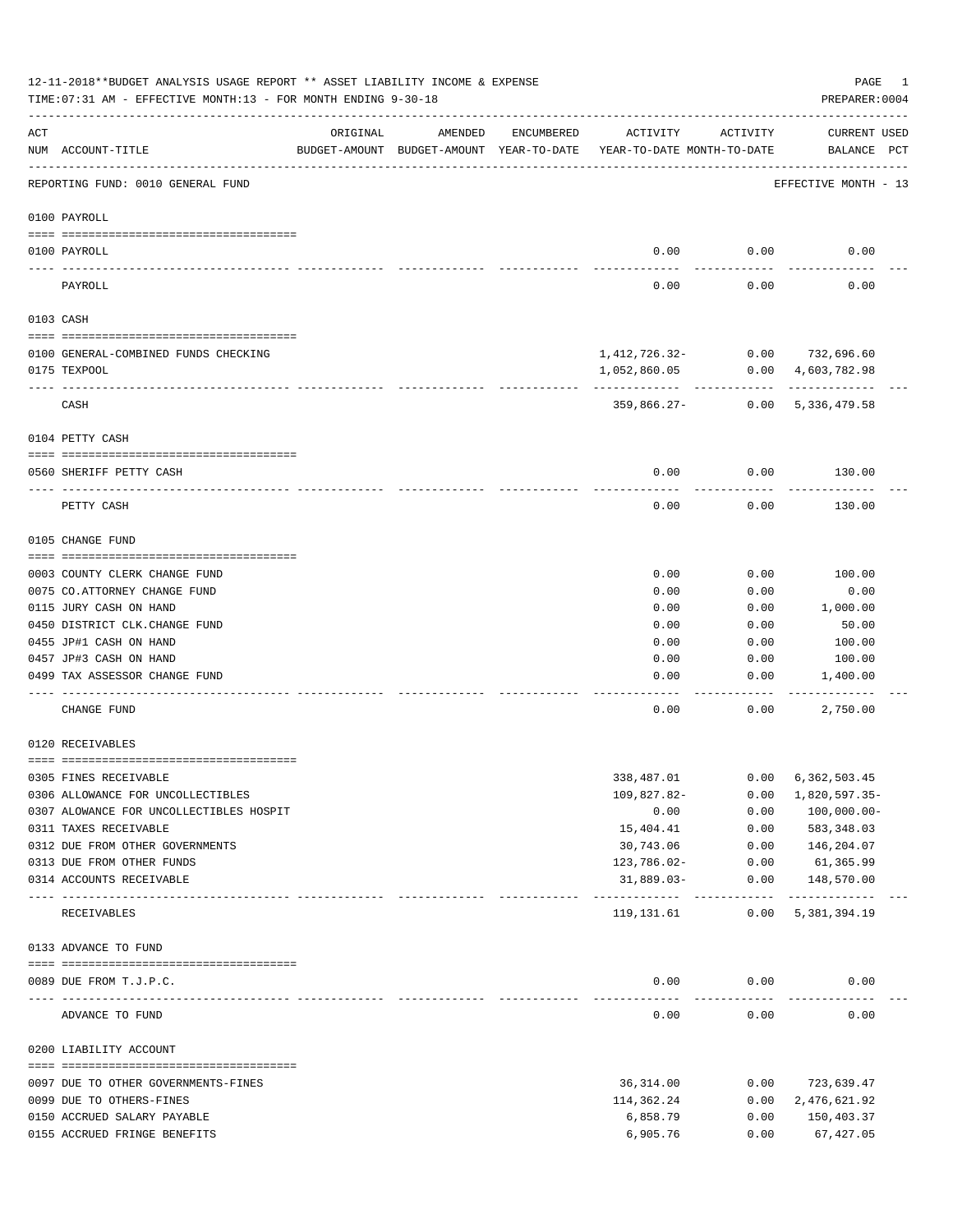|     | 12-11-2018**BUDGET ANALYSIS USAGE REPORT ** ASSET LIABILITY INCOME & EXPENSE<br>TIME: 07:31 AM - EFFECTIVE MONTH: 13 - FOR MONTH ENDING 9-30-18 |                             |                                                                                |            |                                 |                                     | PAGE<br>PREPARER: 0004             | 2 |
|-----|-------------------------------------------------------------------------------------------------------------------------------------------------|-----------------------------|--------------------------------------------------------------------------------|------------|---------------------------------|-------------------------------------|------------------------------------|---|
| ACT | NUM ACCOUNT-TITLE                                                                                                                               | ORIGINAL                    | AMENDED<br>BUDGET-AMOUNT BUDGET-AMOUNT YEAR-TO-DATE YEAR-TO-DATE MONTH-TO-DATE | ENCUMBERED | ACTIVITY                        | ACTIVITY                            | CURRENT USED<br>BALANCE PCT        |   |
|     | REPORTING FUND: 0010 GENERAL FUND                                                                                                               |                             |                                                                                |            |                                 |                                     | EFFECTIVE MONTH - 13               |   |
|     | 0200 DEFERRED TAX REVENUE                                                                                                                       |                             |                                                                                |            | 33,350.81                       | 0.00                                | 556,989.63                         |   |
|     | 0205 DEFERRED FINE REVENUE                                                                                                                      |                             |                                                                                |            |                                 | 77,982.95 0.00 1,341,644.73         |                                    |   |
|     | 0900 SYSTEM ADDED LIABILITY LINE-ITEM                                                                                                           |                             |                                                                                |            |                                 | 338, 453.81 338, 453.81 338, 453.81 |                                    |   |
|     | 0910 SYSTEM ADDED LIABILITY LINE-ITEM                                                                                                           |                             |                                                                                |            | 90,333.90                       |                                     | $0.00$ 90,333.90                   |   |
|     | LIABILITY ACCOUNT                                                                                                                               |                             |                                                                                |            |                                 | 704,562.26 338,453.81 5,745,513.88  |                                    |   |
|     | 0207 DUE TO FUND                                                                                                                                |                             |                                                                                |            |                                 |                                     |                                    |   |
|     |                                                                                                                                                 |                             |                                                                                |            |                                 |                                     |                                    |   |
|     | 0070 DUE TO R.O.W.                                                                                                                              |                             |                                                                                |            | 0.00                            | 0.00                                | 0.00                               |   |
|     | 0089 DUE TO T.J.P.C.                                                                                                                            |                             |                                                                                |            | 0.00                            | 0.00                                | 0.00                               |   |
|     | 0090 DUE TO CJD                                                                                                                                 |                             |                                                                                |            | 0.00                            | 0.00                                | 1,794.00                           |   |
|     | 0970 DUE TO OTHER GOVERNMENTS                                                                                                                   |                             |                                                                                |            | 0.00                            | 0.00                                | 0.00                               |   |
|     | 0990 DUE TO OTHERS                                                                                                                              |                             |                                                                                |            | 0.00                            | 0.00                                | 344.79                             |   |
|     | DUE TO FUND                                                                                                                                     |                             |                                                                                |            | 0.00                            | 0.00                                | 2,138.79                           |   |
|     | 0225 LONG TERM LIABILITIES                                                                                                                      |                             |                                                                                |            |                                 |                                     |                                    |   |
|     | 0510 TIME PYMT. WARRANTS ON COMPUTERS                                                                                                           |                             |                                                                                |            | 0.00                            | 0.00                                | 0.00                               |   |
|     | LONG TERM LIABILITIES                                                                                                                           |                             |                                                                                |            | 0.00                            | 0.00                                | 0.00                               |   |
|     | 0271 EQUITY ACCOUNT                                                                                                                             |                             |                                                                                |            |                                 |                                     |                                    |   |
|     | 0200 EQUITY ACCOUNT                                                                                                                             |                             |                                                                                |            |                                 | 653, 292.87 - 0.00 5, 265, 105.15   |                                    |   |
|     | EQUITY ACCOUNT                                                                                                                                  |                             |                                                                                |            | 653,292.87-                     |                                     | 0.00 5, 265, 105.15                |   |
|     | 0300 CASH                                                                                                                                       |                             |                                                                                |            |                                 |                                     |                                    |   |
|     | 0110 UNENCUMBERED FUND BALANCE                                                                                                                  | 2,735,791.80 2,735,791.80   |                                                                                |            | 0.00                            |                                     | $0.00 \quad 2,735,791.80 \quad 00$ |   |
|     | CASH                                                                                                                                            |                             | 2,735,791.80 2,735,791.80                                                      | 0.00       | 0.00                            | 0.00                                | 2,735,791.80 00                    |   |
|     | 0310 PROPERTY TAXES                                                                                                                             |                             |                                                                                |            |                                 |                                     |                                    |   |
|     |                                                                                                                                                 |                             |                                                                                |            |                                 |                                     |                                    |   |
|     | 0110 CURRENT TAXES                                                                                                                              |                             | 7,401,203.68 7,401,203.68                                                      |            | 7,649,395.93                    | 0.00                                | 248, 192. 25+ 103                  |   |
|     | 0120 DELINQUENT TAXES                                                                                                                           | 80,000.00<br>-------------- | 80,000.00<br>-------------                                                     |            | 208,231.13<br>------------      | 0.00<br>------------                | 128, 231. 13+ 260<br>----------    |   |
|     | PROPERTY TAXES                                                                                                                                  |                             | 7,481,203.68 7,481,203.68                                                      | 0.00       | 7,857,627.06                    | 0.00                                | 376, 423.38+ 105                   |   |
|     | 0318 OTHER TAXES                                                                                                                                |                             |                                                                                |            |                                 |                                     |                                    |   |
|     | 0120 PAY N LIEU TAX/GRASSLAND                                                                                                                   | 16,000.00                   | 16,000.00                                                                      |            | 16,790.23                       | 0.00                                | 790.23+ 105                        |   |
|     | 0121 PAY N LIEU TAX/UPPER TRINITY                                                                                                               | 15,381.60                   | 15,381.60                                                                      |            | 14,592.80                       | 0.00                                | 788.80 95                          |   |
|     | 0130 COURT COSTS/ARREST FEES                                                                                                                    | 240,000.00                  | 240,000.00                                                                     |            | 232,759.93                      | 0.00                                | 7,240.07 97                        |   |
|     | 0132 ATTORNEYS & DOCTORS                                                                                                                        | 11,000.00                   | 11,000.00                                                                      |            | 21,478.20                       | 0.00                                | 10,478.20+ 195                     |   |
|     | 0140 TAX ON MIXED DRINKS                                                                                                                        | 12,000.00                   | 12,000.00                                                                      |            | 17,334.36                       | 0.00                                | 5, 334.36+ 144                     |   |
|     | 0160 SALES TAX REVENUES                                                                                                                         | 711,760.94<br>------------- | 711,760.94                                                                     |            | 871,600.66                      | 0.00                                | 159,839.72+ 122                    |   |
|     | OTHER TAXES                                                                                                                                     | 1,006,142.54                | -------------<br>1,006,142.54                                                  | 0.00       | ------------<br>1, 174, 556. 18 | $- - - - -$<br>0.00                 | 168, 413. 64+ 117                  |   |

0319 F.C. DETENTION CENTER

==== ===================================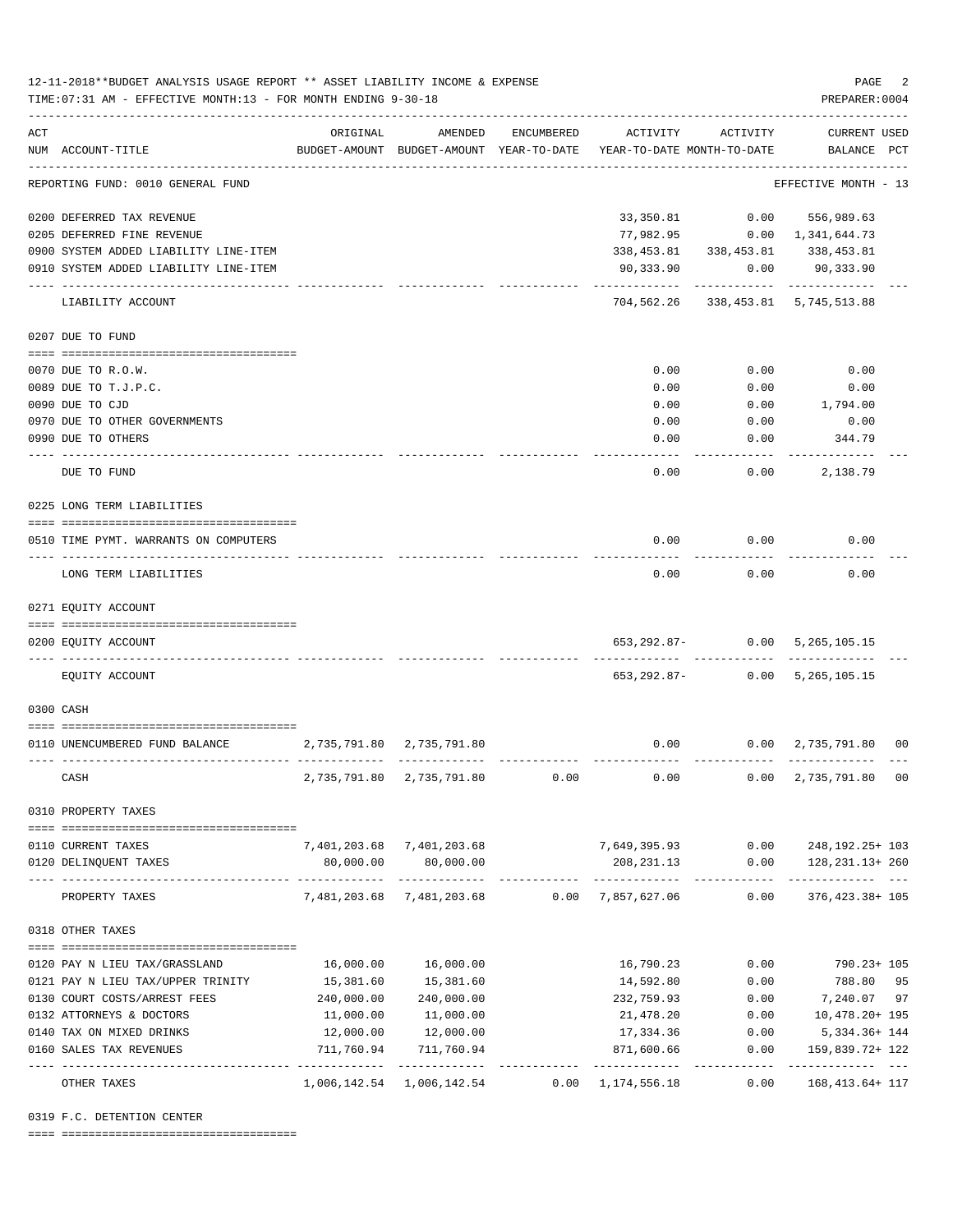TIME:07:31 AM - EFFECTIVE MONTH:13 - FOR MONTH ENDING 9-30-18 PREPARER:0004

| ACT                                     | ORIGINAL      | AMENDED                    | ENCUMBERED | ACTIVITY                   | ACTIVITY | <b>CURRENT USED</b>  |
|-----------------------------------------|---------------|----------------------------|------------|----------------------------|----------|----------------------|
| NUM ACCOUNT-TITLE                       | BUDGET-AMOUNT | BUDGET-AMOUNT YEAR-TO-DATE |            | YEAR-TO-DATE MONTH-TO-DATE |          | BALANCE<br>PCT       |
| REPORTING FUND: 0010 GENERAL FUND       |               |                            |            |                            |          | EFFECTIVE MONTH - 13 |
| 0420 JAIL PAY PHONE COMMISSION          | 108,000.00    | 108,000.00                 |            | 157,698.47                 | 0.00     | 49,698.47+ 146       |
| 0429 SCHOLARSHIP FUNDS                  | 10,000.00     | 10,000.00                  |            | 10,000.00                  | 0.00     | 0.00 100             |
| 0551 ANNUAL PAYMENT                     | 0.00          | 0.00                       |            | 0.00                       | 0.00     | 0.00                 |
| 0552 MONTHLY MONITORING PAYMEN          | 0.00          | 0.00                       |            | 0.00                       | 0.00     | 0.00                 |
| 0553 ADMINISTRATIVE FEE                 | 282,875.00    | 282,875.00                 |            | 342,617.50                 | 0.00     | 59,742.50+ 121       |
| 0554 REIMB.FOR CONFINEMENT EXP.         | 0.00          | 0.00                       |            | 0.00                       | 0.00     | 0.00                 |
| F.C. DETENTION CENTER                   | 400,875.00    | 400,875.00                 | 0.00       | 510,315.97                 | 0.00     | 109,440.97+ 127      |
| 0320 LICENSES & PERMITS                 |               |                            |            |                            |          |                      |
| 0200 ALCOHLIC BEVERAGE LICENSE          | 1,000.00      | 1,000.00                   |            | 1,417.50                   | 0.00     | $417.50 + 142$       |
| 0300 SEWAGE PERMITS/INSPECTIONS         | 70,000.00     | 70,000.00                  |            | 110,095.55                 | 0.00     | 40,095.55+ 157       |
| 0545 FOOD SERV. PERMITS/CLASSES         | 0.00          | 0.00                       |            | 0.00                       | 0.00     | 0.00                 |
| 0546 \$5 COUNTY FEE/FOOD HANDLERS CLASS | 0.00          | 0.00                       |            | 0.00                       | 0.00     | 0.00                 |
| LICENSES & PERMITS                      | 71,000.00     | 71,000.00                  | 0.00       | 111,513.05                 | 0.00     | 40, 513.05+ 157      |
| 0321 FEES OF TAX COLLECTOR              |               |                            |            |                            |          |                      |
|                                         |               |                            |            |                            |          |                      |
| 0200 COMMISSIONS ON CAR REGIST          | 110,000.00    | 110,000.00                 |            | 113,306.31                 | 0.00     | $3,306.31 + 103$     |
| 0250 COMMISSION ON CAR TITLES           | 40,000.00     | 40,000.00                  |            | 44,980.00                  | 0.00     | 4,980.00+ 112        |
| 0251 COMM.ON SALES TAX COLLECTIONS      | 200,000.00    | 200,000.00                 |            | 247,809.34                 | 0.00     | 47,809.34+ 124       |
| 0901 TAX CERTIFICATES                   | 5,800.00      | 5,800.00                   |            | 8,941.28                   | 0.00     | 3, 141. 28+ 154      |
| FEES OF TAX COLLECTOR                   | 355,800.00    | 355,800.00                 | 0.00       | 415,036.93                 | 0.00     | 59, 236. 93+ 117     |
| 0330 GRANTS                             |               |                            |            |                            |          |                      |
| 0396 RIFLE RESISTANT BODY ARMOR 3439801 | 0.00          | 14,150.00                  |            | 14,150.00                  | 0.00     | 0.00 100             |
| 0403 TEAM REDEVELOPMENT TRAINING        | 0.00          | 0.00                       |            | 0.00                       | 0.00     | 0.00                 |
| 0437 INDIGENT DEFENSE GRANT             | 35,000.00     | 35,000.00                  |            | 42,909.75                  | 0.00     | 7,909.75+ 123        |
| GRANTS                                  | 35,000.00     | 49,150.00                  | 0.00       | 57,059.75                  | 0.00     | 7,909.75+ 116        |
| 0340 FEES OF OFFICE                     |               |                            |            |                            |          |                      |
| 0135 FAMILY PROTECTION FEE              | 0.00          | 0.00                       |            | 0.00                       | 0.00     | 0.00                 |
| 0400 COUNTY JUDGE FEES                  | 200.00        | 200.00                     |            | 632.62                     | 0.00     | $432.62 + 316$       |
| 0403 COUNTY CLERK FEES                  | 210,000.00    | 210,000.00                 |            | 242,617.80                 | 0.00     | 32,617.80+ 116       |
| 0450 DISTRICT CLERK FEES                | 85,000.00     | 85,000.00                  |            | 78,784.93                  | 0.00     | 6,215.07<br>93       |
| 0455 J. P. #1 FEES                      | 20,000.00     | 20,000.00                  |            | 19,820.40                  | 0.00     | 179.60<br>99         |
| 0456 J. P. #2 FEES                      | 3,500.00      | 3,500.00                   |            | 6,908.49                   | 0.00     | 3,408.49+ 197        |
| 0457 J. P. #3 FEES                      | 10,000.00     | 10,000.00                  |            | 9,300.57                   | 0.00     | 699.43<br>93         |
| 0475 DISTRICT ATTORNEY FEES             | 7,000.00      | 7,000.00                   |            | 6,027.66                   | 0.00     | 972.34<br>86         |
| 0480 BOND APPLICATION FEE               | 0.00          | 0.00                       |            | 1,000.00                   | 0.00     | $1,000.00+$          |
| 0484 ELECTION REIMBURSEMENTS            | 0.00          | 0.00                       |            | 983.90                     | 0.00     | 983.90+              |
| 0551 CONSTABLE PCT. 1 FEES              | 7,000.00      | 7,000.00                   |            | 11,935.24                  | 0.00     | 4,935.24+ 171        |
| 0552 CONSTABLE PCT. 2 FEES              | 3,000.00      | 3,000.00                   |            | 2,275.00                   | 0.00     | 725.00<br>76         |
| 0553 CONSTABLE PCT. 3 FEES              | 2,000.00      | 2,000.00                   |            | 2,545.61                   | 0.00     | 545.61+ 127          |
| 0560 SHERIFF FEES                       | 40,000.00     | 40,000.00                  |            | 53, 337. 17                | 0.00     | 13, 337. 17+ 133     |
| 0573 BOND SUPERVISION FEES              | 50,000.00     | 50,000.00                  |            | 65,726.12                  | 0.00     | 15,726.12+ 131       |
| 0600 D.C.6TH COURT OF APPEALS FEE       | 1,500.00      | 1,500.00                   |            | 1,558.47                   | 0.00     | 58.47+ 104           |
| 0601 C.C.6TH COURT OF APPEALS FEE       | 800.00        | 800.00                     |            | 930.00                     | 0.00     | 130.00+ 116          |

0652 SUBDIVISION FEES 250.00 250.00 7,577.40 0.00 7,327.40+ 31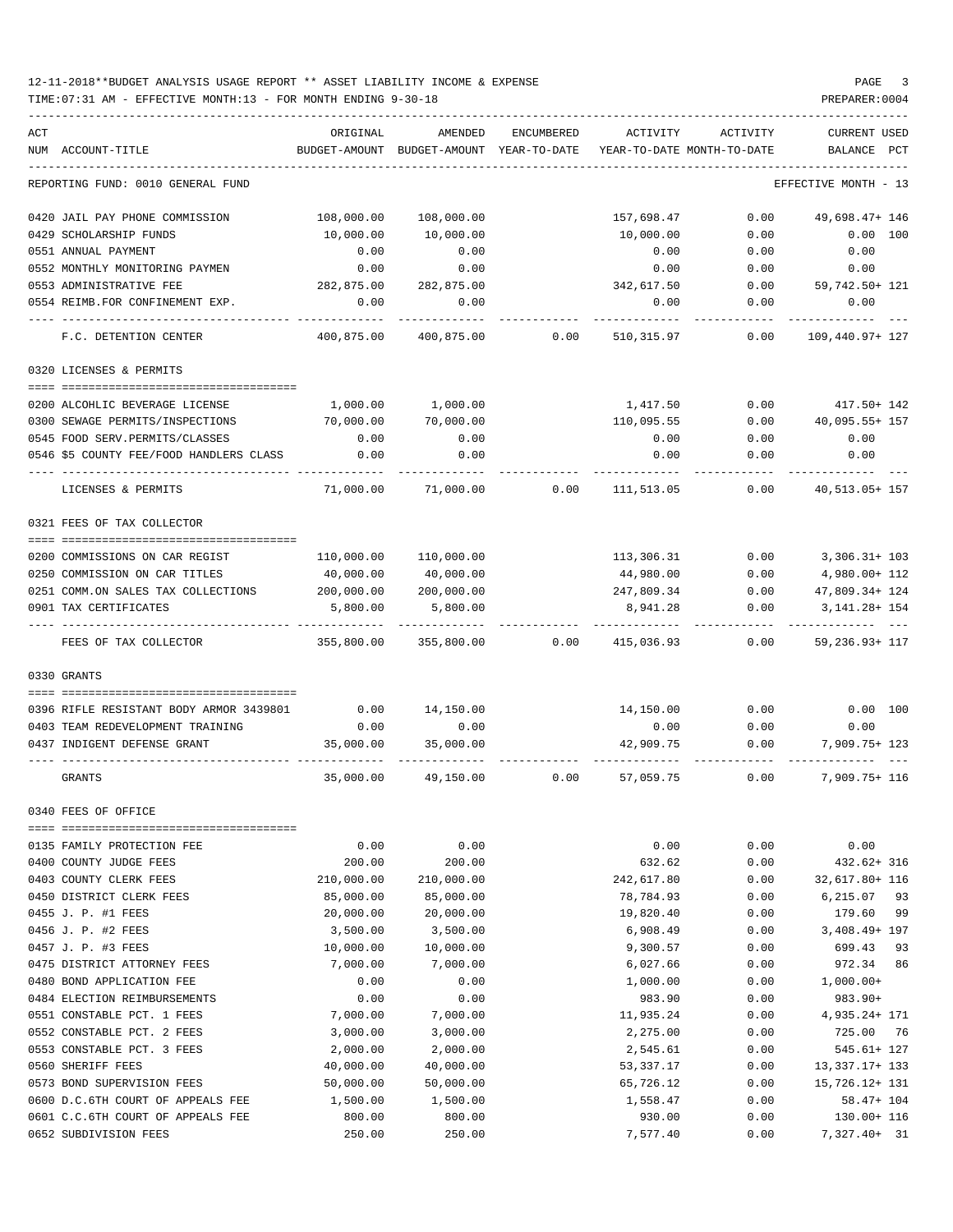| ACT |                                                             | ORIGINAL               | AMENDED                                                             | ENCUMBERED       | ACTIVITY               | ACTIVITY     | <b>CURRENT USED</b>             |              |
|-----|-------------------------------------------------------------|------------------------|---------------------------------------------------------------------|------------------|------------------------|--------------|---------------------------------|--------------|
|     | NUM ACCOUNT-TITLE                                           |                        | BUDGET-AMOUNT BUDGET-AMOUNT YEAR-TO-DATE YEAR-TO-DATE MONTH-TO-DATE |                  |                        |              | BALANCE PCT                     |              |
|     | REPORTING FUND: 0010 GENERAL FUND                           |                        |                                                                     |                  |                        |              | EFFECTIVE MONTH - 13            |              |
|     | 0900 OTHER FEES                                             | 500.00                 | 500.00                                                              |                  | 0.00                   | 0.00         | 500.00 00                       |              |
|     | FEES OF OFFICE                                              | 440,750.00             | 440,750.00                                                          | 0.00             | 511,961.38             | 0.00         | -----------<br>71,211.38+ 116   |              |
|     | 0350 FINES                                                  |                        |                                                                     |                  |                        |              |                                 |              |
|     |                                                             |                        |                                                                     |                  |                        |              |                                 |              |
|     | 0455 J. P. #1 FINES<br>0456 J. P. #2 FINES                  |                        | 14,000.00 14,000.00<br>1,000.00                                     |                  | 7,224.80<br>368.00     | 0.00         | $0.00$ 6,775.20 52<br>632.00 37 |              |
|     | 0457 J. P. #3 FINES                                         | 1,000.00<br>2,500.00   | 2,500.00                                                            |                  | 3,479.38               | 0.00         | 979.38+ 139                     |              |
|     |                                                             |                        |                                                                     |                  |                        |              |                                 |              |
|     | FINES                                                       | 17,500.00              | 17,500.00                                                           | 0.00             | 11,072.18              | 0.00         | 6,427.82 63                     |              |
|     | 0352 FINES & FORFEITURES                                    |                        |                                                                     |                  |                        |              |                                 |              |
|     | 0100 10% COMM.ON SURETY BAIL BOND FEE                       |                        | 1,000.00 1,000.00                                                   |                  | 757.50                 |              | $0.00$ 242.50                   | 76           |
|     | 0201 BOND FORFEITURES                                       | 8,000.00               | 8,000.00                                                            |                  | 133.00                 | 0.00         | 7,867.00                        | 02           |
|     | _____ ______________                                        | ---------              | ---------                                                           |                  | ----------             |              |                                 |              |
|     | FINES & FORFEITURES                                         | 9,000.00               | 9,000.00                                                            | 0.00             | 890.50                 | 0.00         | 8,109.50 10                     |              |
|     | 0360 INTEREST EARNINGS                                      |                        |                                                                     |                  |                        |              |                                 |              |
|     | 0100 INTEREST EARNINGS                                      |                        | 6,000.00 6,000.00                                                   |                  | 63,937.45              | 0.00         | $57,937.45+66$                  |              |
|     | INTEREST EARNINGS                                           | 6,000.00               | 6,000.00                                                            | $0.00$ 63,937.45 |                        | 0.00         | $57,937.45+66$                  |              |
|     | 0364 SALE OF ASSETS LAND/BUILDING                           |                        |                                                                     |                  |                        |              |                                 |              |
|     |                                                             |                        |                                                                     |                  |                        |              |                                 |              |
|     | 0162 SALE OF ASSETS LAND/BUILDING                           | 0.00                   | 0.00                                                                |                  | 0.00                   | 0.00         | 0.00                            |              |
|     | 0163 SALE OF EQUIPMENT                                      | 1,000.00               | 1,000.00                                                            |                  | 23, 382.38             | 0.00         | 22, 382. 38+ 338                |              |
|     | SALE OF ASSETS LAND/BUILDING                                | 1,000.00               | 1,000.00                                                            | 0.00             | 23,382.38              | 0.00         | 22, 382. 38+ 338                |              |
|     | 0370 MISCELLANEOUS                                          |                        |                                                                     |                  |                        |              |                                 |              |
|     |                                                             |                        |                                                                     |                  |                        |              |                                 |              |
|     | 0100 KFYN-RADIO TOWER RENT                                  | 2,400.00               | 2,400.00                                                            |                  | 2,400.00               | 0.00         |                                 | 0.00 100     |
|     | 0112 TOBACCO SETTLEMENT<br>0115 RENT- VERIZON TOWER         | 21,000.00<br>11,109.00 | 21,000.00<br>11,109.00                                              |                  | 18,060.46<br>13,701.07 | 0.00<br>0.00 | 2,939.54 86<br>2,592.07+ 123    |              |
|     | 0120 CONTRIBUTION IHC TRUST                                 | 3,000.00               | 3,000.00                                                            |                  | 3,878.84               | 0.00         | 878.84+ 129                     |              |
|     | 0125 IHC STATE REIMBURSEMENT                                | 0.00                   | 0.00                                                                |                  | 0.00                   | 0.00         | 0.00                            |              |
|     | 0130 REFUNDS & MISCELLANEOUS                                | 25,000.00              | 25,000.00                                                           |                  | 9,928.14               | 0.00         | 15,071.86                       | 40           |
|     | 0131 AUTOMOBILE INSURANCE LOSS PAYMENTS                     | 0.00                   | 0.00                                                                |                  | 0.00                   | 0.00         | 0.00                            |              |
|     | 0132 PROPERTY INSURANCE LOSS PAYMENTS                       | 0.00                   | 0.00                                                                |                  | 0.00                   | 0.00         | 0.00                            |              |
|     | 0135 HEALTH INS. SURPLUS DISTRIBUTION                       | 5,000.00               | 5,000.00                                                            |                  | 4,291.30               | 0.00         | 708.70                          | 86           |
|     | 0139 STATE JUROR REIMB.FEE                                  | 25,000.00              | 25,000.00                                                           |                  | 24,276.00              | 0.00         | 724.00                          | 97           |
|     | 0143 D.A.SALARY REIMB.                                      | 27,500.00              | 27,500.00                                                           |                  | 27,499.98              | 0.00         |                                 | $0.02$ 100   |
|     | 0144 CO. JUDGE COURT FEES SALARY REIMB.                     | 25,200.00              | 25,200.00                                                           |                  | 0.00                   | 0.00         | 25,200.00                       | 00           |
|     | 0147 UTILITIES REIMBURSEMENT<br>0151 ASST. DA LONGEVITY PAY | 17,500.00<br>4,440.00  | 17,500.00<br>4,440.00                                               |                  | 15,992.18<br>4,920.00  | 0.00<br>0.00 | 1,507.82<br>480.00+ 111         | 91           |
|     | 0152 HB 9 D.A. SUPPLEMENTAL FUNDS                           | 4,317.00               | 4,317.00                                                            |                  | 4,317.72               | 0.00         |                                 | $0.72 + 100$ |
|     | 0162 COURT REPORTER SERVICE FEE                             | 6,000.00               | 6,000.00                                                            |                  | 6,762.74               | 0.00         | 762.74+ 113                     |              |
|     | 0163 ADM.OF COURT JUSTICE 10% SB 1417                       | 1,000.00               | 1,000.00                                                            |                  | 984.07                 | 0.00         | 15.93                           | 98           |
|     | 0164 TIME PAYMENT FEE 40% SB 1417                           | 3,000.00               | 3,000.00                                                            |                  | 3,936.60               | 0.00         | 936.60+ 131                     |              |
|     | 0166 JUDICIAL SUPP.FEE(60 CENTS)                            | 1,000.00               | 1,000.00                                                            |                  | 822.23                 | 0.00         | 177.77                          | 82           |
|     | 0167 JUROR REIMB.FEE                                        | 6,000.00               | 6,000.00                                                            |                  | 5,475.06               | 0.00         | 524.94                          | 91           |
|     | 0408 COUNTY WELLNESS PROGRAM                                | 3,000.00               | 3,000.00                                                            |                  | 1,037.04               | 0.00         | 1,962.96                        | 35           |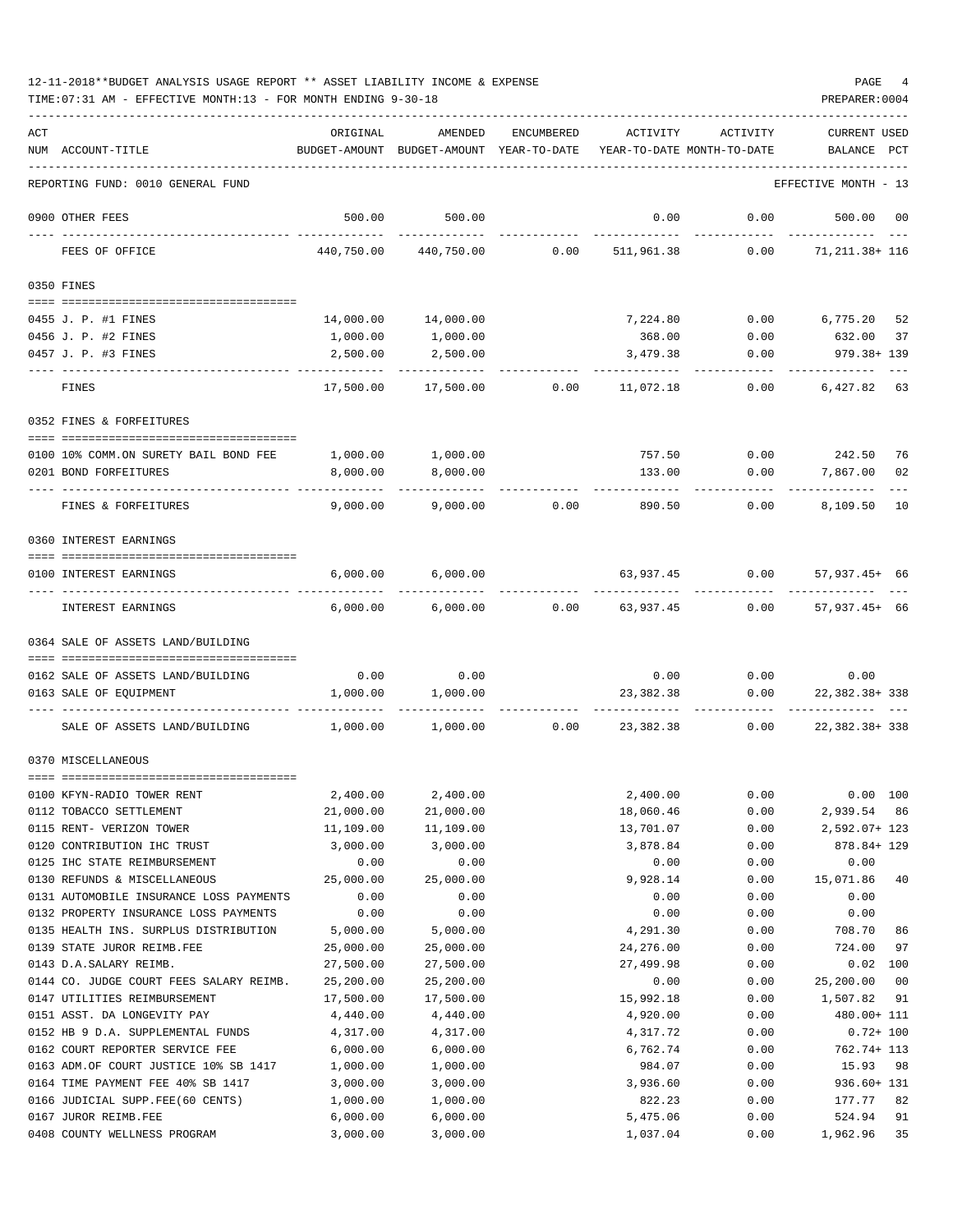TIME:07:31 AM - EFFECTIVE MONTH:13 - FOR MONTH ENDING 9-30-18 PREPARER:0004 ----------------------------------------------------------------------------------------------------------------------------------- ACT ORIGINAL AMENDED ENCUMBERED ACTIVITY ACTIVITY CURRENT USED NUM ACCOUNT-TITLE BUDGET-AMOUNT BUDGET-AMOUNT YEAR-TO-DATE YEAR-TO-DATE MONTH-TO-DATE BALANCE PCT ----------------------------------------------------------------------------------------------------------------------------------- REPORTING FUND: 0010 GENERAL FUND EFFECTIVE MONTH - 13 0410 CO CT AT LAW SUPPLEMENT 84,000.00 84,000.00 84,000.00 84,000.00 0.00 0.00 0.00 100 0432 PROCEEDS OF SALE OF LIVESTOCK 0.00 0.00 0.00 0.00 0.00 0450 DIST. CLK. PASSPORT PHOTO 2,500.00 2,500.00 1,080.00 0.00 1,420.00 43 0453 REIMB.CEC ODYSSEY SAAS 21,593.00 21,593.00 21,593.00 0.00 0.00 100 0509 CANDY MACHINE COMMISSION 350.00 350.00 350.00 350.00 115.18 0.00 234.82 33 0510 DR. PEPPER COMMISSION 300.00 300.00 212.00 0.00 88.00 71 0553 DONATION CONST.3 RADIO EQUIP. 0.00 0.00 0.00 0.00 0.00 0562 STATE REIMB.OFFENDER TRANSPORT 4,000.00 4,000.00 8,719.40 0.00 4,719.40+ 218 0565 COCA-COLA COMMISSIONS 150.00 150.00 26.08 0.00 123.92 17 ---- ---------------------------------- ------------- ------------- ------------ ------------- ------------ ------------- --- MISCELLANEOUS 304,359.00 304,359.00 0.00 264,029.09 0.00 40,329.91 87 0400 COUNTY JUDGE ==== =================================== 0101 SALARY ELECTED OFFICIAL 64,716.75 64,716.75 0.00 64,716.86 0.00 0.11- 100 0104 STATE PROBATE SALARY SUPPLEMENT  $0.00$  0.00 0.00 0.00 0.00 0.00 0.00 0.00 0105 SALARY SECRETARY 33,322.66 37,722.66 0.00 37,713.90 0.00 8.76 100 0201 SOCIAL SECURITY TAXES 6,450.44 5,950.44 0.00 5,860.87 0.00 89.57 98 0202 GROUP HEALTH & DENTAL INSURANCE 20,989.25 19,989.25 0.00 20,021.07 0.00 31.82- 100 0203 RETIREMENT 11,430.01 11,930.01 0.00 11,926.92 0.00 3.09 100 0204 WORKERS' COMPENSATION 436.97 436.97 0.00 352.50 0.00 84.47 81 0205 MEDICARE TAX 1,508.57 1,508.57 0.00 1,370.61 0.00 137.96 91 0225 TRAVEL ALLOWANCE 3,600.00 3,600.00 0.00 3,600.00 0.00 0.00 100 0310 OFFICE SUPPLIES 800.00 883.22 0.00 883.22 0.00 0.00 100 0311 POSTAL EXPENSES 400.00 400.00 0.00 105.69 0.00 294.31 26 0427 OUT OF COUNTY TRAVEL 5,750.00 5,924.58 0.00 5,924.58 0.00 0.00 100 0431 LOCAL TRAVEL 0.00 0.00 0.00 0.00 0.00 0.00 0435 PRINTING 200.00 81.20 0.00 58.50 0.00 22.70 72 0437 COURT REPORTER EXPENSE  $2,500.00$  0.00 0.00 0.00 0.00 0.00 0.00 0468 JUVENILE BOARD SALARY 2,400.00 2,400.00 0.00 2,400.00 0.00 0.00 100 0480 BOND 0.00 297.00 0.00 297.00 0.00 0.00 100 0572 OFFICE EQUIPMENT 1,000.00 50.00 0.00 37.59 0.00 12.41 75 0574 TECHNOLOGY 0.00 0.00 0.00 0.00 0.00 0.00 0590 BOOKS 300.00 161.00 0.00 161.00 0.00 0.00 100 ---- ---------------------------------- ------------- ------------- ------------ ------------- ------------ ------------- --- COUNTY JUDGE 155,804.65 156,051.65 0.00 155,430.31 0.00 621.34 100 0401 911 COORDINATOR ==== =================================== 0403 TCOG RURAL ADDRESSING 23,000.00 23,000.00 0.00 23,000.00 0.00 0.00 100 ---- ---------------------------------- ------------- ------------- ------------ ------------- ------------ ------------- --- 911 COORDINATOR 23,000.00 23,000.00 0.00 23,000.00 0.00 0.00 100 0403 COUNTY CLERK ==== =================================== 0101 SALARY ELECTED OFFICIAL 56,541.72 56,541.72 0.00 56,541.68 0.00 0.04 100 0104 SALARY DEPUTIES 6 174,272.43 174,272.43 0.00 162,988.98 0.00 11,283.45 94 0107 REGULAR-TEMP. PART-TIME 16,588.00 16,588.00 0.00 8,134.50 0.00 8,453.50 49 0201 SOCIAL SECURITY TAXES 15,353.81 15,353.81 0.00 12,406.38 0.00 2,947.43 81 0202 GROUP HEALTH & DENTAL INSURANCE 73,462.20 73,462.20 0.00 73,078.66 0.00 383.54 99 0203 RETIREMENT 28,154.36 28,154.36 0.00 25,902.10 0.00 2,252.26 92 0204 WORKERS COMPENSATION 1,040.10 1,040.10 0.00 868.28 0.00 171.82 83

0205 MEDICARE TAX 689.12 81 3,590.81 3,590.81 3,590.81 0.00 2,901.69 0.00 689.12 81 0310 OFFICE SUPPLIES 600 2,760.00 3,760.00 0.00 4,251.03 43.06 491.03- 113 0311 POSTAL EXPENSES 1,500.00 1,500.00 0.00 980.75 0.00 519.25 65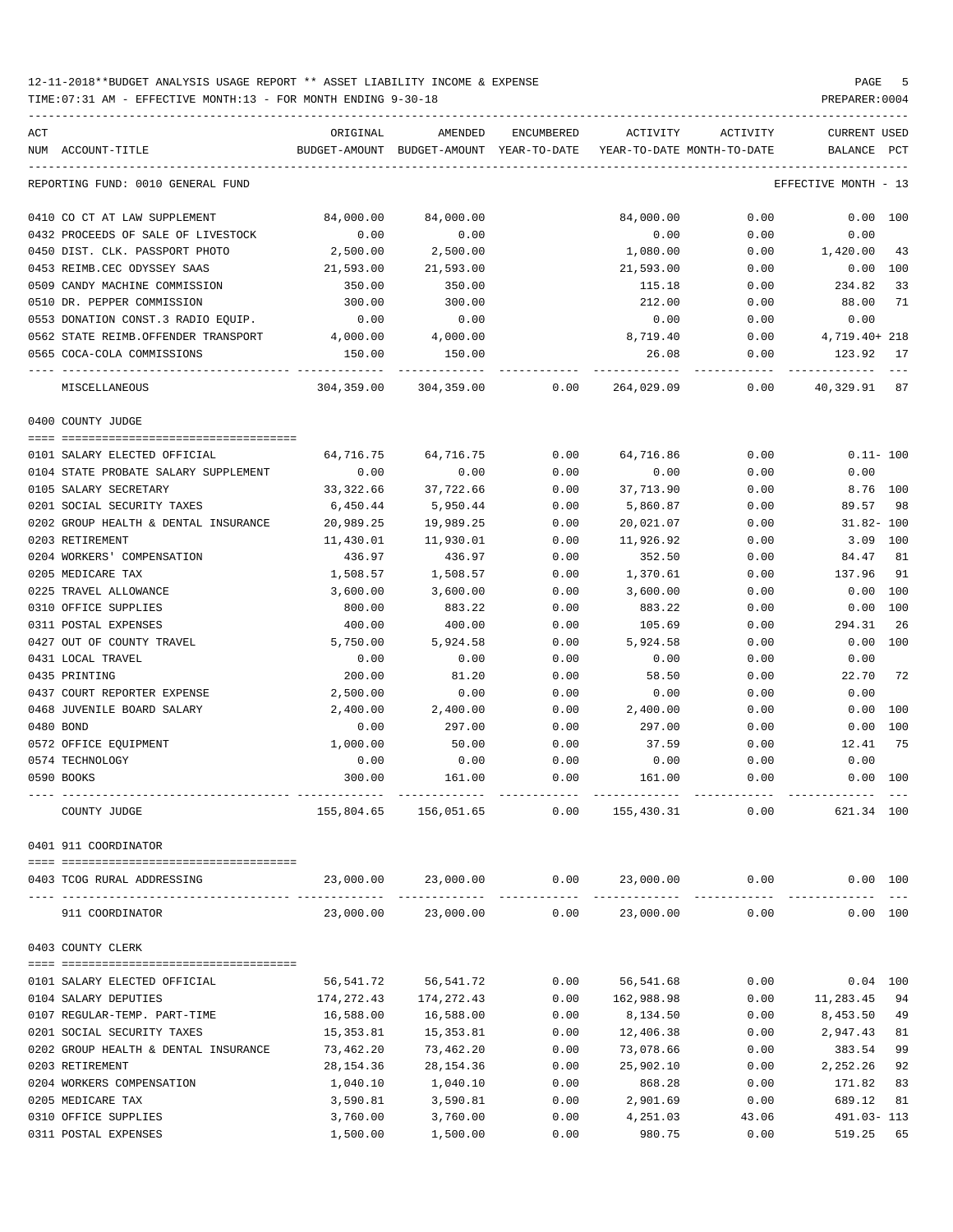| ACT                                  | ORIGINAL  | AMENDED                                                             | ENCUMBERED | ACTIVITY         | ACTIVITY            | CURRENT USED               |
|--------------------------------------|-----------|---------------------------------------------------------------------|------------|------------------|---------------------|----------------------------|
| NUM ACCOUNT-TITLE                    |           | BUDGET-AMOUNT BUDGET-AMOUNT YEAR-TO-DATE YEAR-TO-DATE MONTH-TO-DATE |            |                  |                     | BALANCE<br>PCT             |
| REPORTING FUND: 0010 GENERAL FUND    |           |                                                                     |            |                  |                     | EFFECTIVE MONTH - 13       |
| 0420 UTILITIES TELEPHONE             | 0.00      | 0.00                                                                | 0.00       | 0.00             | 0.00                | 0.00                       |
| 0427 OUT OF COUNTY TRAVEL            | 4,000.00  | 4,000.00                                                            | 0.00       | 3,821.80         | 60.00               | 178.20<br>96               |
| 0431 LOCAL TRAVEL                    | 0.00      | 0.00                                                                | 0.00       | 0.00             | 0.00                | 0.00                       |
| 0435 PRINTING                        | 1,400.00  | 1,400.00                                                            | 0.00       | 652.29           | 0.00                | 747.71<br>47               |
| 0437 IMAGING/INDEXING                | 14,000.00 | 14,000.00                                                           | 0.00       | 13,841.55        | 3,152.36            | 158.45<br>99               |
| 0480 BOND                            | 292.50    | 292.50                                                              | 0.00       | 450.00           | 0.00                | 157.50- 154                |
| 0481 DUES                            | 225.00    | 225.00                                                              | 0.00       | 175.00           | 175.00              | 50.00<br>78                |
| 0572 OFFICE EQUIPMENT                | 3,478.83  | 3,478.83                                                            | 0.00       | 44.10            | 0.00                | 3,434.73<br>01             |
| COUNTY CLERK                         |           | 397,659.76 397,659.76 0.00                                          |            |                  | 367,038.79 3,430.42 | 30,620.97 92               |
| 0404 ELECTION                        |           |                                                                     |            |                  |                     |                            |
|                                      |           |                                                                     |            |                  |                     |                            |
| 0109 SALARY                          | 11,300.00 | 13,300.00                                                           | 0.00       | 15,319.08        | 0.00                | 2,019.08-115               |
| 0201 SOCIAL SECURITY TAXES           | 0.00      | 0.00                                                                | 0.00       | 13.02            | 0.00                | $13.02-$                   |
| 0203 RETIREMENT                      | 0.00      | 0.00                                                                | 0.00       | 0.00             | 0.00                | 0.00                       |
| 0205 MEDICARE TAX                    | 0.00      | 0.00                                                                | 0.00       | 3.05             | 0.00                | $3.05-$                    |
| 0310 ELECTION SUPPLIES               | 4,000.00  | 5,600.00                                                            | 0.00       | 5,459.37         | 0.00                | 140.63 97                  |
| 0311 POSTAGE                         | 8,500.00  | 7,500.00                                                            | 0.00       | 7,816.60         | 0.00                | 316.60- 104                |
| 0423 CELL PHONE                      | 240.00    | 240.00                                                              | 0.00       | 240.00           | 0.00                | $0.00$ 100                 |
| 0427 ELECTION TRAVEL                 | 2,900.00  | 1,900.00                                                            | 0.00       | 350.05           | 0.00                | 1,549.95<br>18             |
| 0428 EMPLOYEE TRAINING               | 0.00      | 0.00                                                                | 0.00       | 0.00             | 0.00                | 0.00                       |
| 0429 DPS BACKGROUND CHECK            | 50.00     | 50.00                                                               | 0.00       | 0.00             | 0.00                | 50.00<br>00                |
| 0430 BIDS AND NOTICES                | 600.00    | 600.00                                                              | 0.00       | 413.28           | 40.50               | 186.72<br>69               |
| 0442 PROFESSIONAL SERVICE/TRANSLATOR | 200.00    | 200.00                                                              | 0.00       | 156.25           | 0.00                | 43.75<br>78                |
| 0483 VOTER REGISTRATION              | 2,000.00  | 2,000.00                                                            | 0.00       | 1,374.48         | 0.00                | 625.52<br>69               |
| 0485 ELECTION MAINT. AGREEMENT       | 14,226.00 | 14,231.00                                                           | 0.00       | 14,231.00        | 0.00                | $0.00$ 100                 |
| 0573 ELECTION EQUIPMENT              | 2,402.79  | 797.79                                                              | 0.00       | 0.00             | 0.00                | 797.79<br>00<br>---------- |
| ELECTION                             |           | 46,418.79 46,418.79 0.00                                            |            | 45,376.18        |                     | 40.50 1,042.61 98          |
| 0405 VETERANS'SERVICE                |           |                                                                     |            |                  |                     |                            |
| 0102 SALARY APPOINTED OFFICIAL       | 37,080.00 | $37,080.00$ 0.00                                                    |            | 37,080.16 0.00   |                     | $0.16 - 100$               |
| 0201 SOCIAL SECURITY TAXES           | 2,298.96  | 2,298.96                                                            | 0.00       | 2,295.96         | 0.00                | 3.00 100                   |
| 0202 GROUP HEALTH & DENTAL INSURANCE | 10,494.60 | 10,494.60                                                           | 0.00       | 10,576.42        | 0.00                | $81.82 - 101$              |
| 0203 RETIREMENT                      | 4,219.70  | 4,219.70                                                            | 0.00       | 4,218.34         | 0.00                | 1.36 100                   |
| 0204 WORKERS' COMPENSATION           | 155.74    | 155.74                                                              | 0.00       | 130.14           | 0.00                | 25.60 84                   |
| 0205 MEDICARE TAX                    | 537.66    | 537.66                                                              | 0.00       | 536.98           | 0.00                | $0.68$ 100                 |
| 0310 OFFICE SUPPLIES                 | 250.00    | 351.87                                                              | 0.00       | 351.87           | 89.99               | 0.00 100                   |
| 0311 POSTAL EXPENSES                 | 100.00    | 100.00                                                              | 0.00       | 98.00            | 0.00                | 2.00<br>98                 |
| 0427 OUT OF COUNTY TRAVEL            | 750.00    | 1,079.73                                                            | 0.00       | 1,079.73         | 0.00                | 0.00 100                   |
| 0428 TRAINING/TUITION                | 500.00    | 68.40                                                               | 0.00       | 0.00             | 0.00                | 68.40<br>00                |
| 0435 PRINTING                        | 100.00    | 100.00                                                              | 0.00       | 100.00           | 0.00                | 0.00 100                   |
| 0453 COMPUTER SOFTWARE               | 0.00      | 0.00                                                                | 0.00       | 0.00             | 0.00                | 0.00                       |
| 0572 OFFICE EQUIPMENT                | 0.00      | 0.00                                                                | 0.00       | 0.00             | 0.00                | 0.00                       |
|                                      |           |                                                                     |            |                  |                     |                            |
| VETERANS ' SERVICE                   |           | 56,486.66 56,486.66                                                 |            | $0.00$ 56,467.60 | 89.99               | 19.06 100                  |
| 0406 EMERGENCY MANAGEMENT            |           |                                                                     |            |                  |                     |                            |
| 0103 SALARY                          | 40,983.57 | 40,983.57                                                           | 0.00       | 40,983.54        | 0.00                | $0.03$ 100                 |
| 0107 SALARY TEMP./EXTRA              | 0.00      | 0.00                                                                | 0.00       | 0.00             | 0.00                | 0.00                       |
| 0201 SOCIAL SECURITY TAXES           | 2,570.74  | 2,570.74                                                            | 0.00       | 2,536.32         | 0.00                | 34.42 99                   |
| 0202 GROUP HEALTH & DENTAL INS       | 10,494.60 | 10,494.60                                                           | 0.00       | 10,574.02        | 0.00                | 79.42- 101                 |
|                                      |           |                                                                     |            |                  |                     |                            |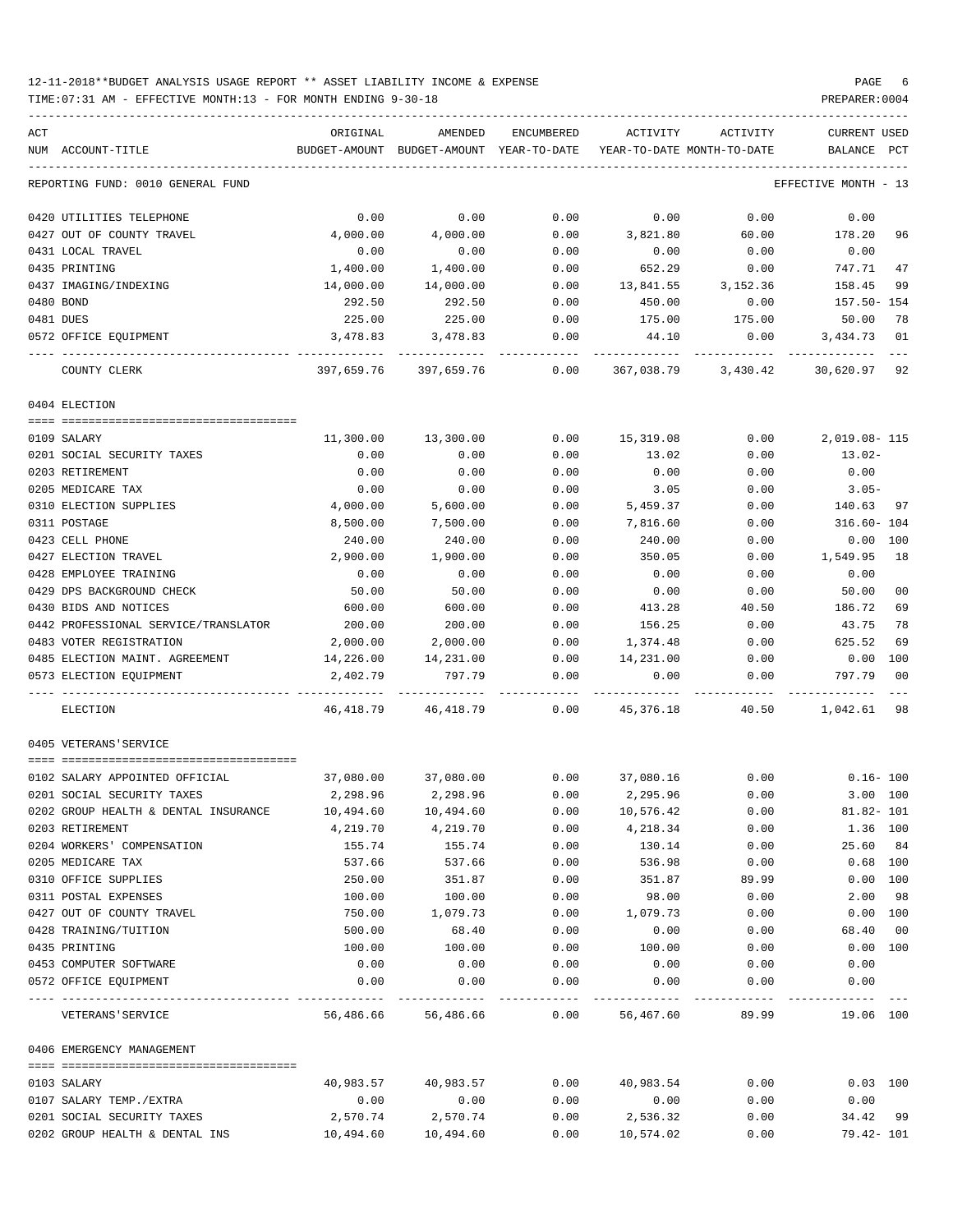| ACT           | NUM ACCOUNT-TITLE                                | ORIGINAL<br>BUDGET-AMOUNT | AMENDED<br>BUDGET-AMOUNT YEAR-TO-DATE | <b>ENCUMBERED</b> | ACTIVITY<br>YEAR-TO-DATE MONTH-TO-DATE | ACTIVITY  | CURRENT USED<br>BALANCE<br>PCT       |
|---------------|--------------------------------------------------|---------------------------|---------------------------------------|-------------------|----------------------------------------|-----------|--------------------------------------|
|               |                                                  |                           |                                       |                   |                                        |           |                                      |
|               | REPORTING FUND: 0010 GENERAL FUND                |                           |                                       |                   |                                        |           | EFFECTIVE MONTH<br>$-13$             |
|               | 0203 RETIREMENT                                  | 4,663.93                  | 4,663.93                              | 0.00              | 4,662.27                               | 0.00      | 1.66 100                             |
|               | 0204 WORKERS' COMPENSATION                       | 174.15                    | 174.15                                | 0.00              | 143.84                                 | 0.00      | 30.31<br>83                          |
|               | 0205 MEDICARE TAX                                | 601.22                    | 601.22                                | 0.00              | 593.14                                 | 0.00      | 8.08<br>99                           |
|               | 0225 TRAVEL ALLOWANCE                            | 0.00                      | 70.00                                 | 0.00              | 70.00                                  | 0.00      | 0.00 100                             |
|               | 0310 OFFICE SUPPLIES                             | 150.00                    | 150.00                                | 0.00              | 67.26                                  | 0.00      | 82.74<br>45                          |
|               | 0311 POSTAL EXPENSE                              | 50.00                     | 50.00                                 | 0.00              | 49.00                                  | 0.00      | 1.00<br>98                           |
|               | 0330 AUTO EXPENSE-GAS & OIL                      | 1,000.00                  | 930.00                                | 0.00              | 939.23                                 | 0.00      | $9.23 - 101$                         |
|               | 0422 R&M RADIO                                   | 0.00                      | 0.00                                  | 0.00              | 0.00                                   | 0.00      | 0.00                                 |
|               | 0423 CELL PHONE ALLOWANCE                        | 480.00                    | 480.00                                | 0.00              | 480.00                                 | 0.00      | 0.00<br>100                          |
|               | 0427 OUT OF COUNTY TRAVEL                        | 400.00                    | 400.00                                | 0.00              | 13.91                                  | 0.00      | 386.09<br>03                         |
|               | 0428 TRAINING & TUITION                          | 0.00                      | 0.00                                  | 0.00              | 0.00                                   | 0.00      | 0.00                                 |
| 0454 R&M AUTO |                                                  | 375.00                    | 375.00                                | 0.00              | 359.31                                 | 0.00      | 15.69<br>96                          |
|               | 0487 TRAILER/AUTO INSURANCE                      | 1,035.00                  | 1,035.00                              | 0.00              | 657.00                                 | 0.00      | 378.00<br>63                         |
|               | 0489 CODE RED EARLY WARNING SYSTEM               | 12,768.00                 | 12,768.00                             | 0.00              | 12,768.00                              | 0.00      | 0.00<br>100                          |
|               | 0490 911 RADIO TOWER BUILDING                    | 500.00                    | 500.00                                | 0.00              | 42.90                                  | 0.00      | 09<br>457.10                         |
|               | 0573 RADIO EQUIPMENT                             | 0.00                      | 0.00                                  | 0.00              | 0.00                                   | 0.00      | 0.00                                 |
|               | EMERGENCY MANAGEMENT                             | 76,246.21                 | 76,246.21                             | 0.00              | 74,939.74                              | 0.00      | 1,306.47<br>98                       |
|               | 0409 NON-DEPARTMENTAL                            |                           |                                       |                   |                                        |           |                                      |
|               | 0100 COMPENSATION PAY                            | 0.00                      | 4,529.76                              | 0.00              | 4,529.76                               | 0.00      | 0.00 100                             |
|               | 0201 SOCIAL SECURITY TAXES                       | 0.00                      | 280.85                                | 0.00              | 280.85                                 | 0.00      | 0.00<br>100                          |
|               | 0203 RETIREMENT                                  | 0.00                      | 520.92                                | 0.00              | 520.92                                 | 0.00      | 0.00 100                             |
|               | 0204 WORKERS' COMPENSATION                       | 0.00                      | 0.00                                  | 0.00              | 950.90                                 | 0.00      | 950.90-                              |
|               | 0205 MEDICARE TAX                                | 0.00                      | 65.68                                 | 0.00              | 65.68                                  | 0.00      | $0.00$ 100                           |
|               | 0206 UNEMPLOYMENT EXPENSE                        | 0.00                      | 0.00                                  | 0.00              | 0.00                                   | 0.00      | 0.00                                 |
|               | 0395 ERRORS AND OMISSIONS                        | 500.00                    | 500.00                                | 0.00              | 0.00                                   | 0.00      | 500.00<br>00                         |
|               | 0399 CLAIMS SETTLEMENTS                          | 5,000.00                  | 5,000.00                              | 0.00              | 4,045.86                               | 0.00      | 954.14<br>81                         |
|               | 0400 LEGAL FEES                                  | 20,000.00                 | 20,000.00                             | 0.00              | 3,425.12                               | 0.00      | 16,574.88<br>17                      |
|               | 0401 AUDIT EXPENSE                               | 32,000.00                 | 32,000.00                             | 0.00              | 32,250.00                              | 0.00      | 250.00- 101                          |
|               | 0404 911 EMERGENCY SERVICE                       | 8,917.00                  | 8,917.00                              | 0.00              | 8,917.00                               | 0.00      | 0.00<br>100                          |
|               | 0406 TAX APPRAISAL DISTRICT                      | 388,429.57                | 388, 429.57                           | 0.00              | 444,769.40                             | 0.00      | $56, 339.83 - 115$                   |
|               | 0408 COUNTY WELLNESS PROGRAM                     | 3,000.00                  | 3,000.00                              | 0.00              | 1,679.00                               | 131.51    | 1,321.00<br>56                       |
|               | 0426 PROFESSIONAL FEES                           | 30,000.00                 | 30,000.00                             | 0.00              | 0.00                                   | 0.00      | 30,000.00<br>0 <sup>0</sup>          |
|               | 0430 BIDS & NOTICES                              | 1,800.00                  | 1,800.00                              | 0.00              | 2,602.29                               | 141.75    | $802.29 - 145$                       |
|               | 0444 LAWN MAINTENANCE                            | 0.00                      | 0.00                                  | 0.00              | 0.00                                   | 0.00      | 0.00                                 |
| 0481 DUES     |                                                  | 9,500.00                  | 9,500.00                              | 0.00              | 9,594.83                               | 0.00      | $94.83 - 101$                        |
|               | 0483 PUBLIC OFFICIALS INS.                       | 26,000.00                 | 26,000.00                             | 0.00              | 14,942.28                              | 0.00      | 11,057.72 57                         |
|               | 0484 GENERAL LIABILITY INSURANCE                 | 6,931.00                  | 6,931.00                              | 0.00              | 6,933.00                               | 0.00      | $2.00 - 100$                         |
|               | 0485 WATER SUPPLY AGENCY                         | 1,000.00                  | 1,000.00                              | 0.00              | 818.75                                 | 0.00      | 181.25<br>82                         |
|               | 0487 TCOG-REG. INTERLOCAL AGREEMENT              | 0.00                      | 0.00                                  | 0.00              | 0.00                                   | 0.00      | 0.00                                 |
|               | 0488 FANNIN RURAL RAIL DIST                      | 0.00                      | 0.00                                  | 0.00              | 0.00                                   | 0.00      | 0.00                                 |
|               | 0489 COURT COSTS/ARREST FEES                     | 240,000.00                | 240,000.00                            | 0.00              | 217,599.87                             | 53,646.79 | 22,400.13<br>91                      |
|               | 0490 MISCELLANEOUS                               | 312.00                    | 312.00                                | 0.00              | 301.39                                 | 0.00      | 10.61<br>97                          |
|               | 0491 SULPHUR RIVER REGIONAL MOBILITY AU 2,500.00 |                           | 2,500.00                              | 0.00              | 0.00                                   | 0.00      | 2,500.00<br>00                       |
|               | 0495 '98 JAIL BOND PAYMENT                       | 0.00                      | 0.00                                  | 0.00              | 0.00                                   | 0.00      | 0.00                                 |
|               | 0499 BANK SERVICE FEES                           | 8,675.00                  | 8,675.00                              | 0.00              | 8,675.00                               | 0.00      | $0.00$ 100                           |
|               | 0500 6TH COURT OF APPEALS FEE                    | 2,700.00                  | 2,700.00                              | 0.00              | 2,493.47                               | 593.59    | 206.53<br>92                         |
|               | NON-DEPARTMENTAL                                 |                           | 787,264.57 792,661.78                 | 0.00              |                                        |           | 765, 395.37 54, 513.64 27, 266.41 97 |
|               | 0410 COUNTY COURT AT LAW                         |                           |                                       |                   |                                        |           |                                      |
|               | 0101 SALARY ELECTED OFFICIAL                     |                           | 140,000.00 140,000.00                 | 0.00              | 140,000.12                             | 0.00      | $0.12 - 100$                         |
|               |                                                  |                           |                                       |                   |                                        |           |                                      |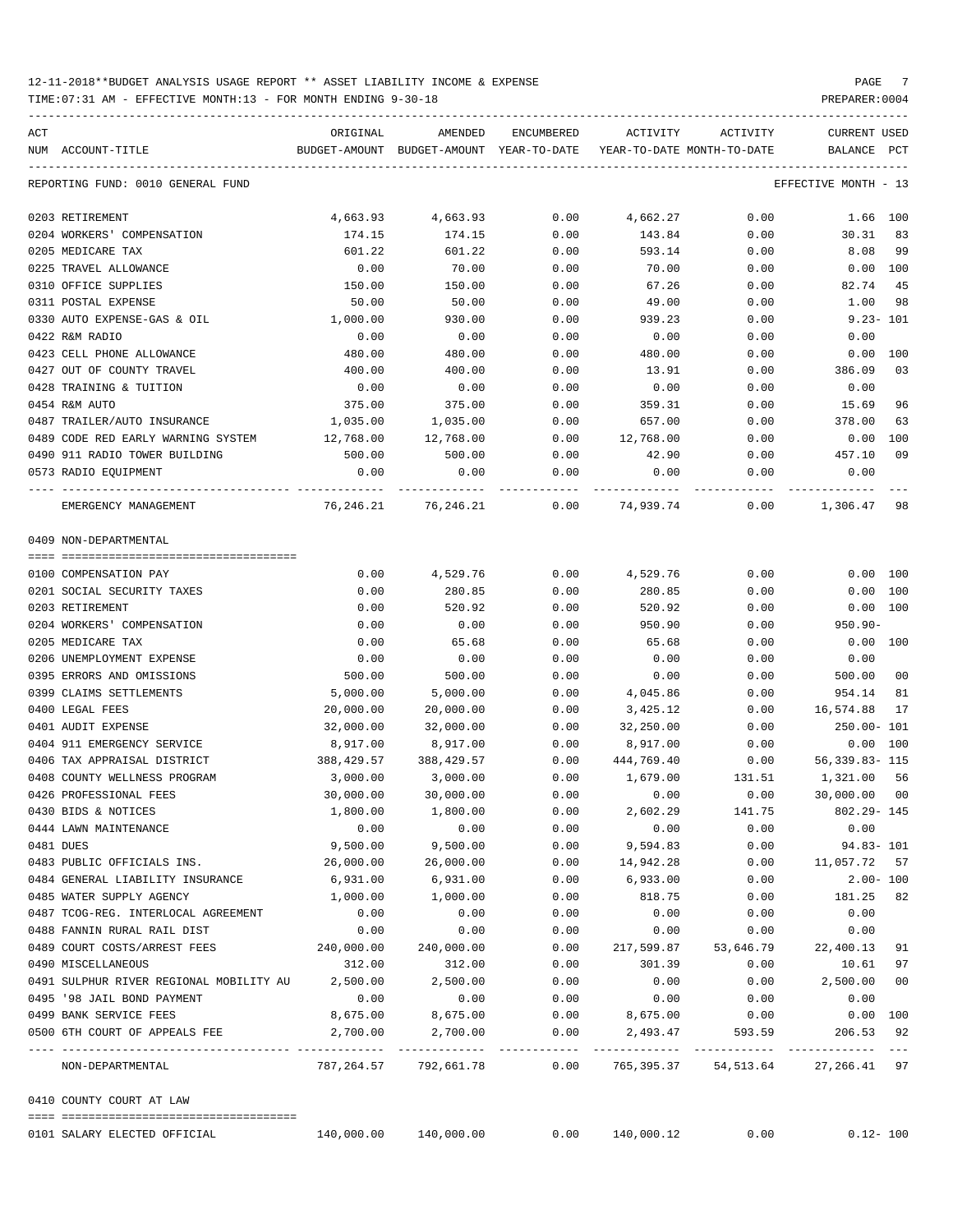| ACT |                                        | ORIGINAL   | AMENDED                                  | ENCUMBERED | ACTIVITY                   | ACTIVITY | CURRENT USED                                                                                                     |
|-----|----------------------------------------|------------|------------------------------------------|------------|----------------------------|----------|------------------------------------------------------------------------------------------------------------------|
|     | NUM ACCOUNT-TITLE                      |            | BUDGET-AMOUNT BUDGET-AMOUNT YEAR-TO-DATE |            | YEAR-TO-DATE MONTH-TO-DATE |          | BALANCE<br>$_{\rm PCT}$                                                                                          |
|     | REPORTING FUND: 0010 GENERAL FUND      |            |                                          |            |                            |          | EFFECTIVE MONTH - 13                                                                                             |
|     | 0103 SALARY COURT COORDINATOR          | 30,290.37  | 30,290.37                                | 0.00       | 29,881.85                  | 0.00     | 408.52 99                                                                                                        |
|     | 0110 SALARY COURT REPORTER             | 64,083.59  | 64,083.59                                | 0.00       | 60,516.35                  |          | $0.00$ 3,567.24 94                                                                                               |
|     | 0130 BAILIFF                           | 38,163.50  | 38,163.50                                | 0.00       | 38,163.32                  | 0.00     | $0.18$ 100                                                                                                       |
|     | 0201 SOCIAL SECURITY TAXES             | 15,341.12  | 15,341.12                                | 0.00       | 16,144.93                  | 0.00     | $803.81 - 105$                                                                                                   |
|     | 0202 GROUP HEALTH & DENTAL INS         | 36,731.10  | 36,731.10                                | 0.00       | 37,466.88                  | 0.00     | 735.78- 102                                                                                                      |
|     | 0203 RETIREMENT                        | 31,287.88  | 31,287.88                                | 0.00       | 30,832.17                  | 0.00     | 455.71<br>99                                                                                                     |
|     | 0204 WORKERS COMPENSATION              | 1,154.74   | 1,154.74                                 | 0.00       | 964.90                     | 0.00     | 189.84<br>84                                                                                                     |
|     | 0205 MEDICARE TAX                      | 3,986.59   | 3,986.59                                 | 0.00       | 3,870.07                   | 0.00     | 97<br>116.52                                                                                                     |
|     | 0310 OFFICE SUPPLIES                   | 1,700.00   | 1,700.00                                 | 0.00       | 392.42                     | 0.00     | 23<br>1,307.58                                                                                                   |
|     | 0311 POSTAGE                           | 1,800.00   | 1,800.00                                 | 0.00       | 1,250.85                   | 0.00     | 69<br>549.15                                                                                                     |
|     | 0315 COPIER RENTAL                     | 600.00     | 600.00                                   | 0.00       | 511.12                     | 40.31    | 88.88<br>85                                                                                                      |
|     | 0395 BAILIFF UNIFORMS                  | 0.00       | 0.00                                     | 0.00       | 0.00                       | 0.00     | 0.00                                                                                                             |
|     | 0420 TELEPHONE                         | 2,300.00   | 2,300.00                                 | 0.00       | 2,346.39                   | 0.00     | 46.39-102                                                                                                        |
|     | 0421 DSL INTERNET                      | 0.00       | 0.00                                     | 0.00       | 0.00                       | 0.00     | 0.00                                                                                                             |
|     | 0424 INDIGENT ATTORNEY FEES            | 70,000.00  | 70,000.00                                | 0.00       | 48,299.61                  | 1,375.00 | 21,700.39<br>69                                                                                                  |
|     | 0425 PROFESSIONAL SERVICES             | 2,250.00   | 2,250.00                                 | 0.00       | 600.00                     | 0.00     | 1,650.00<br>27                                                                                                   |
|     | 0427 OUT OF COUNTY TRAVEL              | 2,000.00   | 2,000.00                                 | 0.00       | 1,599.60                   | 0.00     | 400.40<br>80                                                                                                     |
|     | 0435 PRINTING                          | 250.00     | 250.00                                   | 0.00       | 0.00                       | 0.00     | 250.00<br>00                                                                                                     |
|     | 0437 COURT REPORTER EXPENSE            | 3,500.00   | 3,500.00                                 | 0.00       | 5,250.00                   | 0.00     | 1,750.00-150                                                                                                     |
|     | 0439 WITNESS EXPENSE                   | 500.00     | 500.00                                   | 0.00       | 0.00                       | 0.00     | 500.00<br>00                                                                                                     |
|     | 0453 R&M EQUIPMENT                     | 400.00     | 400.00                                   | 0.00       | 0.00                       | 0.00     | 400.00<br>$_{00}$                                                                                                |
|     | 0467 VISITING JUDGE                    | 500.00     | 500.00                                   | 0.00       | 682.28                     | 0.00     | 182.28- 136                                                                                                      |
|     | 0468 JUVENILE BOARD SALARY             | 2,400.00   | 2,400.00                                 | 0.00       | 2,400.00                   | 0.00     | 0.00<br>100                                                                                                      |
|     | 0480 BONDS                             | 0.00       | 247.00                                   | 0.00       | 247.00                     | 0.00     | $0.00$ 100                                                                                                       |
|     | 0481 DUES                              | 295.00     | 295.00                                   | 0.00       | 0.00                       | 0.00     | 295.00<br>00                                                                                                     |
|     | 0572 OFFICE EQUIPMENT                  | 600.00     | 600.00                                   | 0.00       | 0.00                       | 0.00     | 600.00 00                                                                                                        |
|     | 0574 TECHNOLOGY                        | 0.00       | 0.00                                     | 0.00       | 0.00                       | 0.00     | 0.00                                                                                                             |
|     | 0590 BOOKS & PUBLICATIONS              | 250.00     | 250.00                                   | 0.00       | 0.00                       | 0.00     | 250.00 00                                                                                                        |
|     | 0591 LEXIS NEXIS ONLINE LEGAL          | 621.00     | 621.00                                   | 0.00       | 737.00                     | 62.00    | 116.00- 119                                                                                                      |
|     |                                        |            |                                          |            |                            |          |                                                                                                                  |
|     | COUNTY COURT AT LAW                    |            |                                          |            |                            |          | 451,004.89 451,251.89              0.00              422,156.86             1,477.31             29,095.03    94 |
|     | 0425 COURT ADMINISTRATION              |            |                                          |            |                            |          |                                                                                                                  |
|     |                                        |            |                                          |            |                            |          |                                                                                                                  |
|     | 0201 SOCIAL SECURITY                   | 0.00       | 0.00                                     | 0.00       | 150.63                     | 0.00     | $150.63-$                                                                                                        |
|     | 0205 MEDICARE TAX                      | 0.00       | 0.00                                     | 0.00       | 35.23                      | 0.00     | $35.23-$                                                                                                         |
|     | 0311 JURY POSTAGE                      | 4,200.00   | 4,200.00                                 | 0.00       | 3,697.11                   | 0.00     | 502.89<br>88                                                                                                     |
|     | 0312 DISTRICT JURY SUPPLIES            | 500.00     | 760.00                                   | 0.00       | 752.03                     | 0.00     | 7.97<br>99                                                                                                       |
|     | 0313 GRAND JURY EXPENSE                | 5,000.00   | 5,000.00                                 | 0.00       | 5,912.72                   | 0.00     | 912.72- 118                                                                                                      |
|     | 0314 PETIT JURY EXPENSE                | 46,000.00  | 45,740.00                                | 0.00       | 29,436.50                  | 0.00     | 16,303.50<br>64                                                                                                  |
|     | 0316 COUNTY COURT JURY EXP.            | 0.00       | 0.00                                     | 0.00       | 0.00                       | 0.00     | 0.00                                                                                                             |
|     | 0317 COURT REPORTER SUPPLIES           | 100.00     | 100.00                                   | 0.00       | 0.00                       | 0.00     | 100.00<br>00                                                                                                     |
|     | 0318 J.P. JURY EXPENSE                 | 800.00     | 800.00                                   | 0.00       | 140.00                     | 0.00     | 660.00<br>18                                                                                                     |
|     | 0319 CO.CT.@LAW JURY EXPENSE           | 5,000.00   | 5,000.00                                 | 0.00       | 1,771.67                   | 0.00     | 3,228.33<br>35                                                                                                   |
|     | 0422 REGIONAL INDIGENT DEFENSE PROGRAM | 18,056.00  | 18,056.00                                | 0.00       | 18,056.00                  | 0.00     | 0.00<br>100                                                                                                      |
|     | 0424 CO.CT. ATTORNEY FEES              | 8,000.00   | 8,000.00                                 | 0.00       | 2,740.56                   | 538.82   | 5,259.44<br>34                                                                                                   |
|     | 0425 CO.CT. PROFESSIONAL SERVICES      | 1,000.00   | 1,000.00                                 | 0.00       | 0.00                       | 0.00     | 1,000.00<br>00                                                                                                   |
|     | 0426 COUNTY COURT SUPPLIES             | 0.00       | 0.00                                     | 0.00       | 0.00                       | 0.00     | 0.00                                                                                                             |
|     | 0435 PRINTING                          | 1,500.00   | 1,500.00                                 | 0.00       | 985.00                     | 0.00     | 515.00<br>66                                                                                                     |
|     | 0465 PHYSICAL EVID. ANALYSES           | 1,500.00   | 1,500.00                                 | 0.00       | 669.19                     | 528.00   | 830.81<br>45                                                                                                     |
|     | 0466 AUTOPSIES                         | 50,000.00  | 50,000.00                                | 0.00       | 29,796.75                  | 0.00     | 20, 203. 25<br>60                                                                                                |
|     | 0467 VISITING JUDGE EXPENSE            | 2,000.00   | 2,000.00                                 | 0.00       | 3,434.96                   | 283.78   | 1,434.96- 172                                                                                                    |
|     | COURT ADMINISTRATION                   | 143,656.00 | 143,656.00                               | 0.00       | 97,578.35                  | 1,350.60 | 46,077.65 68                                                                                                     |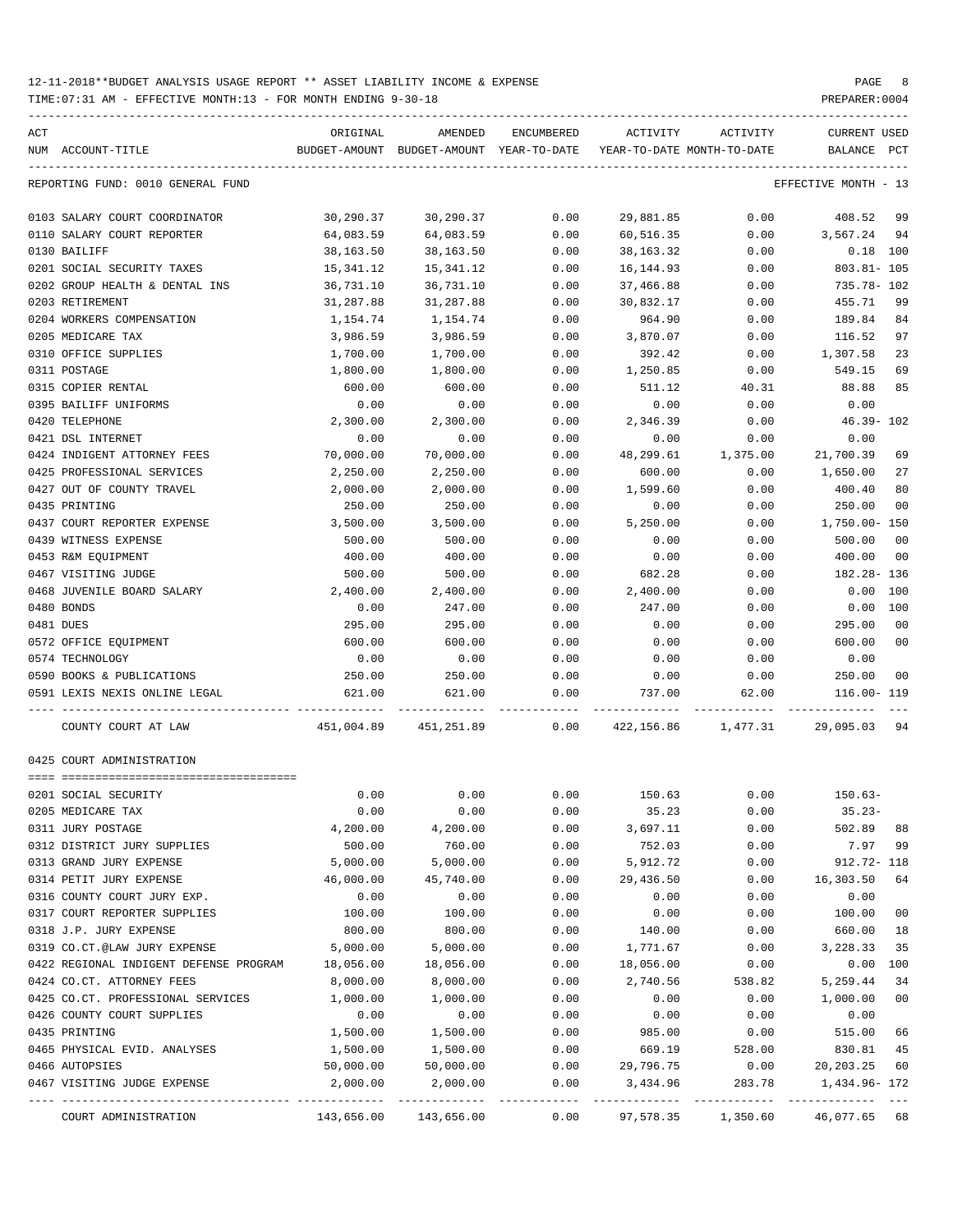| 12-11-2018**BUDGET ANALYSIS USAGE REPORT ** ASSET LIABILITY INCOME & EXPENSE | PAGE           |
|------------------------------------------------------------------------------|----------------|
| TIME:07:31 AM - EFFECTIVE MONTH:13 - FOR MONTH ENDING 9-30-18                | PREPARER: 0004 |

| ACT | NUM ACCOUNT-TITLE                                           | ORIGINAL               | AMENDED<br>BUDGET-AMOUNT BUDGET-AMOUNT YEAR-TO-DATE YEAR-TO-DATE MONTH-TO-DATE | <b>ENCUMBERED</b> | ACTIVITY               | ACTIVITY     | CURRENT USED<br>BALANCE PCT |     |
|-----|-------------------------------------------------------------|------------------------|--------------------------------------------------------------------------------|-------------------|------------------------|--------------|-----------------------------|-----|
|     |                                                             |                        |                                                                                |                   |                        |              | EFFECTIVE MONTH - 13        |     |
|     | REPORTING FUND: 0010 GENERAL FUND                           |                        |                                                                                |                   |                        |              |                             |     |
|     | 0435 336TH DISTRICT COURT ADMINISTRATIO                     |                        |                                                                                |                   |                        |              |                             |     |
|     |                                                             |                        |                                                                                |                   |                        |              |                             | 97  |
|     | 0103 SALARY COURT COORDINATOR<br>0110 SALARY COURT REPORTER | 35,352.79<br>74,477.72 | 35, 352.79<br>74,477.72                                                        | 0.00<br>0.00      | 34,162.55<br>74,477.78 | 0.00<br>0.00 | 1,190.24<br>$0.06 - 100$    |     |
|     | 0130 BAILIFF                                                | 39,065.00              | 39,065.00                                                                      | 0.00              | 39,065.00              | 0.00         | 0.00 100                    |     |
|     | 0201 SOCIAL SECURITY                                        | 9,454.72               | 9,454.72                                                                       | 0.00              | 8,834.92               | 0.00         | 619.80                      | 93  |
|     | 0202 GROUP HEALTH INSURANCE                                 | 31,483.80              | 31,483.80                                                                      | 0.00              | 31,729.26              | 0.00         | 245.46- 101                 |     |
|     | 0203 RETIREMENT                                             | 17,353.99              | 17,353.99                                                                      | 0.00              | 17,212.00              | 0.00         | 141.99                      | 99  |
|     | 0204 WORKERS COMPENSATION                                   | 625.36                 | 625.36                                                                         | 0.00              | 522.56                 | 0.00         | 102.80                      | 84  |
|     | 0205 MEDICARE                                               | 2,211.18               | 2,211.18                                                                       | 0.00              | 2,066.57               | 0.00         | 144.61                      | 93  |
|     | 0310 OFFICE SUPPLIES                                        | 1,800.00               | 1,800.00                                                                       | 0.00              | 1,396.48               | 0.00         | 403.52                      | 78  |
|     | 0311 DISTRICT JUDGE POSTAGE                                 | 400.00                 | 400.00                                                                         | 0.00              | 156.00                 | 0.00         | 244.00                      | 39  |
|     | 0352 GPS/SCRAM MONITORS                                     | 1,000.00               | 0.00                                                                           | 0.00              | 0.00                   | 0.00         | 0.00                        |     |
|     | 0395 BAILIFF UNIFORMS                                       | 400.00                 | 400.00                                                                         | 0.00              | 344.39                 | 46.49        | 55.61                       | 86  |
|     | 0421 LEXIS NEXIS ONLINE LEGAL                               | 768.00                 | 768.00                                                                         | 0.00              | 768.00                 | 64.00        | 0.00                        | 100 |
|     | 0427 TRAVEL                                                 | 3,000.00               | 4,509.66                                                                       | 0.00              | 4,283.48               | $226.18-$    | 226.18                      | 95  |
|     | 0428 TRAINING/TUITION                                       | 2,500.00               | 2,490.34                                                                       | 0.00              | 1,945.00               | 0.00         | 545.34                      | 78  |
|     | 0432 ATTORNEY FEES JUVENILE                                 | 20,000.00              | 20,000.00                                                                      | 0.00              | 19,955.50              | 1,940.00     | 44.50 100                   |     |
|     | 0433 ATTORNEY FEES DRUG CT                                  | 0.00                   | 0.00                                                                           | 0.00              | 0.00                   | 0.00         | 0.00                        |     |
|     | 0434 APPEAL COURT TRANSCRIPTS                               | 18,000.00              | 50,000.00                                                                      | 0.00              | 47,198.00              | 0.00         | 2,802.00                    | 94  |
|     | 0435 ATTORNEYS FEES APPEALS CT                              | 20,000.00              | 10,000.00                                                                      | 0.00              | 10,973.00              | 0.00         | 973.00- 110                 |     |
|     | 0436 ATTORNEY FEES- CPS CASES                               | 150,000.00             | 400,000.00                                                                     | 0.00              | 425,644.89             | 58,405.47    | 25,644.89- 106              |     |
|     | 0437 ATTORNEY FEES                                          | 275,000.00             | 234,654.15                                                                     | 0.00              | 245,110.10             | 35,599.49    | 10,455.95- 104              |     |
|     | 0438 COURT REPORTER EXPENSE                                 | 10,000.00              | 20,000.00                                                                      | 0.00              | 11,553.00              | 0.00         | 8,447.00                    | 58  |
|     | 0439 INVESTIGATOR EXPENSE                                   | 10,000.00              | 10,000.00                                                                      | 0.00              | 8,301.43               | 0.00         | 1,698.57                    | 83  |
|     | 0440 PHYSICIANS EXPENSE                                     | 0.00                   | 0.00                                                                           | 0.00              | 0.00                   | 0.00         | 0.00                        |     |
|     | 0442 OTHER PROFESSIONAL SERV.                               | 35,000.00              | 18,000.00                                                                      | 0.00              | 17,572.96              | 3,600.00     | 427.04                      | 98  |
|     | 0468 JUVENILE BOARD SALARY                                  | 3,600.00               | 3,600.00                                                                       | 0.00              | 3,600.00               | 0.00         | 0.00                        | 100 |
|     | 0481 DUES                                                   | 771.00                 | 771.00                                                                         | 0.00              | 370.00                 | 0.00         | 401.00                      | 48  |
|     | 0572 OFFICE EQUIPMENT                                       | 2,500.00               | 2,500.00                                                                       | 0.00              | 445.98                 | 0.00         | 2,054.02                    | 18  |
|     | 0574 TECHNOLOGY                                             | 5,300.00               | 4,800.00                                                                       | 0.00              | 645.00                 | 0.00         | 4,155.00                    | 13  |
|     | 0590 DISTRICT JUDGE BOOKS                                   | 500.00                 | 500.00                                                                         | 0.00              | 90.47                  | 0.00         | 409.53                      | 18  |
|     | 336TH DISTRICT COURT ADMINISTRATIO                          | 770,563.56             | 995,217.71                                                                     | 0.00              | 1,008,424.32           | 99,429.27    | 13,206.61- 101              |     |
|     | 0450 DISTRICT CLERK                                         |                        |                                                                                |                   |                        |              |                             |     |
|     |                                                             |                        |                                                                                |                   |                        |              |                             |     |
|     | 0101 SALARY ELECTED OFFICIAL                                | 56,541.72              | 56, 541.72                                                                     | 0.00              | 56,541.68              | 0.00         | $0.04$ 100                  |     |
|     | 0103 SALARY ASST. DIST. CLERK                               | 38, 375. 27            | 38, 375. 27                                                                    | 0.00              | 38, 375. 22            | 0.00         | 0.05                        | 100 |
|     | 0104 SALARIES DEPUTIES                                      | 165,915.39             | 165,915.39                                                                     | 0.00              | 161,786.25             | 0.00         | 4,129.14                    | 98  |
|     | 0107 SALARY PART-TIME                                       | 23,729.54              | 23,729.54                                                                      | 0.00              | 20,024.45              | 0.00         | 3,705.09                    | 84  |
|     | 0201 SOCIAL SECURITY TAXES                                  | 17,642.84              | 17,642.84                                                                      | 0.00              | 16,151.57              | 0.00         | 1,491.27                    | 92  |
|     | 0202 GROUP HEALTH & DENTAL INSURANCE                        | 83,956.80              | 83,956.80                                                                      | 0.00              | 82,515.29              | 0.00         | 1,441.51                    | 98  |
|     | 0203 RETIREMENT                                             | 32,383.15              | 32,383.15                                                                      | 0.00              | 31,474.10              | 0.00         | 909.05                      | 97  |
|     | 0204 WORKERS COMPENSATION                                   | 1,195.16               | 1,195.16                                                                       | 0.00              | 998.68                 | 0.00         | 196.48                      | 84  |
|     | 0205 MEDICARE TAX                                           | 4,126.15               | 4,126.15                                                                       | 0.00              | 3,777.40               | 0.00         | 348.75                      | 92  |
|     | 0310 OFFICE SUPPLIES                                        | 5,000.00               | 5,000.00                                                                       | 0.00              | 3,897.95               | 0.00         | 1,102.05                    | 78  |
|     | 0311 POSTAL EXPENSES                                        | 5,000.00               | 5,000.00                                                                       | 0.00              | 4,369.75               | 0.00         | 630.25                      | 87  |
|     | 0313 PASSPORT PHOTO SUPPLIES                                | 1,500.00               | 1,164.00                                                                       | 0.00              | 1,164.00               | 0.00         | 0.00                        | 100 |
|     | 0315 COPIER RENTAL                                          | 0.00                   | 0.00<br>1,290.50                                                               | 0.00              | 0.00                   | 0.00         | 0.00                        | 100 |
|     | 0353 COMPUTER EXPENSE<br>0423 CELL PHONE                    | 1,400.00<br>0.00       | 0.00                                                                           | 0.00              | 1,290.50<br>0.00       | 0.00<br>0.00 | 0.00<br>0.00                |     |
|     | 0427 OUT OF COUNTY TRAVEL                                   | 5,500.00               | 5,500.00                                                                       | 0.00<br>0.00      | 2,887.37               | 0.00         | 2,612.63                    | 52  |
|     |                                                             |                        |                                                                                |                   |                        |              |                             |     |

0428 EMPLOYEE TRAINING 0.00 0.00 0.00 0.00 0.00 0.00 0431 LOCAL TRAVEL 0.00 0.00 0.00 0.00 0.00 0.00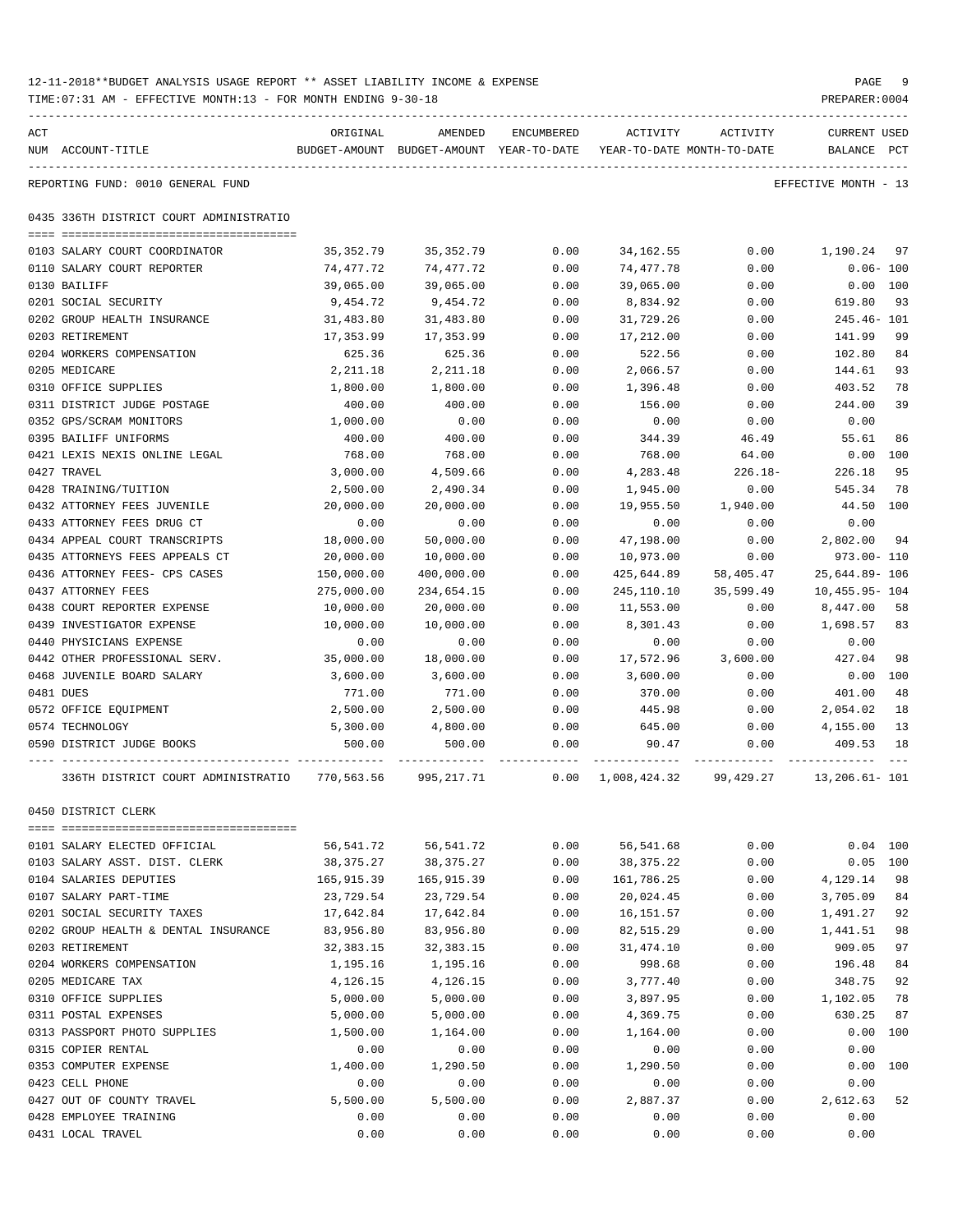TIME:07:31 AM - EFFECTIVE MONTH:13 - FOR MONTH ENDING 9-30-18 PREPARER:0004

| ACT |                                                                        | ORIGINAL      | AMENDED                    | ENCUMBERED | ACTIVITY                   | ACTIVITY | <b>CURRENT USED</b>  |              |
|-----|------------------------------------------------------------------------|---------------|----------------------------|------------|----------------------------|----------|----------------------|--------------|
|     | NUM ACCOUNT-TITLE                                                      | BUDGET-AMOUNT | BUDGET-AMOUNT YEAR-TO-DATE |            | YEAR-TO-DATE MONTH-TO-DATE |          | BALANCE              | $_{\rm PCT}$ |
|     |                                                                        |               |                            |            |                            |          |                      |              |
|     | REPORTING FUND: 0010 GENERAL FUND                                      |               |                            |            |                            |          | EFFECTIVE MONTH - 13 |              |
|     | 0435 PRINTING                                                          | 3,000.00      | 2,903.64                   | 0.00       | 1,702.37                   | 877.00   | 1,201.27             | 59           |
|     | 0480 BONDS                                                             | 443.00        | 443.00                     | 0.00       | 400.00                     | 0.00     | 43.00                | 90           |
|     | 0481 DUES                                                              | 225.00        | 225.00                     | 0.00       | 225.00                     | 0.00     | 0.00                 | 100          |
|     | 0572 OFFICE EQUIPMENT                                                  | 500.00        | 1,041.86                   | 0.00       | 1,041.86                   | 0.00     |                      | 0.00 100     |
|     | DISTRICT CLERK                                                         | 446,434.02    | 446,434.02                 | 0.00       | 428,623.44                 | 877.00   | 17,810.58 96         |              |
|     | 0455 JUSTICE OF PEACE PCT # 1                                          |               |                            |            |                            |          |                      |              |
|     |                                                                        |               |                            |            |                            |          |                      |              |
|     | 0101 SALARY ELECTED OFFICIAL                                           | 43,187.80     | 43,187.80                  | 0.00       | 43,187.82                  | 0.00     | $0.02 - 100$         |              |
|     | 0103 SALARY ASSISTANTS                                                 | 63,386.52     | 63,386.52                  | 0.00       | 61,111.28                  | 0.00     | 2,275.24             | 96           |
|     | 0201 SOCIAL SECURITY TAXES                                             | 6,756.41      | 6,756.41                   | 0.00       | 6,130.37                   | 0.00     | 626.04               | 91           |
|     | 0202 GROUP HEALTH & DENTAL INSURANCE                                   | 31,483.80     | 31,483.80                  | 0.00       | 32,761.03                  | 0.00     | 1,277.23- 104        |              |
|     | 0203 RETIREMENT                                                        | 12,100.85     | 12,100.85                  | 0.00       | 11,864.13                  | 0.00     | 236.72               | 98           |
|     | 0204 WORKERS' COMPENSATION                                             | 457.69        | 457.69                     | 0.00       | 373.18                     | 0.00     | 84.51                | 82           |
|     | 0205 MEDICARE TAX                                                      | 1,580.13      | 1,580.13                   | 0.00       | 1,433.73                   | 0.00     | 146.40               | 91           |
|     | 0225 TRAVEL ALLOWANCE                                                  | 2,400.00      | 2,400.00                   | 0.00       | 2,400.00                   | 0.00     | 0.00                 | 100          |
|     | 0310 OFFICE SUPPLIES                                                   | 850.00        | 1,185.00                   | 0.00       | 1,180.84                   | 0.00     | 4.16                 | 100          |
|     | 0311 POSTAL EXPENSES                                                   | 1,200.00      | 1,125.00                   | 0.00       | 344.76                     | 0.00     | 780.24               | 31           |
|     | 0420 UTILITIES TELEPHONE                                               | 1,395.00      | 1,395.00                   | 0.00       | 1,391.91                   | 0.00     | 3.09                 | 100          |
|     | 0422 R & M RADIO                                                       | 0.00          | 0.00                       | 0.00       | 0.00                       | 0.00     | 0.00                 |              |
|     | 0423 CELL PHONE ALLOWANCE                                              | 240.00        | 240.00                     | 0.00       | 240.00                     | 0.00     | 0.00                 | 100          |
|     | 0427 OUT OF COUNTY TRAVEL                                              | 4,680.00      | 4,680.00                   | 0.00       | 2,575.67                   | 0.00     | 2,104.33             | 55           |
|     | 0435 PRINTING                                                          | 400.00        | 400.00                     | 0.00       | 313.84                     | 0.00     | 86.16                | 78           |
|     | 0480 BOND                                                              | 165.00        | 165.00                     | 0.00       | 165.00                     | 0.00     | 0.00                 | 100          |
|     | 0481 DUES                                                              | 60.00         | 135.00                     | 0.00       | 135.00                     | 0.00     | 0.00                 | 100          |
|     | 0572 OFFICE EQUIPMENT                                                  | 2,500.00      | 2,165.00                   | 0.00       | 846.91                     | 0.00     | 1,318.09             | 39           |
|     | 0573 RADIO EQUIPMENT                                                   | 0.00          | 0.00                       | 0.00       | 0.00                       | 0.00     | 0.00                 |              |
|     |                                                                        |               |                            |            |                            |          |                      |              |
|     | 0574 TECHNOLOGY                                                        | 0.00          | 0.00                       | 0.00       | 0.00                       | 0.00     | 0.00                 |              |
|     | JUSTICE OF PEACE PCT # 1                                               | 172,843.20    | 172,843.20                 | 0.00       | 166, 455.47                | 0.00     | 6,387.73             | 96           |
|     | 0456 JUSTICE OF PEACE PCT # 2                                          |               |                            |            |                            |          |                      |              |
|     | ======================================<br>0101 SALARY ELECTED OFFICIAL | 43,187.80     | 43,187.80                  | 0.00       | 19,766.73                  | 0.00     | 23,421.07            | 46           |
|     | 0104 SALARY DEPUTY                                                     | 38, 373.91    | 38, 373.91                 | 0.00       | 38, 373.92                 | 0.00     |                      | $0.01 - 100$ |
|     | 0201 SOCIAL SECURITY TAXES                                             | 5,220.51      | 5,220.51                   | 0.00       | 3,686.68                   | 0.00     | 1,533.83             | 71           |
|     | 0202 GROUP HEALTH & DENTAL INSURANCE                                   | 20,989.20     | 20,989.20                  | 0.00       | 16,768.27                  | 0.00     | 4,220.93             | 80           |
|     | 0203 RETIREMENT                                                        | 9,281.72      | 9,281.72                   | 0.00       | 6,638.59                   | 0.00     | 2,643.13             | 72           |
|     | 0204 WORKERS' COMPENSATION                                             | 353.65        | 353.65                     | 0.00       | 286.24                     | 0.00     | 67.41                | 81           |
|     | 0205 MEDICARE TAX                                                      | 1,220.92      | 1,220.92                   | 0.00       | 862.16                     | 0.00     | 358.76               | 71           |
|     | 0225 TRAVEL ALLOWANCE                                                  | 2,400.00      | 2,400.00                   | 0.00       | 1,200.00                   | 0.00     | 1,200.00             | 50           |
|     | 0310 OFFICE SUPPLIES                                                   | 700.00        | 615.90                     | 0.00       | 644.26                     | 0.00     | $28.36 - 105$        |              |
|     | 0311 POSTAL EXPENSES                                                   | 350.00        | 350.00                     | 0.00       | 78.00                      | 0.00     | 272.00               | 22           |
|     | 0420 UTILITIES TELEPHONE                                               | 1,200.00      | 1,200.00                   | 0.00       | 1,036.65                   | 0.00     | 163.35               | 86           |
|     |                                                                        |               |                            |            |                            |          |                      |              |
|     | 0421 DSL LINE                                                          | 900.00        | 900.00                     | 0.00       | 899.40                     | 0.00     | 0.60                 | 100          |
|     | 0422 R & M RADIO                                                       | 0.00          | 0.00                       | 0.00       | 0.00                       | 0.00     | 0.00                 |              |
|     | 0423 CELL PHONE ALLOWANCE                                              | 240.00        | 240.00                     | 0.00       | 120.00                     | 0.00     | 120.00               | 50           |
|     | 0427 OUT OF COUNTY TRAVEL                                              | 2,000.00      | 1,897.33                   | 0.00       | 1,159.49                   | 0.00     | 737.84               | 61           |
|     | 0435 PRINTING                                                          | 200.00        | 357.77                     | 0.00       | 357.77                     | 0.00     | 0.00                 | 100          |
|     | 0460 OFFICE RENTAL                                                     | 4,200.00      | 4,200.00                   | 0.00       | 4,200.00                   | 0.00     | 0.00                 | 100          |
|     | 0480 BOND                                                              | 171.00        | 200.00                     | 0.00       | 271.00                     | 0.00     | 71.00- 136           |              |
|     | 0481 DUES                                                              | 95.00         | 95.00                      | 0.00       | 35.00                      | 0.00     | 60.00                | 37           |
|     | 0572 OFFICE EQUIPMENT                                                  | 1,400.00      | 1,400.00                   | 0.00       | 1,022.50                   | 0.00     | 377.50               | 73           |

0573 RADIO EQUIPMENT 0.00 0.00 0.00 0.00 0.00 0.00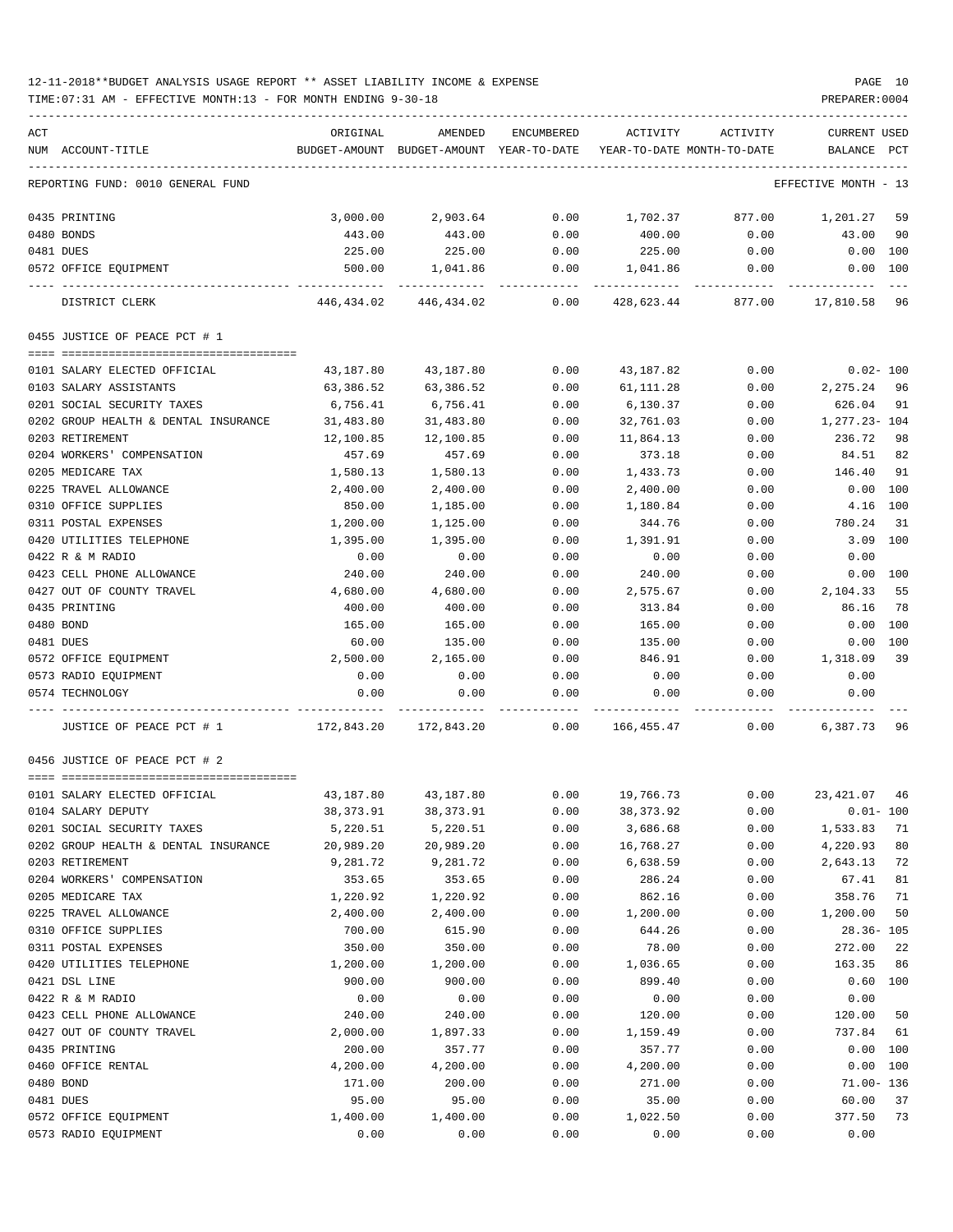| ACT                                       | ORIGINAL                                      | AMENDED                                             | ENCUMBERED   | ACTIVITY                   | ACTIVITY         | <b>CURRENT USED</b>   |              |
|-------------------------------------------|-----------------------------------------------|-----------------------------------------------------|--------------|----------------------------|------------------|-----------------------|--------------|
| NUM ACCOUNT-TITLE                         |                                               | BUDGET-AMOUNT BUDGET-AMOUNT YEAR-TO-DATE            |              | YEAR-TO-DATE MONTH-TO-DATE |                  | BALANCE PCT           |              |
| REPORTING FUND: 0010 GENERAL FUND         |                                               |                                                     |              |                            |                  | EFFECTIVE MONTH - 13  |              |
| 0574 TECHNOLOGY                           | 0.00                                          | 0.00                                                | 0.00         | 0.00                       | 0.00             | 0.00                  |              |
| JUSTICE OF PEACE PCT # 2                  |                                               | $132,483.71$ $132,483.71$ $0.00$ $97,406.66$ $0.00$ |              |                            |                  | 35,077.05 74          |              |
| 0457 JUSTICE OF THE PEACE # 3             |                                               |                                                     |              |                            |                  |                       |              |
| 0101 SALARY ELECTED OFFICIAL              | 43,187.80                                     | 43,187.80                                           | 0.00         | 43,187.82                  | 0.00             | 0.02- 100             |              |
| 0103 SALARY ASSISTANT                     | 26,714.23                                     | 26,714.23                                           | 0.00         | 25,939.65                  | 0.00             | 774.58                | 97           |
| 0201 SOCIAL SECURITY TAXES                | 4,497.61                                      | 4,497.61                                            | 0.00         | 4,449.68                   | 0.00             | 47.93                 | 99           |
| 0202 GROUP HEALTH & DENTAL INSURANCE      | 20,989.20                                     | 20,989.20                                           | 0.00         | 20,584.27                  | 0.00             | 404.93                | 98           |
| 0203 RETIREMENT                           | 7,954.85                                      | 7,954.85                                            | 0.00         | 7,864.71                   | 0.00             | 90.14                 | 99           |
| 0204 WORKERS' COMPENSATION                | 304.68                                        | 304.68                                              | 0.00         | 245.32                     | 0.00             | 59.36                 | 81           |
| 0205 MEDICARE TAX                         | 1,051.86                                      | 1,051.86                                            | 0.00         | 1,040.57                   | 0.00             | 11.29                 | 99           |
| 0225 TRAVEL ALLOWANCE                     | 2,400.00                                      | 2,400.00                                            | 0.00         | 2,400.00                   | 0.00             | 0.00                  | 100          |
| 0310 OFFICE SUPPLIES                      | 500.00                                        | 500.00                                              | 0.00         | 146.73                     | 0.00             | 353.27                | 29           |
| 0311 POSTAL EXPENSES                      | 250.00                                        | 250.00                                              | 0.00         | 171.00                     | 0.00             | 79.00                 | 68           |
| 0420 UTILITIES TELEPHONE                  | 200.00                                        | 200.00                                              | 0.00         | 200.00                     | 0.00             | 0.00                  | 100          |
| 0423 CELL PHONE ALLOWANCE                 | 240.00                                        | 240.00                                              | 0.00         | 240.00                     | 0.00             | 0.00                  | 100          |
| 0427 OUT OF COUNTY TRAVEL                 | 1,500.00                                      | 1,500.00                                            | 0.00         | 630.76                     | 0.00             | 869.24                | 42           |
| 0435 PRINTING                             | 250.00                                        | 250.00                                              | 0.00         | 108.57                     | 0.00             | 141.43                | 43           |
| 0460 OFFICE RENTAL                        | 2,500.00                                      | 2,500.00                                            | 0.00         | 2,499.96                   | 0.00             | $0.04$ $100$          |              |
| 0480 BOND                                 | 199.00                                        | 199.00                                              | 0.00         | 149.00                     | 0.00             | 50.00                 | 75           |
| 0481 DUES                                 | 60.00                                         | 60.00                                               | 0.00         | 60.00                      | 0.00             | 0.00                  | 100          |
| 0572 OFFICE EQUIPMENT                     | 1,500.00                                      | 1,500.00                                            | 0.00         | 239.98                     | 0.00             | 1,260.02              | 16           |
| 0574 TECHNOLOGY                           | 0.00                                          | 0.00                                                | 0.00         | 0.00                       | 0.00             | 0.00                  |              |
| JUSTICE OF THE PEACE # 3                  | $114,299.23$ $114,299.23$ $0.00$ $110,158.02$ |                                                     |              |                            |                  | 0.00<br>4, 141. 21 96 |              |
| 0475 DISTRICT & CO. ATTORNEY              |                                               |                                                     |              |                            |                  |                       |              |
| 0101 DA. SALARY SUPPLEMENT                | 5,000.00                                      | 5,000.00                                            | 0.00         | 5,000.06                   | 0.00             |                       | $0.06 - 100$ |
| 0102 HB 9 D.A. SUPPLEMENTAL FUNDS         | 3,640.00                                      | 3,640.00                                            | 0.00         | 3,640.00                   | 0.00             |                       | 0.00 100     |
| 0103 SALARY ASSISTANT D.A.                | 324,490.24                                    | 324,490.24                                          | 0.00         | 299,459.85                 | 0.00             | 25,030.39             | 92           |
| 0104 ASST. DA LONGEVITY PAY               | 5,160.00                                      | 5,160.00                                            | 0.00         | 4,600.00                   | 0.00             | 560.00                | 89           |
| 0105 SALARIES SECRETARIES                 | 179,488.96                                    | 179,488.96                                          | 0.00         | 175,420.45                 | 0.00             | 4,068.51              | 98           |
| 0106 DA SALARY REIMB. GC CH 46            | 27,500.00                                     | 27,500.00                                           | 0.00         | 23,982.73                  | 0.00             | 3,517.27              | 87           |
| 0107 SALARY TEMP./EXTRA                   | 0.00                                          | 0.00                                                | 0.00         | 0.00                       | 0.00             | 0.00                  |              |
| 0108 INVESTIGATOR CRIMES AGAINST WOMEN    | 21,432.59                                     | 21, 432.59                                          | 0.00         | 0.00                       | 0.00             | 21, 432.59            | 00           |
| 0109 INVESTIGATOR                         | 58,644.20                                     | 58,644.20                                           | 0.00         | 58,644.30                  | 0.00             |                       | $0.10 - 100$ |
| 0110 DISCOVERY CLERK                      | 0.00                                          | 0.00                                                | 0.00         | 0.00                       | 0.00             | 0.00                  |              |
| 0201 SOCIAL SECURITY TAXES                | 38,794.39                                     | 38,794.39                                           | 0.00         | 33,927.42                  | 0.00             | 4,866.97              | 87           |
| 0202 GROUP HEALTH INSURANCE               | 111,400.18                                    | 111,400.18                                          | 0.00         | 99,338.43                  | 0.00             | 12,061.75             | 89           |
| 0203 RETIREMENT                           | 71,165.50                                     | 71,165.50                                           | 0.00         | 64,905.10                  | 0.00             | 6, 260.40             | 91           |
| 0204 WORKERS' COMPENSATION                | 1,841.96                                      | 1,841.96                                            | 0.00         | 1,439.36                   | 0.00             | 402.60                | 78           |
| 0205 MEDICARE TAX<br>0310 OFFICE SUPPLIES | 9,072.88                                      | 9,072.88                                            | 0.00         | 7,934.76                   | 0.00             | 1,138.12              | 87           |
| 0311 POSTAL EXPENSES                      | 8,000.00<br>3,000.00                          | 9,810.00<br>3,000.00                                | 0.00<br>0.00 | 9,740.93                   | 0.00<br>0.00     | 69.07<br>1,314.18     | 99<br>56     |
| 0315 COPIER EXPENSE                       | 1,500.00                                      | 1,500.00                                            | 0.00         | 1,685.82                   |                  | 188.66                | 87           |
| 0421 INTERNET/ONLINE LEGAL RE             | 6,733.72                                      | 6,733.72                                            | 0.00         | 1,311.34<br>8,209.92       | 115.73<br>699.66 | 1,476.20- 122         |              |
| 0422 INVESTIGATOR CELL PHONE              | 360.00                                        | 360.00                                              | 0.00         | 360.00                     | 0.00             |                       | 0.00 100     |
| 0427 OUT OF COUNTY TRAVEL                 | 9,000.00                                      | 9,000.00                                            | 0.00         | 7,816.32                   | 64.09            | 1,183.68              | 87           |
| 0428 TRAINING/TUITION                     | 8,000.00                                      | 7,190.00                                            | 0.00         | 3,556.55                   | 0.00             | 3,633.45              | 49           |
| 0431 LOCAL TRAVEL                         | 0.00                                          | 0.00                                                | 0.00         | 0.00                       | 0.00             | 0.00                  |              |
| 0435 PRINTING                             | 1,500.00                                      | 1,500.00                                            | 0.00         | 1,122.50                   | 0.00             | 377.50                | 75           |
| 0438 CT.REPORTER-TRANSCRIPTS              | 8,750.00                                      | 5,550.00                                            | 0.00         | 5,038.00                   | 1,165.00         | 512.00                | 91           |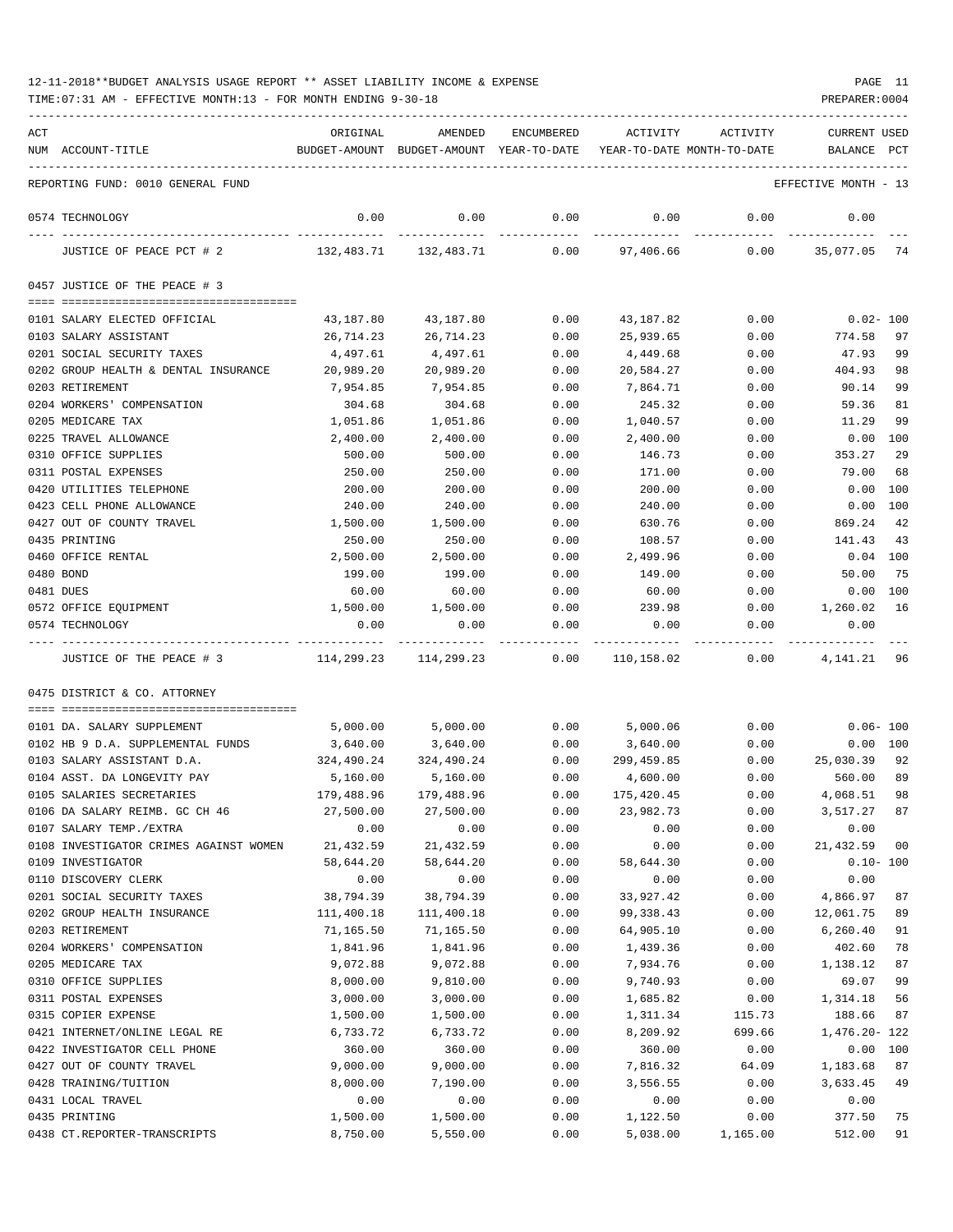TIME:07:31 AM - EFFECTIVE MONTH:13 - FOR MONTH ENDING 9-30-18 PREPARER:0004

| ACT                                  | ORIGINAL           | AMENDED                                  | ENCUMBERED   | ACTIVITY                   | ACTIVITY                                   | CURRENT USED         |     |
|--------------------------------------|--------------------|------------------------------------------|--------------|----------------------------|--------------------------------------------|----------------------|-----|
| NUM ACCOUNT-TITLE                    |                    | BUDGET-AMOUNT BUDGET-AMOUNT YEAR-TO-DATE |              | YEAR-TO-DATE MONTH-TO-DATE |                                            | BALANCE              | PCT |
| REPORTING FUND: 0010 GENERAL FUND    |                    |                                          |              |                            |                                            | EFFECTIVE MONTH - 13 |     |
| 0439 WITNESS EXPENSE                 | 5,000.00           | 8,700.00                                 | 0.00         |                            | 7,606.39 1,320.00 1,093.61                 |                      | 87  |
| 0465 PHYS. EVIDENCE ANALYSIS         | 4,000.00           | 2,500.00                                 | 0.00         | 100.51                     | 0.00                                       | 2,399.49             | 04  |
| 0469 DPS TESTING                     | 0.00               | 0.00                                     | 0.00         | 0.00                       | 0.00                                       | 0.00                 |     |
| 0480 BOND                            | 236.00             | 236.00                                   | 0.00         | 256.00                     | 0.00                                       | $20.00 - 108$        |     |
| 0481 DUES                            | 2,500.00           | 2,500.00                                 | 0.00         | 1,930.00                   | 0.00                                       | 570.00               | 77  |
| 0572 OFFICE EQUIPMENT                | 3,000.00           | 3,000.00                                 | 0.00         | 1,861.07                   | 0.00                                       | 1,138.93             | 62  |
| 0574 TECHNOLOGY                      | 0.00               | 0.00                                     | 0.00         | 0.00                       | 0.00                                       | 0.00                 |     |
| 0590 BOOKS                           | 750.00             | 750.00                                   | 0.00         | 123.48                     | 0.00                                       | 626.52               | 16  |
| DISTRICT & CO. ATTORNEY              | 919,960.62         | 919,960.62                               | 0.00         |                            | 829,011.29 3,364.48 90,949.33 90           |                      |     |
| 0495 COUNTY AUDITOR                  |                    |                                          |              |                            |                                            |                      |     |
|                                      |                    |                                          |              |                            |                                            |                      |     |
| 0102 SALARY APPOINTED OFFICIAL       | 70,716.75          | 70,716.75                                | 0.00         | 70,716.88                  | 0.00                                       | 0.13- 100            |     |
| 0103 SALARIES ASSISTANTS             | 120,226.31         | 120,226.31                               | 0.00         | 117,416.90                 | 0.00                                       | 2,809.41 98          |     |
| 0201 SOCIAL SECURITY TAXES           | 11,838.47          | 11,838.47                                | 0.00         | 10,892.13                  | 0.00                                       | 946.34 92            |     |
| 0202 GROUP HEALTH & DENTAL INSURANCE | 41,969.40          | 41,969.40                                | 0.00         | 42,119.40                  | 0.00                                       | 150.00- 100          |     |
| 0203 RETIREMENT                      | 21,729.32          | 21,729.32                                | 0.00         | 21,399.11                  | 0.00                                       | 330.21               | 98  |
| 0204 WORKERS COMPENSATION            | 801.96             | 801.96                                   | 0.00         | 670.44                     | 0.00                                       | 131.52               | 84  |
| 0205 MEDICARE TAX                    | 2,768.67           | 2,768.67                                 | 0.00         | 2,547.06                   | 0.00                                       | 221.61 92            |     |
| 0310 OFFICE SUPPLIES                 | 900.00             | 900.00                                   | 0.00         | 815.34                     | 0.00                                       | 84.66                | 91  |
| 0353 COMPUTER SOFTWARE MAINTENANCE   | 2,810.00           | 2,810.00                                 | 0.00         | 2,810.00                   | 0.00                                       | $0.00$ 100           |     |
| 0427 OUT OF COUNTY TRAVEL            | 3,500.00           | 3,674.00                                 | 0.00         | 3,673.98                   | 0.00                                       | $0.02$ 100           |     |
| 0431 LOCAL TRAVEL                    | 0.00               | 0.00                                     | 0.00         | 0.00                       | 0.00                                       | 0.00                 |     |
| 0435 PRINTING                        | 50.00              | 50.00                                    | 0.00         | 0.00                       | 0.00                                       | 50.00                | 00  |
| 0452 R & M EQUIPMENT                 | 500.00             | 500.00                                   | 0.00         | 53.90                      | 0.00                                       | 446.10               | 11  |
| 0480 BOND                            | 100.00             | 100.00                                   | 0.00         | 150.00                     | 0.00                                       | $50.00 - 150$        |     |
| 0481 DUES<br>0572 OFFICE EQUIPMENT   | 590.00<br>1,300.00 | 590.00<br>1,126.00                       | 0.00<br>0.00 | 340.00<br>389.23           | 0.00<br>0.00                               | 250.00<br>736.77 35  | 58  |
| COUNTY AUDITOR                       |                    |                                          |              |                            | 279,800.88 279,800.88 0.00 273,994.37 0.00 | 5,806.51 98          |     |
| 0496 COUNTY PURCHASING               |                    |                                          |              |                            |                                            |                      |     |
|                                      |                    |                                          |              |                            |                                            |                      |     |
| 0103 SALARY PURCHASING AGENT         | 56,866.18          | 56,666.18                                | 0.00         | 26,736.25                  |                                            | $0.00$ 29,929.93 47  |     |
| 0201 SOCIAL SECURITY TAXES           | 3,548.02           | 3,548.02                                 | 0.00         | 1,667.23                   | 0.00                                       | 1,880.79             | 47  |
| 0202 GROUP HEALTH INSURANCE          | 10,494.60          | 10,494.60                                | 0.00         | 3,319.13                   | 0.00                                       | 7,175.47             | 32  |
| 0203 RETIREMENT                      | 6,471.37           | 6,471.37                                 | 0.00         | 3,004.19                   | 0.00                                       | 3,467.18             | 46  |
| 0204 WORKERS' COMPENSATION           | 240.35             | 240.35                                   | 0.00         | 199.58                     | 0.00                                       | 40.77                | 83  |
| 0205 MEDICARE TAX                    | 829.78             | 829.78                                   | 0.00         | 389.92                     | 0.00                                       | 439.86               | 47  |
| 0310 OFFICE SUPPLIES                 | 400.00             | 760.00                                   | 0.00         | 756.89                     | 0.00                                       | 3.11 100             |     |
| 0353 COMPUTER SOFTWARE MAINTENANCE   | 350.00             | 350.00                                   | 0.00         | 350.00                     | 0.00                                       | 0.00                 | 100 |
| 0421 CELL PHONE                      | 360.00             | 360.00                                   | 0.00         | 163.00                     | 0.00                                       | 197.00               | 45  |
| 0427 OUT OF COUNTY TRAVEL            | 1,200.00           | 1,200.00                                 | 0.00         | 974.94                     | 0.00                                       | 225.06               | 81  |
| 0431 LOCAL TRAVEL                    | 0.00               | 0.00                                     | 0.00         | 0.00                       | 0.00                                       | 0.00                 |     |
| 0435 PRINTING                        | 70.00              | 70.00                                    | 0.00         | 18.00                      | 0.00                                       | 52.00                | 26  |
| 0452 R & M EQUIPMENT                 | 0.00               | 0.00                                     | 0.00         | 0.00                       | 0.00                                       | 0.00                 |     |
| 0480 BOND                            | 93.00              | 93.00                                    | 0.00         | 93.00                      | 0.00                                       | 0.00                 | 100 |
| 0481 DUES<br>0572 OFFICE EQUIPMENT   | 450.00<br>500.00   | 454.00<br>336.00                         | 0.00<br>0.00 | 454.00<br>250.40           | 0.00<br>0.00                               | 0.00 100<br>85.60    | 75  |
| COUNTY PURCHASING                    | 81,873.30          | 81,873.30                                | 0.00         | 38,376.53                  | 0.00                                       | 43,496.77            | 47  |
|                                      |                    |                                          |              |                            |                                            |                      |     |

0497 COUNTY TREASURER

==== ===================================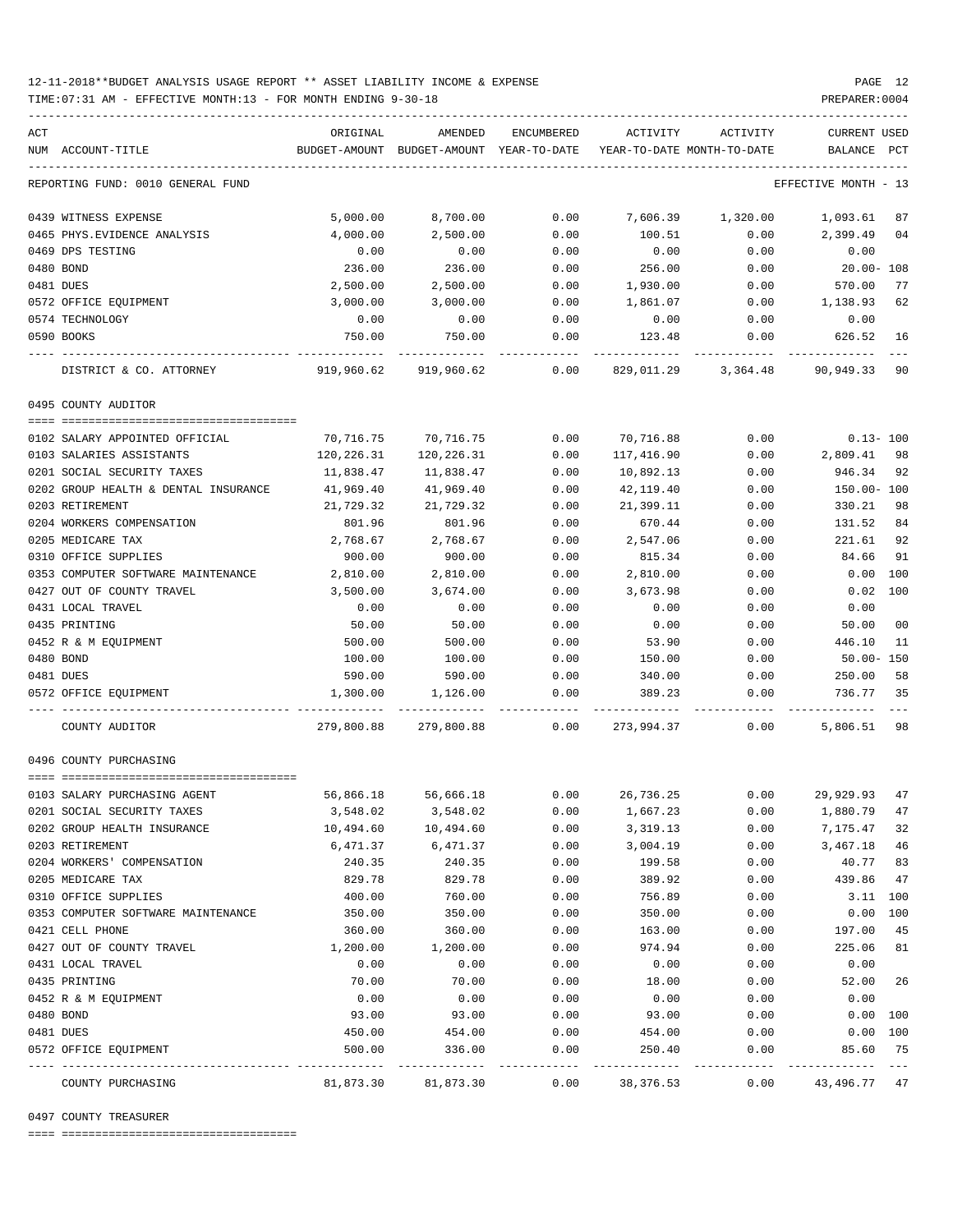TIME:07:31 AM - EFFECTIVE MONTH:13 - FOR MONTH ENDING 9-30-18 PREPARER:0004

| ACT                                                  | ORIGINAL           | AMENDED                                  | ENCUMBERED       | ACTIVITY                 | ACTIVITY                   | <b>CURRENT USED</b>     |                |
|------------------------------------------------------|--------------------|------------------------------------------|------------------|--------------------------|----------------------------|-------------------------|----------------|
| NUM ACCOUNT-TITLE                                    |                    | BUDGET-AMOUNT BUDGET-AMOUNT YEAR-TO-DATE |                  |                          | YEAR-TO-DATE MONTH-TO-DATE | BALANCE PCT             |                |
| REPORTING FUND: 0010 GENERAL FUND                    |                    |                                          |                  |                          |                            | EFFECTIVE MONTH - 13    |                |
| 0101 SALARY ELECTED OFFICIAL                         | 56,541.72          | 56,541.72                                | 0.00             | 56,541.68                | 0.00                       | $0.04$ 100              |                |
| 0103 SALARY ASSISTANT                                | 43,572.49          | 43,572.49                                | 0.00             | 43,572.62                | 0.00                       | $0.13 - 100$            |                |
| 0201 SOCIAL SECURITY TAXES                           | 6,207.08           | 6,207.08                                 | 0.00             | 4,807.72                 | 0.00                       | 1,399.36                | 77             |
| 0202 GROUP HEALTH & DENTAL INSURANCE                 | 20,989.20          | 20,989.20                                | 0.00             | 21,152.40                | 0.00                       | 163.20- 101             |                |
| 0203 RETIREMENT                                      | 11,393.00          | 11,393.00                                | 0.00             | 11,389.28                | 0.00                       | 3.72 100                |                |
| 0204 WORKERS' COMPENSATION                           | 420.48             | 420.48                                   | 0.00             | 351.36                   | 0.00                       | 69.12                   | 84             |
| 0205 MEDICARE TAX                                    | 1,451.66           | 1,451.66                                 | 0.00             | 1,124.38                 | 0.00                       | 327.28                  | 77             |
| 0310 OFFICE SUPPLIES                                 | 500.00             | 500.00                                   | 0.00             | 189.99                   | 0.00                       | 310.01                  | 38             |
| 0427 OUT OF COUNTY TRAVEL                            | 2,000.00           | 2,068.67                                 | 0.00             | 2,068.67                 | 0.00                       | 0.00 100                |                |
| 0431 LOCAL TRAVEL                                    | 0.00               | 0.00                                     | 0.00             | 0.00                     | 0.00                       | 0.00                    |                |
| 0435 PRINTING                                        | 350.00             | 281.33                                   | 0.00             | 60.00                    | 0.00                       | 221.33                  | 21             |
| 0452 R&M EQUIPMENT                                   | 250.00             | 250.00                                   | 0.00             | 0.00                     | 0.00                       | 250.00                  | 0 <sub>0</sub> |
| 0453 COMPUTER SOFTWARE MAINTEN                       | 1,300.00           | 1,300.00                                 | 0.00             | 1,300.00                 | 0.00                       | 0.00 100                |                |
| 0480 BOND                                            | 0.00               | 0.00                                     | 0.00             | 0.00                     | 0.00                       | 0.00                    |                |
| 0481 DUES                                            | 175.00             | 175.00                                   | 0.00             | 175.00                   | 0.00                       | $0.00$ 100              |                |
| 0572 OFFICE EQUIPMENT                                | 300.00             | 300.00                                   | 0.00             | 229.99                   | 0.00                       | 70.01                   | 77             |
| 0574 TECHNOLOGY                                      | 0.00               | 0.00                                     | 0.00             | 0.00                     | 0.00                       | 0.00                    |                |
| COUNTY TREASURER                                     |                    | 145,450.63 145,450.63                    |                  | $0.00$ 142,963.09        | 0.00                       | 2,487.54                | 98             |
| 0499 TAX ASSESSOR-COLLECTOR                          |                    |                                          |                  |                          |                            |                         |                |
|                                                      |                    |                                          |                  |                          |                            |                         |                |
| 0101 SALARIES ELECTED OFFICIAL                       | 56,541.72          | 56,541.72                                | 0.00             | 56,541.68                | 0.00                       | $0.04$ 100              |                |
| 0103 SALARIES ASSISTANTS                             | 39,526.56          | 39,526.56                                | 0.00             | 39,526.50                | 0.00                       | $0.06$ 100              |                |
| 0104 SALARIES DEPUTIES                               | 94,899.18          | 94,899.18                                | 0.00             | 94,899.22                | 0.00                       | $0.04 - 100$            |                |
| 0107 SALARY TEMP./EXTRA                              | 14,243.21          | 14,243.21                                | 0.00             | 14,250.60                | 0.00                       | $7.39 - 100$            |                |
| 0201 SOCIAL SECURITY TAXES                           | 12,723.06          | 12,723.06                                | 0.00             | 11,932.24                | 0.00                       | 790.82                  | 94             |
| 0202 GROUP HEALTH & DENTAL INSURANCE                 | 52,473.00          | 52,473.00                                | 0.00             | 52,881.15                | 0.00                       | $408.15 - 101$          |                |
| 0203 RETIREMENT                                      | 23,352.97          | 23,352.97                                | 0.00             | 23, 346.03               | 0.00                       | 6.94 100                |                |
| 0204 WORKERS COMPENSATION                            | 861.88             | 861.88                                   | 0.00             | 720.20                   | 0.00                       | 141.68                  | 84             |
| 0205 MEDICARE TAX                                    | 2,975.55           | 2,975.55                                 | 0.00             | 2,790.74                 | 0.00                       | 184.81                  | 94             |
| 0225 LEONARD OFFICE TRAVEL                           | 800.00             | 800.00                                   | 0.00             | 867.76                   | 0.00                       | $67.76 - 108$           |                |
| 0310 OFFICE SUPPLIES                                 | 1,300.00           | 1,300.00                                 | 0.00             | 1,230.48<br>6,289.42     | 0.00                       | 69.52                   | 95<br>98       |
| 0311 POSTAL EXPENSES                                 | 6,500.00<br>450.00 | 6,411.57<br>450.00                       | 0.00<br>0.00     | 479.48                   | 0.00                       | 122.15<br>$29.48 - 107$ |                |
| 0315 COPIER EXPENSE<br>0420 TELEPHONE LEONARD OFFICE | 700.00             | 700.00                                   | 0.00             | 722.03                   | 37.56<br>0.00              | $22.03 - 103$           |                |
| 0423 CELL PHONE                                      | 0.00               | 0.00                                     | 0.00             | 0.00                     | 0.00                       | 0.00                    |                |
| 0427 OUT OF COUNTY TRAVEL                            | 3,500.00           | 3,588.43                                 | 0.00             | 3,588.43                 | 0.00                       | 0.00 100                |                |
| 0435 PRINTING                                        | 250.00             | 250.00                                   | 0.00             | 194.34                   | 0.00                       | 55.66                   | 78             |
| 0460 LEONARD OFFICE RENT                             | 1,200.00           | 1,200.00                                 | 0.00             | 1,200.00                 | 0.00                       | 0.00 100                |                |
| 0480 BOND                                            | 368.00             | 368.00                                   | 0.00             | 368.00                   | 0.00                       | 0.00 100                |                |
| 0481 DUES                                            | 125.00             | 125.00                                   | 0.00             | 125.00                   | 0.00                       | 0.00 100                |                |
| 0572 OFFICE EQUIPMENT                                | 700.00             | 700.00                                   | 0.00             | 688.24                   | 0.00                       | 11.76                   | 98             |
| 0574 TECHNOLOGY                                      | 0.00               | 0.00                                     | 0.00             | 0.00                     | 0.00                       | 0.00                    |                |
| TAX ASSESSOR-COLLECTOR                               | 313,490.13         | 313,490.13                               | $------$<br>0.00 | ----------<br>312,641.54 | 37.56                      | 848.59 100              |                |
| 0503 COMPUTER/IT DEPT.                               |                    |                                          |                  |                          |                            |                         |                |
|                                                      |                    |                                          |                  |                          |                            |                         |                |
| 0103 SALARY-TECHNICIAN                               | 40,055.36          | 40,055.36                                | 0.00             | 40,055.34                | 0.00                       | $0.02$ 100              |                |
| 0107 PART TIME TECHNICIAN                            | 18,934.00          | 18,934.00                                | 0.00             | 18,053.31                | 0.00                       | 880.69                  | 95             |
| 0201 SOCIAL SECURITY                                 | 3,657.34           | 3,657.34                                 | 0.00             | 3,407.68                 | 0.00                       | 249.66                  | 93             |
| 0202 GROUP HEALTH INSURANCE                          | 10,494.60          | 10,494.60                                | 0.00             | 10,576.20                | 0.00                       | $81.60 - 101$           |                |
| 0203 RETIREMENT                                      | 6,712.99           | 6,712.99                                 | 0.00             | 6,610.67                 | 0.00                       | 102.32                  | 98             |

0204 WORKERS COMPENSATION 313.20 313.20 0.00 228.82 0.00 84.38 73

-----------------------------------------------------------------------------------------------------------------------------------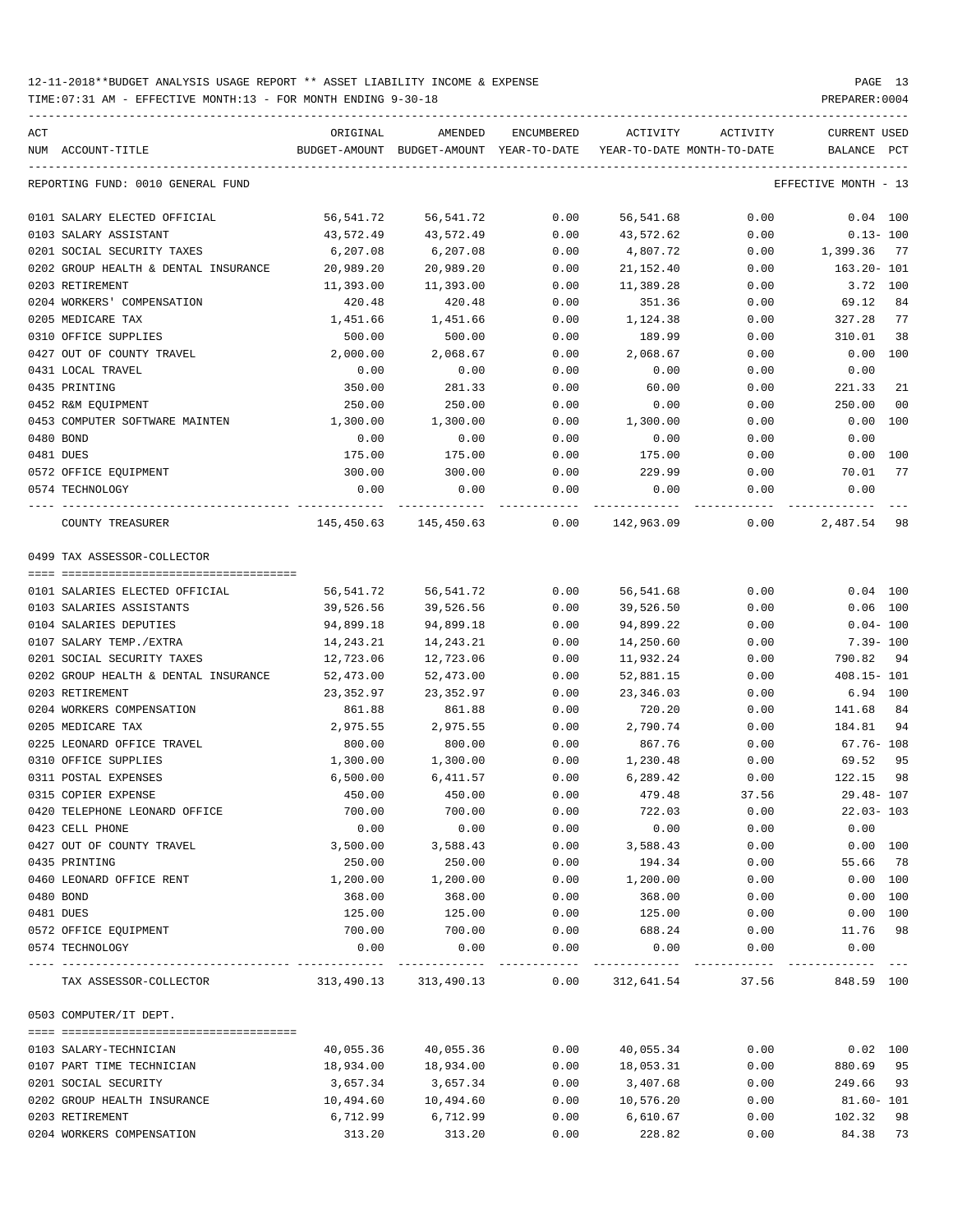| ACT<br>NUM ACCOUNT-TITLE                      | ORIGINAL                   | AMENDED<br>BUDGET-AMOUNT BUDGET-AMOUNT YEAR-TO-DATE | ENCUMBERED           | ACTIVITY<br>YEAR-TO-DATE MONTH-TO-DATE | ACTIVITY  | CURRENT USED<br>BALANCE | PCT    |
|-----------------------------------------------|----------------------------|-----------------------------------------------------|----------------------|----------------------------------------|-----------|-------------------------|--------|
|                                               |                            |                                                     |                      |                                        |           |                         |        |
| REPORTING FUND: 0010 GENERAL FUND             |                            |                                                     |                      |                                        |           | EFFECTIVE MONTH - 13    |        |
| 0205 MEDICARE TAX                             | 855.32                     | 855.32                                              | 0.00                 | 796.87                                 | 0.00      | 58.45                   | 93     |
| 0225 TRAVEL ALLOWANCE                         | 828.00                     | 828.00                                              | 0.00                 | 828.00                                 | 0.00      | $0.00$ $100$            |        |
| 0310 OFFICE SUPPLIES                          | 200.00                     | 200.00                                              | 0.00                 | 0.00                                   | 0.00      | 200.00                  | 00     |
| 0421 CELL PHONE ALLOWANCE                     | 414.00                     | 414.00                                              | 0.00                 | 414.00                                 | 0.00      | $0.00$ 100              |        |
| 0427 OUT OF COUNTY TRAVEL                     | 900.00                     | 900.00                                              | 0.00                 | 750.00                                 | 0.00      | 150.00                  | 83     |
| 0435 PRINTING                                 | 0.00                       | 0.00                                                | 0.00                 | 0.00                                   | 0.00      | 0.00                    |        |
| 0453 R&M COMPUTER/TRAINING                    | 0.00                       | 0.00                                                | 0.00                 | 0.00                                   | 0.00      | 0.00                    |        |
| 0572 OFFICE EQUIPMENT                         | 1,850.00                   | 1,850.00                                            | 0.00                 | 1,846.83                               | 0.00      | 3.17 100                |        |
| 0574 COMPUTER/WEB SOFTWARE                    | 2,500.00                   | 2,500.00                                            | 0.00                 | 2,255.56                               | 0.00      | 244.44                  | 90     |
| 0576 COUNTY COMPUTER REPLACEMENT              | 34,000.00                  | 34,000.00                                           | 0.00                 | 32,594.24                              | 22,091.64 | 1,405.76 96             |        |
| COMPUTER/IT DEPT.                             | ------------<br>121,714.81 | -------------<br>121,714.81                         | ------------<br>0.00 | 118,417.52                             | 22,091.64 | 3,297.29                | 97     |
| 0509 CONTINGENCY                              |                            |                                                     |                      |                                        |           |                         |        |
| 0475 CONTINGENCY                              | 250,000.00                 | 0.00                                                | 0.00                 | 0.00                                   | 0.00      | 0.00                    |        |
|                                               |                            |                                                     |                      |                                        |           |                         |        |
| CONTINGENCY                                   | 250,000.00                 | 0.00                                                | 0.00                 | 0.00                                   | 0.00      | 0.00                    |        |
| 0510 COURTHOUSE                               |                            |                                                     |                      |                                        |           |                         |        |
| 0107 REGULAR TEMP.- PART TIME                 | 0.00                       | 0.00                                                | 0.00                 | 0.00                                   | 0.00      | 0.00                    |        |
| 0115 SALARY JANITOR                           | 38,376.62                  | 38,376.62                                           | 0.00                 | 38,376.52                              | 0.00      | $0.10$ 100              |        |
| 0201 SOCIAL SECURITY TAXES                    | 2,379.35                   | 2,379.35                                            | 0.00                 | 2,344.84                               | 0.00      | 34.51                   | 99     |
| 0202 GROUP HEALTH & DENTAL INSURANCE          | 10,494.60                  | 10,494.60                                           | 0.00                 | 10,576.20                              | 0.00      | $81.60 - 101$           |        |
| 0203 RETIREMENT                               | 4,367.26                   | 4,367.26                                            | 0.00                 | 4,365.71                               | 0.00      | 1.55 100                |        |
| 0204 WORKERS' COMPENSATION                    | 1,581.12                   | 1,581.12                                            | 0.00                 | 1,318.50                               | 0.00      | 262.62                  | 83     |
| 0205 MEDICARE TAX                             | 556.46                     | 556.46                                              | 0.00                 | 548.46                                 | 0.00      | 8.00                    | 99     |
| 0310 OFFICE SUPPLIES                          | 5,000.00                   | 5,000.00                                            | 0.00                 | 4,573.55                               | 0.00      | 426.45                  | 91     |
| 0311 POSTAL EXPENSE                           | 9,000.00                   | 9,000.00                                            | 0.00                 | 2,736.62                               | 0.00      | 6,263.38                | 30     |
| 0315 COPIER RENTAL                            | 5,000.00                   | 5,000.00                                            | 0.00                 | 4,094.59                               | 336.83    | 905.41                  | 82     |
| 0316 EMPLOYEE AWARDS BANQUET                  | 2,500.00                   | 2,500.00                                            | 0.00                 | 1,806.05                               | 0.00      | 693.95                  | 72     |
| 0330 AUTO EXPENSE-GAS AND OIL                 | 600.00                     | 600.00                                              | 0.00                 | 724.75                                 | 0.00      | 124.75- 121             |        |
| 0332 JANITOR SUPPLIES                         | 0.00                       | 0.00                                                | 0.00                 | 0.00                                   | 0.00      | 0.00                    |        |
| 0353 R&M COMPUTER                             | 5,000.00                   | 5,000.00                                            | 0.00                 | 0.00                                   |           | 5,000.00 00             |        |
|                                               |                            | 540.00                                              |                      |                                        | 0.00      | 60.05 89                |        |
| 0420 TELEPHONE                                | 0.00                       |                                                     | 0.00                 | 479.95                                 | 0.00      |                         |        |
| 0421 INTERNET LINES                           | 0.00<br>400.00             | 420.00<br>400.00                                    | 0.00<br>0.00         | 419.67                                 | 0.00      | $0.33$ 100<br>87.04     |        |
| 0423 CELL PHONE<br>0440 UTILITIES ELECTRICITY |                            |                                                     |                      | 312.96                                 | 0.00      |                         | 78     |
|                                               | 15,000.00                  | 15,000.00                                           | 0.00                 | 8,233.22                               | 0.00      | 6,766.78 55             |        |
| 0441 UTILITIES GAS                            | 1,000.00<br>2,000.00       | 1,000.00                                            | 0.00                 | 695.03                                 | 0.00      | 304.97 70               |        |
| 0442 UTILITIES WATER                          |                            | 10,500.00                                           | 0.00                 | 10,684.47                              | 264.11    | 184.47- 102             |        |
| 0443 TRASH PICK-UP                            | 1,000.00                   | 1,487.00                                            | 0.00                 | 1,491.74                               | 79.79     | $4.74 - 100$            |        |
| 0445 AIR CONDITIONER MAINTENANCE              | 5,500.00                   | 5,500.00                                            | 0.00                 | 2,507.64                               | 0.00      | 2,992.36 46             |        |
| 0446 ELEVATOR MAINTENANCE CONTR               | 3,200.00                   | 3,200.00                                            | 0.00                 | 1,889.44                               | 0.00      | 1,310.56 59             |        |
| 0450 R & M BUILDINGS                          | 1,360.00                   | 2,165.00                                            | 0.00                 | 2,164.98                               | 0.00      | $0.02$ 100              |        |
| 0453 COMPUTER SOFTWARE MAINTEN                | 160,000.00                 | 160,000.00                                          | 0.00                 | 183,072.50                             | 0.00      | 23,072.50- 114          |        |
| 0463 RENTAL PERSONNEL PAGER                   | 0.00                       | 0.00                                                | 0.00                 | 0.00                                   | 0.00      | 0.00                    |        |
| 0482 FIRE INSURANCE                           | 13,000.00                  | 13,000.00                                           | 0.00                 | 15,366.00                              | 0.00      | 2,366.00- 118           |        |
| 0500 LAND                                     | 0.00                       | 0.00                                                | 0.00                 | 0.00                                   | 0.00      | 0.00                    |        |
| 0530 PERMANENT IMPROVEMENTS                   | 0.00                       | 0.00                                                | 0.00                 | 0.00                                   | 0.00      | 0.00                    |        |
| 0572 OFFICE EQUIPMENT                         | 0.00                       | 0.00                                                | 0.00                 | 0.00                                   | 0.00      | 0.00                    |        |
| 0573 ODYSSEY SOFTWARE/EQUIPMENT               | 35,000.00                  | 24, 248.00                                          | 0.00                 | 0.00                                   | 0.00      | 24, 248.00              | 00     |
| 0574 TECHNOLOGY                               | 1,323.00                   | 1,323.00                                            | 0.00                 | 0.00                                   | 0.00      | 1,323.00                | 00     |
| 0575 LAND/BUILDING                            | 0.00                       | 0.00                                                | 0.00                 | 0.00                                   | 0.00      | 0.00                    |        |
| 0577 JANITOR EQUIPMENT                        | 1,000.00                   | 1,000.00                                            | 0.00                 | 0.00                                   | 0.00      | 1,000.00                | $00\,$ |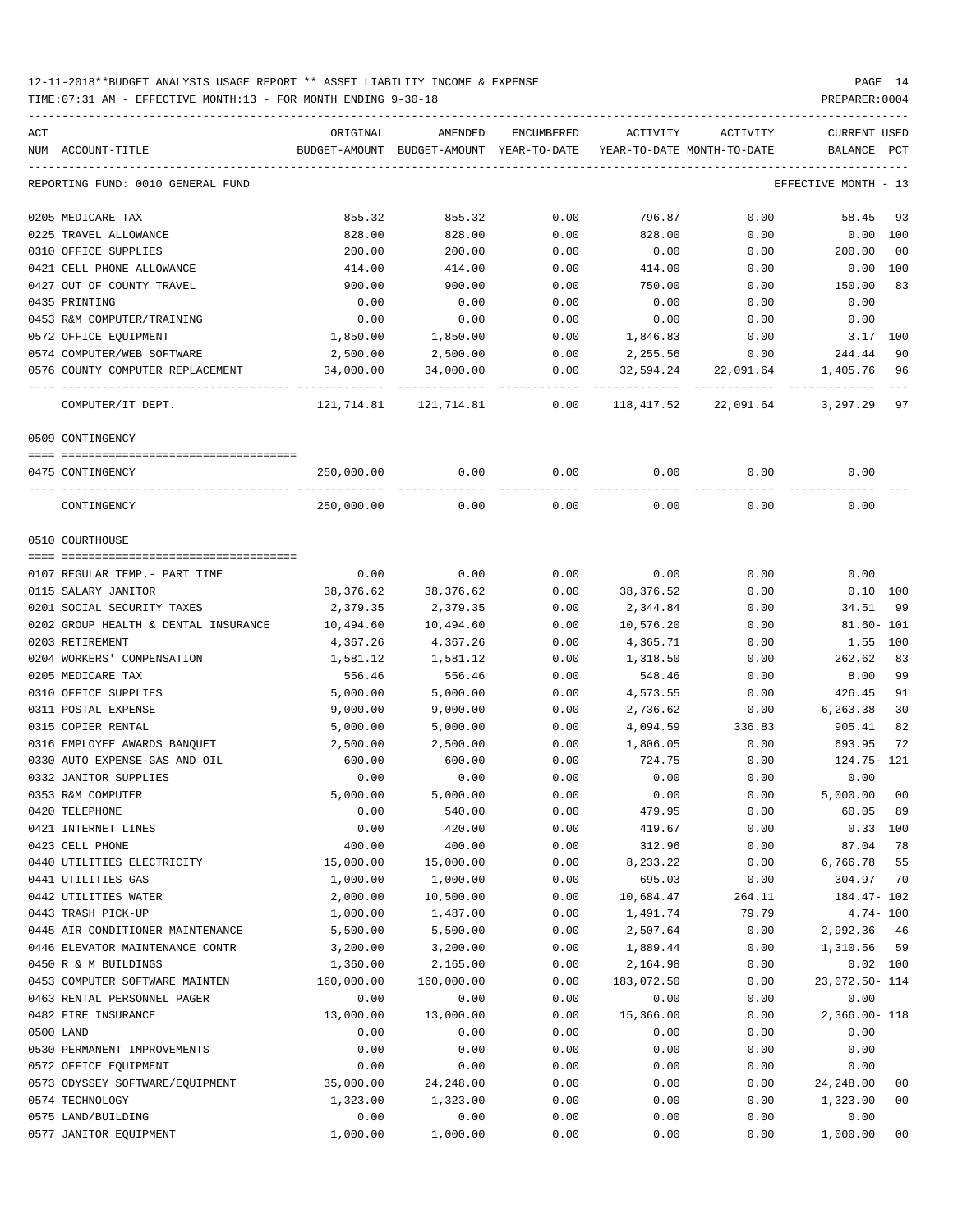|     | TIME: 07:31 AM - EFFECTIVE MONTH: 13 - FOR MONTH ENDING 9-30-18 |                      |                                          |              |                            |                | PREPARER: 0004          |          |
|-----|-----------------------------------------------------------------|----------------------|------------------------------------------|--------------|----------------------------|----------------|-------------------------|----------|
| ACT |                                                                 | ORIGINAL             | AMENDED                                  | ENCUMBERED   | ACTIVITY                   | ACTIVITY       | CURRENT USED            |          |
|     | NUM ACCOUNT-TITLE                                               |                      | BUDGET-AMOUNT BUDGET-AMOUNT YEAR-TO-DATE |              | YEAR-TO-DATE MONTH-TO-DATE |                | BALANCE PCT             |          |
|     | REPORTING FUND: 0010 GENERAL FUND                               |                      |                                          |              |                            |                | EFFECTIVE MONTH - 13    |          |
|     | COURTHOUSE                                                      |                      | 324,638.41 324,638.41                    | 0.00         | 298,783.39                 | 680.73         | 25,855.02 92            |          |
|     | 0511 COUNTY OFFICE BUILDING                                     |                      |                                          |              |                            |                |                         |          |
|     | 0115 SALARY JANITOR                                             | 3,208.24             | 3,208.24                                 | 0.00         | 3,492.22                   | 0.00           | 283.98-109              |          |
|     | 0201 SOCIAL SECURITY TAXES                                      | 198.91               | 198.91                                   | 0.00         | 216.50                     | 0.00           | 17.59- 109              |          |
|     | 0203 RETIREMENT                                                 | 365.10               | 365.10                                   | 0.00         | 396.48                     | 0.00           | $31.38 - 109$           |          |
|     | 0204 WORKER' COMPENSATION                                       | 132.18               | 132.18                                   | 0.00         | 110.22                     | 0.00           | 21.96 83                |          |
|     | 0205 MEDICARE TAX                                               | 46.52                | 46.52                                    | 0.00         | 50.64                      | 0.00           | 4.12- 109               |          |
|     | 0225 JANITOR TRAVEL                                             | 100.00               | 100.00                                   | 0.00         | 159.81                     | 47.31          | $59.81 - 160$           |          |
|     | 0332 JANITOR SUPPLIES                                           | 1,000.00             | 1,000.00                                 | 0.00         | 319.96                     | 0.00           | 680.04                  | 32       |
|     | 0440 UTILITIES ELECTRICITY                                      | 5,000.00             | 5,000.00                                 | 0.00         | 4,518.75                   | 0.00           | 481.25                  | 90       |
|     | 0441 UTILITIES GAS                                              | 1,000.00             | 1,000.00                                 | 0.00         | 880.96                     | 0.00           | 119.04                  | 88       |
|     | 0442 UTILITIES WATER                                            | 600.00               | 600.00                                   | 0.00         | 914.26                     | 51.46          | 314.26- 152             |          |
|     | 0443 TRASH PICK-UP SERVICE                                      | 480.00               | 480.00                                   | 0.00         | 478.73                     | 39.89          | 1.27 100                |          |
|     | 0444 LAWN MAINTENANCE                                           | 0.00                 | 0.00                                     | 0.00         | 0.00                       | 0.00           | 0.00                    |          |
|     | 0450 R & M BUILDING<br>0482 FIRE INSURANCE                      | 5,000.00<br>1,000.00 | 5,000.00<br>1,000.00                     | 0.00<br>0.00 | 2,676.44<br>860.00         | 145.20<br>0.00 | 2,323.56<br>140.00      | 54<br>86 |
|     | 0535 BUILDINGS                                                  | 0.00                 | 0.00                                     | 0.00         | 0.00                       | 0.00           | 0.00                    |          |
|     | COUNTY OFFICE BUILDING                                          | 18,130.95            | 18,130.95                                | 0.00         | 15,074.97                  | 283.86         | 3,055.98                | 83       |
|     | 0512 CO-OP OFFICE BUILDING                                      |                      |                                          |              |                            |                |                         |          |
|     |                                                                 |                      |                                          |              |                            |                |                         |          |
|     | 0332 JANITOR SUPPLIES                                           | 500.00               | 500.00                                   | 0.00         | 271.34                     | 0.00           | 228.66                  | 54       |
|     | 0440 UTILITIES ELECTRICITY                                      | 6,000.00             | 6,000.00                                 | 0.00         | 5,582.67                   | 0.00           | 417.33                  | 93       |
|     | 0442 UTILITIES WATER                                            | 600.00               | 600.00                                   | 0.00         | 679.04                     | 57.75          | 79.04– 113              |          |
|     | 0450 R&M BUILDING                                               | 3,000.00             | 3,000.00                                 | 0.00         | 531.88                     | 0.00           | 2,468.12                | 18       |
|     | 0482 FIRE INSURANCE                                             | 1,000.00             | 1,000.00                                 | 0.00         | 1,195.00                   | 0.00           | 195.00- 120             |          |
|     | 0535 BUILDINGS                                                  | 0.00                 | 0.00                                     | 0.00         | 0.00                       | 0.00           | 0.00                    |          |
|     | CO-OP OFFICE BUILDING                                           | 11,100.00            | 11,100.00                                | 0.00         | 8,259.93                   | 57.75          | 2,840.07                | 74       |
|     | 0513 COURTHOUSE SOUTH ANNEX                                     |                      |                                          |              |                            |                |                         |          |
|     | 0115 SALARY JANITOR                                             | 12,824.31            | 12,824.31                                | 0.00         | 11,784.70                  | 0.00           | 1,039.61                | 92       |
|     | 0201 SOCIAL SECURITY TAXES                                      | 795.11               | 795.11                                   | 0.00         | 730.61                     | 0.00           | 64.50                   | 92       |
|     | 0203 RETIREMENT                                                 | 1,459.41             | 1,459.41                                 | 0.00         | 1,340.62                   | 0.00           | 118.79                  | 92       |
|     | 0204 WORKERS' COMPENSATION                                      | 528.36               | 528.36                                   | 0.00         | 440.60                     | 0.00           | 87.76                   | 83       |
|     | 0205 MEDICARE TAX                                               | 185.95               | 185.95                                   | 0.00         | 170.94                     | 0.00           | 15.01                   | 92       |
|     | 0315 COPIER RENTAL                                              | 1,800.00             | 1,800.00                                 | 0.00         | 1,276.95                   | 106.15         | 523.05                  | 71       |
|     | 0332 JANITOR SUPPLIES                                           | 2,000.00             | 2,000.00                                 | 0.00         | 898.53                     | 0.00           | 1,101.47                | 45       |
|     | 0420 TELEPHONE                                                  | 4,700.00             | 4,700.00                                 | 0.00         | 5,234.35                   | 0.00           | 534.35- 111             |          |
|     | 0421 INTERNET                                                   | 1,200.00             | 1,200.00                                 | 0.00         | 1,019.80                   | 0.00           | 180.20                  | 85       |
|     | 0440 UTILITIES ELECTRICITY                                      | 6,000.00             | 6,000.00                                 | 0.00         | 5,335.59                   | 0.00           | 664.41                  | 89       |
|     | 0441 UTILITIES GAS                                              | 1,300.00             | 1,300.00                                 | 0.00         | 1,228.49                   | 0.00           | 71.51                   | 94       |
|     | 0442 UTILITIES WATER<br>0443 TRASH PICKUP SERVICE               | 1,000.00             | 1,000.00<br>1,000.00                     | 0.00         | 1,156.17                   | 91.10<br>79.79 | $156.17 - 116$<br>42.52 | 96       |
|     | 0444 LAWN MAINTENANCE                                           | 1,000.00<br>0.00     | 0.00                                     | 0.00<br>0.00 | 957.48<br>0.00             | 0.00           | 0.00                    |          |
|     | 0450 R&M BUILDING                                               | 5,000.00             | 6,100.00                                 | 0.00         | 6,948.67                   | 0.00           | 848.67- 114             |          |
|     | 0455 PARKING LOT                                                | 0.00                 | 0.00                                     | 0.00         | 0.00                       | 0.00           | 0.00                    |          |
|     | 0482 FIRE INSURANCE                                             | 2,100.00             | 2,100.00                                 | 0.00         | 2,181.00                   | 0.00           | $81.00 - 104$           |          |
|     | 0531 ANNEX                                                      | 0.00                 | 0.00                                     | 0.00         | 0.00                       | 0.00           | 0.00                    |          |
|     |                                                                 |                      |                                          |              |                            |                |                         |          |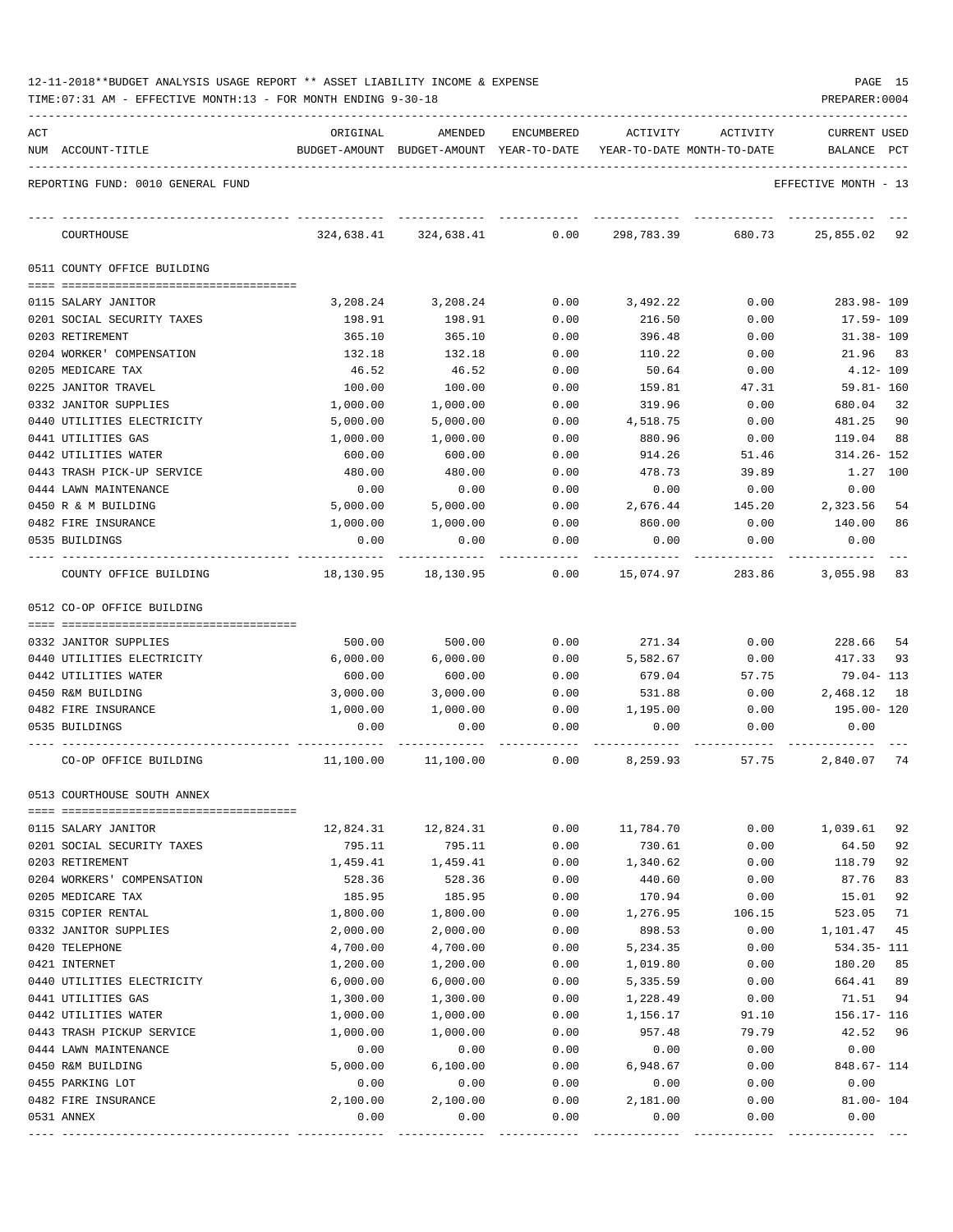| ACT |                                                  | ORIGINAL         | AMENDED                                  | <b>ENCUMBERED</b> | ACTIVITY                   | ACTIVITY       | <b>CURRENT USED</b>  |          |
|-----|--------------------------------------------------|------------------|------------------------------------------|-------------------|----------------------------|----------------|----------------------|----------|
|     | NUM ACCOUNT-TITLE                                |                  | BUDGET-AMOUNT BUDGET-AMOUNT YEAR-TO-DATE |                   | YEAR-TO-DATE MONTH-TO-DATE |                | BALANCE              | PCT      |
|     | REPORTING FUND: 0010 GENERAL FUND                |                  |                                          |                   |                            |                | EFFECTIVE MONTH - 13 |          |
|     | COURTHOUSE SOUTH ANNEX                           | 41,893.14        | 42,993.14                                | 0.00              | 40,704.50                  | 277.04         | 2,288.64             | 95       |
|     | 0514 CITY HALL ANNEX                             |                  |                                          |                   |                            |                |                      |          |
|     | 0421 TELEPHONE/INTERNET                          | 4,400.00         | 4,400.00                                 | 0.00              | 4,387.38                   | 0.00           | 12.62 100            |          |
|     | CITY HALL ANNEX                                  | 4,400.00         | 4,400.00                                 | 0.00              | 4,387.38                   | 0.00           | 12.62 100            |          |
|     | 0515 WINDOM CO.BLDG.                             |                  |                                          |                   |                            |                |                      |          |
|     |                                                  |                  |                                          |                   |                            |                |                      |          |
|     | 0440 UTILITIES ELECTRICITY                       | 2,250.00         | 2,250.00                                 | 0.00              | 820.89                     | 0.00           | 1,429.11             | 36       |
|     | 0441 UTILITIES GAS                               | 700.00           | 700.00<br>0.00                           | 0.00              | 692.68                     | 47.30          | 7.32<br>0.00         | 99       |
|     | 0442 UTILITIES WATER<br>0444 LAWN MAINTENANCE    | 0.00<br>800.00   | 800.00                                   | 0.00<br>0.00      | 0.00<br>550.00             | 0.00<br>250.00 | 250.00               | 69       |
|     | 0450 R&M BUILDING                                | 1,000.00         | 1,000.00                                 | 0.00              | 1,128.68                   | 0.00           | $128.68 - 113$       |          |
|     | 0482 FIRE INSURANCE                              | 1,000.00         | 1,000.00                                 | 0.00              | 1,446.00                   | 0.00           | 446.00- 145          |          |
|     | 0501 PEST CONTROL                                | 100.00           | 100.00                                   | 0.00              | 120.00                     | 0.00           | $20.00 - 120$        |          |
|     | WINDOM CO.BLDG.                                  | 5,850,00         | 5,850.00                                 | 0.00              | 4,758.25                   | 297.30         | 1,091.75             | 81       |
|     | 0516 AGRILIFE EXTENSION BUILDING                 |                  |                                          |                   |                            |                |                      |          |
|     |                                                  |                  |                                          |                   |                            |                |                      |          |
|     | 0115 SALARY JANITOR                              | 2,566.43         | 2,566.43                                 | 0.00              | 2,739.48                   | 0.00           | 173.05- 107          |          |
|     | 0201 SOCIAL SECURITY TAXES                       | 159.12           | 159.12                                   | 0.00              | 169.85                     | 0.00           | $10.73 - 107$        |          |
|     | 0203 RETIREMENT                                  | 292.06           | 292.06                                   | 0.00              | 312.59                     | 0.00           | $20.53 - 107$        |          |
|     | 0204 WORKERS' COMPENSATION                       | 105.74           | 105.74                                   | 0.00              | 88.16                      | 0.00           | 17.58                | - 83     |
|     | 0205 MEDICARE TAX                                | 37.21            | 37.21                                    | 0.00              | 39.67                      | 0.00           | $2.46 - 107$         |          |
|     | 0225 JANITOR TRAVEL                              | 150.00           | 150.00                                   | 0.00              | 205.13                     | 30.74          | $55.13 - 137$        |          |
|     | 0332 JANITOR SUPPLIES                            | 500.00           | 500.00                                   | 0.00              | 73.33                      | 0.00           | 426.67               | 15       |
|     | 0420 TELEPHONE                                   | 0.00<br>5,000.00 | 0.00<br>5,000.00                         | 0.00              | 0.00<br>4,842.20           | 0.00<br>0.00   | 0.00<br>157.80       | 97       |
|     | 0440 UTILITIES ELECTRICITY<br>0441 UTILITIES GAS | 0.00             | 0.00                                     | 0.00<br>0.00      | 0.00                       | 0.00           | 0.00                 |          |
|     | 0442 UTILITIES WATER                             | 550.00           | 550.00                                   | 0.00              | 618.07                     | 52.01          | $68.07 - 112$        |          |
|     | 0443 TRASH PICKUP SERVICE                        | 0.00             | 0.00                                     | 0.00              | 0.00                       | 0.00           | 0.00                 |          |
|     | 0444 LAWN MAINTENANCE                            | 0.00             | 0.00                                     | 0.00              | 0.00                       | 0.00           | 0.00                 |          |
|     | 0450 R&M BUILDING                                | 40,000.00        | 40,000.00                                | 0.00              | 38,584.75                  | 0.00           | 1,415.25 96          |          |
|     | 0482 FIRE INSURANCE                              | 600.00           | 600.00                                   | 0.00              | 880.00                     | 0.00           | 280.00- 147          |          |
|     | 0530 BUILDING REMODEL                            | 0.00             | 0.00                                     | 0.00              | 0.00                       | 0.00           | 0.00                 |          |
|     | 0535 BUILDING CONSTRUCTION                       | 0.00             | 0.00                                     | 0.00              | 0.00                       | 0.00           | 0.00                 |          |
|     | 0572 OFFICE EQUIPMENT                            | 0.00             | 0.00                                     | 0.00              | 0.00                       | 0.00           | 0.00                 |          |
|     | AGRILIFE EXTENSION BUILDING                      | 49,960.56        | 49,960.56                                | 0.00              | 48,553.23                  | 82.75          | 1,407.33 97          |          |
|     | 0517 COURTHOUSE EAST ANNEX                       |                  |                                          |                   |                            |                |                      |          |
|     |                                                  |                  |                                          |                   |                            |                |                      |          |
|     | 0535 BUILDING                                    | 0.00             | 0.00                                     | 0.00              | 0.00                       | 0.00           | 0.00                 |          |
|     | COURTHOUSE EAST ANNEX                            | 0.00             | 0.00                                     | 0.00              | 0.00                       | 0.00           | 0.00                 |          |
|     | 0518 COUNTY OFFICES RELOCATION                   |                  |                                          |                   |                            |                |                      |          |
|     | 0311 POSTAL EXPENSES                             | 344.00           | 344.00                                   | 0.00              | 344.00                     | 0.00           |                      | 0.00 100 |
|     | 0332 JANITOR SUPPLIES                            | 4,500.00         | 2,731.35                                 | 0.00              | 2,731.35                   | 31.42          |                      | 0.00 100 |
|     | 0420 UTILITIES TELEPHONE                         | 9,500.00         | 17,276.74                                | 0.00              | 17,276.74                  | 0.00           |                      | 0.00 100 |
|     | 0421 INTERNET SERVICES                           | 9,000.00         | 13,463.52                                | 0.00              | 13,463.52                  | 0.00           |                      | 0.00 100 |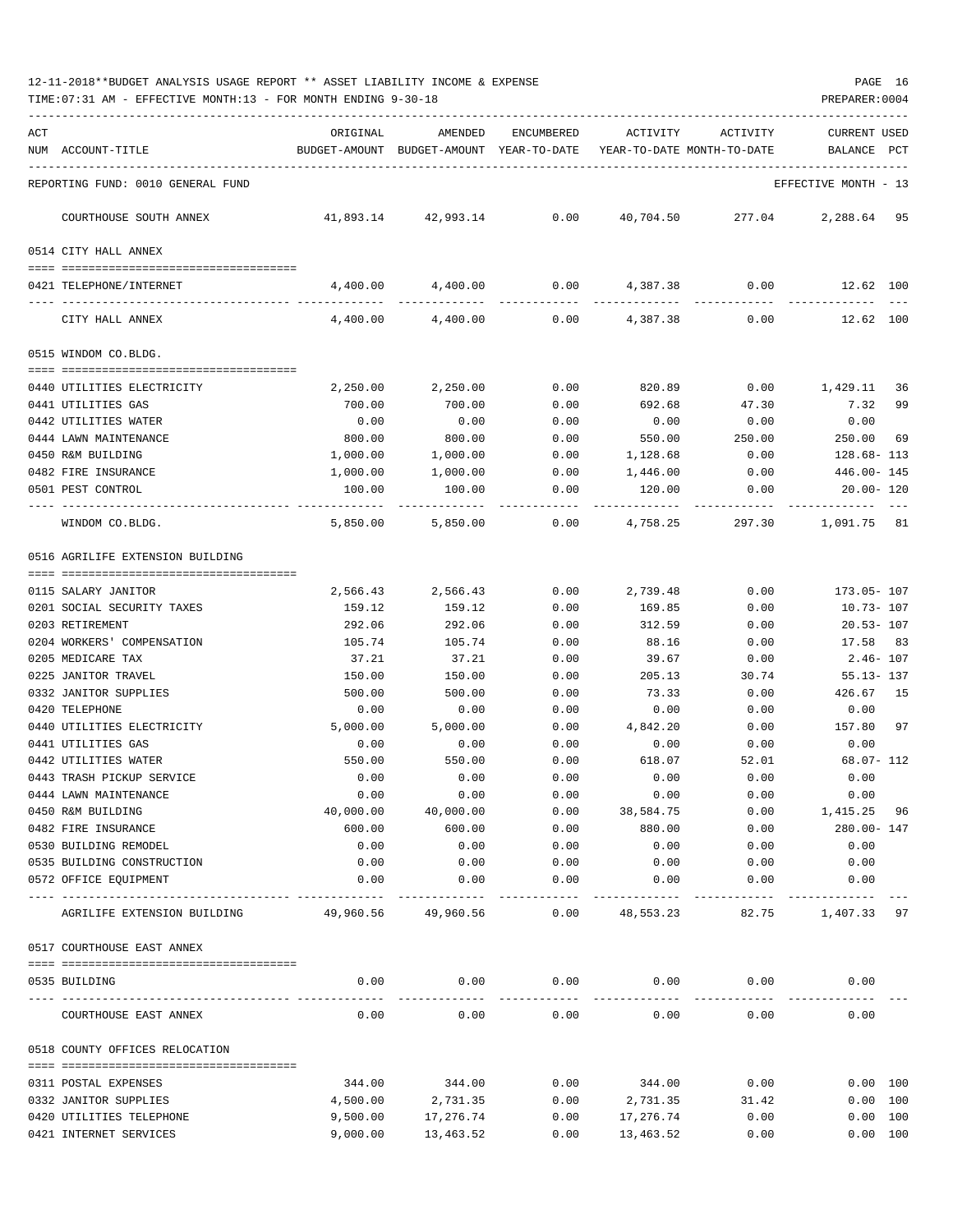TIME:07:31 AM - EFFECTIVE MONTH:13 - FOR MONTH ENDING 9-30-18

| ACT                      |                                      | ORIGINAL           | AMENDED                    | ENCUMBERED   | ACTIVITY         | ACTIVITY                   | <b>CURRENT USED</b>  |                       |
|--------------------------|--------------------------------------|--------------------|----------------------------|--------------|------------------|----------------------------|----------------------|-----------------------|
| NUM ACCOUNT-TITLE        |                                      | BUDGET-AMOUNT      | BUDGET-AMOUNT YEAR-TO-DATE |              |                  | YEAR-TO-DATE MONTH-TO-DATE | BALANCE PCT          |                       |
|                          | REPORTING FUND: 0010 GENERAL FUND    |                    |                            |              |                  |                            | EFFECTIVE MONTH - 13 |                       |
|                          | 0440 UTILITIES ELECTRICITY           | 15,000.00          | 29,968.48                  | 0.00         | 30,551.80        | 4,460.31                   | 583.32- 102          |                       |
| 0441 UTILITIES GAS       |                                      | 3,000.00           | 3,070.00                   | 0.00         | 3,121.57         | 143.19                     | $51.57 - 102$        |                       |
| 0442 UTILITIES WATER     |                                      | 3,000.00           | 6,000.00                   | 0.00         | 5,687.07         | 726.25                     | 312.93               | 95                    |
|                          | 0443 TRASH PICKUP SERVICE            | 1,600.00           | 1,600.00                   | 0.00         | 1,695.84         | 141.32                     | $95.84 - 106$        |                       |
| 0450 R & M BUILDING      |                                      | 10,000.00          | 7,000.00                   | 0.00         | 6,891.31         | 193.65                     | 108.69               | 98                    |
| 0460 MOVING EXPENSES     |                                      | 0.00               | 0.00                       | 0.00         | 0.00             | 0.00                       | 0.00                 |                       |
| 0470 OFFICE SPACE LEASE  |                                      | 91,200.00          | 91,200.00                  | 0.00         | 91,200.00        | 0.00                       | 0.00 100             |                       |
| 0483 ALARM MONITORING    |                                      | 2,000.00           | 885.60                     | 0.00         | 885.60           | 0.00                       | 0.00 100             |                       |
| 0484 CLEANING SERVICES   |                                      | 11,000.00          | 0.00                       | 0.00         | 0.00             | 0.00                       | 0.00                 |                       |
| 0501 PEST CONTROL        |                                      | 800.00             | 1,157.00                   | 0.00         | 1,157.00         | 0.00                       | 0.00 100             |                       |
|                          | COUNTY OFFICES RELOCATION            | 160,944.00         | 174,696.69                 | 0.00         | 175,005.80       | 5,696.14                   | $309.11 - 100$       |                       |
| 0519 GOVERNMENT BUILDING |                                      |                    |                            |              |                  |                            |                      |                       |
| 0165 CONSTRUCTION        |                                      |                    | 750,000.00 750,000.00      | 0.00         | 0.00             |                            | 0.00 750,000.00      | 00                    |
|                          | GOVERNMENT BUILDING                  | 750,000.00         | 750,000.00                 | 0.00         | 0.00             | 0.00                       | 750,000.00           | 0 <sub>0</sub>        |
| 0540 AMBULANCE SERVICE   |                                      |                    |                            |              |                  |                            |                      |                       |
|                          |                                      |                    |                            |              |                  |                            |                      |                       |
| 0417 AMBULANCE SERVICE   |                                      | 540,000.00         | 540,000.00                 | 0.00         | 540,000.00       | 0.00                       | 0.00 100             |                       |
|                          | AMBULANCE SERVICE                    | 540,000.00         | 540,000.00                 | 0.00         | 540,000.00       | 0.00                       | 0.00 100             |                       |
| 0543 FIRE PROTECTION     |                                      |                    |                            |              |                  |                            |                      |                       |
|                          | 0416 FIRE PROTECTION SERVICE         | 84,000.00          | 84,000.00                  | 0.00         | 84,000.00        | 0.00                       | $0.00$ 100           |                       |
| 0422 R&M RADIO/TOWER     |                                      | 700.00             | 4,380.00                   | 0.00         | 3,716.87         | 0.00                       | 663.13               | 85                    |
|                          | 0440 UTILITIES ELECTRICITY           | 300.00             | 300.00                     | 0.00         | 0.00             | 0.00                       | 300.00               | 0 <sub>0</sub>        |
|                          | 0447 REPEATER SERVICE CONTRACT       | 8,235.81           | 8,235.81                   | 0.00         | 8,235.80         | 0.00                       | $0.01$ 100           |                       |
| 0490 FCC RADIO LICENSE   |                                      | 0.00               | 0.00                       | 0.00         | 0.00             | 0.00                       | 0.00                 |                       |
| FIRE PROTECTION          |                                      | 93,235.81          | 96,915.81                  | 0.00         | 95,952.67        | 0.00                       | 963.14               | 99                    |
|                          | 0551 CONSTABLE PRECINCT # 1          |                    |                            |              |                  |                            |                      |                       |
|                          |                                      |                    |                            |              |                  |                            |                      |                       |
|                          | 0101 SALARY ELECTED OFFICIAL         | 32,188.90          | 32,188.90                  | 0.00         | 32,189.04        | 0.00                       | $0.14 - 100$         |                       |
|                          | 0201 SOCIAL SECURITY TAXES           | 2,144.51           | 2,144.51                   | 0.00         | 2,044.60         | 0.00                       | 99.91                | 95                    |
|                          | 0202 GROUP HEALTH & DENTAL INSURANCE | 5,247.30           | 5,247.30                   | 0.00         | 4,838.80         | 0.00                       | 408.50               | 92                    |
| 0203 RETIREMENT          |                                      | 3,663.10           | 3,663.10                   | 0.00         | 3,661.53         | 0.00                       | 1.57                 | 100                   |
|                          | 0204 WORKERS' COMPENSATION           | 854.35             | 854.35                     | 0.00         | 654.04           | 0.00                       | 200.31               | 77                    |
| 0205 MEDICARE TAX        |                                      | 501.54             | 501.54                     | 0.00         | 478.10           | 0.00                       | 23.44                | 95                    |
| 0310 OFFICE SUPPLIES     |                                      | 100.00             | 100.00                     | 0.00         | 62.46            | 62.46                      | 37.54                | 62                    |
| 0311 POSTAL EXPENSES     |                                      | 600.00             | 600.00                     | 0.00         | 100.29           | 0.00                       | 499.71               | 17                    |
|                          | 0330 AUTO EXPENSE-GAS AND OIL        | 1,400.00           | 1,400.00                   | 0.00         | 1,374.00         | 0.00                       | 26.00                | 98                    |
| 0422 R & M RADIO         | 0421 ONLINE RESEARCH/ACCURINT        | 600.00             | 600.00                     | 0.00<br>0.00 | 600.00           | 50.00                      | 0.00<br>200.00       | 100<br>0 <sub>0</sub> |
| 0427 TRAVEL EXPENSE      |                                      | 200.00<br>2,400.00 | 200.00<br>2,400.00         | 0.00         | 0.00<br>2,400.00 | 0.00<br>0.00               | 0.00                 | 100                   |
| 0435 PRINTING            |                                      | 100.00             | 100.00                     | 0.00         | 0.00             | 0.00                       | 100.00               | 0 <sub>0</sub>        |
| 0480 BOND                |                                      | 0.00               | 0.00                       | 0.00         | 0.00             | 0.00                       | 0.00                 |                       |
|                          | 0488 LAW ENFORCEMENT PROF. INS       | 400.00             | 400.00                     | 0.00         | 482.00           | 0.00                       | $82.00 - 121$        |                       |
| 0572 EQUIPMENT           |                                      | 0.00               | 0.00                       | 0.00         | 0.00             | 0.00                       | 0.00                 |                       |
| 0574 TECHNOLOGY          |                                      | 0.00               | 0.00                       | 0.00         | 0.00             | 0.00                       | 0.00                 |                       |
|                          |                                      |                    |                            |              |                  |                            |                      |                       |

---- ---------------------------------- ------------- ------------- ------------ ------------- ------------ ------------- ---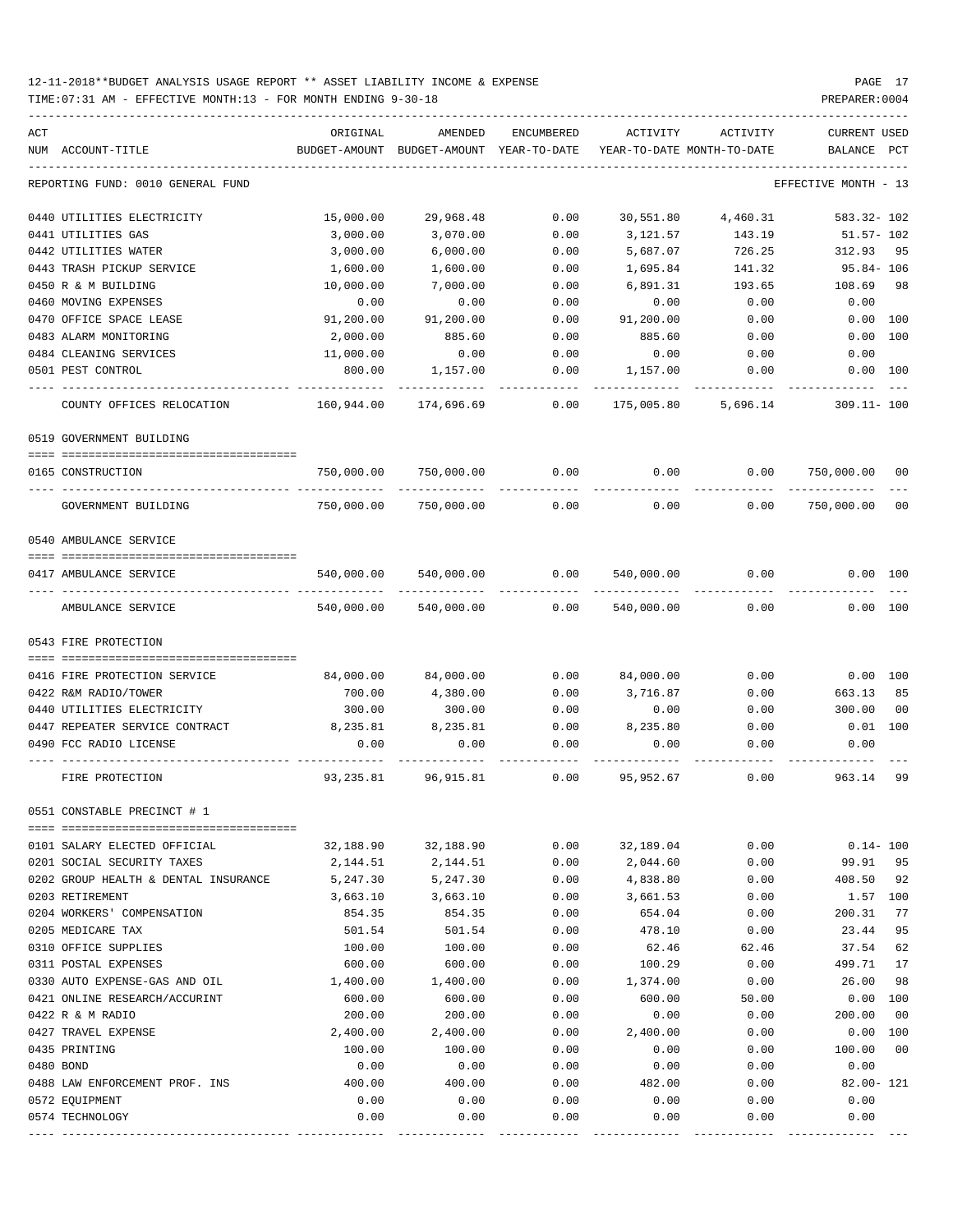TIME:07:31 AM - EFFECTIVE MONTH:13 - FOR MONTH ENDING 9-30-18 PREPARER:0004

| ACT |                                      | ORIGINAL   | AMENDED                                                             | ENCUMBERED    | ACTIVITY    | ACTIVITY                                                              | <b>CURRENT USED</b>  |              |
|-----|--------------------------------------|------------|---------------------------------------------------------------------|---------------|-------------|-----------------------------------------------------------------------|----------------------|--------------|
|     | NUM ACCOUNT-TITLE                    |            | BUDGET-AMOUNT BUDGET-AMOUNT YEAR-TO-DATE YEAR-TO-DATE MONTH-TO-DATE |               |             |                                                                       | BALANCE              | $_{\rm PCT}$ |
|     | REPORTING FUND: 0010 GENERAL FUND    |            |                                                                     |               |             |                                                                       | EFFECTIVE MONTH - 13 |              |
|     |                                      |            |                                                                     |               |             |                                                                       |                      |              |
|     | CONSTABLE PRECINCT # 1               | 50,399.70  | 50,399.70                                                           | 0.00          |             | 48,884.86 112.46 1,514.84 97                                          |                      |              |
|     | 0552 CONSTABLE PRECINCT #2           |            |                                                                     |               |             |                                                                       |                      |              |
|     | 0101 SALARY ELECTED OFFICIAL         |            | 15,630.15 15,630.15                                                 | 0.00          | 15,630.16   | 0.00                                                                  | $0.01-100$           |              |
|     | 0201 SOCIAL SECURITY TAXES           | 1,117.87   | 1,117.87                                                            | 0.00          | 1,117.82    | 0.00                                                                  | $0.05$ 100           |              |
|     | 0202 GROUP HEALTH & DENTAL INSURANCE | 10,494.60  | 10,494.60                                                           | 0.00          | 10,576.20   | 0.00                                                                  | $81.60 - 101$        |              |
|     | 0203 RETIREMENT                      | 1,778.71   | 1,778.71                                                            | 0.00          | 1,778.06    | 0.00                                                                  | $0.65$ 100           |              |
|     | 0204 WORKERS' COMPENSATION           | 445.34     | 445.34                                                              | 0.00          | 317.58      | 0.00                                                                  | 127.76 71            |              |
|     | 0205 MEDICARE TAX                    | 261.44     | 261.44                                                              | 0.00          | 261.52      | 0.00                                                                  | $0.08-100$           |              |
|     | 0310 OFFICE SUPPLIES                 | 100.00     | 100.00                                                              | 0.00          | 0.00        | 0.00                                                                  | 100.00               | 00           |
|     | 0311 POSTAL EXPENSES                 | 600.00     | 600.00                                                              | 0.00          | 50.00       | 0.00                                                                  | 550.00               | 08           |
|     | 0330 AUTO EXPENSE-GAS AND OIL        | 1,400.00   | 1,400.00                                                            | 0.00          | 109.01      | 0.00                                                                  | 1,290.99             | 08           |
|     | 0422 R & M RADIO                     | 163.55     | 163.55                                                              | 0.00          | 0.00        | 0.00                                                                  | 163.55               | 00           |
|     | 0427 TRAVEL EXPENSE                  | 2,400.00   | 2,400.00                                                            | 0.00          | 2,400.00    | 0.00                                                                  | $0.00$ $100$         |              |
|     | 0428 TRAINING/TUITION/TRAVEL         | 228.53     | 228.53                                                              | 0.00          | 0.00        | 0.00                                                                  | 228.53               | 00           |
|     | 0435 PRINTING                        | 100.00     | 100.00                                                              | 0.00          | 0.00        | 0.00                                                                  | 100.00               | 00           |
|     | 0480 BOND                            | 0.00       | 0.00                                                                | 0.00          | 0.00        | 0.00                                                                  | 0.00                 |              |
|     | 0488 LAW ENFOREMENT PROF. INS.       | 400.00     | 400.00                                                              | 0.00          | 482.00      | 0.00                                                                  | 82.00- 121           |              |
|     | 0573 RADIO EQUIPMENT                 | 445.00     | 445.00                                                              | 0.00          | 0.00        | 0.00                                                                  | 445.00 00            |              |
|     | 0574 TECHNOLOGY                      | 0.00       | 0.00                                                                | 0.00          | 0.00        | 0.00                                                                  | 0.00                 |              |
|     |                                      |            |                                                                     |               | ----------- |                                                                       |                      |              |
|     | CONSTABLE PRECINCT #2                |            |                                                                     |               |             | 35,565.19   35,565.19      0.00   32,722.35      0.00    2,842.84  92 |                      |              |
|     | 0553 CONSTABLE PRECINCT # 3          |            |                                                                     |               |             |                                                                       |                      |              |
|     |                                      |            |                                                                     |               |             |                                                                       |                      |              |
|     | 0101 SALARY ELECTED OFFICIAL         | 13,893.76  | 13,893.76                                                           | 0.00          | 13,893.88   | 0.00                                                                  | $0.12 - 100$         |              |
|     | 0201 SOCIAL SECURITY TAXES           | 1,010.21   | 1,010.21                                                            | 0.00          | 1,010.18    | 0.00                                                                  | $0.03$ 100           |              |
|     | 0202 GROUP HEALTH & DENTAL INSURANCE | 10,494.60  | 10,494.60                                                           | 0.00          | 10,576.20   | 0.00                                                                  | $81.60 - 101$        |              |
|     | 0203 RETIREMENT                      | 1,581.11   | 1,581.11                                                            | 0.00          | 1,580.55    | 0.00                                                                  | $0.56$ 100           |              |
|     | 0204 WORKERS' COMPENSATION           | 402.46     | 402.46                                                              | 0.00          | 282.30      | 0.00                                                                  | 120.16 70            |              |
|     | 0205 MEDICARE TAX                    | 236.26     | 236.26                                                              | 0.00          | 236.30      | 0.00                                                                  | $0.04-100$           |              |
|     | 0310 OFFICE SUPPLIES                 | 100.00     | 100.00                                                              | 0.00          | 0.00        | 0.00                                                                  | 100.00               | 00           |
|     | 0311 POSTAL EXPENSES                 | 600.00     | 600.00                                                              | 0.00          | 18.00       | 0.00                                                                  | 582.00 03            |              |
|     | 0330 AUTO EXPENSE-GAS AND OIL        | 1,400.00   | 1,400.00                                                            | 0.00          | 0.00        | 0.00                                                                  | 1,400.00             | 00           |
|     | 0427 TRAVEL EXPENSE                  | 2,400.00   | 2,400.00                                                            | 0.00          | 2,400.00    | 0.00                                                                  | $0.00$ 100           |              |
|     | 0435 PRINTING                        | 100.00     | 100.00                                                              | 0.00          | 0.00        | 0.00                                                                  | 100.00 00            |              |
|     | 0480 BOND                            | 0.00       | 0.00                                                                | 0.00          | 0.00        | 0.00                                                                  | 0.00                 |              |
|     | 0488 LAW ENFORCEMENT PROF. INS       | 400.00     | 400.00                                                              | 0.00          | 482.00      | 0.00                                                                  | $82.00 - 121$        |              |
|     | 0573 RADIO EQUIPMENT                 | 0.00       | 0.00                                                                | 0.00          | 0.00        | 0.00                                                                  | 0.00                 |              |
|     |                                      |            | -------------                                                       | $- - - - - -$ | ----------- | ------------                                                          | --------- ---        |              |
|     | CONSTABLE PRECINCT # 3               | 32,618.40  | 32,618.40                                                           | 0.00          | 30,479.41   | 0.00                                                                  | 2,138.99 93          |              |
|     | 0555 ANIMAL CONTROL OFFICER          |            |                                                                     |               |             |                                                                       |                      |              |
|     | 0441 ANIMAL CONTROL OFFICER/SERVICES | 4,000.00   | 4,000.00                                                            | 0.00          |             | 2,988.69 961.80 1,011.31 75                                           |                      |              |
|     |                                      |            | --------------                                                      |               |             | ------------- --------------                                          |                      |              |
|     | ANIMAL CONTROL OFFICER               | 4,000.00   | 4,000.00                                                            | 0.00          | 2,988.69    |                                                                       | 961.80 1,011.31 75   |              |
|     | 0560 COUNTY SHERIFF                  |            |                                                                     |               |             |                                                                       |                      |              |
|     |                                      |            |                                                                     |               |             |                                                                       |                      |              |
|     | 0101 SALARY ELECTED OFFICIAL         | 58,246.58  | 58,246.58                                                           | 0.00          | 58,246.50   | 0.00                                                                  | $0.08$ 100           |              |
|     | 0102 ADMINISTRATIVE SECRETARY        |            | 40, 714. 13 40, 714. 13                                             | 0.00          | 40,622.59   | 0.00                                                                  | 91.54 100            |              |
|     | 0103 CHIEF DEPUTY                    | 44,945.00  | 44,945.00                                                           | 0.00          | 44,944.90   | 0.00                                                                  | $0.10$ 100           |              |
|     | 0104 SALARIES DEPUTIES               | 598,904.87 | 598,904.87                                                          | 0.00          | 596,362.85  | 0.00                                                                  | 2,542.02 100         |              |

-----------------------------------------------------------------------------------------------------------------------------------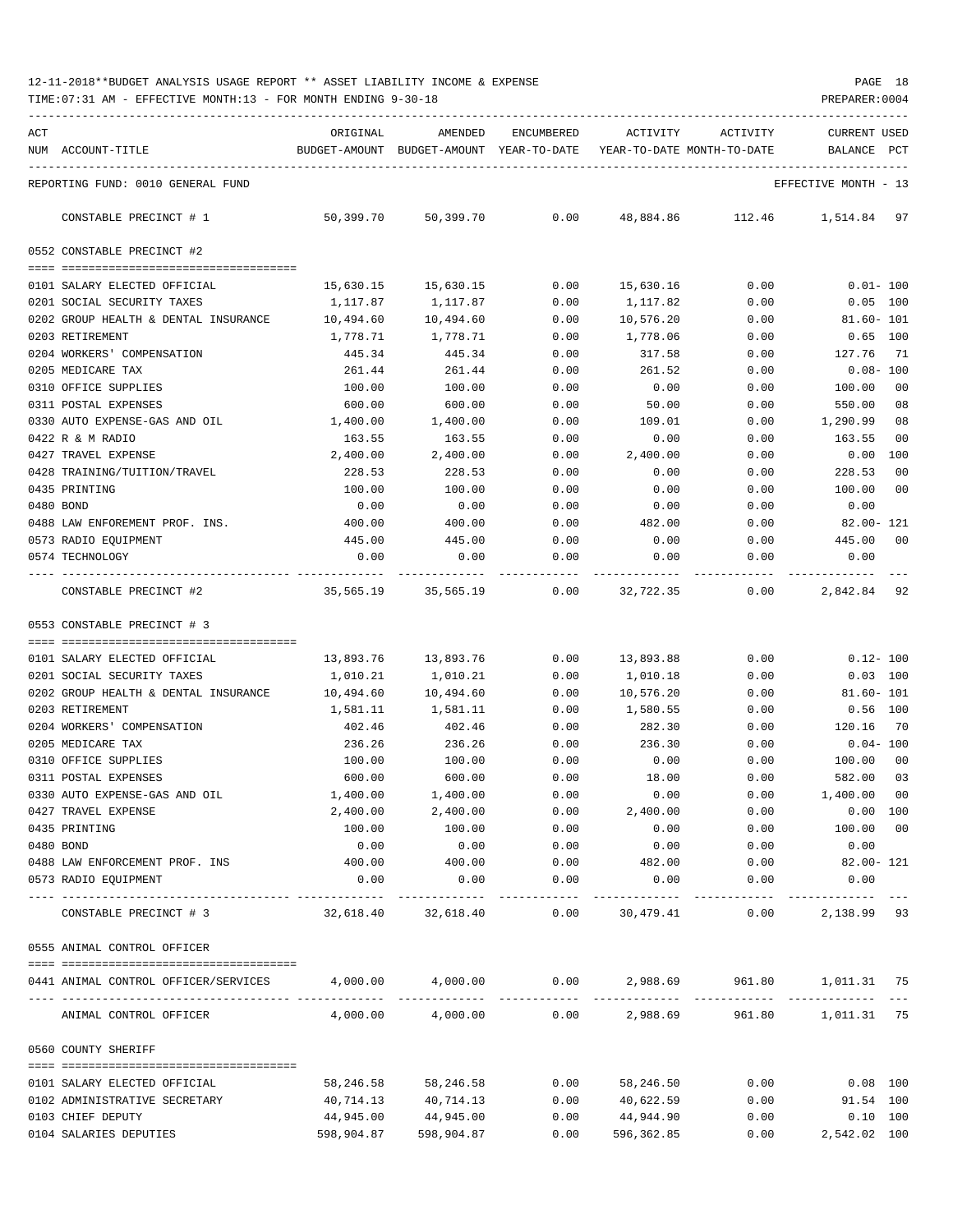TIME:07:31 AM - EFFECTIVE MONTH:13 - FOR MONTH ENDING 9-30-18 PREPARER:0004

----------------------------------------------------------------------------------------------------------------------------------- ACT ORIGINAL AMENDED ENCUMBERED ACTIVITY ACTIVITY CURRENT USED NUM ACCOUNT-TITLE BUDGET-AMOUNT BUDGET-AMOUNT YEAR-TO-DATE YEAR-TO-DATE MONTH-TO-DATE BALANCE PCT ----------------------------------------------------------------------------------------------------------------------------------- REPORTING FUND: 0010 GENERAL FUND EFFECTIVE MONTH - 13 0107 PT RECORDS/EVIDENCE CLERKS  $14,678.12$   $14,678.12$  0.00  $10,043.62$  0.00  $4,634.50$  68 0108 COMPENSATION PAY 0.00 0.00 0.00 0.00 0.00 0.00 0109 INVESTIGATOR-CRIMES AGAINST CHILDR 0.00 0.00 0.00 0.00 0.00 0.00 0110 JAIL ADMINISTRATOR 34,779.99 34,779.99 0.00 32,923.88 0.00 1,856.11 95 0111 LIEUTENANT 40,859.00 40,859.00 0.00 40,859.00 0.00 0.00 100 0113 TRANSPORT OFFICER 34,779.99 34,779.99 0.00 34,779.94 0.00 0.05 100 0114 PROF. STANDARDS OFFICER 0.00 0.00 0.00 0.00 0.00 0.00 0120 SALARY DISPATCHER 199,050.75 199,050.75 0.00 196,122.51 0.00 2,928.24 99 0201 SOCIAL SECURITY TAXES 66,151.92 66,151.92 0.00 63,912.00 0.00 2,239.92 97 0202 GROUP HEALTH INSURANCE 304,343.40 304,343.40 0.00 304,546.45 0.00 203.05- 100

| 0203 RETIREMENT                       | 121,024.76                | 121,024.76 | 0.00 | 120,007.71 | 0.00     | 1,017.05<br>99                          |
|---------------------------------------|---------------------------|------------|------|------------|----------|-----------------------------------------|
| 0204 WORKERS' COMPENSATION            | 20,161.12                 | 20,161.12  | 0.00 | 16,645.42  | 0.00     | 3,515.70 83                             |
| 0205 MEDICARE TAX                     | $15\,, 471\,.01$          | 15,471.01  | 0.00 | 14,947.13  | 0.00     | 523.88<br>97                            |
| 0206 UNEMPLOYMENT EXPENSE             | 3,000.00                  | 3,000.00   | 0.00 | 8,881.49   | 1,121.49 | 5,881.49-296                            |
| 0250 EMPLOYEE PHYSICALS               | 1,000.00                  | 1,000.00   | 0.00 | 173.00     | 0.00     | 827.00<br>17                            |
| 0310 OFFICE SUPPLIES                  | 8,000.00                  | 9,167.68   | 0.00 | 9,225.53   | 0.00     | $57.85 - 101$                           |
| 0311 POSTAL EXPENSES                  | 1,700.00                  | 1,700.00   | 0.00 | 2,101.54   | 233.07   | 401.54- 124                             |
| 0315 SHERIFF COPIER RENTAL            | 0.00                      | 0.00       | 0.00 | 0.00       | 0.00     | 0.00                                    |
| 0330 AUTO EXPENSE GAS & OIL           | 84,000.00                 | 80,800.00  | 0.00 | 69,451.08  | 4,618.30 | 11,348.92<br>86                         |
| 0332 SHERIFF JANITOR SUPPLIES         | 1,237.38                  | 2,437.38   | 0.00 | 2,397.58   | 0.00     | 39.80<br>98                             |
| 0395 UNIFORMS/OTHER                   | 4,939.46                  | 4,939.46   | 0.00 | 4,681.93   | 92.00    | 257.53<br>95                            |
| 0419 SHERIFF CELL PHONE               | 1,080.00                  | 1,080.00   | 0.00 | 480.00     | 0.00     | 600.00<br>44                            |
| 0420 TELEPHONE                        | 14,400.00                 | 14,400.00  | 0.00 | 13,037.89  | 0.00     | 1,362.11<br>91                          |
| 0421 CELL PHONE                       | 2,400.00                  | 2,400.00   | 0.00 | 1,975.00   | 0.00     | 425.00<br>82                            |
| 0422 R & M RADIO                      | 1,055.00                  | 1,055.00   | 0.00 | 0.00       | 0.00     | 1,055.00<br>0 <sub>0</sub>              |
| 0427 OUT OF COUNTY TRAVEL             | 4,000.00                  | 4,000.00   | 0.00 | 1,739.03   | 270.00   | 2,260.97<br>43                          |
| 0428 PRISONER TRANSPORT               | 4,500.00                  | 4,500.00   | 0.00 | 7,459.69   | 1,408.47 | $2,959.69 - 166$                        |
| 0430 BIDS AND NOTICES                 | 500.00                    | 500.00     | 0.00 | 908.29     | 182.00   | $408.29 - 182$                          |
| 0432 IMPOUNDMENT OF ESTRAY LIVESTOCK  | 1,500.00                  | 1,500.00   | 0.00 | 409.30     | 0.00     | 1,090.70<br>27                          |
| 0435 PRINTING                         | 1,000.00                  | 1,000.00   | 0.00 | 878.30     | 0.00     | 121.70<br>88                            |
| 0440 UTILITIES ELECTRICITY            | 0.00                      | 0.00       | 0.00 | 0.00       | 0.00     | 0.00                                    |
| 0442 UTILITIES WATER                  | 3,500.00                  | 3,500.00   | 0.00 | 2,965.67   | 128.22   | 534.33<br>85                            |
| 0443 SHERIFF TRASH PICKUP             | 1,300.00                  | 1,300.00   | 0.00 | 1,321.44   | 110.12   | $21.44 - 102$                           |
| 0444 INTERNET SERVICE                 | 1,200.00                  | 1,200.00   | 0.00 | 1,199.40   | 0.00     | 0.60 100                                |
| 0445 AIR CONDITIONER MAINTENANCE      | 2,400.00                  | 2,400.00   | 0.00 | 589.20     | 0.00     | 1,810.80<br>25                          |
| 0447 REPEATER SERVICE CONTRACT        | 0.00                      | 0.00       | 0.00 | 0.00       | 0.00     | 0.00                                    |
| 0450 SHERIFF OFF. R&M BLDG.           | 10,000.00                 | 11,000.00  | 0.00 | 11,516.55  | 175.97   | $516.55 - 105$                          |
| 0452 R & M EQUIPMENT                  | 0.00                      | 0.00       | 0.00 | 0.00       | 0.00     | 0.00                                    |
| 0453 TYLER/CAD MAINTENANCE            | 0.00                      | 0.00       | 0.00 | 0.00       | 0.00     | 0.00                                    |
| 0454 R & M AUTOMOBILES                | 32,000.00                 | 32,000.00  | 0.00 | 33, 474.81 | 23.50    | 1, 474.81- 105                          |
| 0480 BOND                             | 80.00                     | 80.00      | 0.00 | 539.00     | 0.00     | 459.00- 674                             |
| 0482 FIRE INSURANCE                   | 400.00                    | 400.00     | 0.00 | 242.00     | 0.00     | 158.00 61                               |
| 0487 AUTOMOBILE INSURANCE             | 10,000.00                 | 10,000.00  | 0.00 | 8,200.00   | 0.00     | 1,800.00 82                             |
| 0488 LAW ENFORCEMENT INSURANCE        | 11,342.51                 | 11,342.51  | 0.00 | 12,503.00  | 0.00     | 1,160.49- 110                           |
| 0571 HWY. PATROL RADAR EQUIPMENT      | 0.00                      | 0.00       | 0.00 | 0.00       | 0.00     | 0.00                                    |
| 0572 OFFICE EQUIPMENT                 | 5,500.00                  | 5,332.32   | 0.00 | 5,332.32   | 0.00     | 0.00 100                                |
| 0573 RADIO EQUIPMENT                  | 0.00                      | 0.00       | 0.00 | 0.00       | 0.00     | 0.00                                    |
| 0574 TECHNOLOGY                       | 0.00                      | 0.00       | 0.00 | 0.00       | 0.00     | 0.00                                    |
| 0575 AUTOMOBILES                      | 87,500.00                 | 87,500.00  | 0.00 | 86,923.54  | 0.00     | 576.46<br>99                            |
| 0579 WEAPONS                          | 0.00                      | 0.00       | 0.00 | 0.00       | 0.00     | 0.00                                    |
| 0630 AUTO NOTE PMT-PRINCIPAL          | 0.00                      | 0.00       | 0.00 | 0.00       | 0.00     | 0.00                                    |
| 0670 AUTO NOTE PMT-INTEREST           | 0.00                      | 0.00       | 0.00 | 0.00       | 0.00     | 0.00                                    |
| ----------------- .<br>COUNTY SHERIFF | 1,893,644.99 1,893,644.99 |            |      |            |          | 0.00 1,863,571.08 8,363.14 30,073.91 98 |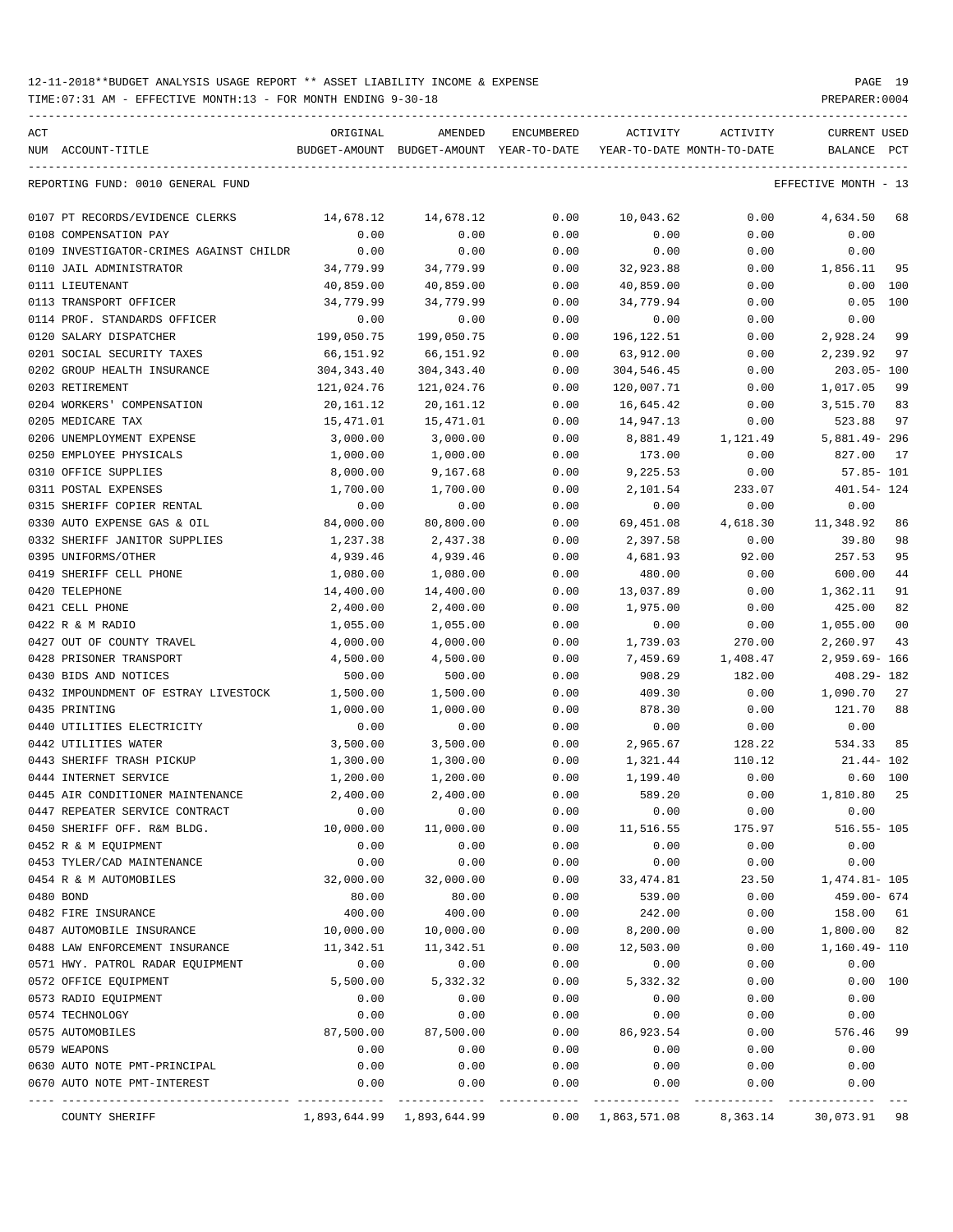| ACT | NUM ACCOUNT-TITLE                                     | ORIGINAL                 | AMENDED<br>BUDGET-AMOUNT BUDGET-AMOUNT YEAR-TO-DATE YEAR-TO-DATE MONTH-TO-DATE | ENCUMBERED    | ACTIVITY                                | ACTIVITY             | <b>CURRENT USED</b><br>BALANCE PCT |                |
|-----|-------------------------------------------------------|--------------------------|--------------------------------------------------------------------------------|---------------|-----------------------------------------|----------------------|------------------------------------|----------------|
|     | REPORTING FUND: 0010 GENERAL FUND                     | ------------------------ |                                                                                |               |                                         |                      | EFFECTIVE MONTH - 13               |                |
|     | 0562 RIFLE RESISTANT BODY ARMOR 3439801               |                          |                                                                                |               |                                         |                      |                                    |                |
|     | 0396 BODY ARMOR                                       |                          | $0.00$ 14,150.00 0.00 14,150.00 0.00 0.00 100                                  |               |                                         |                      |                                    |                |
|     | RIFLE RESISTANT BODY ARMOR 3439801 0.00 14,150.00     |                          |                                                                                | ------------- | 0.00 14,150.00                          | 0.00                 |                                    | 0.00 100       |
|     | 0565 JAIL OPERATIONS                                  |                          |                                                                                |               |                                         |                      |                                    |                |
|     |                                                       |                          |                                                                                |               |                                         |                      |                                    |                |
|     | 0380 PRISONER HOUSING                                 |                          | 1,797,625.00 1,797,625.00                                                      |               | 0.00 1,617,911.25 130,127.50 179,713.75 |                      |                                    | 90             |
|     | 0400 PRISONER TRANSPORT/GUARD                         | 20,000.00                | 20,000.00                                                                      | 0.00          | 18,011.52                               | 331.28               | 1,988.48                           | 90             |
|     | 0405 PRISONER MEDICAL                                 | 125,000.00               | 125,000.00                                                                     | 0.00          | 166,744.55                              | 2,005.13             | 41,744.55– 133                     |                |
|     | 0429 SCHOLARSHIP AWARDS<br>0442 CR4200 UTILITY WATER  | 10,000.00<br>0.00        | 10,000.00<br>0.00                                                              | 0.00<br>0.00  | 10,000.00<br>0.00                       | 0.00<br>0.00         | 0.00                               | 0.00 100       |
|     | 0450 R&M BUILDING                                     | 5,000.00                 | 5,000.00                                                                       | 0.00          | 0.00                                    | 0.00                 | 5,000.00                           | 00             |
|     | 0482 FIRE INSURANCE                                   | 0.00                     | 0.00                                                                           | 0.00          | 0.00                                    | 0.00                 | 0.00                               |                |
|     | 0491 JUSTICE ASSISTANCE GRANT                         | 0.00                     | 0.00                                                                           | 0.00          | 0.00                                    | 0.00                 | 0.00                               |                |
|     | 0500 LAND                                             | 0.00                     | 0.00                                                                           | 0.00          | 0.00                                    | 0.00                 | 0.00                               |                |
|     | 0532 JAIL                                             | 0.00                     | 0.00                                                                           | 0.00          | 0.00                                    | 0.00                 | 0.00                               |                |
|     | JAIL OPERATIONS                                       |                          | 1,957,625.00 1,957,625.00      0.00 1,812,667.32   132,463.91   144,957.68     |               |                                         |                      |                                    | 93             |
|     | 0570 ADULT PROBATION                                  |                          |                                                                                |               |                                         |                      |                                    |                |
|     |                                                       |                          |                                                                                |               |                                         |                      |                                    |                |
|     | 0420 TELEPHONE                                        |                          | 2,300.00 2,300.00                                                              |               | $0.00$ $2.372.49$ $0.00$ $72.49 - 103$  |                      |                                    |                |
|     | 0421 TELEPHONE SYSTEM INSTALLATION                    | 0.00                     | 0.00                                                                           | 0.00          | 0.00<br>-------------                   | 0.00<br>------------ | 0.00                               |                |
|     | ADULT PROBATION                                       | 2,300.00                 | 2,300.00                                                                       |               | $0.00$ 2,372.49                         | 0.00                 | $72.49 - 103$                      |                |
|     | 0573 BOND SUPERVISION                                 |                          |                                                                                |               |                                         |                      |                                    |                |
|     | 0103 SALARY-BOND SUPERVISOR                           |                          | $39,665.99$ $39,665.99$ 0.00 $39,666.12$ 0.00 0.13-100                         |               |                                         |                      |                                    |                |
|     | 0201 SOCIAL SECURITY TAXES                            | 2,459.29                 | 2,459.29                                                                       |               | $0.00$ 2,459.34                         | 0.00                 | $0.05 - 100$                       |                |
|     | 0202 GROUP HEALTH INSURANCE                           | 10,494.60                | 10,494.60                                                                      | 0.00          | 10,576.20                               | 0.00                 | $81.60 - 101$                      |                |
|     | 0203 RETIREMENT                                       | 4,513.99                 | 4,513.99                                                                       | 0.00          | 4,512.56                                | 0.00                 | 1.43 100                           |                |
|     | 0204 WORKERS' COMPENSATION                            | 166.60                   | 166.60                                                                         | 0.00          | 139.22                                  | 0.00                 | 27.38                              | 84             |
|     | 0205 MEDICARE TAX                                     | 575.16                   | 575.16                                                                         | 0.00          | 575.12                                  | 0.00                 | $0.04$ 100                         |                |
|     | 0310 OFFICE SUPPLIES                                  | 575.00                   | 575.00                                                                         | 0.00          | 256.15                                  | 0.00                 | 318.85                             | 45             |
|     | 0311 POSTAL EXPENSES                                  | 24.50                    | 24.50                                                                          | 0.00          | 0.00                                    | 0.00                 | 24.50                              | 0 <sub>0</sub> |
|     | 0313 DRUG TESTING SUPPLIES                            | 650.00                   | 650.00                                                                         | 0.00          | 472.50                                  | 0.00                 | 177.50                             | 73             |
|     | 0340 EVALUATIONS                                      | 200.00                   | 200.00                                                                         | 0.00          | 0.00                                    | 0.00                 | 200.00                             | 0 <sub>0</sub> |
|     | 0353 COMPUTER EXPENSE                                 | 0.00                     | 0.00                                                                           | 0.00          | 0.00                                    | 0.00                 | 0.00                               |                |
|     | 0420 TELEPHONE                                        | 840.00                   | 840.00                                                                         | 0.00          | 778.94                                  | 0.00                 | 61.06                              | 93             |
|     | 0453 COMPUTER SOFTWARE                                |                          | $1,284.00$ $1,284.00$ $0.00$ $1,284.00$                                        |               |                                         |                      | $0.00$ $0.00$ $100$                |                |
|     | BOND SUPERVISION                                      |                          | 61,449.13 61,449.13 0.00 60,720.15                                             |               |                                         |                      | 0.00 728.98 99                     |                |
|     | 0575 JUVENILE PROBATION                               |                          |                                                                                |               |                                         |                      |                                    |                |
|     |                                                       |                          |                                                                                |               |                                         |                      |                                    |                |
|     | 0311 POSTAGE                                          | 0.00                     | 0.00                                                                           | 0.00          | 0.00                                    | 0.00                 | 0.00                               |                |
|     | 0408 DETENTION OPERATING COST                         | 0.00                     | 0.00                                                                           | 0.00          | 0.00                                    | 0.00                 | 0.00                               |                |
|     | 0415 RESIDENTIAL PLACEMENT                            | 0.00                     | 0.00                                                                           | 0.00          | 0.00                                    | 0.00                 | 0.00                               |                |
|     | 0416 COUNSELING SERVICES                              | 0.00                     | 0.00                                                                           | 0.00          | 0.00                                    | 0.00                 | 0.00                               |                |
|     | 0420 TELEPHONE                                        | 0.00                     | 0.00                                                                           | 0.00          | 0.00                                    | 0.00                 | 0.00                               |                |
|     | 0427 TRAVEL & TRAINING                                | 0.00                     | 0.00                                                                           | 0.00          | 0.00                                    | 0.00                 | 0.00                               |                |
|     | 0995 JUVENILE PROBATION FUNDING 145,000.00 145,000.00 |                          |                                                                                | 0.00          | 145,000.00                              | 0.00                 |                                    | 0.00 100       |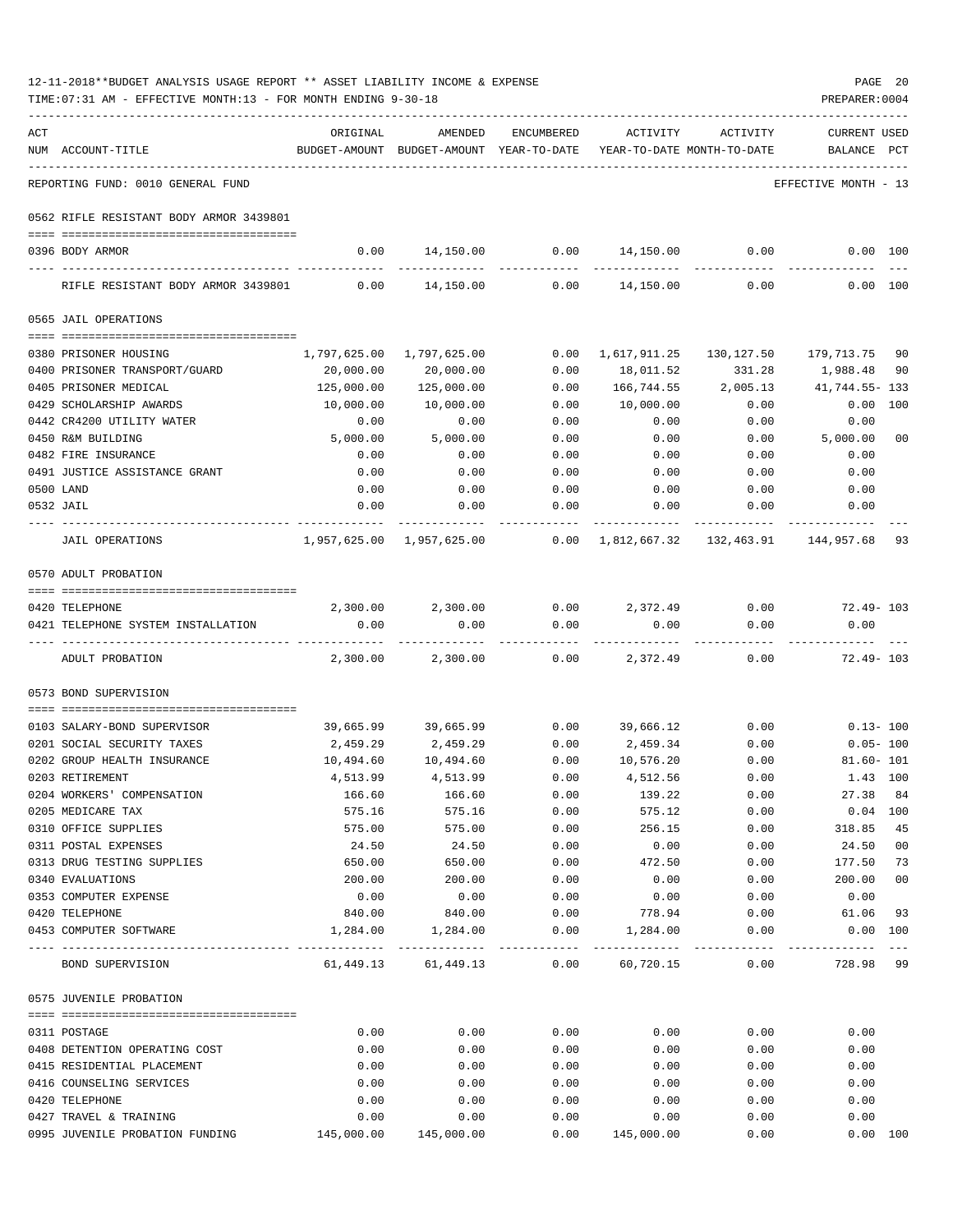| 12-11-2018**BUDGET ANALYSIS USAGE REPORT ** ASSET LIABILITY INCOME & EXPENSE | PAGE | -21 |
|------------------------------------------------------------------------------|------|-----|
|------------------------------------------------------------------------------|------|-----|

TIME:07:31 AM - EFFECTIVE MONTH:13 - FOR MONTH ENDING 9-30-18 PREPARER:0004

| ACT |                                            | ORIGINAL         | AMENDED                                  | <b>ENCUMBERED</b> | ACTIVITY          | ACTIVITY                   | CURRENT USED         |          |
|-----|--------------------------------------------|------------------|------------------------------------------|-------------------|-------------------|----------------------------|----------------------|----------|
|     | NUM ACCOUNT-TITLE                          |                  | BUDGET-AMOUNT BUDGET-AMOUNT YEAR-TO-DATE |                   |                   | YEAR-TO-DATE MONTH-TO-DATE | BALANCE              | PCT      |
|     | REPORTING FUND: 0010 GENERAL FUND          |                  |                                          |                   |                   |                            | EFFECTIVE MONTH - 13 |          |
|     | JUVENILE PROBATION                         | 145,000.00       | 145,000.00                               | 0.00              | 145,000.00        | 0.00                       | 0.00 100             |          |
|     | 0590 HEALTH INSPECTOR                      |                  |                                          |                   |                   |                            |                      |          |
|     | 0104 SALARIES DEPUTIES                     | 15,962.41        | 15,962.41                                | 0.00              | 15,943.65         | 0.00                       | 18.76 100            |          |
|     | 0107 SALARY TEMP/EXTRA                     | 16,588.00        | 16,588.00                                | 0.00              | 13,002.44         | 0.00                       | 3,585.56             | - 78     |
|     | 0151 SALARY HEALTH INSPECTOR               | 38,628.25        | 38,628.25                                | 0.00              | 38,628.20         | 0.00                       | 0.05                 | 100      |
|     | 0201 SOCIAL SECURITY TAXES                 | 4,413.08         | 4,413.08                                 | 0.00              | 4,016.53          | 0.00                       | 396.55               | 91       |
|     | 0202 GROUP HEALTH & DENTAL INSURANCE       | 15,741.90        | 15,741.90                                | 0.00              | 15,864.19         | 0.00                       | 122.29- 101          |          |
|     | 0203 RETIREMENT                            | 8,100.13         | 8,100.13                                 | 0.00              | 7,697.48          | 0.00                       | 402.65               | 95       |
|     | 0204 WORKERS' COMPENSATION                 | 337.58           | 337.58                                   | 0.00              | 239.10            | 0.00                       | 98.48                | 71       |
|     | 0205 MEDICARE TAX                          | 1,032.09         | 1,032.09                                 | 0.00              | 939.35            | 0.00                       | 92.74                | 91       |
|     | 0310 OFFICE SUPPLIES                       | 700.00           | 700.00                                   | 0.00              | 618.57            | 0.00                       | 81.43                | 88       |
|     | 0311 POSTAL EXPENSE                        | 1,323.00         | 1,323.00                                 | 0.00              | 1,140.00          | 0.00                       | 183.00               | 86       |
|     | 0315 COPIER RENTAL                         | 450.00           | 450.00                                   | 0.00              | 447.68            | 37.34                      | 2.32                 | 99       |
|     | 0330 AUTO EXPENSE GAS & OIL                | 1,500.00         | 1,500.00                                 | 0.00              | 1,259.21          | 0.00                       | 240.79               | 84       |
|     | 0420 TELEPHONE                             | 750.00           | 750.00                                   | 0.00              | 714.29            | 0.00                       | 35.71                | 95       |
|     | 0427 OUT OF COUNTY TRAVEL<br>0435 PRINTING | 600.00<br>100.00 | 1,521.95<br>100.00                       | 0.00<br>0.00      | 1,324.34<br>79.27 | 0.00<br>0.00               | 197.61<br>20.73      | 87<br>79 |
|     | 0453 SOFTWARE MAINTENANCE SAFE             | 400.00           | 400.00                                   | 0.00              | 400.00            | 0.00                       | 0.00                 | 100      |
|     | 0454 R&M AUTO                              | 1,000.00         | 1,000.00                                 | 0.00              | 681.24            | 59.00                      | 318.76               | 68       |
|     | 0467 VISITING HEALTH INSPECTOR             | 300.00           | 300.00                                   | 0.00              | 198.11            | 0.00                       | 101.89               | 66       |
|     | 0480 BOND                                  | 71.00            | 71.00                                    | 0.00              | 71.00             | 0.00                       | 0.00                 | 100      |
|     | 0481 DUES                                  | 111.00           | 111.00                                   | 0.00              | 0.00              | 0.00                       | 111.00               | 00       |
|     | 0487 AUTOMOBILE INSURANCE                  | 350.00           | 350.00                                   | 0.00              | 208.00            | 0.00                       | 142.00               | 59       |
|     | 0572 OFFICE EQUIPMENT                      | 300.00           | 300.00                                   | 0.00              | 252.70            | 0.00                       | 47.30                | 84       |
|     | 0574 TECHNOLOGY                            | 0.00             | 0.00                                     | 0.00              | 0.00              | 0.00                       | 0.00                 |          |
|     | 0575 AUTOMOBILE/PICKUP                     | 0.00             | 0.00                                     | 0.00              | 0.00              | 0.00                       | 0.00                 |          |
|     | HEALTH INSPECTOR                           | 108,758.44       | 109,680.39                               | 0.00              | 103,725.35        | 96.34                      | 5,955.04             | 95       |
|     | 0591 FLOOD PLAIN ADMIN/SUBDIVISION INSP    |                  |                                          |                   |                   |                            |                      |          |
|     | 0110 SALARY FLOOD PLAIN ADMINISTRATOR      | 0.00             | 0.00                                     | 0.00              | 0.00              | 0.00                       | 0.00                 |          |
|     | 0201 SOCIAL SECURITY TAXES                 | 0.00             | 0.00                                     | 0.00              | 0.00              | 0.00                       | 0.00                 |          |
|     | 0202 GROUP HEALTH & DENTAL INSURANCE       | 0.00             | 0.00                                     | 0.00              | 0.00              | 0.00                       | 0.00                 |          |
|     | 0203 RETIREMENT                            | 0.00             | 0.00                                     | 0.00              | 0.00              | 0.00                       | 0.00                 |          |
|     | 0204 WORKERS' COMPENSATION                 | 0.00             | 0.00                                     | 0.00              | 0.00              | 0.00                       | 0.00                 |          |
|     | 0205 MEDICARE TAX                          | 0.00             | 0.00                                     | 0.00              | 0.00              | 0.00                       | 0.00                 |          |
|     | 0310 OFFICE SUPPLIES                       | 0.00             | 0.00                                     | 0.00              | 0.00              | 0.00                       | 0.00                 |          |
|     | 0311 POSTAL EXPENSE                        | 0.00             | 0.00                                     | 0.00              | 0.00              | 0.00                       | 0.00                 |          |
|     | 0330 AUTO EXPENSE GAS & OIL                | 0.00             | 0.00                                     | 0.00              | 0.00              | 0.00                       | 0.00                 |          |
|     | 0420 TELEPHONE                             | 0.00             | 0.00                                     | 0.00              | 0.00              | 0.00                       | 0.00                 |          |
|     | 0427 OUT OF COUNTY TRAVEL<br>0435 PRINTING | 0.00             | 0.00                                     | 0.00              | 0.00              | 0.00                       | 0.00                 |          |
|     | 0453 SOFTWARE MAINTENANCE                  | 0.00<br>0.00     | 0.00<br>0.00                             | 0.00<br>0.00      | 0.00<br>0.00      | 0.00<br>0.00               | 0.00<br>0.00         |          |
|     | 0454 R&M AUTO                              | 0.00             | 0.00                                     | 0.00              | 0.00              | 0.00                       | 0.00                 |          |
|     | 0480 BOND                                  | 0.00             | 0.00                                     | 0.00              | 0.00              | 0.00                       | 0.00                 |          |
|     | 0481 DUES                                  | 0.00             | 0.00                                     | 0.00              | 0.00              | 0.00                       | 0.00                 |          |
|     | 0487 AUTOMOBILE INSURANCE                  | 0.00             | 0.00                                     | 0.00              | 0.00              | 0.00                       | 0.00                 |          |
|     | 0572 OFFICE EQUIPMENT                      | 0.00             | 0.00                                     | 0.00              | 0.00              | 0.00                       | 0.00                 |          |
|     | 0574 TECHNOLOGY                            | 0.00             | 0.00                                     | 0.00              | 0.00              | 0.00                       | 0.00                 |          |
|     | 0575 AUTOMOBILE                            | 0.00             | 0.00                                     | 0.00              | 0.00              | 0.00                       | 0.00                 |          |

---- ---------------------------------- ------------- ------------- ------------ ------------- ------------ ------------- ---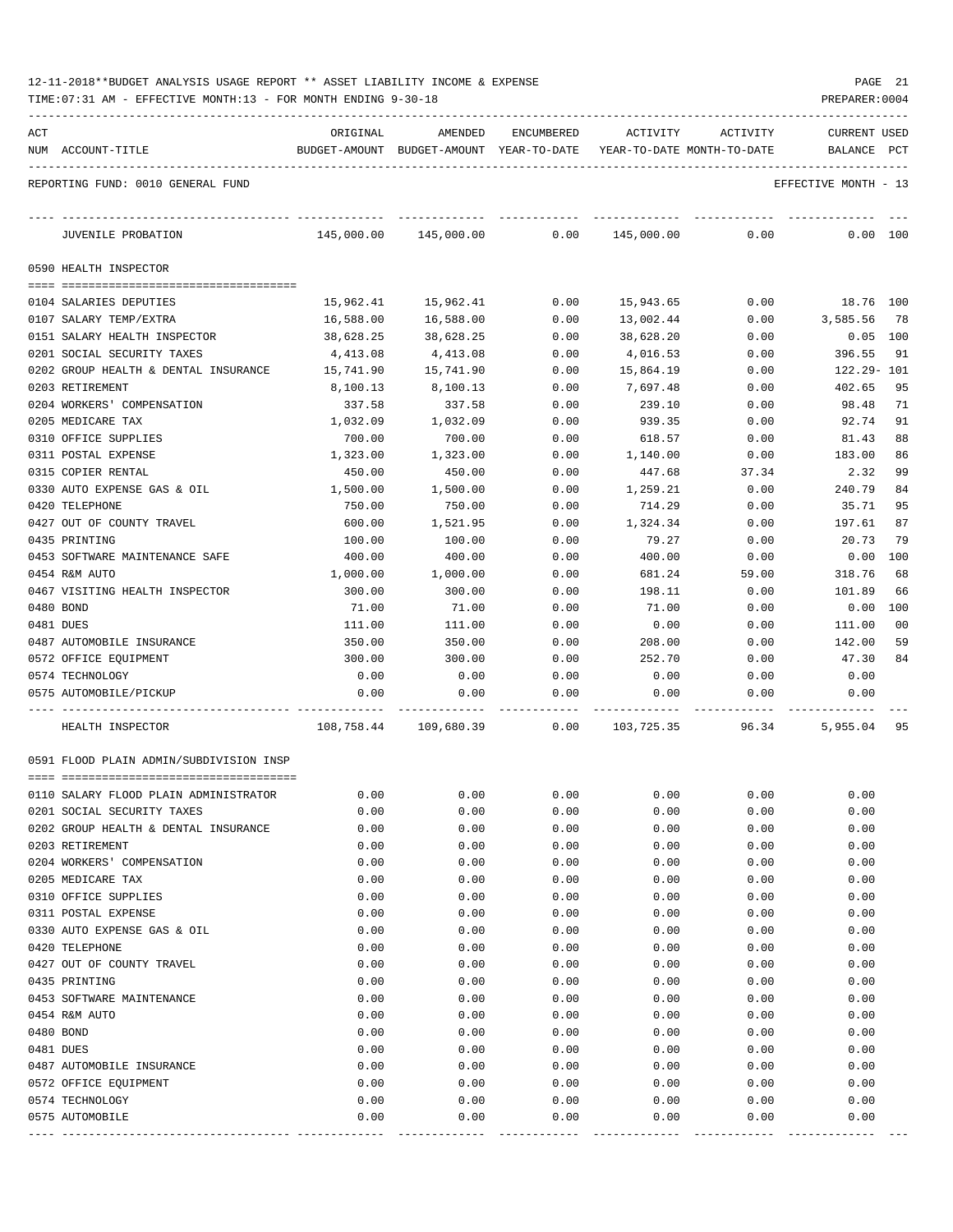TIME:07:31 AM - EFFECTIVE MONTH:13 - FOR MONTH ENDING 9-30-18 PREPARER:0004

| ACT | NUM ACCOUNT-TITLE                                  | ORIGINAL             | AMENDED<br>BUDGET-AMOUNT BUDGET-AMOUNT YEAR-TO-DATE YEAR-TO-DATE MONTH-TO-DATE | ENCUMBERED                   | ACTIVITY             | ACTIVITY     | <b>CURRENT USED</b><br>BALANCE PCT |                |
|-----|----------------------------------------------------|----------------------|--------------------------------------------------------------------------------|------------------------------|----------------------|--------------|------------------------------------|----------------|
|     |                                                    |                      |                                                                                |                              |                      |              |                                    |                |
|     | REPORTING FUND: 0010 GENERAL FUND                  |                      |                                                                                |                              |                      |              | EFFECTIVE MONTH - 13               |                |
|     | FLOOD PLAIN ADMIN/SUBDIVISION INSP                 | 0.00                 | 0.00                                                                           | 0.00                         | 0.00                 | 0.00         | 0.00                               |                |
|     | 0640 COUNTY SERVICES                               |                      |                                                                                |                              |                      |              |                                    |                |
|     |                                                    |                      |                                                                                |                              |                      |              |                                    |                |
|     | 0410 FANNIN CO. CHILDRENS CTR                      | 7,000.00             | 7,000.00                                                                       | 0.00                         | 7,000.00             | 0.00         | 0.00 100                           |                |
|     | 0411 FANNIN CO. WELFARE BOARD                      | 6,000.00             | 6,000.00                                                                       | 0.00                         | 6,000.00             | 0.00         | 0.00 100                           |                |
|     | 0412 FANNIN CO. HISTORICAL SOC                     | 4,500.00             | 4,500.00                                                                       | 0.00                         | 4,500.00             | 0.00         | 0.00 100                           |                |
|     | 0413 TEXOMA COMMUNITY CENTER(M.H.M.R.)             | 22,500.00            | 22,500.00                                                                      | 0.00                         | 22,500.00            | 0.00         | 0.00 100                           |                |
|     | 0414 FANNIN COUNTY CRISIS CENTER                   | 5,000.00             | 5,000.00                                                                       | 0.00                         | 5,000.00             | 0.00         | 0.00 100                           |                |
|     | 0415 TAPS PUBLIC TRANSIT                           | 5,000.00             | 5,000.00                                                                       | 0.00                         | 5,000.00             | 0.00         | 0.00 100                           |                |
|     | 0416 TRI-COUNTY SNAP<br>0440 UTILITIES ELECTRICITY | 2,103.00<br>9,000.00 | 2,103.00<br>9,000.00                                                           | 0.00<br>0.00                 | 2,103.00             | 0.00<br>0.00 | 0.00 100<br>611.86                 | 93             |
|     | 0441 UTILITIES GAS                                 | 1,700.00             | 1,700.00                                                                       | 0.00                         | 8,388.14<br>1,777.63 | 0.00         | 77.63- 105                         |                |
|     | 0442 UTILITIES WATER                               | 3,200.00             | 3,200.00                                                                       | 0.00                         | 3,445.32             | 291.59       | 245.32- 108                        |                |
|     | 0443 TRASH PICK-UP                                 | 500.00               | 500.00                                                                         | 0.00                         | 478.75               | 39.90        | 21.25                              | 96             |
|     | 0450 R & M BUILDINGS (TDHS)                        | 0.00                 | 0.00                                                                           | 0.00                         | 0.00                 | 0.00         | 0.00                               |                |
|     | 0482 FIRE INSURANCE                                | 1,800.00             | 1,800.00                                                                       | 0.00                         | 2,110.00             | 0.00         | 310.00- 117                        |                |
|     | 0493 DHS PARKING LOT                               | 0.00                 | 0.00                                                                           | 0.00                         | 0.00                 | 0.00         | 0.00                               |                |
|     | 0575 LAKE FANNIN                                   | 200,000.00           | 200,000.00                                                                     | 0.00                         | 0.00                 | 0.00         | 200,000.00                         | 00             |
|     |                                                    |                      |                                                                                |                              |                      |              |                                    |                |
|     | COUNTY SERVICES                                    | 268,303.00           | 268,303.00                                                                     | 0.00                         | 68,302.84            | 331.49       | 200,000.16                         | 25             |
|     | 0641 HEALTH OFFICER                                |                      |                                                                                |                              |                      |              |                                    |                |
|     |                                                    |                      |                                                                                |                              |                      |              |                                    |                |
|     | 0102 SALARY APPOINTED OFFICIAL                     | 2,400.00             | 2,400.00                                                                       | 0.00                         | 2,400.00             | 0.00         | 0.00 100                           |                |
|     |                                                    |                      |                                                                                |                              |                      |              |                                    |                |
|     | HEALTH OFFICER                                     | 2,400.00             | 2,400.00                                                                       |                              | $0.00$ 2,400.00      | 0.00         | 0.00 100                           |                |
|     | 0645 INDIGENT CARE                                 |                      |                                                                                |                              |                      |              |                                    |                |
|     |                                                    |                      |                                                                                |                              |                      |              |                                    |                |
|     | 0102 SALARY IHC DIRECTOR                           | 39,789.00            | 39,789.00                                                                      | 0.00                         | 39,789.10            | 0.00         | $0.10 - 100$                       |                |
|     | 0107 SALARY ASSISTANT                              | 15,962.41            | 15,962.41                                                                      | 0.00                         | 15,943.65            | 0.00         | 18.76 100                          |                |
|     | 0201 SOCIAL SECURITY TAX                           | 3,456.59             | 3,456.59                                                                       | 0.00                         | 3,348.89             | 0.00         | 107.70 97                          |                |
|     | 0202 GROUP HEALTH INSURANCE                        | 15,741.90            | 15,741.90                                                                      | 0.00                         | 15,864.41            | 0.00         | $122.51 - 101$                     |                |
|     | 0203 RETIREMENT                                    | 6,344.51             | 6,344.51                                                                       | 0.00                         | 6,340.34             | 0.00         | 4.17 100                           |                |
|     | 0204 WORKER'S COMP                                 | 234.16               | 234.16                                                                         | 0.00                         | 195.66               | 0.00         | 38.50 84                           |                |
|     | 0205 MEDICARE TAX                                  | 808.40               | 808.40                                                                         | 0.00                         | 783.27               | 0.00         | 25.13 97<br>-----------            |                |
|     | 0210 TOTAL SALARY & BENEFITS                       |                      | $82,336.97$ $82,336.97$ $0.00$ $82,265.32$                                     |                              |                      |              | 0.00<br>71.65 100                  |                |
|     | 0310 OFFICE SUPPLIES                               | 650.00               | 650.00                                                                         | 0.00                         | 194.55               | 0.00         | 455.45 30                          |                |
|     | 0311 POSTAL EXPENSE                                | 275.00               | 275.00                                                                         | 0.00                         | 4.44                 | 0.00         | 270.56 02                          |                |
|     | 0330 BIDS & NOTICES                                | 125.00               | 125.00                                                                         | 0.00                         | 0.00                 | 0.00         | 125.00                             | 0 <sub>0</sub> |
|     | 0353 COMPUTER EXPENSE                              | 12,708.00            |                                                                                | 12,708.00   0.00   12,708.00 |                      | 0.00         | $0.00$ 100                         |                |
|     | 0390 SUBSCRIPTIONS                                 | 0.00                 | 0.00                                                                           | 0.00                         | 0.00                 | 0.00         | 0.00                               |                |
|     | 0399 SUBTOTAL OFFICE EXPENSE                       |                      | 13,758.00    13,758.00                                                         |                              | $0.00$ 12,906.99     | 0.00         | -----------<br>851.01 94           |                |
|     | 0404 COBRA/INSURANCE                               | 0.00                 | 0.00                                                                           | 0.00                         | 0.00                 | 0.00         | 0.00                               |                |
|     | 0407 INELIGIBLE IHC EXPENSE                        | 0.00                 | 0.00                                                                           | 0.00                         | 0.00                 | 0.00         | 0.00                               |                |
|     | 0409 DIABETIC SUPPLIES                             | 4,000.00             | 4,000.00                                                                       | 0.00                         | 1,539.25             | 0.00         | 2,460.75                           | 38             |
|     | 0410 CERT. REG. NURSE ANES.                        | 1,000.00             | 1,000.00                                                                       | 0.00                         | 0.00                 | 0.00         | 1,000.00                           | 0 <sub>0</sub> |
|     | 0411 PHYSICIAN, NON-EMERGENCY                      | 20,000.00            | 20,000.00                                                                      | 0.00                         | 13,214.86            | 0.00         | 6,785.14                           | 66             |
|     | 0412 PRESCRIPTIONS, DRUGS                          | 25,000.00            | 25,000.00                                                                      | 0.00                         | 11,309.55            | 0.00         | 13,690.45                          | 45             |

0413 HOSPITAL, INPATIENT 50,000.00 61,000.00 0.00 60,210.31 0.00 789.69 99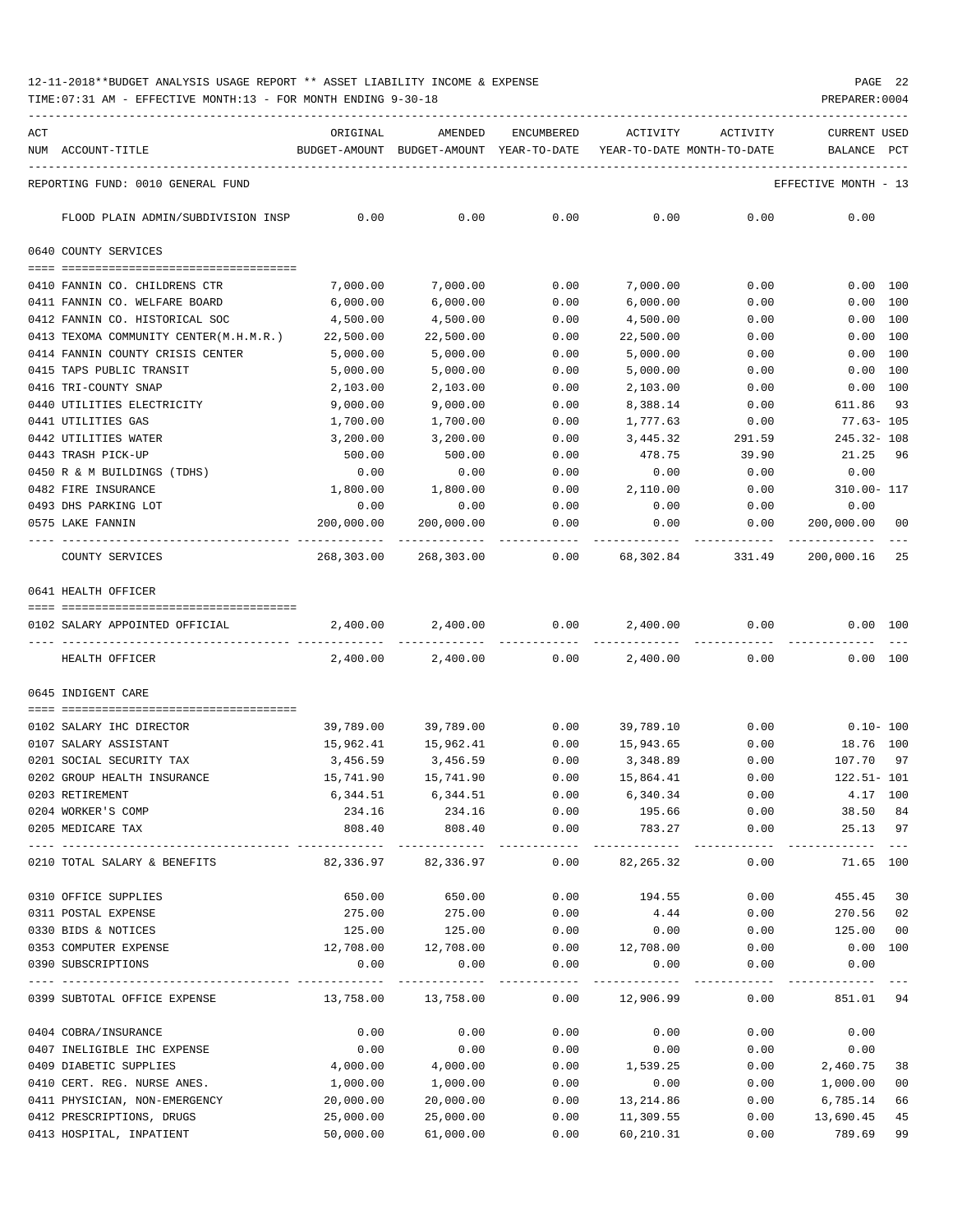| ACT<br>NUM ACCOUNT-TITLE                                 | ORIGINAL<br>BUDGET-AMOUNT | AMENDED<br>BUDGET-AMOUNT YEAR-TO-DATE | ENCUMBERED            | ACTIVITY              | ACTIVITY<br>YEAR-TO-DATE MONTH-TO-DATE | CURRENT USED<br>BALANCE | PCT            |
|----------------------------------------------------------|---------------------------|---------------------------------------|-----------------------|-----------------------|----------------------------------------|-------------------------|----------------|
| REPORTING FUND: 0010 GENERAL FUND                        |                           |                                       |                       |                       |                                        | EFFECTIVE MONTH - 13    |                |
| 0414 HOSPITAL, OUTPATIENT                                | 85,000.00                 | 74,000.00                             | 0.00                  | 52,732.24             | 0.00                                   | 21, 267.76              | 71             |
| 0415 LABORATORY/ X-RAY                                   | 6,000.00                  | 6,000.00                              | 0.00                  | 2,601.88              | 0.00                                   | 3,398.12                | 43             |
| 0416 SKILLED NURSING FACILITY                            | 0.00                      | 0.00                                  | 0.00                  | 0.00                  | 0.00                                   | 0.00                    |                |
| 0417 FAMILY PLANNING                                     | 0.00                      | 0.00                                  | 0.00                  | 0.00                  | 0.00                                   | 0.00                    |                |
| 0418 FED. QUALIFIED HEALTH CENTER                        | 10,000.00                 | 10,000.00                             | 0.00                  | 3,377.64              | 0.00                                   | 6,622.36                | 34             |
| 0419 COUNSELING SERVICE                                  | 0.00                      | 0.00                                  | 0.00                  | 0.00                  | 0.00                                   | 0.00                    |                |
| 0420 RURAL HEALTH CLINIC                                 | 0.00                      | 0.00                                  | 0.00                  | 0.00                  | 0.00                                   | 0.00                    |                |
| 0421 STATE HOSPITAL CONTRACTS                            | 0.00                      | 0.00                                  | 0.00                  | 0.00                  | 0.00                                   | 0.00                    |                |
| 0422 AMBULATORY SURGICAL CENTE                           | 1,000.00                  | 1,000.00                              | 0.00                  | 0.00                  | 0.00                                   | 1,000.00                | 0 <sub>0</sub> |
| 0423 MEDICAL EQUIP. PURCHASE                             | 1,000.00                  | 1,000.00                              | 0.00                  | 0.00                  | 0.00                                   | 1,000.00                | 00             |
| 0425 TOTAL MEDICAL/IHC                                   | 203,000.00                | 203,000.00                            | 0.00                  | 144,985.73            | 0.00                                   | 58,014.27               | 71             |
| 0427 OUT OF COUNTY TRAVEL                                | 365.00                    | 365.00                                | 0.00                  | 0.00                  | 0.00                                   | 365.00                  | 0 <sub>0</sub> |
| 0435 PRINTING                                            | 0.00                      | 0.00                                  | 0.00                  | 0.00                  | 0.00                                   | 0.00                    |                |
| 0440 TELEPHONE                                           | 1,400.00                  | 1,400.00                              | 0.00                  | 1,172.66              | 0.00                                   | 227.34                  | 84             |
| 0441 DSL LINE                                            | 600.00                    | 600.00                                | 0.00                  | 715.98                | 0.00                                   | 115.98-119              |                |
| 0499 SERVICES & OTHER CHARGES                            | 2,365.00                  | 2,365.00                              | 0.00                  | 1,888.64              | 0.00                                   | 476.36                  | 80             |
| 0574 TECHNOLOGY                                          | 0.00                      | 0.00                                  | 0.00                  | 0.00                  | 0.00                                   | 0.00                    |                |
| 0599 CAPITAL OUTLAY                                      | 0.00                      | 0.00                                  | 0.00                  | 0.00                  | 0.00                                   | 0.00                    |                |
| INDIGENT CARE                                            | 301,459.97                | 301,459.97                            | 0.00                  | 242,046.68            | 0.00                                   | 59,413.29               | 80             |
| 0665 COUNTY AGENTS                                       |                           |                                       |                       |                       |                                        |                         |                |
|                                                          |                           |                                       |                       |                       |                                        |                         |                |
| 0105 SALARY SECRETARY                                    | 25,958.16                 | 25,958.16                             | 0.00                  | 25,958.14             | 0.00                                   | 0.02 100                |                |
| 0107 REGULAR-TEMP. PART-TIME<br>0150 CO. AGENTS SALARIES | 0.00<br>46,969.25         | 0.00<br>45,919.25                     | 0.00                  | 0.00                  | 0.00                                   | 0.00<br>10,910.07 76    |                |
| 0201 SOCIAL SECURITY TAXES                               | 4,646.06                  | 4,646.06                              | 0.00<br>0.00          | 35,009.18<br>3,255.58 | 0.00<br>0.00                           | 1,390.48                | 70             |
| 0202 GROUP HEALTH & DENTAL INSURANCE                     | 10,494.60                 | 10,494.60                             | 0.00                  | 10,576.20             | 0.00                                   | $81.60 - 101$           |                |
| 0203 RETIREMENT                                          | 2,954.04                  | 2,954.04                              | 0.00                  | 2,952.93              | 0.00                                   | 1.11 100                |                |
| 0204 WORKERS' COMPENSATION                               | 109.02                    | 109.02                                | 0.00                  | 91.10                 | 0.00                                   | 17.92                   | 84             |
| 0205 MEDICARE TAX                                        | 1,086.58                  | 1,086.58                              | 0.00                  | 761.43                | 0.00                                   | 325.15 70               |                |
| 0310 OFFICE SUPPLIES                                     | 1,100.00                  | 1,100.00                              | 0.00                  | 1,074.78              | 0.00                                   | 25.22                   | 98             |
| 0311 POSTAL EXPENSE                                      | 300.00                    | 300.00                                | 0.00                  | 298.00                | 0.00                                   | 2.00                    | 99             |
| 0315 COPIER RENTAL                                       | 1,500.00                  | 1,500.00                              | 0.00                  | 1,525.63              | 177.10                                 | $25.63 - 102$           |                |
| 0335 PROGRAM SUPPLIES                                    | 500.00                    | 500.00                                | 0.00                  | 0.00                  | 0.00                                   | 500.00                  | 0 <sub>0</sub> |
| 0420 TELEPHONE                                           | 1,800.00                  | 1,800.00                              | 0.00                  | 1,767.17              | 0.00                                   | 32.83                   | 98             |
| 0421 CELL PHONE ALLOWANCE                                | 1,200.00                  | 1,450.00                              | 0.00                  | 1,438.31              | 0.00                                   | 11.69                   | 99             |
| 0422 CABLE INTERNET                                      | 672.00                    | 672.00                                | 0.00                  | 672.00                | 0.00                                   | 0.00 100                |                |
| 0427 IN/OUT CO.TRAVEL-AG.                                | 4,000.00                  | 4,000.00                              | 0.00                  | 2,414.76              | 1,869.59                               | 1,585.24                | 60             |
| 0428 IN/OUT CO.TRAVEL-F.C.S.                             | 4,000.00                  | 4,000.00                              | 0.00                  | 3,787.35              | 0.00                                   | 212.65                  | 95             |
| 0429 IN/OUT CO.TRAVEL-4-H                                | 4,000.00                  | 4,000.00                              | 0.00                  | 3,136.62              | 0.00                                   | 863.38                  | 78             |
| 0572 OFFICE EQUIPMENT                                    | 0.00                      | 0.00                                  | 0.00                  | 0.00                  | 0.00                                   | 0.00                    |                |
| 0574 TECHNOLOGY                                          | 0.00                      | 800.00<br>-------------               | 0.00<br>$- - - - - -$ | 800.00<br>---------   | 0.00                                   | 0.00 100<br>----------- |                |
| COUNTY AGENTS                                            | 111,289.71                | 111,289.71                            | 0.00                  | 95,519.18             | 2,046.69                               | 15,770.53 86            |                |
| 0696 DONATIONS & ALLOCATIONS                             |                           |                                       |                       |                       |                                        |                         |                |
| 0491 SOIL & WATER CONSERVATION                           | 1,000.00                  | 1,000.00                              | 0.00                  | 1,000.00              | 0.00                                   | 0.00 100                |                |
| 0492 INDIGENT BURIAL                                     | 2,000.00                  | 2,000.00                              | 0.00                  | 1,500.00              | 0.00                                   | 500.00 75               |                |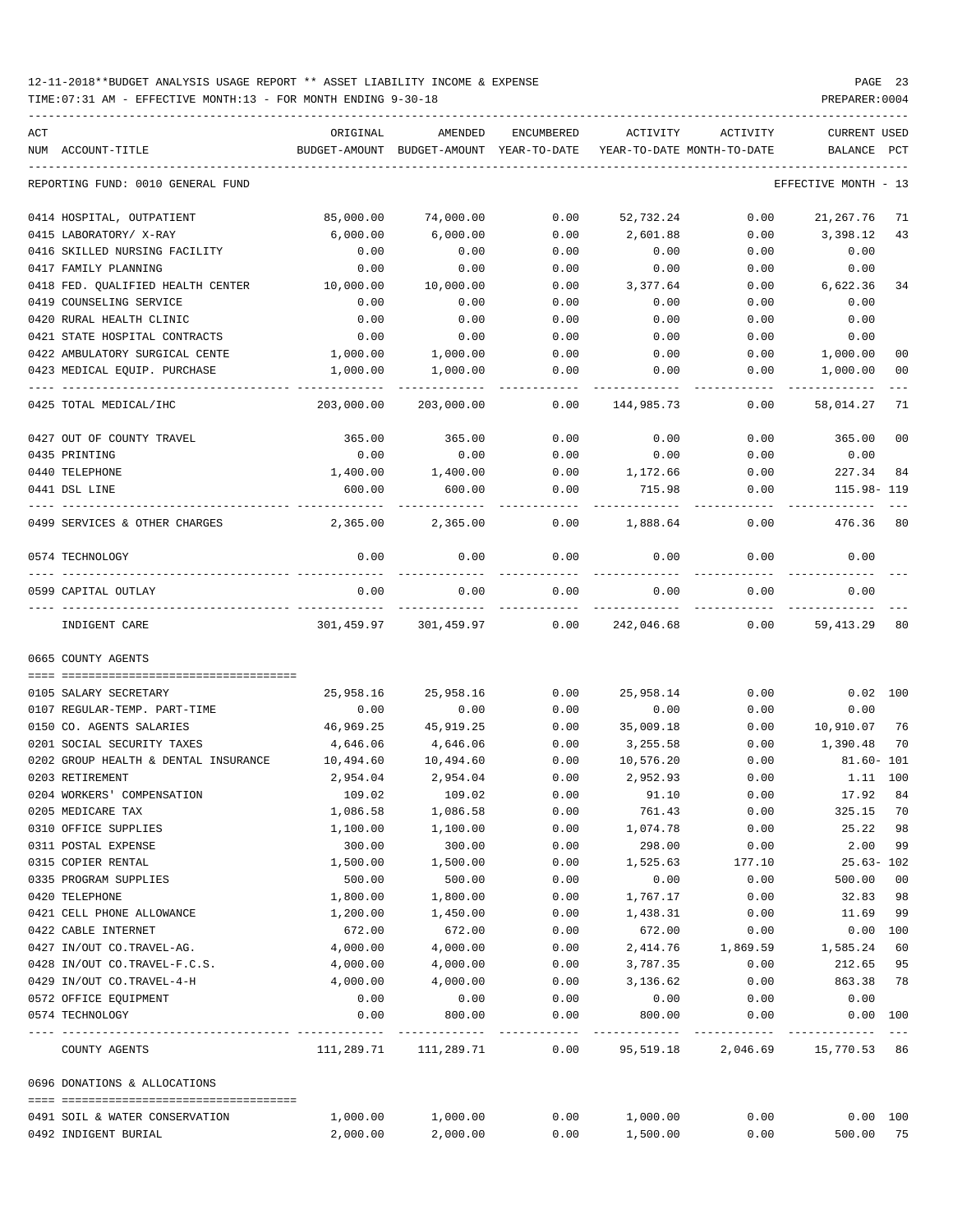|                                     | 12-11-2018**BUDGET ANALYSIS USAGE REPORT ** ASSET LIABILITY INCOME & EXPENSE<br>PAGE 24<br>TIME: 07:31 AM - EFFECTIVE MONTH: 13 - FOR MONTH ENDING 9-30-18<br>PREPARER: 0004 |                             |            |                                     |          |                                                                  |    |  |  |  |  |
|-------------------------------------|------------------------------------------------------------------------------------------------------------------------------------------------------------------------------|-----------------------------|------------|-------------------------------------|----------|------------------------------------------------------------------|----|--|--|--|--|
|                                     |                                                                                                                                                                              |                             |            |                                     |          |                                                                  |    |  |  |  |  |
| ACT                                 | ORIGINAL                                                                                                                                                                     | AMENDED                     | ENCUMBERED | ACTIVITY                            | ACTIVITY | <b>CURRENT USED</b>                                              |    |  |  |  |  |
| NUM ACCOUNT-TITLE                   | BUDGET-AMOUNT BUDGET-AMOUNT YEAR-TO-DATE YEAR-TO-DATE MONTH-TO-DATE                                                                                                          |                             |            |                                     |          | BALANCE PCT                                                      |    |  |  |  |  |
| REPORTING FUND: 0010 GENERAL FUND   |                                                                                                                                                                              |                             |            |                                     |          | EFFECTIVE MONTH - 13                                             |    |  |  |  |  |
| 0494 FLOOD CONTROL SITE MAINTENANCE | $0.00$ 0.00                                                                                                                                                                  |                             |            | $0.00$ $0.00$ $0.00$ $0.00$         |          | 0.00                                                             |    |  |  |  |  |
| DONATIONS & ALLOCATIONS             | 3,000.00                                                                                                                                                                     |                             |            | $3,000.00$ $0.00$ $2,500.00$ $0.00$ |          | 500.00                                                           | 83 |  |  |  |  |
| 0999 ACCOUNTS PAYABLE               |                                                                                                                                                                              |                             |            |                                     |          |                                                                  |    |  |  |  |  |
| ===========================         |                                                                                                                                                                              |                             |            |                                     |          |                                                                  |    |  |  |  |  |
| 0100 A/P CLEARING ACCOUNT           |                                                                                                                                                                              |                             |            | 0.00                                | 0.00     | 0.00                                                             |    |  |  |  |  |
| ACCOUNTS PAYABLE                    |                                                                                                                                                                              |                             |            | 0.00                                | 0.00     | 0.00                                                             |    |  |  |  |  |
| GENERAL FUND                        |                                                                                                                                                                              |                             |            |                                     |          |                                                                  |    |  |  |  |  |
| INCOME TOTALS                       |                                                                                                                                                                              |                             |            |                                     |          | 11,001,381.92   0.00   1,877,190.10   85                         |    |  |  |  |  |
| EXPENSE TOTALS                      |                                                                                                                                                                              | 12,864,422.02 12,878,572.02 |            |                                     |          | $0.00 \quad 11,293,385.97 \qquad 338,453.81 \qquad 1,585,186.05$ | 88 |  |  |  |  |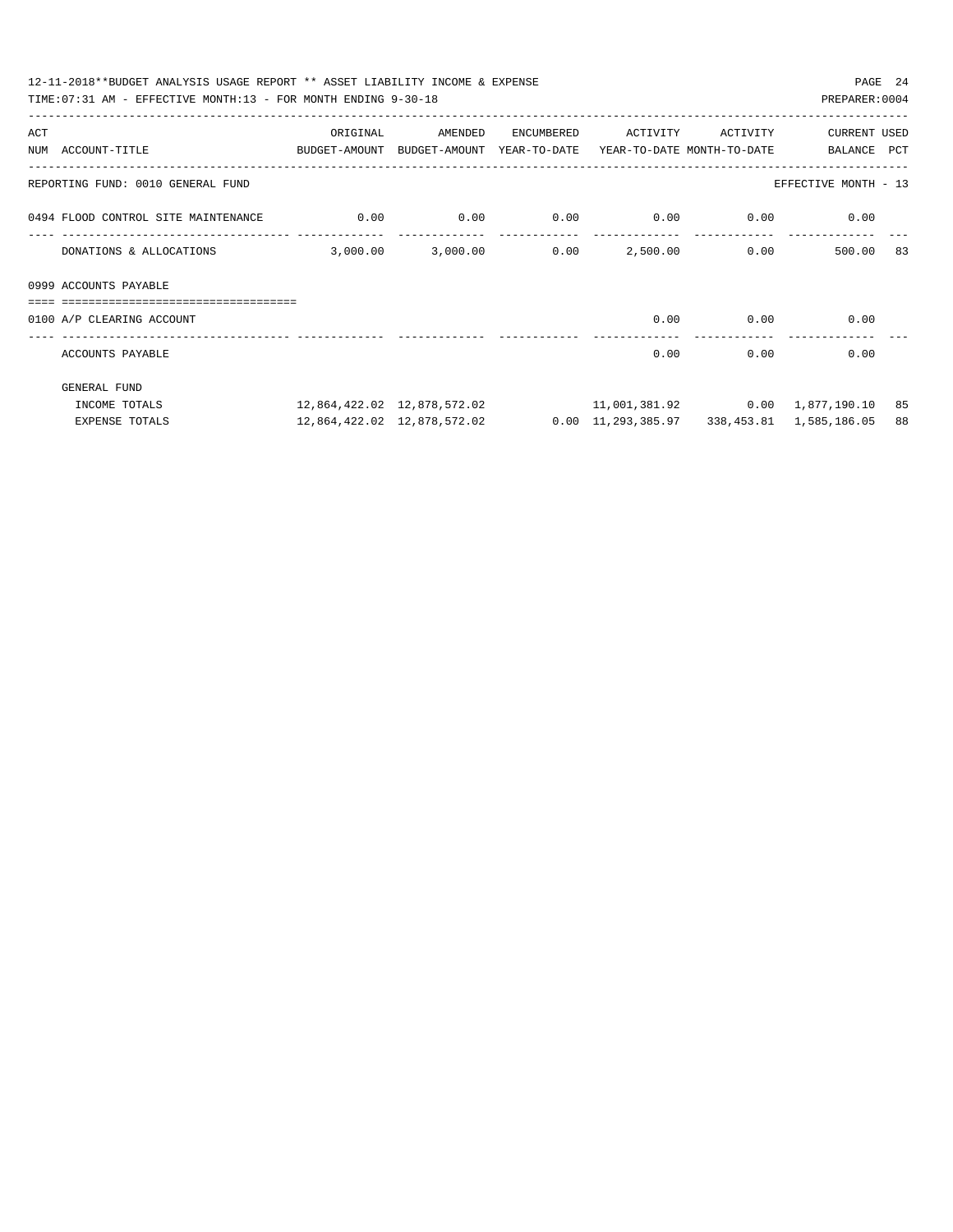| 12-11-2018**BUDGET ANALYSIS USAGE REPORT ** ASSET LIABILITY INCOME & EXPENSE<br>TIME: 07:31 AM - EFFECTIVE MONTH: 13 - FOR MONTH ENDING 9-30-18<br>PREPARER: 0004 |                                                                                |           |                                                     |            |                                            |                       |                                        |  |  |
|-------------------------------------------------------------------------------------------------------------------------------------------------------------------|--------------------------------------------------------------------------------|-----------|-----------------------------------------------------|------------|--------------------------------------------|-----------------------|----------------------------------------|--|--|
| ACT                                                                                                                                                               | NUM ACCOUNT-TITLE                                                              | ORIGINAL  | AMENDED<br>BUDGET-AMOUNT BUDGET-AMOUNT YEAR-TO-DATE | ENCUMBERED | ACTIVITY<br>YEAR-TO-DATE MONTH-TO-DATE     | ACTIVITY              | CURRENT USED<br>BALANCE PCT            |  |  |
|                                                                                                                                                                   | ----------------------------------<br>REPORTING FUND: 0011 COURTHOUSE SECURITY |           |                                                     |            |                                            |                       | EFFECTIVE MONTH - 13                   |  |  |
|                                                                                                                                                                   | 0100 PAYROLL                                                                   |           |                                                     |            |                                            |                       |                                        |  |  |
|                                                                                                                                                                   | 0100 PAYROLL                                                                   |           |                                                     |            | 0.00                                       | 0.00                  | 0.00                                   |  |  |
|                                                                                                                                                                   | ----- ----<br>PAYROLL                                                          |           |                                                     |            | 0.00                                       | -------<br>0.00       | 0.00                                   |  |  |
|                                                                                                                                                                   | 0102 A/P CLEARING                                                              |           |                                                     |            |                                            |                       |                                        |  |  |
|                                                                                                                                                                   | 0100 A/P CLEARING                                                              |           |                                                     |            | 0.00                                       | 0.00                  | 0.00                                   |  |  |
|                                                                                                                                                                   | A/P CLEARING                                                                   |           |                                                     |            | 0.00                                       | 0.00                  | 0.00                                   |  |  |
|                                                                                                                                                                   | 0103 CASH                                                                      |           |                                                     |            |                                            |                       |                                        |  |  |
|                                                                                                                                                                   | 0100 C.H. SECURITY-COMBINED FUNDS CKING                                        |           |                                                     |            |                                            |                       | 11, 212.88 0.00 128, 415.61            |  |  |
|                                                                                                                                                                   | CASH                                                                           |           |                                                     |            | 11,212.88                                  | 0.00                  | .<br>128,415.61                        |  |  |
|                                                                                                                                                                   | 0120 RECEIVABLES                                                               |           |                                                     |            |                                            |                       |                                        |  |  |
|                                                                                                                                                                   | 0313 DUE FROM OTHER FUNDS                                                      |           |                                                     |            |                                            |                       | 2,994.14- 0.00 1,125.43                |  |  |
|                                                                                                                                                                   | RECEIVABLES                                                                    |           |                                                     |            |                                            |                       | -----------<br>2,994.14- 0.00 1,125.43 |  |  |
|                                                                                                                                                                   | 0200 SYSTEM ADDED LIABILITY DEPARTMENT                                         |           |                                                     |            |                                            |                       |                                        |  |  |
|                                                                                                                                                                   | 0910 SYSTEM ADDED LIABILITY LINE-ITEM                                          |           |                                                     |            | 0.00                                       | 0.00                  | 0.00                                   |  |  |
|                                                                                                                                                                   | SYSTEM ADDED LIABILITY DEPARTMENT                                              |           |                                                     |            | 0.00                                       | 0.00                  | 0.00                                   |  |  |
|                                                                                                                                                                   | 0271 EQUITY ACCOUNT                                                            |           |                                                     |            |                                            |                       |                                        |  |  |
|                                                                                                                                                                   | 0200 EQUITY ACCOUNT                                                            |           |                                                     |            |                                            |                       | 2,994.14- 0.00 118,328.16              |  |  |
|                                                                                                                                                                   | EQUITY ACCOUNT                                                                 |           |                                                     |            |                                            |                       | 2,994.14- 0.00 118,328.16              |  |  |
|                                                                                                                                                                   | 0300 CASH                                                                      |           |                                                     |            |                                            |                       |                                        |  |  |
|                                                                                                                                                                   | 0111 BEGINNING CASH BALANCE                                                    |           | 28, 151. 10 28, 151. 10                             |            |                                            |                       | $0.00$ $0.00$ $28,151.10$ 00           |  |  |
|                                                                                                                                                                   | CASH                                                                           | 28,151.10 | 28,151.10                                           | 0.00       | --------------<br>0.00                     | ----------- -<br>0.00 | .<br>28,151.10 00                      |  |  |
|                                                                                                                                                                   | 0340 FEES OF OFFICE                                                            |           |                                                     |            |                                            |                       |                                        |  |  |
|                                                                                                                                                                   | 0600 COUNTY CLERK FEES                                                         | 8,450.00  | 8,450.00                                            |            |                                            | 9,688.73 0.00         | 1,238.73+ 115                          |  |  |
|                                                                                                                                                                   | 0650 DISTRICT CLERK FEES                                                       | 4,000.00  | 4,000.00                                            |            | 2,604.05                                   | 0.00                  | 1,395.95 65                            |  |  |
|                                                                                                                                                                   | 0651 JUSTICE OF PEACE FEES                                                     | 4,000.00  | 4,000.00<br>-------------                           |            | 3,067.29                                   | 0.00                  | 932.71 77                              |  |  |
|                                                                                                                                                                   | FEES OF OFFICE                                                                 |           |                                                     |            | $16,450.00$ $16,450.00$ $0.00$ $15,360.07$ |                       | $0.00$ 1,089.93 93                     |  |  |
|                                                                                                                                                                   | 0360 INTEREST EARNINGS                                                         |           |                                                     |            |                                            |                       |                                        |  |  |
|                                                                                                                                                                   | 0100 INTEREST EARNINGS                                                         | 50.00     | 50.00                                               | .          | -------------                              | ------------          | 110.31 0.00 60.31+221<br>------------- |  |  |
|                                                                                                                                                                   | INTEREST EARNINGS                                                              | 50.00     | 50.00                                               | 0.00       | 110.31                                     | 0.00                  | $60.31 + 221$                          |  |  |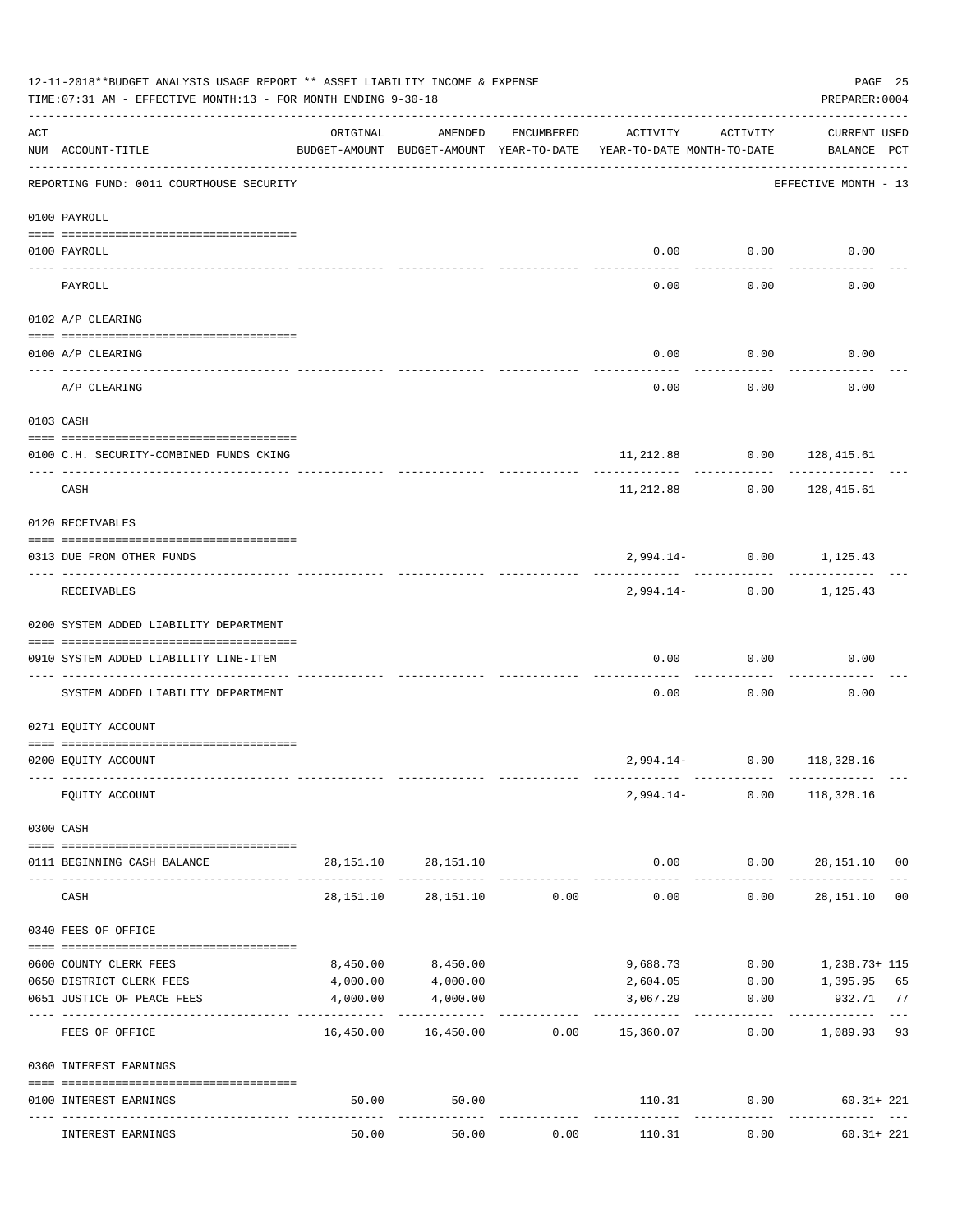|     | 12-11-2018**BUDGET ANALYSIS USAGE REPORT ** ASSET LIABILITY INCOME & EXPENSE<br>PAGE 26<br>TIME: 07:31 AM - EFFECTIVE MONTH: 13 - FOR MONTH ENDING 9-30-18<br>PREPARER: 0004 |                                   |                                                                                |            |                        |          |                                                               |    |  |  |
|-----|------------------------------------------------------------------------------------------------------------------------------------------------------------------------------|-----------------------------------|--------------------------------------------------------------------------------|------------|------------------------|----------|---------------------------------------------------------------|----|--|--|
| ACT | NUM ACCOUNT-TITLE                                                                                                                                                            | ORIGINAL<br>--------------------- | AMENDED<br>BUDGET-AMOUNT BUDGET-AMOUNT YEAR-TO-DATE YEAR-TO-DATE MONTH-TO-DATE | ENCUMBERED | ACTIVITY               | ACTIVITY | CURRENT USED<br>BALANCE PCT                                   |    |  |  |
|     | REPORTING FUND: 0011 COURTHOUSE SECURITY                                                                                                                                     |                                   |                                                                                |            |                        |          | EFFECTIVE MONTH - 13                                          |    |  |  |
|     | 0435 COURTHOUSE SECURITY PART TIME                                                                                                                                           |                                   |                                                                                |            |                        |          |                                                               |    |  |  |
|     | 0107 PART TIME                                                                                                                                                               |                                   |                                                                                |            |                        |          | $25,000.00$ $25,000.00$ $0.00$ $0.00$ $0.00$ $25,000.00$ $00$ |    |  |  |
|     | COURTHOUSE SECURITY PART TIME $25,000.00$ $25,000.00$                                                                                                                        |                                   |                                                                                | 0.00       | --------------<br>0.00 | 0.00     | 25,000.00                                                     | 00 |  |  |
|     | 0510 COURTHOUSE SECURITY EQUIP                                                                                                                                               |                                   |                                                                                |            |                        |          |                                                               |    |  |  |
|     | 0571 EOUIPMENT                                                                                                                                                               |                                   |                                                                                |            |                        |          | 19,651.10 19,651.10 0.00 4,257.50 0.00 15,393.60 22           |    |  |  |
|     | COURTHOUSE SECURITY EQUIP 19,651.10 19,651.10 0.00                                                                                                                           |                                   |                                                                                |            | 4,257.50               |          | $0.00$ 15,393.60                                              | 22 |  |  |
|     | 0560 BAILIFF                                                                                                                                                                 |                                   |                                                                                |            |                        |          |                                                               |    |  |  |
|     |                                                                                                                                                                              |                                   |                                                                                |            |                        |          |                                                               |    |  |  |
|     | 0130 SALARY/BAILIFF                                                                                                                                                          | 0.00                              | 0.00                                                                           | 0.00       | 0.00                   | 0.00     | 0.00                                                          |    |  |  |
|     | 0201 SOCIAL SECURITY                                                                                                                                                         | 0.00                              | 0.00                                                                           | 0.00       | 0.00                   | 0.00     | 0.00                                                          |    |  |  |
|     | 0203 RETIREMENT                                                                                                                                                              | 0.00                              | 0.00                                                                           | 0.00       | 0.00                   | 0.00     | 0.00                                                          |    |  |  |
|     | 0204 WORKER'S COMPENSATION                                                                                                                                                   | 0.00                              | 0.00                                                                           | 0.00       | 0.00                   | 0.00     | 0.00                                                          |    |  |  |
|     | 0205 MEDICARE                                                                                                                                                                | 0.00                              | 0.00                                                                           | 0.00       | 0.00                   | 0.00     | 0.00                                                          |    |  |  |
|     | 0427 BAILIFF CONT.ED./OUT OF COUNTY                                                                                                                                          | 0.00                              | 0.00                                                                           | 0.00       | 0.00                   | 0.00     | 0.00                                                          |    |  |  |
|     | <b>BAILIFF</b>                                                                                                                                                               | 0.00                              | 0.00                                                                           | 0.00       | 0.00                   | 0.00     | 0.00                                                          |    |  |  |
|     | COURTHOUSE SECURITY                                                                                                                                                          |                                   |                                                                                |            |                        |          |                                                               |    |  |  |
|     | INCOME TOTALS                                                                                                                                                                |                                   | 44,651.10 44,651.10                                                            |            |                        |          | 15,470.38 0.00 29,180.72                                      | 35 |  |  |
|     | <b>EXPENSE TOTALS</b>                                                                                                                                                        |                                   | 44,651.10 44,651.10 0.00 4,257.50                                              |            |                        |          | $0.00$ 40,393.60                                              | 10 |  |  |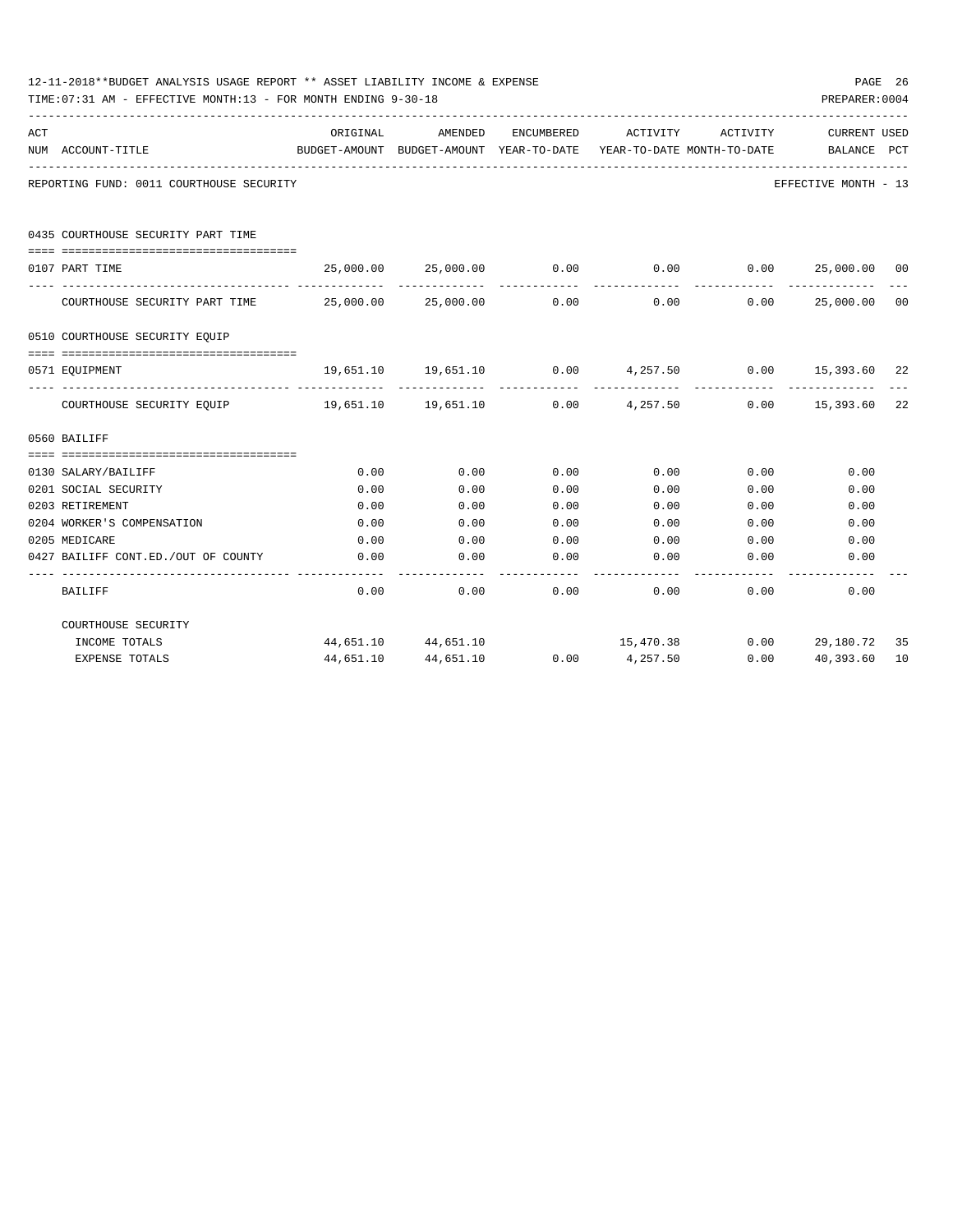| 12-11-2018**BUDGET ANALYSIS USAGE REPORT ** ASSET LIABILITY INCOME & EXPENSE<br>TIME: 07:31 AM - EFFECTIVE MONTH: 13 - FOR MONTH ENDING 9-30-18<br>PREPARER: 0004 |                                                           |                                |                        |            |                                                                                 |                               |                                          |    |
|-------------------------------------------------------------------------------------------------------------------------------------------------------------------|-----------------------------------------------------------|--------------------------------|------------------------|------------|---------------------------------------------------------------------------------|-------------------------------|------------------------------------------|----|
| ACT                                                                                                                                                               | NUM ACCOUNT-TITLE                                         | ORIGINAL                       | AMENDED                | ENCUMBERED | ACTIVITY<br>BUDGET-AMOUNT BUDGET-AMOUNT YEAR-TO-DATE YEAR-TO-DATE MONTH-TO-DATE | ACTIVITY                      | <b>CURRENT USED</b><br>BALANCE PCT       |    |
|                                                                                                                                                                   | REPORTING FUND: 0012 CO.CLK.VITAL STAT.FEE                |                                |                        |            |                                                                                 |                               | ----------------<br>EFFECTIVE MONTH - 13 |    |
|                                                                                                                                                                   | 0102 A/P CLEARING                                         |                                |                        |            |                                                                                 |                               |                                          |    |
|                                                                                                                                                                   | 0100 A/P CLEARING                                         |                                |                        |            |                                                                                 | $0.00$ $0.00$                 | 0.00                                     |    |
|                                                                                                                                                                   | A/P CLEARING                                              |                                |                        |            | $- - - - -$<br>0.00                                                             | ----------<br>0.00            | 0.00                                     |    |
|                                                                                                                                                                   | 0103 CASH                                                 |                                |                        |            |                                                                                 |                               |                                          |    |
|                                                                                                                                                                   | 0100 CO.CLK.VITAL STAT.-COMB.FUNDS CKIN                   |                                |                        |            |                                                                                 | $1,540.61 - 0.00$             | 5,759.67                                 |    |
|                                                                                                                                                                   | CASH                                                      |                                |                        |            | ----------- ------------                                                        | $1,540.61 - 0.00$             | 5,759.67                                 |    |
|                                                                                                                                                                   | 0120 RECEIVABLES                                          |                                |                        |            |                                                                                 |                               |                                          |    |
|                                                                                                                                                                   | 0313 DUE FROM OTHER FUNDS                                 |                                |                        |            |                                                                                 | $235.00 - 0.00$               | 84.00                                    |    |
|                                                                                                                                                                   | RECEIVABLES                                               |                                |                        |            | $235.00 -$                                                                      | 0.00                          | 84.00                                    |    |
|                                                                                                                                                                   | 0200 SYSTEM ADDED LIABILITY DEPARTMENT                    |                                |                        |            |                                                                                 |                               |                                          |    |
|                                                                                                                                                                   |                                                           |                                |                        |            |                                                                                 |                               |                                          |    |
|                                                                                                                                                                   | 0910 SYSTEM ADDED LIABILITY LINE-ITEM                     |                                |                        |            | ---------- ------------                                                         | 2,691.03- 0.00 2,691.03-      | -------------                            |    |
|                                                                                                                                                                   | SYSTEM ADDED LIABILITY DEPARTMENT                         |                                |                        |            |                                                                                 | 2,691.03- 0.00 2,691.03-      |                                          |    |
|                                                                                                                                                                   | 0271 EQUITY ACCOUNT                                       |                                |                        |            |                                                                                 |                               |                                          |    |
|                                                                                                                                                                   | 0200 EQUITY ACCOUNT                                       |                                |                        |            |                                                                                 | 2,456.03 0.00 10,075.31       |                                          |    |
|                                                                                                                                                                   | EOUITY ACCOUNT                                            |                                |                        |            | 2,456.03                                                                        | 0.00                          | 10,075.31                                |    |
|                                                                                                                                                                   | 0300 CASH                                                 |                                |                        |            |                                                                                 |                               |                                          |    |
|                                                                                                                                                                   | 0112 BEGINNING CASH BALANCE                               |                                | 2,000.00 2,000.00      |            |                                                                                 | $0.00$ $0.00$ $2,000.00$ $00$ |                                          |    |
|                                                                                                                                                                   | CASH                                                      |                                | 2,000.00 2,000.00 0.00 |            | 0.00                                                                            | 0.00                          | 2,000.00 00                              |    |
|                                                                                                                                                                   | 0360 INTEREST EARNINGS                                    |                                |                        |            |                                                                                 |                               |                                          |    |
|                                                                                                                                                                   |                                                           | 5.00                           | 5.00                   |            |                                                                                 | 5.47 0.00                     | $0.47 + 109$                             |    |
|                                                                                                                                                                   | 0100 INTEREST EARNINGS                                    | -------------- --------------- | -----------            |            |                                                                                 | ----------                    |                                          |    |
|                                                                                                                                                                   | INTEREST EARNINGS                                         | 5.00                           | 5.00                   | 0.00       | 5.47                                                                            | 0.00                          | $0.47 + 109$                             |    |
|                                                                                                                                                                   | 0370 MISCELLANEOUS INCOME                                 |                                |                        |            |                                                                                 |                               |                                          |    |
|                                                                                                                                                                   | 0134 CO.CLK.VITAL STAT.FEE                                | 1,005.00                       | 1,005.00               |            |                                                                                 | 1,045.00 0.00                 | 40.00+ 104                               |    |
|                                                                                                                                                                   | MISCELLANEOUS INCOME                                      |                                |                        |            | $1,005.00$ $1,005.00$ $0.00$ $1,045.00$ $0.00$                                  |                               | $40.00 + 104$                            |    |
|                                                                                                                                                                   | 0403 CO.CLK. VITAL STATS.                                 |                                |                        |            |                                                                                 |                               |                                          |    |
|                                                                                                                                                                   | 0310 OFFICE SUPPLIES                                      |                                | 2,010.00 2,010.00      |            | $0.00$ 1,919.00                                                                 |                               | $0.00$ 91.00                             | 95 |
|                                                                                                                                                                   | 0427 OUT OF COUNTY TRAVEL                                 | 1,000.00                       | 1,000.00               | 0.00       | 672.08                                                                          | $0.00$ 327.92                 |                                          | 67 |
|                                                                                                                                                                   | 0574 COMPUTER EQUIPMENT<br>--------------- -------------- | 0.00                           | 0.00                   | 0.00<br>.  | 0.00                                                                            | 0.00                          | 0.00                                     |    |
|                                                                                                                                                                   | CO.CLK. VITAL STATS.                                      | 3,010.00                       | 3,010.00               | 0.00       | 2,591.08                                                                        | 0.00                          | 418.92                                   | 86 |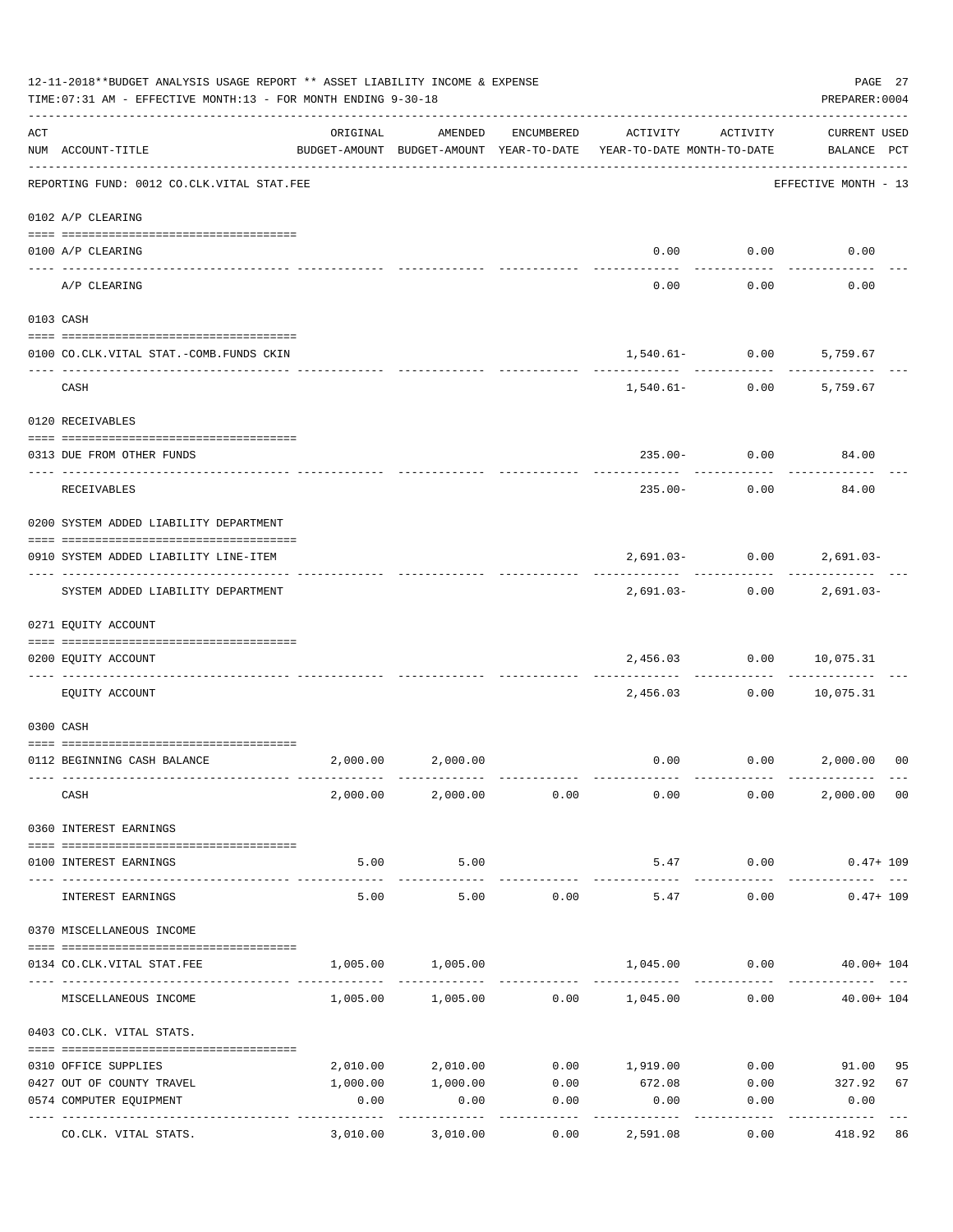| 12-11-2018**BUDGET ANALYSIS USAGE REPORT ** ASSET LIABILITY INCOME & EXPENSE<br>TIME: 07:31 AM - EFFECTIVE MONTH: 13 - FOR MONTH ENDING 9-30-18 |               |               |              |          |                            | PREPARER: 0004       | PAGE 28 |
|-------------------------------------------------------------------------------------------------------------------------------------------------|---------------|---------------|--------------|----------|----------------------------|----------------------|---------|
|                                                                                                                                                 |               |               |              |          |                            |                      |         |
| ACT                                                                                                                                             | ORIGINAL      | AMENDED       | ENCUMBERED   | ACTIVITY | ACTIVITY                   | <b>CURRENT USED</b>  |         |
| NUM ACCOUNT-TITLE                                                                                                                               | BUDGET-AMOUNT | BUDGET-AMOUNT | YEAR-TO-DATE |          | YEAR-TO-DATE MONTH-TO-DATE | BALANCE              | PCT     |
| REPORTING FUND: 0012 CO.CLK.VITAL STAT.FEE                                                                                                      |               |               |              |          |                            | EFFECTIVE MONTH - 13 |         |
| CO. CLK. VITAL STAT. FEE                                                                                                                        |               |               |              |          |                            |                      |         |
| INCOME TOTALS                                                                                                                                   | 3,010.00      | 3,010.00      |              | 1,050.47 | 0.00                       | 1,959.53             | 35      |
| <b>EXPENSE TOTALS</b>                                                                                                                           | 3,010.00      | 3,010.00      | 0.00         | 2,591.08 | 0.00                       | 418.92               | 86      |
|                                                                                                                                                 |               |               |              |          |                            |                      |         |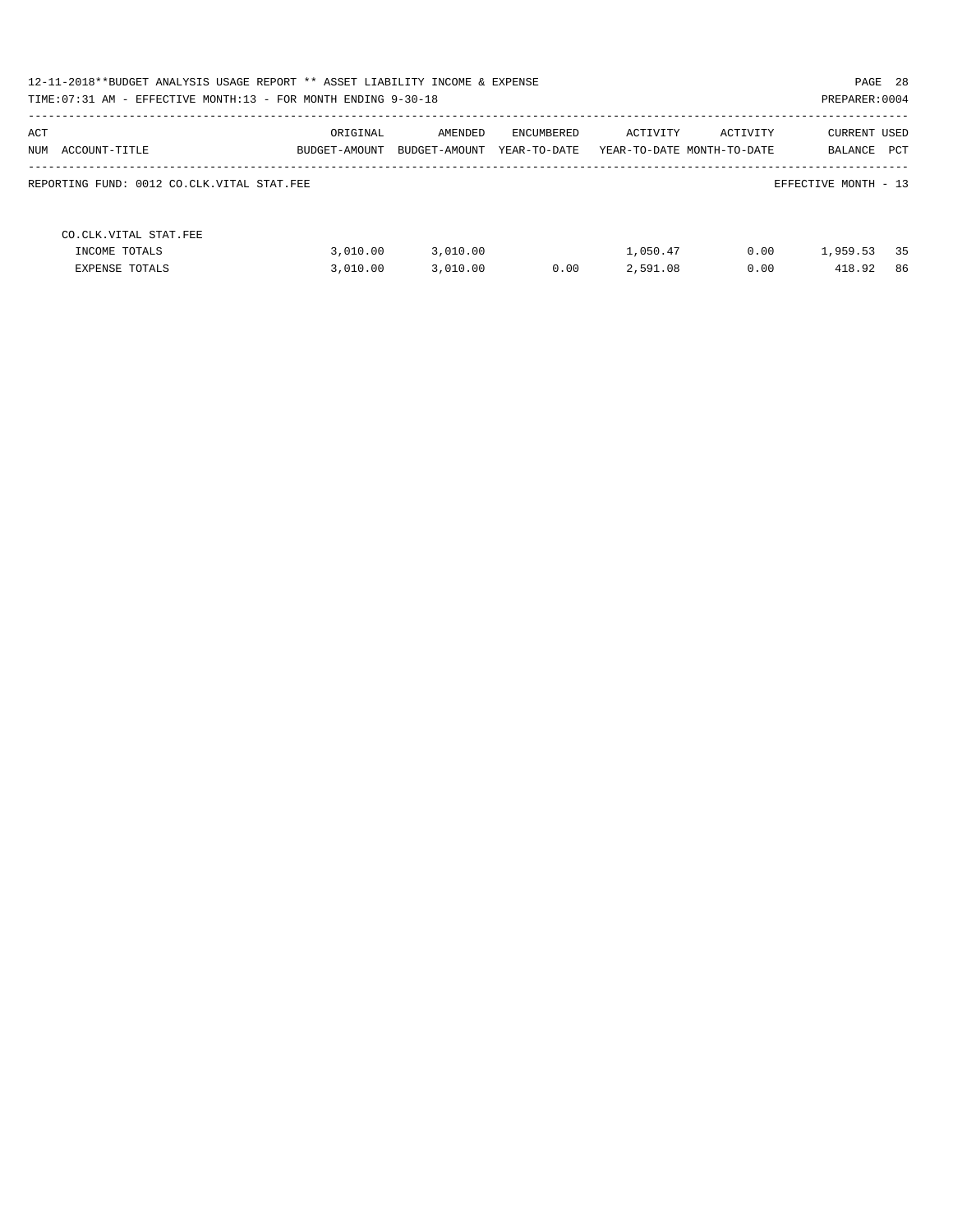|     | 12-11-2018**BUDGET ANALYSIS USAGE REPORT ** ASSET LIABILITY INCOME & EXPENSE<br>TIME: 07:31 AM - EFFECTIVE MONTH: 13 - FOR MONTH ENDING 9-30-18 |                      |                                                     |            |                                                           |                   | PREPARER: 0004                     | PAGE 29  |
|-----|-------------------------------------------------------------------------------------------------------------------------------------------------|----------------------|-----------------------------------------------------|------------|-----------------------------------------------------------|-------------------|------------------------------------|----------|
| ACT | NUM ACCOUNT-TITLE                                                                                                                               | ORIGINAL             | AMENDED<br>BUDGET-AMOUNT BUDGET-AMOUNT YEAR-TO-DATE | ENCUMBERED | ACTIVITY<br>YEAR-TO-DATE MONTH-TO-DATE                    | ACTIVITY          | <b>CURRENT USED</b><br>BALANCE PCT |          |
|     | REPORTING FUND: 0013 BAIL BONDS TRUST FUND                                                                                                      |                      |                                                     |            |                                                           |                   | EFFECTIVE MONTH - 13               |          |
|     | 0102 A/P CLEARING                                                                                                                               |                      |                                                     |            |                                                           |                   |                                    |          |
|     | 0100 A/P CLEARING<br>---- ----------<br>-------------------- -------                                                                            |                      |                                                     |            | 0.00                                                      | 0.00              | 0.00                               |          |
|     | A/P CLEARING                                                                                                                                    |                      |                                                     |            | 0.00                                                      | 0.00              | 0.00                               |          |
|     | 0103 CASH                                                                                                                                       |                      |                                                     |            |                                                           |                   |                                    |          |
|     | 0113 SURETY BAIL BOND FEE                                                                                                                       |                      |                                                     |            | $390.00 -$                                                | 0.00              | 4,920.00                           |          |
|     | CASH                                                                                                                                            |                      |                                                     |            | $390.00 -$                                                | ---------<br>0.00 | 4,920.00                           |          |
|     | 0207 DUE TO FUND                                                                                                                                |                      |                                                     |            |                                                           |                   |                                    |          |
|     |                                                                                                                                                 |                      |                                                     |            |                                                           |                   |                                    |          |
|     | 0097 DUE TO OTHER GOVERNMENTS                                                                                                                   |                      |                                                     |            | 0.00                                                      | 0.00              | 5,100.00                           |          |
|     | DUE TO FUND                                                                                                                                     |                      |                                                     |            | 0.00                                                      | 0.00              | 5,100.00                           |          |
|     | 0271 EQUITY ACCOUNT                                                                                                                             |                      |                                                     |            |                                                           |                   |                                    |          |
|     | 0200 EQUITY ACCOUNT                                                                                                                             |                      |                                                     |            | 0.00                                                      | 0.00              | 210.00                             |          |
|     | EQUITY ACCOUNT                                                                                                                                  |                      |                                                     |            | 0.00                                                      | 0.00              | 210.00                             |          |
|     | 0300 CASH                                                                                                                                       |                      |                                                     |            |                                                           |                   |                                    |          |
|     | 0113 BEGINNING CASH BALANCE                                                                                                                     | 0.00                 | 0.00                                                |            | 0.00                                                      | 0.00              | 0.00                               |          |
|     | CASH                                                                                                                                            | 0.00                 | 0.00                                                | 0.00       | 0.00                                                      | 0.00              | 0.00                               |          |
|     | 0345 BONDS                                                                                                                                      |                      |                                                     |            |                                                           |                   |                                    |          |
|     | 0113 SURETY BAIL BOND FEE                                                                                                                       |                      | 9,555.00 9,555.00                                   |            |                                                           |                   |                                    |          |
|     | <b>BONDS</b>                                                                                                                                    |                      | 9,555.00 9,555.00                                   | 0.00       |                                                           | 7,185.00 0.00     | 2,370.00 75                        |          |
|     | 0370 MISCELLANEOUS                                                                                                                              |                      |                                                     |            |                                                           |                   |                                    |          |
|     | 0130 REFUNDS & MISCELLANEOUS                                                                                                                    | 0.00                 | 0.00                                                |            | 0.00                                                      | 0.00              | 0.00                               |          |
|     | 0132 TEMPORARY BOND SECURITY                                                                                                                    | 0.00                 | 0.00<br>----------                                  |            | 0.00                                                      | 0.00<br>--------- | 0.00                               |          |
|     | MISCELLANEOUS                                                                                                                                   | 0.00                 | 0.00                                                | 0.00       | 0.00                                                      | 0.00              | 0.00                               |          |
|     | 0498 BAIL BOND FEE EXPENSE                                                                                                                      |                      |                                                     |            |                                                           |                   |                                    |          |
|     | 0489 10% TO STATE COMPTROLLER                                                                                                                   |                      |                                                     |            | $9,555.00$ $9,555.00$ $0.00$ $7,575.00$ $0.00$ $1,980.00$ |                   |                                    | 79       |
|     | BAIL BOND FEE EXPENSE                                                                                                                           | 9,555.00             | 9,555.00                                            | 0.00       | 7,575.00                                                  | 0.00              | 1,980.00                           | 79       |
|     | BAIL BONDS TRUST FUND                                                                                                                           |                      |                                                     |            |                                                           |                   |                                    |          |
|     | INCOME TOTALS<br>EXPENSE TOTALS                                                                                                                 | 9,555.00<br>9,555.00 | 9,555.00<br>9,555.00                                | 0.00       | 7,185.00<br>7,575.00                                      | 0.00<br>0.00      | 2,370.00<br>1,980.00               | 75<br>79 |
|     |                                                                                                                                                 |                      |                                                     |            |                                                           |                   |                                    |          |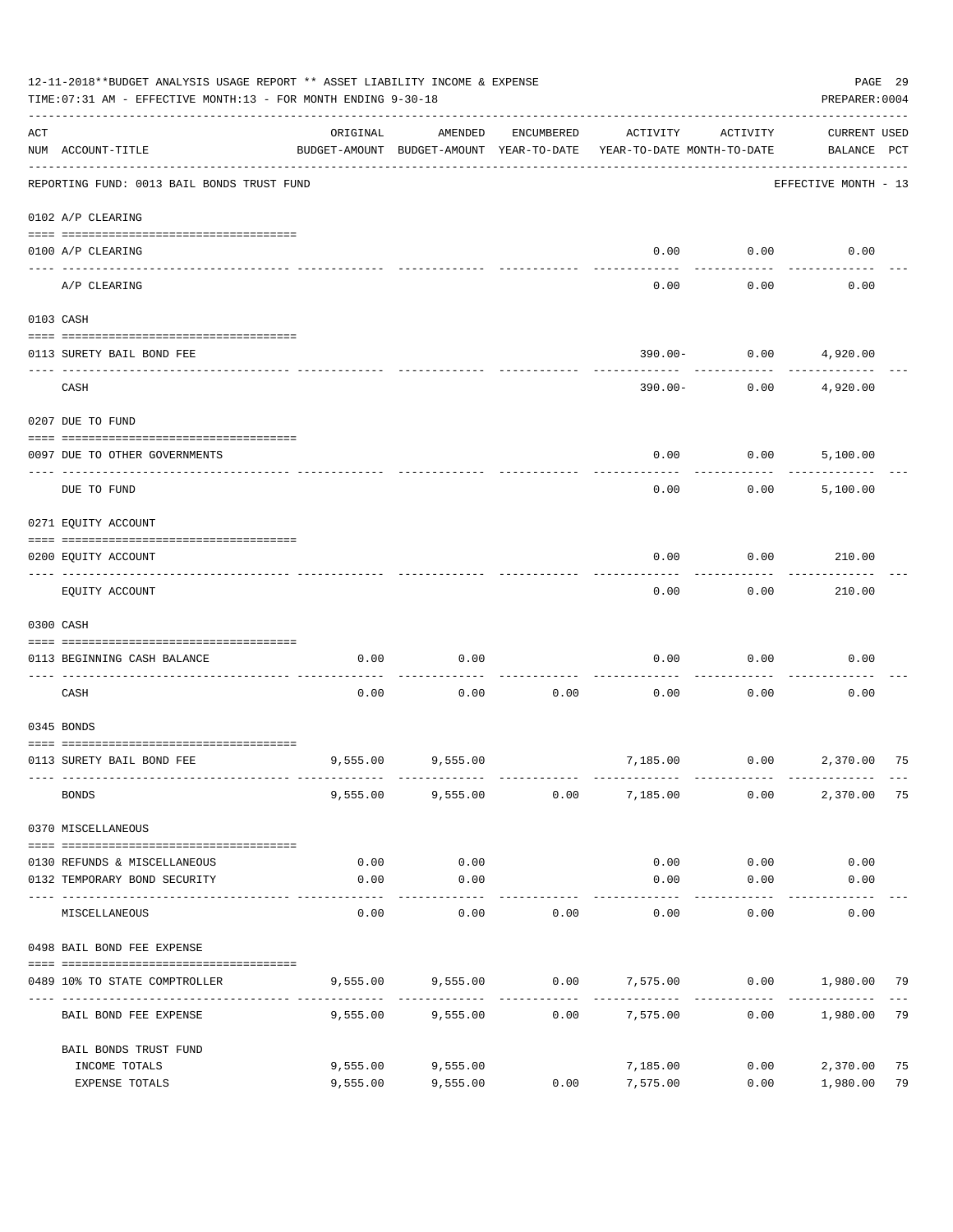|     | 12-11-2018**BUDGET ANALYSIS USAGE REPORT ** ASSET LIABILITY INCOME & EXPENSE<br>TIME: 07:31 AM - EFFECTIVE MONTH: 13 - FOR MONTH ENDING 9-30-18<br>PREPARER: 0004<br>------------------------------ |          |                                                                                |                   |                                        |                                        |                                    |                |  |  |
|-----|-----------------------------------------------------------------------------------------------------------------------------------------------------------------------------------------------------|----------|--------------------------------------------------------------------------------|-------------------|----------------------------------------|----------------------------------------|------------------------------------|----------------|--|--|
| ACT | NUM ACCOUNT-TITLE                                                                                                                                                                                   | ORIGINAL | AMENDED<br>BUDGET-AMOUNT BUDGET-AMOUNT YEAR-TO-DATE YEAR-TO-DATE MONTH-TO-DATE | ENCUMBERED        | ACTIVITY                               | ACTIVITY                               | <b>CURRENT USED</b><br>BALANCE PCT |                |  |  |
|     | REPORTING FUND: 0014 JUSTICE CT. BLDG. SECURITY                                                                                                                                                     |          |                                                                                |                   |                                        |                                        | EFFECTIVE MONTH - 13               |                |  |  |
|     | 0102 A/P CLEARING                                                                                                                                                                                   |          |                                                                                |                   |                                        |                                        |                                    |                |  |  |
|     | 0100 A/P CLEARING                                                                                                                                                                                   |          |                                                                                |                   | 0.00                                   | 0.00                                   | 0.00                               |                |  |  |
|     | ---- ----------<br>A/P CLEARING                                                                                                                                                                     |          |                                                                                |                   | 0.00                                   | ---------<br>0.00                      | 0.00                               |                |  |  |
|     | 0103 CASH                                                                                                                                                                                           |          |                                                                                |                   |                                        |                                        |                                    |                |  |  |
|     | 0100 JUST.CT.BLDG.SEC.-COMB.FUNDS CKING                                                                                                                                                             |          |                                                                                |                   |                                        | 1,016.41 0.00 17,132.83                |                                    |                |  |  |
|     | CASH                                                                                                                                                                                                |          |                                                                                |                   |                                        | -----------<br>1,016.41 0.00 17,132.83 |                                    |                |  |  |
|     | 0120 RECEIVABLES                                                                                                                                                                                    |          |                                                                                |                   |                                        |                                        |                                    |                |  |  |
|     | 0313 DUE FROM OTHER FUNDS                                                                                                                                                                           |          |                                                                                |                   |                                        | $113.33 - 0.00$                        | 66.77                              |                |  |  |
|     | RECEIVABLES                                                                                                                                                                                         |          |                                                                                |                   | 113.33-                                | 0.00                                   | 66.77                              |                |  |  |
|     | 0200 SYSTEM ADDED LIABILITY DEPT.                                                                                                                                                                   |          |                                                                                |                   |                                        |                                        |                                    |                |  |  |
|     | 0910 SYSTEM ADDED LIABILITY LINE-ITEM                                                                                                                                                               |          |                                                                                |                   | 0.00                                   | 0.00                                   | 0.00                               |                |  |  |
|     | SYSTEM ADDED LIABILITY DEPT.                                                                                                                                                                        |          |                                                                                |                   | 0.00                                   | 0.00                                   | 0.00                               |                |  |  |
|     | 0271 EQUITY ACCOUNT                                                                                                                                                                                 |          |                                                                                |                   |                                        |                                        |                                    |                |  |  |
|     | 0200 EQUITY ACCOUNT                                                                                                                                                                                 |          |                                                                                |                   |                                        | 113.33- 0.00 16,183.19                 |                                    |                |  |  |
|     | EQUITY ACCOUNT                                                                                                                                                                                      |          |                                                                                |                   | $113.33-$                              |                                        | $0.00$ 16,183.19                   |                |  |  |
|     | 0300 CASH                                                                                                                                                                                           |          |                                                                                |                   |                                        |                                        |                                    |                |  |  |
|     |                                                                                                                                                                                                     |          |                                                                                |                   |                                        |                                        |                                    |                |  |  |
|     | 0114 BEGINNING CASH                                                                                                                                                                                 | 2,300.00 | 2,300.00                                                                       |                   | 0.00                                   |                                        | $0.00$ 2,300.00                    | 00             |  |  |
|     | CASH                                                                                                                                                                                                |          | 2,300.00 2,300.00                                                              | 0.00              | 0.00                                   | 0.00                                   | 2,300.00                           | 00             |  |  |
|     | 0370 MISCELLANEOUS INCOME                                                                                                                                                                           |          |                                                                                |                   |                                        |                                        |                                    |                |  |  |
|     | 0455 JP1 SECURITY FEE                                                                                                                                                                               | 600.00   | 600.00                                                                         |                   | 508.40                                 | 0.00                                   | 91.60                              | 85             |  |  |
|     | 0456 JP2 SECURITY FEE                                                                                                                                                                               | 300.00   | 300.00                                                                         |                   | 170.64                                 | 0.00                                   | 129.36                             | 57             |  |  |
|     | 0457 JP3 SECURITY FEE<br>---- ----------------                                                                                                                                                      | 300.00   | 300.00                                                                         |                   | 337.37<br>-----------                  | 0.00<br>-----------                    | 37.37+ 112                         |                |  |  |
|     | MISCELLANEOUS INCOME                                                                                                                                                                                | 1,200.00 | 1,200.00                                                                       | 0.00              | 1,016.41                               | 0.00                                   | 183.59                             | 85             |  |  |
|     | 0435 JUSTICE CT.BLDG.EXP.                                                                                                                                                                           |          |                                                                                |                   |                                        |                                        |                                    |                |  |  |
|     | 0320 JP1 SECURITY EXPENSE                                                                                                                                                                           |          | 2,000.00 2,000.00                                                              |                   | $0.00$ $0.00$ $0.00$ $0.00$ $2,000.00$ |                                        |                                    | 0 <sub>0</sub> |  |  |
|     | 0321 JP2 SECURITY EXPENSE                                                                                                                                                                           | 0.00     | 0.00                                                                           | 0.00              | 0.00                                   | 0.00                                   | 0.00                               |                |  |  |
|     | 0322 JP3 SECURITY EXPENSE                                                                                                                                                                           | 1,500.00 | 1,500.00<br>----------                                                         | 0.00<br>--------- | 0.00                                   | 0.00<br>--------                       | 1,500.00                           | 0 <sub>0</sub> |  |  |
|     | JUSTICE CT.BLDG.EXP.                                                                                                                                                                                | 3,500.00 | 3,500.00                                                                       | 0.00              | 0.00                                   | 0.00                                   | 3,500.00                           | 0 <sub>0</sub> |  |  |
|     | JUSTICE CT.BLDG.SECURITY                                                                                                                                                                            |          |                                                                                |                   |                                        |                                        |                                    |                |  |  |
|     | INCOME TOTALS                                                                                                                                                                                       |          | 3,500.00 3,500.00                                                              |                   | 1,016.41                               | 0.00                                   | 2,483.59                           | 29             |  |  |
|     | EXPENSE TOTALS                                                                                                                                                                                      | 3,500.00 | 3,500.00                                                                       | 0.00              | 0.00                                   | 0.00                                   | 3,500.00                           | 0 <sub>0</sub> |  |  |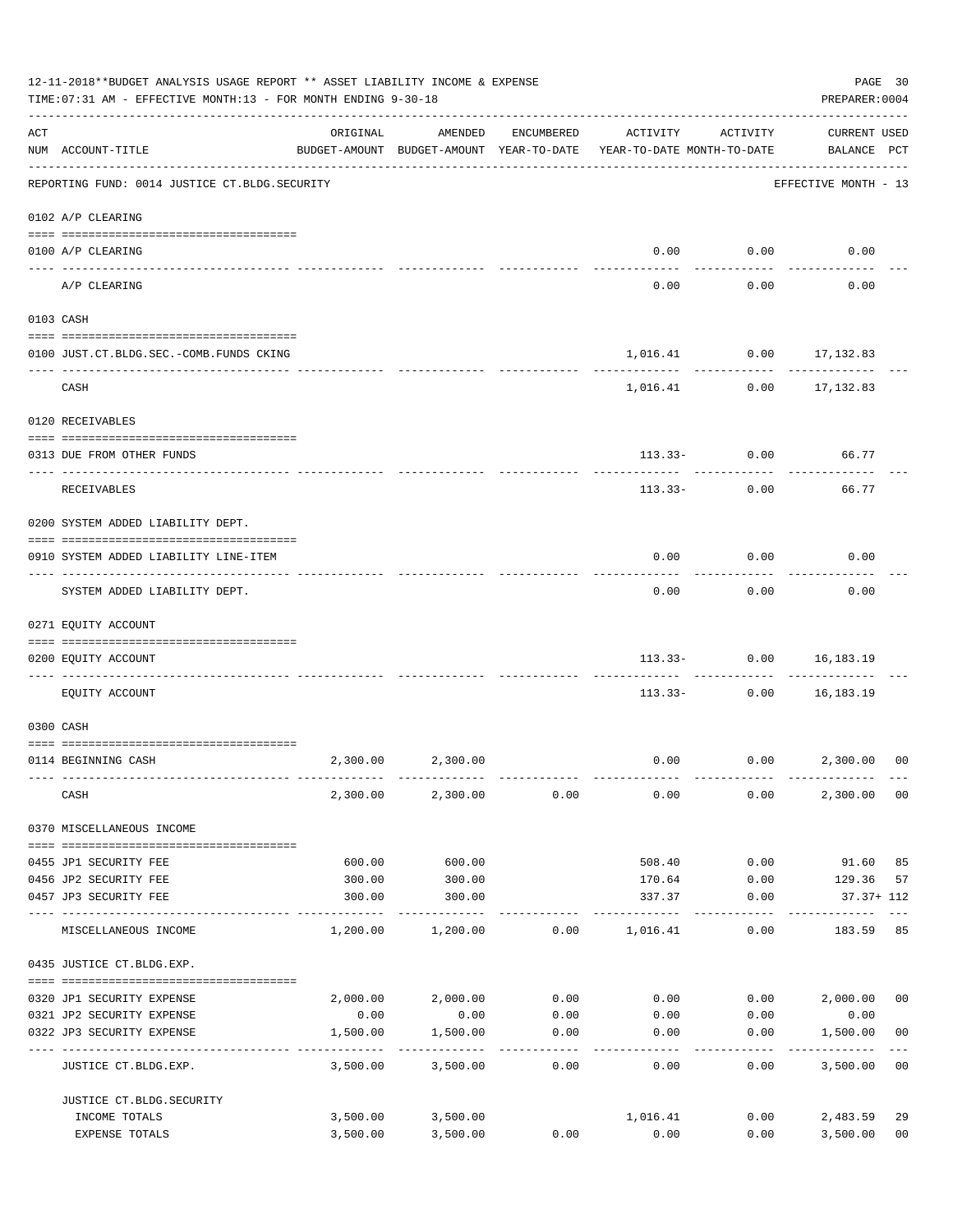|     | 12-11-2018**BUDGET ANALYSIS USAGE REPORT ** ASSET LIABILITY INCOME & EXPENSE<br>TIME: 07:31 AM - EFFECTIVE MONTH: 13 - FOR MONTH ENDING 9-30-18 |          |                                                     |            |                                        |                  | PREPARER: 0004                        | PAGE 31        |
|-----|-------------------------------------------------------------------------------------------------------------------------------------------------|----------|-----------------------------------------------------|------------|----------------------------------------|------------------|---------------------------------------|----------------|
| ACT | NUM ACCOUNT-TITLE                                                                                                                               | ORIGINAL | AMENDED<br>BUDGET-AMOUNT BUDGET-AMOUNT YEAR-TO-DATE | ENCUMBERED | ACTIVITY<br>YEAR-TO-DATE MONTH-TO-DATE | ACTIVITY         | CURRENT USED<br>BALANCE PCT           |                |
|     | REPORTING FUND: 0016 CO.JUDGE EXCESS SUPP.                                                                                                      |          |                                                     |            |                                        |                  | EFFECTIVE MONTH - 13                  |                |
|     | 0102 A/P CLEARING                                                                                                                               |          |                                                     |            |                                        |                  |                                       |                |
|     | 0100 A/P CLEARING                                                                                                                               |          |                                                     |            |                                        | $0.00$ $0.00$    | 0.00                                  |                |
|     | ---- -------------<br>A/P CLEARING                                                                                                              |          |                                                     |            | $-- - -$<br>0.00                       | --------<br>0.00 | 0.00                                  |                |
|     | 0103 CASH                                                                                                                                       |          |                                                     |            |                                        |                  |                                       |                |
|     | 0100 CO.JUDGE EXCESS SUPP.-COMB.FUND CK                                                                                                         |          |                                                     |            |                                        |                  | 133.29 0.00 17,624.67                 |                |
|     | CASH                                                                                                                                            |          |                                                     |            | 133.29                                 |                  | $0.00$ 17,624.67                      |                |
|     | 0200 SYSTEM ADDED LIABILITY DEPARTMENT                                                                                                          |          |                                                     |            |                                        |                  |                                       |                |
|     | 0910 SYSTEM ADDED LIABILITY LINE-ITEM                                                                                                           |          |                                                     |            | 217.00                                 | 0.00             | 217.00                                |                |
|     | SYSTEM ADDED LIABILITY DEPARTMENT                                                                                                               |          |                                                     |            | 217.00                                 | 0.00             | 217.00                                |                |
|     | 0271 EQUITY ACCOUNT                                                                                                                             |          |                                                     |            |                                        |                  |                                       |                |
|     | 0200 EQUITY ACCOUNT                                                                                                                             |          |                                                     |            |                                        | ----------       | 217.00- 0.00 17,274.38<br>----------- |                |
|     | EQUITY ACCOUNT                                                                                                                                  |          |                                                     |            |                                        |                  | 217.00- 0.00 17,274.38                |                |
|     | 0300 CASH                                                                                                                                       |          |                                                     |            |                                        |                  |                                       |                |
|     | 0116 BEGINNING CASH BALANCE<br>---------------------------- -----                                                                               |          | 1,000.00 1,000.00                                   |            | 0.00                                   |                  | 0.00 1,000.00                         | 00             |
|     | CASH                                                                                                                                            |          | 1,000.00 1,000.00                                   | 0.00       | 0.00                                   | 0.00             | 1,000.00 00                           |                |
|     | 0370 MISCELLANEOUS INCOME                                                                                                                       |          |                                                     |            |                                        |                  |                                       |                |
|     | 0149 CO. JUDGE EXCESS SUPP.                                                                                                                     | 500.00   | 500.00                                              |            |                                        |                  | 246.29 0.00 253.71 49                 |                |
|     | MISCELLANEOUS INCOME                                                                                                                            | 500.00   | 500.00                                              | 0.00       | 246.29                                 | 0.00             | 253.71 49                             |                |
|     | 0400 CO. JUDGE EXCESS SUPP.                                                                                                                     |          |                                                     |            |                                        |                  |                                       |                |
|     | 0310 OFFICE SUPPLIES                                                                                                                            | 300.00   | 300.00                                              | 0.00       | 0.00                                   | 0.00             | 300.00                                | 0 <sub>0</sub> |
|     | 0427 OUT OF COUNTY TRAVEL                                                                                                                       | 500.00   | 500.00                                              | 0.00       | 0.00                                   | 0.00             | 500.00                                | 0 <sub>0</sub> |
|     | 0572 OFFICE EQUIPMENT                                                                                                                           | 400.00   | 400.00                                              | 0.00       | 0.00                                   | 0.00             | 400.00                                | 0 <sub>0</sub> |
|     | 0590 COUNTY JUDGE BOOKS                                                                                                                         | 300.00   | 300.00                                              | 0.00       | 113.00                                 | 0.00             | 187.00                                | 38             |
|     | CO. JUDGE EXCESS SUPP.                                                                                                                          | 1,500.00 | 1,500.00                                            | 0.00       | 113.00                                 | 0.00             | 1,387.00                              | 08             |
|     | CO.JUDGE EXCESS SUPP.                                                                                                                           |          |                                                     |            |                                        |                  |                                       |                |
|     | INCOME TOTALS                                                                                                                                   | 1,500.00 | 1,500.00                                            |            | 246.29                                 | 0.00             | 1,253.71                              | 16             |
|     | EXPENSE TOTALS                                                                                                                                  | 1,500.00 | 1,500.00                                            | 0.00       | 113.00                                 | 0.00             | 1,387.00                              | 08             |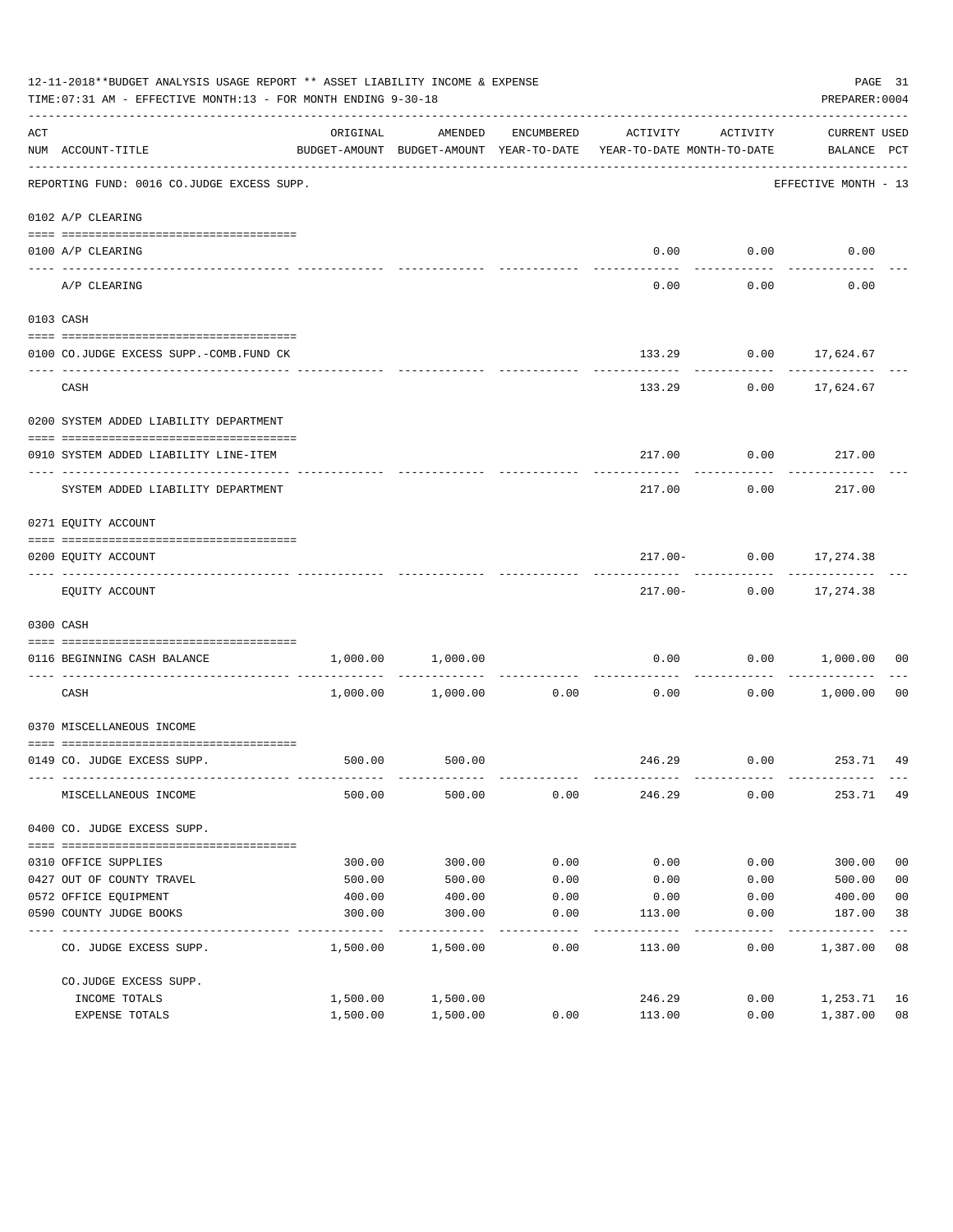|     | 12-11-2018**BUDGET ANALYSIS USAGE REPORT ** ASSET LIABILITY INCOME & EXPENSE<br>TIME: 07:31 AM - EFFECTIVE MONTH: 13 - FOR MONTH ENDING 9-30-18 |          |                     |            |                                                                                             |                                       |                             |    |  |  |
|-----|-------------------------------------------------------------------------------------------------------------------------------------------------|----------|---------------------|------------|---------------------------------------------------------------------------------------------|---------------------------------------|-----------------------------|----|--|--|
| ACT | NUM ACCOUNT-TITLE                                                                                                                               | ORIGINAL | AMENDED             | ENCUMBERED | ACTIVITY<br>BUDGET-AMOUNT BUDGET-AMOUNT YEAR-TO-DATE YEAR-TO-DATE MONTH-TO-DATE BALANCE PCT | ACTIVITY                              | CURRENT USED                |    |  |  |
|     | REPORTING FUND: 0017 PROBATE JUDGES EDUCATION                                                                                                   |          |                     |            |                                                                                             |                                       | EFFECTIVE MONTH - 13        |    |  |  |
|     | 0102 A/P CLEARING                                                                                                                               |          |                     |            |                                                                                             |                                       |                             |    |  |  |
|     | 0100 A/P CLEARING                                                                                                                               |          |                     |            |                                                                                             | $0.00$ 0.00                           | 0.00                        |    |  |  |
|     | A/P CLEARING                                                                                                                                    |          |                     |            | 0.00                                                                                        | 0.00                                  | 0.00                        |    |  |  |
|     | 0103 CASH                                                                                                                                       |          |                     |            |                                                                                             |                                       |                             |    |  |  |
|     | 0100 PROB.JUDGES ED. - COMB. FUNDS CKING                                                                                                        |          |                     |            |                                                                                             | 814.97- 0.00 3,927.17                 | ------------                |    |  |  |
|     | CASH                                                                                                                                            |          |                     |            |                                                                                             | ------------<br>814.97- 0.00 3,927.17 |                             |    |  |  |
|     | 0120 RECEIVABLES                                                                                                                                |          |                     |            |                                                                                             |                                       |                             |    |  |  |
|     | 0313 DUE FROM OTHER FUNDS                                                                                                                       |          |                     |            |                                                                                             | 285.26- 0.00 25.00                    |                             |    |  |  |
|     | RECEIVABLES                                                                                                                                     |          |                     |            | 285.26-                                                                                     | 0.00                                  | 25.00                       |    |  |  |
|     | 0271 EQUITY ACCOUNT                                                                                                                             |          |                     |            |                                                                                             |                                       |                             |    |  |  |
|     | 0200 EQUITY ACCOUNT                                                                                                                             |          |                     |            |                                                                                             | 285.26- 0.00 4,767.14                 |                             |    |  |  |
|     | EQUITY ACCOUNT                                                                                                                                  |          |                     |            |                                                                                             | -----------<br>285.26- 0.00 4,767.14  |                             |    |  |  |
|     | 0300 CASH                                                                                                                                       |          |                     |            |                                                                                             |                                       |                             |    |  |  |
|     | 0117 BEGINNING CASH BALANCE                                                                                                                     | 1,000.00 | 1,000.00            |            |                                                                                             | ----------                            | $0.00$ $0.00$ $1,000.00$ 00 |    |  |  |
|     | CASH                                                                                                                                            |          |                     |            | $1,000.00$ $1,000.00$ $0.00$ $0.00$ $0.00$                                                  |                                       | $0.00$ 1,000.00             | 00 |  |  |
|     | 0340 FEES OF OFFICE                                                                                                                             |          |                     |            |                                                                                             |                                       |                             |    |  |  |
|     | 0131 PROBATE JUDGES EDUCATION                                                                                                                   |          | 600.00 600.00       |            | 660.47 0.00 60.47+110                                                                       |                                       |                             |    |  |  |
|     | FEES OF OFFICE                                                                                                                                  | 600.00   | 600.00              | 0.00       | 660.47                                                                                      | 0.00                                  | $60.47 + 110$               |    |  |  |
|     | 0370 MISCELLANEOUS                                                                                                                              |          |                     |            |                                                                                             |                                       |                             |    |  |  |
|     | 0130 REFUNDS & MISCELLANEOUS                                                                                                                    | 0.00     | 0.00                |            | 0.00                                                                                        | 0.00                                  | 0.00                        |    |  |  |
|     | MISCELLANEOUS                                                                                                                                   | 0.00     | -----------<br>0.00 | 0.00       | ______________<br>0.00                                                                      | -------------<br>0.00                 | ---------<br>0.00           |    |  |  |
|     | 0400 PROBATE JUDGES EDUCATION                                                                                                                   |          |                     |            |                                                                                             |                                       |                             |    |  |  |
|     | 0427 OUT OF COUNTY TRAVEL                                                                                                                       | 1,600.00 | 1,600.00            |            | $0.00$ 1,475.44                                                                             | 0.00                                  | 124.56                      | 92 |  |  |
|     | PROBATE JUDGES EDUCATION                                                                                                                        |          | 1,600.00 1,600.00   | 0.00       | 1,475.44                                                                                    | ----------<br>0.00                    | 124.56                      | 92 |  |  |
|     | PROBATE JUDGES EDUCATION                                                                                                                        |          |                     |            |                                                                                             |                                       |                             |    |  |  |
|     | INCOME TOTALS                                                                                                                                   | 1,600.00 | 1,600.00            | 0.00       | 660.47                                                                                      | 0.00                                  | 939.53                      | 41 |  |  |
|     | EXPENSE TOTALS                                                                                                                                  | 1,600.00 | 1,600.00            |            | 1,475.44                                                                                    | 0.00                                  | 124.56                      | 92 |  |  |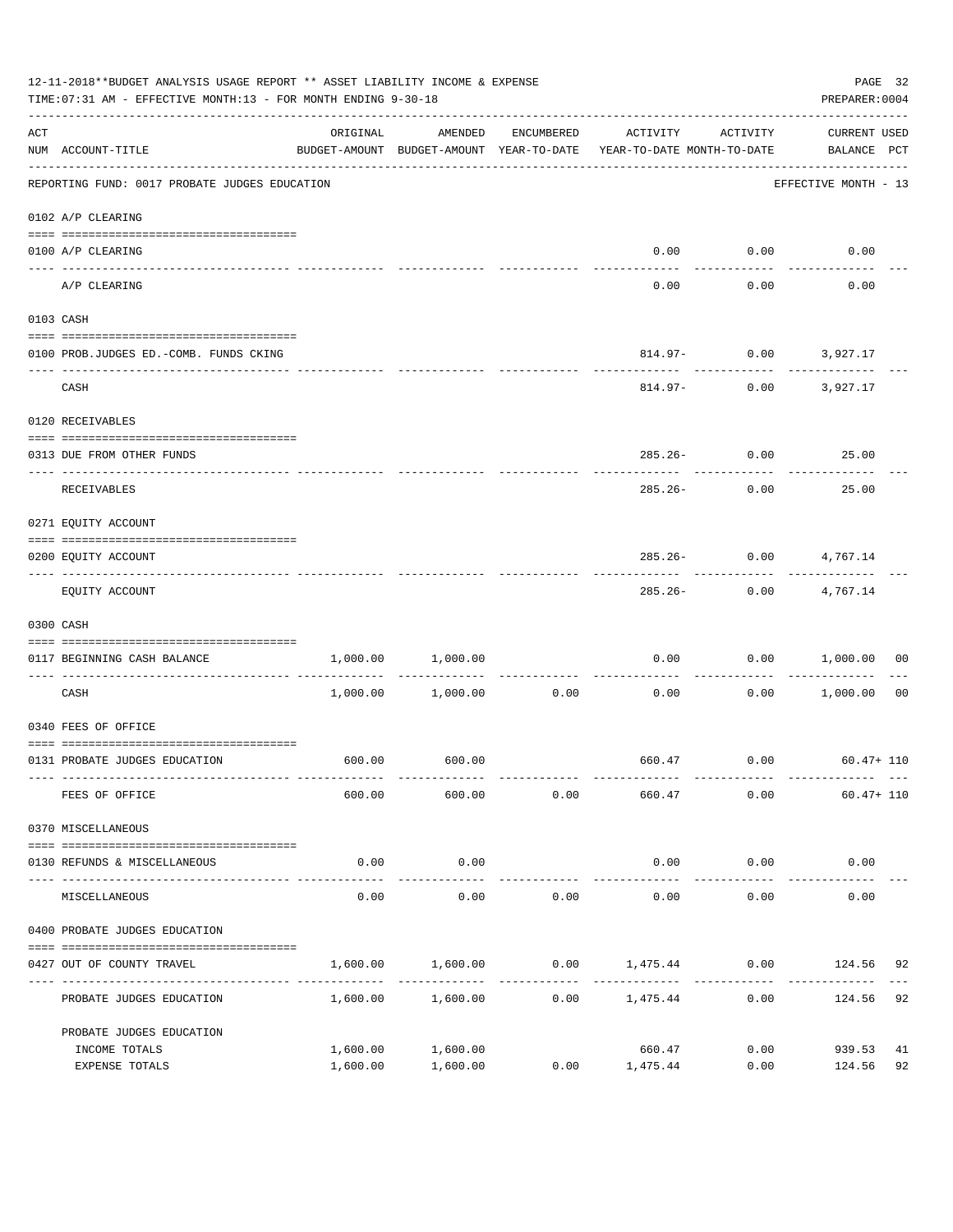|     | 12-11-2018**BUDGET ANALYSIS USAGE REPORT ** ASSET LIABILITY INCOME & EXPENSE<br>TIME: 07:31 AM - EFFECTIVE MONTH: 13 - FOR MONTH ENDING 9-30-18 |          |                                |            |                                                                                 |                             | PAGE 33<br>PREPARER: 0004                  |
|-----|-------------------------------------------------------------------------------------------------------------------------------------------------|----------|--------------------------------|------------|---------------------------------------------------------------------------------|-----------------------------|--------------------------------------------|
| ACT | NUM ACCOUNT-TITLE                                                                                                                               | ORIGINAL | AMENDED                        | ENCUMBERED | ACTIVITY<br>BUDGET-AMOUNT BUDGET-AMOUNT YEAR-TO-DATE YEAR-TO-DATE MONTH-TO-DATE | ACTIVITY                    | CURRENT USED<br>BALANCE PCT                |
|     | REPORTING FUND: 0018 CO.CLERK RECORD MNGMT.                                                                                                     |          |                                |            |                                                                                 |                             | EFFECTIVE MONTH - 13                       |
|     | 0100 PAYROLL                                                                                                                                    |          |                                |            |                                                                                 |                             |                                            |
|     | 0100 PAYROLL                                                                                                                                    |          |                                |            |                                                                                 | $0.00$ $0.00$               | 0.00                                       |
|     | PAYROLL                                                                                                                                         |          |                                |            | 0.00                                                                            | 0.00                        | 0.00                                       |
|     | 0102 A/P CLEARING                                                                                                                               |          |                                |            |                                                                                 |                             |                                            |
|     | 0100 A/P CLEARING                                                                                                                               |          |                                |            | 0.00                                                                            | 0.00                        | 0.00                                       |
|     | A/P CLEARING                                                                                                                                    |          |                                |            | 0.00                                                                            | 0.00                        | 0.00                                       |
|     | 0103 CASH                                                                                                                                       |          |                                |            |                                                                                 |                             |                                            |
|     | 0100 CO.CLK.REC.MNGMT.-COMB.FUNDS CKING                                                                                                         |          |                                |            |                                                                                 | 19,739.08 0.00 75,216.23    |                                            |
|     | ----------------------------<br>CASH                                                                                                            |          |                                |            | 19,739.08                                                                       | 0.00                        | ---------<br>75,216.23                     |
|     | 0120 RECEIVABLES                                                                                                                                |          |                                |            |                                                                                 |                             |                                            |
|     | 0313 DUE FROM OTHER FUNDS                                                                                                                       |          |                                |            |                                                                                 | $17,620.34 - 0.00$ 6,194.83 |                                            |
|     | RECEIVABLES                                                                                                                                     |          |                                |            |                                                                                 | $17,620.34-$ 0.00           | 6,194.83                                   |
|     | 0200 SYSTEM ADDED LIABILITY DEPARTMENT                                                                                                          |          |                                |            |                                                                                 |                             |                                            |
|     | 0150 ACCRUED SALARY PAYABLE                                                                                                                     |          |                                |            | 32.73                                                                           | 0.00                        | 1,123.70                                   |
|     | 0155 ACCRUED FRINGE BENEFITS                                                                                                                    |          |                                |            | 45.42                                                                           | 0.00                        | 629.81                                     |
|     | 0910 SYSTEM ADDED LIABILITY LINE-ITEM                                                                                                           |          |                                |            | 1,693.52-<br>---------- ------------                                            | 0.00                        | 1,693.52-                                  |
|     | SYSTEM ADDED LIABILITY DEPARTMENT                                                                                                               |          |                                |            | $1,615.37-$                                                                     | 0.00                        | 59.99                                      |
|     | 0271 EQUITY ACCOUNT                                                                                                                             |          |                                |            |                                                                                 |                             |                                            |
|     | 0200 EQUITY ACCOUNT                                                                                                                             |          |                                |            | -------- ------------                                                           | 17,872.17- 0.00 59,744.79   |                                            |
|     | EQUITY ACCOUNT                                                                                                                                  |          |                                |            |                                                                                 | 17,872.17- 0.00 59,744.79   |                                            |
|     | 0300 CASH                                                                                                                                       |          |                                |            |                                                                                 |                             |                                            |
|     | 0118 BEGINNING CASH BALANCE                                                                                                                     |          | 14,974.64 14,974.64            |            | --------------                                                                  | .                           | $0.00$ $0.00$ $14,974.64$ 00<br>. <u>.</u> |
|     | CASH                                                                                                                                            |          | 14,974.64    14,974.64    0.00 |            | 0.00                                                                            |                             | $0.00$ 14,974.64 00                        |
|     | 0360 INTEREST EARNINGS                                                                                                                          |          |                                |            |                                                                                 |                             |                                            |
|     | 0100 INTEREST EARNINGS                                                                                                                          |          | 50.00<br>50.00                 |            | -------------                                                                   |                             | 53.59 0.00 3.59+ 107                       |
|     | INTEREST EARNINGS                                                                                                                               | 50.00    | 50.00                          | 0.00       | 53.59                                                                           | 0.00                        | $3.59 + 107$                               |
|     | 0370 MISCELLANEOUS INCOME                                                                                                                       |          |                                |            |                                                                                 |                             |                                            |
|     | 0130 REFUNDS & MISCELLANEOUS                                                                                                                    | 0.00     | 0.00                           |            |                                                                                 | $0.00$ 0.00                 | 0.00                                       |
|     | 0133 CO.CLERK PRESERVE REC FEE                                                                                                                  |          | 55,500.00 55,500.00            |            | 79,261.32                                                                       |                             | $0.00$ 23,761.32+143                       |
|     |                                                                                                                                                 |          |                                |            |                                                                                 |                             |                                            |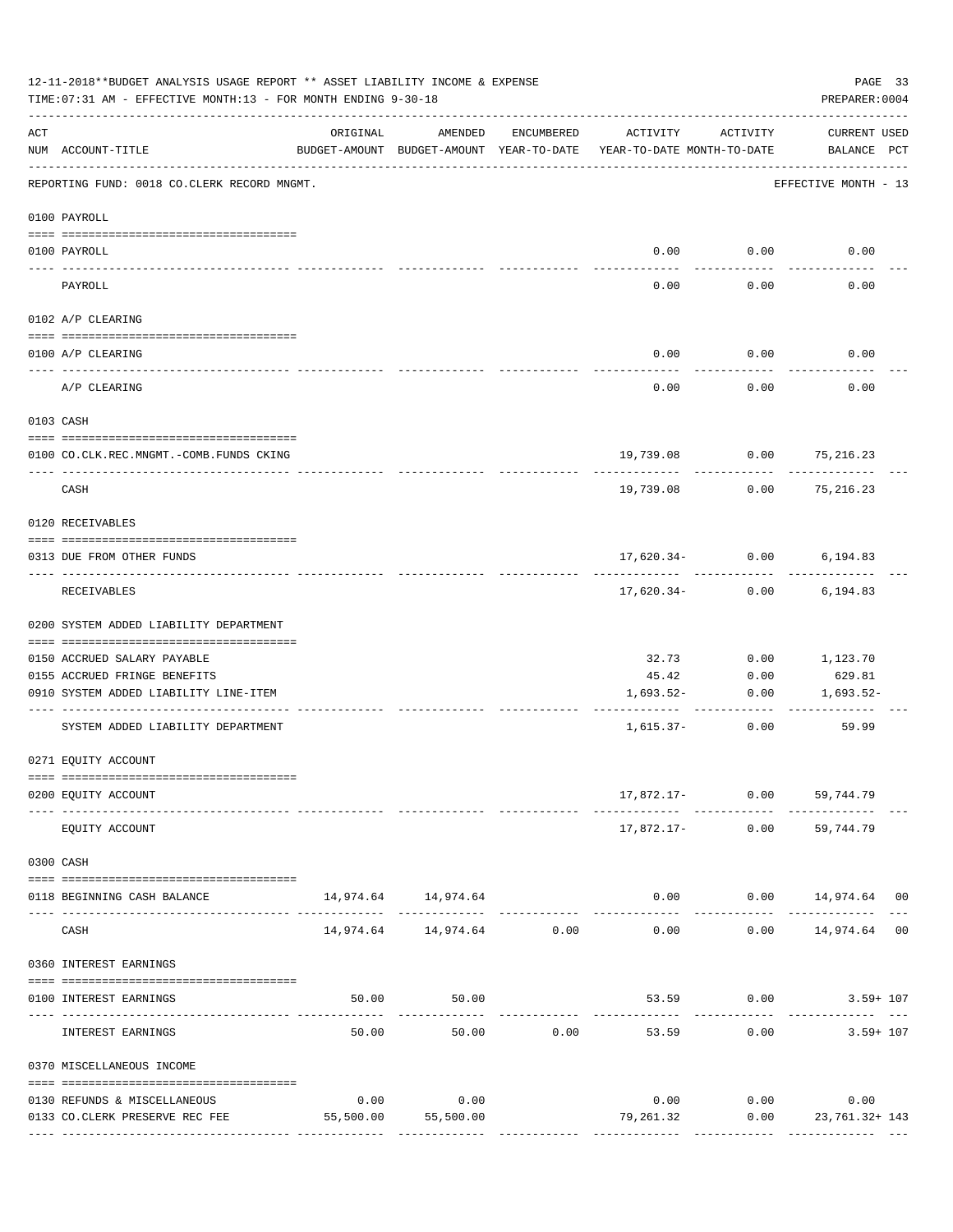| ACT |                                             | ORIGINAL                                 | AMENDED                  | ENCUMBERED | ACTIVITY                   | ACTIVITY                         | CURRENT USED         |                |
|-----|---------------------------------------------|------------------------------------------|--------------------------|------------|----------------------------|----------------------------------|----------------------|----------------|
|     | NUM ACCOUNT-TITLE                           | BUDGET-AMOUNT BUDGET-AMOUNT YEAR-TO-DATE |                          |            | YEAR-TO-DATE MONTH-TO-DATE |                                  | BALANCE              | PCT            |
|     | REPORTING FUND: 0018 CO.CLERK RECORD MNGMT. |                                          |                          |            |                            |                                  | EFFECTIVE MONTH - 13 |                |
|     | MISCELLANEOUS INCOME                        |                                          | 55,500.00 55,500.00      | 0.00       |                            | 79,261.32 0.00                   | 23, 761. 32+ 143     |                |
|     | 0402 CO. CLERK RECORD MNGMT.                |                                          |                          |            |                            |                                  |                      |                |
|     |                                             |                                          |                          |            |                            |                                  |                      |                |
|     | 0103 SALARY ASSISTANT                       | 29,216.44                                | 29,216.44                | 0.00       |                            | 21,888.68 0.00                   | 7,327.76 75          |                |
|     | 0107 SALARY TEMP/EXTRA                      | 0.00                                     | 0.00                     | 0.00       | 0.00                       | 0.00                             | 0.00                 |                |
|     | 0201 SOCIAL SECURITY TAXES                  | 1,811.42                                 | 1,811.42                 | 0.00       | 1,182.65                   | 0.00                             | 628.77               | 65             |
|     | 0202 GROUP HEALTH INSURANCE                 | 10,494.60                                | 10,494.60                | 0.00       | 9,959.08                   | 0.00                             | 535.52               | 95             |
|     | 0203 RETIREMENT                             | 3,324.83                                 | 3,324.83                 | 0.00       | 2,489.25                   | 0.00                             | 835.58               | 75             |
|     | 0204 WORKERS COMPENSATION                   | 122.71                                   | 122.71                   | 0.00       | 102.54                     | 0.00                             | 20.17                | 84             |
|     | 0205 MEDICARE TAX                           | 423.64                                   | 423.64                   | 0.00       | 276.58                     | 0.00                             | 147.06               | 65             |
|     | 0310 OFFICE SUPPLIES                        | 800.00                                   | 800.00                   | 0.00       | 415.75                     | 0.00                             | 384.25               | 52             |
|     | 0312 IMAGING SYSTEM                         |                                          | 21,000.00 21,000.00      | 0.00       | 20,700.00                  | 0.00                             | 300.00               | 99             |
|     | 0315 COPIER MAINTENANCE                     | 250.00                                   | 250.00                   | 0.00       | 435.60                     | 0.00                             | 185.60- 174          |                |
|     | 0420 TELEPHONE                              | 700.00                                   | 700.00                   | 0.00       | 0.00                       | 0.00                             | 700.00               | 00             |
|     | 0437 DIGITAL IMAGING OF MICROFILM           | 0.00                                     | 0.00                     | 0.00       | 0.00                       | 0.00                             | 0.00                 |                |
|     | 0453 COMPUTER SOFTWARE                      | 0.00                                     | 0.00                     | 0.00       | 0.00                       | 0.00                             | 0.00                 |                |
|     | 0490 CO. CLERK MISCELLANEOUS                | 881.00                                   | 881.00                   | 0.00       | $0.00$ 0.00                |                                  | 881.00               | 0 <sub>0</sub> |
|     | 0574 COMPUTER EQUIPMENT                     |                                          | 1,500.00 1,500.00        | 0.00       | 258.50                     | 0.00                             | 1,241.50             | 17             |
|     | CO.CLERK RECORD MNGMT.                      |                                          | 70,524.64 70,524.64 0.00 |            | 57,708.63                  |                                  | $0.00$ 12,816.01 82  |                |
|     | CO.CLERK RECORD MNGMT.                      |                                          |                          |            |                            |                                  |                      |                |
|     | INCOME TOTALS                               |                                          | 70,524.64 70,524.64      |            |                            | 79,314.91   0.00   8,790.27+ 112 |                      |                |
|     | <b>EXPENSE TOTALS</b>                       |                                          | 70,524.64 70,524.64 0.00 |            | 57,708.63                  |                                  | $0.00$ 12,816.01 82  |                |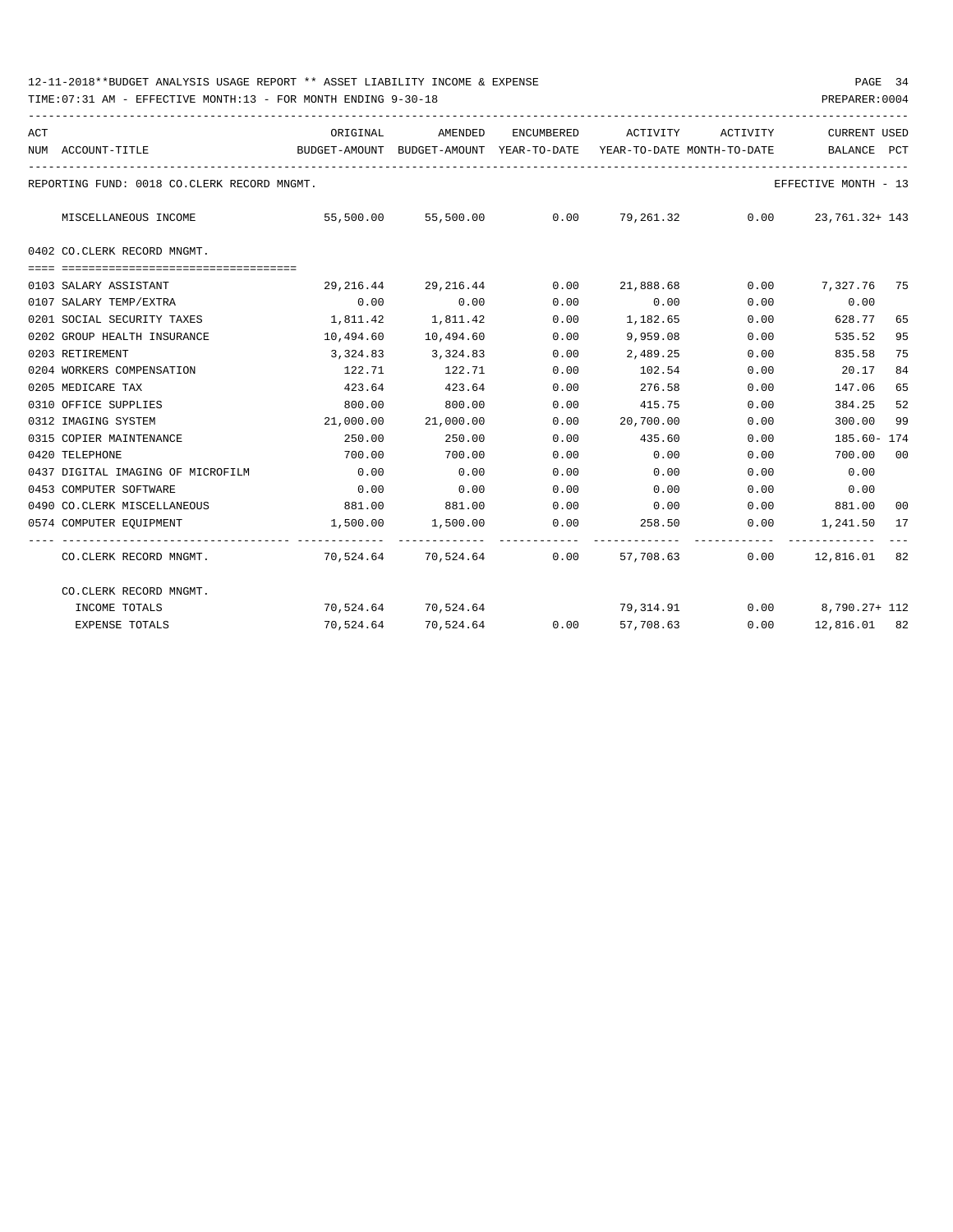| 12-11-2018**BUDGET ANALYSIS USAGE REPORT ** ASSET LIABILITY INCOME & EXPENSE<br>TIME: 07:31 AM - EFFECTIVE MONTH: 13 - FOR MONTH ENDING 9-30-18<br>PREPARER: 0004 |                                                                                      |          |                                                     |            |                                        |                                       |                                    |    |  |
|-------------------------------------------------------------------------------------------------------------------------------------------------------------------|--------------------------------------------------------------------------------------|----------|-----------------------------------------------------|------------|----------------------------------------|---------------------------------------|------------------------------------|----|--|
| ACT                                                                                                                                                               | NUM ACCOUNT-TITLE                                                                    | ORIGINAL | AMENDED<br>BUDGET-AMOUNT BUDGET-AMOUNT YEAR-TO-DATE | ENCUMBERED | ACTIVITY<br>YEAR-TO-DATE MONTH-TO-DATE | ACTIVITY                              | CURRENT USED<br>BALANCE PCT        |    |  |
|                                                                                                                                                                   | REPORTING FUND: 0019 DIST.CLK.RECORDS MNGMT.                                         |          |                                                     |            |                                        |                                       | EFFECTIVE MONTH - 13               |    |  |
|                                                                                                                                                                   | 0100 PAYROLL                                                                         |          |                                                     |            |                                        |                                       |                                    |    |  |
|                                                                                                                                                                   | 0100 PAYROLL<br>---- -------                                                         |          |                                                     |            | 0.00                                   | 0.00                                  | 0.00                               |    |  |
|                                                                                                                                                                   | PAYROLL                                                                              |          |                                                     |            | 0.00                                   | 0.00                                  | 0.00                               |    |  |
|                                                                                                                                                                   | 0102 A/P CLEARING                                                                    |          |                                                     |            |                                        |                                       |                                    |    |  |
|                                                                                                                                                                   | 0100 A/P CLEARING                                                                    |          |                                                     |            | 0.00                                   | 0.00                                  | 0.00                               |    |  |
|                                                                                                                                                                   | A/P CLEARING                                                                         |          |                                                     |            | 0.00                                   | 0.00                                  | 0.00                               |    |  |
|                                                                                                                                                                   | 0103 CASH                                                                            |          |                                                     |            |                                        |                                       |                                    |    |  |
|                                                                                                                                                                   | 0100 DIST.CLK.REC.MNGMT-COMB.FUNDS CKIN                                              |          |                                                     |            |                                        | 2,569.91 0.00 11,026.31               |                                    |    |  |
|                                                                                                                                                                   | CASH                                                                                 |          |                                                     |            | 2,569.91                               | 0.00                                  | ---------<br>11,026.31             |    |  |
|                                                                                                                                                                   | 0120 RECEIVABLES                                                                     |          |                                                     |            |                                        |                                       |                                    |    |  |
|                                                                                                                                                                   | 0313 DUE FROM OTHER FUNDS                                                            |          |                                                     |            |                                        | $249.91 - 0.00$                       | 186.65                             |    |  |
|                                                                                                                                                                   | RECEIVABLES                                                                          |          |                                                     |            | 249.91-                                | ---------<br>0.00                     | ---------<br>186.65                |    |  |
|                                                                                                                                                                   | 0200 LIABILITY ACCOUNT                                                               |          |                                                     |            |                                        |                                       |                                    |    |  |
|                                                                                                                                                                   | 0150 ACCRUED SALARY PAYABLE                                                          |          |                                                     |            | 0.00                                   | 0.00                                  | 0.01                               |    |  |
|                                                                                                                                                                   | 0155 ACCRUED FRINGE BENEFITS                                                         |          |                                                     |            | 0.00                                   | 0.00                                  | 0.00                               |    |  |
|                                                                                                                                                                   | 0910 SYSTEM ADDED LIABILITY LINE-ITEM                                                |          |                                                     |            | 0.00                                   | 0.00                                  | 0.00                               |    |  |
|                                                                                                                                                                   | LIABILITY ACCOUNT                                                                    |          |                                                     |            | 0.00                                   | 0.00                                  | 0.01                               |    |  |
|                                                                                                                                                                   | 0271 EQUITY ACCOUNT                                                                  |          |                                                     |            |                                        |                                       |                                    |    |  |
|                                                                                                                                                                   | 0200 EQUITY ACCOUNT                                                                  |          |                                                     |            |                                        | 249.91- 0.00 8,643.04                 |                                    |    |  |
|                                                                                                                                                                   | EQUITY ACCOUNT                                                                       |          |                                                     |            |                                        | ------------<br>249.91- 0.00 8,643.04 |                                    |    |  |
|                                                                                                                                                                   | 0300 CASH                                                                            |          |                                                     |            |                                        |                                       |                                    |    |  |
|                                                                                                                                                                   | 0119 BEGINNING CASH BALANCE                                                          |          | 1,030.00 1,030.00                                   |            |                                        |                                       | $0.00$ $0.00$ $1,030.00$ 00        |    |  |
|                                                                                                                                                                   | CASH                                                                                 |          | _____________<br>1,030.00 1,030.00 0.00             |            | .<br>0.00                              | ----------                            | ------------<br>$0.00$ 1,030.00 00 |    |  |
|                                                                                                                                                                   | 0360 INTEREST EARNINGS                                                               |          |                                                     |            |                                        |                                       |                                    |    |  |
|                                                                                                                                                                   | 0100 INTEREST EARNINGS                                                               |          | 5.00 5.00                                           |            |                                        |                                       | 8.81 0.00 3.81+ 176                |    |  |
|                                                                                                                                                                   | INTEREST EARNINGS                                                                    | 5.00     | 5.00                                                | 0.00       | 8.81                                   | 0.00                                  | $3.81 + 176$                       |    |  |
|                                                                                                                                                                   | 0370 MISCELLEANEOUS INCOME                                                           |          |                                                     |            |                                        |                                       |                                    |    |  |
|                                                                                                                                                                   |                                                                                      |          |                                                     |            |                                        |                                       |                                    |    |  |
|                                                                                                                                                                   | 0136 DIST.CLK.PRES.REC.FEE<br>----------------- --------------<br>------------------ |          | 3,000.00 3,000.00                                   |            | -----------------------------          | -------------                         | 2,561.10 0.00 438.90               | 85 |  |
|                                                                                                                                                                   | MISCELLEANEOUS INCOME                                                                | 3,000.00 | 3,000.00                                            | 0.00       | 2,561.10                               | 0.00                                  | 438.90                             | 85 |  |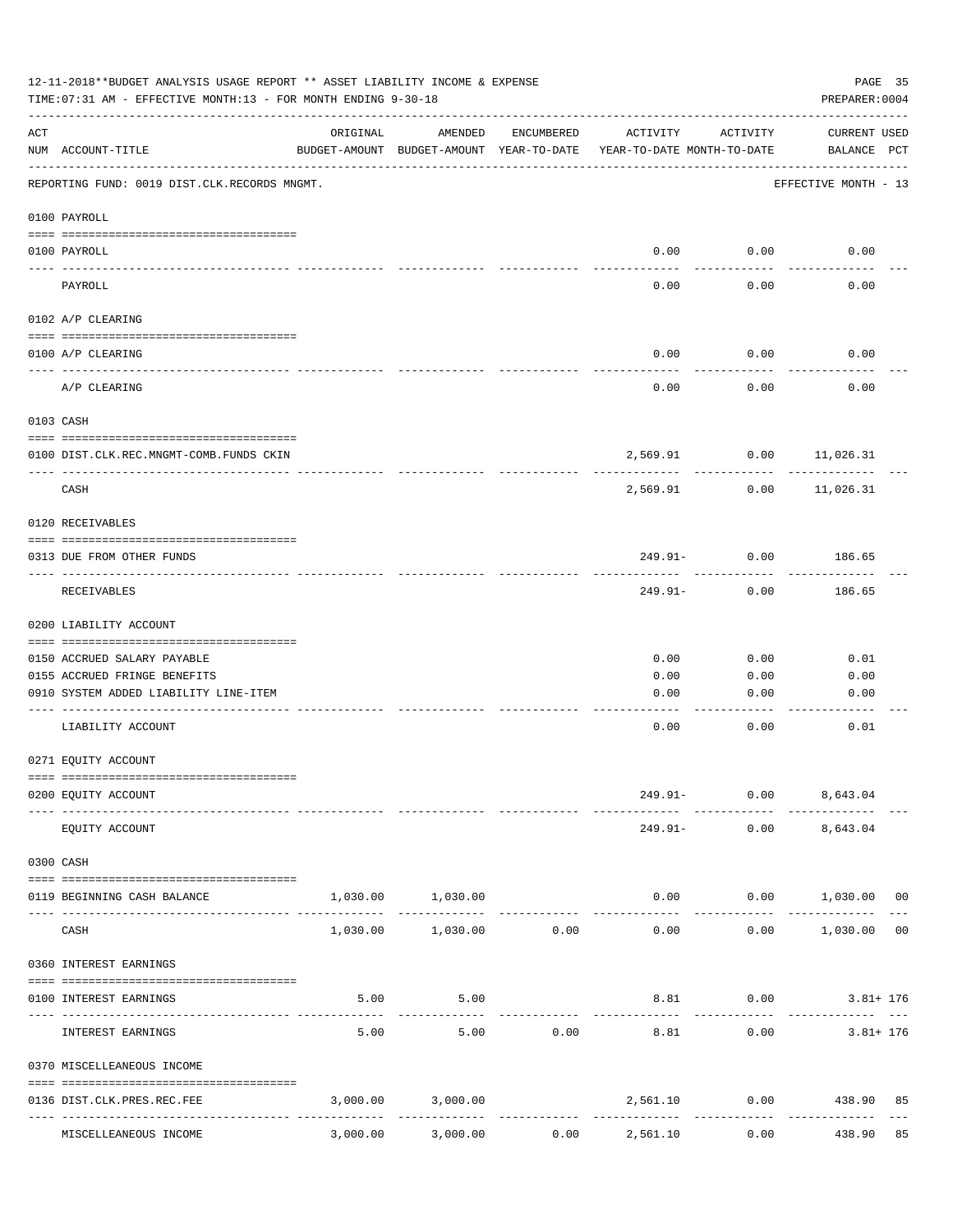| 12-11-2018**BUDGET ANALYSIS USAGE REPORT ** ASSET LIABILITY INCOME & EXPENSE | PAGE 36        |
|------------------------------------------------------------------------------|----------------|
| TIME: 07:31 AM - EFFECTIVE MONTH: 13 - FOR MONTH ENDING 9-30-18              | PREPARER: 0004 |

| ACT |                                              | ORIGINAL                                                            | AMENDED           |      | ENCUMBERED ACTIVITY ACTIVITY        |      | <b>CURRENT USED</b>  |    |
|-----|----------------------------------------------|---------------------------------------------------------------------|-------------------|------|-------------------------------------|------|----------------------|----|
|     | NUM ACCOUNT-TITLE                            | BUDGET-AMOUNT BUDGET-AMOUNT YEAR-TO-DATE YEAR-TO-DATE MONTH-TO-DATE |                   |      |                                     |      | BALANCE PCT          |    |
|     | REPORTING FUND: 0019 DIST.CLK.RECORDS MNGMT. |                                                                     |                   |      |                                     |      | EFFECTIVE MONTH - 13 |    |
|     | 0450 DIST.CLERK REC. MNGMT.                  |                                                                     |                   |      |                                     |      |                      |    |
|     | ======================================       |                                                                     |                   |      |                                     |      |                      |    |
|     | 0107 SALARY TEMP/EXTRA                       | 0.00                                                                | 0.00              | 0.00 | 0.00                                | 0.00 | 0.00                 |    |
|     | 0201 SOCIAL SECURITY TAXES                   | 0.00                                                                | 0.00              | 0.00 | 0.00                                | 0.00 | 0.00                 |    |
|     | 0203 RETIREMENT                              | 0.00                                                                | 0.00              | 0.00 | 0.00                                | 0.00 | 0.00                 |    |
|     | 0204 WORKERS COMPENSATION                    | 0.00                                                                | 0.00              | 0.00 | 0.00                                | 0.00 | 0.00                 |    |
|     | 0205 MEDICARE TAX                            | 0.00                                                                | 0.00              | 0.00 | 0.00                                | 0.00 | 0.00                 |    |
|     | 0310 OFFICE SUPPLIES                         | 4,035.00                                                            | 4,035.00          | 0.00 | 0.00                                | 0.00 | 4,035.00             | 00 |
|     | 0400 RECORDS STORAGE SHELVING                | 0.00                                                                | 0.00              | 0.00 | 0.00                                | 0.00 | 0.00                 |    |
|     | 0435 PRINTING                                | 0.00                                                                | 0.00              | 0.00 | 0.00                                | 0.00 | 0.00                 |    |
|     | 0572 OFFICE EQUIPMENT                        | 0.00                                                                | 0.00              | 0.00 | 0.00                                | 0.00 | 0.00                 |    |
|     | DIST.CLERK REC. MNGMT.                       |                                                                     |                   |      | $4,035.00$ $4,035.00$ $0.00$ $0.00$ | 0.00 | 4,035.00 00          |    |
|     | DIST.CLK.RECORDS MNGMT.                      |                                                                     |                   |      |                                     |      |                      |    |
|     | INCOME TOTALS                                |                                                                     | 4,035,00 4,035,00 |      | 2,569.91 0.00 1,465.09 64           |      |                      |    |
|     | <b>EXPENSE TOTALS</b>                        | 4,035.00                                                            | 4,035.00          | 0.00 | 0.00                                | 0.00 | 4,035.00             | 00 |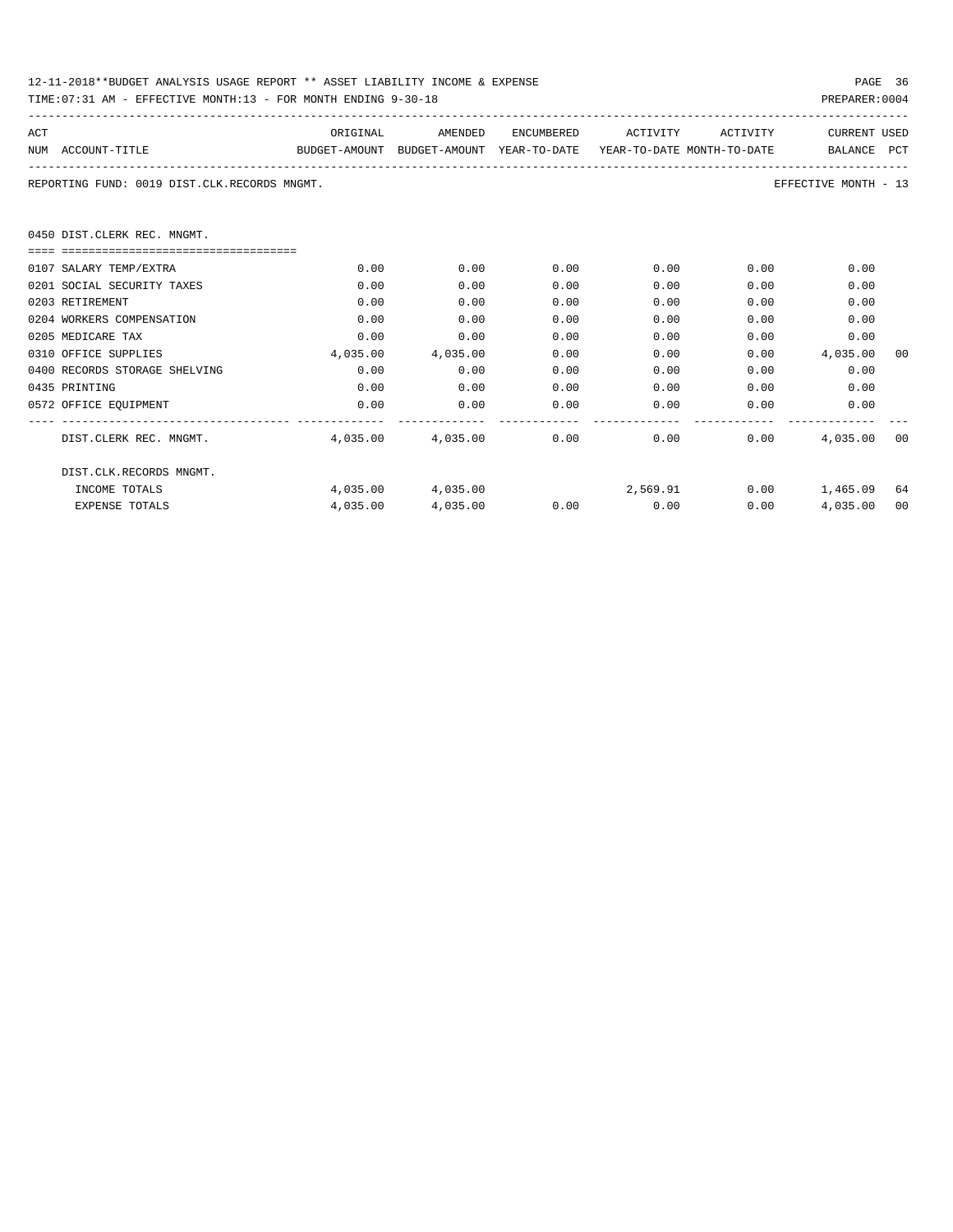|          | 12-11-2018**BUDGET ANALYSIS USAGE REPORT ** ASSET LIABILITY INCOME & EXPENSE<br>PAGE 37<br>TIME: 07:31 AM - EFFECTIVE MONTH: 13 - FOR MONTH ENDING 9-30-18<br>PREPARER: 0004 |          |                                                                                |            |                        |                   |                                                                     |    |  |  |  |  |
|----------|------------------------------------------------------------------------------------------------------------------------------------------------------------------------------|----------|--------------------------------------------------------------------------------|------------|------------------------|-------------------|---------------------------------------------------------------------|----|--|--|--|--|
| ACT      | NUM ACCOUNT-TITLE                                                                                                                                                            | ORIGINAL | AMENDED<br>BUDGET-AMOUNT BUDGET-AMOUNT YEAR-TO-DATE YEAR-TO-DATE MONTH-TO-DATE | ENCUMBERED | ACTIVITY               | ACTIVITY          | CURRENT USED<br>BALANCE PCT                                         |    |  |  |  |  |
|          | REPORTING FUND: 0020 COUNTY OFFICES REC.MNGMT.                                                                                                                               |          |                                                                                |            |                        |                   | EFFECTIVE MONTH - 13                                                |    |  |  |  |  |
|          | 0100 PAYROLL                                                                                                                                                                 |          |                                                                                |            |                        |                   |                                                                     |    |  |  |  |  |
|          | 0100 PAYROLL                                                                                                                                                                 |          |                                                                                |            |                        | $0.00$ $0.00$     | 0.00                                                                |    |  |  |  |  |
|          | -------------------------- -----------<br>---- ----<br>PAYROLL                                                                                                               |          |                                                                                |            | 0.00                   | 0.00              | 0.00                                                                |    |  |  |  |  |
|          | 0102 A/P CLEARING                                                                                                                                                            |          |                                                                                |            |                        |                   |                                                                     |    |  |  |  |  |
|          | 0100 A/P CLEARING                                                                                                                                                            |          |                                                                                |            | 0.00                   | 0.00              | 0.00                                                                |    |  |  |  |  |
|          | -------------------------------------<br>A/P CLEARING                                                                                                                        |          |                                                                                |            | 0.00                   | 0.00              | 0.00                                                                |    |  |  |  |  |
|          | 0103 CASH                                                                                                                                                                    |          |                                                                                |            |                        |                   |                                                                     |    |  |  |  |  |
|          | 0100 CO.OFF.REC.MNGMT-COMB. FUNDS CKING                                                                                                                                      |          |                                                                                |            |                        |                   | 2,312.32 0.00 45,074.94                                             |    |  |  |  |  |
|          | CASH                                                                                                                                                                         |          |                                                                                |            | 2,312.32               | 0.00              | 45,074.94                                                           |    |  |  |  |  |
|          | 0120 RECEIVABLES                                                                                                                                                             |          |                                                                                |            |                        |                   |                                                                     |    |  |  |  |  |
|          | 0313 DUE FROM OTHER FUNDS                                                                                                                                                    |          |                                                                                |            |                        |                   | 2,645.18- 0.00 1,023.27                                             |    |  |  |  |  |
|          | RECEIVABLES                                                                                                                                                                  |          |                                                                                |            |                        | $2,645.18 - 0.00$ | 1,023.27                                                            |    |  |  |  |  |
|          | 0200 SYSTEM ADDED LIABILITY DEPARTMENT                                                                                                                                       |          |                                                                                |            |                        |                   |                                                                     |    |  |  |  |  |
|          | 0150 ACCRUED SALARY PAYABLE                                                                                                                                                  |          |                                                                                |            | 33.08                  | 0.00              | 316.17                                                              |    |  |  |  |  |
|          | 0155 ACCRUED FRINGE BENEFITS                                                                                                                                                 |          |                                                                                |            | 6.61                   | 0.00              | 58.74                                                               |    |  |  |  |  |
|          | 0910 SYSTEM ADDED LIABILITY LINE-ITEM                                                                                                                                        |          |                                                                                |            | 26,127.67              | 0.00              | 26,127.67                                                           |    |  |  |  |  |
|          | SYSTEM ADDED LIABILITY DEPARTMENT                                                                                                                                            |          |                                                                                |            | 26,167.36              | 0.00              | 26,502.58                                                           |    |  |  |  |  |
|          | 0271 EQUITY ACCOUNT                                                                                                                                                          |          |                                                                                |            |                        |                   |                                                                     |    |  |  |  |  |
|          | 0200 EQUITY ACCOUNT                                                                                                                                                          |          |                                                                                |            |                        |                   | 28,812.54- 0.00 17,283.31                                           |    |  |  |  |  |
|          | EQUITY ACCOUNT                                                                                                                                                               |          |                                                                                |            |                        |                   | ---------- ------------ --------------<br>28,812.54- 0.00 17,283.31 |    |  |  |  |  |
|          | 0300 CASH                                                                                                                                                                    |          |                                                                                |            |                        |                   |                                                                     |    |  |  |  |  |
| ---- --- | 0120 BEGINNING CASH BALANCE                                                                                                                                                  | 0.00     | 0.00<br>-----------                                                            |            |                        | 0.00<br>0.00      | 0.00                                                                |    |  |  |  |  |
|          | CASH                                                                                                                                                                         | 0.00     | 0.00                                                                           | 0.00       | 0.00                   | 0.00              | 0.00                                                                |    |  |  |  |  |
|          | 0360 INTEREST EARNINGS                                                                                                                                                       |          |                                                                                |            |                        |                   |                                                                     |    |  |  |  |  |
|          | 0100 INTEREST EARNINGS                                                                                                                                                       | 40.00    | 40.00                                                                          |            |                        | 38.01 0.00        | 1.99                                                                | 95 |  |  |  |  |
|          | INTEREST EARNINGS                                                                                                                                                            | 40.00    | 40.00                                                                          | 0.00       | -------------<br>38.01 | 0.00              | 1.99                                                                | 95 |  |  |  |  |
|          | 0370 MISCELLENEOUS INCOME                                                                                                                                                    |          |                                                                                |            |                        |                   |                                                                     |    |  |  |  |  |
|          | 0135 CO.OFFICE REC.MNGMT.FEE                                                                                                                                                 |          | 18,000.00 18,000.00                                                            |            |                        |                   | 12,072.58 0.00 5,927.42 67                                          |    |  |  |  |  |
|          | MISCELLENEOUS INCOME                                                                                                                                                         |          | $18,000.00$ $18,000.00$ $0.00$ $12,072.58$                                     |            |                        |                   | ------------- -<br>$0.00$ 5,927.42 67                               |    |  |  |  |  |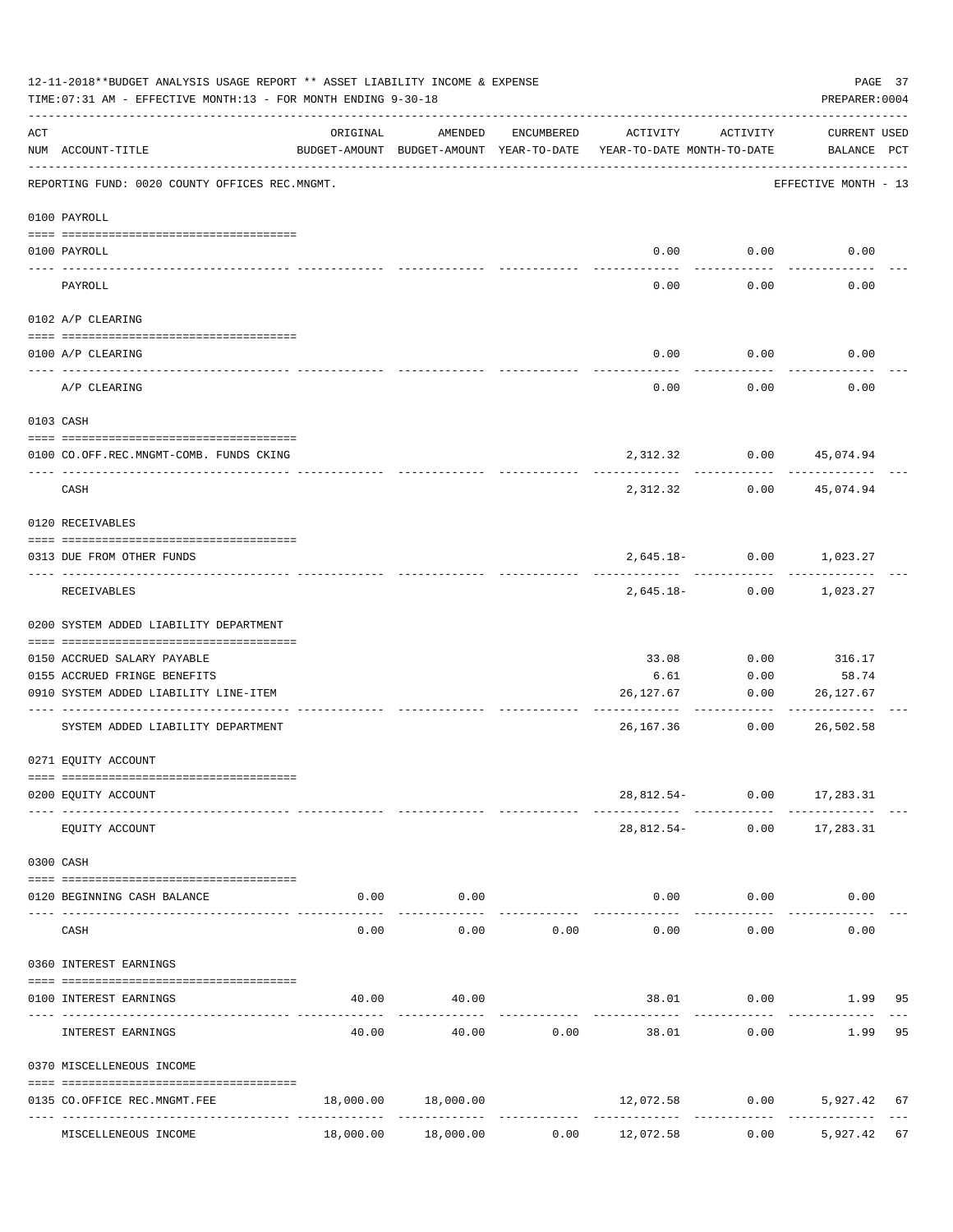| 12-11-2018**BUDGET ANALYSIS USAGE REPORT ** ASSET LIABILITY INCOME & EXPENSE | PAGE 38        |
|------------------------------------------------------------------------------|----------------|
| TIME: 07:31 AM - EFFECTIVE MONTH: 13 - FOR MONTH ENDING 9-30-18              | PREPARER: 0004 |

| ACT                                                                                      | ORIGINAL  | AMENDED                |      | ENCUMBERED ACTIVITY ACTIVITY |      | <b>CURRENT USED</b>  |     |
|------------------------------------------------------------------------------------------|-----------|------------------------|------|------------------------------|------|----------------------|-----|
| NUM ACCOUNT-TITLE<br>BUDGET-AMOUNT BUDGET-AMOUNT YEAR-TO-DATE YEAR-TO-DATE_MONTH-TO-DATE |           |                        |      |                              |      | BALANCE PCT          |     |
| REPORTING FUND: 0020 COUNTY OFFICES REC.MNGMT.                                           |           |                        |      |                              |      | EFFECTIVE MONTH - 13 |     |
| 0449 COUNTY OFFICES REC.MNGMT.                                                           |           |                        |      |                              |      |                      |     |
| 0103 SALARY ASSISTANT                                                                    | 0.00      | 0.00                   | 0.00 | 0.00                         |      | $0.00$ 0.00          |     |
| 0107 SALARY TEMP./EXTRA                                                                  | 8,053.83  | 8,053.83               | 0.00 | 5,061.34                     |      | 0.00<br>2,992.49     | 63  |
| 0201 SOCIAL SECURITY TAXES                                                               | 499.34    | 499.34                 | 0.00 | 310.04                       | 0.00 | 189.30               | 62  |
| 0202 GROUP HEALTH INSURANCE                                                              | 0.00      | 0.00                   | 0.00 | 264.64                       | 0.00 | $264.64-$            |     |
| 0203 RETIREMENT                                                                          | 916.53    | 916.53                 | 0.00 | 572.05                       | 0.00 | 344.48               | 62  |
| 0204 WORKERS COMPENSATION                                                                | 33.83     | 33.83                  | 0.00 | 28.26                        | 0.00 | 5.57                 | 84  |
| 0205 MEDICARE TAX                                                                        | 116.78    | 116.78                 | 0.00 | 72.48                        | 0.00 | 44.30                | 62  |
| 0310 OFFICE SUPPLIES                                                                     | 4,863.25  | 4,863.25               | 0.00 | 0.00                         |      | 0.00<br>4,863.25     | 00  |
| 0350 RECORDS DISPOSAL                                                                    |           | 2,006.44 2,006.44      | 0.00 | 1,939.46                     |      | $0.00$ 66.98         | 97  |
| 0400 RECORDS STORAGE SHELVING                                                            | 0.00      | 0.00                   | 0.00 | 0.00                         | 0.00 | 0.00                 |     |
| 0453 COMPUTER SOFTWARE MAINTENANCE 1,550.00 1,550.00                                     |           |                        | 0.00 | 1,550.00                     | 0.00 | 0.00                 | 100 |
| 0460 EQUIPMENT RENTAL                                                                    | 0.00      | 0.00                   | 0.00 | 0.00                         |      | 0.00<br>0.00         |     |
| 0574 COMPUTER EQUIPMENT                                                                  | 0.00      | 0.00                   | 0.00 | 0.00                         | 0.00 | 0.00                 |     |
| COUNTY OFFICES REC.MNGMT. 48,040.00 18,040.00 0.00 9,798.27                              |           |                        |      |                              |      | 0.00<br>8,241.73     | 54  |
| COUNTY OFFICES REC.MNGMT.                                                                |           |                        |      |                              |      |                      |     |
| INCOME TOTALS                                                                            |           | 18,040.00    18,040.00 |      | 12,110.59 0.00               |      | 5,929.41 67          |     |
| <b>EXPENSE TOTALS</b>                                                                    | 18,040.00 | 18,040.00              |      | $0.00$ 9,798.27              |      | 8,241.73<br>0.00     | 54  |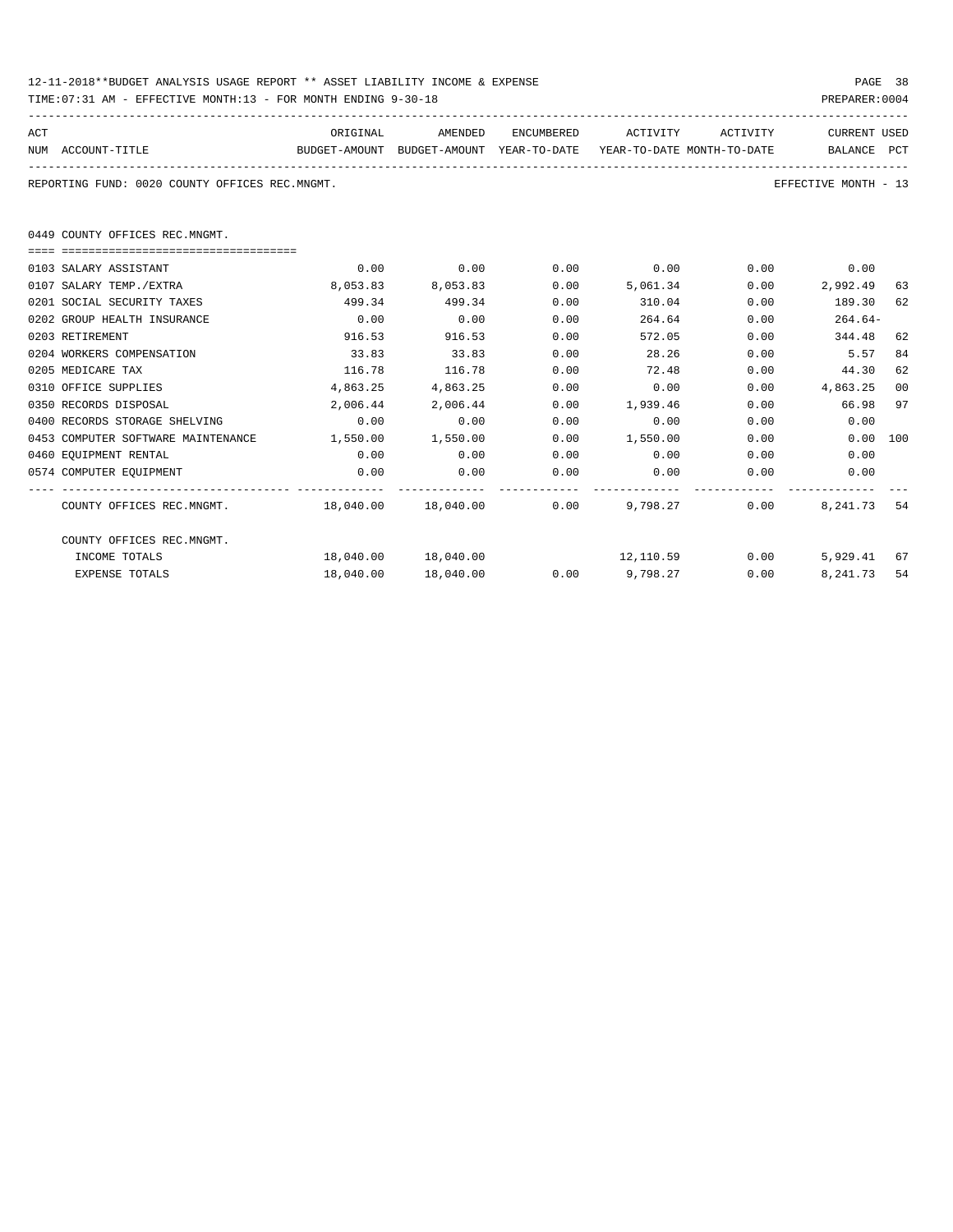|          | 12-11-2018**BUDGET ANALYSIS USAGE REPORT ** ASSET LIABILITY INCOME & EXPENSE<br>PAGE 39<br>TIME:07:31 AM - EFFECTIVE MONTH:13 - FOR MONTH ENDING 9-30-18<br>PREPARER: 0004 |                         |                                                     |            |                                        |                                       |                                    |  |  |  |  |
|----------|----------------------------------------------------------------------------------------------------------------------------------------------------------------------------|-------------------------|-----------------------------------------------------|------------|----------------------------------------|---------------------------------------|------------------------------------|--|--|--|--|
| ACT      | NUM ACCOUNT-TITLE                                                                                                                                                          | ORIGINAL                | AMENDED<br>BUDGET-AMOUNT BUDGET-AMOUNT YEAR-TO-DATE | ENCUMBERED | ACTIVITY<br>YEAR-TO-DATE MONTH-TO-DATE | ACTIVITY                              | <b>CURRENT USED</b><br>BALANCE PCT |  |  |  |  |
|          | REPORTING FUND: 0021 FANNIN CO. R & B #1 FUND                                                                                                                              |                         |                                                     |            |                                        |                                       | EFFECTIVE MONTH - 13               |  |  |  |  |
|          | 0100 PAYROLL                                                                                                                                                               |                         |                                                     |            |                                        |                                       |                                    |  |  |  |  |
| ---- --- | 0100 PAYROLL                                                                                                                                                               |                         |                                                     |            | 0.00                                   | 0.00                                  | 0.00                               |  |  |  |  |
|          | PAYROLL                                                                                                                                                                    |                         |                                                     |            | 0.00                                   | 0.00                                  | 0.00                               |  |  |  |  |
|          | 0102 A/P CLEARING                                                                                                                                                          |                         |                                                     |            |                                        |                                       |                                    |  |  |  |  |
|          | 0100 A/P CLEARING                                                                                                                                                          |                         |                                                     |            | 0.00                                   | 0.00                                  | 0.00                               |  |  |  |  |
|          | A/P CLEARING                                                                                                                                                               |                         |                                                     |            | 0.00                                   | 0.00                                  | 0.00                               |  |  |  |  |
|          | 0103 CASH                                                                                                                                                                  |                         |                                                     |            |                                        |                                       |                                    |  |  |  |  |
|          | 0100 R&B#1-COMBINED FUNDS CHECKING                                                                                                                                         |                         |                                                     |            |                                        | 62,958.98- 0.00 101,855.60            |                                    |  |  |  |  |
|          | 0175 TEXPOOL                                                                                                                                                               |                         |                                                     |            | 226.93                                 | 0.00                                  | 17,692.91                          |  |  |  |  |
|          | CASH                                                                                                                                                                       |                         |                                                     |            | 62,732.05-                             | 0.00                                  | 119,548.51                         |  |  |  |  |
|          | 0120 RECEIVABLES                                                                                                                                                           |                         |                                                     |            |                                        |                                       |                                    |  |  |  |  |
|          |                                                                                                                                                                            |                         |                                                     |            |                                        |                                       |                                    |  |  |  |  |
|          | 0311 TAXES RECEIVABLE                                                                                                                                                      |                         |                                                     |            | 1,980.97                               | 0.00                                  | 31,539.44                          |  |  |  |  |
|          | 0312 DUE FROM OTHER GOVERNMENTS                                                                                                                                            |                         |                                                     |            | 1,769.68                               | 0.00                                  | 8,402.82                           |  |  |  |  |
|          | 0313 DUE FROM OTHER FUNDS<br>0315 INVENTORY ASSET                                                                                                                          |                         |                                                     |            | 5,772.11-<br>6,122.14                  | 0.00<br>0.00                          | 3,155.88<br>9,596.02               |  |  |  |  |
|          | RECEIVABLES                                                                                                                                                                |                         |                                                     |            | 4,100.68                               | 0.00                                  | 52,694.16                          |  |  |  |  |
|          | 0200 LIABILITY ACCOUNT                                                                                                                                                     |                         |                                                     |            |                                        |                                       |                                    |  |  |  |  |
|          |                                                                                                                                                                            |                         |                                                     |            |                                        |                                       |                                    |  |  |  |  |
|          | 0150 ACCRUED SALARY PAYABLE                                                                                                                                                |                         |                                                     |            | 331.33                                 | 0.00                                  | 11,400.30                          |  |  |  |  |
|          | 0155 ACCRUED FRINGE BENEFITS                                                                                                                                               |                         |                                                     |            | 370.86                                 | 0.00                                  | 5,267.57                           |  |  |  |  |
|          | 0200 DEFERRED TAX REVENUE<br>0900 SYSTEM ADDED LIABILITY LINE-ITEM                                                                                                         |                         |                                                     |            | 2,670.70                               | 0.00<br>19,574.66 19,574.66 19,574.66 | 30,023.03                          |  |  |  |  |
|          | 0910 SYSTEM ADDED LIABILITY LINE-ITEM                                                                                                                                      |                         |                                                     |            | $25,515.53-$                           | 0.00                                  | 25,515.53-                         |  |  |  |  |
|          |                                                                                                                                                                            | --------- ------------- |                                                     |            |                                        | ------------                          |                                    |  |  |  |  |
|          | LIABILITY ACCOUNT                                                                                                                                                          |                         |                                                     |            | $2,567.98 -$                           | 19,574.66                             | 40,750.03                          |  |  |  |  |
|          | 0207 DUE TO FUND                                                                                                                                                           |                         |                                                     |            |                                        |                                       |                                    |  |  |  |  |
|          | 0070 DUE TO RIGHT OF WAY                                                                                                                                                   |                         |                                                     |            | 0.00                                   | 0.00                                  | 0.00                               |  |  |  |  |
|          | 0131 DUE TO RD. DIST. 17A                                                                                                                                                  |                         |                                                     |            | 0.00                                   | 0.00                                  | 0.00                               |  |  |  |  |
|          | ----------------------- -----------<br>DUE TO FUND                                                                                                                         |                         |                                                     |            | 0.00                                   | 0.00                                  | 0.00                               |  |  |  |  |
|          | 0231 LOANS                                                                                                                                                                 |                         |                                                     |            |                                        |                                       |                                    |  |  |  |  |
|          | 0100 LOAN BSB EQUIPMENT                                                                                                                                                    |                         |                                                     |            | 0.00                                   | 0.00                                  | 0.00                               |  |  |  |  |
|          | LOANS                                                                                                                                                                      |                         |                                                     |            | ---------<br>0.00                      | ---------<br>0.00                     | 0.00                               |  |  |  |  |
|          | 0271 EQUITY ACCOUNT                                                                                                                                                        |                         |                                                     |            |                                        |                                       |                                    |  |  |  |  |
|          |                                                                                                                                                                            |                         |                                                     |            |                                        |                                       |                                    |  |  |  |  |
|          | 0200 EQUITY ACCOUNTY                                                                                                                                                       |                         |                                                     |            | 13,446.73                              |                                       | 0.00 201,002.76                    |  |  |  |  |
|          |                                                                                                                                                                            |                         |                                                     |            |                                        |                                       |                                    |  |  |  |  |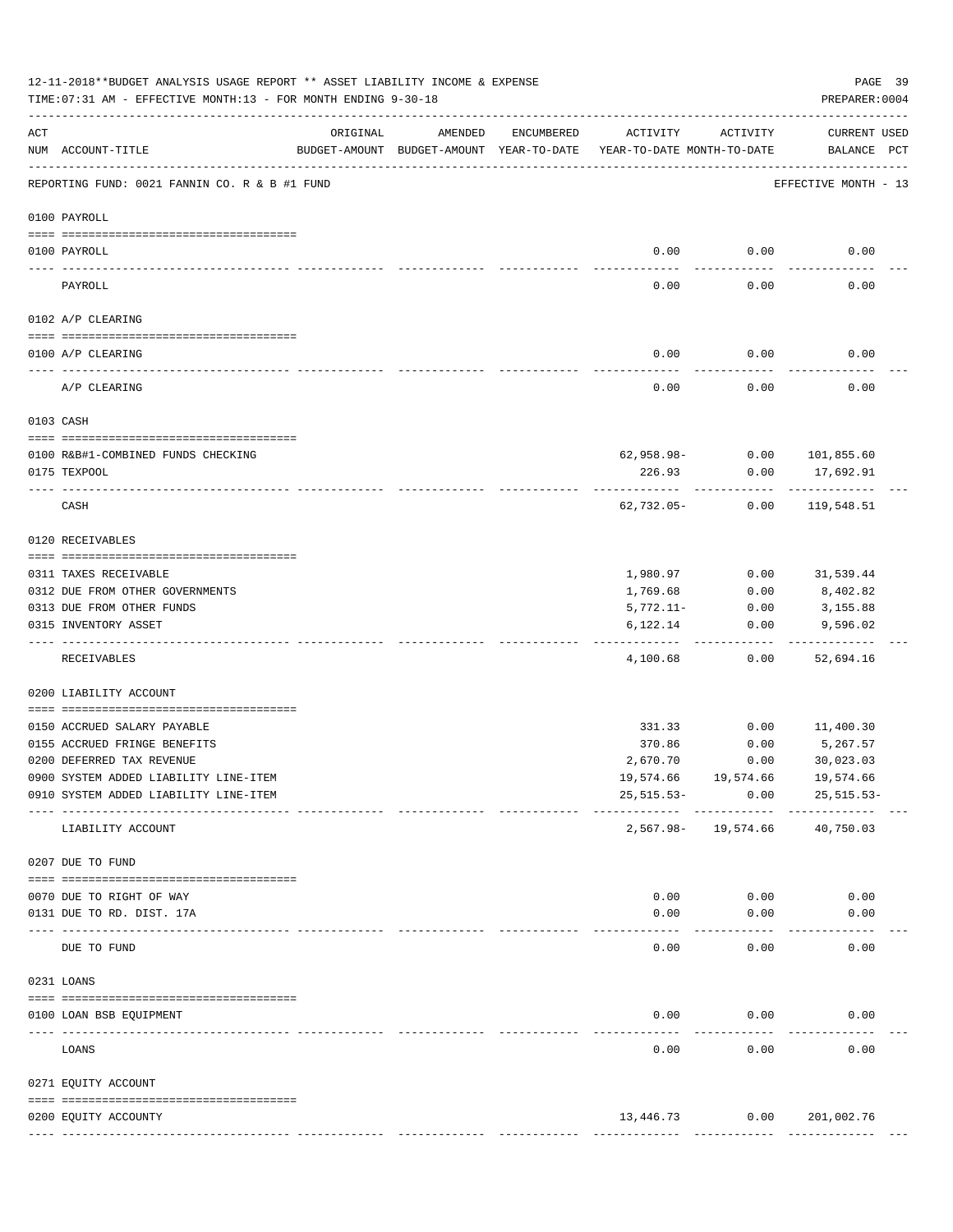|     | TIME: 07:31 AM - EFFECTIVE MONTH: 13 - FOR MONTH ENDING 9-30-18      |                                                                                 |                                                                                                                |            |                           |                                  | PREPARER: 0004                      |         |
|-----|----------------------------------------------------------------------|---------------------------------------------------------------------------------|----------------------------------------------------------------------------------------------------------------|------------|---------------------------|----------------------------------|-------------------------------------|---------|
| ACT | NUM ACCOUNT-TITLE                                                    | ORIGINAL<br>BUDGET-AMOUNT BUDGET-AMOUNT YEAR-TO-DATE YEAR-TO-DATE MONTH-TO-DATE | AMENDED                                                                                                        | ENCUMBERED |                           | ACTIVITY ACTIVITY                | CURRENT USED<br>BALANCE PCT         |         |
|     | REPORTING FUND: 0021 FANNIN CO. R & B #1 FUND                        |                                                                                 |                                                                                                                |            |                           |                                  | EFFECTIVE MONTH - 13                |         |
|     | EQUITY ACCOUNT                                                       |                                                                                 |                                                                                                                |            |                           | 13,446.73 0.00 201,002.76        |                                     |         |
|     | 0300 TOTAL REV/TRANSFERS                                             |                                                                                 |                                                                                                                |            |                           |                                  |                                     |         |
|     | 0121 BEGINNING CASH BALANCE                                          |                                                                                 | 136, 267. 36 136, 267. 36                                                                                      |            |                           | $0.00$ $0.00$ $136,267.36$       |                                     | 00      |
|     | TOTAL REV/TRANSFERS                                                  |                                                                                 | 136,267.36 136,267.36 0.00                                                                                     |            |                           | $0.00$ 0.00                      | 136,267.36 00                       |         |
|     | 0310 PROPERTY TAXES                                                  |                                                                                 |                                                                                                                |            |                           |                                  |                                     |         |
|     | 0110 CURRENT TAXES                                                   |                                                                                 | 449,085.92 449,085.92                                                                                          |            |                           | 439,703.94 0.00 9,381.98 98      |                                     |         |
|     | 0120 DELINQUENT TAXES                                                |                                                                                 | 9,000.00 9,000.00                                                                                              |            | 11,968.26                 | 0.00                             | 2,968.26+133                        |         |
|     | PROPERTY TAXES                                                       |                                                                                 | $458,085.92$ $458,085.92$ $0.00$ $451,672.20$ $0.00$                                                           |            |                           |                                  | 6,413.72 99                         |         |
|     | 0318 OTHER TAXES                                                     |                                                                                 |                                                                                                                |            |                           |                                  |                                     |         |
|     | 0120 PAY N LIEU TAX/GRASSLAND                                        |                                                                                 | 1,000.00 1,000.00                                                                                              |            |                           | 1,653.13 0.00 653.13+ 165        |                                     |         |
|     | 0121 PAY N LIEU TAX/UPPER TRINITY                                    | 0.00                                                                            | 0.00                                                                                                           |            |                           | 884.17 0.00 884.17+              |                                     |         |
|     | 0160 SALES TAX REVENUES                                              |                                                                                 | 40,913.00  40,913.00                                                                                           |            |                           | $49,597.21$ 0.00                 | 8,684.21+ 121                       |         |
|     | OTHER TAXES                                                          |                                                                                 | $41,913.00$ $41,913.00$ $0.00$ $52,134.51$ $0.00$ $10,221.51+124$                                              |            |                           |                                  |                                     |         |
|     | 0321 FEES OF TAX COLLECTOR<br>-------------------------------------- |                                                                                 |                                                                                                                |            |                           |                                  |                                     |         |
|     | 0200 CAR REGISTRATION/SALES TAX 85,392.00 85,392.00                  |                                                                                 |                                                                                                                |            |                           | 73, 244.13 0.00 12, 147.87 86    |                                     |         |
|     | 0300 COUNTY'S ADDITIONAL \$10                                        | $64,000.00$ $64,000.00$                                                         |                                                                                                                |            |                           | 70,069.55   0.00   6,069.55+ 109 | ____________                        | $- - -$ |
|     | FEES OF TAX COLLECTOR                                                |                                                                                 | 149,392.00 149,392.00             0.00            143,313.68            0.00            6,078.32            96 |            |                           |                                  |                                     |         |
|     | 0330 GRANTS                                                          |                                                                                 |                                                                                                                |            |                           |                                  |                                     |         |
|     | 0200 FEMA GRANT                                                      | 0.00                                                                            | 0.00                                                                                                           |            |                           | $0.00$ $0.00$ $0.00$ $0.00$      |                                     |         |
|     | GRANTS                                                               | 0.00                                                                            | 0.00                                                                                                           | 0.00       | 0.00                      | 0.00                             | 0.00                                |         |
|     | 0350 FINES                                                           |                                                                                 |                                                                                                                |            |                           |                                  |                                     |         |
|     | 0403 COUNTY CLERK FINES                                              |                                                                                 | 12,024.00    12,024.00                                                                                         |            | 8,555.62                  | 0.00                             | 3,468.38 71                         |         |
|     | 0450 DISTRICT CLERK FINES                                            | 11,311.00                                                                       | 11,311.00                                                                                                      |            | 8,104.00                  | 0.00                             | 3,207.00                            | 72      |
|     | 0455 J. P. #1 FINES                                                  | 7,686.00                                                                        | 7,686.00                                                                                                       |            | 6,518.02                  | 0.00                             | 1,167.98                            | 85      |
|     | 0456 J. P. #2 FINES                                                  |                                                                                 | 1,800.00 1,800.00                                                                                              |            | 2,784.06                  | 0.00                             | 984.06+ 155                         |         |
|     | 0457 J. P. #3 FINES                                                  | 2,500.00                                                                        | 2,500.00                                                                                                       |            | 4,289.65<br>------------- | 0.00<br>-------------            | 1,789.65+ 172<br>------------------ |         |
|     | FINES                                                                |                                                                                 | $35,321.00$ $35,321.00$ $0.00$ $30,251.35$ $0.00$                                                              |            |                           |                                  | 5,069.65 86                         |         |
|     | 0360 INTEREST EARNINGS                                               |                                                                                 |                                                                                                                |            |                           |                                  |                                     |         |
|     | 0100 INTEREST EARNINGS                                               |                                                                                 | 175.00 175.00                                                                                                  |            |                           | 440.16   0.00   265.16+ 252      |                                     |         |
|     | INTEREST EARNINGS                                                    |                                                                                 | 175.00 175.00 0.00                                                                                             |            |                           | 440.16   0.00   265.16+ 252      |                                     |         |
|     | 0364 SALE OF EQUIPMENT                                               |                                                                                 |                                                                                                                |            |                           |                                  |                                     |         |
|     | 0162 LAND/BUILDING                                                   | 0.00                                                                            | 0.00                                                                                                           |            |                           | $0.00$ 0.00                      | 0.00                                |         |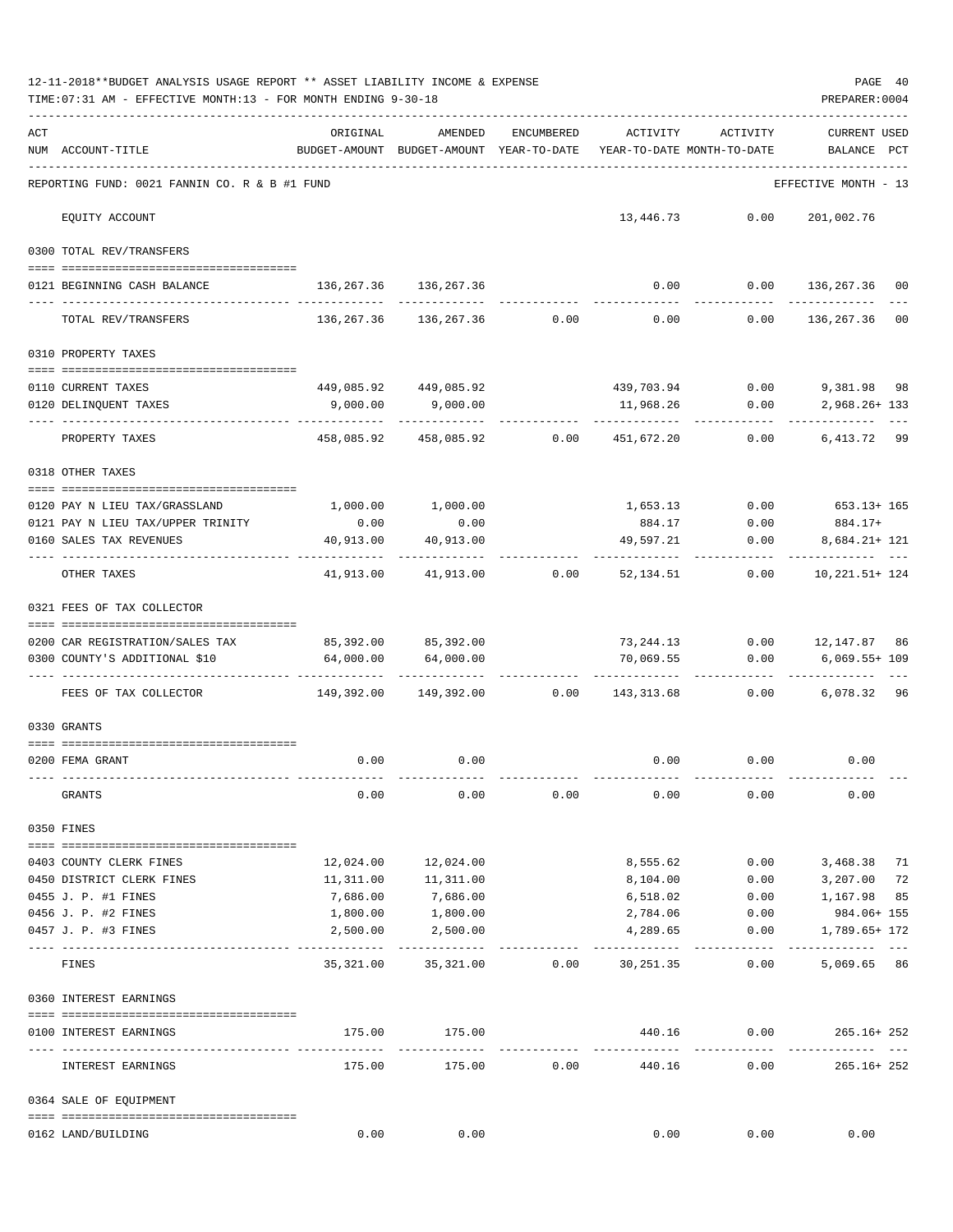| ACT |                                               | ORIGINAL      | AMENDED       | <b>ENCUMBERED</b>   | ACTIVITY                          | ACTIVITY             | <b>CURRENT USED</b>  |     |
|-----|-----------------------------------------------|---------------|---------------|---------------------|-----------------------------------|----------------------|----------------------|-----|
|     | NUM ACCOUNT-TITLE                             | BUDGET-AMOUNT | BUDGET-AMOUNT | YEAR-TO-DATE        | YEAR-TO-DATE MONTH-TO-DATE        |                      | BALANCE              | PCT |
|     |                                               |               |               |                     |                                   |                      |                      |     |
|     | REPORTING FUND: 0021 FANNIN CO. R & B #1 FUND |               |               |                     |                                   |                      | EFFECTIVE MONTH - 13 |     |
|     | 0163 SALE OF EQUIPMENT                        | 10,000.00     | 10,000.00     |                     | 0.00                              | 0.00                 | 10,000.00            | 00  |
|     | SALE OF EQUIPMENT                             | 10,000.00     | 10,000.00     | 0.00                | 0.00                              | 0.00                 | 10,000.00            | 00  |
|     | 0370 MISCELLANEOUS REVENUES                   |               |               |                     |                                   |                      |                      |     |
|     |                                               |               |               |                     |                                   |                      |                      |     |
|     | 0100 PROPERTY LEASE                           | 0.00          | 0.00          |                     | 0.00                              | 0.00                 | 0.00                 |     |
|     | 0120 STATE LATERAL ROAD                       | 9,500.00      | 9,500.00      |                     | 17,352.25                         | 0.00                 | 7,852.25+ 183        |     |
|     | 0125 TDT. WEIGHT FEES                         | 20,000.00     | 20,000.00     |                     | 11,254.66                         | 0.00                 | 8,745.34 56          |     |
|     | 0130 REFUNDS & MISCELLANEOUS                  | 100.00        | 100.00        |                     | 3,962.80                          | 0.00                 | 3,862.80+963         |     |
|     | 0140 PROCEEDS OF LOAN                         | 0.00          | 0.00          |                     | 0.00                              | 0.00                 | 0.00                 |     |
|     | 0145 REIMBURSEMENT OF MATERIALS               | 10,000.00     | 10,000.00     |                     | 19,685.49                         | 0.00                 | $9,685.49 + 197$     |     |
|     | MISCELLANEOUS REVENUES                        | 39,600.00     | 39,600.00     | 0.00                | 52, 255.20                        | 0.00                 | $12,655.20+132$      |     |
|     | 0509 CONTINGENCY                              |               |               |                     |                                   |                      |                      |     |
|     |                                               |               |               |                     |                                   |                      |                      |     |
|     | 0475 CONTINGENCY                              | 20,652.99     | 20,652.99     | 0.00                | 0.00                              | 0.00                 | 20,652.99            | 00  |
|     | CONTINGENCY                                   | 20,652.99     | 20,652.99     | 0.00                | 0.00                              | 0.00                 | 20,652.99            | 00  |
|     | 0621 ROAD & BRIDGE 1                          |               |               |                     |                                   |                      |                      |     |
|     |                                               |               |               |                     |                                   |                      |                      |     |
|     | 0100 COMPENSATION PAY                         | 0.00          | 0.00          | 0.00                | 0.00                              | 0.00                 | 0.00                 |     |
|     | 0101 SALARY ELECTED OFFICIAL                  | 60,894.15     | 60,894.15     | 0.00                | 60,894.34                         | 0.00                 | $0.19 - 100$         |     |
|     | 0105 SALARY SECRETARY                         | 0.00          | 0.00          | 0.00                | 0.00                              | 0.00                 | 0.00                 |     |
|     | 0106 SALARY PRECINCT EMPLOYEES                | 181,789.20    | 181,789.20    | 0.00                | 180,924.22                        | 0.00                 | 864.98               | 100 |
|     | 0107 REGULAR-TEMP. PART-TIME                  | 0.00          | 0.00          | 0.00                | 0.00                              | 0.00                 | 0.00                 |     |
|     | 0108 SALARY-FOREMAN                           | 43,479.62     | 43, 479.62    | 0.00                | 43,479.80                         | 0.00                 | $0.18 - 100$         |     |
|     | 0199 TOTAL SALARIES                           | 286,162.97    | 286,162.97    | 0.00                | 285, 298.36                       | 0.00                 | 864.61 100           |     |
|     | 0201 SOCIAL SECURITY TAXES                    | 17,779.30     | 17,779.30     | 0.00                | 17,276.69                         | 0.00                 | 502.61               | 97  |
|     | 0202 GROUP HEALTH INSURANCE                   | 73,462.20     | 73,462.20     | 0.00                | 72,752.79                         | 0.00                 | 709.41               | 99  |
|     | 0203 RETIREMENT                               | 32,565.34     | 32,565.34     | 0.00                | 32,458.22                         | 0.00                 | 107.12               | 100 |
|     | 0204 WORKERS' COMPENSATION                    | 9,447.06      | 9,447.06      | 0.00                | 7,650.14                          | 0.00                 | 1,796.92             | 81  |
|     | 0205 MEDICARE TAX                             | 4,158.06      | 4,158.06      | 0.00                | 4,040.33                          | 0.00                 | 117.73               | 97  |
|     | 0206 UNEMPLOYMENT EXPENSE                     | 0.00          | 0.00          | 0.00                | 0.00<br>------------ ------------ | 0.00                 | 0.00<br>----------   |     |
|     | 0299 TOTAL EMPLOYEE BENEFITS                  | 137,411.96    | 137,411.96    | 0.00                | 134,178.17                        | 0.00                 | 3,233.79             | 98  |
|     | 0314 EMPLOYEE PHYSICALS/DOT TESTING           | 450.00        | 450.00        | 0.00                | 100.00                            | 0.00                 | 350.00               | 22  |
|     | 0340 SHOP SUPPLIES                            | 3,000.00      | 3,000.00      | 0.00                | 1,725.85                          | 54.47                | 1,274.15             | 58  |
|     | 0341 R & B MAT. ROCK & GRAVEL                 | 120,000.00    | 120,000.00    | 0.00                |                                   | 114,732.39 15,317.92 | 5,267.61             | 96  |
|     | 0342 R & B MAT. CULVERTS                      | 25,000.00     | 25,000.00     | 0.00                | 24,006.40                         | 0.00                 | 993.60               | 96  |
|     | 0343 R & B MAT. HARDWRE & LUMB                | 2,042.14      | 2,042.14      | 0.00                | 1,419.15                          | 0.00                 | 622.99               | 69  |
|     | 0344 R & B MAT ASPHALT /RD OIL                | 60,000.00     | 60,000.00     | 0.00                | 49,475.75                         | 0.00                 | 10,524.25            | 82  |
|     | 0345 CHEMICALS                                | 0.00          | 0.00          | 0.00                | 0.00                              | 0.00                 | 0.00                 |     |
|     | 0346 CETRZ EXPENDITURES                       | 0.00          | 0.00          | 0.00                | 0.00                              | 0.00                 | 0.00                 |     |
|     | 0350 DEBRIS REMOVAL                           | 0.00          | 0.00          | 0.00                | 0.00                              | 0.00                 | 0.00                 |     |
|     | 0399 TOTAL R&B MATERIAL                       | 210,492.14    | 210,492.14    | -----------<br>0.00 | 191,459.54                        | 15,372.39            | 19,032.60 91         |     |
|     | 0400 LEGAL FEES                               | 0.00          | 0.00          | 0.00                | 0.00                              | 0.00                 | 0.00                 |     |
|     | 0420 UTILITY TELEPHONE                        | 675.00        | 709.17        | 0.00                | 709.17                            | 0.00                 | 0.00 100             |     |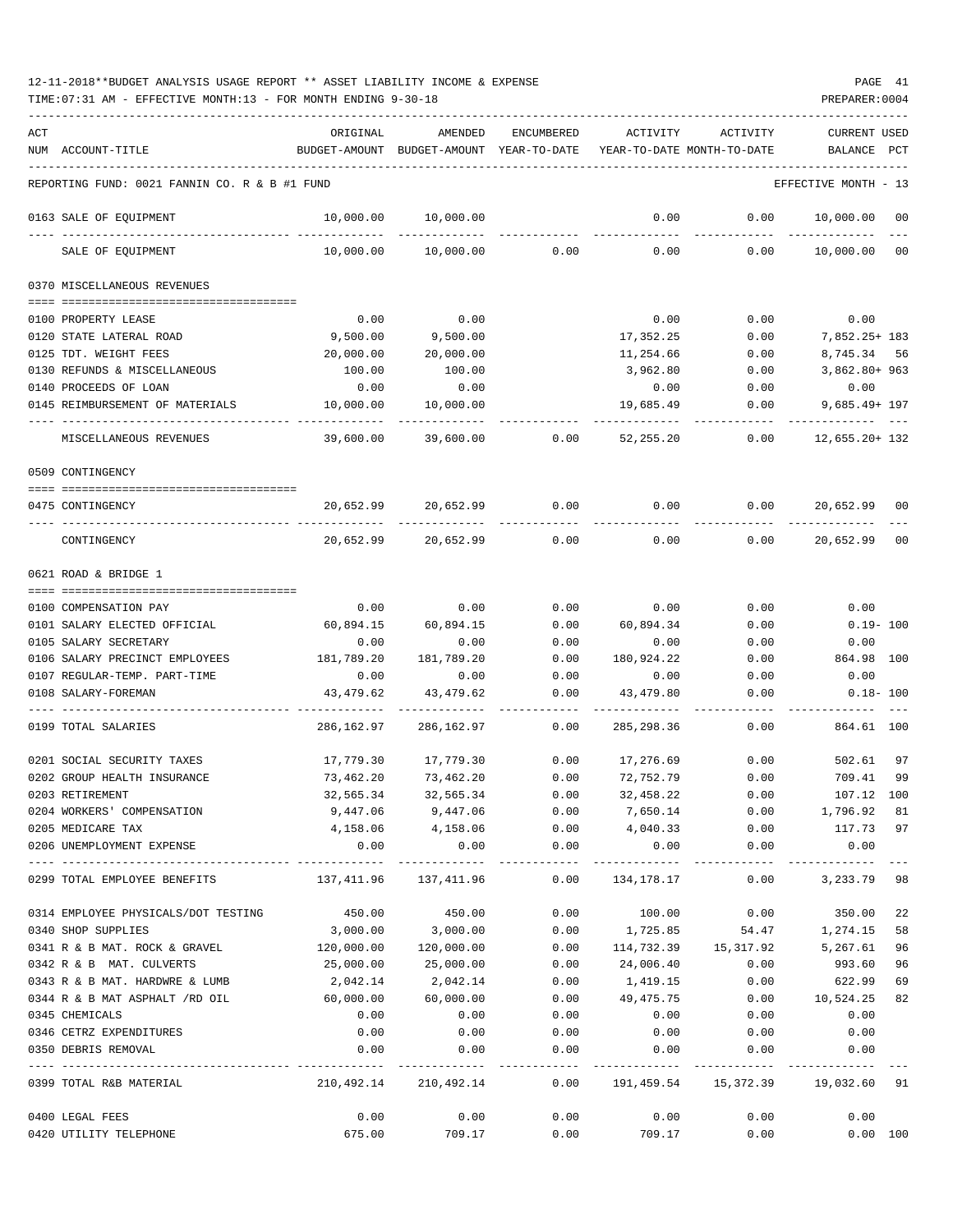TIME:07:31 AM - EFFECTIVE MONTH:13 - FOR MONTH ENDING 9-30-18 PREPARER:0004

| ACT |                                               | ORIGINAL      | AMENDED               | <b>ENCUMBERED</b>   | <b>ACTIVITY</b>            | ACTIVITY                             | <b>CURRENT USED</b>  |                |
|-----|-----------------------------------------------|---------------|-----------------------|---------------------|----------------------------|--------------------------------------|----------------------|----------------|
|     | NUM ACCOUNT-TITLE                             | BUDGET-AMOUNT | BUDGET-AMOUNT         | YEAR-TO-DATE        | YEAR-TO-DATE MONTH-TO-DATE |                                      | BALANCE              | PCT            |
|     | REPORTING FUND: 0021 FANNIN CO. R & B #1 FUND |               |                       |                     |                            |                                      | EFFECTIVE MONTH - 13 |                |
|     | 0421 CELL PHONE ALLOWANCE                     | 600.00        | 600.00                | 0.00                | 600.00                     | 0.00                                 | 0.00                 | 100            |
|     | 0423 INTERNET SERVICE                         | 0.00          | 0.00                  | 0.00                | 0.00                       | 0.00                                 | 0.00                 |                |
|     | 0427 OUT OF COUNTY TRAVEL                     | 1,435.58      | 1,435.58              | 0.00                | 777.43                     | 0.00                                 | 658.15               | 54             |
|     | 0430 BIDS, NOTICES & PERMITS                  | 800.00        | 800.00                | 0.00                | 245.70                     | 0.00                                 | 554.30               | 31             |
|     | 0435 PRINTING                                 | 100.00        | 100.00                | 0.00                | 0.00                       | 0.00                                 | 100.00               | 0 <sub>0</sub> |
|     | 0440 UTILITY ELECTRICITY                      | 1,600.00      | 1,600.00              | 0.00                | 1,120.21                   | 0.00                                 | 479.79               | 70             |
|     | 0442 UTILITY WATER                            | 250.00        | 250.00                | 0.00                | 202.30                     | 0.00                                 | 47.70                | 81             |
|     | 0443 TRASH DUMPSTER PICKUP                    | 1,000.00      | 1,000.00              | 0.00                | 892.50                     | 0.00                                 | 107.50               | 89             |
|     | 0447 REPEATER SERVICE CONTRACT                | 682.32        | 686.32                | 0.00                | 686.32                     | 0.00                                 | 0.00                 | 100            |
|     | 0450 R & M BUILDING                           | 300.00        | 300.00                | 0.00                | 15.00                      | 0.00                                 | 285.00               | 05             |
|     | 0453 COMPUTER SOFTWARE                        | 912.50        | 912.50                | 0.00                | 0.00                       | 0.00                                 | 912.50               | 0 <sub>0</sub> |
|     | 0457 R & M MACHINERY GAS & OIL                | 51,000.00     | 45,629.90             | 0.00                | 36, 119.39                 | 2,581.73                             | 9,510.51             | 79             |
|     | 0458 R & M MACHINERY PARTS                    | 30,000.00     | 52,000.00             | 0.00                | 48,777.58                  | 840.71                               | 3,222.42             | 94             |
|     | 0459 R & M MACH. TIRES & TUBES                | 20,000.00     | 15,000.00             | 0.00                | 6,523.82                   | 779.83                               | 8,476.18             | 43             |
|     | 0460 EQUIPMENT RENTAL/LEASE                   | 0.00          | 0.00                  | 0.00                | 0.00                       | 0.00                                 | 0.00                 |                |
|     | 0480 BOND                                     | 178.00        | 178.00                | 0.00                | 0.00                       | 0.00                                 | 178.00               | 0 <sub>0</sub> |
|     | 0482 INSURANCE                                | 4,500.00      | 4,831.93              | 0.00                | 4,831.93                   | 0.00                                 | 0.00                 | 100            |
|     | 0485 PRISONER SUPPLIES                        | 0.00          | 0.00                  | 0.00                | 0.00                       | 0.00                                 | 0.00                 |                |
|     | 0488 FANNIN RURAL RAIL DISTRICT               | 0.00          | 0.00                  | 0.00                | 0.00                       | 0.00                                 | 0.00                 |                |
|     | 0490 MISCELLANEOUS                            | 1,000.00      | 1,000.00              | 0.00                | 0.00                       | 0.00                                 | 1,000.00             | 00             |
|     | 0491 SOIL & WATER CONSERVATION                | 250.00        | 250.00                | 0.00                | 250.00                     | 0.00                                 | 0.00                 | 100            |
|     | 0492 TDRA FLOOD CASH MATCH                    | 0.00          | 0.00                  | 0.00                | 0.00                       | 0.00                                 | 0.00                 |                |
|     | 0494 FLOOD CONTROL SITE MAINTENANCE           | 5,500.00      | 5,500.00              | 0.00                | 5,500.00                   | 0.00                                 | 0.00                 | 100            |
|     | 0495 PIPELINE SALES TAX REIMBURSEMENT         | 0.00          | 0.00                  | 0.00                | 0.00                       | 0.00                                 | 0.00                 |                |
|     | 0496 TCOG HAZARDOUS WASTEMATCH                | 1,250.00      | 1,250.00              | 0.00                | 0.00                       | 0.00                                 | 1,250.00             | 0 <sub>0</sub> |
|     | 0499 TOTAL SER.& OTHER CHARGES                | 122,033.40    | 134,033.40            | 0.00                | 107,251.35                 | 4,202.27                             | 26,782.05            | 80             |
|     | 0500 LAND                                     |               |                       |                     | 0.00                       | 0.00                                 | 0.00                 |                |
|     | 0535 BUILDING                                 |               |                       |                     | 0.00                       | 0.00                                 | 0.00                 |                |
|     | 0570 COMPUTER EQUIPMENT                       | 300.00        | 300.00                | 0.00                | 0.00                       | 0.00                                 | 300.00               | 00             |
|     | 0571 PURCHASE OF MACH./EQUIP.                 | 79,000.00     | 67,000.00             | 0.00                | 67,000.00                  | 0.00                                 | 0.00                 | 100            |
|     | 0573 RADIO EQUIPMENT                          | 0.00          | 0.00                  | 0.00                | 0.00                       | 0.00                                 | 0.00                 |                |
|     | 0575 LAND AND BUILDING                        | 0.00          | 0.00                  | 0.00                | 0.00                       | 0.00                                 | 0.00                 |                |
|     | 0599 CAPITAL OUTLAY                           | 79,300.00     | 67,300.00             | 0.00                | 67,000.00                  | 0.00                                 | 300.00 100           |                |
|     | 0630 NOTE PAYMENT                             | 0.00          | 0.00                  | 0.00                | 0.00                       | 0.00                                 | 0.00                 |                |
|     | 0670 NOTE PAYMENT-INTEREST                    | 0.00          | 0.00                  | 0.00                | 0.00                       | 0.00                                 | 0.00                 |                |
|     | 0695 SURVEYING                                | 0.00          | 0.00                  | 0.00                | 0.00                       | 0.00                                 | 0.00                 |                |
|     | ROAD & BRIDGE 1                               |               | 835,400.47 835,400.47 | -----------<br>0.00 |                            | ------------<br>785,187.42 19,574.66 | 50,213.05            | 94             |
|     | 0625 ADMINISTRATIVE OFFICE R&B #1             |               |                       |                     |                            |                                      |                      |                |
|     |                                               |               |                       |                     |                            |                                      |                      |                |
|     | 0105 SALARY SECRETARY                         | 9,593.48      | 9,593.48              | 0.00                | 9,593.48                   | 0.00                                 | 0.00 100             |                |
|     | 0201 SOCIAL SECURITY TAXES                    | 594.80        | 594.80                | 0.00                | 433.88                     | 0.00                                 | 160.92               | 73             |
|     | 0202 GROUP HEALTH INSURANCE                   | 2,623.65      | 2,623.65              | 0.00                | 2,643.90                   | 0.00                                 | $20.25 - 101$        |                |
|     | 0203 RETIREMENT                               | 1,091.74      | 1,091.74              | 0.00                | 1,091.40                   | 0.00                                 | $0.34$ 100           |                |
|     | 0204 WORKERS' COMPENSATION                    | 40.29         | 40.29                 | 0.00                | 33.66                      | 0.00                                 | 6.63                 | 84             |
|     | 0205 MEDICARE TAX                             | 139.11        | 139.11                | 0.00                | 101.32                     | 0.00                                 | 37.79                | 73             |
|     | 0310 OFFICE SUPPLIES                          | 100.00        | 100.00                | 0.00                | 58.11                      | 0.00                                 | 41.89                | 58             |
|     | 0311 POSTAL EXPENSES                          | 0.00          | 0.00                  | 0.00                | 0.00                       | 0.00                                 | 0.00                 |                |
|     | 0353 COMPUTER EXPENSE                         | 500.00        | 500.00                | 0.00                | 409.30                     | 0.00                                 | 90.70                | 82             |

0427 OUT OF COUNTY TRAVEL 0.00 0.00 0.00 0.00 0.00 0.00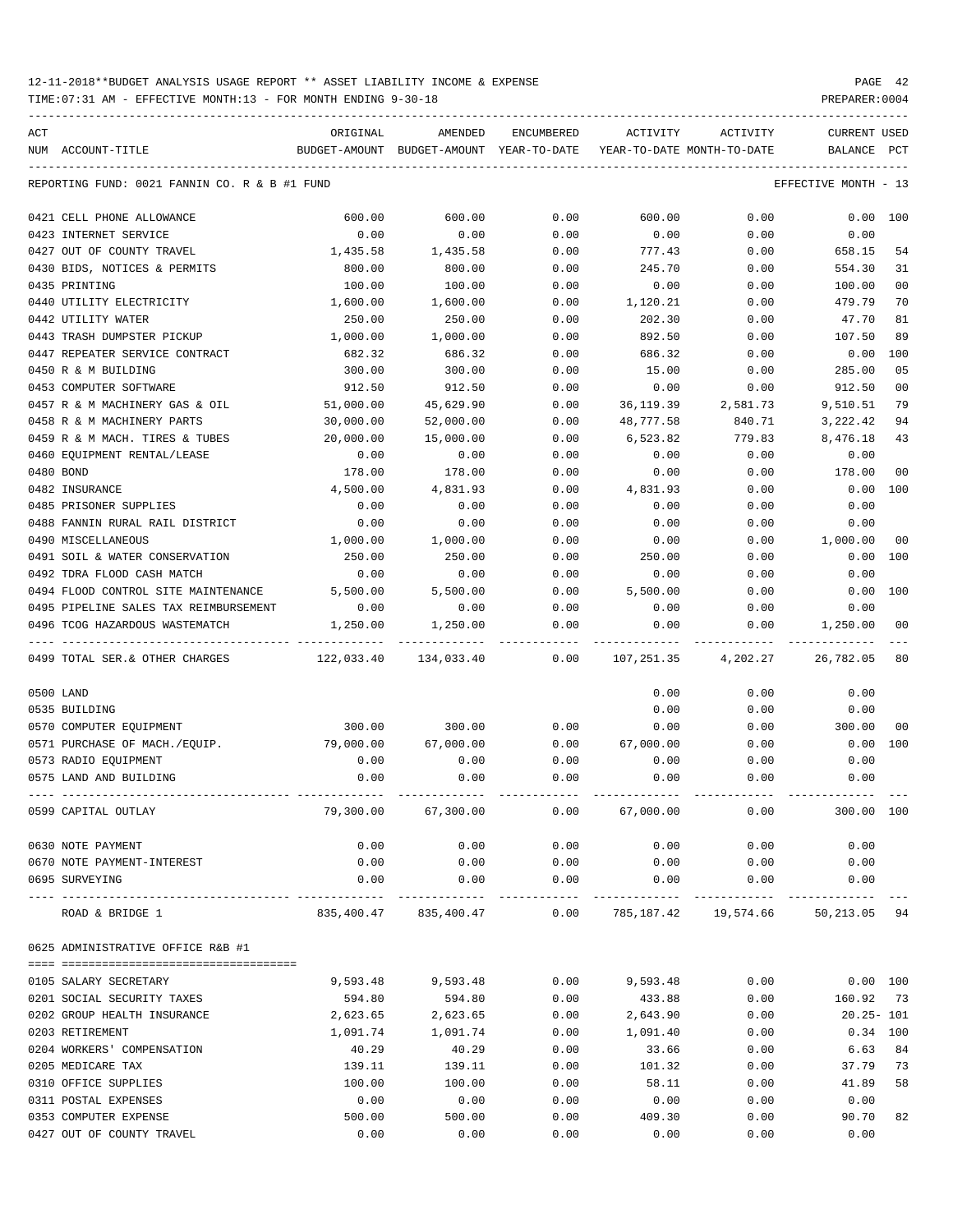12-11-2018\*\*BUDGET ANALYSIS USAGE REPORT \*\* ASSET LIABILITY INCOME & EXPENSE PAGE 43 TIME:07:31 AM - EFFECTIVE MONTH:13 - FOR MONTH ENDING 9-30-18 PREPARER:0004

| ACT |                                                                       | ORIGINAL      | AMENDED       | ENCUMBERED   | ACTIVITY                   | ACTIVITY  | <b>CURRENT USED</b> |     |  |
|-----|-----------------------------------------------------------------------|---------------|---------------|--------------|----------------------------|-----------|---------------------|-----|--|
| NUM | ACCOUNT-TITLE                                                         | BUDGET-AMOUNT | BUDGET-AMOUNT | YEAR-TO-DATE | YEAR-TO-DATE MONTH-TO-DATE |           | BALANCE             | PCT |  |
|     |                                                                       |               |               |              |                            |           |                     |     |  |
|     | REPORTING FUND: 0021 FANNIN CO. R & B #1 FUND<br>EFFECTIVE MONTH - 13 |               |               |              |                            |           |                     |     |  |
|     |                                                                       |               |               |              |                            |           |                     |     |  |
|     | 0480 BOND                                                             | 17.75         | 17.75         | 0.00         | 24.75                      | 0.00      | $7.00 - 139$        |     |  |
|     | 0572 OFFICE EQUIPMENT                                                 | 0.00          | 0.00          | 0.00         | 0.00                       | 0.00      | 0.00                |     |  |
|     | 0574 COMPUTER EQUIPMENT                                               | 0.00          | 0.00          | 0.00         | 0.00                       | 0.00      | 0.00                |     |  |
|     |                                                                       |               |               |              |                            |           |                     |     |  |
|     | ADMINISTRATIVE OFFICE R&B #1                                          | 14,700.82     | 14,700.82     | 0.00         | 14,389.80                  | 0.00      | 311.02              | 98  |  |
|     |                                                                       |               |               |              |                            |           |                     |     |  |
|     |                                                                       |               |               |              |                            |           |                     |     |  |
|     | FANNIN CO. R & B #1 FUND                                              |               |               |              |                            |           |                     |     |  |
|     | INCOME TOTALS                                                         | 870,754.28    | 870,754.28    |              | 730,067.10                 | 0.00      | 140,687.18          | 84  |  |
|     | <b>EXPENSE TOTALS</b>                                                 | 870,754.28    | 870,754.28    | 0.00         | 799,577.22                 | 19,574.66 | 71,177.06           | 92  |  |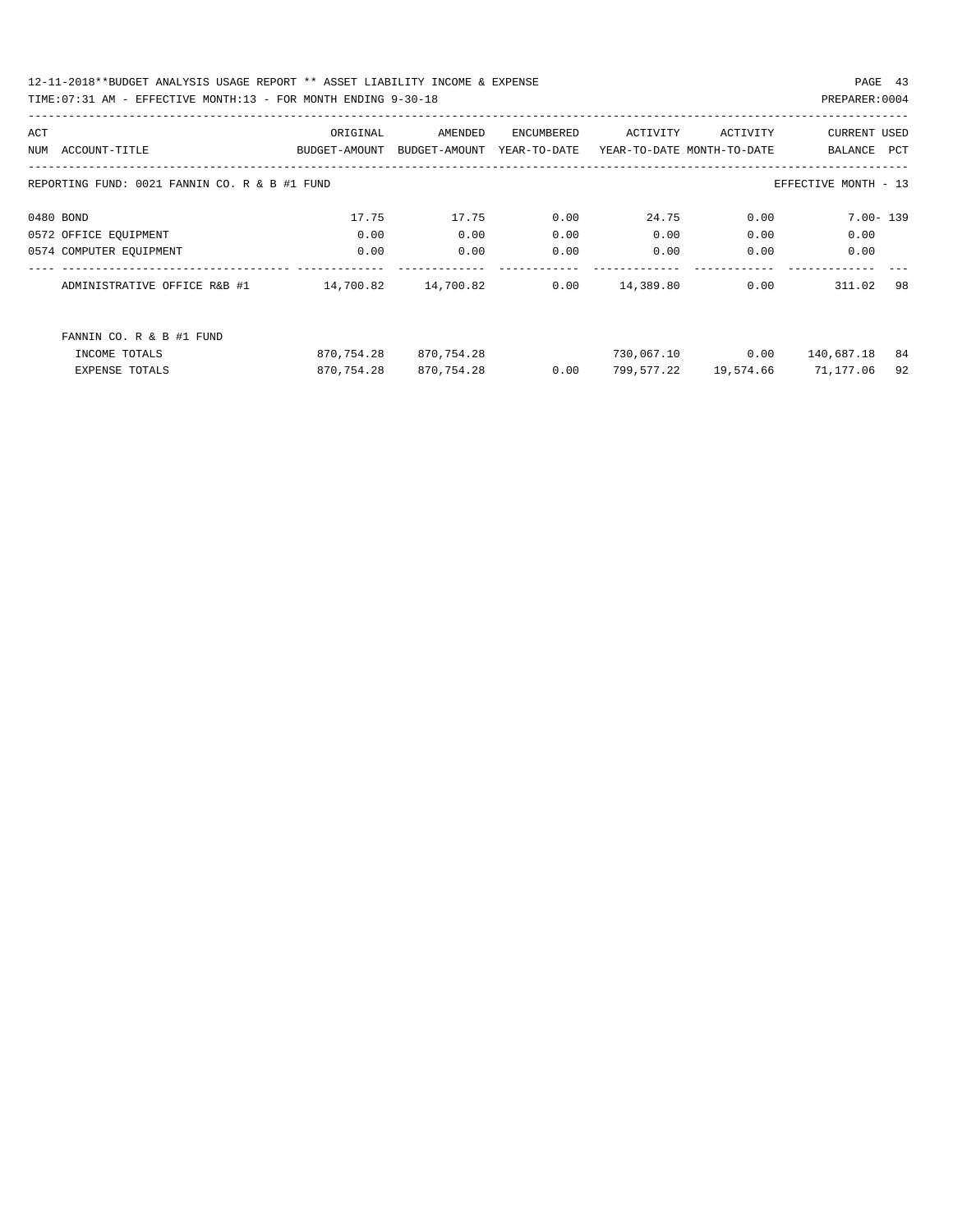|          | 12-11-2018**BUDGET ANALYSIS USAGE REPORT ** ASSET LIABILITY INCOME & EXPENSE<br>PAGE 44<br>TIME: 07:31 AM - EFFECTIVE MONTH: 13 - FOR MONTH ENDING 9-30-18<br>PREPARER: 0004 |           |                             |            |                                                                                 |                                      |                                    |                |  |  |  |  |
|----------|------------------------------------------------------------------------------------------------------------------------------------------------------------------------------|-----------|-----------------------------|------------|---------------------------------------------------------------------------------|--------------------------------------|------------------------------------|----------------|--|--|--|--|
| ACT      | NUM ACCOUNT-TITLE                                                                                                                                                            | ORIGINAL  | AMENDED                     | ENCUMBERED | ACTIVITY<br>BUDGET-AMOUNT BUDGET-AMOUNT YEAR-TO-DATE YEAR-TO-DATE MONTH-TO-DATE | ACTIVITY                             | CURRENT USED<br>BALANCE PCT        |                |  |  |  |  |
|          | REPORTING FUND: 0022 FANNIN CO. R & B #2 FUND                                                                                                                                |           |                             |            |                                                                                 |                                      | EFFECTIVE MONTH - 13               |                |  |  |  |  |
|          | 0100 PAYROLL                                                                                                                                                                 |           |                             |            |                                                                                 |                                      |                                    |                |  |  |  |  |
|          | 0100 PAYROLL                                                                                                                                                                 |           |                             |            |                                                                                 | $0.00$ 0.00                          | 0.00                               |                |  |  |  |  |
| -------- | PAYROLL                                                                                                                                                                      |           |                             |            | 0.00                                                                            | 0.00                                 | 0.00                               |                |  |  |  |  |
|          | 0102 A/P CLEARING                                                                                                                                                            |           |                             |            |                                                                                 |                                      |                                    |                |  |  |  |  |
|          | 0100 A/P CLEARING                                                                                                                                                            |           |                             |            | 0.00                                                                            | 0.00                                 | 0.00                               |                |  |  |  |  |
|          | A/P CLEARING                                                                                                                                                                 |           |                             |            | 0.00                                                                            | 0.00                                 | 0.00                               |                |  |  |  |  |
|          | 0103 CASH                                                                                                                                                                    |           |                             |            |                                                                                 |                                      |                                    |                |  |  |  |  |
|          |                                                                                                                                                                              |           |                             |            |                                                                                 |                                      |                                    |                |  |  |  |  |
|          | 0100 R&B#2- COMBINED FUNDS CHECKING<br>0175 TEXPOOL                                                                                                                          |           |                             |            | 127,370.00-                                                                     | 82,795.35- 0.00 95,066.80<br>0.00    | 253,050.37                         |                |  |  |  |  |
|          |                                                                                                                                                                              |           |                             |            |                                                                                 | -------                              |                                    |                |  |  |  |  |
|          | CASH                                                                                                                                                                         |           |                             |            | 210,165.35-                                                                     | 0.00                                 | 348,117.17                         |                |  |  |  |  |
|          | 0120 RECEIVABLES                                                                                                                                                             |           |                             |            |                                                                                 |                                      |                                    |                |  |  |  |  |
|          | 0311 TAXES RECEIVABLE                                                                                                                                                        |           |                             |            | 2,505.58                                                                        | 0.00                                 | 35,406.18                          |                |  |  |  |  |
|          | 0312 DUE FROM OTHER GOVERNMENT                                                                                                                                               |           |                             |            | 2,061.43                                                                        | 0.00                                 | 9,319.86                           |                |  |  |  |  |
|          | 0313 DUE FROM OTHER FUNDS                                                                                                                                                    |           |                             |            | 6,723.76-                                                                       | 0.00                                 | 3,676.18                           |                |  |  |  |  |
|          | 0315 INVENTORY ASSET                                                                                                                                                         |           |                             |            | 1,998.80                                                                        | 0.00                                 | 43,974.52<br>----------            |                |  |  |  |  |
|          | RECEIVABLES                                                                                                                                                                  |           |                             |            | 157.95-                                                                         | 0.00                                 | 92,376.74                          |                |  |  |  |  |
|          | 0200 LIABILITY ACCOUNT                                                                                                                                                       |           |                             |            |                                                                                 |                                      |                                    |                |  |  |  |  |
|          | 0150 ACCRUED SALARY PAYABLE                                                                                                                                                  |           |                             |            |                                                                                 | 318.43 0.00 10,957.40                |                                    |                |  |  |  |  |
|          | 0155 ACCRUED FRINGE BENEFITS                                                                                                                                                 |           |                             |            | 391.82                                                                          | 0.00                                 | 5,609.02                           |                |  |  |  |  |
|          | 0200 DEFERRED TAX REVENUE                                                                                                                                                    |           |                             |            | 3,648.79                                                                        | 0.00                                 | 33,639.77                          |                |  |  |  |  |
|          | 0900 SYSTEM ADDED LIABILITY LINE-ITEM                                                                                                                                        |           |                             |            |                                                                                 | 2,573.26 2,573.26 2,573.26           |                                    |                |  |  |  |  |
|          | 0910 SYSTEM ADDED LIABILITY LINE-ITEM                                                                                                                                        |           |                             |            | 5,213.50                                                                        | 0.00                                 | 5,213.50                           |                |  |  |  |  |
|          | LIABILITY ACCOUNT                                                                                                                                                            |           |                             |            | -----------                                                                     | ------------<br>12, 145.80 2, 573.26 | . _ _ _ _ _ _ _ _ _ _<br>57,992.95 |                |  |  |  |  |
|          | 0207 DUE TO FUND                                                                                                                                                             |           |                             |            |                                                                                 |                                      |                                    |                |  |  |  |  |
|          |                                                                                                                                                                              |           |                             |            |                                                                                 |                                      |                                    |                |  |  |  |  |
|          | 0070 DUE TO RIGHT OF WAY<br>-------------------- ------------                                                                                                                |           |                             |            |                                                                                 | $0.00$ $0.00$<br>----------          | 0.00                               |                |  |  |  |  |
|          | DUE TO FUND                                                                                                                                                                  |           |                             |            | 0.00                                                                            | 0.00                                 | 0.00                               |                |  |  |  |  |
|          | 0271 EQUITY ACCOUNT                                                                                                                                                          |           |                             |            |                                                                                 |                                      |                                    |                |  |  |  |  |
|          | 0200 EQUITY ACCOUNT                                                                                                                                                          |           |                             |            |                                                                                 | 19,609.02- 0.00 585,361.04           |                                    |                |  |  |  |  |
|          | EQUITY ACCOUNT                                                                                                                                                               |           |                             |            |                                                                                 | $19,609.02 - 0.00$                   | 585,361.04                         |                |  |  |  |  |
|          | 0300 TOTAL REV/TRANSFERS                                                                                                                                                     |           |                             |            |                                                                                 |                                      |                                    |                |  |  |  |  |
|          | 0122 BEGINNING CASH BALANCE                                                                                                                                                  | 72,428.09 | 264,798.55                  |            | 0.00                                                                            | 0.00                                 | 264,798.55                         | 00             |  |  |  |  |
|          | TOTAL REV/TRANSFERS                                                                                                                                                          | 72,428.09 | -------------<br>264,798.55 | 0.00       | 0.00                                                                            | 0.00                                 | -------------<br>264,798.55        | 0 <sub>0</sub> |  |  |  |  |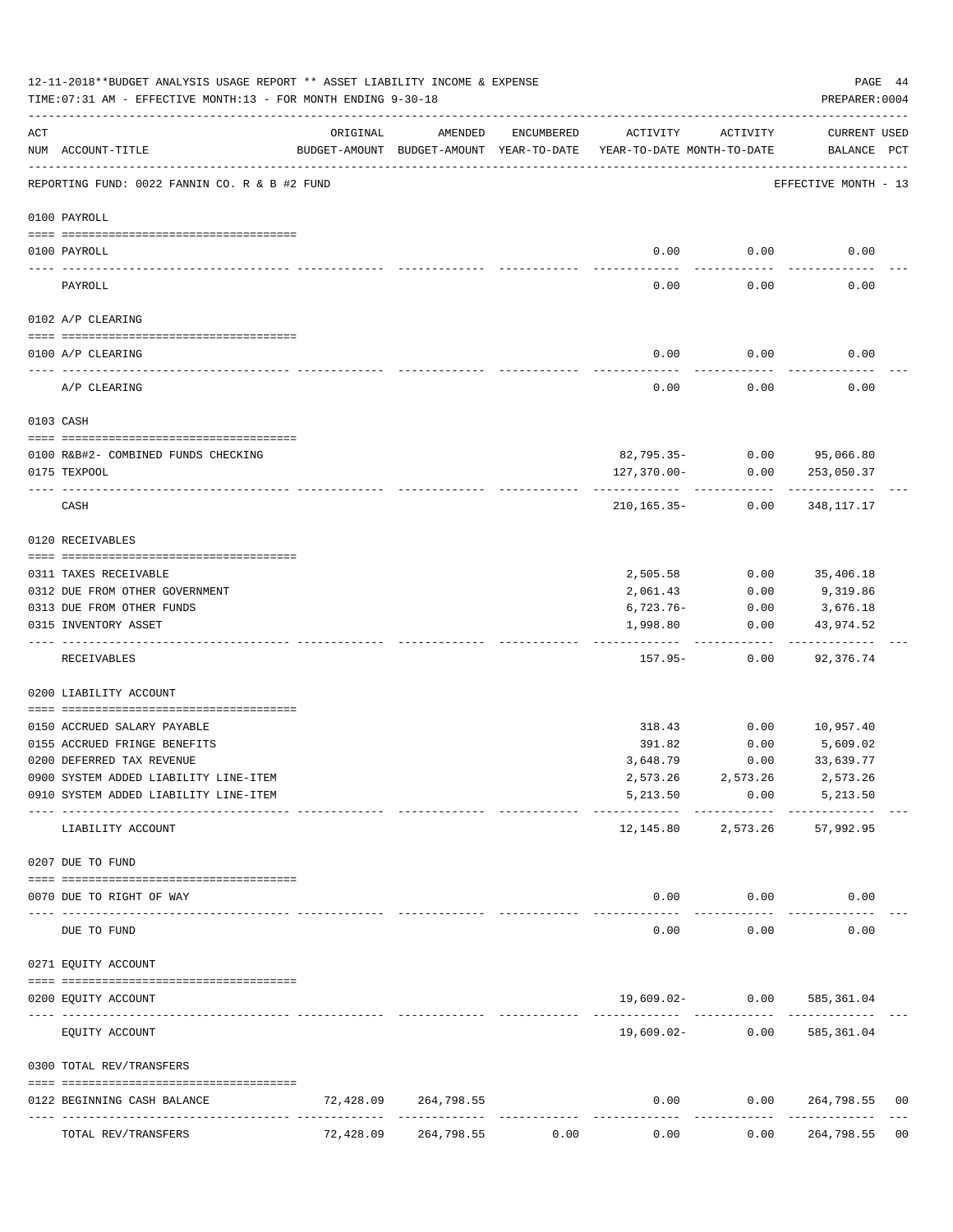|     | 12-11-2018**BUDGET ANALYSIS USAGE REPORT ** ASSET LIABILITY INCOME & EXPENSE<br>TIME: 07:31 AM - EFFECTIVE MONTH: 13 - FOR MONTH ENDING 9-30-18 |                                                      |                                                                                |                                         |                                    |                   | PAGE 45<br>PREPARER: 0004                                           |    |
|-----|-------------------------------------------------------------------------------------------------------------------------------------------------|------------------------------------------------------|--------------------------------------------------------------------------------|-----------------------------------------|------------------------------------|-------------------|---------------------------------------------------------------------|----|
| ACT | NUM ACCOUNT-TITLE                                                                                                                               | ORIGINAL                                             | AMENDED<br>BUDGET-AMOUNT BUDGET-AMOUNT YEAR-TO-DATE YEAR-TO-DATE MONTH-TO-DATE | ENCUMBERED                              |                                    | ACTIVITY ACTIVITY | <b>CURRENT USED</b><br>BALANCE PCT                                  |    |
|     | REPORTING FUND: 0022 FANNIN CO. R & B #2 FUND                                                                                                   |                                                      |                                                                                |                                         |                                    |                   | EFFECTIVE MONTH - 13                                                |    |
|     | 0310 PROPERTY TAXES                                                                                                                             |                                                      |                                                                                |                                         |                                    |                   |                                                                     |    |
|     | 0110 CURRENT TAXES                                                                                                                              | 523,125.60 523,125.60 512,196.85 0.00 10,928.75 98   |                                                                                |                                         |                                    |                   |                                                                     |    |
|     | 0120 DELINQUENT TAXES                                                                                                                           |                                                      | 8,068.00 8,068.00                                                              |                                         |                                    | 13,941.38 0.00    | 5,873.38+ 173                                                       |    |
|     | PROPERTY TAXES                                                                                                                                  |                                                      | 531,193.60 531,193.60 0.00                                                     |                                         |                                    | 526,138.23 0.00   | ----------- ---<br>5,055.37 99                                      |    |
|     | 0318 OTHER TAXES                                                                                                                                |                                                      |                                                                                |                                         |                                    |                   |                                                                     |    |
|     |                                                                                                                                                 |                                                      |                                                                                |                                         |                                    |                   |                                                                     |    |
|     | 0120 PAY N LIEU TAX/GRASSLAND                                                                                                                   |                                                      | 1,500.00 1,500.00                                                              |                                         |                                    |                   | 1,925.68 0.00 425.68+ 128                                           |    |
|     | 0121 PAY N LIEU TAX/UPPER TRINITY                                                                                                               | 0.00<br>47,659.00                                    | 0.00<br>47,659.00                                                              |                                         | 1,029.94<br>57,774.15              | 0.00<br>0.00      | 1,029.94+<br>10,115.15+ 121                                         |    |
|     | 0160 SALES TAX REVENUES                                                                                                                         |                                                      |                                                                                |                                         |                                    |                   |                                                                     |    |
|     | OTHER TAXES                                                                                                                                     |                                                      |                                                                                |                                         |                                    |                   | $49,159.00$ $49,159.00$ $0.00$ $60,729.77$ $0.00$ $11,570.77$ $124$ |    |
|     | 0321 FEES OF TAX COLLECTOR                                                                                                                      |                                                      |                                                                                |                                         |                                    |                   |                                                                     |    |
|     | 0200 CAR REGISTRATION/SALES TAX                                                                                                                 | 99,470.00 99,470.00                                  |                                                                                |                                         |                                    |                   | 85,319.69   0.00   14,150.31   86                                   |    |
|     | 0300 COUNTY'S ADDITIONAL \$10                                                                                                                   | 65, 285.00                                           | 65,285.00                                                                      |                                         | 81,621.56                          |                   | $0.00$ 16,336.56+ 125                                               |    |
|     | FEES OF TAX COLLECTOR                                                                                                                           | $164,755.00$ $164,755.00$ $0.00$ $166,941.25$ $0.00$ |                                                                                |                                         | -------------                      | ------------      | 2,186.25+ 101                                                       |    |
|     | 0330 GRANTS                                                                                                                                     |                                                      |                                                                                |                                         |                                    |                   |                                                                     |    |
|     | 0200 FEMA GRANT                                                                                                                                 | 0.00                                                 | 0.00                                                                           |                                         |                                    | $0.00$ 0.00       | 0.00                                                                |    |
|     | GRANTS                                                                                                                                          | 0.00                                                 |                                                                                |                                         | $0.00$ $0.00$ $0.00$ $0.00$ $0.00$ |                   | 0.00                                                                |    |
|     | 0350 FINES                                                                                                                                      |                                                      |                                                                                |                                         |                                    |                   |                                                                     |    |
|     | 0403 COUNTY CLERK FINES                                                                                                                         |                                                      | 14,007.00 14,007.00                                                            |                                         |                                    |                   | 9,966.16   0.00   4,040.84                                          | 71 |
|     | 0450 DISTRICT CLERK FINES                                                                                                                       | 13,176.00                                            | 13,176.00                                                                      |                                         | 9,440.06                           | 0.00              | 3,735.94                                                            | 72 |
|     | 0455 J. P. #1 FINES                                                                                                                             | 9,133.00                                             | 9,133.00                                                                       |                                         | 7,592.64                           | 0.00              | 1,540.36 83                                                         |    |
|     | 0456 J. P. #2 FINES                                                                                                                             | 2,000.00                                             | 2,000.00                                                                       |                                         | 3,243.05                           | 0.00              | 1,243.05+ 162                                                       |    |
|     | 0457 J. P. #3 FINES                                                                                                                             | 2,500.00<br>------------------- ------------         | 2,500.00<br>------------                                                       |                                         | 4,996.87<br>-------------          | 0.00              | 2,496.87+200                                                        |    |
|     | FINES                                                                                                                                           | 40,816.00                                            |                                                                                |                                         | 40,816.00   0.00   35,238.78       | 0.00              | 5,577.22 86                                                         |    |
|     | 0360 INTEREST EARNINGS                                                                                                                          |                                                      |                                                                                |                                         |                                    |                   |                                                                     |    |
|     | 0100 INTEREST EARNINGS                                                                                                                          |                                                      | 225.00<br>225.00                                                               |                                         |                                    | 5,271.87 0.00     | $5,046.87+343$                                                      |    |
|     | INTEREST EARNINGS                                                                                                                               | 225.00                                               |                                                                                | 225.00 0.00                             | 5,271.87                           |                   | 0.00<br>$5,046.87+343$                                              |    |
|     | 0364 SALE OF EQUIPMENT                                                                                                                          |                                                      |                                                                                |                                         |                                    |                   |                                                                     |    |
|     | --------------------------------------<br>0163 SALE OF EQUIPMENT                                                                                |                                                      | 5,000.00 5,000.00                                                              |                                         |                                    | 0.00              | 0.00<br>5,000.00 00                                                 |    |
|     | SALE OF EQUIPMENT                                                                                                                               | 5,000.00                                             | 5,000.00                                                                       | -------------------------------<br>0.00 | 0.00                               |                   | 5,000.00 00<br>0.00                                                 |    |
|     | 0370 MISCELLANEOUS REVENUES                                                                                                                     |                                                      |                                                                                |                                         |                                    |                   |                                                                     |    |
|     | 0120 STATE LATERAL ROAD                                                                                                                         | 10,000.00                                            | 10,000.00                                                                      |                                         | 20, 213.07                         | 0.00              | 10, 213.07+ 202                                                     |    |
|     | 0125 TDT WEIGHT FEES                                                                                                                            | 18,000.00                                            | 18,000.00                                                                      |                                         | 13,110.19                          | 0.00              | 4,889.81 73                                                         |    |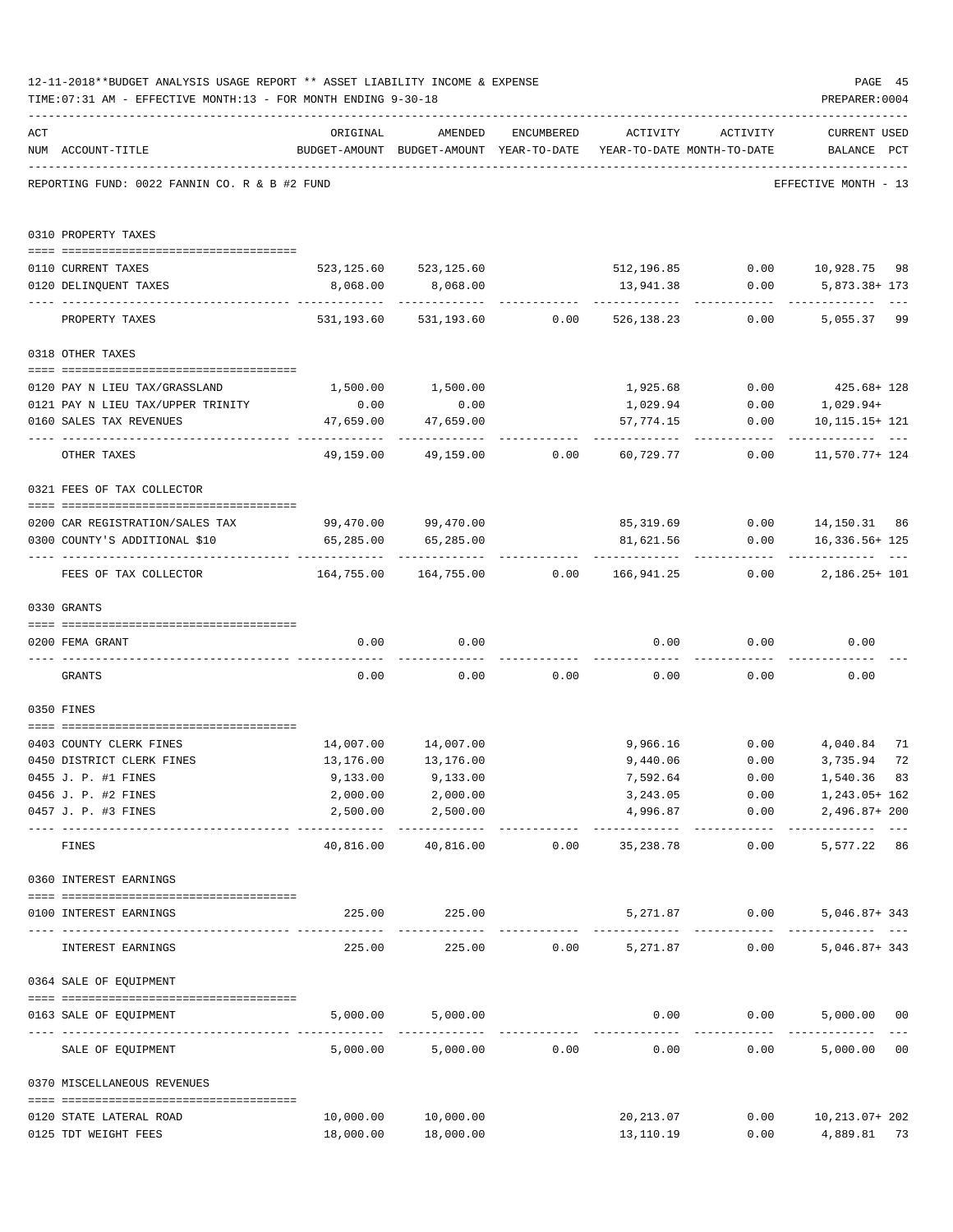| ACT                                              | ORIGINAL      | AMENDED                    | ENCUMBERED           | ACTIVITY    | ACTIVITY                            | <b>CURRENT USED</b>               |                |
|--------------------------------------------------|---------------|----------------------------|----------------------|-------------|-------------------------------------|-----------------------------------|----------------|
| NUM ACCOUNT-TITLE                                | BUDGET-AMOUNT | BUDGET-AMOUNT YEAR-TO-DATE |                      |             | YEAR-TO-DATE MONTH-TO-DATE          | BALANCE PCT                       |                |
| REPORTING FUND: 0022 FANNIN CO. R & B #2 FUND    |               |                            |                      |             |                                     | EFFECTIVE MONTH - 13              |                |
| 0130 REFUNDS & MISCELLANEOUS                     | 0.00          | 0.00                       |                      | 601.60      | 0.00                                | $601.60+$                         |                |
| 0131 AUTOMOBILE INSURANCE LOSS PAYMENT           | 0.00          | 29,871.00                  |                      | 29,871.00   | 0.00                                | $0.00$ 100                        |                |
| 0140 PROCEEDS OF LOAN                            | 0.00          | 0.00                       |                      | 0.00        | 0.00                                | 0.00                              |                |
| 0145 REIMBURSEMENT OF MATERIALS                  | 5,000.00      | 5,000.00                   |                      | 10,802.48   | 0.00                                | $5,802.48 + 216$                  |                |
| 0150 TRENTON HIGH MEADOWS SUBDIVISION            | 4,000.00      | 4,000.00                   |                      | 6,950.00    | 0.00                                | 2,950.00+ 174                     |                |
| MISCELLANEOUS REVENUES                           | 37,000.00     |                            | 66,871.00 0.00       |             | 81,548.34 0.00                      | 14,677.34+ 122                    |                |
| 0509 CONTINGENCY                                 |               |                            |                      |             |                                     |                                   |                |
| 0475 CONTINGENCY                                 | 10,760.65     | 10,760.65                  | 0.00                 | 0.00        | 0.00                                | 10,760.65                         | 00             |
|                                                  |               |                            |                      |             |                                     |                                   |                |
| CONTINGENCY                                      | 10,760.65     | 10,760.65                  | 0.00                 | 0.00        | 0.00                                | 10,760.65                         | 0 <sub>0</sub> |
| 0622 ROAD & BRIDGE 2                             |               |                            |                      |             |                                     |                                   |                |
| 0100 COMPENSATION PAY                            | 0.00          | 0.00                       |                      | $0.00$ 0.00 | 0.00                                | 0.00                              |                |
| 0101 SALARY ELECTED OFFICIAL 60,894.15 60,894.15 |               |                            | 0.00                 | 60,894.34   | 0.00                                | $0.19 - 100$                      |                |
| 0105 SALARY SECRETARY                            | 0.00          | 0.00                       | 0.00                 | 0.00        | 0.00                                | 0.00                              |                |
| 0106 SALARY PRECINCT EMPLOYEES                   | 213,754.97    | 213,754.97                 | 0.00                 | 213,514.69  | 0.00                                | 240.28 100                        |                |
| 0107 REGULAR-TEMP. PART-TIME                     | 0.00          | 0.00                       | 0.00                 | 0.00        | 0.00                                | 0.00                              |                |
| 0199 TOTAL SALARIES                              | 274,649.12    | 274,649.12                 | 0.00                 | 274,409.03  | 0.00                                | 240.09 100                        |                |
| 0201 SOCIAL SECURITY TAXES                       | 17,065.44     | 17,065.44                  | 0.00                 | 16,351.59   | 0.00                                | 713.85                            | 96             |
| 0202 GROUP HEALTH INSURANCE                      | 83,956.80     | 83,956.80                  | 0.00                 | 84,609.60   | 0.00                                | 652.80- 101                       |                |
| 0203 RETIREMENT                                  | 31,255.07     | 31,255.07                  | 0.00                 | 31,216.91   | 0.00                                | 38.16 100                         |                |
| 0204 WORKERS' COMPENSATION                       | 8,965.36      | 8,965.36                   | 0.00                 | 7,272.64    | 0.00                                | 1,692.72                          | 81             |
| 0205 MEDICARE TAX                                | 3,991.11      | 3,991.11                   | 0.00                 | 3,824.01    | 0.00                                | 167.10                            | 96             |
| 0206 UNEMPLOYMENT EXPENSE                        | 0.00          | 0.00                       | 0.00                 | 0.00        | 0.00                                | 0.00                              |                |
| 0299 TOTAL EMPLOYEE BENEFITS                     | 145,233.78    | 145,233.78                 | 0.00                 | 143,274.75  | 0.00                                | 1,959.03                          | 99             |
| 0312 CONTRACT LABOR                              | 0.00          | 0.00                       | 0.00                 | 0.00        | 0.00                                | 0.00                              |                |
| 0314 EMPLOYEE PHYSICALS/DOT TESTING              | 400.00        | 400.00                     | 0.00                 | 210.00      | 0.00                                | 190.00                            | 53             |
| 0340 SHOP SUPPLIES                               | 4,000.00      | 4,000.00                   | 0.00                 |             | 2,302.34 179.87                     | 1,697.66                          | -58            |
| 0341 R & B MAT. ROCK & GRAVEL                    | 145,000.00    | 172,600.00                 | 0.00                 |             | 173,338.66 1,917.92                 | 738.66- 100                       |                |
| 0342 R & B MAT. CULVERTS                         | 15,000.00     | 20,000.00                  | 0.00                 | 19,686.16   | 0.00                                | 313.84                            | 98             |
| 0343 R & B MAT. HARDWRE & LUMB                   | 6,000.00      | 6,000.00                   | 0.00                 | 1,509.17    | 0.00                                | 4,490.83                          | 25             |
| 0344 R & B MAT. ASPHALT/RD OIL                   | 42,000.00     | 42,000.00                  | 0.00                 | 36,783.09   | 0.00                                | 5,216.91                          | 88             |
| 0345 CHEMICALS                                   | 1,000.00      | 1,000.00                   | 0.00                 | 409.14      | 0.00                                | 590.86                            | 41             |
| 0346 CETRZ EXPENDITURES                          | 0.00          | 0.00                       | 0.00                 | 0.00        | 0.00                                | 0.00                              |                |
| 0350 DEBRIS REMOVAL                              | 0.00          | 0.00                       | 0.00                 | 0.00        | 0.00                                | 0.00                              |                |
| 0395 UNIFORMS                                    | 2,800.00      | 2,800.00<br>_____________  | 0.00<br>------------ | 2,996.85    | 239.68                              | 196.85- 107<br>------------------ |                |
| 0399 TOTAL R&B MATERIALS                         | 216,200.00    | 248,800.00                 | 0.00                 |             | 237, 235.41 2, 337.47 11, 564.59 95 |                                   |                |
| 0400 LEGAL FEES                                  | 0.00          | 0.00                       | 0.00                 | 0.00        | 0.00                                | 0.00                              |                |
| 0420 UTILITY TELEPHONE                           | 1,250.00      | 1,790.31                   | 0.00                 | 1,790.31    | 0.00                                | 0.00 100                          |                |
| 0421 CELL PHONE ALLOWANCE                        | 600.00        | 600.00                     | 0.00                 | 600.00      | 0.00                                | 0.00 100                          |                |
| 0427 OUT OF COUNTY TRAVEL                        | 800.00        | 800.00                     | 0.00                 | 40.00       | 0.00                                | 760.00                            | 0 <sub>5</sub> |
| 0430 BIDS, NOTICES & PERMITS                     | 1,000.00      | 1,000.00                   | 0.00                 | 151.21      | 0.00                                | 848.79                            | 15             |
| 0435 PRINTING                                    | 100.00        | 100.00                     | 0.00                 | 0.00        | 0.00                                | 100.00                            | 0 <sub>0</sub> |
| 0440 UTILITY ELECTRICITY                         | 2,000.00      | 2,000.00                   | 0.00                 | 1,566.78    | 0.00                                | 433.22                            | 78             |
| 0441 UTILITY GAS                                 | 750.00        | 951.00                     | 0.00                 | 934.27      | 45.53                               | 16.73                             | 98             |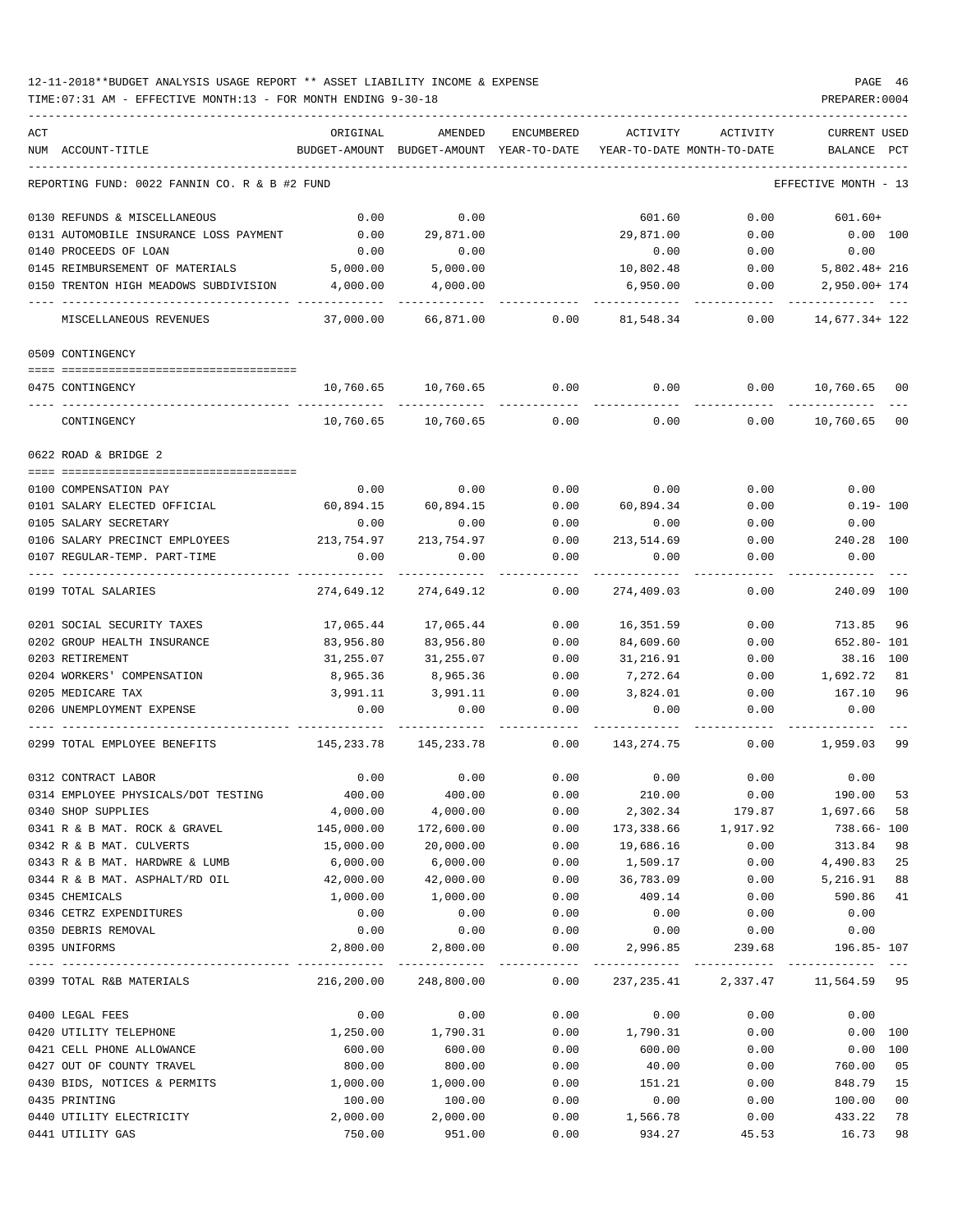| ACT |                                               | ORIGINAL                                 | AMENDED               | <b>ENCUMBERED</b> | ACTIVITY                   | ACTIVITY | <b>CURRENT USED</b>  |                |
|-----|-----------------------------------------------|------------------------------------------|-----------------------|-------------------|----------------------------|----------|----------------------|----------------|
|     | NUM ACCOUNT-TITLE                             | BUDGET-AMOUNT BUDGET-AMOUNT YEAR-TO-DATE |                       |                   | YEAR-TO-DATE MONTH-TO-DATE |          | <b>BALANCE</b>       | $_{\rm PCT}$   |
|     | REPORTING FUND: 0022 FANNIN CO. R & B #2 FUND |                                          |                       |                   |                            |          | EFFECTIVE MONTH - 13 |                |
|     | 0442 UTILITY WATER                            | 800.00                                   | 912.00                | 0.00              | 937.77                     | 78.24    | $25.77 - 103$        |                |
|     | 0443 TRASH PICKUP                             | 1,300.00                                 | 1,300.00              | 0.00              | 960.75                     | 0.00     | 339.25               | 74             |
|     | 0447 REPEATER SERVICE CONTRACT                | 682.32                                   | 686.32                | 0.00              | 686.32                     | 0.00     | 0.00 100             |                |
|     | 0450 R&M BUILDING                             | 2,000.00                                 | 2,000.00              | 0.00              | 340.56                     | 0.00     | 1,659.44             | 17             |
|     | 0453 COMPUTER SOFTWARE                        | 0.00                                     | 0.00                  | 0.00              | 0.00                       | 0.00     | 0.00                 |                |
|     | 0457 R & M MACHINERY GAS & OIL                | 70,000.00                                | 70,000.00             | 0.00              | 66,481.22                  | 0.00     | 3,518.78             | 95             |
|     | 0458 R & M MACHINERY PARTS                    | 25,000.00                                | 34,535.00             | 0.00              | 32,773.50                  | 112.02   | 1,761.50             | 95             |
|     | 0459 R & M MACH. TIRES & TUBES                | 15,000.00                                | 15,000.00             | 0.00              | 14,565.81                  | 0.00     | 434.19               | 97             |
|     | 0460 EQUIPMENT RENTAL/LEASE                   | 0.00                                     | 0.00                  | 0.00              | 0.00                       | 0.00     | 0.00                 |                |
|     | 0480 BOND                                     | 0.00                                     | 0.00                  | 0.00              | 0.00                       | 0.00     | 0.00                 |                |
|     | 0482 INSURANCE                                | 8,500.00                                 | 8,500.00              | 0.00              | 7,453.93                   | 0.00     | 1,046.07             | 88             |
|     | 0485 PRISONER SUPPLIES                        | 0.00                                     | 0.00                  | 0.00              | 0.00                       | 0.00     | 0.00                 |                |
|     | 0488 FANNIN RURAL RAIL DISTRICT               | 0.00                                     | 0.00                  | 0.00              | 0.00                       | 0.00     | 0.00                 |                |
|     | 0490 MISCELLANEOUS                            | 1,000.00                                 | 1,000.00              | 0.00              | 0.00                       | 0.00     | 1,000.00             | 0 <sub>0</sub> |
|     | 0491 SOIL & WATER CONSERVATION                | 250.00                                   | 250.00                | 0.00              | 250.00                     | 0.00     | 0.00                 | 100            |
|     | 0492 TDRA FLOOD CASH MATCH                    | 0.00                                     | 0.00                  | 0.00              | 0.00                       | 0.00     | 0.00                 |                |
|     | 0493 TRENTON HIGH MEADOWS SUBDIVISION         | 4,000.00                                 | 4,000.00              | 0.00              | 0.00                       | 0.00     | 4,000.00             | 00             |
|     | 0494 FLOOD CONTROL SITE MAINTENANCE           | 4,000.00                                 | 4,000.00              | 0.00              | 4,000.00                   | 0.00     | 0.00                 | 100            |
|     | 0495 PIPELINE SALES TAX REIMBURSEMENT         | 0.00                                     | 0.00                  | 0.00              | 0.00                       | 0.00     | 0.00                 |                |
|     | 0496 TCOG HAZARDOUS WASTEMATCH                | 0.00                                     | 0.00                  | 0.00              | 0.00                       | 0.00     | 0.00                 |                |
|     | 0499 TOTAL SER.& OTHER CHARGES                |                                          | 139,032.32 149,424.63 | 0.00              | 133,532.43                 | 235.79   | 15,892.20            | 89             |
|     |                                               |                                          |                       |                   |                            |          |                      |                |
|     | 0500 LAND                                     |                                          |                       |                   | 0.00                       | 0.00     | 0.00                 |                |
|     | 0535 BUILDING                                 |                                          |                       |                   | 0.00                       | 0.00     | 0.00                 |                |
|     | 0562 LAND/BUILDING                            | 0.00                                     | 0.00                  | 0.00              | 0.00                       | 0.00     | 0.00                 |                |
|     | 0570 COMPUTER EQUIPMENT                       | 0.00                                     | 0.00                  | 0.00              | 0.00                       | 0.00     | 0.00                 |                |
|     | 0571 PURCHASE OF MACH./EQUIP.                 | 100,000.00                               | 279,249.15            | 0.00              | 275,844.10                 | 0.00     | 3,405.05             | 99             |
|     | 0573 RADIO EQUIPMENT                          | 0.00                                     | 0.00                  | 0.00              | 0.00                       | 0.00     | 0.00                 |                |
|     | 0575 LAND/BUILDING                            |                                          |                       |                   | 0.00                       | 0.00     | 0.00                 |                |
|     | 0580 PRECINCT BRIDGE                          | 0.00                                     | 0.00                  | 0.00              | 0.00                       | 0.00     | 0.00                 |                |
|     | 0599 CAPITAL OUTLAY                           | 100,000.00                               | 279,249.15            | 0.00              | 275,844.10                 | 0.00     | 3,405.05             | 99             |
|     | ROAD & BRIDGE 2                               | 875,115.22                               | 1,097,356.68          | 0.00              | 1,064,295.72               | 2,573.26 | 33,060.96            | 97             |
|     | 0625 ADMINISTRATIVE OFFICE R&B #2             |                                          |                       |                   |                            |          |                      |                |
|     |                                               |                                          |                       |                   |                            |          |                      |                |
|     | 0105 SALARY SECRETARY                         | 9,593.48                                 | 9,593.48              | 0.00              | 9,593.48                   | 0.00     | 0.00 100             |                |
|     | 0201 SOCIAL SECURITY TAXES                    | 594.80                                   | 594.80                | 0.00              | 434.36                     | 0.00     | 160.44 73            |                |
|     | 0202 GROUP HEALTH INSURANCE                   | 2,623.65                                 | 2,623.65              | 0.00              | 2,644.10                   | 0.00     | $20.45 - 101$        |                |
|     | 0203 RETIREMENT                               | 1,091.74                                 | 1,091.74              | 0.00              | 1,091.35                   | 0.00     | $0.39$ 100           |                |
|     | 0204 WORKERS' COMPENSATION                    | 40.29                                    | 40.29                 | 0.00              | 33.66                      | 0.00     | 6.63                 | 84             |
|     | 0205 MEDICARE TAX                             | 139.11                                   | 139.11                | 0.00              | 101.60                     | 0.00     | 37.51                | 73             |
|     | 0310 OFFICE SUPPLIES                          | 100.00                                   | 100.00                | 0.00              | 100.00                     | 0.00     | 0.00 100             |                |
|     | 0311 POSTAL EXPENSES                          | 0.00                                     | 0.00                  | 0.00              | 0.00                       | 0.00     | 0.00                 |                |
|     | 0353 COMPUTER EXPENSE                         | 500.00                                   | 500.00                | 0.00              | 409.30                     | 0.00     | 90.70                | 82             |
|     | 0427 OUT OF COUNTY TRAVEL                     | 0.00                                     | 0.00                  | 0.00              | 0.00                       | 0.00     | 0.00                 |                |
|     | 0480 BOND                                     | 17.75                                    | 17.75                 | 0.00              | 24.75                      | 0.00     | $7.00 - 139$         |                |
|     | 0572 OFFICE EQUIPMENT                         | 0.00                                     | 0.00                  | 0.00              | 0.00                       | 0.00     | 0.00                 |                |
|     | 0574 COMPUTER EQUIPMENT                       | 0.00                                     | 0.00                  | 0.00<br>----      | 0.00                       | 0.00     | 0.00                 |                |
|     | ADMINISTRATIVE OFFICE R&B #2                  | 14,700.82                                | 14,700.82             | 0.00              | 14,432.60                  | 0.00     | 268.22               | 98             |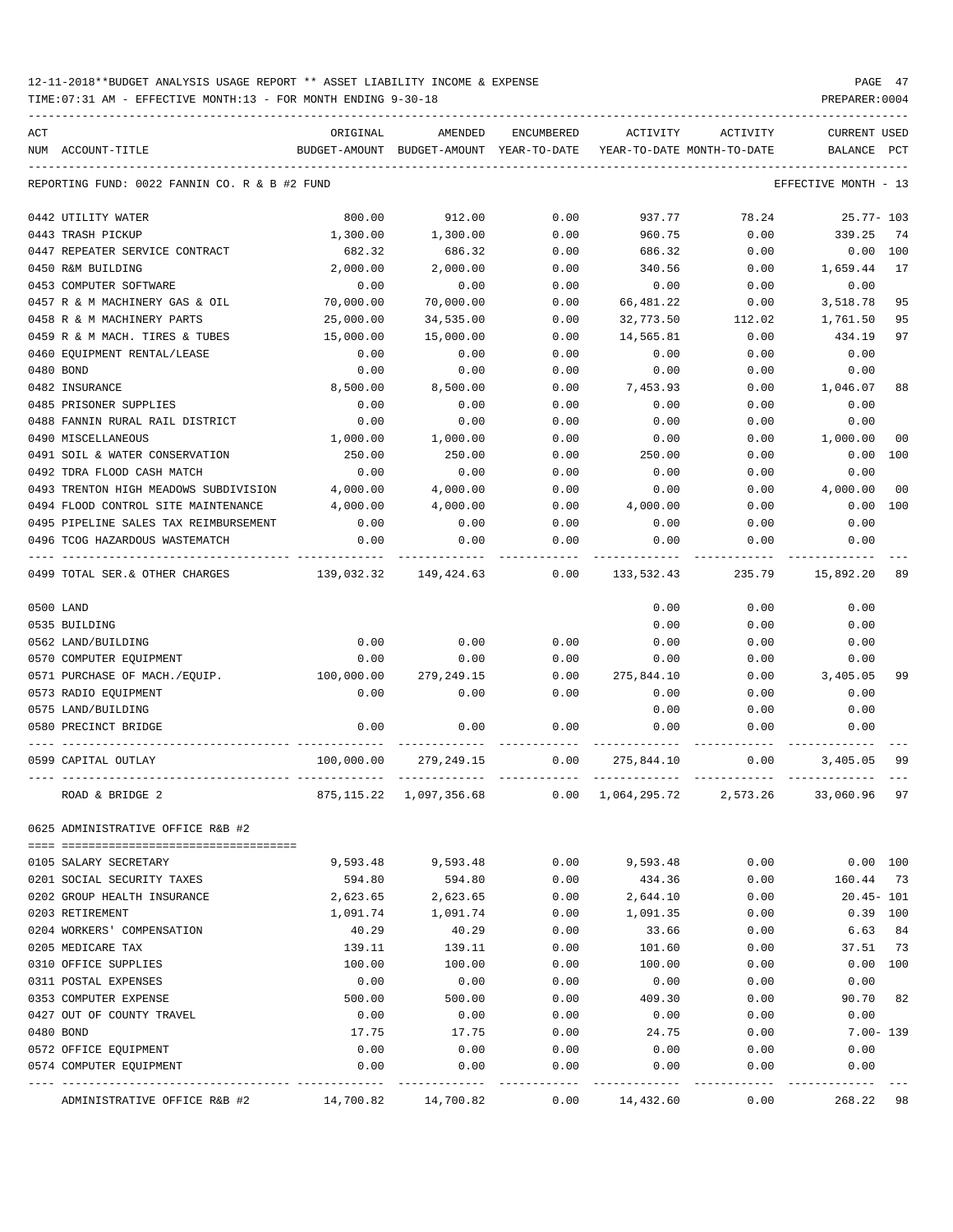| 12-11-2018**BUDGET ANALYSIS USAGE REPORT ** ASSET LIABILITY INCOME & EXPENSE |            |                             |              |                            |          | PAGE 48              |     |
|------------------------------------------------------------------------------|------------|-----------------------------|--------------|----------------------------|----------|----------------------|-----|
| TIME: 07:31 AM - EFFECTIVE MONTH: 13 - FOR MONTH ENDING 9-30-18              |            |                             |              |                            |          | PREPARER: 0004       |     |
| ACT                                                                          | ORIGINAL   | AMENDED                     | ENCUMBERED   | ACTIVITY                   | ACTIVITY | <b>CURRENT USED</b>  |     |
| NUM ACCOUNT-TITLE                                                            |            | BUDGET-AMOUNT BUDGET-AMOUNT | YEAR-TO-DATE | YEAR-TO-DATE MONTH-TO-DATE |          | BALANCE PCT          |     |
| REPORTING FUND: 0022 FANNIN CO. R & B #2 FUND                                |            |                             |              |                            |          | EFFECTIVE MONTH - 13 |     |
| FANNIN CO. R & B #2 FUND                                                     |            |                             |              |                            |          |                      |     |
| INCOME TOTALS                                                                | 900,576.69 | 1,122,818.15                |              | 875,868.24                 | 0.00     | 246,949.91           | -78 |
| EXPENSE TOTALS                                                               |            | 900.576.69 1.122.818.15     | 0.00         | 1,078,728.32               | 2,573.26 | 44,089.83            | 96  |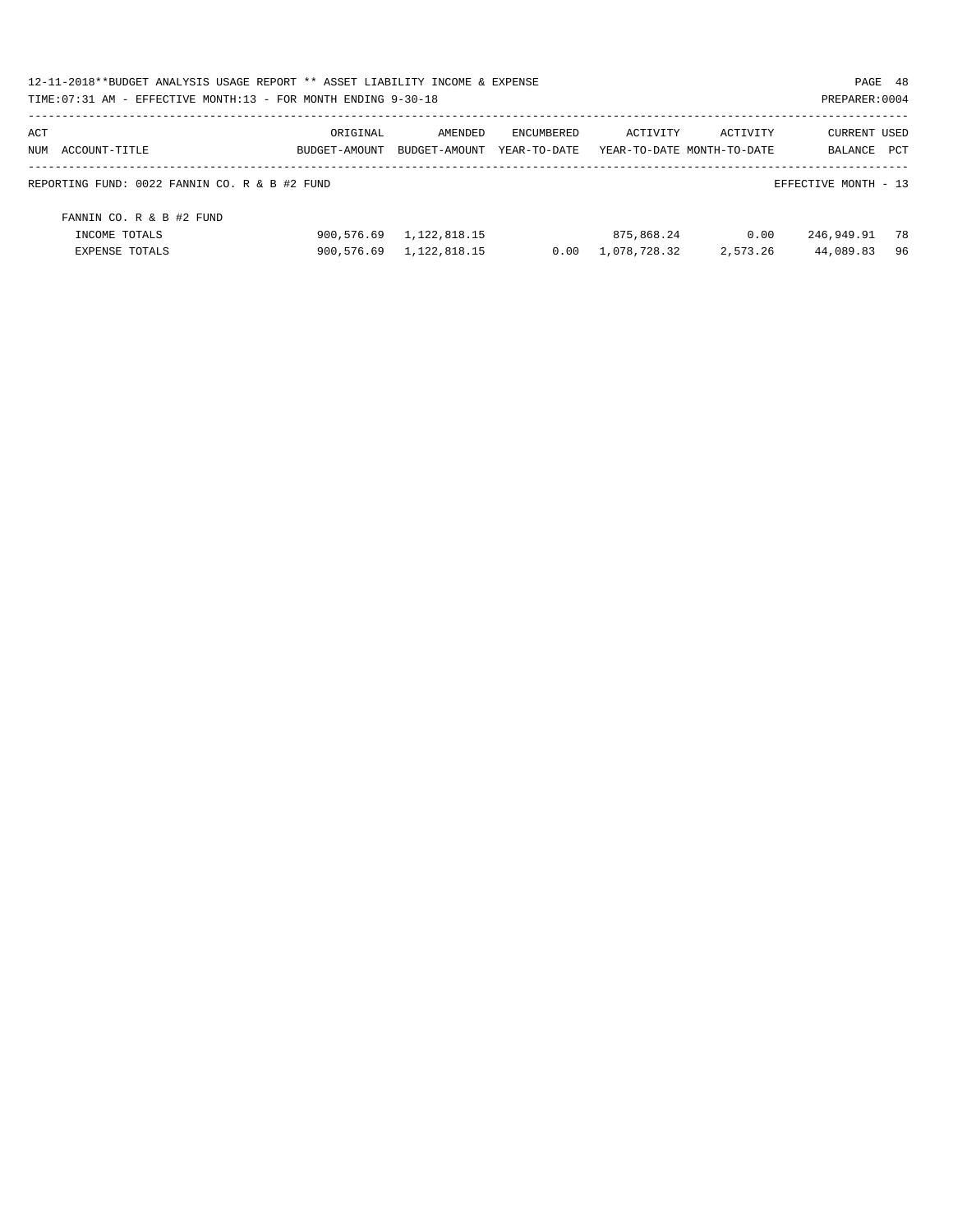|     | 12-11-2018**BUDGET ANALYSIS USAGE REPORT ** ASSET LIABILITY INCOME & EXPENSE<br>TIME: 07:31 AM - EFFECTIVE MONTH: 13 - FOR MONTH ENDING 9-30-18 |          |                  |                      |                                                                                 |                       | PAGE 49<br>PREPARER: 0004                          |  |
|-----|-------------------------------------------------------------------------------------------------------------------------------------------------|----------|------------------|----------------------|---------------------------------------------------------------------------------|-----------------------|----------------------------------------------------|--|
| ACT | NUM ACCOUNT-TITLE                                                                                                                               | ORIGINAL | AMENDED          | ENCUMBERED           | ACTIVITY<br>BUDGET-AMOUNT BUDGET-AMOUNT YEAR-TO-DATE YEAR-TO-DATE MONTH-TO-DATE | ACTIVITY              | CURRENT USED<br>BALANCE PCT                        |  |
|     | REPORTING FUND: 0023 FANNIN CO. R & B #3 FUND                                                                                                   |          |                  |                      |                                                                                 |                       | EFFECTIVE MONTH - 13                               |  |
|     | 0100 PAYROLL                                                                                                                                    |          |                  |                      |                                                                                 |                       |                                                    |  |
|     | 0100 PAYROLL                                                                                                                                    |          |                  |                      | 0.00                                                                            | 0.00                  | 0.00                                               |  |
|     | PAYROLL                                                                                                                                         |          |                  |                      | 0.00                                                                            | 0.00                  | 0.00                                               |  |
|     | 0102 A/P CLEARING                                                                                                                               |          |                  |                      |                                                                                 |                       |                                                    |  |
|     | 0100 A/P CLEARING                                                                                                                               |          |                  |                      | 0.00                                                                            | 0.00                  | 0.00                                               |  |
|     | A/P CLEARING                                                                                                                                    |          |                  |                      | 0.00                                                                            | 0.00                  | 0.00                                               |  |
|     | 0103 CASH                                                                                                                                       |          |                  |                      |                                                                                 |                       |                                                    |  |
|     |                                                                                                                                                 |          |                  |                      |                                                                                 |                       |                                                    |  |
|     | 0100 R&B#3-COMBINED FUNDS CHECKING<br>0175 TEXPOOL                                                                                              |          |                  |                      | 2,975.09                                                                        | 0.00                  | 127,097.94- 0.00 365,348.68<br>231,945.61          |  |
|     |                                                                                                                                                 |          |                  |                      |                                                                                 |                       |                                                    |  |
|     | CASH                                                                                                                                            |          |                  |                      | 124,122.85-                                                                     | 0.00                  | 597,294.29                                         |  |
|     | 0120 RECEIVABLES                                                                                                                                |          |                  |                      |                                                                                 |                       |                                                    |  |
|     | 0311 TAXES RECEIVABLE                                                                                                                           |          |                  |                      | 3,754.82                                                                        | 0.00                  | 53,118.05                                          |  |
|     | 0312 DUE FROM OTHER GOVERNMENTS                                                                                                                 |          |                  |                      | 3,091.58                                                                        | 0.00                  | 14,682.25                                          |  |
|     | 0313 DUE FROM OTHER FUNDS                                                                                                                       |          |                  |                      | $10,085.65-$                                                                    | 0.00                  | 5,514.25                                           |  |
|     | 0315 INVENTORY                                                                                                                                  |          |                  |                      | 33,300.29<br>---------                                                          | 0.00                  | 66,704.86<br>. _ _ _ _ _ _ _ _                     |  |
|     | RECEIVABLES                                                                                                                                     |          |                  |                      | 30,061.04                                                                       | 0.00                  | 140,019.41                                         |  |
|     | 0200 LIABILITY ACCOUNT                                                                                                                          |          |                  |                      |                                                                                 |                       |                                                    |  |
|     | 0150 ACCRUED SALARY PAYABLE                                                                                                                     |          |                  |                      | $1,420.10-$                                                                     | 0.00                  | 10,785.65                                          |  |
|     | 0155 ACCRUED FRINGE BENEFITS                                                                                                                    |          |                  |                      | 313.08-                                                                         | 0.00                  | 5,606.58                                           |  |
|     | 0200 DEFERRED TAX REVENUE                                                                                                                       |          |                  |                      | 5,469.03                                                                        | 0.00                  | 50,468.42                                          |  |
|     | 0900 SYSTEM ADDED LIABILITY LINE-ITEM                                                                                                           |          |                  |                      |                                                                                 |                       | $12,481.81$ $12,481.81$ $12,481.81$                |  |
|     | 0910 SYSTEM ADDED LIABILITY LINE-ITEM                                                                                                           |          |                  |                      | 29,304.24-                                                                      |                       | $0.00$ 29,304.24-                                  |  |
|     | LIABILITY ACCOUNT                                                                                                                               |          |                  |                      |                                                                                 | 13,086.58- 12,481.81  | ---------- ------------ -------------<br>50,038.22 |  |
|     | 0205 SHORT-TERM LOAN                                                                                                                            |          |                  |                      |                                                                                 |                       |                                                    |  |
|     | 0571 SHORT-TERM LOAN/EQUIPMENT                                                                                                                  |          | $0.00$ 0.00 0.00 |                      | $0.00$ 0.00                                                                     |                       | 0.00                                               |  |
|     | SHORT-TERM LOAN                                                                                                                                 | 0.00     | 0.00             | ------------<br>0.00 | -------------<br>0.00                                                           | ------------<br>0.00  | 0.00                                               |  |
|     | 0231 LOANS                                                                                                                                      |          |                  |                      |                                                                                 |                       |                                                    |  |
|     | 0571 LOAN OF CAPITAL EQUIP. PURCHASE                                                                                                            |          |                  |                      | 0.00                                                                            | 0.00                  | 0.00                                               |  |
|     | LOANS                                                                                                                                           |          |                  |                      | -------------<br>0.00                                                           | -----------<br>0.00   | 0.00                                               |  |
|     | 0271 EQUITY ACCOUNT                                                                                                                             |          |                  |                      |                                                                                 |                       |                                                    |  |
|     | 0200 EQUITY ACCOUNT                                                                                                                             |          |                  |                      |                                                                                 | 34, 193. 32 0.00      | 802,444.03                                         |  |
|     | EQUITY ACCOUNT                                                                                                                                  |          |                  |                      | 34,193.32                                                                       | -------------<br>0.00 | ------------<br>802,444.03                         |  |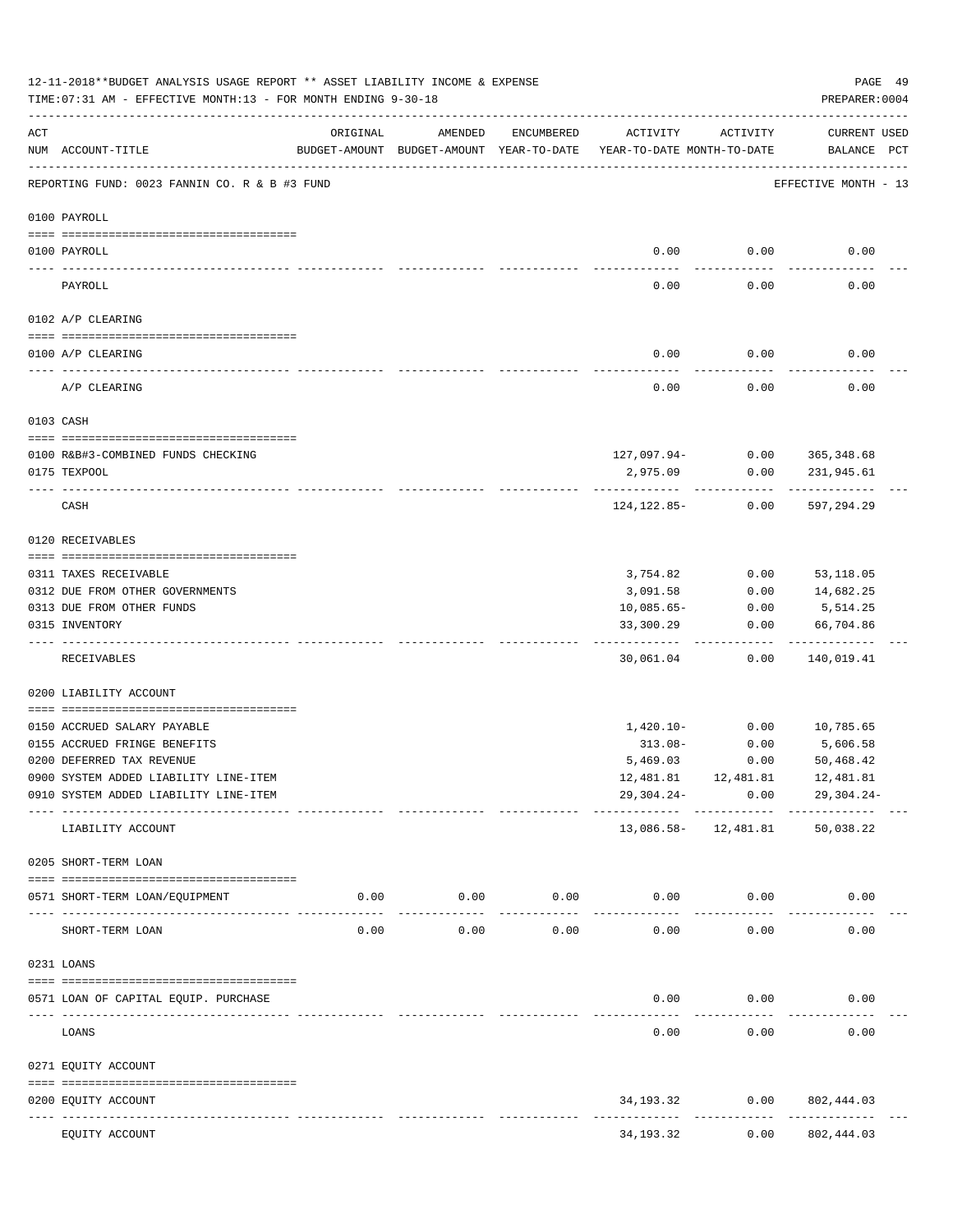|     | 12-11-2018**BUDGET ANALYSIS USAGE REPORT ** ASSET LIABILITY INCOME & EXPENSE<br>TIME: 07:31 AM - EFFECTIVE MONTH: 13 - FOR MONTH ENDING 9-30-18 |            |                                                     |                 |                                        |                              | PAGE 50<br>PREPARER: 0004          |                |
|-----|-------------------------------------------------------------------------------------------------------------------------------------------------|------------|-----------------------------------------------------|-----------------|----------------------------------------|------------------------------|------------------------------------|----------------|
| ACT | NUM ACCOUNT-TITLE                                                                                                                               | ORIGINAL   | AMENDED<br>BUDGET-AMOUNT BUDGET-AMOUNT YEAR-TO-DATE | ENCUMBERED      | ACTIVITY<br>YEAR-TO-DATE MONTH-TO-DATE | ACTIVITY                     | <b>CURRENT USED</b><br>BALANCE PCT |                |
|     | REPORTING FUND: 0023 FANNIN CO. R & B #3 FUND                                                                                                   |            |                                                     |                 |                                        |                              | EFFECTIVE MONTH - 13               |                |
|     | 0300 CASH                                                                                                                                       |            |                                                     |                 |                                        |                              |                                    |                |
|     | 0123 BEGINNING CASH BALANCE                                                                                                                     |            | 41,773.98 215,204.98                                |                 |                                        |                              | $0.00$ $0.00$ $215,204.98$         | 00             |
|     | CASH                                                                                                                                            |            | $41,773.98$ $215,204.98$ 0.00 0.00                  |                 |                                        | 0.00                         | 215,204.98                         | 0 <sub>0</sub> |
|     | 0310 PROPERTY TAXES                                                                                                                             |            |                                                     |                 |                                        |                              |                                    |                |
|     |                                                                                                                                                 |            |                                                     |                 |                                        |                              |                                    |                |
|     | 0110 CURRENT TAXES                                                                                                                              |            | 784,688.39 784,688.39                               |                 | 768,295.20                             |                              | $0.00$ 16,393.19                   | 98             |
|     | 0120 DELINQUENT TAXES                                                                                                                           | 11,080.00  | 11,080.00                                           |                 | 20,912.15<br>.                         | 0.00                         | 9,832.15+ 189                      |                |
|     | PROPERTY TAXES                                                                                                                                  | 795,768.39 |                                                     | 795,768.39 0.00 | 789,207.35                             | 0.00                         | 6,561.04                           | 99             |
|     | 0318 OTHER TAXES                                                                                                                                |            |                                                     |                 |                                        |                              |                                    |                |
|     | 0120 PAY N LIEU TAX/GRASSLAND                                                                                                                   |            | 2,200.00 2,200.00                                   |                 |                                        |                              | 2,888.50 0.00 688.50+ 131          |                |
|     | 0121 PAY N LIEU TAX/UPPER TRINITY                                                                                                               | 0.00       | 0.00                                                |                 | 1,544.90                               | 0.00                         | 1,544.90+                          |                |
|     | 0160 SALES TAX REVENUES                                                                                                                         | 71,488.00  | 71,488.00                                           |                 | 86,661.25                              | 0.00                         | 15,173.25+ 121                     |                |
|     | OTHER TAXES                                                                                                                                     | 73,688.00  | 73,688.00                                           | 0.00            | 91,094.65                              | 0.00                         | 17,406.65+ 124                     |                |
|     | 0321 FEES OF TAX COLLECTOR                                                                                                                      |            |                                                     |                 |                                        |                              |                                    |                |
|     | 0200 CAR REGISTRATION/SALES TAX                                                                                                                 |            | 149,206.00 149,206.00                               |                 |                                        |                              | 127,979.55 0.00 21,226.45 86       |                |
|     | 0300 COUNTY'S ADDITIONAL \$10                                                                                                                   | 104,000.00 | 104,000.00                                          |                 | 122,432.35                             | 0.00                         | 18,432.35+ 118                     |                |
|     | FEES OF TAX COLLECTOR                                                                                                                           | 253,206.00 | 253,206.00                                          | 0.00            |                                        | 250,411.90 0.00              | 2,794.10                           | 99             |
|     | 0330 GRANTS                                                                                                                                     |            |                                                     |                 |                                        |                              |                                    |                |
|     |                                                                                                                                                 |            |                                                     |                 |                                        |                              |                                    |                |
|     | 0200 FEMA GRANT                                                                                                                                 | 0.00       | 0.00                                                |                 | 0.00                                   | 0.00                         | 0.00                               |                |
|     | GRANTS                                                                                                                                          | 0.00       | 0.00                                                | 0.00            | 0.00                                   | 0.00                         | 0.00                               |                |
|     | 0350 FINES                                                                                                                                      |            |                                                     |                 |                                        |                              |                                    |                |
|     | 0403 COUNTY CLERK FINES                                                                                                                         |            | 21,010.00 21,010.00                                 |                 | 14,949.20                              | 0.00                         | 6,060.80                           | 71             |
|     | 0450 DISTRICT CLERK FINES                                                                                                                       | 19,764.00  | 19,764.00                                           |                 | 14,160.07                              | 0.00                         | 5,603.93                           | 72             |
|     | 0455 J. P. #1 FINES                                                                                                                             | 14,449.00  | 14,449.00                                           |                 | 11,388.92                              | 0.00                         | 3,060.08                           | 79             |
|     | 0456 J. P. #2 FINES                                                                                                                             | 2,500.00   | 2,500.00                                            |                 | 4,864.51                               | 0.00                         | $2,364.51+195$                     |                |
|     | 0457 J. P. #3 FINES                                                                                                                             | 3,500.00   | 3,500.00                                            |                 | 7,495.28                               | 0.00                         | $3,995.28 + 214$                   |                |
|     | FINES                                                                                                                                           |            | $61,223.00$ $61,223.00$ $0.00$ $52,857.98$ $0.00$   |                 |                                        |                              | ---------------<br>8,365.02 86     |                |
|     | 0360 INTEREST EARNINGS                                                                                                                          |            |                                                     |                 |                                        |                              |                                    |                |
|     |                                                                                                                                                 |            |                                                     |                 |                                        |                              |                                    |                |
|     | 0100 INTEREST EARNINGS                                                                                                                          |            | 325.00 325.00                                       |                 |                                        | 3,948.59 0.00<br>----------- | 3,623.59+ 215                      |                |
|     | INTEREST EARNINGS                                                                                                                               | 325.00     | 325.00                                              |                 | $0.00$ 3,948.59                        |                              | 0.00<br>$3,623.59+215$             |                |
|     | 0364 SALE OF ASSETS                                                                                                                             |            |                                                     |                 |                                        |                              |                                    |                |
|     | 0162 LAND/BUILDING                                                                                                                              | 0.00       | 0.00                                                |                 | 0.00                                   | 0.00                         | 0.00                               |                |
|     | 0163 SALE OF EQUIPMENT                                                                                                                          | 5,000.00   | 5,000.00                                            |                 | 1,200.00                               |                              | $0.00$ 3,800.00                    | 24             |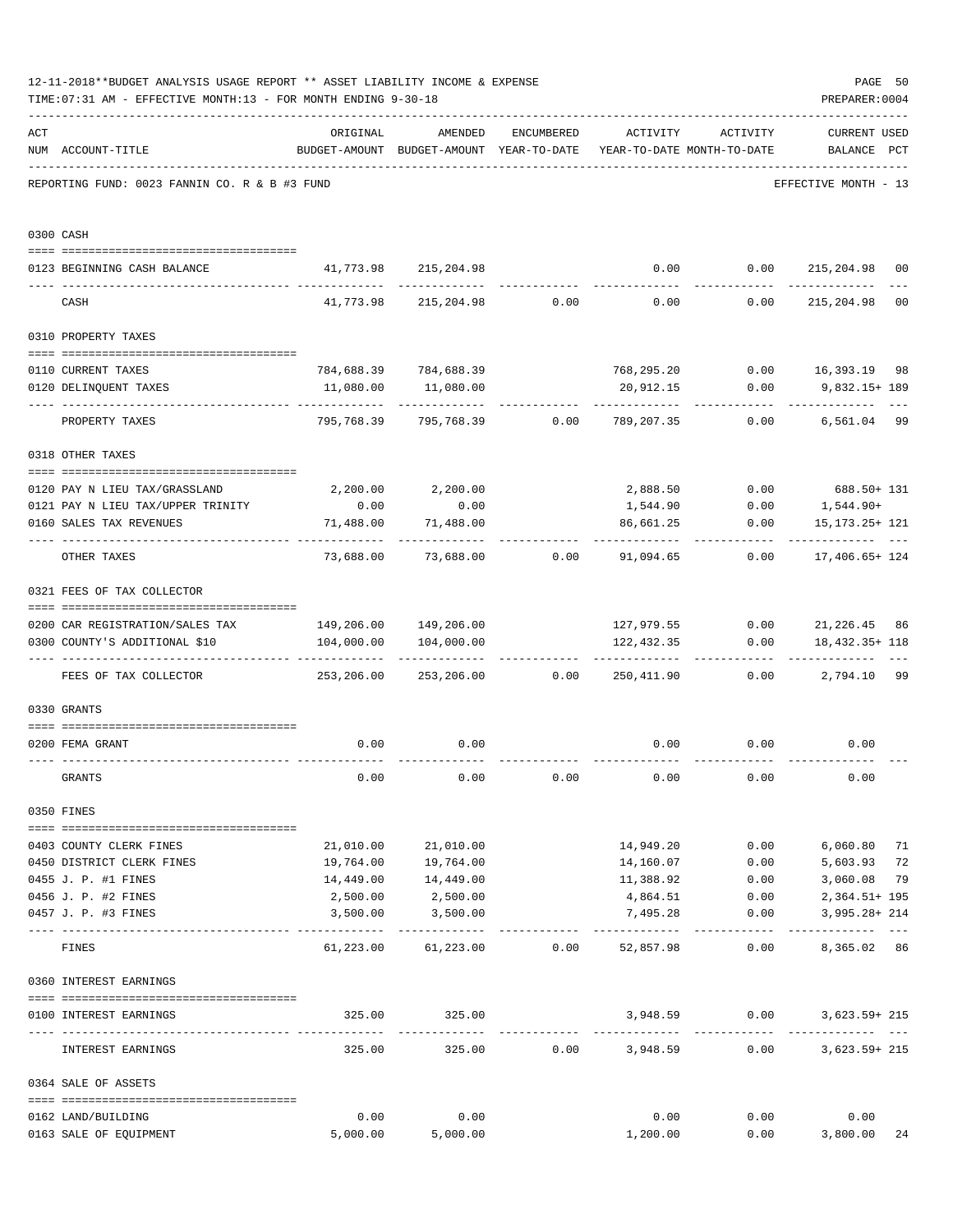| ACT                                           | ORIGINAL   | AMENDED                                   | <b>ENCUMBERED</b> | ACTIVITY    | ACTIVITY                   | CURRENT USED               |
|-----------------------------------------------|------------|-------------------------------------------|-------------------|-------------|----------------------------|----------------------------|
| NUM ACCOUNT-TITLE                             |            | BUDGET-AMOUNT BUDGET-AMOUNT YEAR-TO-DATE  |                   |             | YEAR-TO-DATE MONTH-TO-DATE | BALANCE<br>PCT             |
| REPORTING FUND: 0023 FANNIN CO. R & B #3 FUND |            |                                           |                   |             |                            | EFFECTIVE MONTH - 13       |
| SALE OF ASSETS                                | 5,000.00   | 5,000.00                                  | 0.00              | 1,200.00    | 0.00                       | 3,800.00<br>24             |
| 0370 MISCELLANEOUS REVENUES                   |            |                                           |                   |             |                            |                            |
| 0120 STATE LATERAL ROAD                       | 16,000.00  | 16,000.00                                 |                   | 30,319.60   | 0.00                       | 14,319.60+ 189             |
| 0125 TDT WEIGHT FEES                          | 27,740.00  | 27,740.00                                 |                   | 19,665.28   | 0.00                       | 8,074.72<br>-71            |
| 0130 REFUNDS & MISCELLANEOUS                  | 10,000.00  | 10,000.00                                 |                   | 4,175.72    | 0.00                       | 5,824.28<br>42             |
| 0139 RESTITUTION                              | 0.00       | 0.00                                      |                   | 0.00        | 0.00                       | 0.00                       |
| 0140 PROCEEDS OF LOANS                        | 0.00       | 0.00                                      |                   | 0.00        | 0.00                       | 0.00                       |
| 0145 REIMBURSEMENT OF MATERIALS               | 10,000.00  | 10,000.00                                 |                   | 17,167.17   | 0.00                       | 7,167.17+ 172              |
| MISCELLANEOUS REVENUES                        | 63,740.00  | 63,740.00                                 | 0.00              | 71,327.77   | 0.00                       | 7,587.77+ 112              |
| 0509 CONTINGENCY                              |            |                                           |                   |             |                            |                            |
| 0475 CONTINGENCY                              | 21,140.96  | 21,140.96                                 | 0.00              | 0.00        | 0.00                       | 21,140.96<br>00            |
| CONTINGENCY                                   | 21,140.96  | 21,140.96                                 | 0.00              | 0.00        | 0.00                       | 21,140.96<br>00            |
| 0623 ROAD & BRIDGE 3                          |            |                                           |                   |             |                            |                            |
| 0100 COMPENSATION PAY                         | 0.00       | 0.00                                      | 0.00              | 0.00        | 0.00                       | 0.00                       |
| 0101 SALARY ELECTED OFFICIAL                  | 60,894.15  | 60,894.15                                 | 0.00              | 60,894.34   | 0.00                       | $0.19 - 100$               |
| 0105 SALARY SECRETARY                         | 9,338.20   | 9,338.20                                  | 0.00              | 8,916.71    | 0.00                       | 421.49<br>95               |
| 0106 SALARY PRECINCT EMPLOYEES                | 262,555.20 | 262,555.20                                | 0.00              | 230,123.58  | 0.00                       | 32,431.62<br>88            |
| 0107 REGULAR-TEMP. PART-TIME                  | 13,602.81  | 13,602.81                                 | 0.00              | 4,443.52    | 0.00                       | 9,159.29<br>33             |
| 0199 TOTAL SALARIES                           | 346,390.36 | 346,390.36                                | 0.00              | 304, 378.15 | 0.00                       | $- - -$<br>42,012.21<br>88 |
| 0201 SOCIAL SECURITY TAXES                    | 21,513.40  | 21,513.40                                 | 0.00              | 18,785.05   | 0.00                       | 2,728.35<br>87             |
| 0202 GROUP HEALTH INSURANCE                   | 104,946.00 | 104,946.00                                | 0.00              | 103,318.40  | 0.00                       | 1,627.60<br>98             |
| 0203 RETIREMENT                               | 39,419.22  | 39,419.22                                 | 0.00              | 34,637.64   | 0.00                       | 88<br>4,781.58             |
| 0204 WORKERS' COMPENSATION                    | 11,526.90  | 11,526.90                                 | 0.00              | 9,351.40    | 0.00                       | 2,175.50<br>81             |
| 0205 MEDICARE TAX                             | 5,031.36   | 5,031.36                                  | 0.00              | 4,393.28    | 0.00                       | 638.08<br>87               |
| 0206 UNEMPLOYMENT EXPENSE                     | 900.00     | 900.00                                    | 0.00              | 0.00        | 0.00                       | 900.00<br>$_{00}$          |
| 0299 TOTAL EMPLOYEE BENEFITS                  |            | 183,336.88 183,336.88                     | 0.00              | 170,485.77  | 0.00                       | 12,851.11 93               |
| 0310 OFFICE SUPPLIES                          | 500.00     | 500.00                                    | 0.00              | 338.03      | 0.00                       | 161.97<br>68               |
| 0314 EMPLOYEE PHYSICALS/DOT TESTING           | 250.00     | 250.00                                    | 0.00              | 120.00      | 0.00                       | 130.00<br>48               |
| 0315 COPIER EXPENSE                           | 0.00       | 0.00                                      | 0.00              | 0.00        | 0.00                       | 0.00                       |
| 0340 SHOP SUPPLIES                            | 6,500.00   | 6,500.00                                  | 0.00              | 3,813.45    | 25.05                      | 2,686.55<br>59             |
| 0341 R & B MAT. ROCK & GRAVEL                 | 155,000.00 | 170,500.00                                | 0.00              | 166,923.13  | 2,569.95                   | 3,576.87<br>98             |
| 0342 R & B MAT. CULVERTS                      | 35,000.00  | 23,500.00                                 | 0.00              | 22,621.64   | 0.00                       | 878.36 96                  |
| 0343 R & B MAT. HARDWRE & LUMB                | 5,000.00   | 5,060.00                                  | 0.00              | 5,069.44    | 382.94                     | $9.44 - 100$               |
| 0344 R & B MAT. ASPHALT/RD OIL                | 85,000.00  | 96,280.03                                 | 0.00              | 96,280.03   | 0.00                       | 0.00 100                   |
| 0345 CHEMICALS                                | 3,000.00   | 0.00                                      | 0.00              | 0.00        | 0.00                       | 0.00                       |
| 0346 CETRZ EXPENDITURES                       | 0.00       | 0.00                                      | 0.00              | 0.00        | 0.00                       | 0.00                       |
| 0350 DEBRIS REMOVAL                           | 4,000.00   | 3,100.00                                  | 0.00              | 2,583.00    | 369.00                     | 517.00 83                  |
| 0395 UNIFORMS                                 | 1,000.00   | 1,900.00<br>----------------------------- | 0.00              | 1,759.81    | 186.52                     | 140.19 93                  |
| 0399 TOTAL R&B MATERIALS                      | 295,250.00 | 307,590.03                                | 0.00              |             | 299,508.53 3,533.46        | 8,081.50 97                |
| 0400 LEGAL FEES                               | 0.00       | 0.00                                      | 0.00              | 0.00        | 0.00                       | 0.00                       |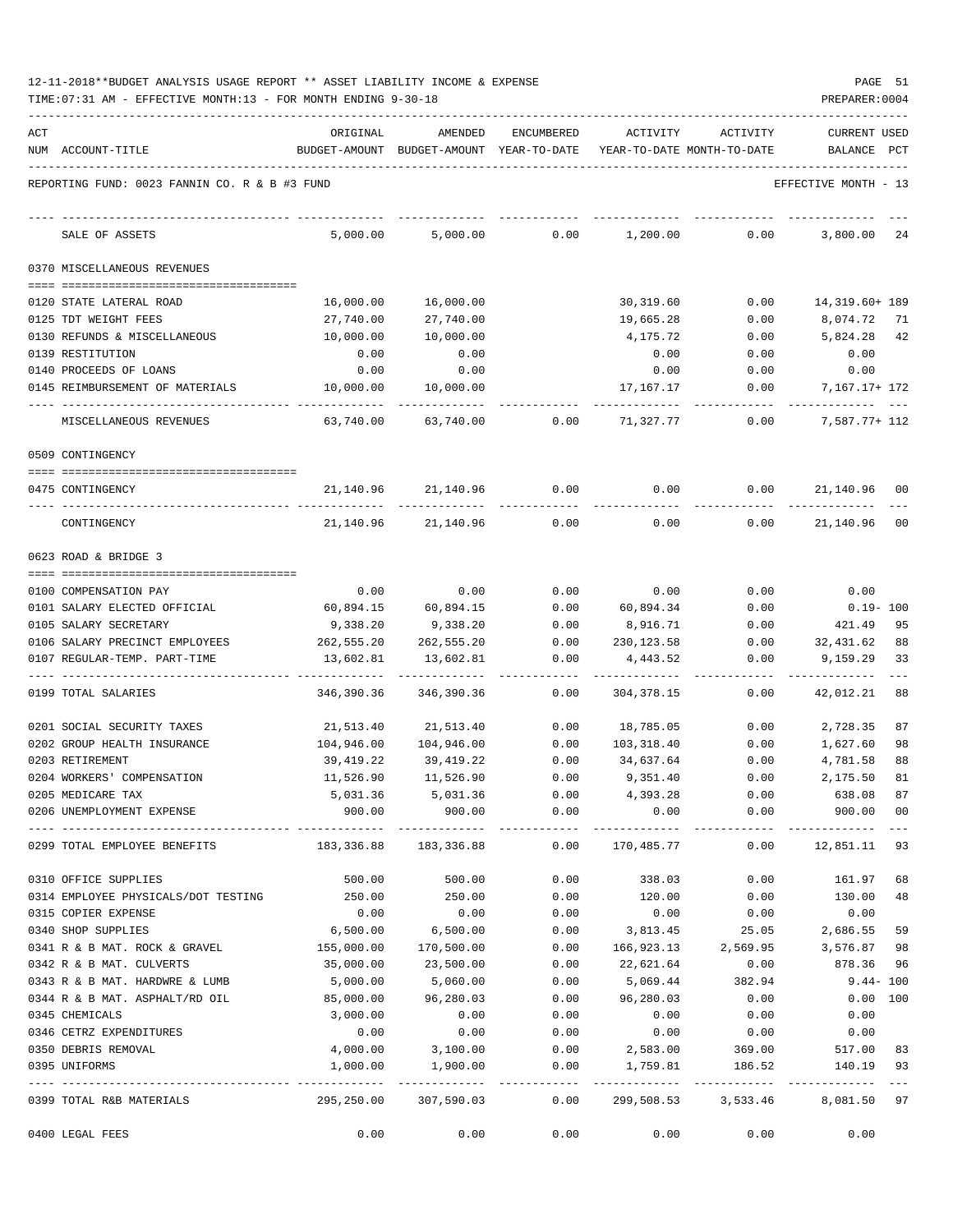TIME:07:31 AM - EFFECTIVE MONTH:13 - FOR MONTH ENDING 9-30-18 PREPARER:0004

| ACT |                                               | ORIGINAL                                 | AMENDED                   | ENCUMBERED | ACTIVITY                   | ACTIVITY                                 | <b>CURRENT USED</b>  |                |
|-----|-----------------------------------------------|------------------------------------------|---------------------------|------------|----------------------------|------------------------------------------|----------------------|----------------|
|     | NUM ACCOUNT-TITLE                             | BUDGET-AMOUNT BUDGET-AMOUNT YEAR-TO-DATE |                           |            | YEAR-TO-DATE MONTH-TO-DATE |                                          | BALANCE PCT          |                |
|     | REPORTING FUND: 0023 FANNIN CO. R & B #3 FUND |                                          |                           |            |                            |                                          | EFFECTIVE MONTH - 13 |                |
|     | 0420 UTILITY TELEPHONE                        | 400.00                                   | 450.00                    | 0.00       | 370.48                     | 0.00                                     | 79.52                | 82             |
|     | 0421 INTERNET SERVICE                         | 825.00                                   | 1,124.35                  | 0.00       | 1,124.35                   | 0.00                                     | 0.00 100             |                |
|     | 0423 CELL PHONE ALLOWANCE                     | 600.00                                   | 600.00                    | 0.00       | 600.00                     | 0.00                                     | 0.00 100             |                |
|     | 0427 OUT OF COUNTY TRAVEL                     | 3,500.00                                 | 2,257.11                  | 0.00       | 2,257.11                   | 0.00                                     | 0.00 100             |                |
|     | 0430 BIDS, NOTICES & PERMITS                  | 1,200.00                                 | 1,206.90                  | 0.00       | 1,306.80                   | 99.90                                    | $99.90 - 108$        |                |
|     | 0435 PRINTING                                 | 100.00                                   | 100.00                    | 0.00       | 0.00                       | 0.00                                     | 100.00               | 0 <sub>0</sub> |
|     | 0440 UTILITY ELECTRICITY                      | 2,700.00                                 | 2,804.12                  | 0.00       | 2,804.12                   | 0.00                                     | 0.00 100             |                |
|     | 0441 UTILITY GAS                              | 500.00                                   | 195.63                    | 0.00       | 0.00                       | 0.00                                     | 195.63               | 0 <sub>0</sub> |
|     | 0442 UTILITY WATER                            | 700.00                                   | 700.00                    | 0.00       | 386.54                     | 32.20                                    | 313.46               | 55             |
|     | 0443 TRASH DUMPSTER PICKUP                    | 1,000.00                                 | 1,000.00                  | 0.00       | 892.50                     | 0.00                                     | 107.50               | 89             |
|     | 0447 REPEATER SERVICE CONTRACT                | 682.32                                   | 686.32                    | 0.00       | 686.32                     | 0.00                                     | 0.00                 | 100            |
|     | 0450 R&M BUILDING                             | 1,500.00                                 | 71.90                     | 0.00       | 71.90                      | 0.00                                     | 0.00                 | 100            |
|     | 0453 COMPUTER SOFTWARE                        | 1,000.00                                 | 0.00                      | 0.00       | 0.00                       | 0.00                                     | 0.00                 |                |
|     | 0457 R & M MACHINERY GAS & OIL                | 150,000.00                               | 106,400.47                | 0.00       | 104,165.29                 | 8,340.27                                 | 2,235.18             | 98             |
|     | 0458 R & M MACHINERY PARTS                    | 76,454.03                                | 109,715.02                | 0.00       | 106,344.25                 | 265.98                                   | 3,370.77             | 97             |
|     | 0459 R & M MACH. TIRES & TUBES                | 25,000.00                                | 22,637.07                 | 0.00       | 21,061.42                  | 210.00                                   | 1,575.65             | 93             |
|     | 0460 EQUIPMENT RENTAL/LEASE                   | 5,000.00                                 | 0.00                      | 0.00       | 0.00                       | 0.00                                     | 0.00                 |                |
|     | 0480 BOND                                     | 150.00                                   | 150.00                    | 0.00       | 150.00                     | 0.00                                     | 0.00                 | 100            |
|     | 0482 INSURANCE                                | 6,000.00                                 | 8,362.93                  | 0.00       | 8,362.93                   | 0.00                                     | 0.00                 | 100            |
|     | 0485 PRISONER SUPPLIES                        | 2,000.00                                 | 0.00                      | 0.00       | 0.00                       | 0.00                                     | 0.00                 |                |
|     | 0488 FANNIN RURAL RAIL DISTRICT               |                                          |                           |            |                            |                                          |                      |                |
|     |                                               | 0.00                                     | 0.00                      | 0.00       | 0.00                       | 0.00                                     | 0.00                 |                |
|     | 0490 MISCELLANEOUS                            | 1,500.00                                 | 0.00                      | 0.00       | 0.00                       | 0.00                                     | 0.00                 |                |
|     | 0491 SOIL & WATER CONSERVATION                | 250.00                                   | 250.00                    | 0.00       | 250.00                     | 0.00                                     | 0.00                 | 100            |
|     | 0492 TDRA FLOOD CASH MATCH                    | 0.00                                     | 0.00                      | 0.00       | 0.00                       | 0.00                                     | 0.00                 |                |
|     | 0494 FLOOD CONTROL SITE MAINTENANCE           | 0.00                                     | 0.00                      | 0.00       | 0.00                       | 0.00                                     | 0.00                 |                |
|     | 0495 PIPELINE SALES TAX REIMBURSEMENT         | 0.00                                     | 0.00                      | 0.00       | 0.00                       | 0.00                                     | 0.00                 |                |
|     | 0496 TCOG HAZARDOUS WASTEMATCH                | 1,250.00                                 | 0.00                      | 0.00       | 0.00                       | 0.00                                     | 0.00                 |                |
|     | 0499 TOTAL SER.& OTHER CHARGES                | 282,311.35                               | 258,711.82                | 0.00       | 250,834.01                 | 8,948.35                                 | 7,877.81             | 97             |
|     | 0500 LAND                                     |                                          |                           |            | 0.00                       | 0.00                                     | 0.00                 |                |
|     | 0535 BUILDING                                 |                                          |                           |            | 0.00                       | 0.00                                     | 0.00                 |                |
|     | 0562 LAND/BUILDING                            | 0.00                                     | 0.00                      | 0.00       | 0.00                       | 0.00                                     | 0.00                 |                |
|     | 0570 COMPUTER EQUIPMENT                       | 0.00                                     | 0.00                      | 0.00       | 0.00                       | 0.00                                     | 0.00                 |                |
|     | 0571 PURCHASE OF MACH./EQUIP.                 | 150,000.00                               | 335,690.50                | 0.00       | 335,606.12                 | 0.00                                     | 84.38 100            |                |
|     | 0572 OFFICE EQUIPMENT                         | 0.00                                     | 0.00                      | 0.00       | 0.00                       | 0.00                                     | 0.00                 |                |
|     | 0573 RADIO EQUIPMENT                          | 594.00                                   | 594.00                    | 0.00       | 0.00                       | 0.00                                     | 594.00               | 0 <sub>0</sub> |
|     | 0575 LAND/BUILDING                            | 1,000.00                                 | 0.00                      | 0.00       | 0.00                       | 0.00                                     | 0.00                 |                |
|     | 0580 PRECINCT BRIDGE                          | 0.00                                     | 0.00                      | 0.00       | 0.00                       | 0.00                                     | 0.00                 |                |
|     |                                               | ----------                               | -----------               | -----      |                            | --------                                 |                      |                |
|     | 0599 CAPITAL OUTLAY                           | 151,594.00                               | 336,284.50                | 0.00       | 335,606.12                 | 0.00                                     | 678.38 100           |                |
|     | 0630 NOTE PAYMENT-PRINCIPAL                   | 0.00                                     | 0.00                      | 0.00       | 0.00                       | 0.00                                     | 0.00                 |                |
|     | 0670 NOTE PAYMENT-INTEREST                    | 0.00                                     | 0.00                      | 0.00       | 0.00                       | 0.00                                     | 0.00                 |                |
|     |                                               |                                          |                           | ---------  |                            |                                          |                      |                |
|     | ROAD & BRIDGE 3                               |                                          | 1,258,882.59 1,432,313.59 |            |                            | 0.00 1,360,812.58 12,481.81 71,501.01 95 |                      |                |
|     | 0625 ADMINISTRATIVE OFFICE R&B #3             |                                          |                           |            |                            |                                          |                      |                |
|     |                                               |                                          |                           |            |                            |                                          |                      |                |
|     | 0105 SALARY SECRETARY                         | 9,593.48                                 | 9,593.48                  | 0.00       | 9,593.48                   | 0.00                                     | $0.00$ 100           |                |
|     | 0201 SOCIAL SECURITY TAXES                    | 594.80                                   | 594.80                    | 0.00       | 434.36                     | 0.00                                     | 160.44 73            |                |
|     | 0202 GROUP HEALTH INSURANCE                   | 2,623.65                                 | 2,623.65                  | 0.00       | 2,644.10                   | 0.00                                     | $20.45 - 101$        |                |
|     | 0203 RETIREMENT                               | 1,091.74                                 | 1,091.74                  | 0.00       | 1,091.35                   | 0.00                                     | $0.39$ 100           |                |
|     | 0204 WORKERS' COMPENSATION                    | 40.29                                    | 40.29                     | 0.00       | 33.66                      | 0.00                                     | 6.63                 | 84             |

0205 MEDICARE TAX 6 139.11 139.11 139.11 0.00 101.60 0.00 37.51 73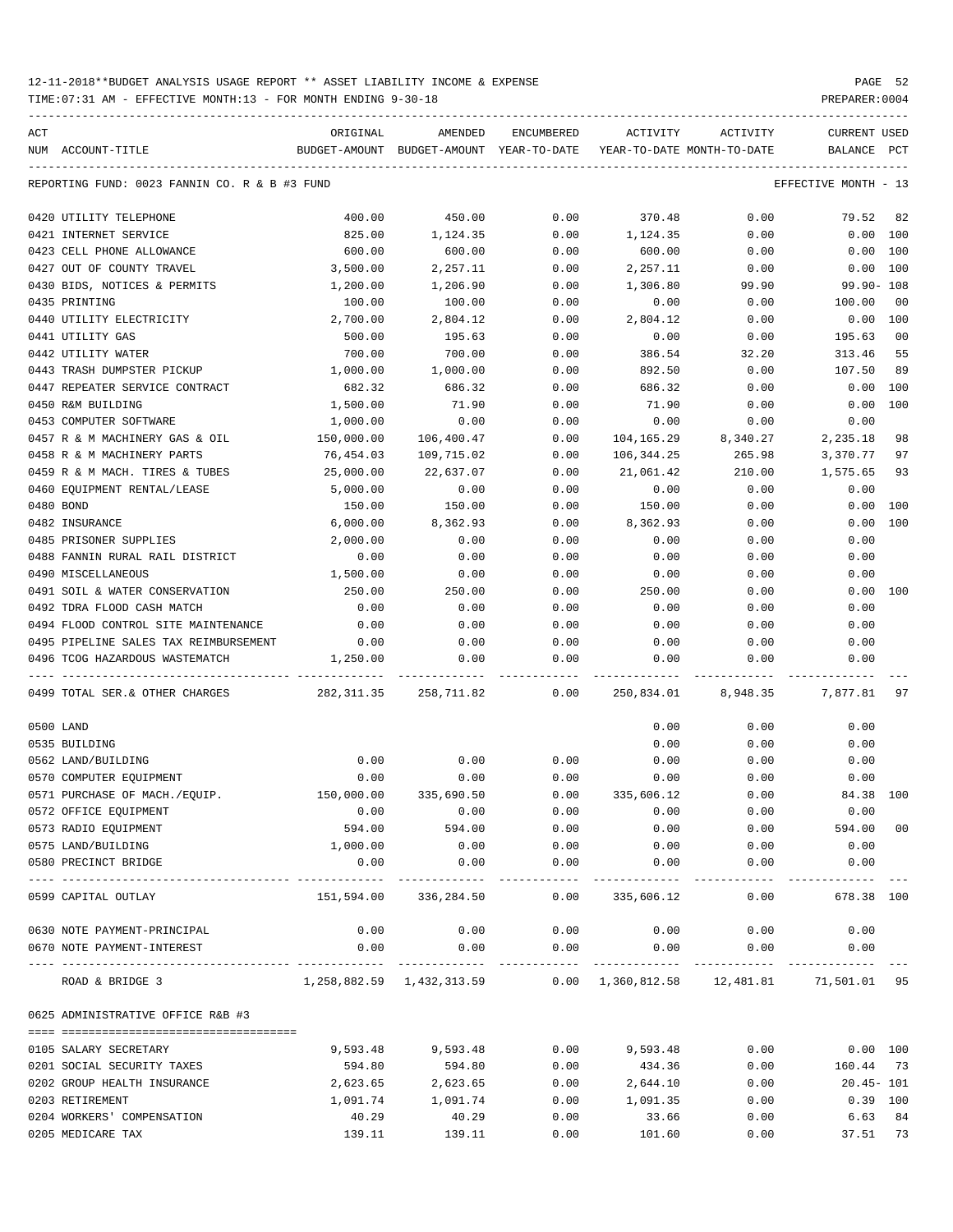TIME:07:31 AM - EFFECTIVE MONTH:13 - FOR MONTH ENDING 9-30-18 PREPARER:0004

| ACT        |                                               | ORIGINAL      | AMENDED                         | ENCUMBERED   | ACTIVITY                   | ACTIVITY | <b>CURRENT USED</b>  |            |
|------------|-----------------------------------------------|---------------|---------------------------------|--------------|----------------------------|----------|----------------------|------------|
| <b>NUM</b> | ACCOUNT-TITLE                                 | BUDGET-AMOUNT | BUDGET-AMOUNT                   | YEAR-TO-DATE | YEAR-TO-DATE MONTH-TO-DATE |          | BALANCE              | <b>PCT</b> |
|            | REPORTING FUND: 0023 FANNIN CO. R & B #3 FUND |               |                                 |              |                            |          | EFFECTIVE MONTH - 13 |            |
|            | 0310 OFFICE SUPPLIES                          | 100.00        | 100.00                          | 0.00         | 71.60                      | 0.00     | 28.40                | 72         |
|            | 0311 POSTAL EXPENSES                          | 0.00          | 0.00                            | 0.00         | 0.00                       | 0.00     | 0.00                 |            |
|            | 0353 COMPUTER EXPENSE                         | 500.00        | 500.00                          | 0.00         | 409.31                     | 0.00     | 90.69                | 82         |
|            | 0427 OUT OF COUNTY TRAVEL                     | 0.00          | 0.00                            | 0.00         | 0.00                       | 0.00     | 0.00                 |            |
|            | 0480 BOND                                     | 17.75         | 17.75                           | 0.00         | 24.75                      | 0.00     | $7.00 - 139$         |            |
|            | 0572 OFFICE EQUIPMENT                         | 0.00          | 0.00                            | 0.00         | 0.00                       | 0.00     | 0.00                 |            |
|            | 0574 COMPUTER EQUIPMENT                       | 0.00          | 0.00                            | 0.00         | 0.00                       | 0.00     | 0.00                 |            |
|            | ADMINISTRATIVE OFFICE R&B #3                  | 14,700.82     | 14,700.82                       | 0.00         | 14,404.21                  | 0.00     | 296.61               | 98         |
|            | FANNIN CO. R & B #3 FUND<br>INCOME TOTALS     |               | 1, 294, 724. 37 1, 468, 155. 37 |              | 1,260,048.24               | 0.00     | 208,107.13           | 86         |

EXPENSE TOTALS 1,294,724.37 1,468,155.37 0.00 1,375,216.79 12,481.81 92,938.58 94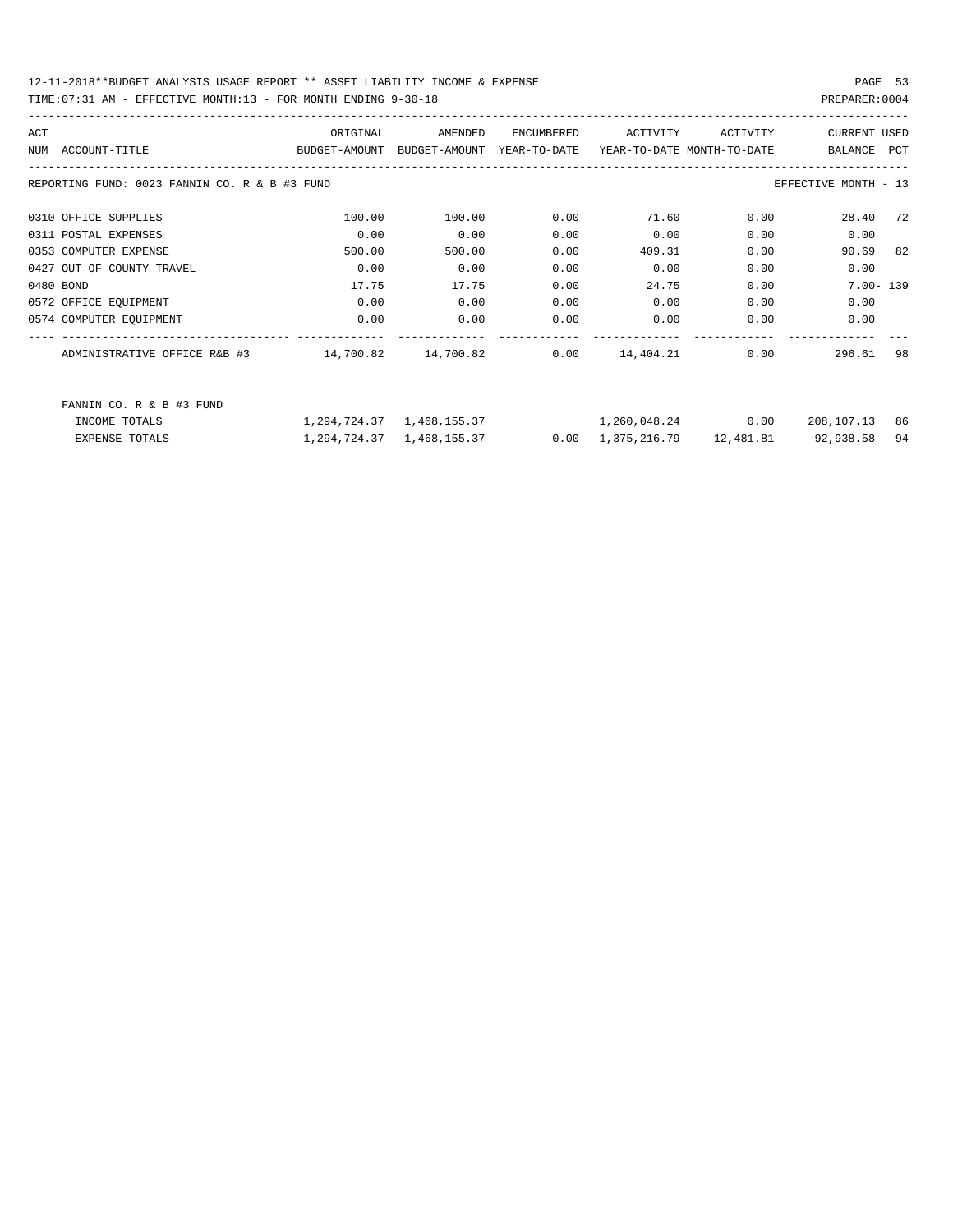|     | 12-11-2018**BUDGET ANALYSIS USAGE REPORT ** ASSET LIABILITY INCOME & EXPENSE<br>TIME: 07:31 AM - EFFECTIVE MONTH: 13 - FOR MONTH ENDING 9-30-18 |          |                                                     |            |                                        |                   | PAGE 54<br>PREPARER: 0004                                     |  |
|-----|-------------------------------------------------------------------------------------------------------------------------------------------------|----------|-----------------------------------------------------|------------|----------------------------------------|-------------------|---------------------------------------------------------------|--|
| ACT | NUM ACCOUNT-TITLE                                                                                                                               | ORIGINAL | AMENDED<br>BUDGET-AMOUNT BUDGET-AMOUNT YEAR-TO-DATE | ENCUMBERED | ACTIVITY<br>YEAR-TO-DATE MONTH-TO-DATE | ACTIVITY          | CURRENT USED<br>BALANCE PCT                                   |  |
|     | REPORTING FUND: 0024 FANNIN CO. R & B #4 FUND                                                                                                   |          |                                                     |            |                                        |                   | EFFECTIVE MONTH - 13                                          |  |
|     | 0100 PAYROLL                                                                                                                                    |          |                                                     |            |                                        |                   |                                                               |  |
|     |                                                                                                                                                 |          |                                                     |            |                                        |                   |                                                               |  |
|     | 0100 PAYROLL                                                                                                                                    |          |                                                     |            | 0.00                                   | 0.00              | 0.00                                                          |  |
|     | PAYROLL                                                                                                                                         |          |                                                     |            | 0.00                                   | 0.00              | 0.00                                                          |  |
|     | 0102 A/P CLEARING                                                                                                                               |          |                                                     |            |                                        |                   |                                                               |  |
|     | 0100 A/P CLEARING                                                                                                                               |          |                                                     |            | 0.00                                   | 0.00              | 0.00                                                          |  |
|     | A/P CLEARING                                                                                                                                    |          |                                                     |            | 0.00                                   | 0.00              | 0.00                                                          |  |
|     | 0103 CASH                                                                                                                                       |          |                                                     |            |                                        |                   |                                                               |  |
|     |                                                                                                                                                 |          |                                                     |            |                                        |                   | 77, 144. 75 - 0.00 45, 468. 70                                |  |
|     | 0100 R&B#4- COMBINED FUNDS CHECKING<br>0175 TEXPOOL                                                                                             |          |                                                     |            | 1,841.20                               | 0.00              | 203, 151. 10                                                  |  |
|     | CASH                                                                                                                                            |          |                                                     |            | 75,303.55-                             | 0.00              | 248,619.80                                                    |  |
|     | 0120 RECEIVABLES                                                                                                                                |          |                                                     |            |                                        |                   |                                                               |  |
|     | 0311 TAXES RECEIVABLE                                                                                                                           |          |                                                     |            | 2,429.24                               | 0.00              | 29,512.36                                                     |  |
|     | 0312 DUE FROM OTHER GOVERNMENTS                                                                                                                 |          |                                                     |            | 1,760.13                               | 0.00              | 8,357.46                                                      |  |
|     | 0313 DUE FROM OTHER FUNDS                                                                                                                       |          |                                                     |            | $5,741.01 -$                           | 0.00              | 3,138.83                                                      |  |
|     | 0315 INVENTORY                                                                                                                                  |          |                                                     |            | 595.85                                 | 0.00              | 6,887.10                                                      |  |
|     | RECEIVABLES                                                                                                                                     |          |                                                     |            | $955.79 -$                             | 0.00              | 47,895.75                                                     |  |
|     | 0200 LIABILITY ACCOUNT                                                                                                                          |          |                                                     |            |                                        |                   |                                                               |  |
|     | 0150 ACCRUED SALARY PAYABLE                                                                                                                     |          |                                                     |            |                                        |                   | 1, 185.65 - 0.00 9, 049.70                                    |  |
|     | 0155 ACCRUED FRINGE BENEFITS                                                                                                                    |          |                                                     |            | 759.94-                                | 0.00              | 4,413.27                                                      |  |
|     | 0200 DEFERRED TAX REVENUE                                                                                                                       |          |                                                     |            | 3,405.36                               | 0.00              | 28,004.13                                                     |  |
|     | 0900 SYSTEM ADDED LIABILITY LINE-ITEM                                                                                                           |          |                                                     |            |                                        |                   | $4,417.15$ $4,417.15$ $4,417.15$                              |  |
|     | 0910 SYSTEM ADDED LIABILITY LINE-ITEM                                                                                                           |          |                                                     |            |                                        |                   | $3,822.16 - 0.00$ $3,822.16 -$                                |  |
|     | LIABILITY ACCOUNT                                                                                                                               |          |                                                     |            |                                        |                   | 2,054.76 4,417.15 42,062.09                                   |  |
|     | 0271 EQUITY ACCOUNT                                                                                                                             |          |                                                     |            |                                        |                   |                                                               |  |
|     | 0200 EQUITY ACCOUNT                                                                                                                             |          |                                                     |            |                                        |                   | 9,495.01- 0.00 323,272.55                                     |  |
|     | EQUITY ACCOUNT                                                                                                                                  |          |                                                     |            |                                        | $9,495.01 - 0.00$ | 323,272.55                                                    |  |
|     | 0300 TOTAL REV/TRANSFERS                                                                                                                        |          |                                                     |            |                                        |                   |                                                               |  |
|     | 0124 BEGINNING CASH BALANCE                                                                                                                     |          | 171, 134. 18 171, 134. 18                           |            |                                        |                   | $0.00$ $0.00$ $171,134.18$ 00                                 |  |
|     | TOTAL REV/TRANSFERS                                                                                                                             |          |                                                     |            |                                        |                   | ------------ ------------- ---                                |  |
|     | 0310 PROPERTY TAXES                                                                                                                             |          |                                                     |            |                                        |                   |                                                               |  |
|     | 0110 CURRENT TAXES                                                                                                                              |          | 446,662.00 446,662.00                               |            |                                        |                   |                                                               |  |
|     | 0120 DELINQUENT TAXES                                                                                                                           | 8,000.00 | 8,000.00                                            |            |                                        |                   | 437,330.65 0.00 9,331.35 98<br>$11,903.64$ 0.00 3,903.64+ 149 |  |
|     |                                                                                                                                                 |          |                                                     |            |                                        |                   |                                                               |  |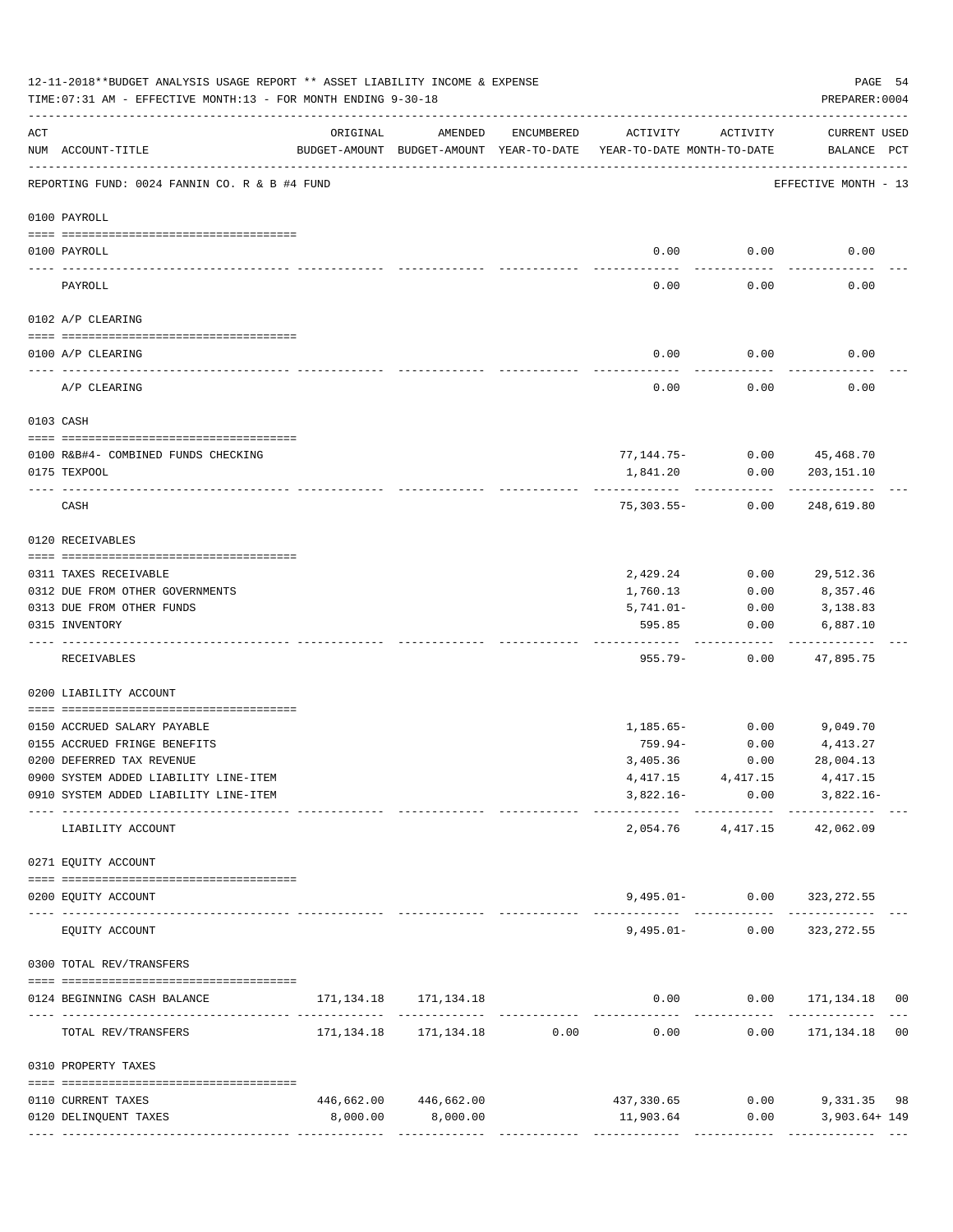| ACT |                                                      | ORIGINAL                                      | AMENDED                                  | ENCUMBERED | ACTIVITY                   | ACTIVITY     | <b>CURRENT USED</b>      |          |
|-----|------------------------------------------------------|-----------------------------------------------|------------------------------------------|------------|----------------------------|--------------|--------------------------|----------|
|     | NUM ACCOUNT-TITLE                                    |                                               | BUDGET-AMOUNT BUDGET-AMOUNT YEAR-TO-DATE |            | YEAR-TO-DATE MONTH-TO-DATE |              | BALANCE                  | PCT      |
|     | REPORTING FUND: 0024 FANNIN CO. R & B #4 FUND        |                                               |                                          |            |                            |              | EFFECTIVE MONTH - 13     |          |
|     | PROPERTY TAXES                                       | 454,662.00                                    | 454,662.00                               | 0.00       | 449,234.29                 | 0.00         | 5,427.71 99              |          |
|     | 0318 OTHER TAXES                                     |                                               |                                          |            |                            |              |                          |          |
|     | 0120 PAY N LIEU TAX/GRASSLAND                        | 1,200.00                                      | 1,200.00                                 |            | 1,644.21                   |              | $0.00$ $444.21 + 137$    |          |
|     | 0121 PAY N LIEU TAX/UPPER TRINITY                    | 0.00                                          | 0.00                                     |            | 879.39                     | 0.00         | 879.39+                  |          |
|     | 0160 SALES TAX REVENUES                              | 40,693.00                                     | 40,693.00                                |            | 49,329.50                  | 0.00         | 8,636.50+ 121            |          |
|     | OTHER TAXES                                          | 41,893.00                                     | 41,893.00                                | 0.00       | 51,853.10                  | 0.00         | $9,960.10 + 124$         |          |
|     | 0321 FEES OF TAX COLLECTOR                           |                                               |                                          |            |                            |              |                          |          |
|     |                                                      |                                               |                                          |            |                            |              |                          |          |
|     | 0200 CAR REGISTRATION/SALES TAX                      | 84,931.00                                     | 84,931.00                                |            | 72,848.78                  | 0.00         | 12,082.22 86             |          |
|     | 0300 COUNTY'S ADDITIONAL \$10                        | 63,000.00                                     | 63,000.00                                |            | 69,691.22                  | 0.00         | $6,691.22 + 111$         |          |
|     | FEES OF TAX COLLECTOR                                | 147,931.00                                    | 147,931.00                               | 0.00       | 142,540.00                 | 0.00         | 5,391.00 96              |          |
|     | 0330 GRANTS                                          |                                               |                                          |            |                            |              |                          |          |
|     | 0200 FEMA GRANT                                      | 0.00                                          | 0.00                                     |            | 0.00                       | 0.00         | 0.00                     |          |
|     | GRANTS                                               | 0.00                                          | 0.00                                     | 0.00       | 0.00                       | 0.00         | 0.00                     |          |
|     | 0350 FINES                                           |                                               |                                          |            |                            |              |                          |          |
|     |                                                      |                                               |                                          |            |                            |              |                          |          |
|     | 0403 COUNTY CLERK FINES<br>0450 DISTRICT CLERK FINES | 11,959.00<br>12,052.00                        | 11,959.00<br>12,052.00                   |            | 8,509.44<br>8,060.27       | 0.00<br>0.00 | 3,449.56<br>3,991.73     | 71<br>67 |
|     | 0455 J. P. #1 FINES                                  | 8,232.00                                      | 8,232.00                                 |            | 6,482.83                   | 0.00         | 1,749.17                 | 79       |
|     | 0456 J. P. #2 FINES                                  | 1,500.00                                      | 1,500.00                                 |            | 2,769.03                   | 0.00         | $1,269.03+185$           |          |
|     | 0457 J. P. #3 FINES                                  | 2,200.00                                      | 2,200.00                                 |            | 4,266.50                   | 0.00         | $2,066.50+194$           |          |
|     | FINES                                                | 35,943.00                                     | 35,943.00                                | 0.00       | 30,088.07                  | 0.00         | 5,854.93 84              |          |
|     | 0360 INTEREST EARNINGS                               |                                               |                                          |            |                            |              |                          |          |
|     | ----------------------------                         |                                               |                                          |            |                            |              |                          |          |
|     | 0100 INTEREST EARNING                                | 157.85                                        | 157.85                                   |            | 2,337.37                   | 0.00         | 2, 179. 52+ 481          |          |
|     | INTEREST EARNINGS                                    | 157.85                                        | 157.85                                   | 0.00       | 2,337.37                   | 0.00         | 2,179.52+ 481            |          |
|     | 0364 SALE OF ASSETS                                  |                                               |                                          |            |                            |              |                          |          |
|     | 0162 LAND/BUILDING                                   | 0.00                                          | 0.00                                     |            | 0.00                       | 0.00         | 0.00                     |          |
|     | 0163 SALE OF EQUIPMENT                               | 10,000.00                                     | 10,000.00                                |            | 0.00                       | 0.00         | 10,000.00                | 00       |
|     | SALE OF ASSETS                                       | ------------------ -------------<br>10,000.00 | -------------<br>10,000.00               | 0.00       | 0.00                       | 0.00         | -----------<br>10,000.00 | $00\,$   |
|     | 0370 MISCELLANEOUS REVENUES                          |                                               |                                          |            |                            |              |                          |          |
|     | 0120 STATE LATERAL ROAD                              | 8,600.00                                      | 8,600.00                                 |            | 17,258.59                  | 0.00         | 8,658.59+ 201            |          |
|     | 0125 TDT WEIGHT FEES                                 | 16,000.00                                     | 16,000.00                                |            | 11,193.91                  | 0.00         | 4,806.09 70              |          |
|     | 0130 REFUNDS & MISCELLANEOUS                         | 3,500.00                                      | 3,500.00                                 |            | 3,770.02                   | 0.00         | 270.02+ 108              |          |
|     | 0138 SALE OF SCRAP IRON                              | 0.00                                          | 0.00                                     |            | 0.00                       | 0.00         | 0.00                     |          |
|     | 0140 PROCEEDS OF LOAN                                | 0.00                                          | 0.00                                     |            | 0.00                       | 0.00         | 0.00                     |          |
|     | 0145 REIMBURSEMENT OF MATERIALS                      | 10,000.00                                     | 10,000.00                                |            | 15,328.45                  | 0.00         | $5,328.45+153$           |          |
|     | 0146 SALE OF RECYCLED MATERIALS                      | 500.00                                        | 500.00                                   |            | 498.50                     | 0.00         |                          | 1.50 100 |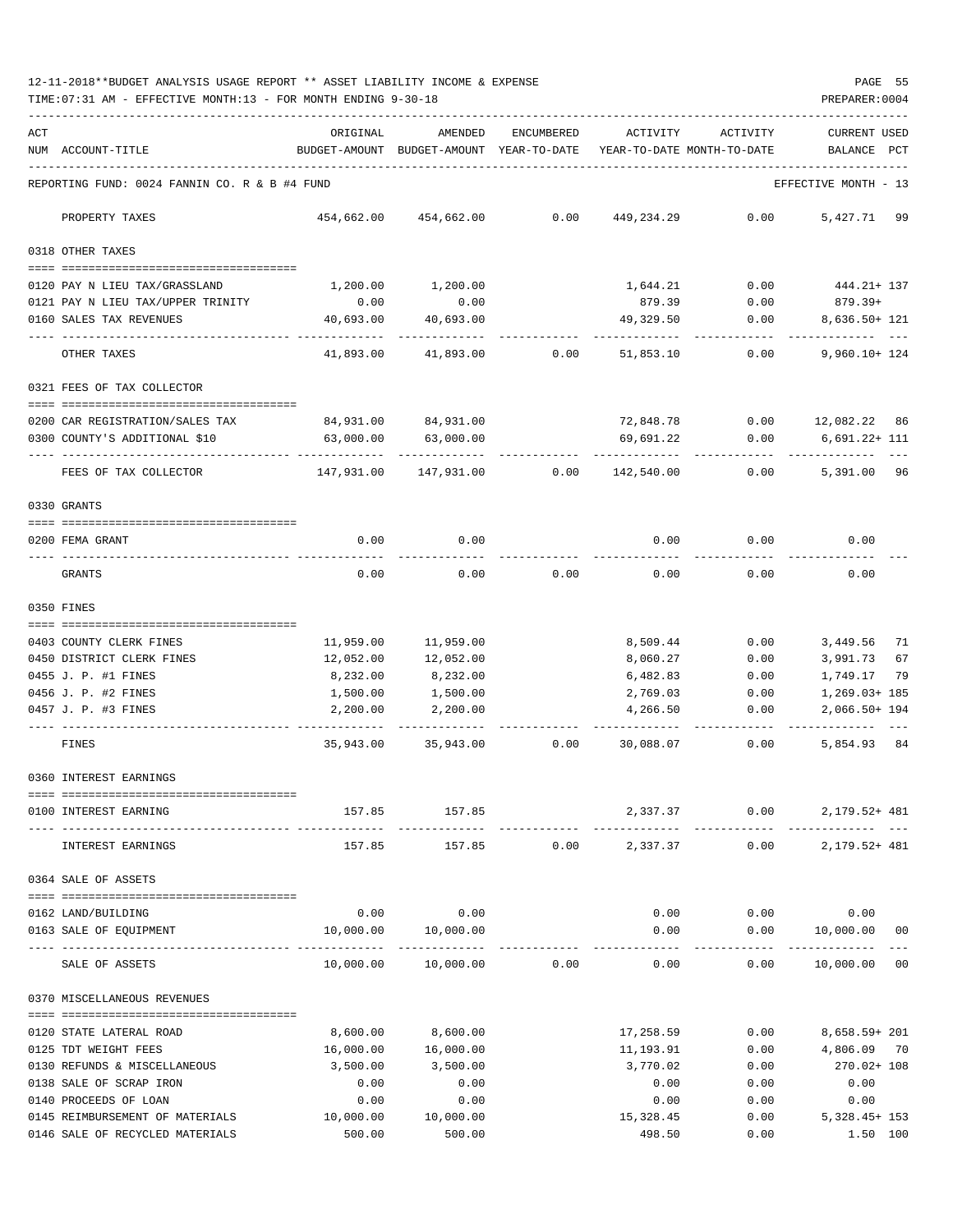| ACT |                                               | ORIGINAL               | AMENDED                                  | ENCUMBERED | ACTIVITY                   | ACTIVITY                            | <b>CURRENT USED</b>  |            |
|-----|-----------------------------------------------|------------------------|------------------------------------------|------------|----------------------------|-------------------------------------|----------------------|------------|
|     | NUM ACCOUNT-TITLE                             |                        | BUDGET-AMOUNT BUDGET-AMOUNT YEAR-TO-DATE |            | YEAR-TO-DATE MONTH-TO-DATE |                                     | BALANCE              | PCT        |
|     |                                               |                        |                                          |            |                            |                                     |                      |            |
|     | REPORTING FUND: 0024 FANNIN CO. R & B #4 FUND |                        |                                          |            |                            |                                     | EFFECTIVE MONTH - 13 |            |
|     | 0147 OFFICE RENTAL                            | 0.00                   | 0.00                                     |            | 0.00                       | 0.00                                | 0.00                 |            |
|     | MISCELLANEOUS REVENUES                        | 38,600.00              | 38,600.00                                | 0.00       | 48,049.47                  | 0.00                                | $9,449.47+124$       |            |
|     | 0509 CONTINGENCY                              |                        |                                          |            |                            |                                     |                      |            |
|     |                                               |                        |                                          |            |                            |                                     |                      |            |
|     | 0475 CONTINGENCY                              | 10,649.46              | 649.46                                   | 0.00       | 0.00                       |                                     | 0.00<br>649.46       | 00         |
|     | CONTINGENCY                                   | 10,649.46              | 649.46                                   | 0.00       | 0.00                       | 0.00                                | 649.46               | 00         |
|     | 0624 ROAD & BRIDGE 4                          |                        |                                          |            |                            |                                     |                      |            |
|     | 0100 COMPENSATION PAY                         |                        |                                          |            |                            |                                     | 0.00                 |            |
|     |                                               | 0.00                   | 0.00                                     | 0.00       | 0.00                       | 0.00                                |                      |            |
|     | 0101 SALARY ELECTED OFFICIAL                  | 60,894.15<br>26,735.86 | 60,894.15                                | 0.00       | 60,894.34                  | 0.00                                | $0.19 - 100$         |            |
|     | 0105 SALARY SECRETARY                         |                        | 26,735.86                                | 0.00       | 26,735.80                  | 0.00                                |                      | $0.06$ 100 |
|     | 0106 SALARY PRECINCT EMPLOYEES                | 180,513.40             | 180,513.40                               | 0.00       | 130,407.58                 | 0.00                                | 50,105.82 72         |            |
|     | 0107 REGULAR-TEMP. PART-TIME                  | 0.00                   | 0.00                                     | 0.00       | 11,686.99                  | 0.00                                | $11,686.99-$         |            |
|     | 0108 LABOR REIMBURSEMENT                      | 0.00                   | 0.00                                     | 0.00       | 0.00                       | 0.00                                | 0.00                 |            |
|     | 0199 TOTAL SALARIES                           | 268,143.41             | 268,143.41                               | 0.00       | 229,724.71                 | 0.00                                | 38,418.70            | 86         |
|     | 0201 SOCIAL SECURITY TAXES                    | 16,624.89              | 16,624.89                                | 0.00       | 14,195.60                  | 0.00                                | 2,429.29             | 85         |
|     | 0202 GROUP HEALTH INSURANCE                   | 83,956.80              | 83,956.80                                | 0.00       | 69,835.65                  | 0.00                                | 14,121.15            | 83         |
|     | 0203 RETIREMENT                               | 30,514.72              | 30,514.72                                | 0.00       | 26,136.38                  | 0.00                                | 4,378.34             | 86         |
|     | 0204 WORKERS' COMPENSATION                    | 7,740.60               | 7,740.60                                 | 0.00       | 6,276.58                   | 0.00                                | 1,464.02             | 81         |
|     | 0205 MEDICARE TAX                             | 3,888.08               | 3,888.08                                 | 0.00       | 3,319.79                   | 0.00                                | 568.29               | 85         |
|     | 0206 UNEMPLOYMENT EXPENSE                     | 0.00                   | 0.00                                     | 0.00       | 1,813.84                   | 0.00                                | $1,813.84-$          |            |
|     |                                               |                        |                                          |            |                            |                                     |                      |            |
|     | 0299 TOTAL EMPLOYEE BENEFITS                  | 142,725.09             | 142,725.09                               | 0.00       | 121,577.84                 | 0.00                                | 21, 147. 25          | 85         |
|     | 0310 OFFICE SUPPLIES                          | 250.00                 | 250.00                                   | 0.00       | 68.63                      | 0.00                                | 181.37               | 27         |
|     | 0314 EMPLOYEE PHYSICALS/DOT TESTING           | 275.00                 | 275.00                                   | 0.00       | 100.00                     | 0.00                                | 175.00               | 36         |
|     | 0340 SHOP SUPPLIES                            | 2,250.00               | 2,250.00                                 | 0.00       | 2,168.20                   | 23.96                               | 81.80                | 96         |
|     | 0341 R & B MAT. ROCK & GRAVEL                 | 100,500.00             | 100,500.00                               | 0.00       | 97,080.08                  | 0.00                                | 3,419.92             | 97         |
|     | 0342 R & B MAT. CULVERTS                      | 7,000.00               | 7,594.16                                 | 0.00       | 7,594.16                   | 0.00                                | 0.00                 | 100        |
|     | 0343 R & B MAT. HARDWRE & LUMB                | 2,500.00               | 2,500.00                                 | 0.00       | 536.87                     | 0.00                                | 1,963.13 21          |            |
|     | 0344 R & B MAT. ASPHALT/RD OIL                | 60,000.00              | 52,305.00                                | 0.00       | 25, 268.87                 | 0.00                                | 27,036.13            | 48         |
|     | 0345 CHEMICALS                                | 1,500.00               | 1,500.00                                 | 0.00       | 237.97                     | 0.00                                | 1,262.03             | 16         |
|     | 0346 CETRZ EXPENDITURES                       | 0.00                   | 0.00                                     | 0.00       | 0.00                       | 0.00                                | 0.00                 |            |
|     | 0350 DEBRIS REMOVAL                           | 0.00                   | 0.00                                     | 0.00       | 0.00                       | 0.00                                | 0.00                 |            |
|     | 0395 EMPLOYEE UNIFORMS                        | 2,500.00               | 2,500.00                                 | 0.00       | 2,383.35                   | 103.73                              | 116.65               | 95         |
|     | 0399 TOTAL R&B MATERIALS                      | 176,775.00             | 169,674.16                               | 0.00       | 135,438.13                 | -------------------------<br>127.69 | 34,236.03 80         |            |
|     | 0400 LEGAL FEES                               | 0.00                   | 0.00                                     | 0.00       | 0.00                       | 0.00                                | 0.00                 |            |
|     | 0420 UTILITY TELEPHONE                        | 1,700.00               | 1,585.88                                 | 0.00       | 1,501.33                   | 0.00                                | 84.55                | 95         |
|     | 0421 DSL INTERNET                             | 600.00                 | 714.12                                   | 0.00       | 714.12                     | 0.00                                |                      | 0.00 100   |
|     | 0423 CELL PHONE ALLOWANCE                     | 0.00                   | 0.00                                     | 0.00       | 0.00                       | 0.00                                | 0.00                 |            |
|     | 0427 OUT OF COUNTY TRAVEL                     | 4,600.00               | 2,600.00                                 | 0.00       | 2,537.32                   | 0.00                                | 62.68                | 98         |
|     | 0430 BIDS, NOTICES & PERMITS                  | 200.00                 | 200.00                                   | 0.00       | 186.29                     | 0.00                                | 13.71                | 93         |
|     | 0435 PRINTING                                 | 100.00                 | 100.00                                   | 0.00       | 0.00                       | 0.00                                | 100.00               | 00         |
|     | 0440 UTILITY ELECTRICITY                      | 4,000.00               | 3,405.84                                 | 0.00       | 3,087.45                   | 0.00                                | 318.39               | 91         |
|     | 0441 UTILITY GAS                              | 750.00                 | 862.00                                   | 0.00       | 860.98                     | 0.00                                |                      | 1.02 100   |
|     | 0442 UTILITY WATER                            | 2,500.00               | 2,500.00                                 | 0.00       | 1,333.17                   | 51.46                               | 1,166.83             | 53         |
|     | 0443 TRASH PICKUP                             | 2,500.00               | 2,500.00                                 | 0.00       | 2,042.46                   | 0.00                                | 457.54               | 82         |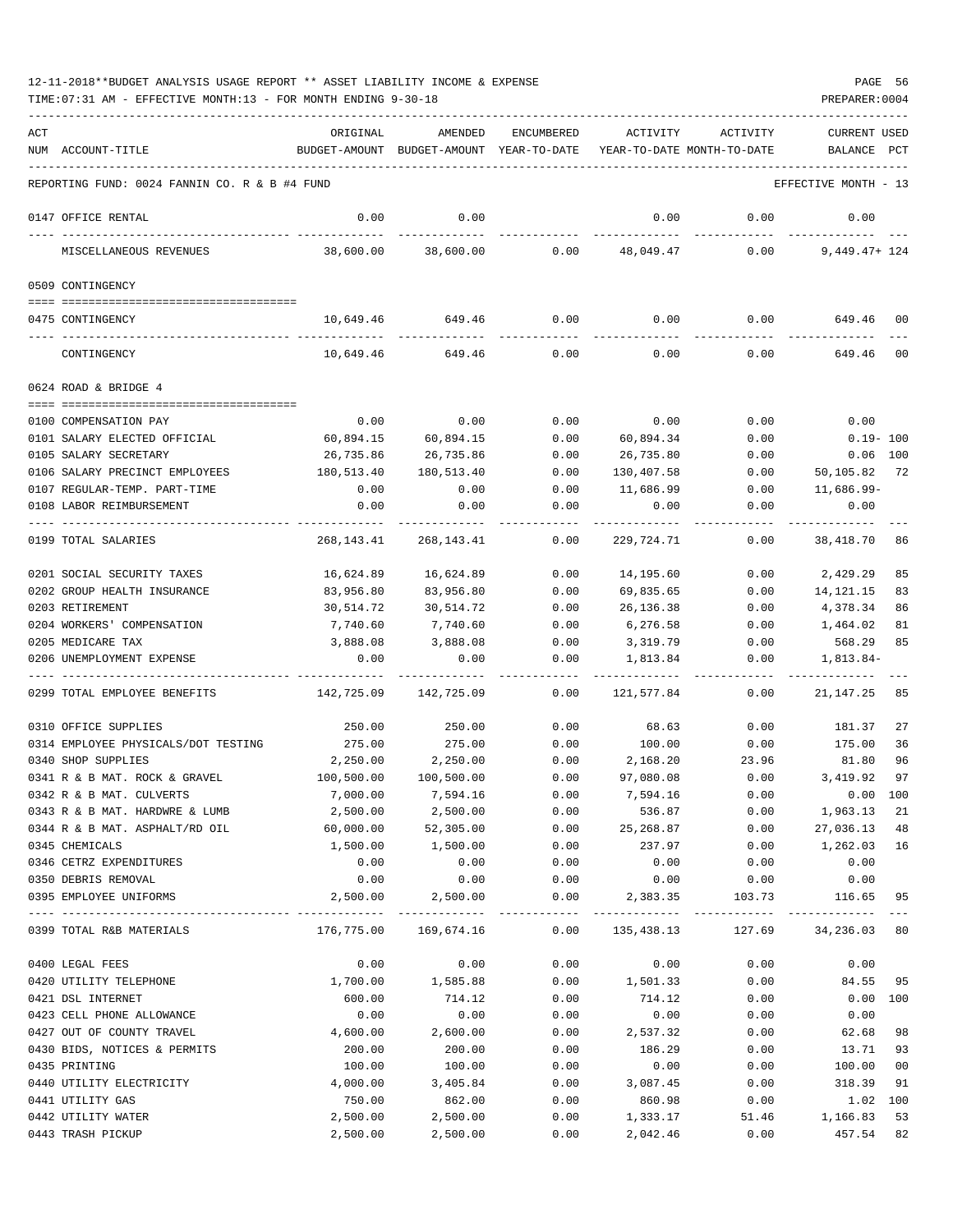TIME:07:31 AM - EFFECTIVE MONTH:13 - FOR MONTH ENDING 9-30-18 PREPARER:0004

| ACT |                                                                         | ORIGINAL          | AMENDED                                  | <b>ENCUMBERED</b> | ACTIVITY                   | ACTIVITY     | <b>CURRENT USED</b>  |                |
|-----|-------------------------------------------------------------------------|-------------------|------------------------------------------|-------------------|----------------------------|--------------|----------------------|----------------|
|     | NUM ACCOUNT-TITLE                                                       |                   | BUDGET-AMOUNT BUDGET-AMOUNT YEAR-TO-DATE |                   | YEAR-TO-DATE MONTH-TO-DATE |              | BALANCE PCT          |                |
|     | REPORTING FUND: 0024 FANNIN CO. R & B #4 FUND                           |                   |                                          |                   |                            |              | EFFECTIVE MONTH - 13 |                |
|     | 0447 REPEATER SERVICE CONTRACT                                          | 682.32            | 686.32                                   | 0.00              | 686.32                     | 0.00         | $0.00$ 100           |                |
|     | 0450 R&M BUILDING                                                       | 2,000.00          | 2,000.00                                 | 0.00              | 187.50                     | 0.00         | 1,812.50             | 09             |
|     | 0453 COMPUTER SOFTWARE                                                  | 1,044.00          | 1,044.00                                 | 0.00              | 0.00                       | 0.00         | 1,044.00             | 0 <sub>0</sub> |
|     | 0457 R & M MACHINERY GAS & OIL                                          | 44,500.00         | 47,250.00                                | 0.00              | 46,905.39                  | 2,797.56     | 344.61               | 99             |
|     | 0458 R & M MACHINERY PARTS                                              | 20,000.00         | 34,700.00                                | 0.00              | 32,096.81                  | 286.04       | 2,603.19             | 92             |
|     | 0459 R & M MACH. TIRES & TUBES                                          | 9,000.00          | 9,000.00                                 | 0.00              | 8,230.40                   | 1,154.40     | 769.60               | 91             |
|     | 0460 EQUIPMENT RENTAL/LEASE                                             | 17,103.42         | 11,653.42                                | 0.00              | 11,635.28                  | 0.00         | 18.14 100            |                |
|     | 0480 BOND                                                               | 0.00              | 0.00                                     | 0.00              | 0.00                       | 0.00         | 0.00                 |                |
|     | 0482 INSURANCE                                                          | 6,000.00          | 5,884.00                                 | 0.00              | 5,873.93                   | 0.00         | 10.07                | 100            |
|     | 0485 PRISONER'S SUPPLIES                                                | 800.00            | 800.00                                   | 0.00              | 0.00                       | 0.00         | 800.00               | 0 <sub>0</sub> |
|     | 0488 FANNIN RURAL RAIL DISTRICT                                         | 0.00              | 0.00                                     | 0.00              | 0.00                       | 0.00         | 0.00                 |                |
|     | 0490 MISCELLANEOUS                                                      | 500.00            | 500.00                                   | 0.00              | 0.00                       | 0.00         | 500.00               | 0 <sub>0</sub> |
|     | 0491 SOIL & WATER CONSERVATION                                          | 250.00            | 250.00                                   | 0.00              | 250.00                     | 0.00         | 0.00                 | 100            |
|     | 0492 TDRA FLOOD CASH MATCH                                              | 0.00              | 0.00                                     | 0.00              | 0.00                       | 0.00         | 0.00                 |                |
|     | 0494 FLOOD CONTROL SITE MAINTENANCE                                     | 0.00              | 0.00                                     | 0.00              | 0.00                       | 0.00         | 0.00                 |                |
|     | 0495 PIPELINE SALES TAX REIMBURSEMENT                                   | 0.00              | 0.00                                     | 0.00              | 0.00                       | 0.00         | 0.00                 |                |
|     | 0496 TCOG HAZARDOUS WASTEMATCH                                          | 1,250.00          | 1,250.00                                 | 0.00              | 0.00                       | 0.00         | 1,250.00             | 00             |
|     | 0499 TOTAL SER. & OTHER CHARGES                                         | 120,079.74        | 129,485.58                               | 0.00              | 118,128.75                 | 4,289.46     | 11,356.83            | 91             |
|     | 0500 LAND                                                               |                   |                                          |                   | 0.00                       | 0.00         | 0.00                 |                |
|     | 0535 BUILDING                                                           |                   |                                          |                   | 0.00                       | 0.00         | 0.00                 |                |
|     | 0570 COMPUTER EQUIPMENT                                                 | 1,247.51          | 1,247.51                                 | 0.00              | 0.00                       | 0.00         | 1,247.51             | 0 <sub>0</sub> |
|     | 0571 PURCHASE OF MACH./EQUIP.                                           | 166,000.00        | 173,695.00                               | 0.00              | 173,695.00                 | 0.00         | 0.00 100             |                |
|     | 0573 RADIO EQUIPMENT                                                    | 0.00              | 0.00                                     | 0.00              | 0.00                       | 0.00         | 0.00                 |                |
|     | 0575 BUILDING                                                           | 0.00              | 0.00                                     | 0.00<br>------    | 0.00                       | 0.00         | 0.00                 |                |
|     | 0599 CAPITAL OUTLAY                                                     | 167,247.51        | 174,942.51                               | 0.00              | 173,695.00                 | 0.00         | 1,247.51             | 99             |
|     | ROAD & BRIDGE 4                                                         | 874,970.75        | 884,970.75                               | 0.00              | 778,564.43                 | 4,417.15     | 106,406.32           | 88             |
|     | 0625 ADMINISTRATIVE OFFICE R&B #4                                       |                   |                                          |                   |                            |              |                      |                |
|     |                                                                         |                   |                                          |                   |                            |              |                      |                |
|     | 0105 SALARY SECRETARY                                                   | 9,593.48          | 9,593.48                                 | 0.00              | 9,593.48                   | 0.00         | $0.00$ $100$         |                |
|     | 0201 SOCIAL SECURITY TAXES                                              | 594.80            | 594.80                                   | 0.00              | 434.36                     | 0.00         | 160.44               | 73             |
|     | 0202 GROUP HEALTH INSURANCE<br>0203 RETIREMENT                          | 2,623.65          | 2,623.65                                 | 0.00              | 2,644.10                   | 0.00         | $20.45 - 101$        |                |
|     | 0204 WORKERS' COMPENSATION                                              | 1,091.74<br>40.29 | 1,091.74<br>40.29                        | 0.00<br>0.00      | 1,091.35                   | 0.00         | 0.39 100             | 84             |
|     | 0205 MEDICARE TAX                                                       |                   | 139.11                                   | 0.00              | 33.66<br>101.60            | 0.00<br>0.00 | 6.63<br>37.51        | 73             |
|     | 0310 OFFICE SUPPLIES                                                    | 139.11<br>100.00  | 100.00                                   | 0.00              | 24.36                      |              | 75.64                | 24             |
|     | 0311 POSTAL EXPENSES                                                    | 0.00              | 0.00                                     | 0.00              | 0.00                       | 0.00         | 0.00                 |                |
|     | 0353 COMPUTER EXPENSE                                                   | 500.00            | 500.00                                   | 0.00              | 409.30                     | 0.00<br>0.00 | 90.70                | 82             |
|     | 0427 OUT OF COUNTY TRAVEL                                               | 0.00              | 0.00                                     | 0.00              | 0.00                       |              | 0.00                 |                |
|     | 0480 BOND                                                               | 17.75             | 17.75                                    | 0.00              | 24.75                      | 0.00         | $7.00 - 139$         |                |
|     | 0572 OFFICE EQUIPMENT                                                   | 0.00              | 0.00                                     | 0.00              | 0.00                       | 0.00<br>0.00 | 0.00                 |                |
|     | 0574 COMPUTER EQUIPMENT                                                 | 0.00              | 0.00                                     | 0.00              | 0.00                       | 0.00         | 0.00                 |                |
|     | ADMINISTRATIVE OFFICE R&B #4 $14,700.82$ $14,700.82$ $0.00$ $14,356.96$ |                   |                                          |                   | ------------               | 0.00         | 343.86               | -98            |
|     | FANNIN CO. R & B #4 FUND                                                |                   |                                          |                   |                            |              |                      |                |
|     | INCOME TOTALS                                                           |                   | 900, 321.03 900, 321.03                  |                   | 724,102.30                 | 0.00         | 176,218.73           | 80             |

EXPENSE TOTALS 900,321.03 900,321.03 0.00 792,921.39 4,417.15 107,399.64 88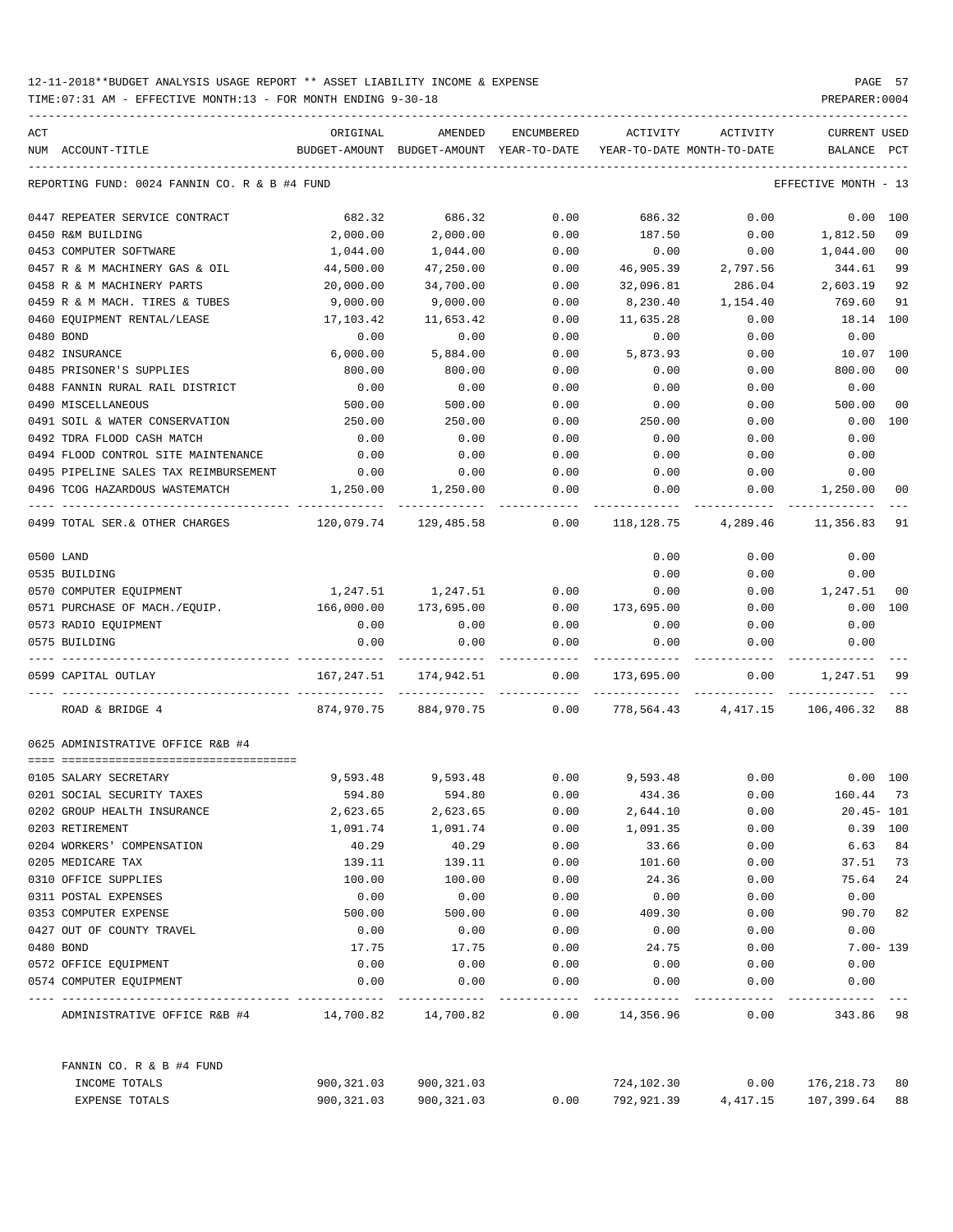|     | 12-11-2018**BUDGET ANALYSIS USAGE REPORT ** ASSET LIABILITY INCOME & EXPENSE<br>TIME: 07:31 AM - EFFECTIVE MONTH: 13 - FOR MONTH ENDING 9-30-18 |          |                                          |                   |                            |          |                      |                |  |  |
|-----|-------------------------------------------------------------------------------------------------------------------------------------------------|----------|------------------------------------------|-------------------|----------------------------|----------|----------------------|----------------|--|--|
| ACT |                                                                                                                                                 | ORIGINAL | AMENDED                                  | <b>ENCUMBERED</b> | <b>ACTIVITY</b>            | ACTIVITY | <b>CURRENT USED</b>  |                |  |  |
|     | NUM ACCOUNT-TITLE                                                                                                                               |          | BUDGET-AMOUNT BUDGET-AMOUNT YEAR-TO-DATE |                   | YEAR-TO-DATE MONTH-TO-DATE |          | BALANCE PCT          |                |  |  |
|     | REPORTING FUND: 0025 FANNIN COUNTY BEES                                                                                                         |          |                                          |                   |                            |          | EFFECTIVE MONTH - 13 |                |  |  |
|     | 0103 CASH                                                                                                                                       |          |                                          |                   |                            |          |                      |                |  |  |
|     |                                                                                                                                                 |          |                                          |                   |                            |          |                      |                |  |  |
|     | 0100 BEES-COMBINED FUNDS CHECKING                                                                                                               |          |                                          |                   | 0.00                       | 0.00     | 2,177.67             |                |  |  |
|     | CASH                                                                                                                                            |          |                                          |                   | 0.00                       | 0.00     | 2,177.67             |                |  |  |
|     | 0271 EQUITY ACCOUNT                                                                                                                             |          |                                          |                   |                            |          |                      |                |  |  |
|     |                                                                                                                                                 |          |                                          |                   |                            |          |                      |                |  |  |
|     | 0200 EQUITY ACCOUNT                                                                                                                             |          |                                          |                   | 0.00                       | 0.00     | 2,177.67             |                |  |  |
|     | EQUITY ACCOUNT                                                                                                                                  |          |                                          |                   | 0.00                       | 0.00     | 2,177.67             |                |  |  |
|     | 0300 CASH                                                                                                                                       |          |                                          |                   |                            |          |                      |                |  |  |
|     |                                                                                                                                                 |          |                                          |                   |                            |          |                      |                |  |  |
|     | 0125 BEGINNING CASH BALANCE                                                                                                                     | 1,000.00 | 1,000.00                                 |                   | 0.00                       | 0.00     | 1,000.00             | 00             |  |  |
|     | CASH                                                                                                                                            | 1,000.00 | 1,000.00                                 | 0.00              | 0.00                       | 0.00     | 1,000.00             | 0 <sub>0</sub> |  |  |
|     | 0370 MISC. INCOME                                                                                                                               |          |                                          |                   |                            |          |                      |                |  |  |
|     |                                                                                                                                                 |          |                                          |                   |                            |          |                      |                |  |  |
|     | 0138 SALE OF SCRAP IRON                                                                                                                         | 0.00     | 0.00                                     |                   | 0.00                       | 0.00     | 0.00                 |                |  |  |
|     | 0625 DONATIONS                                                                                                                                  | 0.00     | 0.00                                     |                   | 0.00                       | 0.00     | 0.00                 |                |  |  |
|     | MISC. INCOME                                                                                                                                    | 0.00     | 0.00                                     | 0.00              | 0.00                       | 0.00     | 0.00                 |                |  |  |
|     | 0625 FANNIN COUNTY BEES                                                                                                                         |          |                                          |                   |                            |          |                      |                |  |  |
|     |                                                                                                                                                 |          |                                          |                   |                            |          |                      |                |  |  |
|     | 0310 OFFICE SUPPLIES                                                                                                                            | 0.00     | 0.00                                     | 0.00              | 0.00                       | 0.00     | 0.00                 |                |  |  |
|     | 0343 ROAD SIGNS                                                                                                                                 | 0.00     | 0.00                                     | 0.00              | 0.00                       | 0.00     | 0.00                 |                |  |  |
|     | 0353 COMPUTER EXPENSE                                                                                                                           | 0.00     | 0.00                                     | 0.00              | 0.00                       | 0.00     | 0.00                 |                |  |  |
|     | 0427 TRAVEL EXPENSE                                                                                                                             | 1,000.00 | 1,000.00                                 | 0.00              | 0.00                       | 0.00     | 1,000.00             | 0 <sub>0</sub> |  |  |
|     | 0572 OFFICE EQUIPMENT                                                                                                                           | 0.00     | 0.00                                     | 0.00              | 0.00                       | 0.00     | 0.00                 |                |  |  |
|     | FANNIN COUNTY BEES                                                                                                                              | 1,000.00 | 1,000.00                                 | 0.00              | 0.00                       | 0.00     | 1,000.00             | 0 <sub>0</sub> |  |  |
|     | FANNIN COUNTY BEES                                                                                                                              |          |                                          |                   |                            |          |                      |                |  |  |
|     | INCOME TOTALS                                                                                                                                   | 1,000.00 | 1,000.00                                 |                   | 0.00                       | 0.00     | 1,000.00             | 0 <sub>0</sub> |  |  |
|     | EXPENSE TOTALS                                                                                                                                  | 1,000.00 | 1,000.00                                 | 0.00              | 0.00                       | 0.00     | 1,000.00             | 0 <sub>0</sub> |  |  |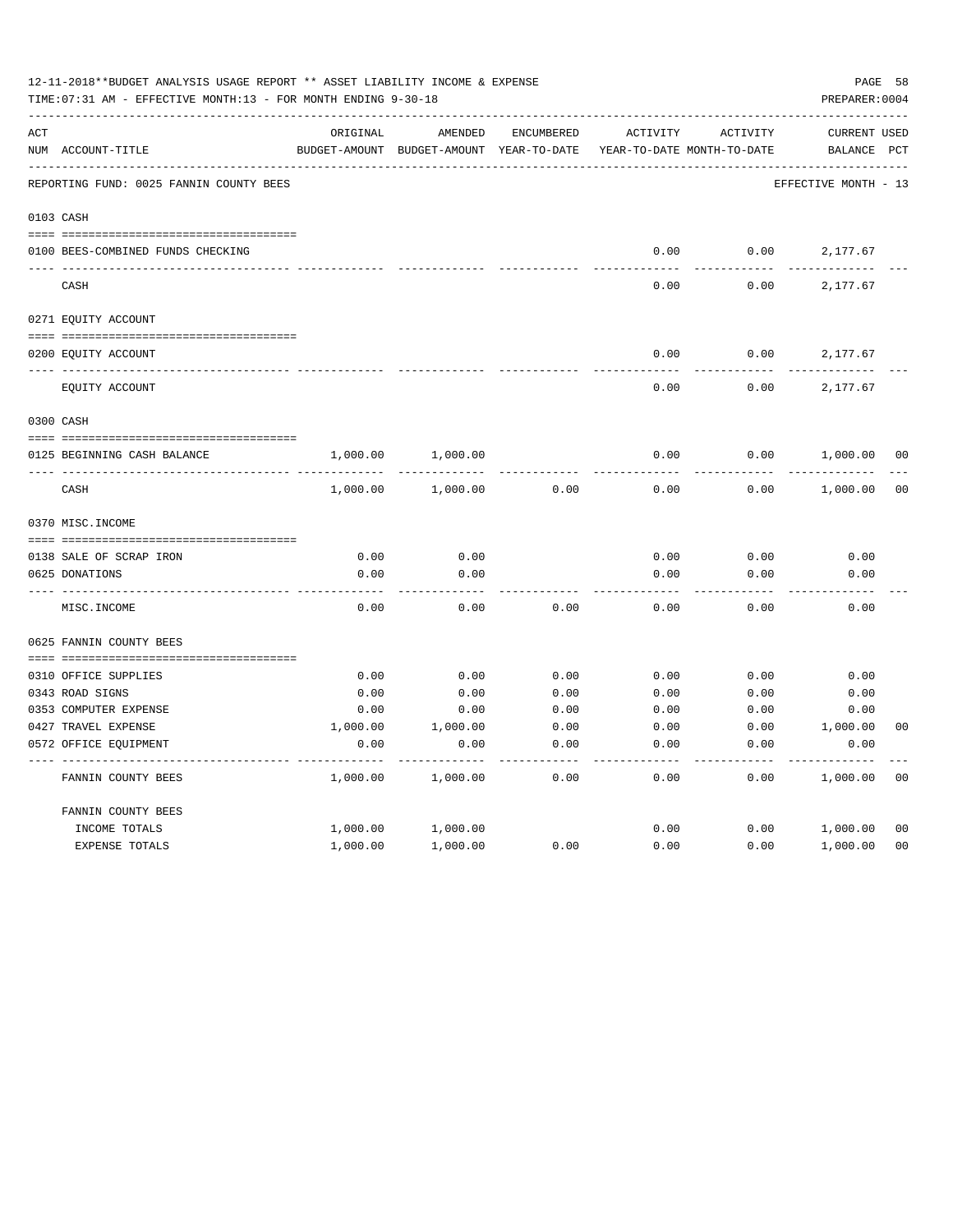|     | 12-11-2018**BUDGET ANALYSIS USAGE REPORT ** ASSET LIABILITY INCOME & EXPENSE<br>TIME: 07:31 AM - EFFECTIVE MONTH: 13 - FOR MONTH ENDING 9-30-18 |                                                                                 |                                                           |            |                                    |                                | PAGE 59<br>PREPARER: 0004           |    |
|-----|-------------------------------------------------------------------------------------------------------------------------------------------------|---------------------------------------------------------------------------------|-----------------------------------------------------------|------------|------------------------------------|--------------------------------|-------------------------------------|----|
| ACT | NUM ACCOUNT-TITLE                                                                                                                               | ORIGINAL<br>BUDGET-AMOUNT BUDGET-AMOUNT YEAR-TO-DATE YEAR-TO-DATE MONTH-TO-DATE | AMENDED                                                   | ENCUMBERED | ACTIVITY                           | ACTIVITY                       | <b>CURRENT USED</b><br>BALANCE PCT  |    |
|     | REPORTING FUND: 0026 J.P.#1 JUST.CT.TECHNOLOGY                                                                                                  |                                                                                 |                                                           |            |                                    |                                | EFFECTIVE MONTH - 13                |    |
|     | 0102 A/P CLEARING                                                                                                                               |                                                                                 |                                                           |            |                                    |                                |                                     |    |
|     | 0100 A/P CLEARING<br>---- ---------                                                                                                             |                                                                                 |                                                           |            |                                    | $0.00$ 0.00                    | 0.00                                |    |
|     | A/P CLEARING                                                                                                                                    |                                                                                 |                                                           |            | 0.00                               | 0.00                           | 0.00                                |    |
|     | 0103 CASH                                                                                                                                       |                                                                                 |                                                           |            |                                    |                                |                                     |    |
|     | 0100 J.P.#1 JUST.CT.TECH-COMB.FUND CKIN                                                                                                         |                                                                                 |                                                           |            | 699.13                             |                                | $0.00$ $47,148.36$<br>. <u>.</u> .  |    |
|     | CASH                                                                                                                                            |                                                                                 |                                                           |            | 699.13                             |                                | $0.00$ $47,148.36$                  |    |
|     | 0120 RECEIVABLES                                                                                                                                |                                                                                 |                                                           |            |                                    |                                |                                     |    |
|     | 0313 DUE FROM OTHER FUNDS                                                                                                                       |                                                                                 |                                                           |            |                                    | ------------                   | 338.79- 0.00 148.95<br>-----------  |    |
|     | RECEIVABLES                                                                                                                                     |                                                                                 |                                                           |            | 338.79-                            | 0.00                           | 148.95                              |    |
|     | 0200 SYSTEM ADDED LIABILITY DEPARTMENT                                                                                                          |                                                                                 |                                                           |            |                                    |                                |                                     |    |
|     | 0910 SYSTEM ADDED LIABILITY LINE-ITEM                                                                                                           |                                                                                 |                                                           |            |                                    | $30.56 - 0.00$<br>.            | $30.56-$<br>---------               |    |
|     | SYSTEM ADDED LIABILITY DEPARTMENT                                                                                                               |                                                                                 |                                                           |            | $30.56 -$                          | 0.00                           | $30.56 -$                           |    |
|     | 0271 EQUITY ACCOUNT                                                                                                                             |                                                                                 |                                                           |            |                                    |                                |                                     |    |
|     | 0200 EQUITY ACCOUNT<br>------------------- -------                                                                                              |                                                                                 |                                                           |            |                                    | $308.23 - 0.00$<br>----------- | 46,628.74                           |    |
|     | EQUITY ACCOUNT                                                                                                                                  |                                                                                 |                                                           |            | $308.23 -$                         | 0.00                           | 46,628.74                           |    |
|     | 0300 CASH                                                                                                                                       |                                                                                 |                                                           |            |                                    |                                |                                     |    |
|     | 0126 BEGINNING CASH BALANCE                                                                                                                     |                                                                                 | 1,000.00 1,000.00                                         |            |                                    |                                | $0.00$ $0.00$ $1,000.00$ 00         |    |
|     | CASH                                                                                                                                            |                                                                                 | $1,000.00$ $1,000.00$ 0.00                                |            | 0.00                               |                                | $0.00$ 1,000.00 00                  |    |
|     | 0360 INTEREST EARNINGS                                                                                                                          |                                                                                 |                                                           |            |                                    |                                |                                     |    |
|     | 0100 INTEREST EARNINGS<br>------------------- --------------                                                                                    | 20.00                                                                           | 20.00<br>-------------                                    |            | _______________                    | ------------                   | 41.78 0.00 21.78+209<br>----------- |    |
|     | INTEREST EARNINGS                                                                                                                               | 20.00                                                                           | 20.00                                                     | 0.00       | 41.78                              | 0.00                           | $21.78 + 209$                       |    |
|     | 0370 MISCELLANEOUS INCOME                                                                                                                       |                                                                                 |                                                           |            |                                    |                                |                                     |    |
|     | 0455 J.P.#1 TECHNOLOGY FEES                                                                                                                     |                                                                                 | 4,000.00 4,000.00                                         |            |                                    | -----------                    | 2,053.57 0.00 1,946.43 51           |    |
|     | MISCELLANEOUS INCOME                                                                                                                            |                                                                                 | $4,000.00$ $4,000.00$ $0.00$ $2,053.57$ $0.00$ $1,946.43$ |            |                                    |                                |                                     | 51 |
|     | 0455 J.P.#1 TECHNOLOGY EQUIP.                                                                                                                   |                                                                                 |                                                           |            |                                    |                                |                                     |    |
|     | 0420 OMNIBASE TELEPHONE LINE                                                                                                                    | 0.00                                                                            |                                                           |            | $0.00$ $0.00$ $0.00$ $0.00$ $0.00$ |                                | 0.00                                |    |
|     | 0572 OFFICE EQUIPMENT                                                                                                                           | 5,020.00                                                                        | 5,020.00                                                  | ---------- | $0.00$ 1,396.22<br>-----------     | -----------                    | 0.00<br>3,623.78<br>------------    | 28 |
|     | J.P.#1 TECHNOLOGY EQUIP.                                                                                                                        | 5,020.00                                                                        | 5,020.00                                                  | 0.00       | 1,396.22                           |                                | 0.00<br>3,623.78                    | 28 |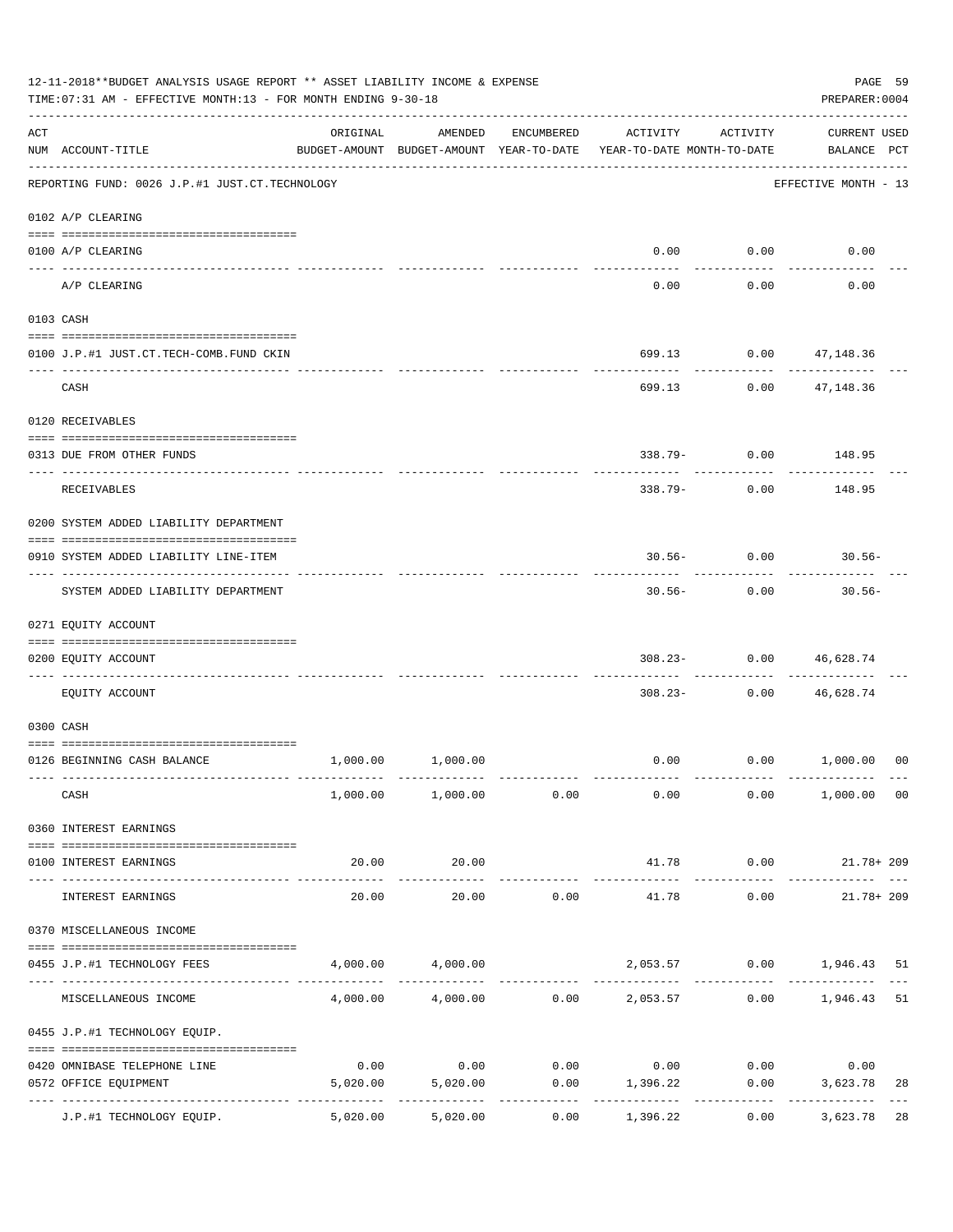| 12-11-2018**BUDGET ANALYSIS USAGE REPORT ** ASSET LIABILITY INCOME & EXPENSE |               |               |              |                            |          | PAGE 60              |     |
|------------------------------------------------------------------------------|---------------|---------------|--------------|----------------------------|----------|----------------------|-----|
| TIME: 07:31 AM - EFFECTIVE MONTH: 13 - FOR MONTH ENDING 9-30-18              |               |               |              |                            |          | PREPARER: 0004       |     |
| ACT                                                                          | ORIGINAL      | AMENDED       | ENCUMBERED   | ACTIVITY                   | ACTIVITY | <b>CURRENT USED</b>  |     |
| NUM ACCOUNT-TITLE                                                            | BUDGET-AMOUNT | BUDGET-AMOUNT | YEAR-TO-DATE | YEAR-TO-DATE MONTH-TO-DATE |          | BALANCE              | PCT |
| REPORTING FUND: 0026 J.P.#1 JUST.CT.TECHNOLOGY                               |               |               |              |                            |          | EFFECTIVE MONTH - 13 |     |
| J.P.#1 JUST.CT.TECHNOLOGY                                                    |               |               |              |                            |          |                      |     |
| INCOME TOTALS                                                                | 5.020.00      | 5.020.00      |              | 2,095.35                   | 0.00     | 2,924.65             | -42 |
| <b>EXPENSE TOTALS</b>                                                        | 5.020.00      | 5.020.00      | 0.00         | 1,396.22                   | 0.00     | 3,623.78             | 28  |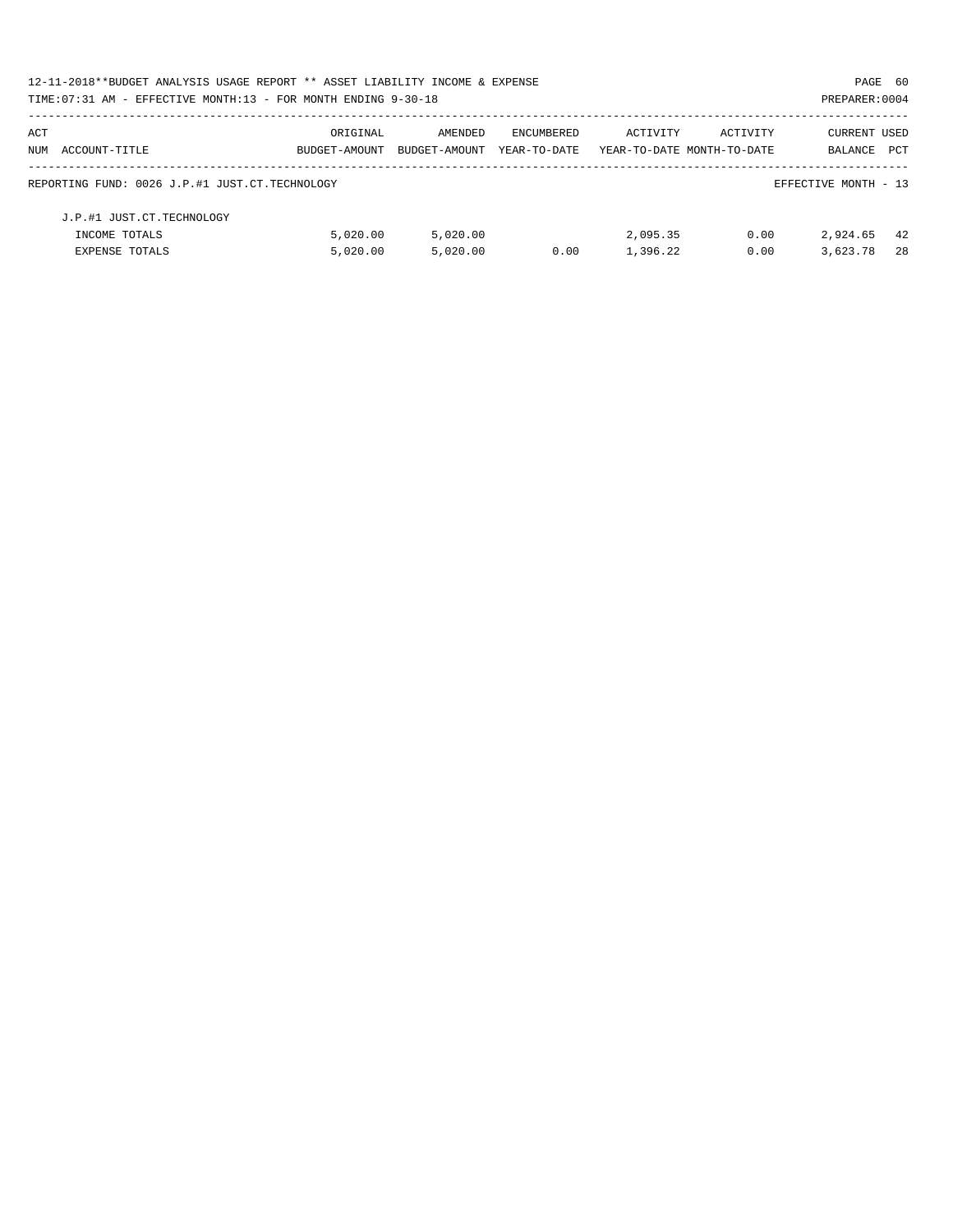|     | 12-11-2018**BUDGET ANALYSIS USAGE REPORT ** ASSET LIABILITY INCOME & EXPENSE<br>TIME: 07:31 AM - EFFECTIVE MONTH: 13 - FOR MONTH ENDING 9-30-18 |                      |                      |            |                                                                                 |               |                                    |                |  |  |
|-----|-------------------------------------------------------------------------------------------------------------------------------------------------|----------------------|----------------------|------------|---------------------------------------------------------------------------------|---------------|------------------------------------|----------------|--|--|
| ACT | NUM ACCOUNT-TITLE                                                                                                                               | ORIGINAL             | AMENDED              | ENCUMBERED | ACTIVITY<br>BUDGET-AMOUNT BUDGET-AMOUNT YEAR-TO-DATE YEAR-TO-DATE MONTH-TO-DATE | ACTIVITY      | <b>CURRENT USED</b><br>BALANCE PCT |                |  |  |
|     | REPORTING FUND: 0027 J.P.#2 JUST.CT.TECHNOLOGY                                                                                                  |                      |                      |            |                                                                                 |               | EFFECTIVE MONTH - 13               |                |  |  |
|     | 0102 A/P CLEARING                                                                                                                               |                      |                      |            |                                                                                 |               |                                    |                |  |  |
|     | 0100 A/P CLEARING<br>---- -------                                                                                                               |                      |                      |            | 0.00                                                                            | 0.00          | 0.00                               |                |  |  |
|     | A/P CLEARING                                                                                                                                    |                      |                      |            | 0.00                                                                            | 0.00          | 0.00                               |                |  |  |
|     | 0103 CASH                                                                                                                                       |                      |                      |            |                                                                                 |               |                                    |                |  |  |
|     | 0100 J.P.#2 JUST.CT.TECH-COMB.FUND CKIN                                                                                                         |                      |                      |            |                                                                                 |               | 667.14- 0.00 10,357.10             |                |  |  |
|     | CASH                                                                                                                                            |                      |                      |            | 667.14- 0.00                                                                    | -----------   | 10,357.10                          |                |  |  |
|     | 0120 RECEIVABLES                                                                                                                                |                      |                      |            |                                                                                 |               |                                    |                |  |  |
|     | 0313 DUE FROM OTHER FUNDS                                                                                                                       |                      |                      |            |                                                                                 |               | $56.21 - 0.00$ 27.99               |                |  |  |
|     | RECEIVABLES                                                                                                                                     |                      |                      |            | $56.21 -$                                                                       | 0.00          | 27.99                              |                |  |  |
|     | 0271 EQUITY ACCOUNT                                                                                                                             |                      |                      |            |                                                                                 |               |                                    |                |  |  |
|     | 0200 EQUITY ACCOUNT                                                                                                                             |                      |                      |            |                                                                                 |               | 56.21- 0.00 11,052.23              |                |  |  |
|     | EQUITY ACCOUNT                                                                                                                                  |                      |                      |            | $56.21 -$                                                                       |               | $0.00$ 11,052.23                   |                |  |  |
|     | 0300 CASH                                                                                                                                       |                      |                      |            |                                                                                 |               |                                    |                |  |  |
|     | 0127 BEGINNING CASH BALANCE                                                                                                                     | 2,000.00             | 2,000.00             |            | 0.00                                                                            | 0.00          | 2,000.00                           | 00             |  |  |
|     | CASH                                                                                                                                            |                      | 2,000.00 2,000.00    | 0.00       | 0.00                                                                            | 0.00          | 2,000.00                           | 0 <sub>0</sub> |  |  |
|     | 0360 INTEREST EARNINGS                                                                                                                          |                      |                      |            |                                                                                 |               |                                    |                |  |  |
|     | 0100 INTEREST EARNINGS                                                                                                                          | 7.00                 | 7.00                 |            |                                                                                 |               | $9.25$ 0.00 2.25+132               |                |  |  |
|     | INTEREST EARNINGS                                                                                                                               | 7.00                 | 7.00                 |            | $0.00$ 9.25                                                                     | 0.00          | $2.25 + 132$                       |                |  |  |
|     | 0370 MISCELLANEOUS INCOME                                                                                                                       |                      |                      |            |                                                                                 |               |                                    |                |  |  |
|     | 0456 J.P.#2 TECHNOLOGY FEES                                                                                                                     | 400.00               | 400.00               |            | 686.51 0.00                                                                     |               | 286.51+ 172                        |                |  |  |
|     | MISCELLANEOUS INCOME                                                                                                                            | 400.00               | 400.00               |            | 0.00<br>686.51                                                                  | 0.00          | $286.51 + 172$                     |                |  |  |
|     | 0456 TECHNOLOGY EQUIPMENT                                                                                                                       |                      |                      |            |                                                                                 |               |                                    |                |  |  |
|     | 0572 OFFICE EQUIPMENT                                                                                                                           |                      | 2,407.00 2,407.00    |            | $0.00$ $1,362.90$ $0.00$ $1,044.10$                                             |               |                                    | 57             |  |  |
|     | TECHNOLOGY EQUIPMENT                                                                                                                            |                      | 2,407.00 2,407.00    | 0.00       | 1,362.90 0.00                                                                   | ------------- | 1,044.10                           | 57             |  |  |
|     | J.P.#2 JUST.CT.TECHNOLOGY                                                                                                                       |                      |                      |            |                                                                                 |               |                                    |                |  |  |
|     | INCOME TOTALS<br>EXPENSE TOTALS                                                                                                                 | 2,407.00<br>2,407.00 | 2,407.00<br>2,407.00 | 0.00       | 695.76<br>1,362.90                                                              | 0.00<br>0.00  | 1,711.24<br>1,044.10               | 29<br>57       |  |  |
|     |                                                                                                                                                 |                      |                      |            |                                                                                 |               |                                    |                |  |  |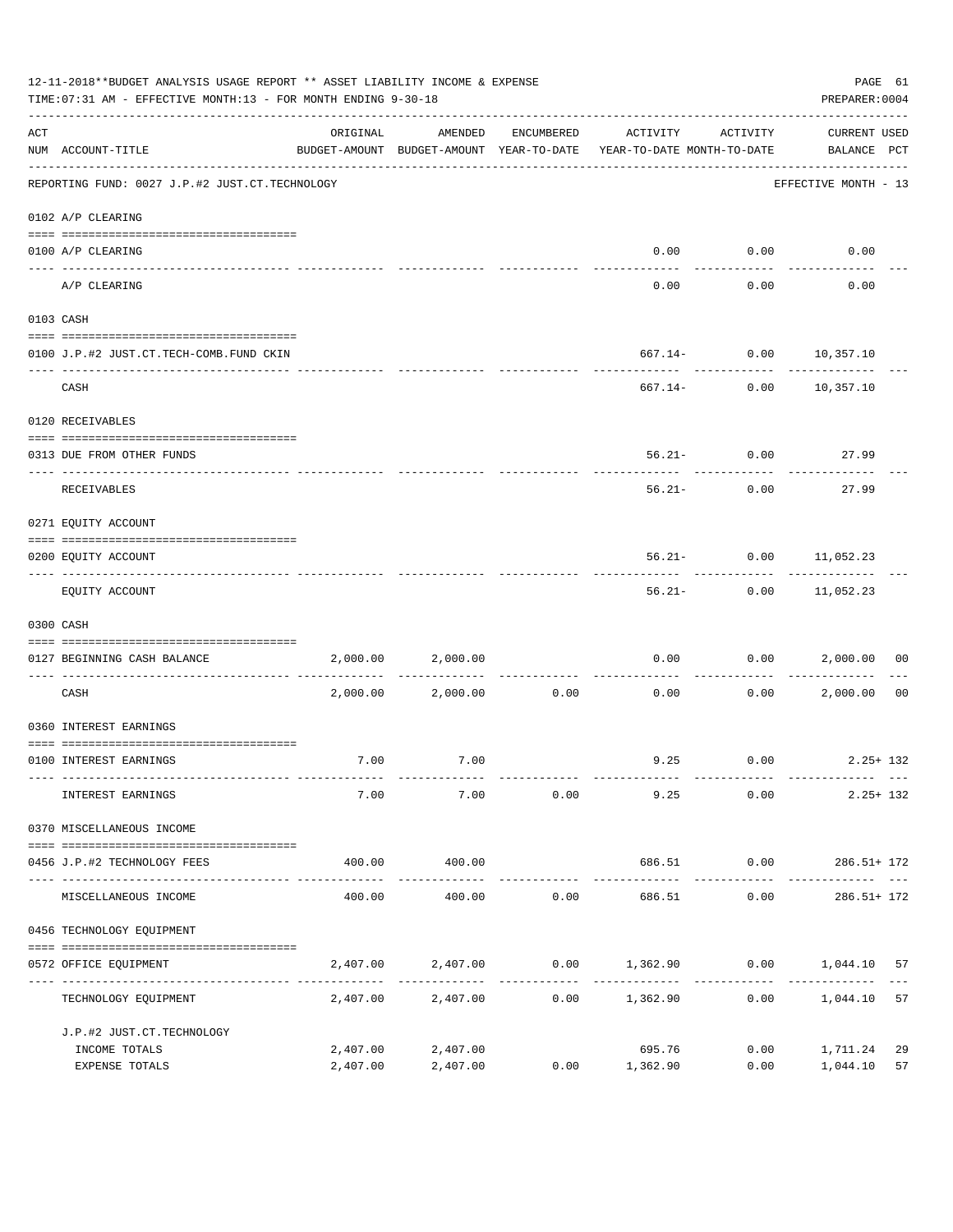|                    | 12-11-2018**BUDGET ANALYSIS USAGE REPORT ** ASSET LIABILITY INCOME & EXPENSE<br>TIME: 07:31 AM - EFFECTIVE MONTH: 13 - FOR MONTH ENDING 9-30-18 |                                                                                 |                        |                     |                        |                                | PAGE 62<br>PREPARER: 0004                      |    |
|--------------------|-------------------------------------------------------------------------------------------------------------------------------------------------|---------------------------------------------------------------------------------|------------------------|---------------------|------------------------|--------------------------------|------------------------------------------------|----|
| $\mathop{\rm ACT}$ | NUM ACCOUNT-TITLE                                                                                                                               | ORIGINAL<br>BUDGET-AMOUNT BUDGET-AMOUNT YEAR-TO-DATE YEAR-TO-DATE MONTH-TO-DATE | AMENDED                | ENCUMBERED          | ACTIVITY               | ACTIVITY                       | <b>CURRENT USED</b><br>BALANCE PCT             |    |
|                    | REPORTING FUND: 0028 J.P.#3 JUST.CT.TECHNOLOGY                                                                                                  |                                                                                 |                        |                     |                        |                                | EFFECTIVE MONTH - 13                           |    |
|                    | 0102 A/P CLEARING                                                                                                                               |                                                                                 |                        |                     |                        |                                |                                                |    |
|                    | 0100 A/P CLEARING                                                                                                                               |                                                                                 |                        |                     |                        | $0.00$ 0.00                    | 0.00                                           |    |
|                    | ---- --------<br>A/P CLEARING                                                                                                                   |                                                                                 |                        |                     | 0.00                   | 0.00                           | 0.00                                           |    |
|                    | 0103 CASH                                                                                                                                       |                                                                                 |                        |                     |                        |                                |                                                |    |
|                    | 0100 J.P.#3 JUST.CT.TECH-COMB.FUND CKIN                                                                                                         |                                                                                 |                        |                     | 836.63                 | 0.00                           | 5,399.27                                       |    |
|                    | CASH                                                                                                                                            |                                                                                 |                        |                     | 836.63                 | 0.00                           | 5,399.27                                       |    |
|                    | 0120 RECEIVABLES                                                                                                                                |                                                                                 |                        |                     |                        |                                |                                                |    |
|                    | 0313 DUE FROM OTHER FUNDS                                                                                                                       |                                                                                 |                        |                     |                        | $66.51 - 0.00$<br>-----------  | 90.09                                          |    |
|                    | RECEIVABLES                                                                                                                                     |                                                                                 |                        |                     | 66.51-                 | 0.00                           | 90.09                                          |    |
|                    | 0200 SYSTEM ADDED LIABILITY DEPARTMENT                                                                                                          |                                                                                 |                        |                     |                        |                                |                                                |    |
|                    | 0910 SYSTEM ADDED LIABILITY LINE-ITEM                                                                                                           |                                                                                 |                        |                     | 859.99                 | 0.00<br>.                      | 859.99<br>. <u>.</u>                           |    |
|                    | SYSTEM ADDED LIABILITY DEPARTMENT                                                                                                               |                                                                                 |                        |                     | 859.99                 | 0.00                           | 859.99                                         |    |
|                    | 0271 EQUITY ACCOUNT                                                                                                                             |                                                                                 |                        |                     |                        |                                |                                                |    |
|                    | 0200 EQUITY ACCOUNT<br>------------------ -----                                                                                                 |                                                                                 |                        |                     |                        | $926.50 - 0.00$<br>----------- | 3,792.74                                       |    |
|                    | EQUITY ACCOUNT                                                                                                                                  |                                                                                 |                        |                     | 926.50-                | 0.00                           | 3,792.74                                       |    |
|                    | 0300 CASH                                                                                                                                       |                                                                                 |                        |                     |                        |                                |                                                |    |
|                    | 0128 BEGINNING CASH                                                                                                                             |                                                                                 | 3,100.00 3,100.00      |                     |                        |                                | $0.00$ $0.00$ $3,100.00$ 00                    |    |
|                    | CASH                                                                                                                                            |                                                                                 | 3,100.00 3,100.00 0.00 |                     | 0.00                   |                                | 0.00<br>3,100.00 00                            |    |
|                    | 0360 INTEREST EARNINGS                                                                                                                          |                                                                                 |                        |                     |                        |                                |                                                |    |
|                    | 0100 INTEREST EARNINGS                                                                                                                          | 0.00                                                                            | 0.00<br>-----------    |                     | 4.39<br>-------------- | 0.00<br>-----------            | $4.39+$                                        |    |
|                    | INTEREST EARNINGS                                                                                                                               | 0.00                                                                            | 0.00                   | 0.00                | 4.39                   | 0.00                           | $4.39+$                                        |    |
|                    | 0370 MISCELLANEOUS INCOME                                                                                                                       |                                                                                 |                        |                     |                        |                                |                                                |    |
|                    | 0456 J.P.#3 TECHNOLOGY FEES                                                                                                                     | 400.00                                                                          | 400.00                 |                     |                        |                                | 1,349.60 0.00 949.60+337                       |    |
|                    | MISCELLANEOUS INCOME                                                                                                                            |                                                                                 | 400.00                 |                     |                        |                                | $400.00$ $0.00$ $1,349.60$ $0.00$ $949.60+337$ |    |
|                    | 0457 TECHNOLOGY EQUIPMENT                                                                                                                       |                                                                                 |                        |                     |                        |                                |                                                |    |
|                    | 0423 INTERNET SERVICE                                                                                                                           | 0.00                                                                            |                        |                     |                        |                                | $0.00$ $0.00$ $71.38$ $0.00$ $71.38$ $1.38$    |    |
|                    | 0572 OFFICE EQUIPMENT<br>----------------- -------------                                                                                        | 3,500.00                                                                        | 3,500.00               | 0.00<br>----------- | 445.98                 | ----------                     | 0.00<br>3,054.02 13<br>.                       |    |
|                    | TECHNOLOGY EQUIPMENT                                                                                                                            | 3,500.00                                                                        | 3,500.00               | 0.00                | 517.36                 | 0.00                           | 2,982.64                                       | 15 |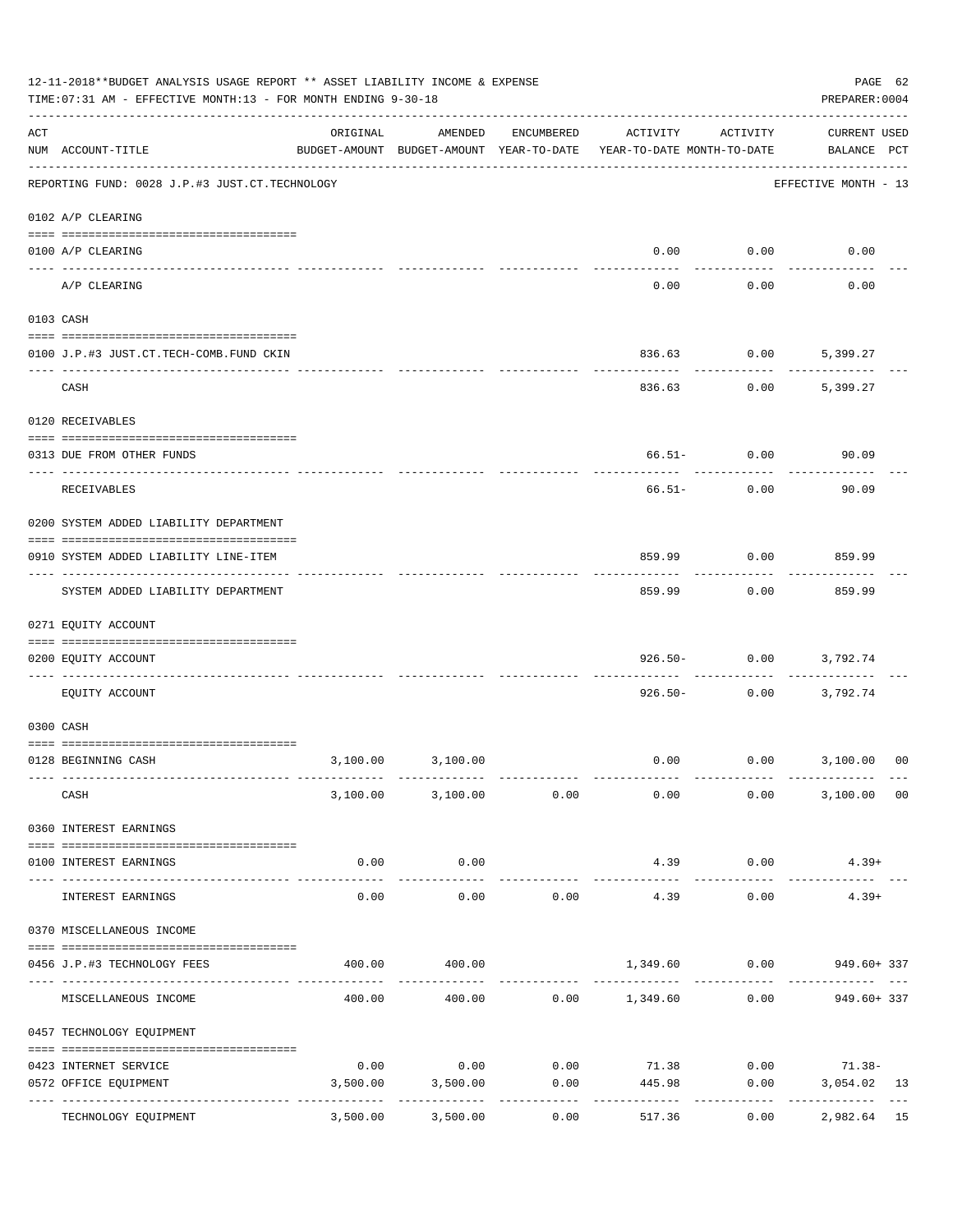| 12-11-2018**BUDGET ANALYSIS USAGE REPORT ** ASSET LIABILITY INCOME & EXPENSE |               |               |              |                            |          | PAGE 63              |            |
|------------------------------------------------------------------------------|---------------|---------------|--------------|----------------------------|----------|----------------------|------------|
| TIME: 07:31 AM - EFFECTIVE MONTH: 13 - FOR MONTH ENDING 9-30-18              |               |               |              |                            |          | PREPARER: 0004       |            |
| ACT                                                                          | ORIGINAL      | AMENDED       | ENCUMBERED   | ACTIVITY                   | ACTIVITY | <b>CURRENT USED</b>  |            |
| NUM ACCOUNT-TITLE                                                            | BUDGET-AMOUNT | BUDGET-AMOUNT | YEAR-TO-DATE | YEAR-TO-DATE MONTH-TO-DATE |          | BALANCE              | <b>PCT</b> |
| REPORTING FUND: 0028 J.P.#3 JUST.CT.TECHNOLOGY                               |               |               |              |                            |          | EFFECTIVE MONTH - 13 |            |
| J.P.#3 JUST.CT.TECHNOLOGY                                                    |               |               |              |                            |          |                      |            |
| INCOME TOTALS                                                                | 3.500.00      | 3,500.00      |              | 1,353.99                   | 0.00     | 2,146.01             | 39         |
| <b>EXPENSE TOTALS</b>                                                        | 3,500.00      | 3,500.00      | 0.00         | 517.36                     | 0.00     | 2,982.64             | -15        |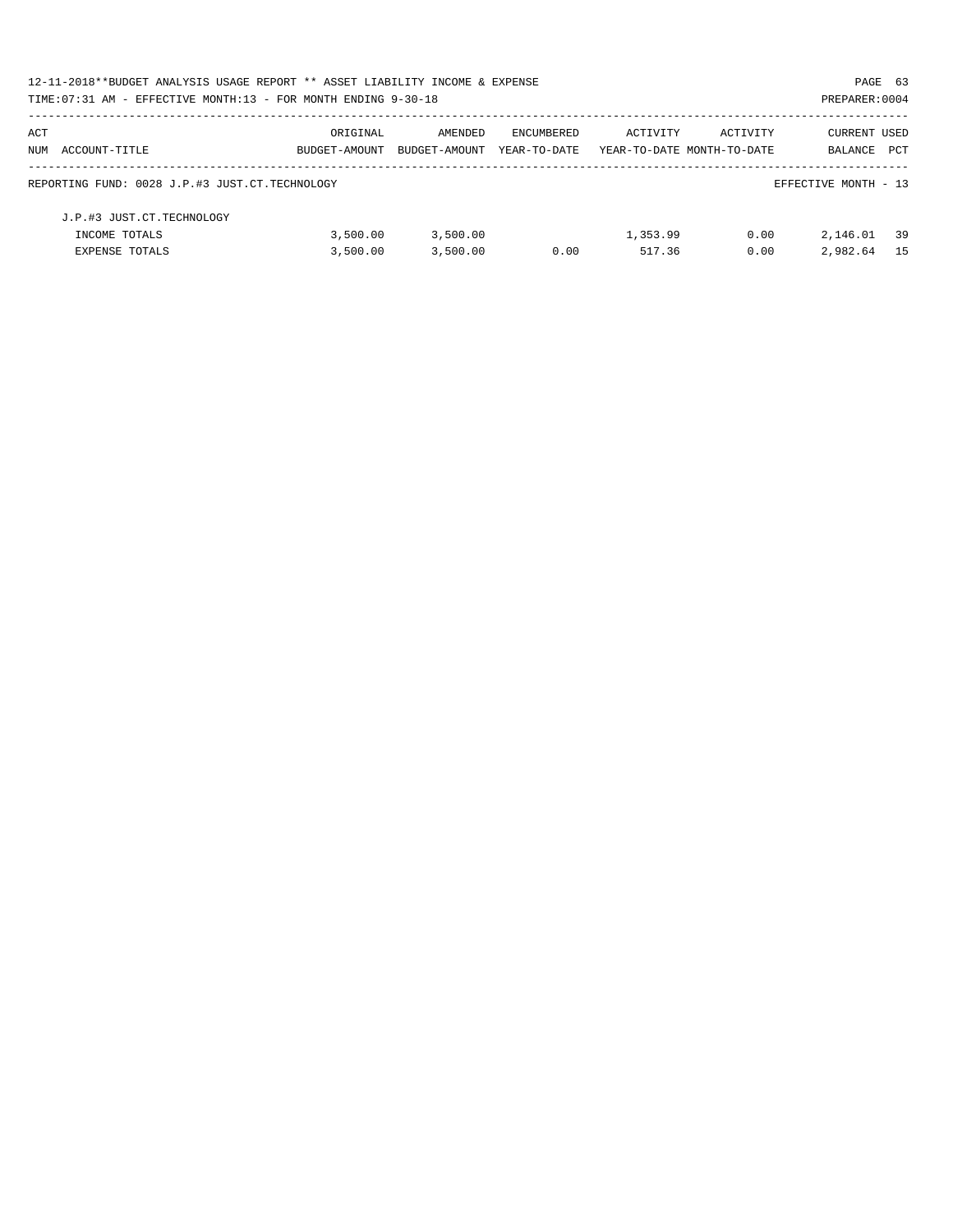|     | 12-11-2018**BUDGET ANALYSIS USAGE REPORT ** ASSET LIABILITY INCOME & EXPENSE<br>TIME: 07:31 AM - EFFECTIVE MONTH: 13 - FOR MONTH ENDING 9-30-18 |          |                                          |            |          |                            | PAGE 64<br>PREPARER: 0004 |
|-----|-------------------------------------------------------------------------------------------------------------------------------------------------|----------|------------------------------------------|------------|----------|----------------------------|---------------------------|
| ACT |                                                                                                                                                 | ORIGINAL | AMENDED                                  | ENCUMBERED | ACTIVITY | ACTIVITY                   | CURRENT USED              |
|     | NUM ACCOUNT-TITLE                                                                                                                               |          | BUDGET-AMOUNT BUDGET-AMOUNT YEAR-TO-DATE |            |          | YEAR-TO-DATE MONTH-TO-DATE | BALANCE<br>$_{\rm PCT}$   |
|     | REPORTING FUND: 0030 SHERIFF WORK RELEASE                                                                                                       |          |                                          |            |          |                            | EFFECTIVE MONTH - 13      |
|     | 0103 CASH                                                                                                                                       |          |                                          |            |          |                            |                           |
|     | 0100 SHERIFF WORK RELEASE-COMB FUND CKI                                                                                                         |          |                                          |            | 0.00     | 0.00                       | 983.14                    |
|     | CASH                                                                                                                                            |          |                                          |            | 0.00     | 0.00                       | 983.14                    |
|     | 0271 EQUITY ACCOUNT                                                                                                                             |          |                                          |            |          |                            |                           |
|     | 0200 EQUITY ACCOUNT                                                                                                                             |          |                                          |            | 0.00     | 0.00                       | 983.14                    |
|     | EQUITY ACCOUNT                                                                                                                                  |          |                                          |            | 0.00     | 0.00                       | 983.14                    |
|     | 0360 INTEREST EARNINGS                                                                                                                          |          |                                          |            |          |                            |                           |
|     | 0100 INTEREST EARNINGS                                                                                                                          | 0.00     | 0.00                                     |            | 0.00     | 0.00                       | 0.00                      |
|     | INTEREST EARNINGS                                                                                                                               | 0.00     | 0.00                                     | 0.00       | 0.00     | 0.00                       | 0.00                      |
|     | 0370 MISCELLANEOUS INCOME                                                                                                                       |          |                                          |            |          |                            |                           |
|     |                                                                                                                                                 |          |                                          |            |          |                            |                           |
|     | 0569 SHERIFF WORK RELEASE<br>-----------                                                                                                        | 0.00     | 0.00                                     |            | 0.00     | 0.00                       | 0.00                      |
|     | MISCELLANEOUS INCOME                                                                                                                            | 0.00     | 0.00                                     | 0.00       | 0.00     | 0.00                       | 0.00                      |
|     | 0569 WORK RELEASE                                                                                                                               |          |                                          |            |          |                            |                           |
|     |                                                                                                                                                 |          |                                          |            |          |                            |                           |
|     | 0310 OFFICE SUPPLIES                                                                                                                            | 0.00     | 0.00                                     | 0.00       | 0.00     | 0.00                       | 0.00                      |
|     | 0421 ONLINE RESEARCH                                                                                                                            | 0.00     | 0.00                                     | 0.00       | 0.00     | 0.00                       | 0.00                      |
|     | 0571 EQUIPMENT                                                                                                                                  | 0.00     | 0.00                                     | 0.00       | 0.00     | 0.00                       | 0.00                      |
|     | <b>WORK RELEASE</b>                                                                                                                             | 0.00     | 0.00                                     | 0.00       | 0.00     | 0.00                       | 0.00                      |
|     | SHERIFF WORK RELEASE                                                                                                                            |          |                                          |            |          |                            |                           |
|     | INCOME TOTALS                                                                                                                                   | 0.00     | 0.00                                     |            | 0.00     | 0.00                       | 0.00                      |
|     | <b>EXPENSE TOTALS</b>                                                                                                                           | 0.00     | 0.00                                     | 0.00       | 0.00     | 0.00                       | 0.00                      |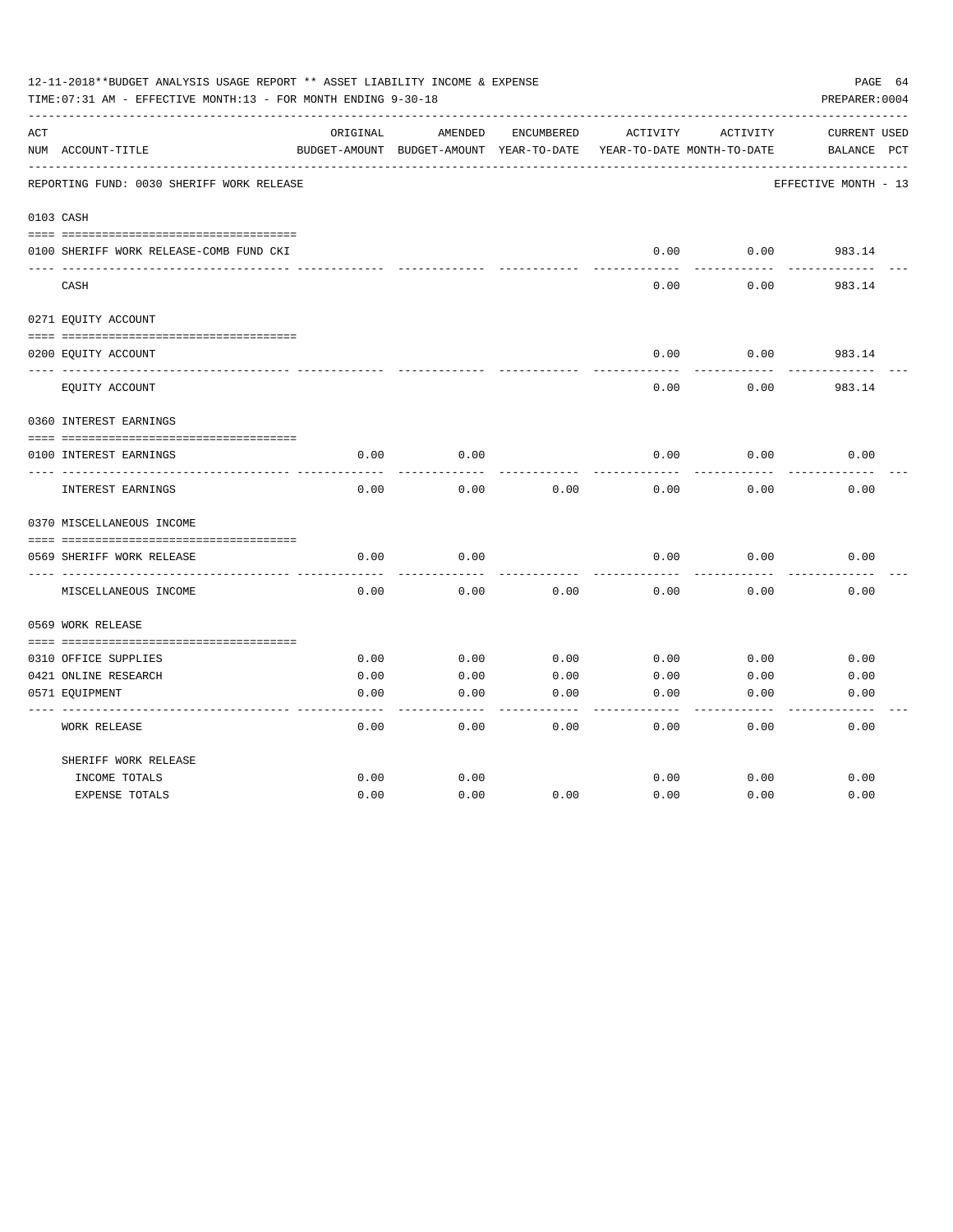|     | 12-11-2018**BUDGET ANALYSIS USAGE REPORT ** ASSET LIABILITY INCOME & EXPENSE<br>TIME: 07:31 AM - EFFECTIVE MONTH: 13 - FOR MONTH ENDING 9-30-18 |          |            |                   |                                                                                 |          | PAGE 65<br>PREPARER: 0004          |    |
|-----|-------------------------------------------------------------------------------------------------------------------------------------------------|----------|------------|-------------------|---------------------------------------------------------------------------------|----------|------------------------------------|----|
| ACT | NUM ACCOUNT-TITLE                                                                                                                               | ORIGINAL | AMENDED    | ENCUMBERED        | ACTIVITY<br>BUDGET-AMOUNT BUDGET-AMOUNT YEAR-TO-DATE YEAR-TO-DATE MONTH-TO-DATE | ACTIVITY | <b>CURRENT USED</b><br>BALANCE PCT |    |
|     | REPORTING FUND: 0031 COURTHOUSE RESTORATION FUND                                                                                                |          |            |                   |                                                                                 |          | EFFECTIVE MONTH - 13               |    |
|     | 0103 CASH                                                                                                                                       |          |            |                   |                                                                                 |          |                                    |    |
|     |                                                                                                                                                 |          |            |                   |                                                                                 |          |                                    |    |
|     | 0100 COURTHOUSE RESTORATION-COMB.FUND<br>0175 TEXPOOL                                                                                           |          |            |                   | 107,447.28- 0.00 107,332.28-<br>0.00                                            | 0.00     | 0.00                               |    |
|     | CASH                                                                                                                                            |          |            |                   | 107,447.28-                                                                     | 0.00     | 107,332.28-                        |    |
|     | 0271 EQUITY ACCOUNT                                                                                                                             |          |            |                   |                                                                                 |          |                                    |    |
|     | 0200 EQUITY ACCOUNT                                                                                                                             |          |            |                   | 0.00                                                                            | 0.00     | 115.00                             |    |
|     | EQUITY ACCOUNT                                                                                                                                  |          |            |                   | 0.00                                                                            | 0.00     | 115.00                             |    |
|     | 0300 CASH                                                                                                                                       |          |            |                   |                                                                                 |          |                                    |    |
|     | 0131 BEGINNING CASH BALANCE                                                                                                                     | 0.00     | 0.00       |                   | 0.00                                                                            | 0.00     | 0.00                               |    |
|     | ------------------------------                                                                                                                  |          |            |                   |                                                                                 |          |                                    |    |
|     | CASH                                                                                                                                            | 0.00     | 0.00       | 0.00              | 0.00                                                                            | 0.00     | 0.00                               |    |
|     | 0330 GRANT INCOME                                                                                                                               |          |            |                   |                                                                                 |          |                                    |    |
|     | 0510 COURTHOUSE RESTORATION                                                                                                                     | 0.00     | 358,029.98 |                   | 250,582.70                                                                      | 0.00     | 107,447.28                         | 70 |
|     | GRANT INCOME                                                                                                                                    | 0.00     | 358,029.98 | 0.00              | 250,582.70                                                                      | 0.00     | 107,447.28                         | 70 |
|     | 0370 MISCELLANEOUS INCOME                                                                                                                       |          |            |                   |                                                                                 |          |                                    |    |
|     | 0131 RESTORATION DONATIONS                                                                                                                      | 0.00     | 0.00       |                   | 0.00                                                                            | 0.00     | 0.00                               |    |
|     | MISCELLANEOUS INCOME                                                                                                                            | 0.00     | 0.00       | 0.00              | 0.00                                                                            | 0.00     | 0.00                               |    |
|     | 0509 CONTINGENCY                                                                                                                                |          |            |                   |                                                                                 |          |                                    |    |
|     | 0475 CONTINGENCY                                                                                                                                | 0.00     | 0.00       | 0.00              | 0.00                                                                            | 0.00     | 0.00                               |    |
|     | CONTINGENCY                                                                                                                                     | 0.00     | 0.00       | 0.00              | 0.00                                                                            | 0.00     | 0.00                               |    |
|     | 0510 COURTHOUSE RESTORATION PHASE 1                                                                                                             |          |            |                   |                                                                                 |          |                                    |    |
|     | 0403 ARCHITECTURAL FEES                                                                                                                         | 0.00     | 80,926.91  | 0.00              | 80,926.91                                                                       | 0.00     | 0.00 100                           |    |
|     | 0451 ASBESTOS ABATEMENT                                                                                                                         | 0.00     | 42,822.32  | 0.00              | 42,822.32                                                                       | 0.00     | 0.00 100                           |    |
|     | 0482 DEMOLITION                                                                                                                                 | 0.00     | 219,432.75 | 0.00              | 219,432.75                                                                      | 0.00     | 0.00 100                           |    |
|     | 0490 MISCELLANEOUS                                                                                                                              | 0.00     | 0.00       | 0.00              | 0.00                                                                            | 0.00     | 0.00                               |    |
|     | COURTHOUSE RESTORATION PHASE 1                                                                                                                  | 0.00     | 343,181.98 | 0.00              | 343,181.98                                                                      | 0.00     | 0.00 100                           |    |
|     | 0511 COURTHOUSE RESTORATION PHASE 2                                                                                                             |          |            |                   |                                                                                 |          |                                    |    |
|     | 0165 CONSTRUCTION                                                                                                                               | 0.00     | 0.00       | 0.00              | 0.00                                                                            | 0.00     | 0.00                               |    |
|     | 0403 ARCHITECTURAL FEES                                                                                                                         | 0.00     | 14,848.00  | 0.00              | 14,848.00                                                                       | 0.00     | 0.00 100                           |    |
|     | 0451 ASBESTOS & OTHER TESTING                                                                                                                   | 0.00     | 0.00       | 0.00              | 0.00                                                                            | 0.00     | 0.00                               |    |
|     | 0453 IT DESIGN                                                                                                                                  | 0.00     | 0.00       | 0.00              | 0.00                                                                            | 0.00     | 0.00                               |    |
|     | 0455 SECURITY                                                                                                                                   | 0.00     | 0.00       | 0.00<br>$--- - -$ | 0.00                                                                            | 0.00     | 0.00                               |    |
|     | COURTHOUSE RESTORATION PHASE 2                                                                                                                  | 0.00     | 14,848.00  | 0.00              | 14,848.00                                                                       | 0.00     | 0.00 100                           |    |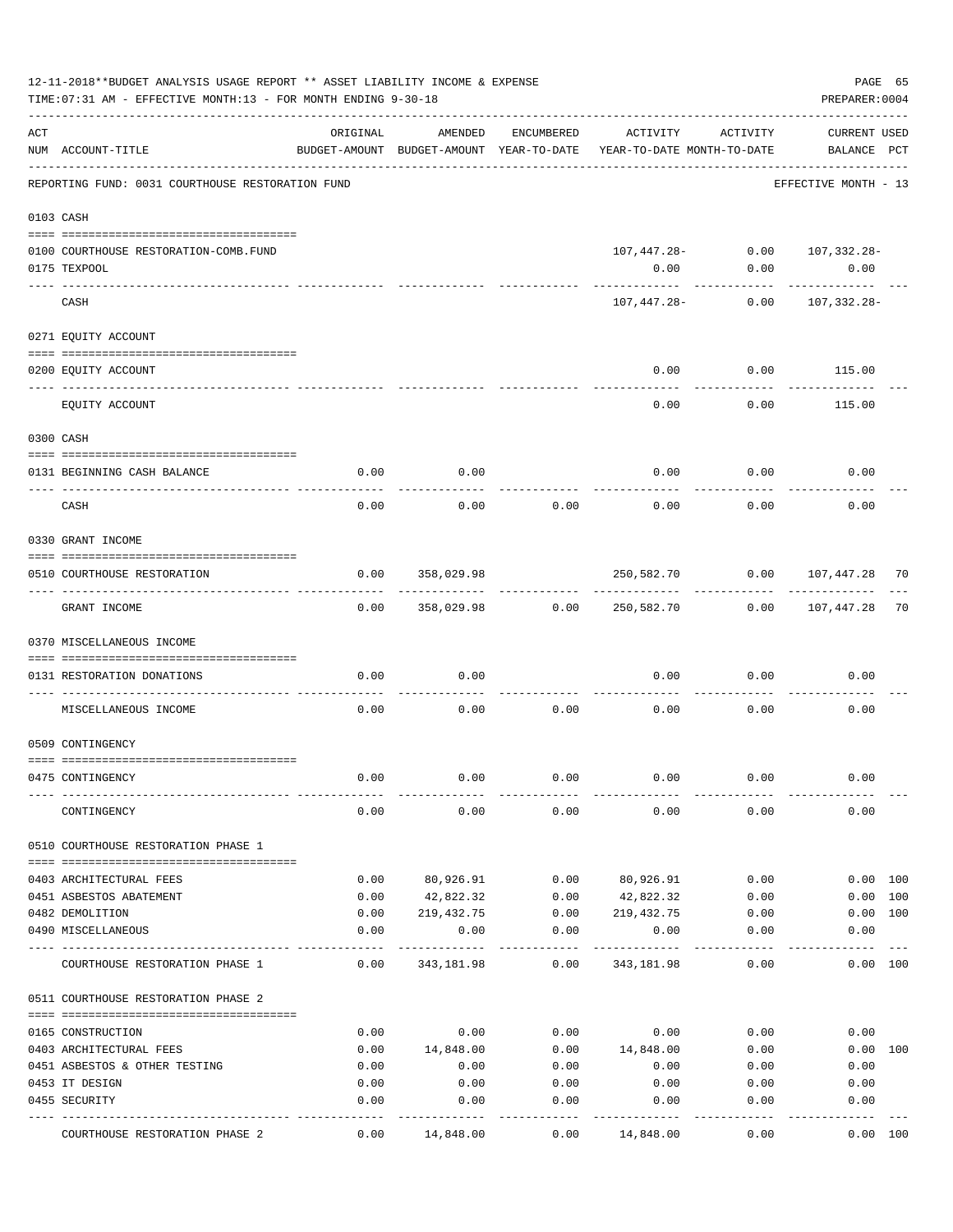| 12-11-2018**BUDGET ANALYSIS USAGE REPORT ** ASSET LIABILITY INCOME & EXPENSE<br>PAGE 66<br>TIME: 07:31 AM - EFFECTIVE MONTH: 13 - FOR MONTH ENDING 9-30-18<br>PREPARER: 0004 |                           |                          |                                   |            |                                        |                             |     |  |  |  |
|------------------------------------------------------------------------------------------------------------------------------------------------------------------------------|---------------------------|--------------------------|-----------------------------------|------------|----------------------------------------|-----------------------------|-----|--|--|--|
| ACT<br>NUM ACCOUNT-TITLE                                                                                                                                                     | ORIGINAL<br>BUDGET-AMOUNT | AMENDED<br>BUDGET-AMOUNT | <b>ENCUMBERED</b><br>YEAR-TO-DATE | ACTIVITY   | ACTIVITY<br>YEAR-TO-DATE MONTH-TO-DATE | CURRENT USED<br>BALANCE PCT |     |  |  |  |
| REPORTING FUND: 0031 COURTHOUSE RESTORATION FUND                                                                                                                             |                           |                          |                                   |            |                                        | EFFECTIVE MONTH - 13        |     |  |  |  |
| COURTHOUSE RESTORATION FUND<br>INCOME TOTALS                                                                                                                                 | 0.00                      | 358,029.98               |                                   | 250,582.70 | 0.00                                   | 107,447.28 70               |     |  |  |  |
| <b>EXPENSE TOTALS</b>                                                                                                                                                        | 0.00                      | 358,029.98               | 0.00                              | 358,029.98 | 0.00                                   | 0.00                        | 100 |  |  |  |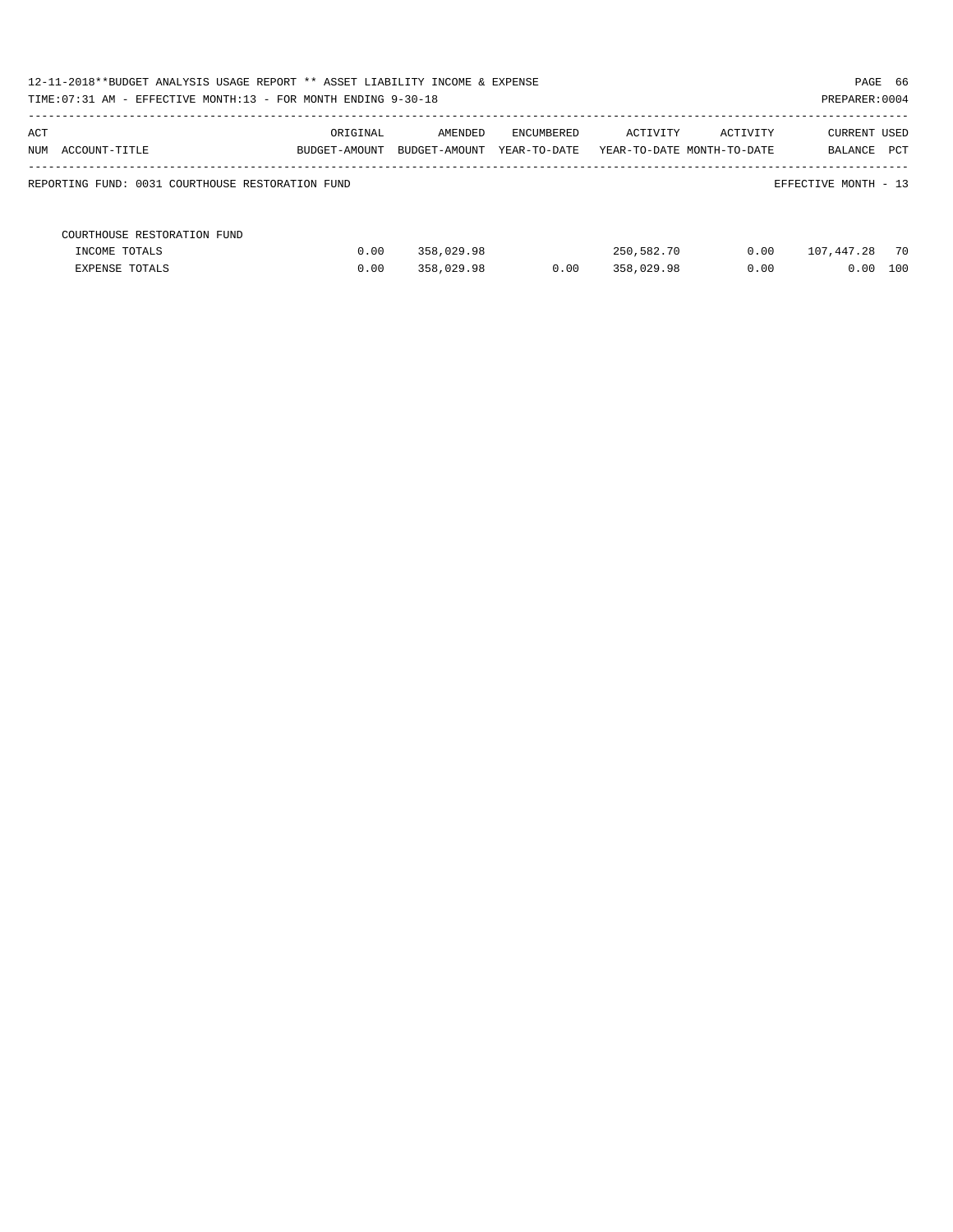|     | 12-11-2018**BUDGET ANALYSIS USAGE REPORT ** ASSET LIABILITY INCOME & EXPENSE<br>TIME: 07:31 AM - EFFECTIVE MONTH: 13 - FOR MONTH ENDING 9-30-18 |          |          |            |                                                                                 |                          |                             |                |  |  |
|-----|-------------------------------------------------------------------------------------------------------------------------------------------------|----------|----------|------------|---------------------------------------------------------------------------------|--------------------------|-----------------------------|----------------|--|--|
| ACT | NUM ACCOUNT-TITLE                                                                                                                               | ORIGINAL | AMENDED  | ENCUMBERED | ACTIVITY<br>BUDGET-AMOUNT BUDGET-AMOUNT YEAR-TO-DATE YEAR-TO-DATE MONTH-TO-DATE | ACTIVITY                 | CURRENT USED<br>BALANCE PCT |                |  |  |
|     | REPORTING FUND: 0033 BAIL BONDSMAN APP. FEES                                                                                                    |          |          |            |                                                                                 |                          | EFFECTIVE MONTH - 13        |                |  |  |
|     | 0102 A/P CLEARING                                                                                                                               |          |          |            |                                                                                 |                          |                             |                |  |  |
|     |                                                                                                                                                 |          |          |            |                                                                                 |                          |                             |                |  |  |
|     | 0100 A/P CLEARING<br>----- ---------                                                                                                            |          |          |            | 0.00                                                                            | 0.00                     | 0.00                        |                |  |  |
|     | A/P CLEARING                                                                                                                                    |          |          |            | 0.00                                                                            | 0.00                     | 0.00                        |                |  |  |
|     | 0103 BAIL BONDSMAN AP.FEE CASH                                                                                                                  |          |          |            |                                                                                 |                          |                             |                |  |  |
|     | 0100 BAIL BONDSMAN APP.-COMB FUND CKING                                                                                                         |          |          |            | 0.00                                                                            | $0.00$ 8,596.74          |                             |                |  |  |
|     | BAIL BONDSMAN AP.FEE CASH                                                                                                                       |          |          |            | 0.00                                                                            | 0.00                     | 8,596.74                    |                |  |  |
|     | 0271 EQUITY ACCOUNT                                                                                                                             |          |          |            |                                                                                 |                          |                             |                |  |  |
|     | 0200 EQUITY ACCOUNT                                                                                                                             |          |          |            |                                                                                 | $0.00$ $0.00$ $8,596.74$ |                             |                |  |  |
|     | EOUITY ACCOUNT                                                                                                                                  |          |          |            | 0.00                                                                            | 0.00                     | 8,596.74                    |                |  |  |
|     | 0300 CASH                                                                                                                                       |          |          |            |                                                                                 |                          |                             |                |  |  |
|     | 0133 BEGINNING CASH BALANCE                                                                                                                     | 2,000.00 | 2,000.00 |            | 0.00                                                                            | 0.00                     | 2,000.00 00                 |                |  |  |
|     | CASH                                                                                                                                            | 2,000.00 | 2,000.00 | 0.00       | 0.00                                                                            |                          | $0.00$ 2,000.00             | 0 <sub>0</sub> |  |  |
|     | 0340 BAIL BOND APPLICATION FEE                                                                                                                  |          |          |            |                                                                                 |                          |                             |                |  |  |
|     | 0480 APPLICATION FEE                                                                                                                            | 500.00   | 500.00   |            | 0.00                                                                            | 0.00                     | 500.00                      | 00             |  |  |
|     | BAIL BOND APPLICATION FEE                                                                                                                       | 500.00   | 500.00   | 0.00       | 0.00                                                                            | 0.00                     | 500.00                      | 0 <sub>0</sub> |  |  |
|     | 0498 BAIL BONDSMAN EXP.                                                                                                                         |          |          |            |                                                                                 |                          |                             |                |  |  |
|     | 0310 OFFICE SUPPLIES                                                                                                                            |          |          |            | $200.00$ $200.00$ $0.00$ $0.00$ $0.00$ $0.00$ $200.00$ $00$                     |                          |                             |                |  |  |
|     | 0427 OUT OF COUNTY TRAVEL                                                                                                                       | 2,300.00 | 2,300.00 | 0.00       | 0.00                                                                            | 0.00                     | 2,300.00                    | - 00           |  |  |
|     | BAIL BONDSMAN EXP.                                                                                                                              | 2,500.00 | 2,500.00 | 0.00       | 0.00                                                                            | 0.00                     | 2,500.00                    | 0 <sub>0</sub> |  |  |
|     |                                                                                                                                                 |          |          |            |                                                                                 |                          |                             |                |  |  |
|     | BAIL BONDSMAN APP. FEES                                                                                                                         |          |          |            |                                                                                 |                          |                             |                |  |  |
|     | INCOME TOTALS                                                                                                                                   | 2,500.00 | 2,500.00 |            | 0.00                                                                            | 0.00                     | 2,500.00                    | 0 <sub>0</sub> |  |  |
|     | EXPENSE TOTALS                                                                                                                                  | 2,500.00 | 2,500.00 | 0.00       | 0.00                                                                            | 0.00                     | 2,500.00                    | 0 <sub>0</sub> |  |  |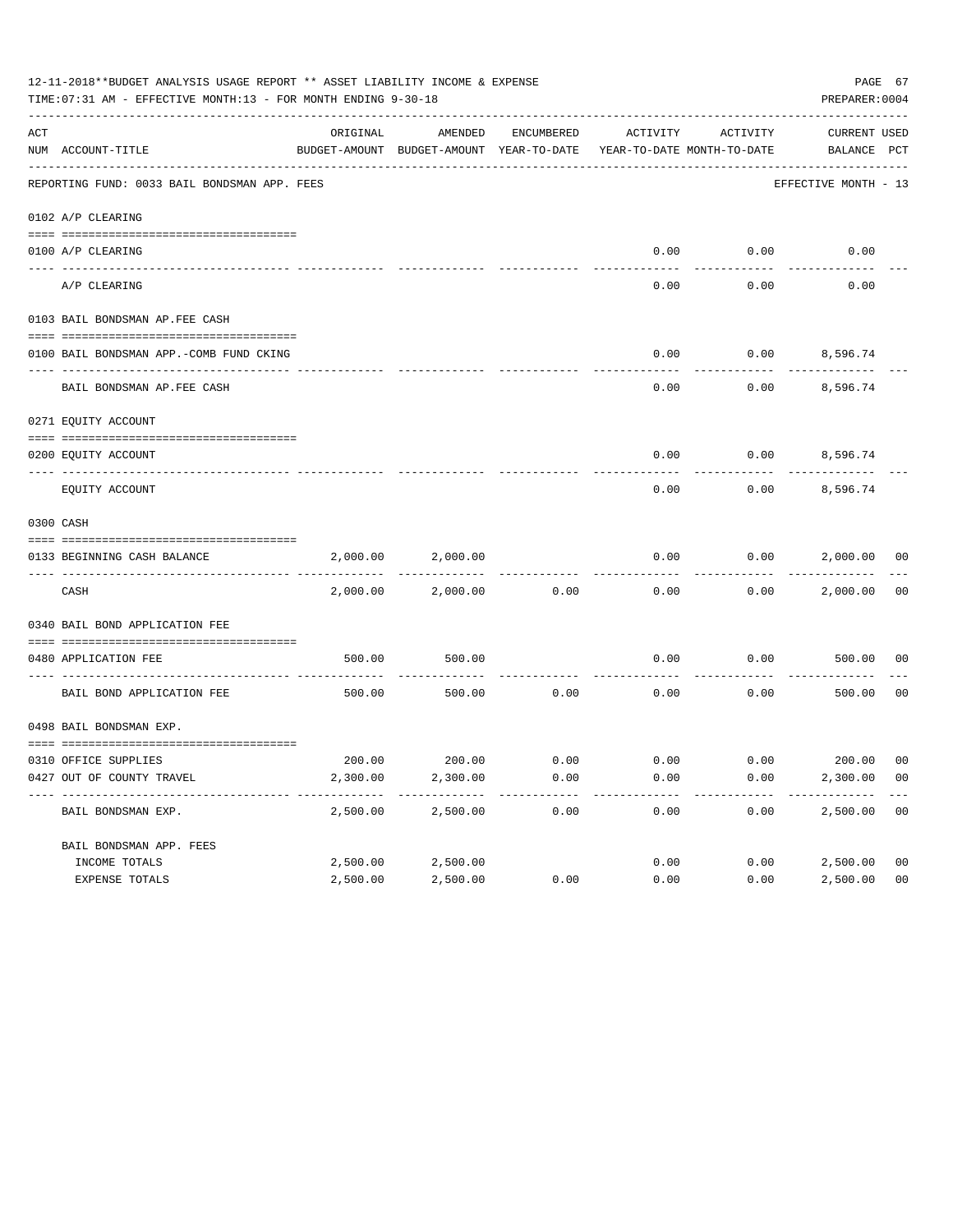|                    | 12-11-2018**BUDGET ANALYSIS USAGE REPORT ** ASSET LIABILITY INCOME & EXPENSE<br>TIME: 07:31 AM - EFFECTIVE MONTH: 13 - FOR MONTH ENDING 9-30-18 |                                        |                                                     |                      |                                                          |                             | PAGE 68<br>PREPARER: 0004   |                |
|--------------------|-------------------------------------------------------------------------------------------------------------------------------------------------|----------------------------------------|-----------------------------------------------------|----------------------|----------------------------------------------------------|-----------------------------|-----------------------------|----------------|
| $\mathop{\rm ACT}$ | NUM ACCOUNT-TITLE                                                                                                                               | ORIGINAL                               | AMENDED<br>BUDGET-AMOUNT BUDGET-AMOUNT YEAR-TO-DATE | ENCUMBERED           | ACTIVITY<br>YEAR-TO-DATE MONTH-TO-DATE                   | ACTIVITY                    | CURRENT USED<br>BALANCE PCT |                |
|                    | REPORTING FUND: 0034 DISTRICT CT.RECORDS ARCHIVE                                                                                                |                                        |                                                     |                      |                                                          |                             | EFFECTIVE MONTH - 13        |                |
|                    | 0100 PAYROLL                                                                                                                                    |                                        |                                                     |                      |                                                          |                             |                             |                |
|                    | 0100 PAYROLL                                                                                                                                    |                                        |                                                     |                      |                                                          | $0.00$ $0.00$               | 0.00                        |                |
|                    | PAYROLL                                                                                                                                         |                                        |                                                     |                      | 0.00                                                     | 0.00                        | 0.00                        |                |
|                    | 0103 CASH                                                                                                                                       |                                        |                                                     |                      |                                                          |                             |                             |                |
|                    | 0100 DISTRICT CT.REC.ARCHIVE COMB.FUND                                                                                                          |                                        |                                                     |                      |                                                          |                             | 4,464.81 0.00 27,271.08     |                |
|                    | CASH                                                                                                                                            |                                        |                                                     |                      |                                                          |                             | 4,464.81 0.00 27,271.08     |                |
|                    | 0120 RECEIVABLES                                                                                                                                |                                        |                                                     |                      |                                                          |                             |                             |                |
|                    | 0313 DUE FROM OTHER FUNDS                                                                                                                       |                                        |                                                     |                      |                                                          |                             | 485.84- 0.00 331.18         |                |
|                    | RECEIVABLES                                                                                                                                     |                                        |                                                     |                      | 485.84-                                                  | 0.00                        | 331.18                      |                |
|                    | 0271 EQUITY ACCOUNT                                                                                                                             |                                        |                                                     |                      |                                                          |                             |                             |                |
|                    | 0200 EQUITY ACCOUNT                                                                                                                             |                                        |                                                     |                      |                                                          |                             | 485.84 - 0.00 23,137.45     |                |
|                    | EQUITY ACCOUNT                                                                                                                                  |                                        |                                                     |                      | 485.84-                                                  |                             | $0.00$ 23,137.45            |                |
|                    | 0300 CASH                                                                                                                                       |                                        |                                                     |                      |                                                          |                             |                             |                |
|                    | 0134 BEGINNING CASH BALANCE                                                                                                                     | 1,000.00                               | 1,000.00                                            |                      | 0.00                                                     | 0.00                        | 1,000.00                    | 00             |
|                    | CASH                                                                                                                                            |                                        | 1,000.00 1,000.00                                   | ------------<br>0.00 | 0.00                                                     | . _ _ _ _ _ _ _ _ _<br>0.00 | 1,000.00                    | 00             |
|                    | 0360 INTEREST INCOME                                                                                                                            |                                        |                                                     |                      |                                                          |                             |                             |                |
|                    | 0100 INTEREST INCOME                                                                                                                            | 0.00                                   | 0.00                                                |                      |                                                          |                             | $22.78$ 0.00 22.78+         |                |
|                    | INTEREST INCOME                                                                                                                                 | 0.00                                   | 0.00                                                | 0.00                 | 22.78                                                    | 0.00                        | $22.78+$                    |                |
|                    | 0370 MISCELLANEOUS INCOME                                                                                                                       |                                        |                                                     |                      |                                                          |                             |                             |                |
|                    | 0450 DISTRICT CT.RECORDS ARCHIVE FEE                                                                                                            |                                        | 2,000.00 2,000.00                                   |                      |                                                          | 4,442.03 0.00               | 2,442.03+222                |                |
|                    | MISCELLANEOUS INCOME                                                                                                                            | ------------ ------------- ----------- | 2,000.00 2,000.00                                   |                      | ----------- ------------- -----------<br>$0.00$ 4,442.03 | 0.00                        | $2,442.03+222$              |                |
|                    | 0450 DISTRICT CT.RECORDS ARCHIVE EQUIPM                                                                                                         |                                        |                                                     |                      |                                                          |                             |                             |                |
|                    | 0107 SALARYTEMP/EXTRA                                                                                                                           | 0.00                                   | 0.00                                                | 0.00                 | 0.00                                                     | 0.00                        | 0.00                        |                |
|                    | 0201 SOCIAL SECURITY TAXES                                                                                                                      | 0.00                                   | 0.00                                                | 0.00                 | 0.00                                                     | 0.00                        | 0.00                        |                |
|                    | 0203 RETIREMENT                                                                                                                                 | 0.00                                   | 0.00                                                | 0.00                 | 0.00                                                     | 0.00                        | 0.00                        |                |
|                    | 0204 WORKERS COMPENSATION                                                                                                                       | 0.00                                   | 0.00                                                | 0.00                 | 0.00                                                     | 0.00                        | 0.00                        |                |
|                    | 0205 MEDICARE TAX                                                                                                                               | 0.00                                   | 0.00                                                | 0.00                 | 0.00                                                     | 0.00                        | 0.00                        |                |
|                    | 0572 OFFICE EQUIPMENT                                                                                                                           | 3,000.00                               | 3,000.00                                            | 0.00                 | 0.00                                                     | 0.00<br>--------            | 3,000.00<br>-----------     | 00             |
|                    | DISTRICT CT.RECORDS ARCHIVE EQUIPM                                                                                                              | 3,000.00                               | 3,000.00                                            | 0.00                 | 0.00                                                     | 0.00                        | 3,000.00                    | 0 <sup>0</sup> |
|                    | DISTRICT CT.RECORDS ARCHIVE<br>INCOME TOTALS                                                                                                    | 3,000.00                               | 3,000.00                                            |                      | 4,464.81                                                 | 0.00                        | 1,464.81+149                |                |
|                    |                                                                                                                                                 |                                        |                                                     |                      |                                                          |                             |                             |                |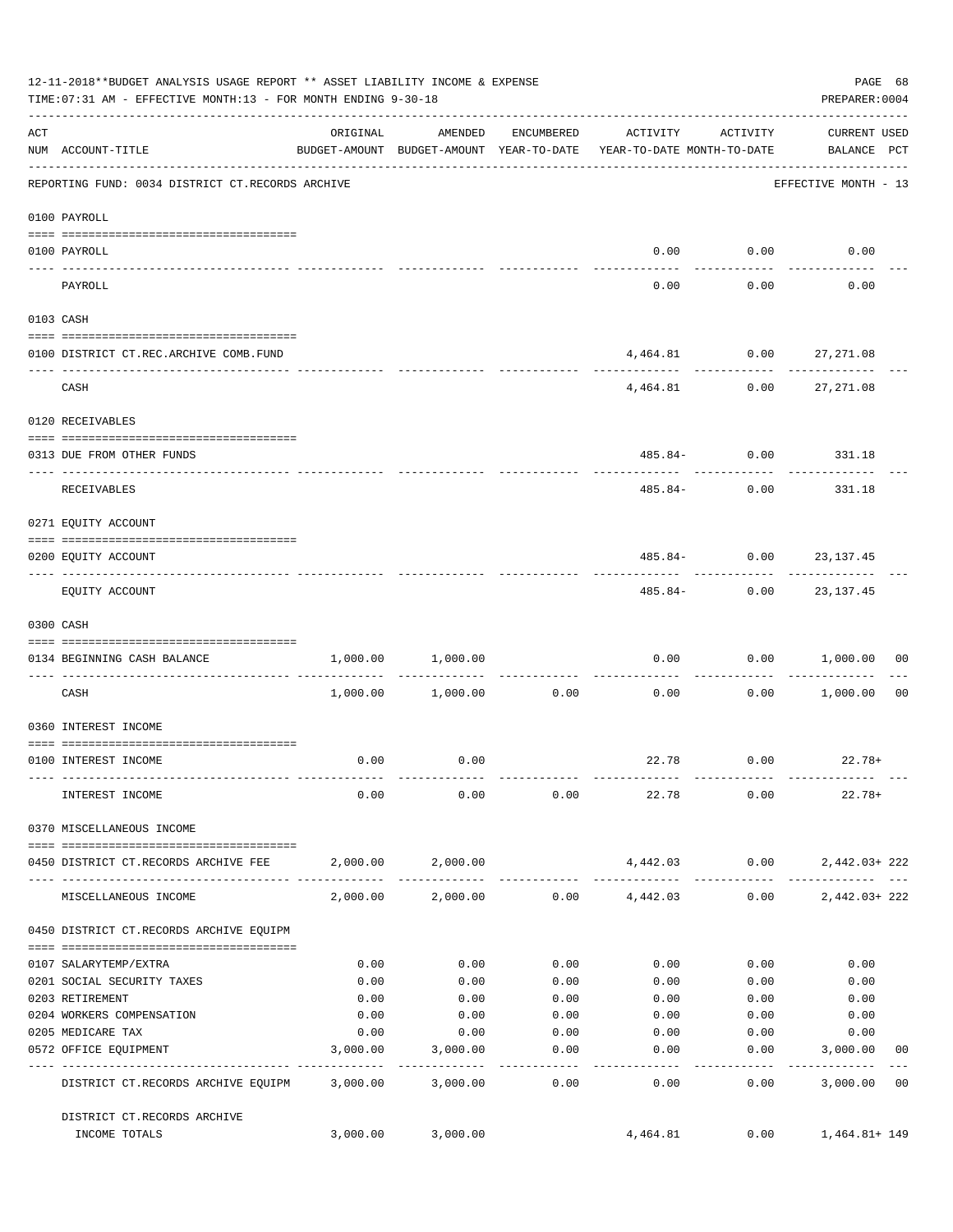| 12-11-2018**BUDGET ANALYSIS USAGE REPORT ** ASSET LIABILITY INCOME & EXPENSE<br>TIME: 07:31 AM - EFFECTIVE MONTH: 13 - FOR MONTH ENDING 9-30-18<br>PREPARER: 0004 |                           |                          |                                   |          |                                        |                                       |            |  |  |
|-------------------------------------------------------------------------------------------------------------------------------------------------------------------|---------------------------|--------------------------|-----------------------------------|----------|----------------------------------------|---------------------------------------|------------|--|--|
| ACT<br>ACCOUNT-TITLE<br>NUM                                                                                                                                       | ORIGINAL<br>BUDGET-AMOUNT | AMENDED<br>BUDGET-AMOUNT | <b>ENCUMBERED</b><br>YEAR-TO-DATE | ACTIVITY | ACTIVITY<br>YEAR-TO-DATE MONTH-TO-DATE | <b>CURRENT USED</b><br><b>BALANCE</b> | <b>PCT</b> |  |  |
| REPORTING FUND: 0034 DISTRICT CT.RECORDS ARCHIVE                                                                                                                  |                           |                          |                                   |          |                                        | EFFECTIVE MONTH - 13                  |            |  |  |
| <b>EXPENSE TOTALS</b>                                                                                                                                             | 3,000,00                  | 3,000.00                 | 0.00                              | 0.00     | 0.00                                   | 3,000,00                              | 00         |  |  |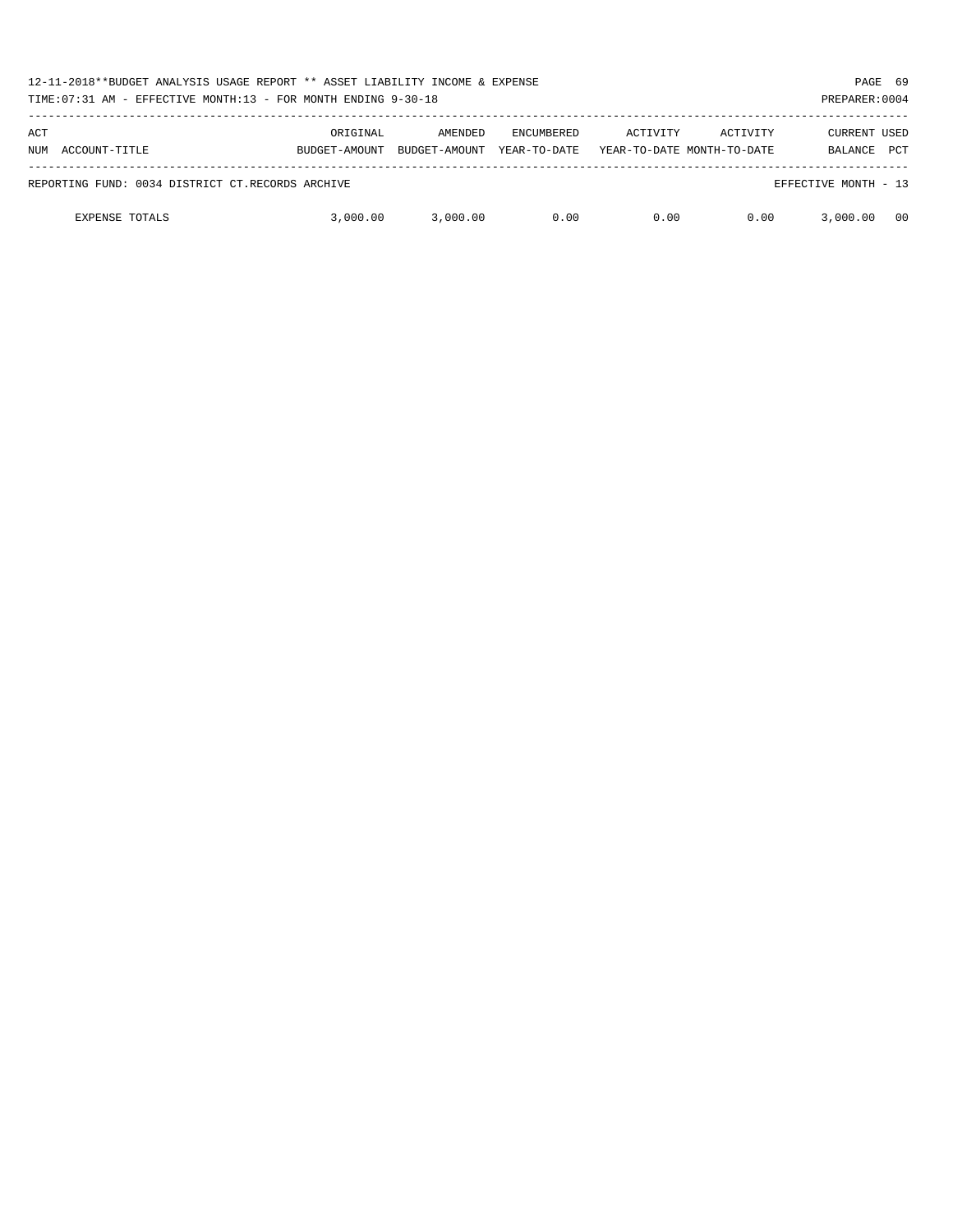| 12-11-2018**BUDGET ANALYSIS USAGE REPORT ** ASSET LIABILITY INCOME & EXPENSE<br>TIME: 07:31 AM - EFFECTIVE MONTH: 13 - FOR MONTH ENDING 9-30-18 |                                                 |          |                            |                      |                     |                                                                  |                      |                |
|-------------------------------------------------------------------------------------------------------------------------------------------------|-------------------------------------------------|----------|----------------------------|----------------------|---------------------|------------------------------------------------------------------|----------------------|----------------|
| ACT                                                                                                                                             | NUM ACCOUNT-TITLE                               | ORIGINAL | AMENDED                    |                      |                     | ENCUMBERED ACTIVITY ACTIVITY                                     | CURRENT USED         |                |
|                                                                                                                                                 | REPORTING FUND: 0035 LAW LIBRARY FUND           |          |                            |                      |                     |                                                                  | EFFECTIVE MONTH - 13 |                |
|                                                                                                                                                 | 0103 CASH                                       |          |                            |                      |                     |                                                                  |                      |                |
|                                                                                                                                                 | 0100 LAW LIBRARY-COMBINED FUND CHECKING         |          |                            |                      |                     | 14,296.14 0.00 157,926.63                                        | ------------         |                |
|                                                                                                                                                 | CASH                                            |          |                            |                      | 14,296.14           | 0.00                                                             | 157,926.63           |                |
|                                                                                                                                                 | 0120 RECEIVABLES                                |          |                            |                      |                     |                                                                  |                      |                |
|                                                                                                                                                 | 0313 DUE FROM OTHER FUNDS                       |          |                            |                      |                     | $3,503.52 - 0.00$ 1,049.55                                       |                      |                |
|                                                                                                                                                 | RECEIVABLES                                     |          |                            |                      |                     | 3,503.52- 0.00 1,049.55                                          |                      |                |
|                                                                                                                                                 | 0200 LIABILITY ACCOUNT                          |          |                            |                      |                     |                                                                  |                      |                |
|                                                                                                                                                 | 0900 SYSTEM ADDED LIABILITY LINE-ITEM           |          |                            |                      |                     | 300.00 300.00 300.00                                             |                      |                |
|                                                                                                                                                 | 0910 SYSTEM ADDED LIABILITY LI                  |          |                            |                      | 0.00                | 0.00                                                             | 0.00                 |                |
|                                                                                                                                                 | LIABILITY ACCOUNT                               |          |                            |                      | 300.00              | 300.00                                                           | 300.00               |                |
|                                                                                                                                                 | 0271 EQUITY ACCOUNT                             |          |                            |                      |                     |                                                                  |                      |                |
|                                                                                                                                                 | 0200 EQUITY ACCOUNT                             |          |                            |                      |                     | $3,503.52 - 0.00$                                                | 144,680.04           |                |
|                                                                                                                                                 | EQUITY ACCOUNT                                  |          |                            |                      |                     | $3,503.52 - 0.00$ 144,680.04                                     |                      |                |
|                                                                                                                                                 | 0340 FEES OF OFFICE                             |          |                            |                      |                     |                                                                  |                      |                |
|                                                                                                                                                 | 0403 COUNTY CLERK FEES                          |          | 5,000.00 5,000.00          |                      |                     | 6,550.48   0.00   1,550.48+ 131                                  |                      |                |
|                                                                                                                                                 | 0450 DISTRICT CLERK FEES                        |          | 10,000.00   10,000.00      |                      |                     | 10,909.30 0.00                                                   | 909.30+ 109          |                |
|                                                                                                                                                 | FEES OF OFFICE                                  |          |                            |                      |                     | $15,000.00$ $15,000.00$ $0.00$ $17,459.78$ $0.00$ $2,459.78+116$ |                      |                |
|                                                                                                                                                 | 0360 INTEREST EARNINGS                          |          |                            |                      |                     |                                                                  |                      |                |
|                                                                                                                                                 | 0100 INTEREST EARNINGS                          |          | 30.00<br>30.00             |                      |                     | 136.36 0.00 106.36+455                                           |                      |                |
|                                                                                                                                                 | INTEREST EARNINGS                               | 30.00    | 30.00                      | 0.00                 | 136.36              | 0.00                                                             | 106.36+ 455          |                |
|                                                                                                                                                 | 0475 LAW LIBRARY                                |          |                            |                      |                     |                                                                  |                      |                |
|                                                                                                                                                 | 0310 OFFICE SUPPLIES                            | 2,000.00 | 2,000.00                   | 0.00                 | 0.00                |                                                                  | $0.00$ $2,000.00$ 00 |                |
|                                                                                                                                                 | 0421 LEXIS NEXIS ONLINE LEGAL RESEARCH 3,600.00 |          | 3,600.00                   | 0.00                 | 3,600.00            | 300.00                                                           | $0.00$ 100           |                |
|                                                                                                                                                 | 0453 R&M COMPUTER                               | 3,000.00 | 3,000.00                   | 0.00                 | 0.00                | 0.00                                                             | 3,000.00             | 0 <sub>0</sub> |
|                                                                                                                                                 | 0574 TECHNOLOGY                                 | 0.00     | 0.00                       | 0.00                 | 0.00                | 0.00                                                             | 0.00                 |                |
|                                                                                                                                                 | 0590 LAW BOOKS                                  | 6,430.00 | 6,430.00<br>-------------  | 0.00<br>------------ | 0.00<br>----------- | 0.00<br>------------                                             | 6,430.00             | 0 <sub>0</sub> |
|                                                                                                                                                 | LAW LIBRARY                                     |          | 15,030.00  15,030.00  0.00 |                      | 3,600.00            |                                                                  | 300.00 11,430.00     | 24             |
|                                                                                                                                                 | LAW LIBRARY FUND                                |          |                            |                      |                     |                                                                  |                      |                |
|                                                                                                                                                 | INCOME TOTALS                                   |          | 15,030.00 15,030.00        |                      |                     | 17,596.14 0.00 2,566.14+117                                      |                      |                |
|                                                                                                                                                 | EXPENSE TOTALS                                  |          | 15,030.00 15,030.00        |                      |                     | $0.00$ $3,600.00$ $300.00$ $11,430.00$ $24$                      |                      |                |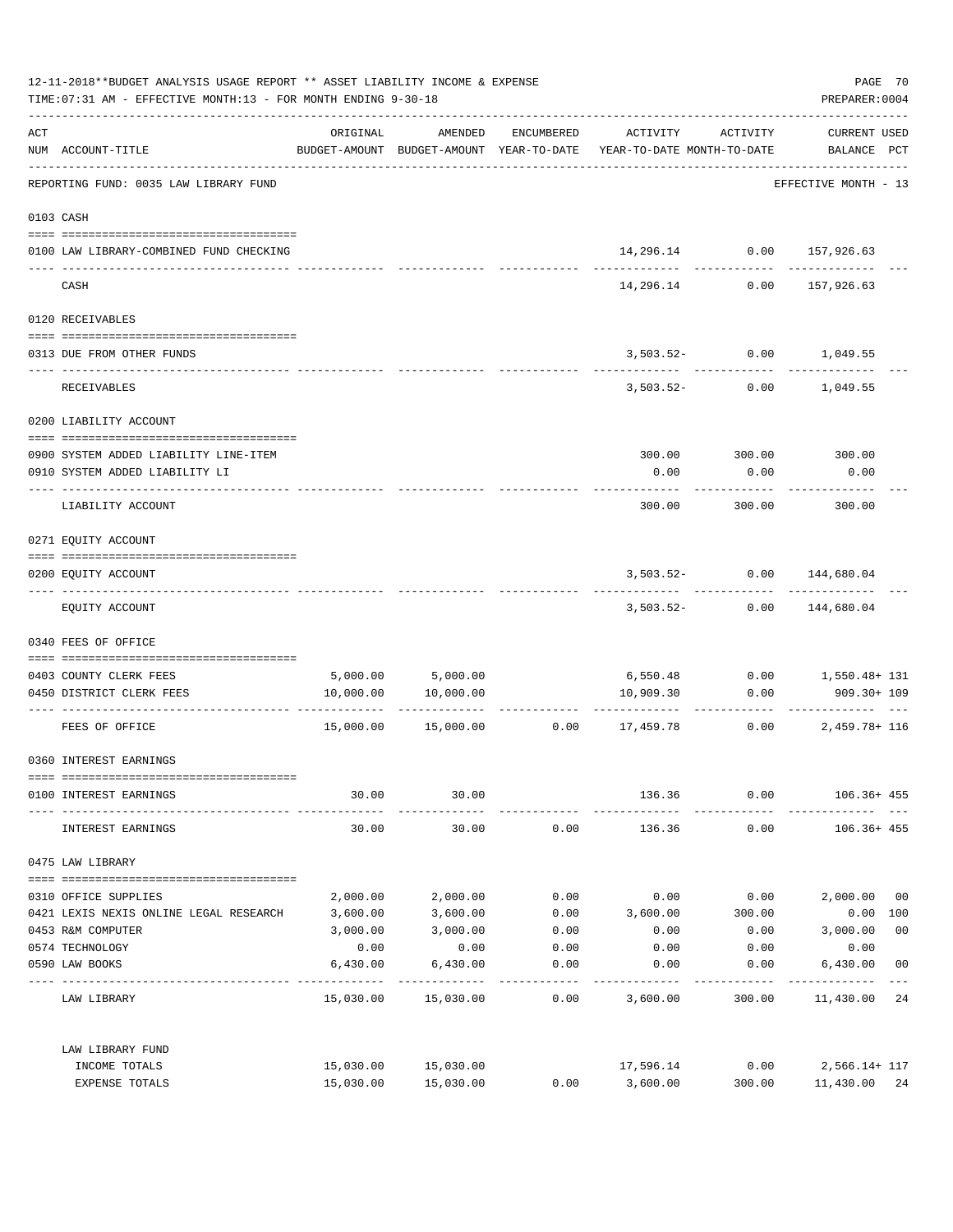| 12-11-2018**BUDGET ANALYSIS USAGE REPORT ** ASSET LIABILITY INCOME & EXPENSE<br>PAGE 71<br>TIME: 07:31 AM - EFFECTIVE MONTH: 13 - FOR MONTH ENDING 9-30-18<br>PREPARER: 0004 |                                            |                                                      |                            |            |                      |                                        |                                    |                |  |  |
|------------------------------------------------------------------------------------------------------------------------------------------------------------------------------|--------------------------------------------|------------------------------------------------------|----------------------------|------------|----------------------|----------------------------------------|------------------------------------|----------------|--|--|
| $\mathop{\rm ACT}$                                                                                                                                                           | NUM ACCOUNT-TITLE                          | ORIGINAL<br>BUDGET-AMOUNT BUDGET-AMOUNT YEAR-TO-DATE | AMENDED                    | ENCUMBERED | ACTIVITY             | ACTIVITY<br>YEAR-TO-DATE MONTH-TO-DATE | <b>CURRENT USED</b><br>BALANCE PCT |                |  |  |
|                                                                                                                                                                              | REPORTING FUND: 0036 D.A. FEE ACCOUNT FUND |                                                      |                            |            |                      |                                        | EFFECTIVE MONTH - 13               |                |  |  |
|                                                                                                                                                                              | 0100 PAYROLL                               |                                                      |                            |            |                      |                                        |                                    |                |  |  |
| ---- ---                                                                                                                                                                     | 0100 PAYROLL                               |                                                      |                            |            |                      | $0.00$ 0.00                            | 0.00                               |                |  |  |
|                                                                                                                                                                              | PAYROLL                                    |                                                      |                            |            | 0.00                 | 0.00                                   | 0.00                               |                |  |  |
|                                                                                                                                                                              | 0102 A/P CLEARING                          |                                                      |                            |            |                      |                                        |                                    |                |  |  |
|                                                                                                                                                                              | 0100 A/P CLEARING                          |                                                      |                            |            | 0.00                 | 0.00                                   | 0.00                               |                |  |  |
|                                                                                                                                                                              |                                            |                                                      |                            |            |                      |                                        |                                    |                |  |  |
|                                                                                                                                                                              | A/P CLEARING                               |                                                      |                            |            | 0.00                 | 0.00                                   | 0.00                               |                |  |  |
|                                                                                                                                                                              | 0103 CASH                                  |                                                      |                            |            |                      |                                        |                                    |                |  |  |
|                                                                                                                                                                              | 0136 D. A. FEE CASH ACCT.                  |                                                      |                            |            |                      |                                        | 3,557.67 0.00 11,158.08            |                |  |  |
|                                                                                                                                                                              | 0236 D.A. FEE SEIZURE FUND                 |                                                      |                            |            | 7,177.54             | 0.00                                   | 22, 417.48                         |                |  |  |
|                                                                                                                                                                              | CASH                                       |                                                      |                            |            | 10,735.21            | 0.00                                   | 33,575.56                          |                |  |  |
|                                                                                                                                                                              | 0200 LIABILITY ACCOUNT                     |                                                      |                            |            |                      |                                        |                                    |                |  |  |
|                                                                                                                                                                              | 0150 ACCRUED SALARY PAYABLE                |                                                      |                            |            | 0.00                 | 0.00                                   | 0.00                               |                |  |  |
|                                                                                                                                                                              | 0155 ACCRUED FRINGE BENEFITS               |                                                      |                            |            | 0.00                 | 0.00                                   | 0.01                               |                |  |  |
|                                                                                                                                                                              | 0910 SYSTEM ADDED LIABILITY LINE-ITEM      |                                                      |                            |            | 0.00                 | 0.00                                   | 0.00                               |                |  |  |
|                                                                                                                                                                              | LIABILITY ACCOUNT                          |                                                      |                            |            | 0.00                 | 0.00                                   | 0.01                               |                |  |  |
|                                                                                                                                                                              | 0271 EQUITY ACCOUNT                        |                                                      |                            |            |                      |                                        |                                    |                |  |  |
|                                                                                                                                                                              | 0200 EQUITY ACCOUNT                        |                                                      |                            |            | 0.00                 | 0.00                                   | 22,840.34                          |                |  |  |
|                                                                                                                                                                              | EQUITY ACCOUNT                             |                                                      |                            |            | 0.00                 | 0.00                                   | 22,840.34                          |                |  |  |
|                                                                                                                                                                              | 0300 CASH                                  |                                                      |                            |            |                      |                                        |                                    |                |  |  |
|                                                                                                                                                                              | 0136 BEGINNING CASH BALANCE-D.A.FEE        | $6,000.00$ $6,000.00$                                |                            |            |                      | 0.00                                   | $0.00$ 6,000.00                    | 0 <sub>0</sub> |  |  |
|                                                                                                                                                                              | 0236 BEGINNING CASH BALANCE-SEIZURE        | 5,610.00                                             | 5,610.00                   |            | 0.00                 |                                        | $0.00$ 5,610.00                    | 0 <sub>0</sub> |  |  |
|                                                                                                                                                                              | CASH                                       | 11,610.00                                            | -------------<br>11,610.00 | 0.00       | ------------<br>0.00 | 0.00                                   | .<br>11,610.00                     | 0 <sub>0</sub> |  |  |
|                                                                                                                                                                              | 0340 FEES OF OFFICE                        |                                                      |                            |            |                      |                                        |                                    |                |  |  |
|                                                                                                                                                                              | 0475 DISTRICT ATTORNEY FEES                |                                                      | 3,100.00 3,100.00          |            |                      |                                        | 2,072.37 0.00 1,027.63 67          |                |  |  |
|                                                                                                                                                                              | FEES OF OFFICE                             |                                                      | 3,100.00 3,100.00          | 0.00       | 2,072.37             | 0.00                                   | 1,027.63 67                        |                |  |  |
|                                                                                                                                                                              | 0352 OTHER FORFEITURES                     |                                                      |                            |            |                      |                                        |                                    |                |  |  |
|                                                                                                                                                                              | 0200 CONTRABAND FORFEITURE                 | 0.00                                                 | 0.00                       |            |                      | 221.24 0.00                            | $221.24+$                          |                |  |  |
|                                                                                                                                                                              | 0300 D.A. SEIZURE FUND                     | 0.00                                                 | 0.00                       |            | 9,211.62             | 0.00                                   | $9,211.62+$                        |                |  |  |
|                                                                                                                                                                              | OTHER FORFEITURES                          | 0.00                                                 | ----------<br>0.00         | 0.00       | 9,432.86             | 0.00                                   | $9,432.86+$                        |                |  |  |

0360 INTEREST EARNINGS

==== ===================================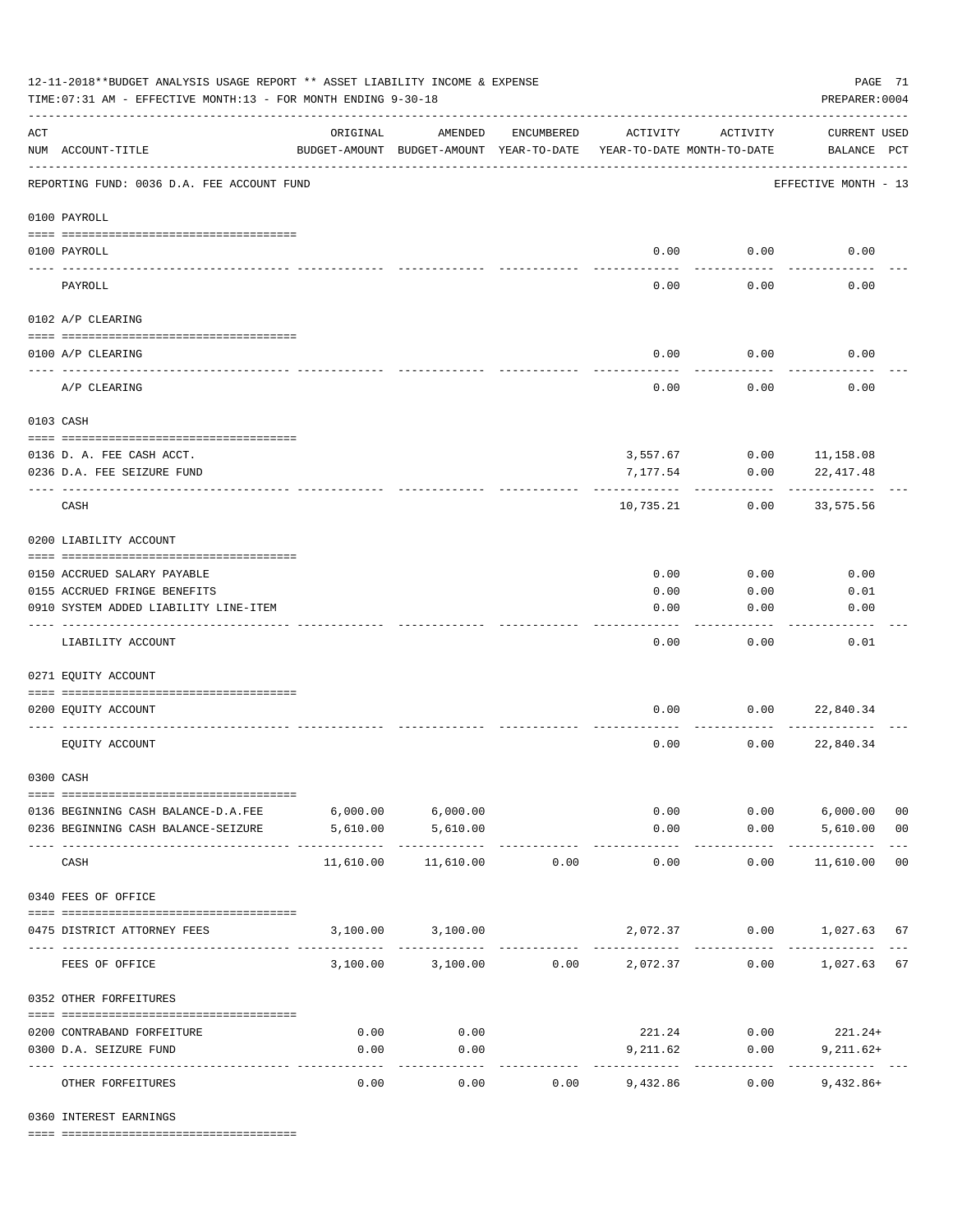# 12-11-2018\*\*BUDGET ANALYSIS USAGE REPORT \*\* ASSET LIABILITY INCOME & EXPENSE PAGE 72

TIME:07:31 AM - EFFECTIVE MONTH:13 - FOR MONTH ENDING 9-30-18 PREPARER:0004

| ACT<br>NUM ACCOUNT-TITLE                             | ORIGINAL         | AMENDED<br>BUDGET-AMOUNT BUDGET-AMOUNT YEAR-TO-DATE | <b>ENCUMBERED</b> | ACTIVITY     | ACTIVITY<br>YEAR-TO-DATE MONTH-TO-DATE | <b>CURRENT USED</b><br>BALANCE PCT |                |
|------------------------------------------------------|------------------|-----------------------------------------------------|-------------------|--------------|----------------------------------------|------------------------------------|----------------|
| REPORTING FUND: 0036 D.A. FEE ACCOUNT FUND           |                  |                                                     |                   |              |                                        | EFFECTIVE MONTH - 13               |                |
|                                                      |                  |                                                     |                   |              |                                        |                                    |                |
| 0100 INTEREST EARNINGS-D.A. FEE                      | 0.00             | 0.00                                                |                   | 1.89         | 0.00                                   | $1.89+$                            |                |
| 0236 INTEREST EARNINGS-SEIZURE FUND                  | 0.00             | 0.00                                                |                   | 3.88         | 0.00                                   | $3.88+$                            |                |
| INTEREST EARNINGS                                    | 0.00             | 0.00                                                | 0.00              | 5.77         | 0.00                                   | $5.77+$                            |                |
| 0370 MISCELLANEOUS                                   |                  |                                                     |                   |              |                                        |                                    |                |
|                                                      |                  |                                                     |                   |              |                                        |                                    |                |
| 0130 REFUNDS & MISCELLANEOUS                         | 0.00             | 0.00                                                |                   | 1,703.29     | 0.00                                   | $1,703.29+$                        |                |
| 0319 RESTITUTION                                     | 0.00             | 0.00                                                |                   | 182.15       | 0.00                                   | 182.15+                            |                |
| MISCELLANEOUS                                        | 0.00             | 0.00                                                | 0.00              | 1,885.44     | 0.00                                   | $1,885.44+$                        |                |
| 0475 DISTRICT ATTORNEY DEPT                          |                  |                                                     |                   |              |                                        |                                    |                |
|                                                      |                  |                                                     |                   |              |                                        |                                    |                |
| 0107 SALARY SUPPLEMENT<br>0201 SOCIAL SECURITY TAXES | 6,490.00<br>0.00 | 6,490.00<br>0.00                                    | 0.00<br>0.00      | 0.00<br>0.00 | 0.00<br>0.00                           | 6,490.00<br>0.00                   | 00             |
| 0203 RETIREMENT                                      | 0.00             | 0.00                                                | 0.00              | 0.00         | 0.00                                   | 0.00                               |                |
| 0204 WORKERS COMPENSATION                            | 0.00             | 0.00                                                | 0.00              | 0.00         | 0.00                                   | 0.00                               |                |
| 0205 MEDICARE TAX                                    | 0.00             | 0.00                                                | 0.00              | 0.00         | 0.00                                   | 0.00                               |                |
| 0310 OFFICE SUPPLIES                                 | 800.00           | 800.00                                              | 0.00              | 312.03       | 0.00                                   | 487.97                             | 39             |
| 0321 CONTINUING EDUCATION                            | 2,810.00         | 2,810.00                                            | 0.00              | 0.00         | 0.00                                   | 2,810.00                           | 0 <sub>0</sub> |
| 0353 COMPUTER EXPENSE                                | 0.00             | 0.00                                                | 0.00              | 0.00         | 0.00                                   | 0.00                               |                |
| 0421 INVESTIGATOR/HOT CK. ONLINE                     | 0.00             | 0.00                                                | 0.00              | 0.00         | 0.00                                   | 0.00                               |                |
| 0490 MISCELLANEOUS                                   | 954.00           | 954.00                                              | 0.00              | 0.00         | 0.00                                   | 954.00                             | 00             |
| 0499 BANK SERVICE FEES                               | 90.00            | 90.00                                               | 0.00              | 90.00        | 0.00                                   | 0.00                               | 100            |
| 0572 OFFICE EQUIPMENT                                | 0.00             | 0.00                                                | 0.00              | 0.00         | 0.00                                   | 0.00                               |                |
| 0574 COMPUTER EQUIPMENT                              | 0.00             | 0.00                                                | 0.00              | 0.00         | 0.00                                   | 0.00                               |                |
| DISTRICT ATTORNEY DEPT                               | 11,144.00        | 11,144.00                                           | 0.00              | 402.03       | 0.00                                   | 10,741.97                          | 04             |
| 0477 D.A. SEIZURE                                    |                  |                                                     |                   |              |                                        |                                    |                |
|                                                      |                  |                                                     |                   |              |                                        |                                    |                |
| 0107 SALARY SUPPLEMENT<br>0201 SOCIAL SECURITY TAXES | 860.00<br>0.00   | 860.00<br>0.00                                      | 0.00<br>0.00      | 0.00<br>0.00 | 0.00<br>0.00                           | 860.00<br>0.00                     | 00             |
| 0203 RETIREMENT                                      | 0.00             | 0.00                                                | 0.00              | 0.00         | 0.00                                   | 0.00                               |                |
| 0204 WORKERS COMPENSATION                            | 0.00             | 0.00                                                | 0.00              | 0.00         | 0.00                                   | 0.00                               |                |
| 0205 MEDICARE TAX                                    | 0.00             | 0.00                                                | 0.00              | 0.00         | 0.00                                   | 0.00                               |                |
| 0310 OFFICE SUPPLIES                                 | 0.00             | 0.00                                                | 0.00              | 0.00         | 0.00                                   | 0.00                               |                |
| 0321 TRAINING                                        | 1,577.00         | 1,577.00                                            | 0.00              | 0.00         | 0.00                                   | 1,577.00                           | 0 <sub>0</sub> |
| 0470 CIVIL PROCESS                                   | 0.00             | 0.00                                                | 0.00              | 0.00         | 0.00                                   | 0.00                               |                |
| 0480 TOWING                                          | 0.00             | 0.00                                                | 0.00              | 0.00         | 0.00                                   | 0.00                               |                |
| 0490 MISCELLANEOUS                                   | 954.00           | 954.00                                              | 0.00              | 2,084.20     | 0.00                                   | 1,130.20-218                       |                |
| 0499 BANK SERVICE FEES                               | 175.00           | 175.00                                              | 0.00              | 175.00       | 0.00                                   | 0.00 100                           |                |
| 0572 OFFICE EQUIPMENT                                | 0.00             | 0.00                                                | 0.00              | 0.00         | 0.00                                   | 0.00                               |                |
| 0574 COMPUTER EQUIPMENT                              | 0.00             | 0.00                                                | 0.00              | 0.00         | 0.00                                   | 0.00                               |                |
| D.A. SEIZURE                                         |                  | 3,566.00 3,566.00                                   | 0.00              | 2,259.20     | 0.00                                   | 1,306.80 63                        |                |
| 0999 ACCOUNTS PAYABLE                                |                  |                                                     |                   |              |                                        |                                    |                |
| 0100 A/P CLEARING ACCOUNT                            |                  |                                                     |                   | 0.00         | 0.00                                   | 0.00                               |                |
| ACCOUNTS PAYABLE                                     |                  |                                                     |                   | 0.00         | 0.00                                   | 0.00                               |                |

D.A. FEE ACCOUNT FUND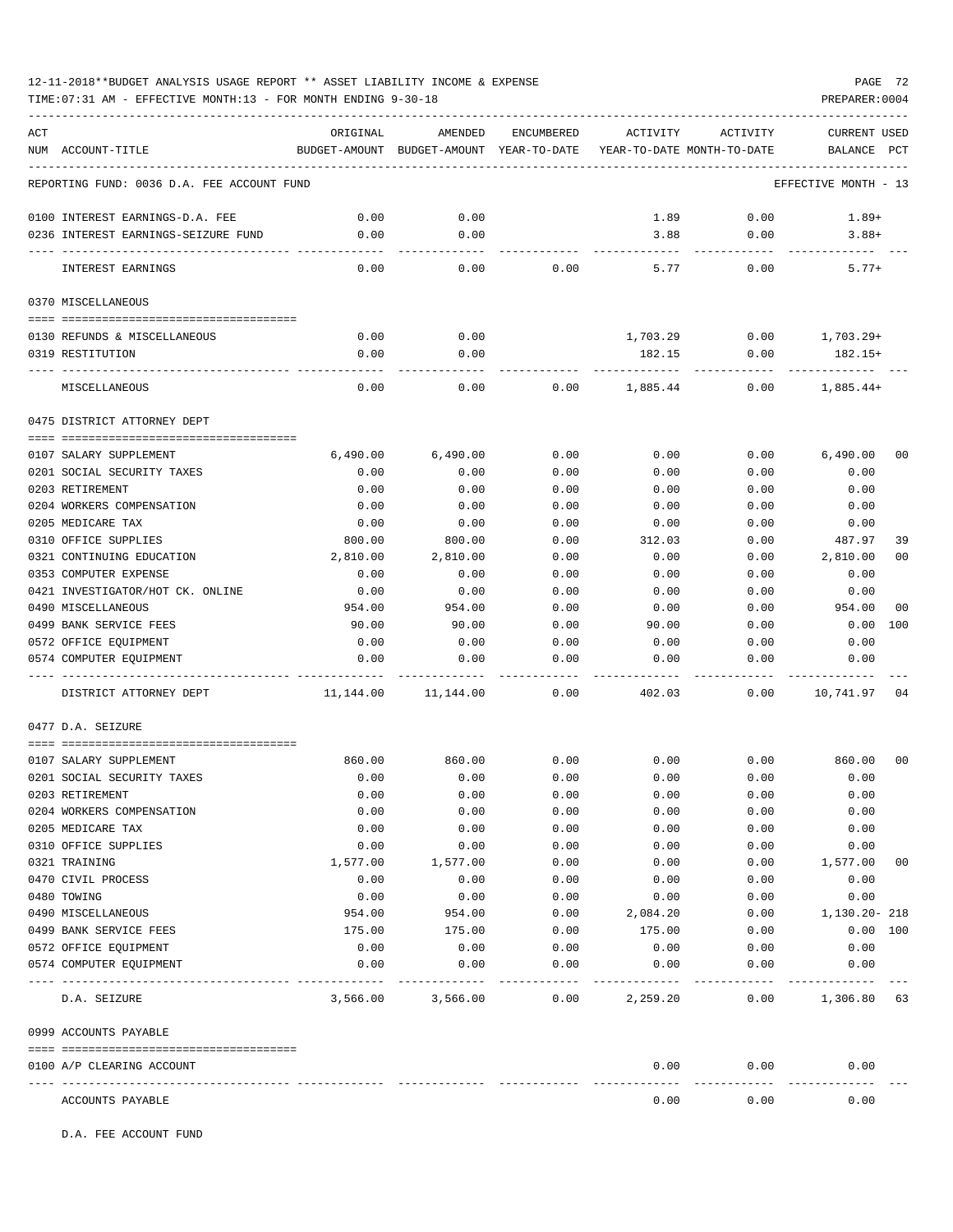| 12-11-2018**BUDGET ANALYSIS USAGE REPORT ** ASSET LIABILITY INCOME & EXPENSE | PAGE 73        |
|------------------------------------------------------------------------------|----------------|
| TIME: 07:31 AM - EFFECTIVE MONTH: 13 - FOR MONTH ENDING 9-30-18              | PREPARER: 0004 |

| ACT<br>NUM | ACCOUNT-TITLE                              | ORIGINAL<br>BUDGET-AMOUNT | AMENDED<br>BUDGET-AMOUNT | ENCUMBERED<br>YEAR-TO-DATE | ACTIVITY              | ACTIVITY<br>YEAR-TO-DATE MONTH-TO-DATE | CURRENT USED<br>BALANCE | <b>PCT</b> |
|------------|--------------------------------------------|---------------------------|--------------------------|----------------------------|-----------------------|----------------------------------------|-------------------------|------------|
|            | REPORTING FUND: 0036 D.A. FEE ACCOUNT FUND |                           |                          |                            |                       |                                        | EFFECTIVE MONTH - 13    |            |
|            | INCOME TOTALS<br><b>EXPENSE TOTALS</b>     | 14,710.00<br>14,710.00    | 14,710.00<br>14,710.00   | 0.00                       | 13,396.44<br>2,661.23 | 0.00<br>0.00                           | 1,313.56<br>12,048.77   | 91<br>18   |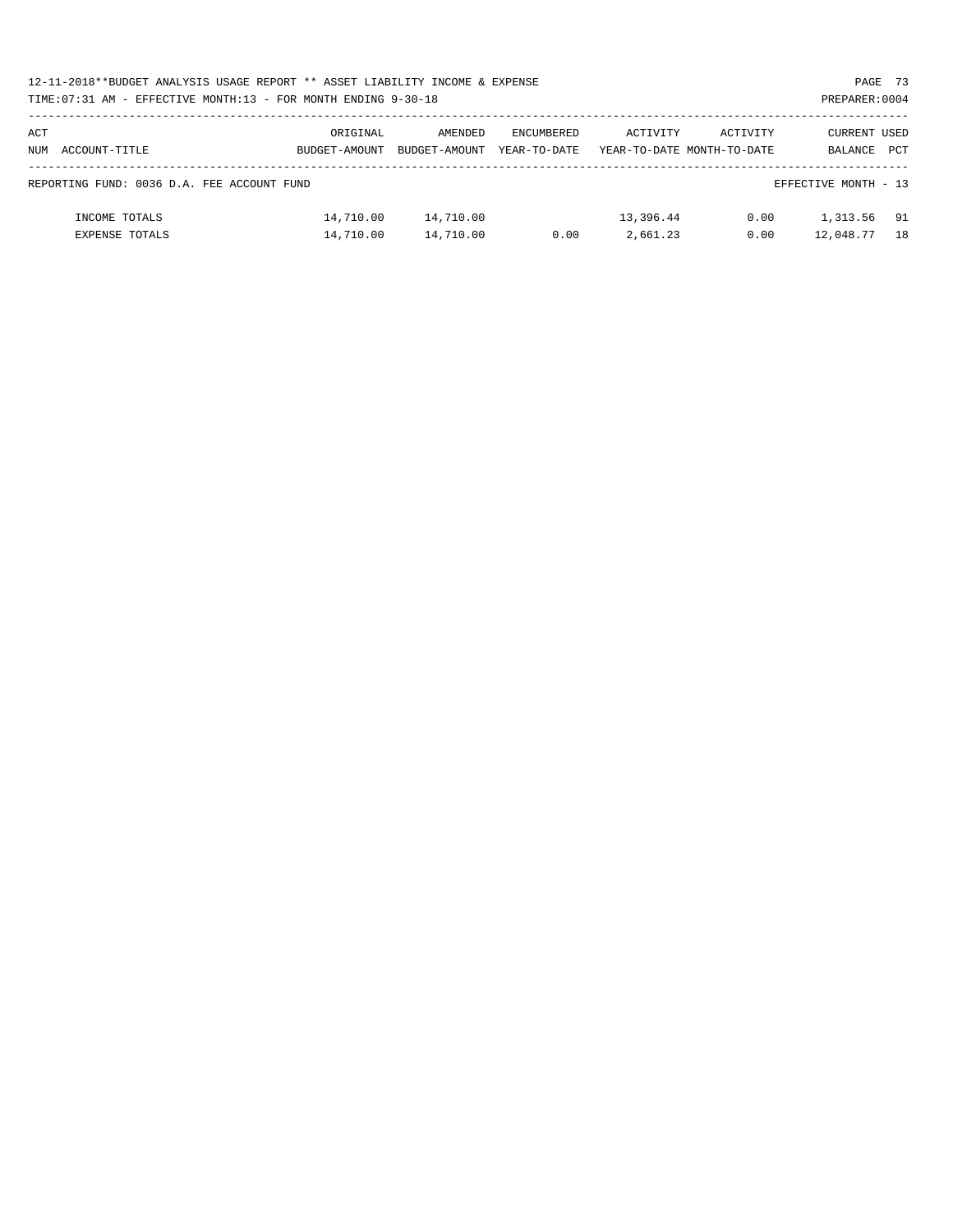| PAGE 74<br>PREPARER: 0004 |                                                                                                                                                                                                                                                                                                                                                                                                                             |         |                                                                         |                                                                                                                          |          |                                    |  |  |  |  |
|---------------------------|-----------------------------------------------------------------------------------------------------------------------------------------------------------------------------------------------------------------------------------------------------------------------------------------------------------------------------------------------------------------------------------------------------------------------------|---------|-------------------------------------------------------------------------|--------------------------------------------------------------------------------------------------------------------------|----------|------------------------------------|--|--|--|--|
|                           | ORIGINAL                                                                                                                                                                                                                                                                                                                                                                                                                    | AMENDED | <b>ENCUMBERED</b>                                                       | ACTIVITY                                                                                                                 | ACTIVITY | CURRENT USED                       |  |  |  |  |
|                           |                                                                                                                                                                                                                                                                                                                                                                                                                             |         |                                                                         |                                                                                                                          |          | BALANCE PCT                        |  |  |  |  |
|                           |                                                                                                                                                                                                                                                                                                                                                                                                                             |         |                                                                         |                                                                                                                          |          | EFFECTIVE MONTH - 13               |  |  |  |  |
|                           |                                                                                                                                                                                                                                                                                                                                                                                                                             |         |                                                                         |                                                                                                                          |          |                                    |  |  |  |  |
|                           |                                                                                                                                                                                                                                                                                                                                                                                                                             |         |                                                                         | 0.84                                                                                                                     | 0.00     | 5,611.30                           |  |  |  |  |
| CONTRABAND SEIZURE        |                                                                                                                                                                                                                                                                                                                                                                                                                             |         |                                                                         | 0.84                                                                                                                     | 0.00     | 5,611.30                           |  |  |  |  |
|                           |                                                                                                                                                                                                                                                                                                                                                                                                                             |         |                                                                         |                                                                                                                          |          |                                    |  |  |  |  |
|                           |                                                                                                                                                                                                                                                                                                                                                                                                                             |         |                                                                         | 0.00                                                                                                                     | 0.00     | 0.00                               |  |  |  |  |
| LIABILITY ACCOUNT         |                                                                                                                                                                                                                                                                                                                                                                                                                             |         |                                                                         | 0.00                                                                                                                     | 0.00     | 0.00                               |  |  |  |  |
|                           |                                                                                                                                                                                                                                                                                                                                                                                                                             |         |                                                                         |                                                                                                                          |          |                                    |  |  |  |  |
|                           |                                                                                                                                                                                                                                                                                                                                                                                                                             |         |                                                                         | 0.00                                                                                                                     | 0.00     | 3,209.46                           |  |  |  |  |
| DUE TO                    |                                                                                                                                                                                                                                                                                                                                                                                                                             |         |                                                                         | 0.00                                                                                                                     | 0.00     | 3,209.46                           |  |  |  |  |
|                           |                                                                                                                                                                                                                                                                                                                                                                                                                             |         |                                                                         |                                                                                                                          |          |                                    |  |  |  |  |
|                           |                                                                                                                                                                                                                                                                                                                                                                                                                             |         |                                                                         | 0.00                                                                                                                     | 0.00     | 2,401.00                           |  |  |  |  |
| EQUITY ACCOUNT            |                                                                                                                                                                                                                                                                                                                                                                                                                             |         |                                                                         | 0.00                                                                                                                     | 0.00     | 2,401.00                           |  |  |  |  |
|                           |                                                                                                                                                                                                                                                                                                                                                                                                                             |         |                                                                         |                                                                                                                          |          |                                    |  |  |  |  |
|                           | 0.00                                                                                                                                                                                                                                                                                                                                                                                                                        | 0.00    |                                                                         | 0.84                                                                                                                     | 0.00     | $0.84+$                            |  |  |  |  |
| INTEREST EARNINGS         | 0.00                                                                                                                                                                                                                                                                                                                                                                                                                        | 0.00    | 0.00                                                                    | 0.84                                                                                                                     | 0.00     | $0.84+$                            |  |  |  |  |
|                           |                                                                                                                                                                                                                                                                                                                                                                                                                             |         |                                                                         |                                                                                                                          |          |                                    |  |  |  |  |
|                           | 0.00                                                                                                                                                                                                                                                                                                                                                                                                                        | 0.00    |                                                                         | 0.00                                                                                                                     | 0.00     | 0.00                               |  |  |  |  |
| MISCELLANEOUS             | 0.00                                                                                                                                                                                                                                                                                                                                                                                                                        | 0.00    | 0.00                                                                    | 0.00                                                                                                                     | 0.00     | 0.00                               |  |  |  |  |
| CONTRABAND SEIZURE        |                                                                                                                                                                                                                                                                                                                                                                                                                             |         |                                                                         |                                                                                                                          |          |                                    |  |  |  |  |
| EXPENSE TOTALS            | 0.00                                                                                                                                                                                                                                                                                                                                                                                                                        | 0.00    | 0.00                                                                    | 0.00                                                                                                                     | 0.00     | $0.84+$<br>0.00                    |  |  |  |  |
|                           | NUM ACCOUNT-TITLE<br>REPORTING FUND: 0037 CONTRABAND SEIZURE<br>0103 CONTRABAND SEIZURE<br>0137 CASH-CONTRABAND SEIZURE<br>0200 LIABILITY ACCOUNT<br>0910 SYSTEM ADDED LIABILITY LINE-ITEM<br>0207 DUE TO<br>0099 HELD IN TRUST<br>$- - - - - - -$<br>0271 EQUITY ACCOUNT<br>0200 EQUITY ACCOUNT<br>0360 INTEREST EARNINGS<br>0100 INTEREST EARNINGS<br>0370 MISCELLANEOUS<br>0130 REFUNDS & MISCELLANEOUS<br>INCOME TOTALS | 0.00    | TIME: 07:31 AM - EFFECTIVE MONTH: 13 - FOR MONTH ENDING 9-30-18<br>0.00 | 12-11-2018**BUDGET ANALYSIS USAGE REPORT ** ASSET LIABILITY INCOME & EXPENSE<br>BUDGET-AMOUNT BUDGET-AMOUNT YEAR-TO-DATE | 0.84     | YEAR-TO-DATE MONTH-TO-DATE<br>0.00 |  |  |  |  |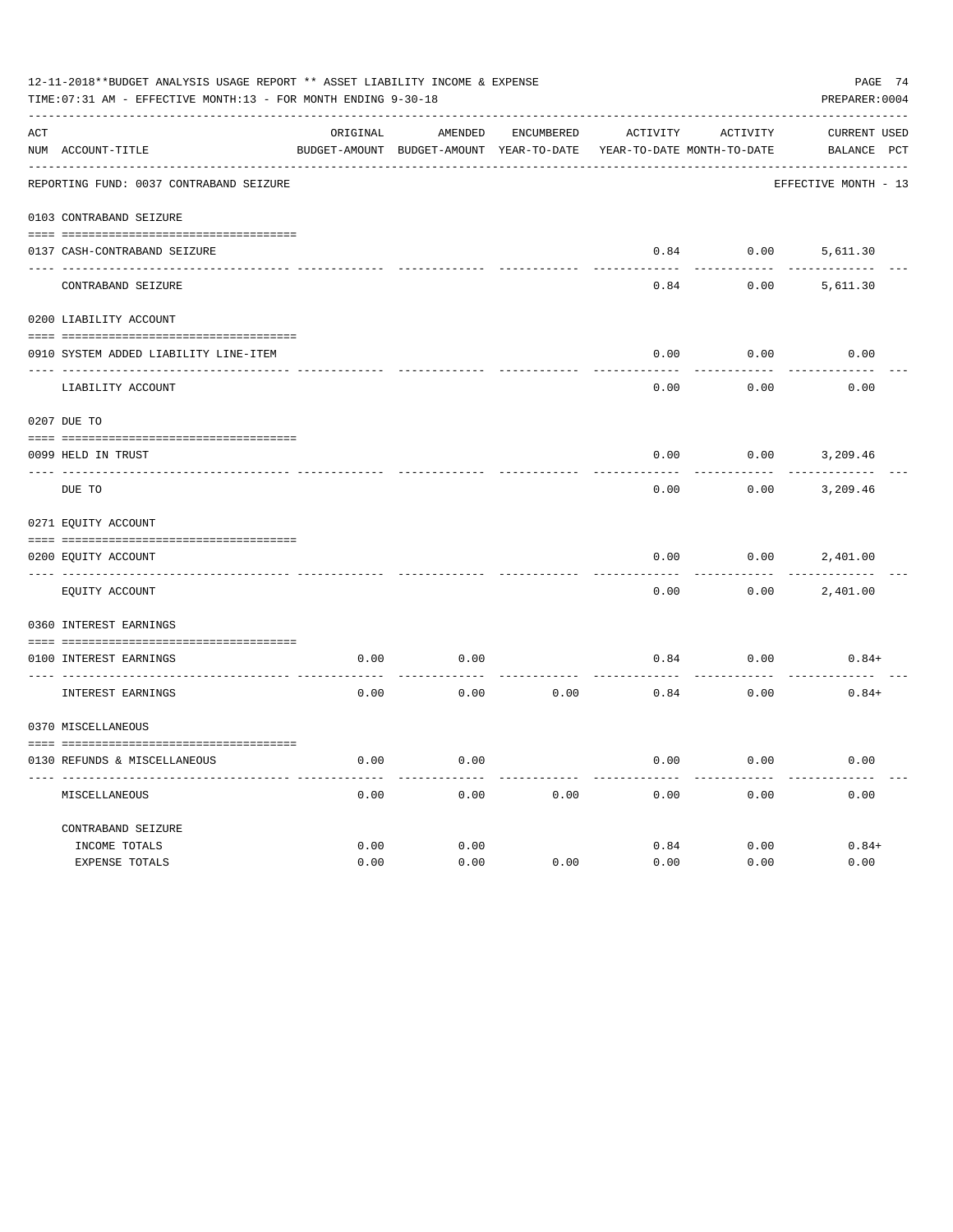| PAGE 75<br>12-11-2018**BUDGET ANALYSIS USAGE REPORT ** ASSET LIABILITY INCOME & EXPENSE<br>PREPARER: 0004<br>TIME: 07:31 AM - EFFECTIVE MONTH: 13 - FOR MONTH ENDING 9-30-18 |                                          |          |                                                     |                   |          |                                        |                                    |  |  |  |
|------------------------------------------------------------------------------------------------------------------------------------------------------------------------------|------------------------------------------|----------|-----------------------------------------------------|-------------------|----------|----------------------------------------|------------------------------------|--|--|--|
| ACT                                                                                                                                                                          | NUM ACCOUNT-TITLE                        | ORIGINAL | AMENDED<br>BUDGET-AMOUNT BUDGET-AMOUNT YEAR-TO-DATE | <b>ENCUMBERED</b> | ACTIVITY | ACTIVITY<br>YEAR-TO-DATE MONTH-TO-DATE | <b>CURRENT USED</b><br>BALANCE PCT |  |  |  |
|                                                                                                                                                                              | REPORTING FUND: 0038 IHC CO-OP GIN       |          |                                                     |                   |          |                                        | EFFECTIVE MONTH - 13               |  |  |  |
|                                                                                                                                                                              | 0102 A/P CLEARING                        |          |                                                     |                   |          |                                        |                                    |  |  |  |
|                                                                                                                                                                              | 0100 A/P CLEARING                        |          |                                                     |                   | 0.00     | 0.00                                   | 0.00                               |  |  |  |
|                                                                                                                                                                              | A/P CLEARING                             |          |                                                     |                   | 0.00     | 0.00                                   | 0.00                               |  |  |  |
|                                                                                                                                                                              | 0103 IHC CO-OP GIN CASH                  |          |                                                     |                   |          |                                        |                                    |  |  |  |
|                                                                                                                                                                              | 0100 IHC CO-OP GIN-COMBINED FUND CKING   |          |                                                     |                   | 31.05    | 0.00                                   | 549.64                             |  |  |  |
|                                                                                                                                                                              | 0175 IHC CO-OP GIN TEXPOOL               |          |                                                     |                   | 238.01   | 0.00                                   | 18,545.01                          |  |  |  |
|                                                                                                                                                                              | IHC CO-OP GIN CASH                       |          |                                                     |                   | 269.06   | 0.00                                   | 19,094.65                          |  |  |  |
|                                                                                                                                                                              | 0200 SYSTEM ADDED LIABILITY DEPARTMENT   |          |                                                     |                   |          |                                        |                                    |  |  |  |
|                                                                                                                                                                              |                                          |          |                                                     |                   |          |                                        |                                    |  |  |  |
|                                                                                                                                                                              | 0910 SYSTEM ADDED LIABILITY LINE-ITEM    |          |                                                     |                   | 0.00     | 0.00                                   | 0.00                               |  |  |  |
|                                                                                                                                                                              | SYSTEM ADDED LIABILITY DEPARTMENT        |          |                                                     |                   | 0.00     | 0.00                                   | 0.00                               |  |  |  |
|                                                                                                                                                                              | 0271 EQUITY ACCOUNT                      |          |                                                     |                   |          |                                        |                                    |  |  |  |
|                                                                                                                                                                              |                                          |          |                                                     |                   |          |                                        |                                    |  |  |  |
|                                                                                                                                                                              | 0200 EQUITY ACCOUNT<br>---- ------------ |          |                                                     |                   | 0.00     | 0.00                                   | 18,825.59                          |  |  |  |
|                                                                                                                                                                              | EQUITY ACCOUNT                           |          |                                                     |                   | 0.00     | 0.00                                   | 18,825.59                          |  |  |  |
|                                                                                                                                                                              | 0360 INTEREST EARNINGS                   |          |                                                     |                   |          |                                        |                                    |  |  |  |
|                                                                                                                                                                              | 0100 INTEREST EARNINGS                   | 0.00     | 0.00                                                |                   | 269.06   | 0.00                                   | $269.06+$                          |  |  |  |
|                                                                                                                                                                              | INTEREST EARNINGS                        | 0.00     | 0.00                                                | 0.00              | 269.06   | 0.00                                   | $269.06+$                          |  |  |  |
|                                                                                                                                                                              | 0645 CO-OP FUND                          |          |                                                     |                   |          |                                        |                                    |  |  |  |
|                                                                                                                                                                              | 0412 PRESCRIPTIONS                       | 0.00     | 0.00                                                | 0.00              | 0.00     | 0.00                                   | 0.00                               |  |  |  |
|                                                                                                                                                                              | CO-OP FUND                               | 0.00     | 0.00                                                | 0.00              | 0.00     | 0.00                                   | 0.00                               |  |  |  |
|                                                                                                                                                                              | IHC CO-OP GIN                            |          |                                                     |                   |          |                                        |                                    |  |  |  |
|                                                                                                                                                                              | INCOME TOTALS                            | 0.00     | 0.00                                                |                   | 269.06   | 0.00                                   | $269.06+$                          |  |  |  |
|                                                                                                                                                                              | <b>EXPENSE TOTALS</b>                    | 0.00     | 0.00                                                | 0.00              | 0.00     | 0.00                                   | 0.00                               |  |  |  |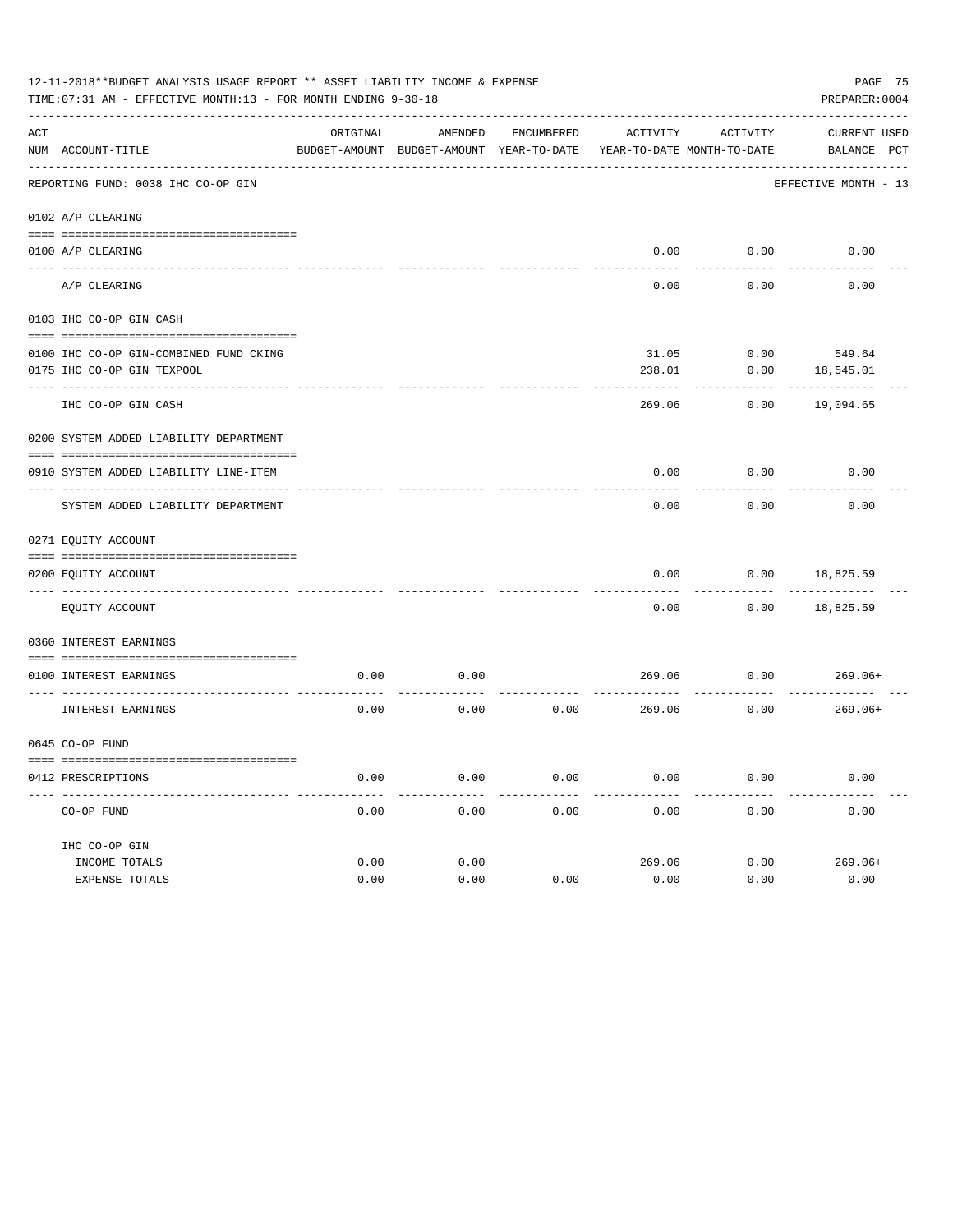|     | 12-11-2018**BUDGET ANALYSIS USAGE REPORT ** ASSET LIABILITY INCOME & EXPENSE<br>PAGE 76<br>TIME: 07:31 AM - EFFECTIVE MONTH: 13 - FOR MONTH ENDING 9-30-18<br>PREPARER: 0004 |          |                                                     |               |                                        |          |                                    |  |  |  |
|-----|------------------------------------------------------------------------------------------------------------------------------------------------------------------------------|----------|-----------------------------------------------------|---------------|----------------------------------------|----------|------------------------------------|--|--|--|
| ACT | NUM ACCOUNT-TITLE                                                                                                                                                            | ORIGINAL | AMENDED<br>BUDGET-AMOUNT BUDGET-AMOUNT YEAR-TO-DATE | ENCUMBERED    | ACTIVITY<br>YEAR-TO-DATE MONTH-TO-DATE | ACTIVITY | <b>CURRENT USED</b><br>BALANCE PCT |  |  |  |
|     | REPORTING FUND: 0039 IHC B.R. COOPER                                                                                                                                         |          |                                                     |               |                                        |          | EFFECTIVE MONTH - 13               |  |  |  |
|     | 0102 A/P CLEARING                                                                                                                                                            |          |                                                     |               |                                        |          |                                    |  |  |  |
|     | 0100 A/P CLEARING                                                                                                                                                            |          |                                                     |               | 0.00                                   | 0.00     | 0.00                               |  |  |  |
|     | ---- ---------<br>A/P CLEARING                                                                                                                                               |          |                                                     |               | 0.00                                   | 0.00     | 0.00                               |  |  |  |
|     | 0103 IHC B.R. COOPER CASH                                                                                                                                                    |          |                                                     |               |                                        |          |                                    |  |  |  |
|     |                                                                                                                                                                              |          |                                                     |               |                                        |          |                                    |  |  |  |
|     | 0100 IHC B.R. COOPER-COMB.FUND CHECKING                                                                                                                                      |          |                                                     |               |                                        |          |                                    |  |  |  |
|     | 0175 B.R. COOPER-TEXPOOL                                                                                                                                                     |          |                                                     |               | 79.27                                  | 0.00     | 6,182.14                           |  |  |  |
|     | IHC B.R. COOPER CASH                                                                                                                                                         |          |                                                     |               | 1,280.46                               | 0.00     | 19,347.80                          |  |  |  |
|     | 0200 SYSTEM ADDED LIABILITY DEPARTMENT                                                                                                                                       |          |                                                     |               |                                        |          |                                    |  |  |  |
|     | 0910 SYSTEM ADDED LIABILITY LINE-ITEM                                                                                                                                        |          |                                                     |               | 0.00                                   | 0.00     | 0.00                               |  |  |  |
|     | SYSTEM ADDED LIABILITY DEPARTMENT                                                                                                                                            |          |                                                     |               | 0.00                                   | 0.00     | 0.00                               |  |  |  |
|     | 0271 EQUITY ACCOUNT                                                                                                                                                          |          |                                                     |               |                                        |          |                                    |  |  |  |
|     |                                                                                                                                                                              |          |                                                     |               |                                        |          |                                    |  |  |  |
|     | 0200 EQUITY ACCOUNT                                                                                                                                                          |          |                                                     |               | 0.00                                   | 0.00     | 18,067.34                          |  |  |  |
|     | EQUITY ACCOUNT                                                                                                                                                               |          |                                                     |               | 0.00                                   |          | $0.00$ 18,067.34                   |  |  |  |
|     | 0360 INTEREST EARNINGS                                                                                                                                                       |          |                                                     |               |                                        |          |                                    |  |  |  |
|     | 0100 INTEREST EARNINGS                                                                                                                                                       | 0.00     | 0.00                                                |               | 100.11                                 | 0.00     | $100.11+$                          |  |  |  |
|     | <b>INTEREST EARNINGS</b>                                                                                                                                                     | 0.00     | 0.00                                                | 0.00          | 100.11                                 | 0.00     | $100.11+$                          |  |  |  |
|     | 0370 MISCELLANEOUS INCOME                                                                                                                                                    |          |                                                     |               |                                        |          |                                    |  |  |  |
|     |                                                                                                                                                                              |          |                                                     |               |                                        |          |                                    |  |  |  |
|     | 0150 BONNIE RUTH COOPER TRUST                                                                                                                                                | 0.00     | 0.00                                                |               | 1,180.35                               | 0.00     | 1,180.35+                          |  |  |  |
|     | MISCELLANEOUS INCOME                                                                                                                                                         | 0.00     | 0.00                                                |               | 0.00 1,180.35                          | 0.00     | $1,180.35+$                        |  |  |  |
|     | 0645 BONNIE RUTH COOPER                                                                                                                                                      |          |                                                     |               |                                        |          |                                    |  |  |  |
|     | 0404 COBRA/INSURANCE                                                                                                                                                         | 0.00     | 0.00                                                | 0.00          | 0.00                                   | 0.00     | 0.00                               |  |  |  |
|     | 0410 CERT. REG. NURSE ANES.                                                                                                                                                  | 0.00     | 0.00                                                | 0.00          | 0.00                                   | 0.00     | 0.00                               |  |  |  |
|     | 0411 PHYSICIAN, NON-EMERGENCY                                                                                                                                                | 0.00     | 0.00                                                | 0.00          | 0.00                                   | 0.00     | 0.00                               |  |  |  |
|     | 0412 PRESCRIPTIONS, DRUGS                                                                                                                                                    | 0.00     | 0.00                                                | 0.00          | 0.00                                   | 0.00     | 0.00                               |  |  |  |
|     | 0413 HOSPITAL-INPATIENT                                                                                                                                                      | 0.00     | 0.00                                                | 0.00          | 0.00                                   | 0.00     | 0.00                               |  |  |  |
|     | 0414 HOSPITAL, OUTPATIENT                                                                                                                                                    | 0.00     | 0.00                                                | 0.00          | 0.00                                   | 0.00     | 0.00                               |  |  |  |
|     | 0415 LABORATORY/X-RAY                                                                                                                                                        | 0.00     | 0.00                                                | 0.00          | 0.00                                   | 0.00     | 0.00                               |  |  |  |
|     | 0418 FED.QUALIFIED HEALTH CENTER                                                                                                                                             | 0.00     | 0.00                                                | 0.00          | 0.00                                   | 0.00     | 0.00                               |  |  |  |
|     | 0422 AMBULATORY SURGICAL CENTER                                                                                                                                              | 0.00     | 0.00<br>$- - - - -$                                 | 0.00<br>$---$ | 0.00                                   | 0.00     | 0.00                               |  |  |  |
|     | BONNIE RUTH COOPER                                                                                                                                                           | 0.00     | 0.00                                                | 0.00          | 0.00                                   | 0.00     | 0.00                               |  |  |  |
|     | IHC B.R. COOPER                                                                                                                                                              |          |                                                     |               |                                        |          |                                    |  |  |  |
|     | INCOME TOTALS                                                                                                                                                                | 0.00     | 0.00                                                |               | 1,280.46                               | 0.00     | 1,280.46+                          |  |  |  |
|     | EXPENSE TOTALS                                                                                                                                                               | 0.00     | 0.00                                                | 0.00          | 0.00                                   | 0.00     | 0.00                               |  |  |  |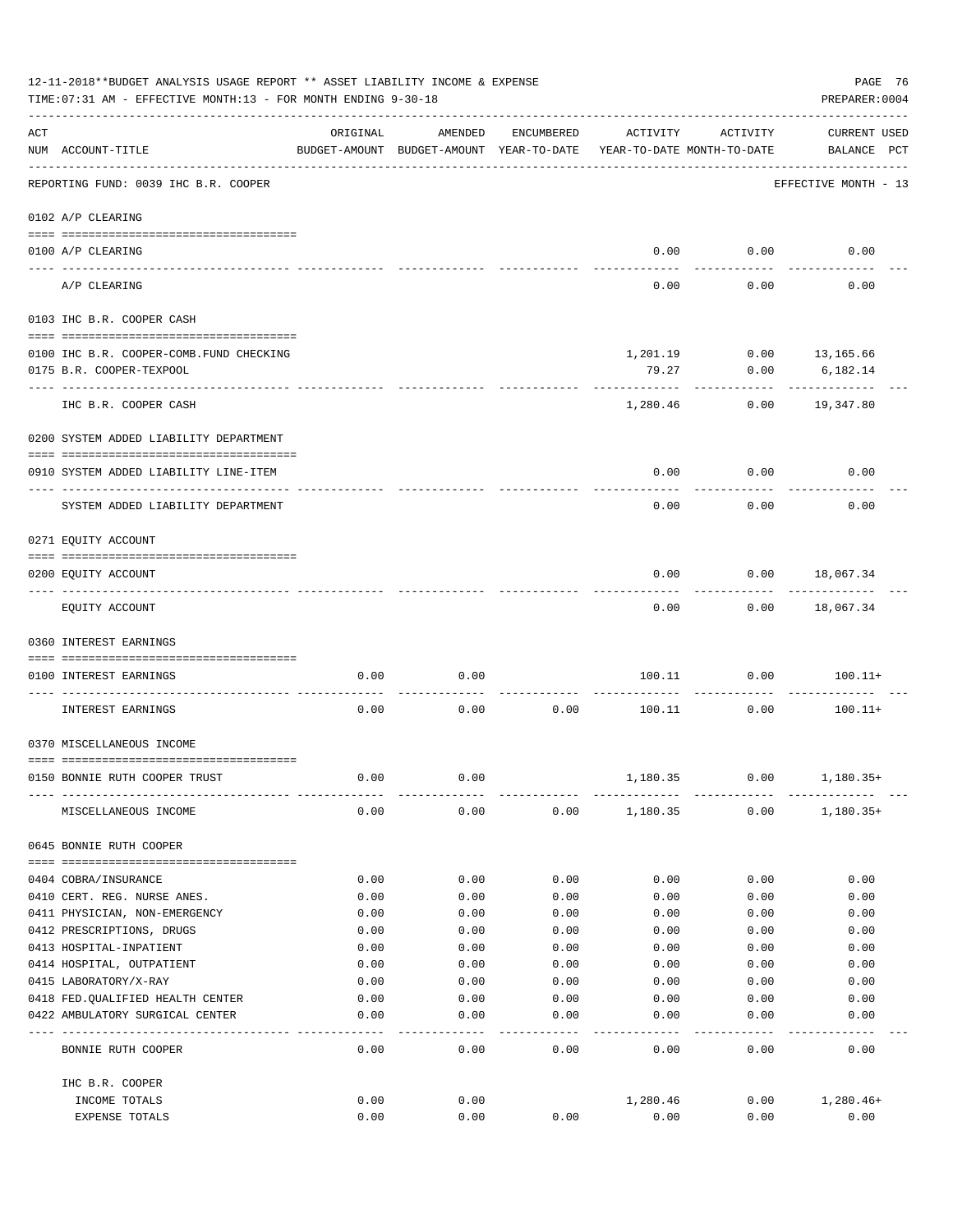|     | 12-11-2018**BUDGET ANALYSIS USAGE REPORT ** ASSET LIABILITY INCOME & EXPENSE<br>PAGE 77<br>TIME: 07:31 AM - EFFECTIVE MONTH: 13 - FOR MONTH ENDING 9-30-18<br>PREPARER: 0004 |          |          |            |                                                                                 |                                |                             |                |  |  |  |
|-----|------------------------------------------------------------------------------------------------------------------------------------------------------------------------------|----------|----------|------------|---------------------------------------------------------------------------------|--------------------------------|-----------------------------|----------------|--|--|--|
| ACT | NUM ACCOUNT-TITLE                                                                                                                                                            | ORIGINAL | AMENDED  | ENCUMBERED | ACTIVITY<br>BUDGET-AMOUNT BUDGET-AMOUNT YEAR-TO-DATE YEAR-TO-DATE MONTH-TO-DATE | ACTIVITY                       | CURRENT USED<br>BALANCE PCT |                |  |  |  |
|     | REPORTING FUND: 0040 NAACHO                                                                                                                                                  |          |          |            |                                                                                 |                                | EFFECTIVE MONTH - 13        |                |  |  |  |
|     | 0103 CASH                                                                                                                                                                    |          |          |            |                                                                                 |                                |                             |                |  |  |  |
|     |                                                                                                                                                                              |          |          |            |                                                                                 |                                |                             |                |  |  |  |
|     | 0100 NAACHO-COMBINED FUND CKING                                                                                                                                              |          |          |            |                                                                                 | 2,309.27- 0.00 2,363.46        |                             |                |  |  |  |
|     | CASH                                                                                                                                                                         |          |          |            | 2,309.27-                                                                       | 0.00                           | 2,363.46                    |                |  |  |  |
|     | 0200 SYSTEM ADDED LIABILITY DEPARTMENT                                                                                                                                       |          |          |            |                                                                                 |                                |                             |                |  |  |  |
|     | 0910 SYSTEM ADDED LIABILITY LINE-ITEM                                                                                                                                        |          |          |            |                                                                                 | $9,781.36 - 0.00$ $9,781.36 -$ |                             |                |  |  |  |
|     |                                                                                                                                                                              |          |          |            |                                                                                 | ------------                   |                             |                |  |  |  |
|     | SYSTEM ADDED LIABILITY DEPARTMENT                                                                                                                                            |          |          |            |                                                                                 | $9,781,36 - 0.00$              | 9,781.36-                   |                |  |  |  |
|     | 0271 EQUITY ACCOUNT                                                                                                                                                          |          |          |            |                                                                                 |                                |                             |                |  |  |  |
|     |                                                                                                                                                                              |          |          |            |                                                                                 |                                |                             |                |  |  |  |
|     | 0200 EOUITY ACCOUNT                                                                                                                                                          |          |          |            |                                                                                 | 9,781.36 0.00 14,454.09        |                             |                |  |  |  |
|     | EQUITY ACCOUNT                                                                                                                                                               |          |          |            | 9,781.36                                                                        | 0.00                           | 14,454.09                   |                |  |  |  |
|     | 0300 CASH                                                                                                                                                                    |          |          |            |                                                                                 |                                |                             |                |  |  |  |
|     |                                                                                                                                                                              |          |          |            |                                                                                 |                                |                             |                |  |  |  |
|     | 0110 UNENCUMBERED FUND BALANCE                                                                                                                                               | 4,000.00 | 4,000.00 |            | 0.00                                                                            |                                | $0.00$ $4,000.00$ 00        |                |  |  |  |
|     | CASH                                                                                                                                                                         | 4,000.00 | 4,000.00 | 0.00       | 0.00                                                                            |                                | $0.00$ $4,000.00$           | 00             |  |  |  |
|     | 0330 GRANT INCOME                                                                                                                                                            |          |          |            |                                                                                 |                                |                             |                |  |  |  |
|     | 0410 NAACHO GRANT INCOME                                                                                                                                                     | 0.00     | 0.00     |            | 0.00                                                                            | 0.00                           | 0.00                        |                |  |  |  |
|     | GRANT INCOME                                                                                                                                                                 | 0.00     | 0.00     | 0.00       | 0.00                                                                            | 0.00                           | 0.00                        |                |  |  |  |
|     | 0411 NACCHO                                                                                                                                                                  |          |          |            |                                                                                 |                                |                             |                |  |  |  |
|     | 0310 OFFICE SUPPLIES                                                                                                                                                         |          |          |            | $1,000.00$ $1,000.00$ $0.00$ $749.90$ $0.00$ $250.10$ $75$                      |                                |                             |                |  |  |  |
|     | 0427 OUT OF COUNTY TRAVEL                                                                                                                                                    | 3,000.00 | 3,000.00 | 0.00       | 1,559.37                                                                        | 0.00                           | 1,440.63 52                 |                |  |  |  |
|     | 0574 COMPUTER EQUIPMENT                                                                                                                                                      | 0.00     | 0.00     | 0.00       | 0.00                                                                            | 0.00                           | 0.00                        |                |  |  |  |
|     | NACCHO                                                                                                                                                                       | 4,000.00 | 4,000.00 | 0.00       | -------<br>2,309.27                                                             | 0.00                           | 1,690.73                    | 58             |  |  |  |
|     | NAACHO                                                                                                                                                                       |          |          |            |                                                                                 |                                |                             |                |  |  |  |
|     | INCOME TOTALS                                                                                                                                                                | 4,000.00 | 4,000.00 |            | 0.00                                                                            | 0.00                           | 4,000.00                    | 0 <sub>0</sub> |  |  |  |
|     | EXPENSE TOTALS                                                                                                                                                               | 4,000.00 | 4,000.00 | 0.00       | 2,309.27                                                                        | 0.00                           | 1,690.73                    | 58             |  |  |  |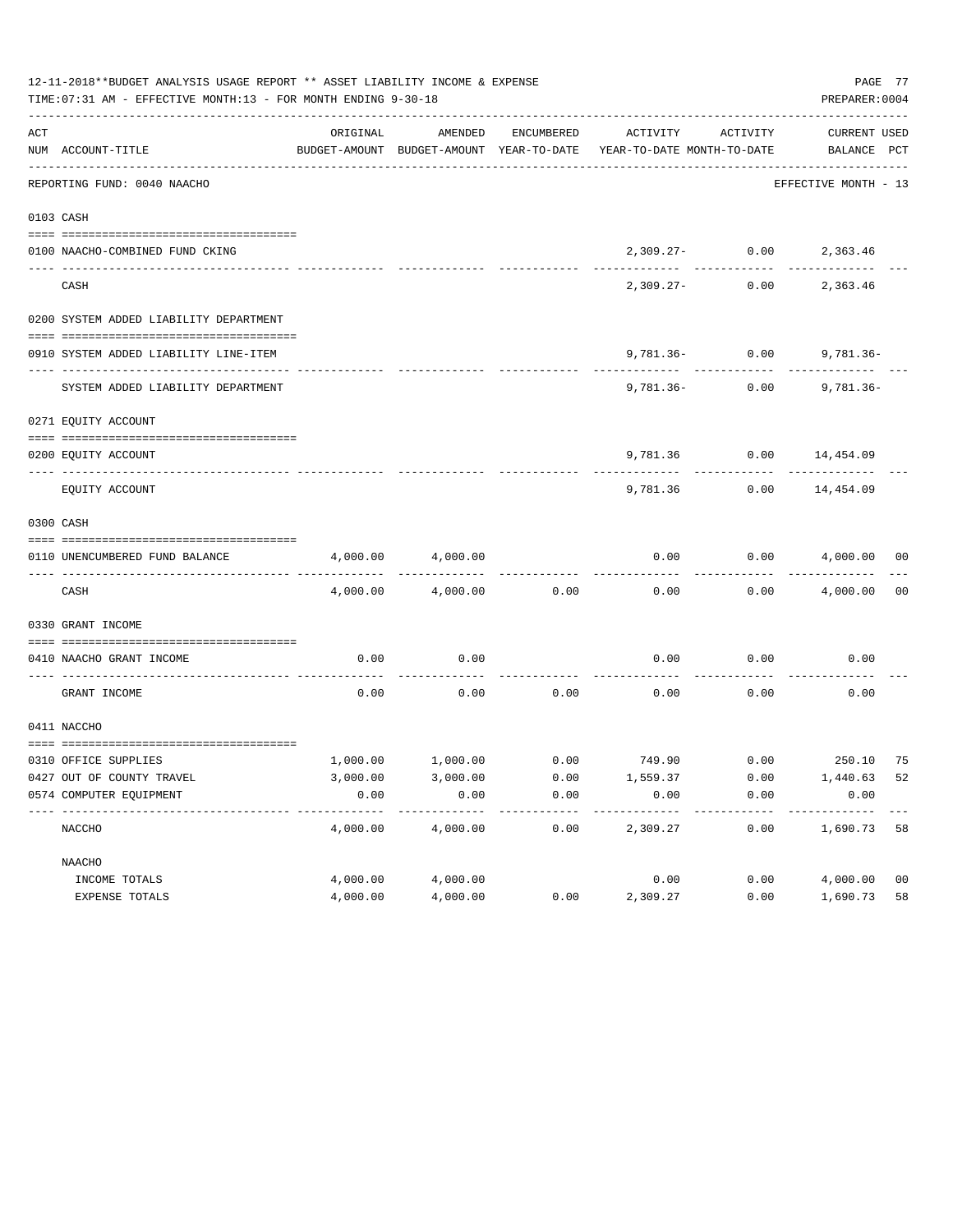|     | 12-11-2018**BUDGET ANALYSIS USAGE REPORT ** ASSET LIABILITY INCOME & EXPENSE<br>PAGE 78<br>TIME: 07:31 AM - EFFECTIVE MONTH: 13 - FOR MONTH ENDING 9-30-18<br>PREPARER: 0004 |              |                                                     |              |                                        |                   |                                    |  |  |  |  |
|-----|------------------------------------------------------------------------------------------------------------------------------------------------------------------------------|--------------|-----------------------------------------------------|--------------|----------------------------------------|-------------------|------------------------------------|--|--|--|--|
| ACT | NUM ACCOUNT-TITLE                                                                                                                                                            | ORIGINAL     | AMENDED<br>BUDGET-AMOUNT BUDGET-AMOUNT YEAR-TO-DATE | ENCUMBERED   | ACTIVITY<br>YEAR-TO-DATE MONTH-TO-DATE | ACTIVITY          | <b>CURRENT USED</b><br>BALANCE PCT |  |  |  |  |
|     | REPORTING FUND: 0041 CITIZEN CORPS (CERT)                                                                                                                                    |              |                                                     |              |                                        |                   | EFFECTIVE MONTH - 13               |  |  |  |  |
|     | 0102 A/P CLEARING                                                                                                                                                            |              |                                                     |              |                                        |                   |                                    |  |  |  |  |
|     | 0100 A/P CLEARING                                                                                                                                                            |              |                                                     |              | 0.00                                   | 0.00              | 0.00                               |  |  |  |  |
|     | A/P CLEARING                                                                                                                                                                 |              |                                                     |              | 0.00                                   | 0.00              | 0.00                               |  |  |  |  |
|     | 0103 CASH                                                                                                                                                                    |              |                                                     |              |                                        |                   |                                    |  |  |  |  |
|     | 0100 CITIZEN CORPS(CERT)-COMB.FUND CKIN                                                                                                                                      |              |                                                     |              | 300.00                                 | 0.00              | 300.00                             |  |  |  |  |
|     | CASH                                                                                                                                                                         |              |                                                     |              | 300.00                                 | 0.00              | 300.00                             |  |  |  |  |
|     | 0120 RECEIVABLES                                                                                                                                                             |              |                                                     |              |                                        |                   |                                    |  |  |  |  |
|     | 0312 DUE FROM OTHER GOVERNMENTS                                                                                                                                              |              |                                                     |              | 0.00                                   | 0.00              | 0.00                               |  |  |  |  |
|     | RECEIVABLES                                                                                                                                                                  |              |                                                     |              | 0.00                                   | 0.00              | 0.00                               |  |  |  |  |
|     | 0200 SYSTEM ADDED LIABILITY DEPARTMENT                                                                                                                                       |              |                                                     |              |                                        |                   |                                    |  |  |  |  |
|     | 0910 SYSTEM ADDED LIABILITY LINE-ITEM                                                                                                                                        |              |                                                     |              | 0.00                                   | 0.00              | 0.00                               |  |  |  |  |
|     | SYSTEM ADDED LIABILITY DEPARTMENT                                                                                                                                            |              |                                                     |              | 0.00                                   | 0.00              | 0.00                               |  |  |  |  |
|     | 0207 DUE TO FUND                                                                                                                                                             |              |                                                     |              |                                        |                   |                                    |  |  |  |  |
|     | 0095 DUE TO OTHER FUNDS                                                                                                                                                      |              |                                                     |              | 0.00                                   | 0.00              | 0.00                               |  |  |  |  |
|     | DUE TO FUND                                                                                                                                                                  |              |                                                     |              | 0.00                                   | 0.00              | 0.00                               |  |  |  |  |
|     | 0271 EQUITY ACCOUNT                                                                                                                                                          |              |                                                     |              |                                        |                   |                                    |  |  |  |  |
|     | 0200 EQUITY ACCOUNT                                                                                                                                                          |              |                                                     |              | 0.00                                   | 0.00              | 0.00                               |  |  |  |  |
|     | EQUITY ACCOUNT                                                                                                                                                               |              |                                                     |              | 0.00                                   | 0.00              | 0.00                               |  |  |  |  |
|     | 0370 MISCELLANEOUS                                                                                                                                                           |              |                                                     |              |                                        |                   |                                    |  |  |  |  |
|     | 0406 DONATIONS                                                                                                                                                               | 0.00         | 0.00                                                |              | 300.00                                 | 0.00              | $300.00+$                          |  |  |  |  |
|     | MISCELLANEOUS                                                                                                                                                                | 0.00         | ---------<br>0.00                                   | 0.00         | 300.00                                 | ---------<br>0.00 | $300.00+$                          |  |  |  |  |
|     | 0406 CERT DONATIONS                                                                                                                                                          |              |                                                     |              |                                        |                   |                                    |  |  |  |  |
|     |                                                                                                                                                                              |              |                                                     |              |                                        |                   |                                    |  |  |  |  |
|     | 0310 SUPPLIES                                                                                                                                                                | 0.00         | 0.00                                                | 0.00         | 0.00                                   | 0.00              | 0.00                               |  |  |  |  |
|     | 0330 GAS & OIL<br>0427 TRAINING EXPENSE                                                                                                                                      | 0.00<br>0.00 | 0.00<br>0.00                                        | 0.00<br>0.00 | 0.00<br>0.00                           | 0.00<br>0.00      | 0.00<br>0.00                       |  |  |  |  |
|     | CERT DONATIONS                                                                                                                                                               | 0.00         | 0.00                                                | 0.00         | 0.00                                   | 0.00              | 0.00                               |  |  |  |  |
|     | CITIZEN CORPS (CERT)                                                                                                                                                         |              |                                                     |              |                                        |                   |                                    |  |  |  |  |
|     | INCOME TOTALS                                                                                                                                                                | 0.00         | 0.00                                                |              | 300.00                                 | 0.00              | $300.00+$                          |  |  |  |  |
|     | EXPENSE TOTALS                                                                                                                                                               | 0.00         | 0.00                                                | 0.00         | 0.00                                   | 0.00              | 0.00                               |  |  |  |  |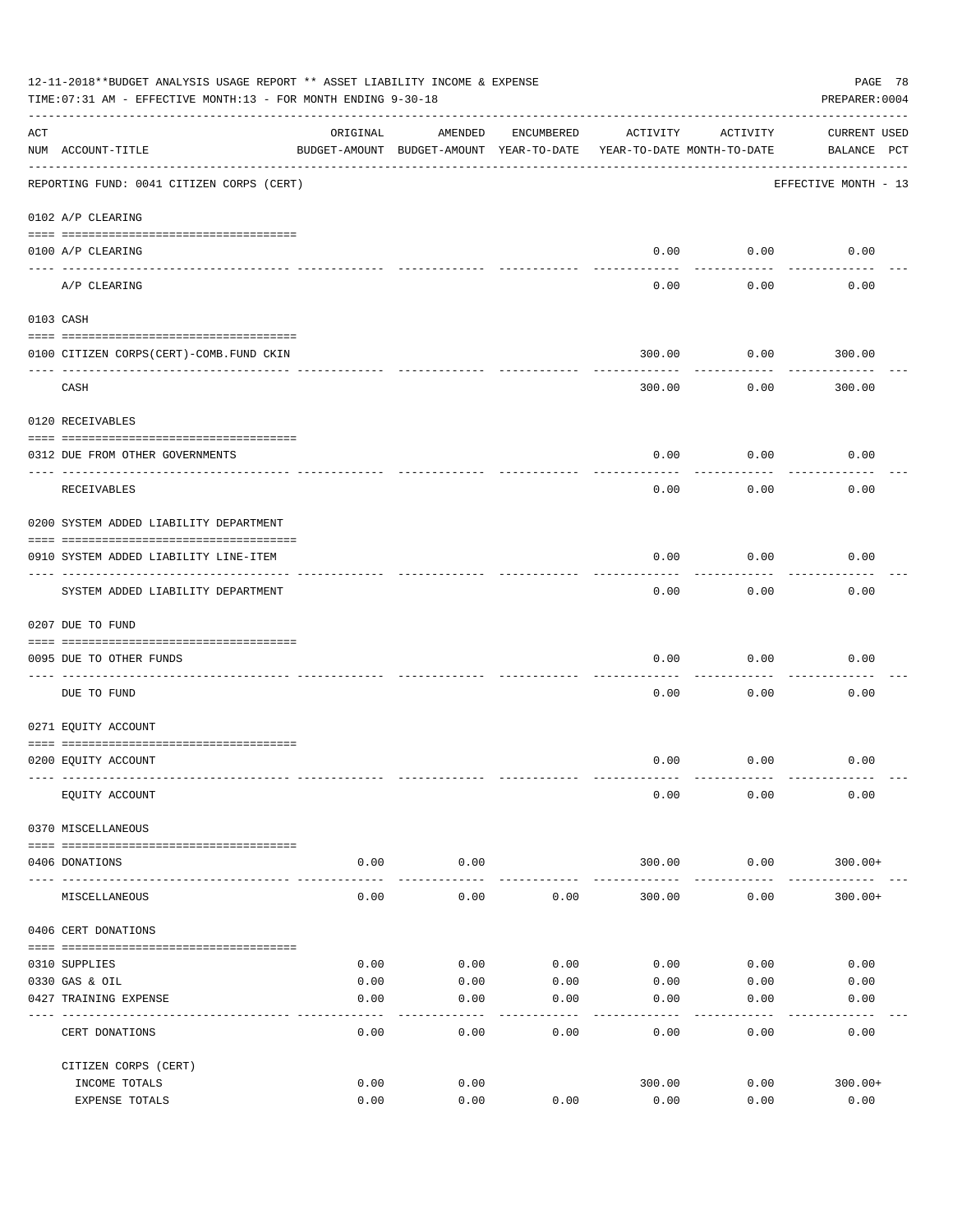| 12-11-2018**BUDGET ANALYSIS USAGE REPORT ** ASSET LIABILITY INCOME & EXPENSE<br>TIME: 07:31 AM - EFFECTIVE MONTH: 13 - FOR MONTH ENDING 9-30-18<br>PREPARER: 0004 |                                             |          |                                                     |            |          |                                        |                                                |  |  |
|-------------------------------------------------------------------------------------------------------------------------------------------------------------------|---------------------------------------------|----------|-----------------------------------------------------|------------|----------|----------------------------------------|------------------------------------------------|--|--|
| ACT                                                                                                                                                               | NUM ACCOUNT-TITLE                           | ORIGINAL | AMENDED<br>BUDGET-AMOUNT BUDGET-AMOUNT YEAR-TO-DATE | ENCUMBERED | ACTIVITY | ACTIVITY<br>YEAR-TO-DATE MONTH-TO-DATE | <b>CURRENT USED</b><br>$_{\rm PCT}$<br>BALANCE |  |  |
|                                                                                                                                                                   | REPORTING FUND: 0042 HAZARD MITIGATION PLAN |          |                                                     |            |          |                                        | EFFECTIVE MONTH - 13                           |  |  |
|                                                                                                                                                                   | 0103 CASH                                   |          |                                                     |            |          |                                        |                                                |  |  |
|                                                                                                                                                                   | 0100 HAZARD MITIGATION-COMB.FUND CKING.     |          |                                                     |            | 0.00     | 0.00                                   | $428.64-$                                      |  |  |
|                                                                                                                                                                   | CASH                                        |          |                                                     |            | 0.00     | 0.00                                   | $428.64-$                                      |  |  |
|                                                                                                                                                                   | 0200 SYSTEM ADDED LIABILITY DEPARTMENT      |          |                                                     |            |          |                                        |                                                |  |  |
|                                                                                                                                                                   |                                             |          |                                                     |            |          |                                        |                                                |  |  |
|                                                                                                                                                                   | 0910 SYSTEM ADDED LIABILITY LINE-ITEM       |          |                                                     |            | 0.00     | 0.00                                   | 0.00                                           |  |  |
|                                                                                                                                                                   | SYSTEM ADDED LIABILITY DEPARTMENT           |          |                                                     |            | 0.00     | 0.00                                   | 0.00                                           |  |  |
|                                                                                                                                                                   | 0271 EQUITY ACCOUNT                         |          |                                                     |            |          |                                        |                                                |  |  |
|                                                                                                                                                                   | 0200 EQUITY ACCOUNT                         |          |                                                     |            | 0.00     | 0.00                                   | $428.64-$                                      |  |  |
|                                                                                                                                                                   | EOUITY ACCOUNT                              |          |                                                     |            | 0.00     | 0.00                                   | $428.64-$                                      |  |  |
|                                                                                                                                                                   | 0330 GRANT INCOME                           |          |                                                     |            |          |                                        |                                                |  |  |
|                                                                                                                                                                   |                                             |          |                                                     |            |          |                                        |                                                |  |  |
|                                                                                                                                                                   | 0477 HAZARD MITIGATION DR-1999              | 0.00     | 0.00                                                |            | 0.00     | 0.00                                   | 0.00                                           |  |  |
|                                                                                                                                                                   | GRANT INCOME                                | 0.00     | 0.00                                                | 0.00       | 0.00     | 0.00                                   | 0.00                                           |  |  |
|                                                                                                                                                                   | 0477 HAZARD MITIGATION GRANT                |          |                                                     |            |          |                                        |                                                |  |  |
|                                                                                                                                                                   | 0310 OFFICE SUPPLIES                        | 0.00     | 0.00                                                | 0.00       | 0.00     | 0.00                                   | 0.00                                           |  |  |
|                                                                                                                                                                   | 0415 CONSULTANT                             | 0.00     | 0.00                                                | 0.00       | 0.00     | 0.00                                   | 0.00                                           |  |  |
|                                                                                                                                                                   | 0427 TRAVEL AND TRAINING                    | 0.00     | 0.00                                                | 0.00       | 0.00     | 0.00                                   | 0.00                                           |  |  |
|                                                                                                                                                                   | 0574 COMPUTER EQUIPMENT                     | 0.00     | 0.00                                                | 0.00       | 0.00     | 0.00                                   | 0.00                                           |  |  |
|                                                                                                                                                                   | HAZARD MITIGATION GRANT                     | 0.00     | 0.00                                                | 0.00       | 0.00     | 0.00                                   | 0.00                                           |  |  |
|                                                                                                                                                                   |                                             |          |                                                     |            |          |                                        |                                                |  |  |
|                                                                                                                                                                   | HAZARD MITIGATION PLAN<br>INCOME TOTALS     | 0.00     | 0.00                                                |            | 0.00     | 0.00                                   | 0.00                                           |  |  |
|                                                                                                                                                                   | <b>EXPENSE TOTALS</b>                       | 0.00     | 0.00                                                | 0.00       | 0.00     | 0.00                                   | 0.00                                           |  |  |
|                                                                                                                                                                   |                                             |          |                                                     |            |          |                                        |                                                |  |  |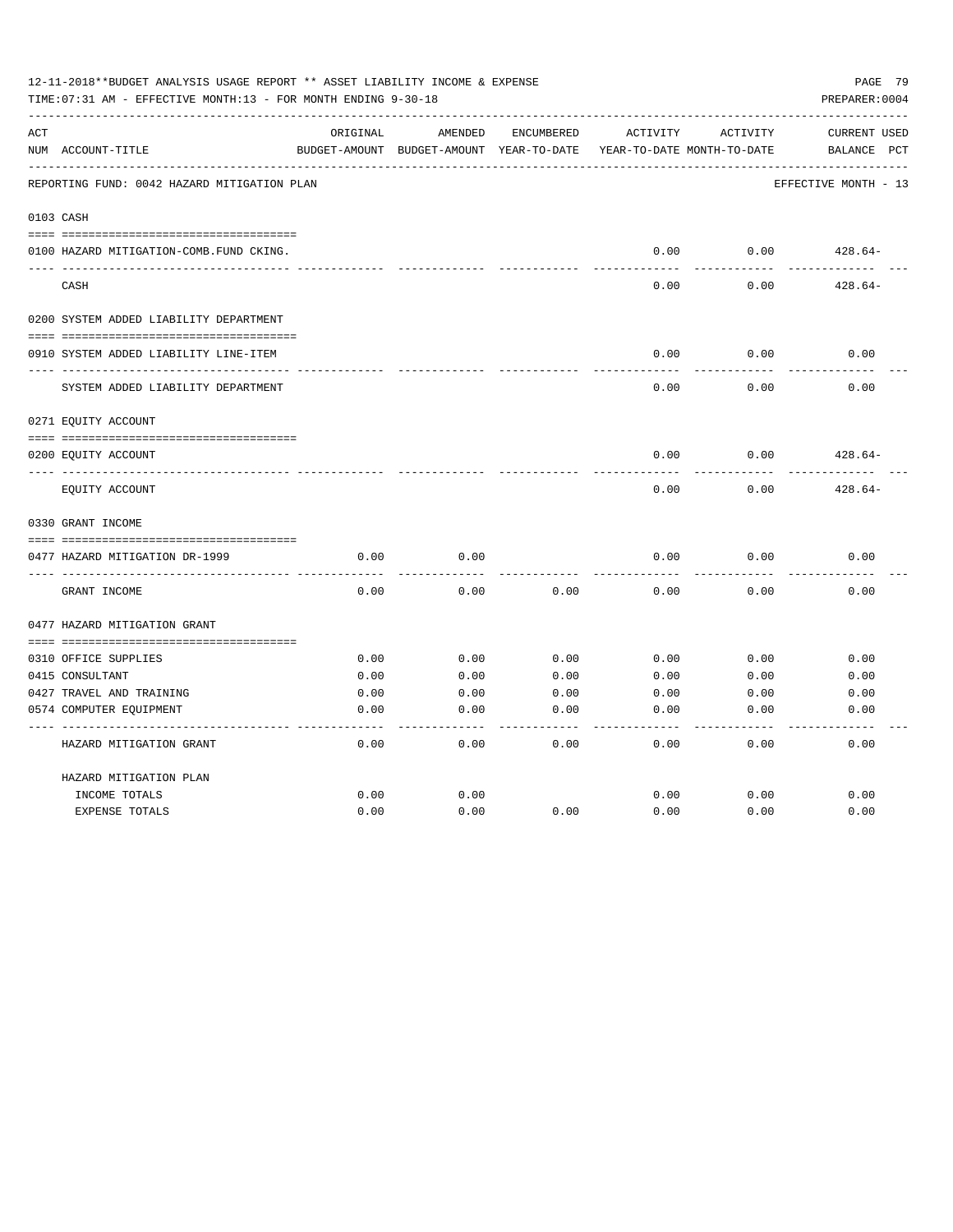|     | 12-11-2018**BUDGET ANALYSIS USAGE REPORT ** ASSET LIABILITY INCOME & EXPENSE<br>PAGE 80<br>TIME: 07:31 AM - EFFECTIVE MONTH: 13 - FOR MONTH ENDING 9-30-18<br>PREPARER: 0004 |               |                                                     |            |                                        |               |                                    |  |  |  |  |
|-----|------------------------------------------------------------------------------------------------------------------------------------------------------------------------------|---------------|-----------------------------------------------------|------------|----------------------------------------|---------------|------------------------------------|--|--|--|--|
| ACT | NUM ACCOUNT-TITLE                                                                                                                                                            | ORIGINAL      | AMENDED<br>BUDGET-AMOUNT BUDGET-AMOUNT YEAR-TO-DATE | ENCUMBERED | ACTIVITY<br>YEAR-TO-DATE MONTH-TO-DATE | ACTIVITY      | <b>CURRENT USED</b><br>BALANCE PCT |  |  |  |  |
|     | REPORTING FUND: 0044 HOMELAND SECURITY                                                                                                                                       |               |                                                     |            |                                        |               | EFFECTIVE MONTH - 13               |  |  |  |  |
|     | 0102 A/P CLEARING                                                                                                                                                            |               |                                                     |            |                                        |               |                                    |  |  |  |  |
|     | 0100 A/P CLEARING<br>---- ---------                                                                                                                                          |               |                                                     |            | 0.00                                   | 0.00          | 0.00                               |  |  |  |  |
|     | A/P CLEARING                                                                                                                                                                 |               |                                                     |            | 0.00                                   | 0.00          | 0.00                               |  |  |  |  |
|     | 0103 CASH                                                                                                                                                                    |               |                                                     |            |                                        |               |                                    |  |  |  |  |
|     | 0100 HOMELAND SECURITY-COMB. FUND CHKING                                                                                                                                     |               |                                                     |            | 0.00                                   | 0.00          | 0.00                               |  |  |  |  |
|     | ----------------------------<br>CASH                                                                                                                                         |               |                                                     |            | 0.00                                   | 0.00          | 0.00                               |  |  |  |  |
|     | 0120 RECEIVABLES                                                                                                                                                             |               |                                                     |            |                                        |               |                                    |  |  |  |  |
|     | 0312 DUE FROM OTHER GOVERNMENT                                                                                                                                               |               |                                                     |            | 0.00                                   | 0.00          | 0.00                               |  |  |  |  |
|     | RECEIVABLES                                                                                                                                                                  |               |                                                     |            | 0.00                                   | 0.00          | 0.00                               |  |  |  |  |
|     | 0200 SYSTEM ADDED LIABILITY DEPARTMENT                                                                                                                                       |               |                                                     |            |                                        |               |                                    |  |  |  |  |
|     | 0910 SYSTEM ADDED LIABILITY LINE-ITEM                                                                                                                                        |               |                                                     |            | 0.00                                   | 0.00          | 0.00                               |  |  |  |  |
|     | ------------------<br>SYSTEM ADDED LIABILITY DEPARTMENT                                                                                                                      |               |                                                     |            | 0.00                                   | 0.00          | 0.00                               |  |  |  |  |
|     | 0207 DUE TO FUND                                                                                                                                                             |               |                                                     |            |                                        |               |                                    |  |  |  |  |
|     | 0095 DUE TO OTHER FUNDS                                                                                                                                                      |               |                                                     |            | 0.00                                   | 0.00          | 0.00                               |  |  |  |  |
|     | DUE TO FUND                                                                                                                                                                  |               |                                                     |            | 0.00                                   | 0.00          | 0.00                               |  |  |  |  |
|     | 0271 EQUITY ACCOUNT                                                                                                                                                          |               |                                                     |            |                                        |               |                                    |  |  |  |  |
|     | 0200 EQUITY ACCOUNT                                                                                                                                                          |               |                                                     |            | 0.00                                   | 0.00          | 0.00                               |  |  |  |  |
|     | EQUITY ACCOUNT                                                                                                                                                               |               |                                                     |            | 0.00                                   | 0.00          | 0.00                               |  |  |  |  |
|     | 0330 GRANTS                                                                                                                                                                  |               |                                                     |            |                                        |               |                                    |  |  |  |  |
|     | 0423 2016 HOMELAND SECURITY                                                                                                                                                  | 0.00          | 0.00                                                |            | 0.00                                   | 0.00          | 0.00                               |  |  |  |  |
|     | GRANTS                                                                                                                                                                       | -----<br>0.00 | 0.00                                                | 0.00       | 0.00                                   | 0.00          | 0.00                               |  |  |  |  |
|     | 0412 HOMELAND SECURITY                                                                                                                                                       |               |                                                     |            |                                        |               |                                    |  |  |  |  |
|     | 0578 2011 EQUIPMENT                                                                                                                                                          | 0.00          | 0.00                                                | 0.00       | 0.00                                   | 0.00          | 0.00                               |  |  |  |  |
|     | 0579 2012 EQUIPMENT                                                                                                                                                          | 0.00          | 0.00                                                | 0.00       | 0.00                                   | 0.00          | 0.00                               |  |  |  |  |
|     | 0580 2013 EQUIPMENT                                                                                                                                                          | 0.00          | 0.00                                                | 0.00       | 0.00                                   | 0.00          | 0.00                               |  |  |  |  |
|     | 0581 2014 EQUIPMENT                                                                                                                                                          | 0.00          | 0.00                                                | 0.00       | 0.00                                   | 0.00          | 0.00                               |  |  |  |  |
|     | 0582 2015 EQUIPMENT                                                                                                                                                          | 0.00          | 0.00                                                | 0.00       | 0.00                                   | 0.00          | 0.00                               |  |  |  |  |
|     | 0583 2016 EQUIPMENT                                                                                                                                                          | 0.00          | 0.00                                                | 0.00       | 0.00                                   | 0.00          | 0.00                               |  |  |  |  |
|     | HOMELAND SECURITY                                                                                                                                                            | 0.00          | 0.00                                                | 0.00       | 0.00                                   | $---$<br>0.00 | 0.00                               |  |  |  |  |
|     | HOMELAND SECURITY                                                                                                                                                            |               |                                                     |            |                                        |               |                                    |  |  |  |  |
|     | INCOME TOTALS                                                                                                                                                                | 0.00          | 0.00                                                |            | 0.00                                   | 0.00          | 0.00                               |  |  |  |  |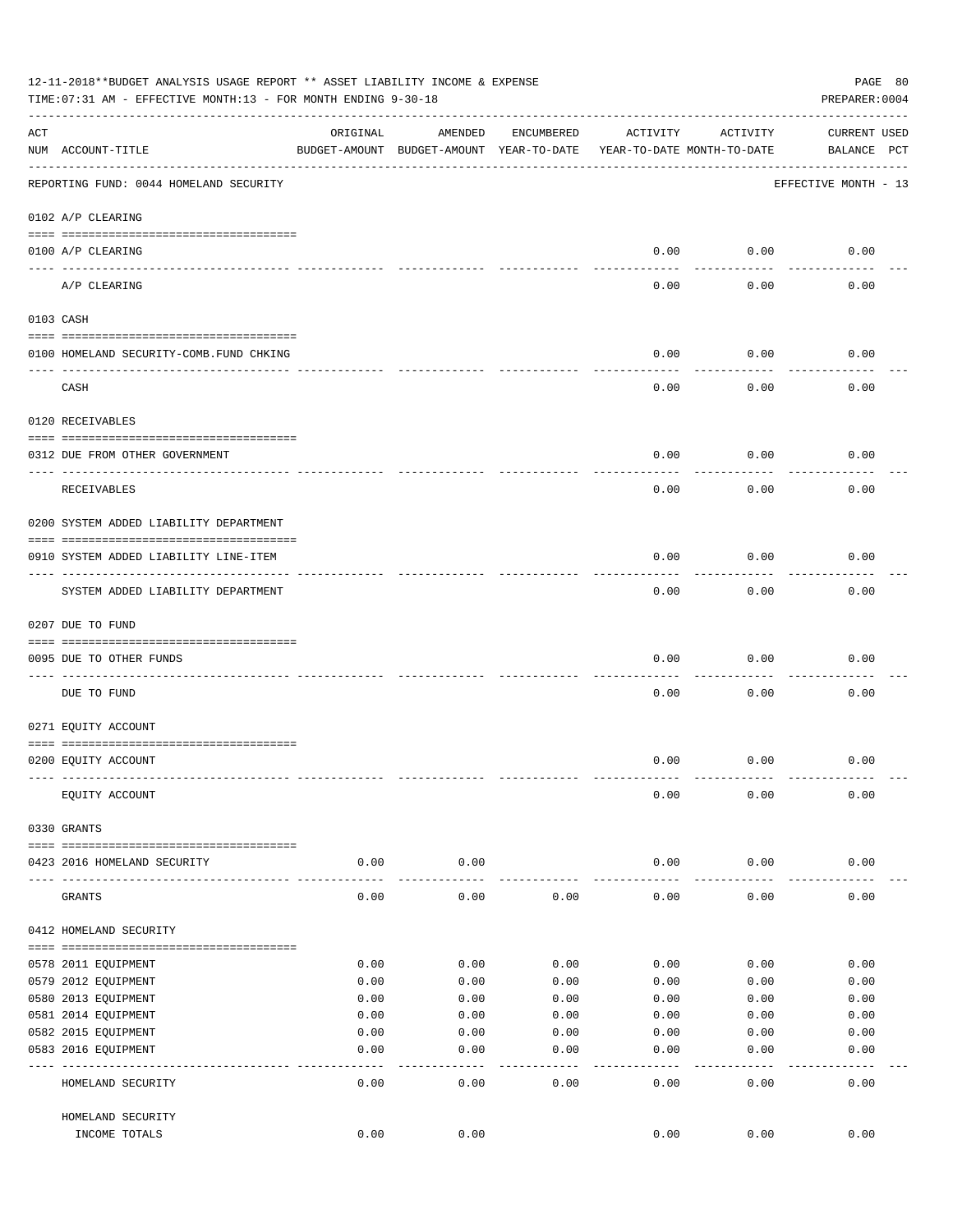| 12-11-2018**BUDGET ANALYSIS USAGE REPORT ** ASSET LIABILITY INCOME & EXPENSE<br>TIME: 07:31 AM - EFFECTIVE MONTH: 13 - FOR MONTH ENDING 9-30-18<br>PREPARER: 0004 |                           |                          |                                   |                                        |          |                         |            |
|-------------------------------------------------------------------------------------------------------------------------------------------------------------------|---------------------------|--------------------------|-----------------------------------|----------------------------------------|----------|-------------------------|------------|
| ACT<br>NUM ACCOUNT-TITLE                                                                                                                                          | ORIGINAL<br>BUDGET-AMOUNT | AMENDED<br>BUDGET-AMOUNT | <b>ENCUMBERED</b><br>YEAR-TO-DATE | ACTIVITY<br>YEAR-TO-DATE MONTH-TO-DATE | ACTIVITY | CURRENT USED<br>BALANCE | <b>PCT</b> |
| REPORTING FUND: 0044 HOMELAND SECURITY                                                                                                                            |                           |                          |                                   |                                        |          | EFFECTIVE MONTH - 13    |            |
| <b>EXPENSE TOTALS</b>                                                                                                                                             | 0.00                      | 0.00                     | 0.00                              | 0.00                                   | 0.00     | 0.00                    |            |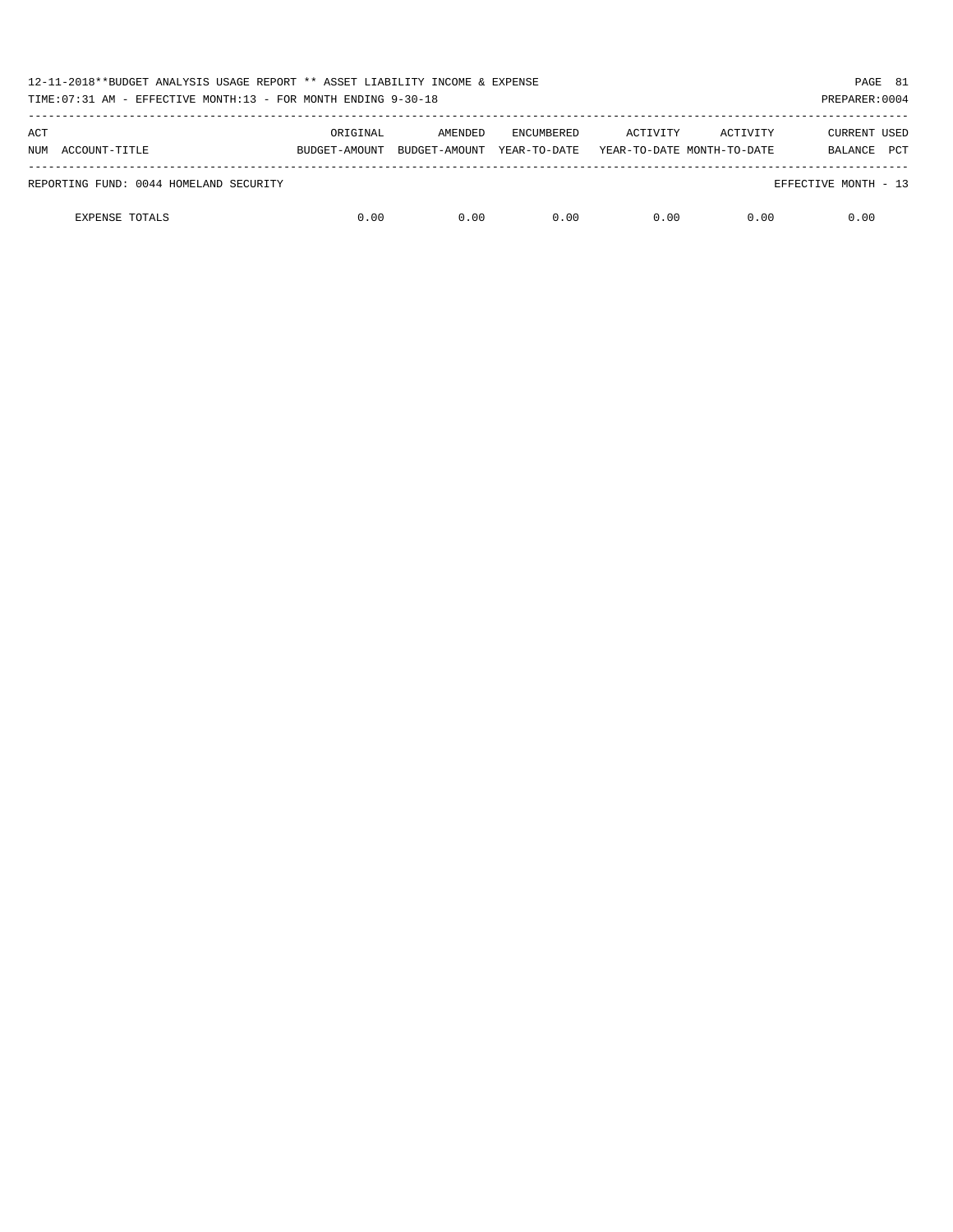|     | 12-11-2018**BUDGET ANALYSIS USAGE REPORT ** ASSET LIABILITY INCOME & EXPENSE<br>PAGE 82<br>TIME: 07:31 AM - EFFECTIVE MONTH: 13 - FOR MONTH ENDING 9-30-18<br>PREPARER: 0004 |                |                                                     |              |                                        |                  |                                       |  |  |  |
|-----|------------------------------------------------------------------------------------------------------------------------------------------------------------------------------|----------------|-----------------------------------------------------|--------------|----------------------------------------|------------------|---------------------------------------|--|--|--|
| ACT | NUM ACCOUNT-TITLE                                                                                                                                                            | ORIGINAL       | AMENDED<br>BUDGET-AMOUNT BUDGET-AMOUNT YEAR-TO-DATE | ENCUMBERED   | ACTIVITY<br>YEAR-TO-DATE MONTH-TO-DATE | ACTIVITY         | <b>CURRENT USED</b><br>BALANCE PCT    |  |  |  |
|     | REPORTING FUND: 0045 CHAPTER 19 FUNDS                                                                                                                                        |                |                                                     |              |                                        |                  | EFFECTIVE MONTH - 13                  |  |  |  |
|     | 0100 PAYROLL                                                                                                                                                                 |                |                                                     |              |                                        |                  |                                       |  |  |  |
|     | 0100 PAYROLL                                                                                                                                                                 |                |                                                     |              | 0.00                                   | 0.00             | 0.00                                  |  |  |  |
|     | PAYROLL                                                                                                                                                                      |                |                                                     |              | 0.00                                   | 0.00             | 0.00                                  |  |  |  |
|     | 0103 CASH                                                                                                                                                                    |                |                                                     |              |                                        |                  |                                       |  |  |  |
|     | 0100 CHAPTER 19-COMBINED FUNDS CHECKING                                                                                                                                      |                |                                                     |              | $92.11 - 0.00$                         |                  | $92.11 -$                             |  |  |  |
|     | CASH                                                                                                                                                                         |                |                                                     |              | 92.11-                                 | --------<br>0.00 | $92.11 -$                             |  |  |  |
|     | 0120 RECEIVABLES                                                                                                                                                             |                |                                                     |              |                                        |                  |                                       |  |  |  |
|     | 0312 DUE FROM OTHER GOVERNMENT                                                                                                                                               |                |                                                     |              | 0.00                                   | 0.00             | 0.00                                  |  |  |  |
|     |                                                                                                                                                                              |                |                                                     |              |                                        |                  |                                       |  |  |  |
|     | RECEIVABLES                                                                                                                                                                  |                |                                                     |              | 0.00                                   | 0.00             | 0.00                                  |  |  |  |
|     | 0200 SYSTEM ADDED LIABILITY DEPARTMENT                                                                                                                                       |                |                                                     |              |                                        |                  |                                       |  |  |  |
|     | 0150 ACCRUED SALARY PAYABLE                                                                                                                                                  |                |                                                     |              | 0.00                                   |                  | $0.00$ 302.00                         |  |  |  |
|     | 0155 ACCRUED FRINGE BENEFITS                                                                                                                                                 |                |                                                     |              | 0.00                                   | 0.00             | 0.00                                  |  |  |  |
|     | 0910 SYSTEM ADDED LIABILITY LINE-ITEM                                                                                                                                        |                |                                                     |              | $3,975.00 -$                           | 0.00             | $3,975.00 -$                          |  |  |  |
|     | SYSTEM ADDED LIABILITY DEPARTMENT                                                                                                                                            |                |                                                     |              | 3,975.00-                              | 0.00             | 3,673.00-                             |  |  |  |
|     | 0207 DUE TO FUND                                                                                                                                                             |                |                                                     |              |                                        |                  |                                       |  |  |  |
|     | 0095 DUE TO OTHER FUNDS                                                                                                                                                      |                |                                                     |              | 0.00                                   | 0.00             | 0.00                                  |  |  |  |
|     | DUE TO FUND                                                                                                                                                                  |                |                                                     |              | 0.00                                   | 0.00             | 0.00                                  |  |  |  |
|     | 0271 EQUITY ACCOUNT                                                                                                                                                          |                |                                                     |              |                                        |                  |                                       |  |  |  |
|     |                                                                                                                                                                              |                |                                                     |              |                                        |                  |                                       |  |  |  |
|     | 0200 EQUITY ACCOUNT                                                                                                                                                          |                |                                                     |              | 0.00                                   | 0.00             | $302.00 -$                            |  |  |  |
|     | EQUITY ACCOUNT                                                                                                                                                               |                |                                                     |              | 0.00                                   | 0.00             | $302.00 -$                            |  |  |  |
|     | 0330 GRANT INCOME                                                                                                                                                            |                |                                                     |              |                                        |                  |                                       |  |  |  |
|     | 0403 CHAPTER 19 FUNDS                                                                                                                                                        |                | 4,000.00 6,030.21                                   |              | 9,363.47                               | 0.00             | 3, 333. 26+ 155<br>------------------ |  |  |  |
|     | GRANT INCOME                                                                                                                                                                 | 4,000.00       | 6,030.21                                            | 0.00         | 9,363.47                               | 0.00             | 3, 333. 26+ 155                       |  |  |  |
|     | 0403 CHAPTER 19 FUNDS                                                                                                                                                        |                |                                                     |              |                                        |                  |                                       |  |  |  |
|     | 0103 SALARY                                                                                                                                                                  | 0.00           | 1,768.00                                            | 0.00         | 1,700.00                               | 0.00             | 68.00<br>96                           |  |  |  |
|     | 0201 SOCIAL SECURITY                                                                                                                                                         | 0.00           | 200.00                                              | 0.00         | 105.40                                 | 0.00             | 53<br>94.60                           |  |  |  |
|     | 0204 WORKERS COMPENSATION                                                                                                                                                    | 0.00           | 0.00                                                | 0.00         | 0.00                                   | 0.00             | 0.00                                  |  |  |  |
|     | 0205 MEDICARE TAX                                                                                                                                                            | 0.00           | 62.21                                               | 0.00         | 24.65                                  | 0.00             | 37.56<br>40                           |  |  |  |
|     | 0310 OFFICE SUPPLIES                                                                                                                                                         | 500.00         | 1,000.00                                            | 0.00         | 655.50                                 | 0.00             | 344.50<br>66                          |  |  |  |
|     | 0427 OUT OF COUNTY TRAVEL                                                                                                                                                    | 100.00         | 100.00                                              | 0.00         | 2,745.03                               | 0.00             | 2,645.03-745                          |  |  |  |
|     | 0481 DUES<br>0572 OFFICE EQUIPMENT                                                                                                                                           | 0.00<br>700.00 | 250.00<br>700.00                                    | 0.00<br>0.00 | 250.00<br>0.00                         | 0.00<br>0.00     | 0.00 100<br>0 <sub>0</sub><br>700.00  |  |  |  |
|     | 0573 ELECTION EQUIPMENT                                                                                                                                                      | 2,700.00       | 1,950.00                                            | 0.00         | 0.00                                   | 0.00             | 1,950.00<br>0 <sub>0</sub>            |  |  |  |
|     |                                                                                                                                                                              |                |                                                     |              |                                        |                  |                                       |  |  |  |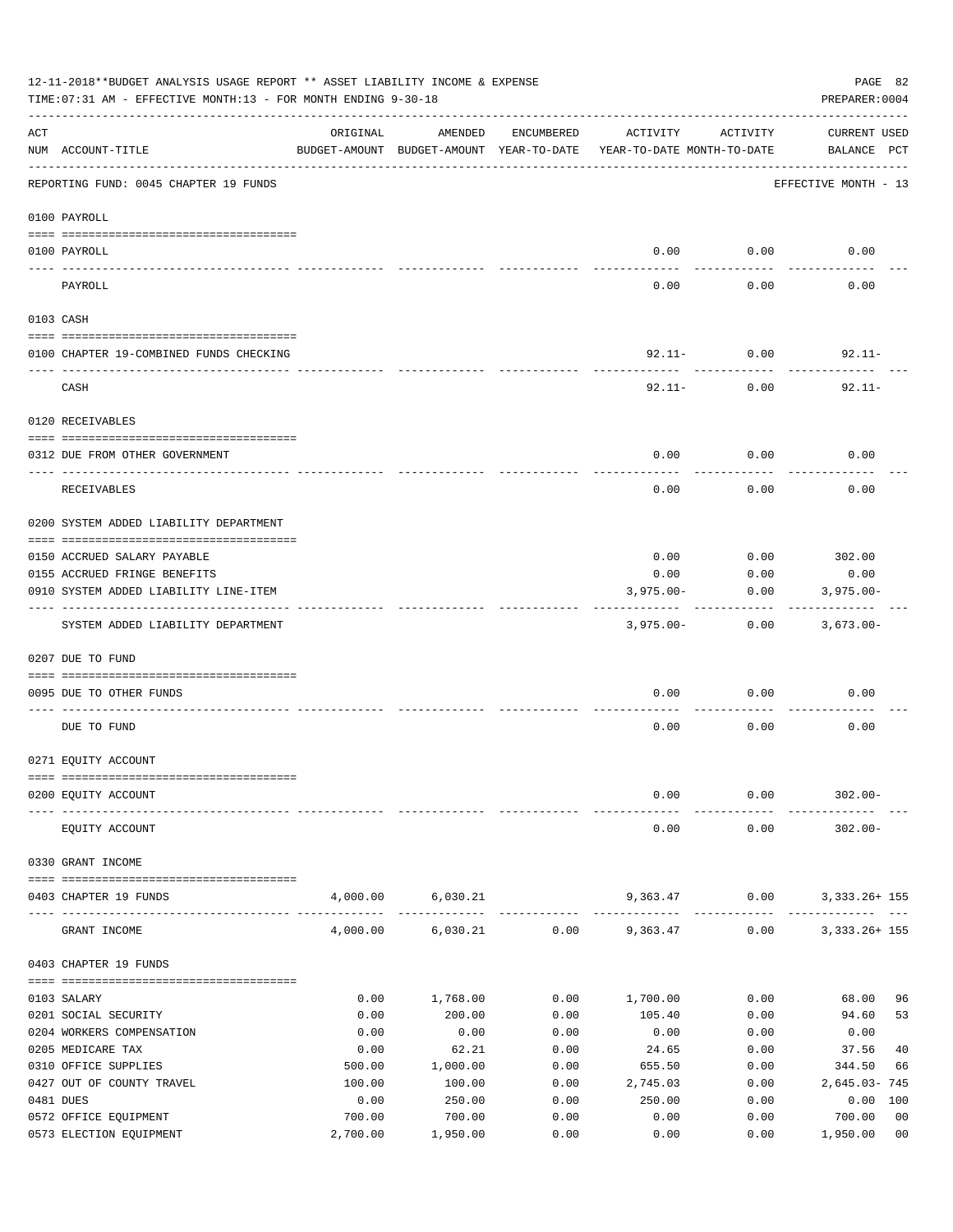| 12-11-2018**BUDGET ANALYSIS USAGE REPORT ** ASSET LIABILITY INCOME & EXPENSE | PAGE 83        |  |
|------------------------------------------------------------------------------|----------------|--|
| TIME: 07:31 AM - EFFECTIVE MONTH: 13 - FOR MONTH ENDING 9-30-18              | PREPARER: 0004 |  |

| ACT                                   | ORIGINAL      | AMENDED       | ENCUMBERED   | ACTIVITY | ACTIVITY                   | <b>CURRENT USED</b>  |
|---------------------------------------|---------------|---------------|--------------|----------|----------------------------|----------------------|
| ACCOUNT-TITLE<br>NUM                  | BUDGET-AMOUNT | BUDGET-AMOUNT | YEAR-TO-DATE |          | YEAR-TO-DATE MONTH-TO-DATE | PCT<br>BALANCE       |
| REPORTING FUND: 0045 CHAPTER 19 FUNDS |               |               |              |          |                            | EFFECTIVE MONTH - 13 |
| 0574 COMPUTER EQUIPMENT               | 0.00          | 0.00          | 0.00         | 0.00     | 0.00                       | 0.00                 |
| CHAPTER 19 FUNDS                      | 4,000.00      | 6,030.21      | 0.00         | 5,480.58 | 0.00                       | 549.63<br>91         |
| CHAPTER 19 FUNDS                      |               |               |              |          |                            |                      |
| INCOME TOTALS                         | 4,000.00      | 6,030.21      |              | 9,363.47 | 0.00                       | $3,333,26+155$       |
| <b>EXPENSE TOTALS</b>                 | 4,000.00      | 6.030.21      | 0.00         | 5,480.58 | 0.00                       | 549.63<br>- 91       |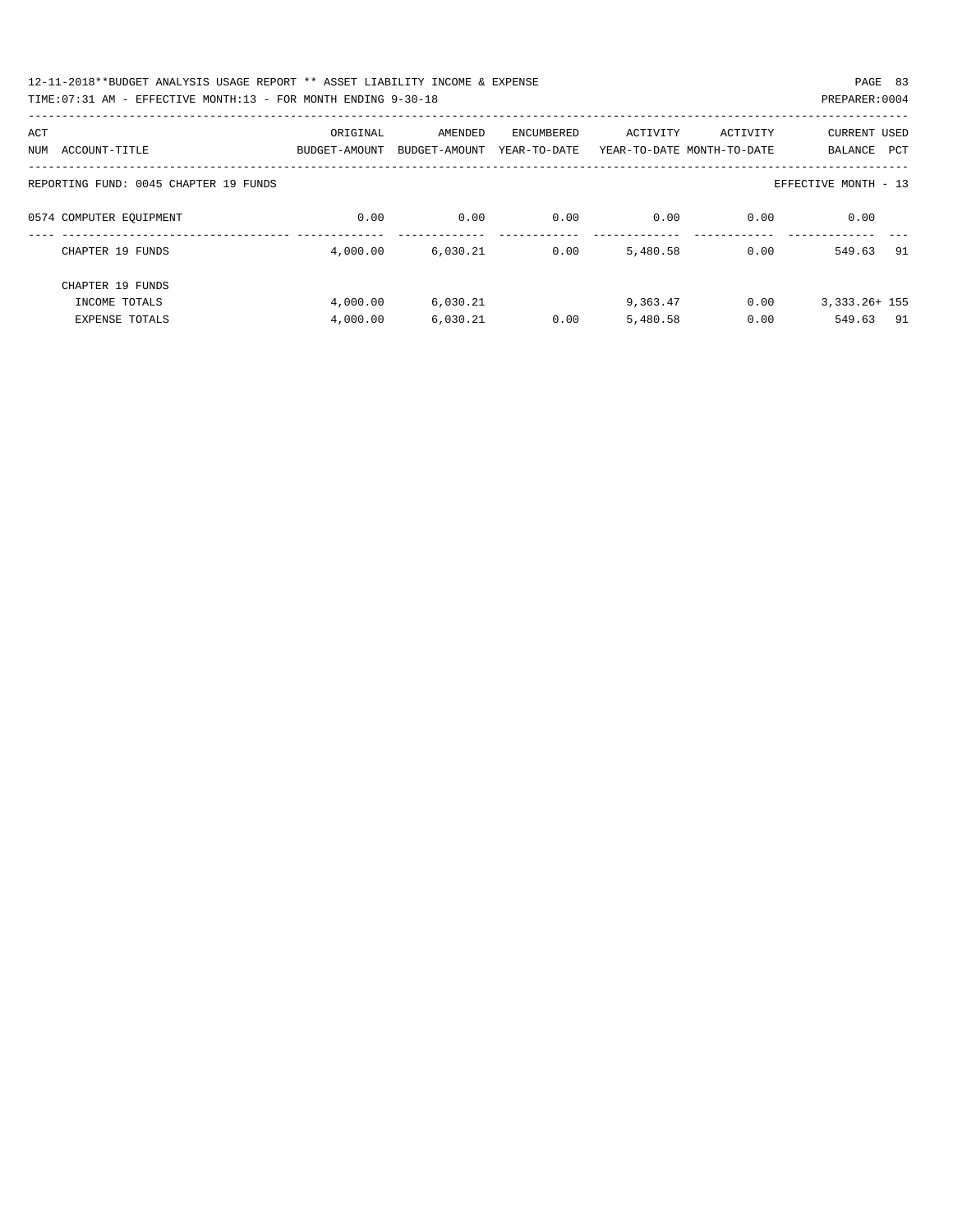|     | 12-11-2018**BUDGET ANALYSIS USAGE REPORT ** ASSET LIABILITY INCOME & EXPENSE<br>TIME: 07:31 AM - EFFECTIVE MONTH: 13 - FOR MONTH ENDING 9-30-18 |                                                                                 |                     |             |           |             | PREPARER: 0004                     | PAGE 84        |
|-----|-------------------------------------------------------------------------------------------------------------------------------------------------|---------------------------------------------------------------------------------|---------------------|-------------|-----------|-------------|------------------------------------|----------------|
| ACT | NUM ACCOUNT-TITLE                                                                                                                               | ORIGINAL<br>BUDGET-AMOUNT BUDGET-AMOUNT YEAR-TO-DATE YEAR-TO-DATE MONTH-TO-DATE | AMENDED             | ENCUMBERED  | ACTIVITY  | ACTIVITY    | <b>CURRENT USED</b><br>BALANCE PCT |                |
|     | REPORTING FUND: 0046 SAFE ROOM REIMBURSEMENT PROGRAM                                                                                            |                                                                                 |                     |             |           |             | EFFECTIVE MONTH - 13               |                |
|     | 0103 CASH                                                                                                                                       |                                                                                 |                     |             |           |             |                                    |                |
|     | 0100 SAFE ROOM REIMB.PROG.-COMB.FUNDS                                                                                                           |                                                                                 |                     |             |           | 209.45 0.00 | 5,783.65                           |                |
|     | CASH                                                                                                                                            |                                                                                 |                     |             | 209.45    | 0.00        | 5,783.65                           |                |
|     | 0120 RECEIVABLES                                                                                                                                |                                                                                 |                     |             |           |             |                                    |                |
|     | 0312 DUE FROM OTHER GOVERNMENTS                                                                                                                 |                                                                                 |                     |             | 0.00      | 0.00        | 0.00                               |                |
|     | RECEIVABLES                                                                                                                                     |                                                                                 |                     |             | 0.00      | 0.00        | 0.00                               |                |
|     | 0200 SYSTEM ADDED LIABILITY DEPARTMENT                                                                                                          |                                                                                 |                     |             |           |             |                                    |                |
|     | 0910 SYSTEM ADDED LIABILITY LINE-ITEM                                                                                                           |                                                                                 |                     |             | 774.92    | 0.00        | 774.92                             |                |
|     | SYSTEM ADDED LIABILITY DEPARTMENT                                                                                                               |                                                                                 |                     |             | 774.92    | 0.00        | 774.92                             |                |
|     | 0271 EQUITY ACCOUNT                                                                                                                             |                                                                                 |                     |             |           |             |                                    |                |
|     |                                                                                                                                                 |                                                                                 |                     |             |           |             |                                    |                |
|     | 0200 EQUITY ACCOUNT                                                                                                                             |                                                                                 |                     |             |           |             | $1,409.87 - 0.00$ $4,164.33$       |                |
|     | EQUITY ACCOUNT                                                                                                                                  |                                                                                 |                     |             |           |             | $1,409.87 - 0.00$ $4,164.33$       |                |
|     | 0300 CASH                                                                                                                                       |                                                                                 |                     |             |           |             |                                    |                |
|     | 0146 BEGINNING CASH BALANCE                                                                                                                     | 1,200.00                                                                        | 1,200.00            | ----------- | 0.00      | 0.00        | 1,200.00                           | 00             |
|     | CASH                                                                                                                                            | 1,200.00                                                                        | 1,200.00            | 0.00        | 0.00      | 0.00        | 1,200.00                           | 0 <sub>0</sub> |
|     | 0330 GRANT INCOME                                                                                                                               |                                                                                 |                     |             |           |             |                                    |                |
|     | 0475 SAFE ROOM REIMBURSEMENT DR-4029                                                                                                            | 90,000.00                                                                       | 90,000.00           |             |           |             | 63,985.77 0.00 26,014.23 71        |                |
|     | 0476 ADMINISTRATIVE FEE                                                                                                                         | 3,000.00                                                                        | 3,000.00            |             | 2,400.00  | 0.00        | 600.00                             | 80             |
|     | GRANT INCOME                                                                                                                                    |                                                                                 | 93,000.00 93,000.00 | 0.00        | 66,385.77 | 0.00        | 26,614.23 71                       |                |
|     | 0475 SAFE ROOM REIMBURSEMENT PROGRAM                                                                                                            |                                                                                 |                     |             |           |             |                                    |                |
|     | 0310 OFFICE SUPPLIES                                                                                                                            | 0.00                                                                            | 200.00              | 0.00        | 874.94    | 0.00        | 674.94-437                         |                |
|     | 0314 SAFE ROOM REIMBURSEMENT                                                                                                                    | 93,300.00                                                                       | 92,600.00           | 0.00        | 63,985.80 | 0.00        | 28,614.20                          | 69             |
|     | 0330 GAS/OIL                                                                                                                                    | 150.00                                                                          | 150.00              | 0.00        | 58.88     | 0.00        | 91.12                              | 39             |
|     | 0427 OUT OF COUNTY TRAVEL                                                                                                                       | 500.00                                                                          | 500.00              | 0.00        | 26.75     | 0.00        | 473.25                             | 05             |
|     | 0454 R&M AUTO                                                                                                                                   | 250.00                                                                          | 750.00              | 0.00        | 595.00    | 0.00        | 155.00                             | 79             |
|     | 0573 RADIO EQUIPMENT                                                                                                                            | 0.00                                                                            | 0.00                | 0.00        | 0.00      | 0.00        | 0.00                               |                |
|     | 0574 COMPUTER EQUIPMENT                                                                                                                         | 0.00                                                                            | 0.00                | 0.00        | 0.00      | 0.00        | 0.00                               |                |
|     | SAFE ROOM REIMBURSEMENT PROGRAM                                                                                                                 | 94,200.00                                                                       | 94,200.00           | 0.00        | 65,541.37 | 0.00        | 28,658.63                          | 70             |
|     | SAFE ROOM REIMBURSEMENT PROGRAM                                                                                                                 |                                                                                 |                     |             |           |             |                                    |                |
|     | INCOME TOTALS                                                                                                                                   | 94,200.00                                                                       | 94,200.00           |             | 66,385.77 | 0.00        | 27,814.23                          | 70             |
|     | EXPENSE TOTALS                                                                                                                                  | 94,200.00                                                                       | 94,200.00           | 0.00        | 65,541.37 | 0.00        | 28,658.63                          | 70             |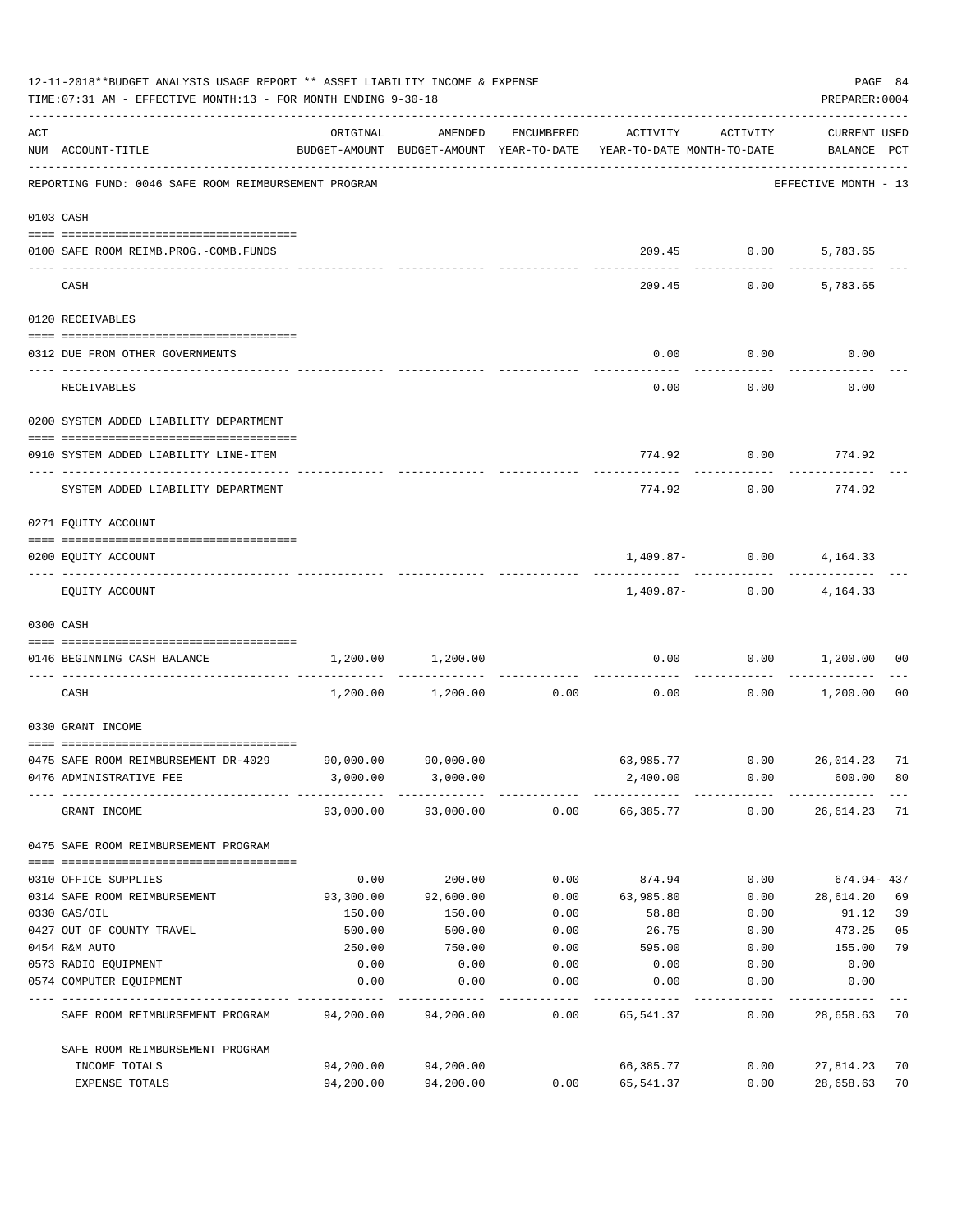|     | 12-11-2018**BUDGET ANALYSIS USAGE REPORT ** ASSET LIABILITY INCOME & EXPENSE<br>TIME: 07:31 AM - EFFECTIVE MONTH: 13 - FOR MONTH ENDING 9-30-18 |                   |                   |              |                                                                     |                                | PAGE 85<br>PREPARER: 0004 |                |
|-----|-------------------------------------------------------------------------------------------------------------------------------------------------|-------------------|-------------------|--------------|---------------------------------------------------------------------|--------------------------------|---------------------------|----------------|
| ACT |                                                                                                                                                 | ORIGINAL          | AMENDED           | ENCUMBERED   | ACTIVITY                                                            | ACTIVITY                       | CURRENT USED              |                |
|     | NUM ACCOUNT-TITLE                                                                                                                               |                   |                   |              | BUDGET-AMOUNT BUDGET-AMOUNT YEAR-TO-DATE YEAR-TO-DATE MONTH-TO-DATE |                                | BALANCE PCT               |                |
|     | REPORTING FUND: 0048 ELECTION EQUIPMENT FUND                                                                                                    |                   |                   |              |                                                                     |                                | EFFECTIVE MONTH - 13      |                |
|     | 0103 CASH                                                                                                                                       |                   |                   |              |                                                                     |                                |                           |                |
|     |                                                                                                                                                 |                   |                   |              |                                                                     |                                |                           |                |
|     | 0100 ELECTION EQUIP. FUND-COMBINED FUNDS<br>___________________________                                                                         |                   |                   |              |                                                                     | $3,826.30 - 0.00$ $31,302.43$  |                           |                |
|     | CASH                                                                                                                                            |                   |                   |              | 3,826.30-                                                           | 0.00                           | 31,302.43                 |                |
|     | 0200 SYSTEM ADDED LIABILITY DEPARTMENT                                                                                                          |                   |                   |              |                                                                     |                                |                           |                |
|     | 0910 SYSTEM ADDED LIABILITY LINE-ITEM                                                                                                           |                   |                   |              |                                                                     | $1,191.29 - 0.00$ $1,191.29 -$ |                           |                |
|     | SYSTEM ADDED LIABILITY DEPARTMENT                                                                                                               |                   |                   |              |                                                                     | $1,191.29 - 0.00$ $1,191.29 -$ |                           |                |
|     | 0271 EQUITY ACCOUNT                                                                                                                             |                   |                   |              |                                                                     |                                |                           |                |
|     | 0200 EOUITY ACCOUNT                                                                                                                             |                   |                   |              |                                                                     | 798.54 0.00 35.927.27          |                           |                |
|     | EQUITY ACCOUNT                                                                                                                                  |                   |                   |              | 798.54                                                              | 0.00                           | 35,927.27                 |                |
|     | 0300 CASH                                                                                                                                       |                   |                   |              |                                                                     |                                |                           |                |
|     | 0148 BEGINNING CASH BALANCE                                                                                                                     | 17,100.00         | 17,100.00         |              | 0.00                                                                |                                | $0.00$ 17,100.00 00       |                |
|     | CASH                                                                                                                                            | 17,100.00         | 17,100.00         | 0.00         | 0.00                                                                |                                | $0.00$ 17,100.00          | 0 <sub>0</sub> |
|     | 0340 INCOME                                                                                                                                     |                   |                   |              |                                                                     |                                |                           |                |
|     | 0130 REFUNDS & MISCELLANEOUS                                                                                                                    | 0.00              | 0.00              |              | 0.00                                                                | 0.00                           | 0.00                      |                |
|     | 0403 CONTRACT ADMINISTRATIVE FEE                                                                                                                | 0.00              | 0.00              |              | 225.00                                                              | 0.00                           | $225.00+$                 |                |
|     | 0484 ELECTION REIMBURSEMENT                                                                                                                     | 4,000.00          | 4,000.00          |              | 6,605.00                                                            | 0.00                           | $2,605.00+165$            |                |
|     | INCOME                                                                                                                                          |                   |                   |              | $4,000.00$ $4,000.00$ $0.00$ $6,830.00$                             | 0.00                           | 2,830.00+ 171             |                |
|     | 0403 ELECTION EQUIPMENT FUND                                                                                                                    |                   |                   |              |                                                                     |                                |                           |                |
|     |                                                                                                                                                 |                   |                   |              |                                                                     |                                |                           |                |
|     | 0485 LICENSE/SUPPORT<br>0573 ELECTION EQUIPMENT                                                                                                 | 0.00<br>21,100.00 | 0.00<br>21,100.00 | 0.00<br>0.00 | 0.00<br>10,263.55                                                   | 0.00<br>0.00                   | 0.00<br>10,836.45         | 49             |
|     | ------------------------------- ---                                                                                                             | ----------        |                   |              | ----------                                                          |                                |                           |                |
|     | ELECTION EQUIPMENT FUND                                                                                                                         | 21,100.00         | 21,100.00         | 0.00         | 10,263.55                                                           | 0.00                           | 10,836.45                 | 49             |
|     | ELECTION EQUIPMENT FUND                                                                                                                         |                   |                   |              |                                                                     |                                |                           |                |
|     | INCOME TOTALS                                                                                                                                   | 21,100.00         | 21,100.00         |              | 6,830.00                                                            | 0.00                           | 14,270.00                 | 32             |
|     | EXPENSE TOTALS                                                                                                                                  | 21,100.00         | 21,100.00         | 0.00         | 10,263.55                                                           | 0.00                           | 10,836.45                 | 49             |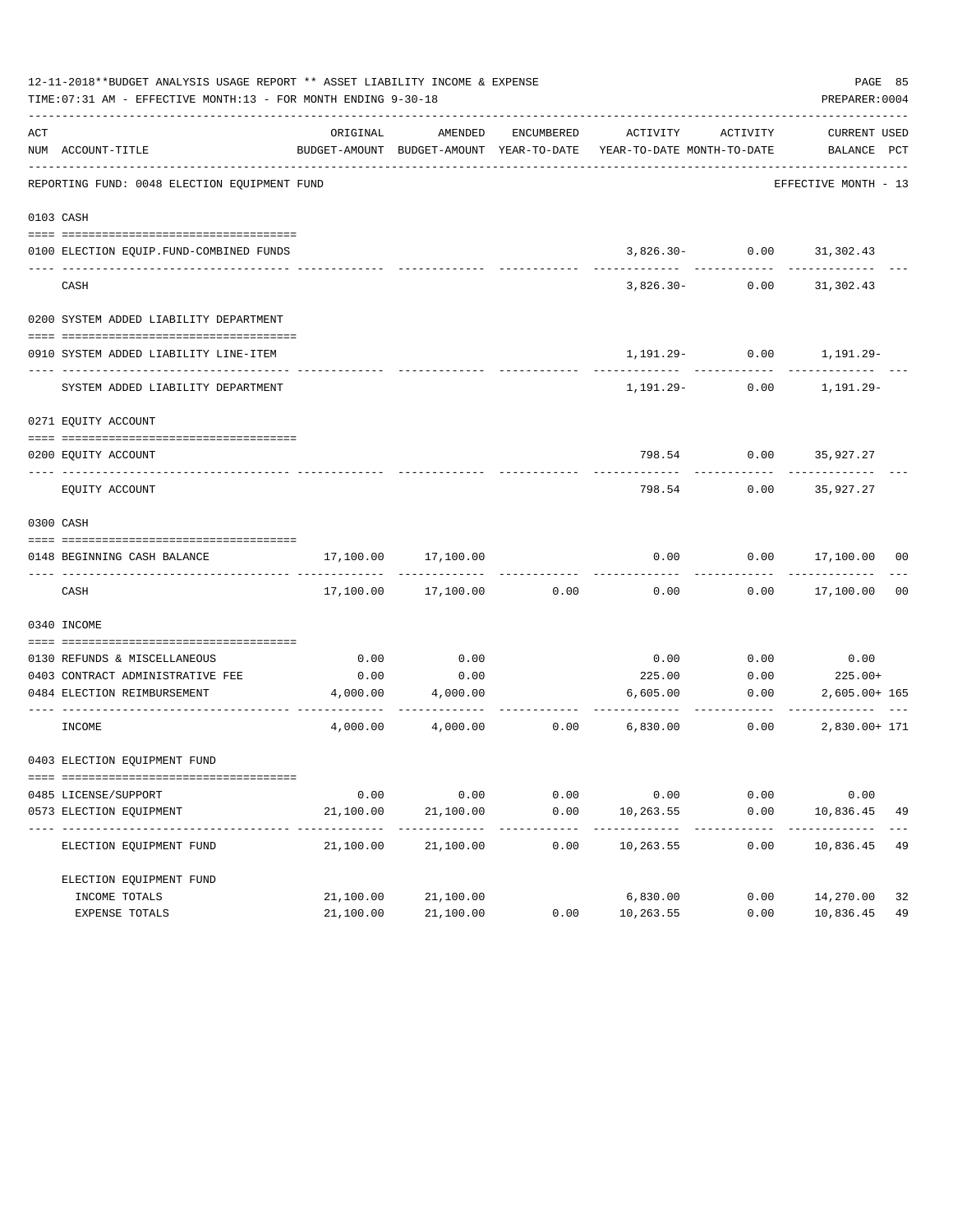|     | 12-11-2018**BUDGET ANALYSIS USAGE REPORT ** ASSET LIABILITY INCOME & EXPENSE<br>TIME: 07:31 AM - EFFECTIVE MONTH: 13 - FOR MONTH ENDING 9-30-18 |              |              |            |                                                                                 |          | PAGE 86<br>PREPARER: 0004   |    |
|-----|-------------------------------------------------------------------------------------------------------------------------------------------------|--------------|--------------|------------|---------------------------------------------------------------------------------|----------|-----------------------------|----|
| ACT | NUM ACCOUNT-TITLE                                                                                                                               | ORIGINAL     | AMENDED      | ENCUMBERED | ACTIVITY<br>BUDGET-AMOUNT BUDGET-AMOUNT YEAR-TO-DATE YEAR-TO-DATE MONTH-TO-DATE | ACTIVITY | CURRENT USED<br>BALANCE PCT |    |
|     | REPORTING FUND: 0049 INVESTIGATOR/LEOSE GRANT                                                                                                   |              |              |            |                                                                                 |          | EFFECTIVE MONTH - 13        |    |
|     | 0100 PAYROLL                                                                                                                                    |              |              |            |                                                                                 |          |                             |    |
|     | 0100 PAYROLL                                                                                                                                    |              |              |            | 0.00                                                                            | 0.00     | 0.00                        |    |
|     | ------------------------- --------                                                                                                              |              |              |            |                                                                                 |          |                             |    |
|     | PAYROLL                                                                                                                                         |              |              |            | 0.00                                                                            | 0.00     | 0.00                        |    |
|     | 0103 CASH                                                                                                                                       |              |              |            |                                                                                 |          |                             |    |
|     |                                                                                                                                                 |              |              |            |                                                                                 |          |                             |    |
|     | 0100 INVESTIGATOR/LEOSE-COMB.FUNDS                                                                                                              |              |              |            | $62.70 -$                                                                       | 0.00     | 619.89                      |    |
|     | CASH                                                                                                                                            |              |              |            | 62.70-                                                                          | 0.00     | 619.89                      |    |
|     | 0271 EQUITY ACCOUNT                                                                                                                             |              |              |            |                                                                                 |          |                             |    |
|     | 0200 EOUITY ACCOUNT                                                                                                                             |              |              |            | 0.00                                                                            | 0.00     | 682.59                      |    |
|     | EQUITY ACCOUNT                                                                                                                                  |              |              |            | 0.00                                                                            | 0.00     | 682.59                      |    |
|     | 0300 CASH                                                                                                                                       |              |              |            |                                                                                 |          |                             |    |
|     | 0149 BEGINNING CASH BALANCE                                                                                                                     | 0.00         | 682.59       |            | 0.00                                                                            | 0.00     | 682.59 00                   |    |
|     | CASH                                                                                                                                            | 0.00         | 682.59       | 0.00       | 0.00                                                                            | 0.00     | 682.59                      | 00 |
|     | 0330 GRANT INCOME                                                                                                                               |              |              |            |                                                                                 |          |                             |    |
|     | 0475 INVESTIGATOR/LEOSE GRANT                                                                                                                   | 0.00         | 0.00         |            | 619.89                                                                          | 0.00     | 619.89+                     |    |
|     | GRANT INCOME                                                                                                                                    | 0.00         | 0.00         | 0.00       | 619.89                                                                          | 0.00     | $619.89+$                   |    |
|     | 0475 INVESTIGATOR/LEOSE                                                                                                                         |              |              |            |                                                                                 |          |                             |    |
|     |                                                                                                                                                 |              |              | 0.00       |                                                                                 |          |                             |    |
|     | 0103 SALARY<br>0201 SOCIAL SECURITY                                                                                                             | 0.00<br>0.00 | 0.00<br>0.00 | 0.00       | $0.00$ 0.00<br>0.00                                                             | 0.00     | 0.00<br>0.00                |    |
|     | 0202 GROUP HEALTH INSURANCE                                                                                                                     | 0.00         | 0.00         | 0.00       | 0.00                                                                            | 0.00     | 0.00                        |    |
|     | 0203 RETIREMENT                                                                                                                                 | 0.00         | 0.00         | 0.00       | 0.00                                                                            | 0.00     | 0.00                        |    |
|     | 0204 WORKER'S COMPENSATION                                                                                                                      | 0.00         | 0.00         | 0.00       | 0.00                                                                            | 0.00     | 0.00                        |    |
|     | 0205 MEDICARE TAX                                                                                                                               | 0.00         | 0.00         | 0.00       | 0.00                                                                            | 0.00     | 0.00                        |    |
|     | 0310 OFFICE SUPPLIES                                                                                                                            | 0.00         | 0.00         | 0.00       | 0.00                                                                            | 0.00     | 0.00                        |    |
|     | 0427 TRAINING/TUITION/OUT OF COUNTY                                                                                                             | 0.00         | 682.59       | 0.00       | 682.59                                                                          | 0.00     | 0.00 100                    |    |
|     | 0572 OFFICE EQUIPMENT                                                                                                                           | 0.00         | 0.00         | 0.00       | 0.00                                                                            | 0.00     | 0.00                        |    |
|     | 0574 COMPUTER EQUIPMENT                                                                                                                         | 0.00         | 0.00         | 0.00       | 0.00                                                                            | 0.00     | 0.00                        |    |
|     | INVESTIGATOR/LEOSE                                                                                                                              | 0.00         | 682.59       | 0.00       | 682.59                                                                          | 0.00     | 0.00 100                    |    |
|     |                                                                                                                                                 |              |              |            |                                                                                 |          |                             |    |
|     | INVESTIGATOR/LEOSE GRANT                                                                                                                        |              |              |            |                                                                                 |          |                             |    |
|     | INCOME TOTALS                                                                                                                                   | 0.00         | 682.59       |            | 619.89                                                                          | 0.00     | 62.70                       | 91 |
|     | EXPENSE TOTALS                                                                                                                                  | 0.00         | 682.59       | 0.00       | 682.59                                                                          | 0.00     | 0.00 100                    |    |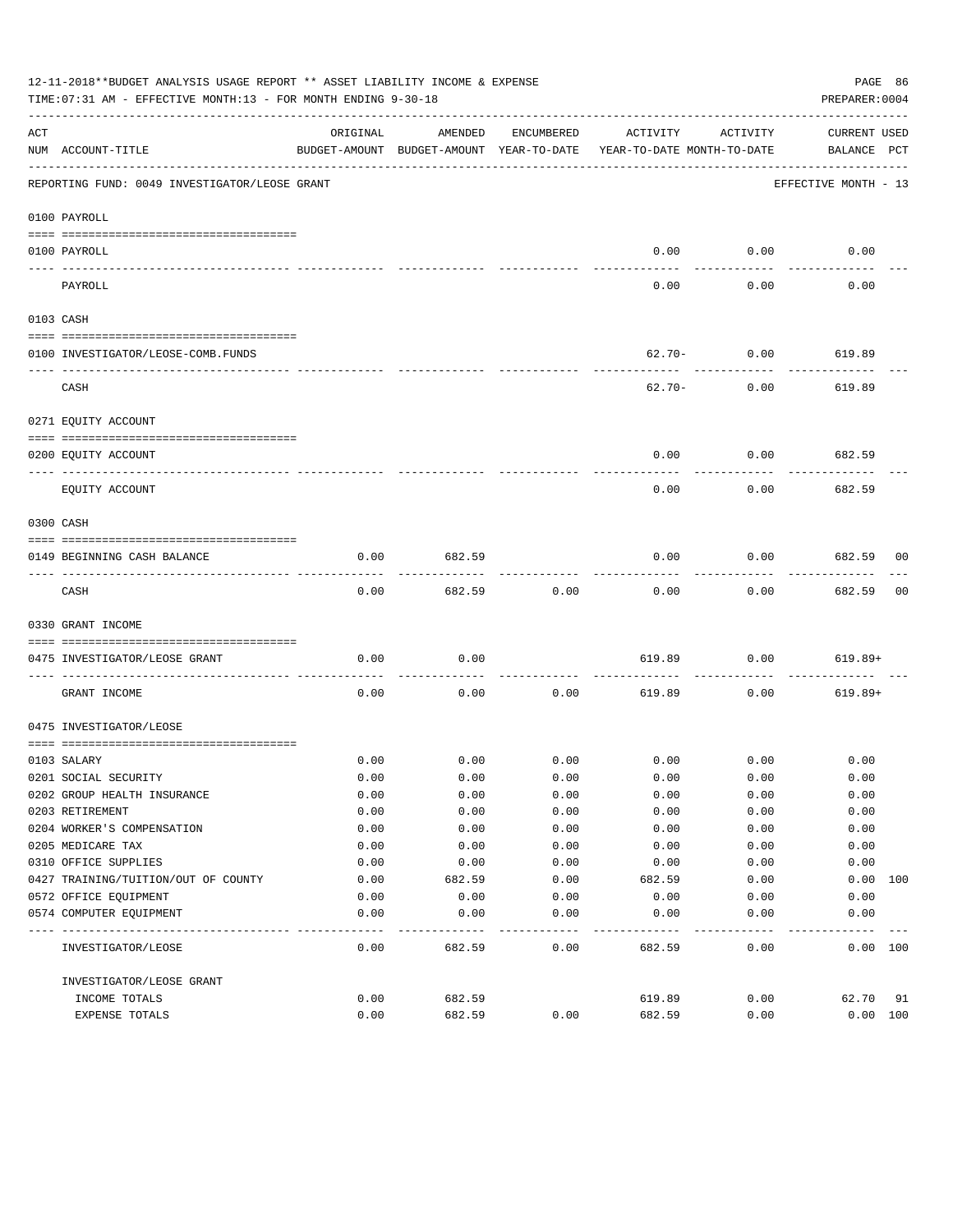|     | 12-11-2018**BUDGET ANALYSIS USAGE REPORT ** ASSET LIABILITY INCOME & EXPENSE<br>TIME: 07:31 AM - EFFECTIVE MONTH: 13 - FOR MONTH ENDING 9-30-18 |          |                                          |            |                            |                           | PAGE 87<br>PREPARER: 0004 |    |
|-----|-------------------------------------------------------------------------------------------------------------------------------------------------|----------|------------------------------------------|------------|----------------------------|---------------------------|---------------------------|----|
| ACT |                                                                                                                                                 | ORIGINAL | AMENDED                                  | ENCUMBERED | ACTIVITY                   | ACTIVITY                  | <b>CURRENT USED</b>       |    |
|     | NUM ACCOUNT-TITLE                                                                                                                               |          | BUDGET-AMOUNT BUDGET-AMOUNT YEAR-TO-DATE |            | YEAR-TO-DATE MONTH-TO-DATE |                           | BALANCE PCT               |    |
|     | REPORTING FUND: 0051 CO.CLERK CO.& DIST.CT. TECHNOLOGY                                                                                          |          |                                          |            |                            |                           | EFFECTIVE MONTH - 13      |    |
|     | 0103 CASH                                                                                                                                       |          |                                          |            |                            |                           |                           |    |
|     | 0100 CO.CLK.CO.& DIST.CT.TECHNOLOGY-COM                                                                                                         |          |                                          |            |                            | 753.52 0.00 7,729.44      |                           |    |
|     | CASH                                                                                                                                            |          |                                          |            | 753.52                     | 0.00                      | 7,729.44                  |    |
|     | 0120 RECEIVABLES                                                                                                                                |          |                                          |            |                            |                           |                           |    |
|     | 0313 DUE FROM OTHER FUNDS                                                                                                                       |          |                                          |            | 291.24-                    | 0.00                      | 65.59                     |    |
|     | RECEIVABLES                                                                                                                                     |          |                                          |            | $291.24-$                  | 0.00                      | 65.59                     |    |
|     | 0271 EQUITY ACCOUNT                                                                                                                             |          |                                          |            |                            |                           |                           |    |
|     | 0200 EQUITY ACCOUNT                                                                                                                             |          |                                          |            | 291.24-                    | 0.00                      | 7,041.51                  |    |
|     | ---- -----------------------<br>EQUITY ACCOUNT                                                                                                  |          |                                          |            | 291.24-                    | 0.00                      | 7,041.51                  |    |
|     | 0300 CASH                                                                                                                                       |          |                                          |            |                            |                           |                           |    |
|     | 0151 BEGINNING CASH BALANCE                                                                                                                     | 0.00     | 0.00                                     |            | 0.00                       | 0.00                      | 0.00                      |    |
|     | CASH                                                                                                                                            | 0.00     | 0.00                                     | 0.00       | 0.00                       | 0.00                      | 0.00                      |    |
|     | 0370 CO.CLK.MISCELLANEOUS INCOME                                                                                                                |          |                                          |            |                            |                           |                           |    |
|     | 0440 CO.CLK.CO.& DIST.CT.TECHNOLOGY FEE                                                                                                         | 1,000.00 | 1,000.00                                 |            |                            | 791.11 0.00               | 208.89                    | 79 |
|     | CO. CLK. MISCELLANEOUS INCOME                                                                                                                   | 1,000.00 | 1,000.00                                 | 0.00       |                            | . <u>.</u><br>791.11 0.00 | 208.89                    | 79 |
|     | 0440 CO.CLK.COURT TECHNOLOGY EQUIPMENT                                                                                                          |          |                                          |            |                            |                           |                           |    |
|     | 0572 OFFICE EQUIPMENT                                                                                                                           | 1,000.00 | 1,000.00                                 | 0.00       | 37.59                      | 0.00                      | 962.41                    | 04 |
|     | CO.CLK.COURT TECHNOLOGY EQUIPMENT                                                                                                               | 1,000.00 | 1,000.00                                 | 0.00       | 37.59                      | $- - - - -$<br>0.00       | --------<br>962.41        | 04 |
|     | CO. CLERK CO.& DIST. CT. TECHNOLOGY                                                                                                             |          |                                          |            |                            |                           |                           |    |
|     | INCOME TOTALS                                                                                                                                   | 1,000.00 | 1,000.00                                 |            | 791.11                     |                           | $0.00$ 208.89             | 79 |
|     | <b>EXPENSE TOTALS</b>                                                                                                                           | 1,000.00 | 1,000.00                                 | 0.00       | 37.59                      | 0.00                      | 962.41                    | 04 |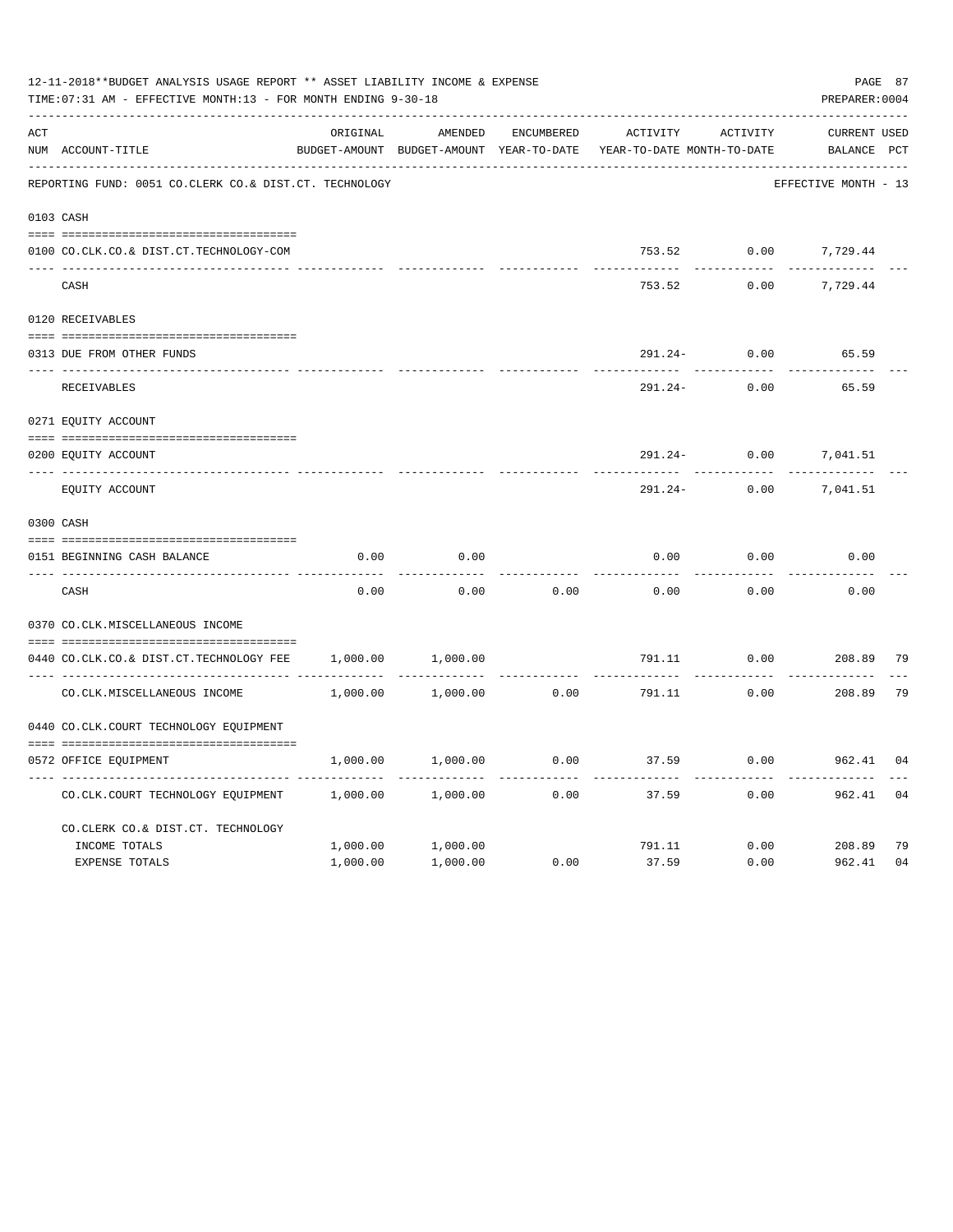|     | 12-11-2018**BUDGET ANALYSIS USAGE REPORT ** ASSET LIABILITY INCOME & EXPENSE<br>TIME: 07:31 AM - EFFECTIVE MONTH: 13 - FOR MONTH ENDING 9-30-18 |          |          |            |                                                                                 |                        | PAGE 88<br>PREPARER: 0004       |    |
|-----|-------------------------------------------------------------------------------------------------------------------------------------------------|----------|----------|------------|---------------------------------------------------------------------------------|------------------------|---------------------------------|----|
| ACT | NUM ACCOUNT-TITLE                                                                                                                               | ORIGINAL | AMENDED  | ENCUMBERED | BUDGET-AMOUNT BUDGET-AMOUNT YEAR-TO-DATE YEAR-TO-DATE MONTH-TO-DATE BALANCE PCT | ACTIVITY ACTIVITY      | CURRENT USED                    |    |
|     | REPORTING FUND: 0052 CO.CLK.COURT RECORDS PRESERVATION                                                                                          |          |          |            |                                                                                 |                        | EFFECTIVE MONTH - 13            |    |
|     | 0103 CASH                                                                                                                                       |          |          |            |                                                                                 |                        |                                 |    |
|     | 0100 CO.CLK.COURT RECORDS PRESERVATION-                                                                                                         |          |          |            |                                                                                 | 715.75 0.00 12,816.82  |                                 |    |
|     | CASH                                                                                                                                            |          |          |            | 715.75                                                                          |                        | --------<br>$0.00$ 12,816.82    |    |
|     | 0120 RECEIVABLES                                                                                                                                |          |          |            |                                                                                 |                        |                                 |    |
|     | 0313 DUE FROM OTHER FUNDS                                                                                                                       |          |          |            |                                                                                 | $810.00 - 0.00$        | 90.00                           |    |
|     | <b>RECEIVABLES</b>                                                                                                                              |          |          |            |                                                                                 | $810.00 - 0.00$        | 90.00                           |    |
|     | 0200 SYSTEM ADDED LIABILITY DEPARTMENT                                                                                                          |          |          |            |                                                                                 |                        |                                 |    |
|     | 0900 SYSTEM ADDED LIABILITY LINE-ITEM                                                                                                           |          |          |            |                                                                                 | 619.64 619.64 619.64   |                                 |    |
|     | SYSTEM ADDED LIABILITY DEPARTMENT                                                                                                               |          |          |            | 619.64                                                                          | 619.64                 | 619.64                          |    |
|     | 0271 EQUITY ACCOUNT                                                                                                                             |          |          |            |                                                                                 |                        |                                 |    |
|     | 0200 EQUITY ACCOUNT                                                                                                                             |          |          |            |                                                                                 | 810.00- 0.00 12,191.07 |                                 |    |
|     | EQUITY ACCOUNT                                                                                                                                  |          |          |            |                                                                                 | 810.00- 0.00 12,191.07 |                                 |    |
|     | 0360 INTEREST EARNINGS                                                                                                                          |          |          |            |                                                                                 |                        |                                 |    |
|     | 0100 INTEREST EARNINGS                                                                                                                          | 6.00     | 6.00     |            |                                                                                 | 11.71 0.00             | $5.71 + 195$                    |    |
|     | -------------------- --------------<br>INTEREST EARNINGS                                                                                        | 6.00     | 6.00     | 0.00       | 11.71                                                                           | 0.00                   | $5.71 + 195$                    |    |
|     | 0370 CO.CLK.MISCELLANEOUS INCOME                                                                                                                |          |          |            |                                                                                 |                        |                                 |    |
|     | 0133 CO.CLK.COURT RECORDS PRESERVATION 5,000.00 5,000.00                                                                                        |          |          |            |                                                                                 |                        | 1,880.00   0.00   3,120.00   38 |    |
|     | CO.CLK.MISCELLANEOUS INCOME                                                                                                                     | 5,000.00 | 5,000.00 | 0.00       |                                                                                 | 1,880.00 0.00          | 3,120.00 38                     |    |
|     | 0449 CO.CLK.COURT RECORDS PRES.EQUIPMEN                                                                                                         |          |          |            |                                                                                 |                        |                                 |    |
|     | 0572 OFFICE EQUIPMENT                                                                                                                           | 5,006.00 | 5,006.00 |            | $0.00$ 1,795.60                                                                 |                        | 619.64 3,210.40 36              |    |
|     | CO.CLK.COURT RECORDS PRES.EQUIPMEN                                                                                                              | 5,006.00 | 5,006.00 | 0.00       | 1,795.60                                                                        | 619.64                 | 3,210.40                        | 36 |
|     | CO. CLK. COURT RECORDS PRESERVATION                                                                                                             |          |          |            |                                                                                 |                        |                                 |    |
|     | INCOME TOTALS                                                                                                                                   | 5,006.00 | 5,006.00 |            | 1,891.71                                                                        | 0.00                   | 3,114.29                        | 38 |
|     | EXPENSE TOTALS                                                                                                                                  | 5,006.00 | 5,006.00 | 0.00       | 1,795.60                                                                        | 619.64                 | 3,210.40                        | 36 |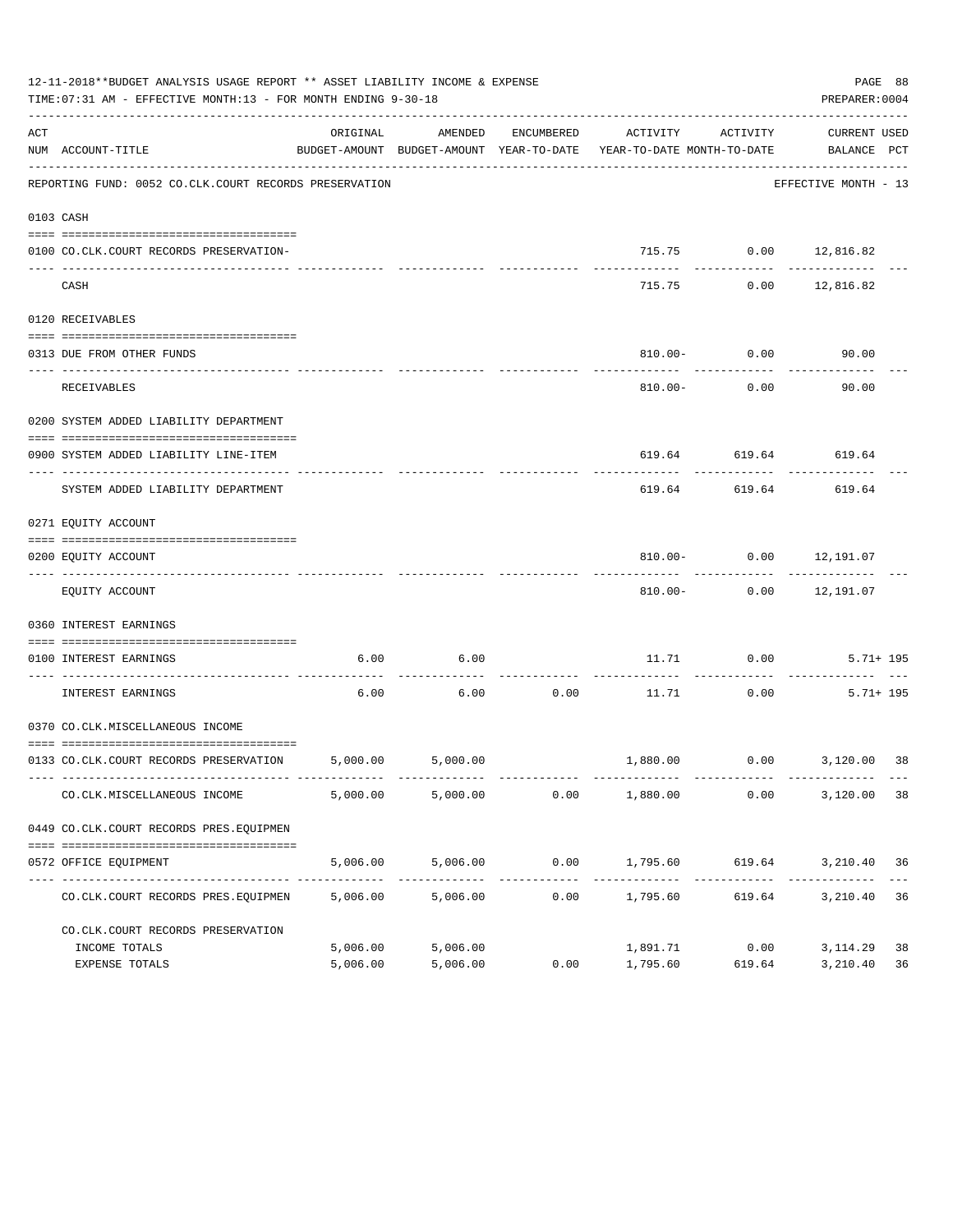|     | 12-11-2018**BUDGET ANALYSIS USAGE REPORT ** ASSET LIABILITY INCOME & EXPENSE<br>TIME: 07:31 AM - EFFECTIVE MONTH: 13 - FOR MONTH ENDING 9-30-18 |                             |                           |                   |                                                                                                                 |                                       | PREPARER: 0004                             | PAGE 89        |
|-----|-------------------------------------------------------------------------------------------------------------------------------------------------|-----------------------------|---------------------------|-------------------|-----------------------------------------------------------------------------------------------------------------|---------------------------------------|--------------------------------------------|----------------|
| ACT | NUM ACCOUNT-TITLE                                                                                                                               | ORIGINAL                    | AMENDED                   |                   | ENCUMBERED ACTIVITY ACTIVITY<br>BUDGET-AMOUNT BUDGET-AMOUNT YEAR-TO-DATE YEAR-TO-DATE MONTH-TO-DATE BALANCE PCT |                                       | CURRENT USED                               |                |
|     | REPORTING FUND: 0053 CO.CLERK RECORDS ARCHIVE                                                                                                   |                             |                           |                   |                                                                                                                 |                                       | EFFECTIVE MONTH - 13                       |                |
|     | 0103 CASH                                                                                                                                       |                             |                           |                   |                                                                                                                 |                                       |                                            |                |
|     | 0100 CO.CLK.REC.ARCHIVE -COMB.FUNDS CKI                                                                                                         |                             |                           |                   |                                                                                                                 |                                       | 64,749.25 0.00 322,762.55                  |                |
|     | CASH                                                                                                                                            |                             |                           |                   |                                                                                                                 | -------------                         | -------------<br>64,749.25 0.00 322,762.55 |                |
|     | 0120 RECEIVABLES                                                                                                                                |                             |                           |                   |                                                                                                                 |                                       |                                            |                |
|     | 0313 DUE FROM OTHER FUNDS                                                                                                                       |                             |                           |                   |                                                                                                                 |                                       | 18,180.00- 0.00 6,410.00                   |                |
|     | RECEIVABLES                                                                                                                                     |                             |                           |                   |                                                                                                                 |                                       | 18,180.00 - 0.00 6,410.00                  |                |
|     | 0200 SYSTEM ADDED LIABILITY DEPARTMENT                                                                                                          |                             |                           |                   |                                                                                                                 |                                       |                                            |                |
|     | 0900 SYSTEM ADDED LIABILITY LINE-ITEM                                                                                                           |                             |                           |                   |                                                                                                                 |                                       | 37, 392.00 37, 392.00 37, 392.00           |                |
|     | 0910 SYSTEM ADDED LIABILITY LINE-ITEM                                                                                                           |                             |                           |                   | 0.00                                                                                                            | 0.00                                  | 0.00                                       |                |
|     | SYSTEM ADDED LIABILITY DEPARTMENT                                                                                                               |                             |                           |                   |                                                                                                                 |                                       | 37,392.00 37,392.00 37,392.00              |                |
|     | 0271 EQUITY ACCOUNT                                                                                                                             |                             |                           |                   |                                                                                                                 |                                       |                                            |                |
|     | 0200 EQUITY ACCOUNT                                                                                                                             |                             |                           |                   |                                                                                                                 |                                       | 18,180.00 - 0.00 264,423.30                |                |
|     | EQUITY ACCOUNT                                                                                                                                  |                             |                           |                   |                                                                                                                 |                                       | 18,180.00- 0.00 264,423.30                 |                |
|     | 0300 CASH                                                                                                                                       |                             |                           |                   |                                                                                                                 |                                       |                                            |                |
|     | 0153 BEGINNING CASH BALANCE                                                                                                                     |                             | 18, 104. 98   18, 104. 98 |                   |                                                                                                                 |                                       | $0.00$ $0.00$ $18,104.98$ 00               |                |
|     | CASH                                                                                                                                            |                             |                           |                   | $18,104.98$ $18,104.98$ $0.00$ $0.00$ $0.00$ $18,104.98$                                                        |                                       |                                            | 0 <sub>0</sub> |
|     | 0370 MISCELLANEOUS INCOME                                                                                                                       |                             |                           |                   |                                                                                                                 |                                       |                                            |                |
|     | 0133 CO.CLERK RECORDS ARCHIVE FEE                                                                                                               | 40,000.00                   | 40,000.00                 |                   | 80,650.00                                                                                                       | 0.00                                  | 40,650.00+ 202                             |                |
|     | MISCELLANEOUS INCOME                                                                                                                            | 40,000.00                   | 40,000.00                 | 0.00              | 80,650.00                                                                                                       | 0.00                                  | 40,650.00+ 202                             |                |
|     | 0403 CO. CLERK RECORDS ARCHIVE                                                                                                                  |                             |                           |                   |                                                                                                                 |                                       |                                            |                |
|     | 0437 DIGITAL IMAGING                                                                                                                            |                             | 53,700.00 53,700.00       |                   | $0.00$ $53,292.75$ $37,392.00$ $407.25$                                                                         |                                       |                                            | 99             |
|     | 0490 CO. CLERK MISCELLANEOUS                                                                                                                    |                             | 4,404.98 4,404.98         | 0.00              | 0.00                                                                                                            | 0.00                                  | 4,404.98                                   | 0 <sub>0</sub> |
|     | CO.CLERK RECORDS ARCHIVE                                                                                                                        | --------------<br>58,104.98 | . <u>.</u> .<br>58,104.98 | ---------<br>0.00 |                                                                                                                 | ----------<br>53, 292. 75 37, 392. 00 | -----------<br>4,812.23 92                 |                |
|     | CO. CLERK RECORDS ARCHIVE                                                                                                                       |                             |                           |                   |                                                                                                                 |                                       |                                            |                |
|     | INCOME TOTALS<br>EXPENSE TOTALS                                                                                                                 | 58,104.98<br>58,104.98      | 58,104.98<br>58,104.98    | 0.00              | 80,650.00<br>53,292.75                                                                                          | 37,392.00                             | $0.00$ 22,545.02+139<br>4,812.23 92        |                |
|     |                                                                                                                                                 |                             |                           |                   |                                                                                                                 |                                       |                                            |                |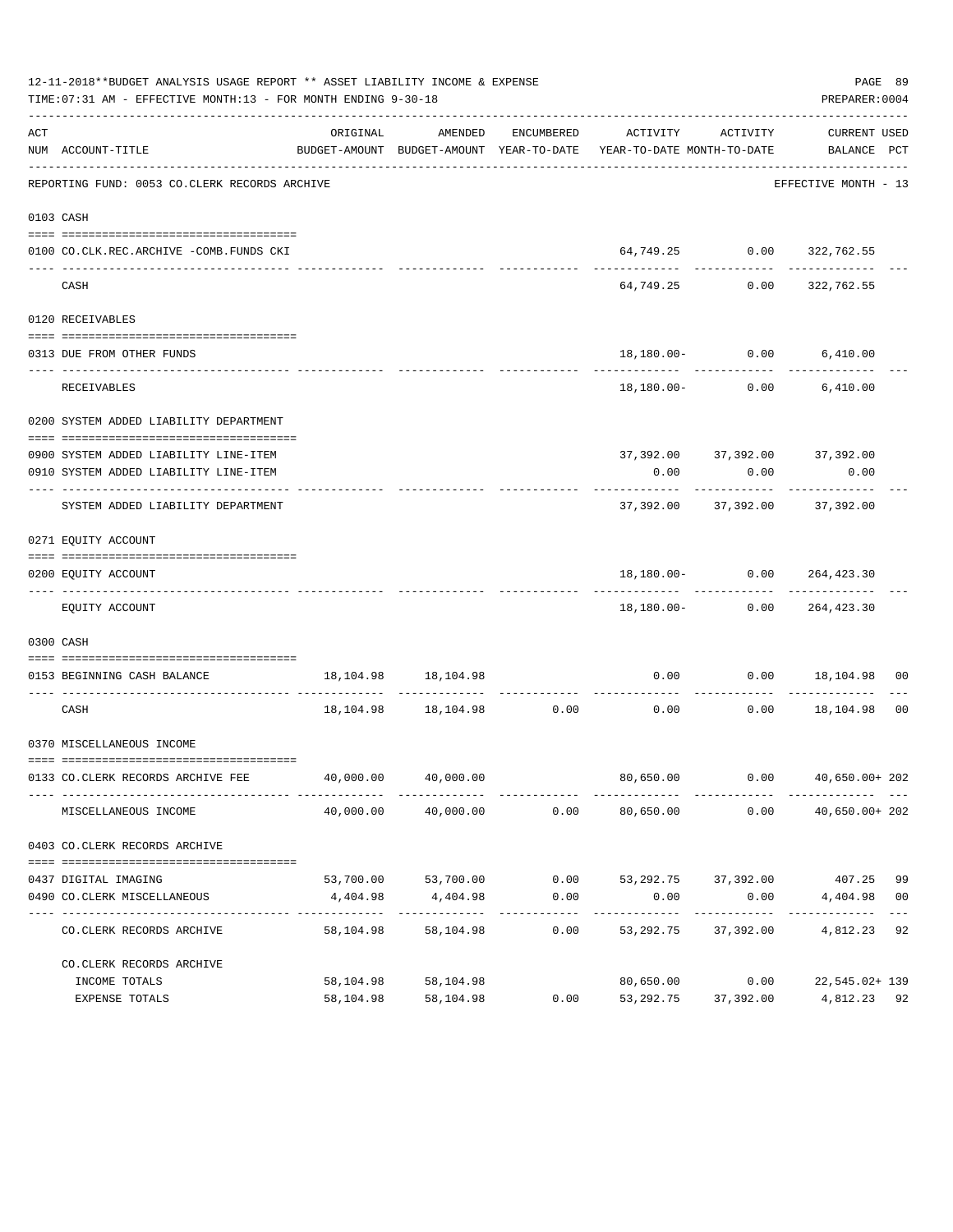|     | 12-11-2018**BUDGET ANALYSIS USAGE REPORT ** ASSET LIABILITY INCOME & EXPENSE<br>TIME:07:31 AM - EFFECTIVE MONTH:13 - FOR MONTH ENDING 9-30-18 |                     |                                                     |                       |                                        |                      | PAGE 90<br>PREPARER: 0004          |                |
|-----|-----------------------------------------------------------------------------------------------------------------------------------------------|---------------------|-----------------------------------------------------|-----------------------|----------------------------------------|----------------------|------------------------------------|----------------|
| ACT | NUM ACCOUNT-TITLE                                                                                                                             | ORIGINAL            | AMENDED<br>BUDGET-AMOUNT BUDGET-AMOUNT YEAR-TO-DATE | ENCUMBERED            | ACTIVITY<br>YEAR-TO-DATE MONTH-TO-DATE | ACTIVITY             | <b>CURRENT USED</b><br>BALANCE PCT |                |
|     | REPORTING FUND: 0055 F.C. LAW ENFORCEMENT EDUCATION                                                                                           |                     |                                                     |                       |                                        |                      | EFFECTIVE MONTH - 13               |                |
|     | 0102 A/P CLEARING                                                                                                                             |                     |                                                     |                       |                                        |                      |                                    |                |
|     | 0100 A/P CLEARING<br>---- ---------                                                                                                           |                     |                                                     |                       | 0.00                                   | 0.00                 | 0.00                               |                |
|     | A/P CLEARING                                                                                                                                  |                     |                                                     |                       | 0.00                                   | 0.00                 | 0.00                               |                |
|     | 0103 CASH                                                                                                                                     |                     |                                                     |                       |                                        |                      |                                    |                |
|     | 0155 F.C. LAW ENFORCEMENT EDUCATION                                                                                                           |                     |                                                     |                       | 196.70-                                | 0.00                 | 49.80                              |                |
|     | CASH                                                                                                                                          |                     |                                                     |                       | 196.70-                                | 0.00                 | 49.80                              |                |
|     | 0200 LIABILITY ACCOUNT                                                                                                                        |                     |                                                     |                       |                                        |                      |                                    |                |
|     | 0910 SYSTEM ADDED LIABILITY LINE-ITEM                                                                                                         |                     |                                                     |                       | 0.00                                   | 0.00                 | 0.00                               |                |
|     | ---- --------------<br>LIABILITY ACCOUNT                                                                                                      |                     |                                                     |                       | 0.00                                   | 0.00                 | 0.00                               |                |
|     | 0271 EQUITY ACCOUNT                                                                                                                           |                     |                                                     |                       |                                        |                      |                                    |                |
|     | 0200 EQUITY ACCOUNT                                                                                                                           |                     |                                                     |                       | 0.00                                   | 0.00                 | 246.50                             |                |
|     | EQUITY ACCOUNT                                                                                                                                |                     |                                                     |                       | 0.00                                   | 0.00                 | 246.50                             |                |
|     | 0300 CASH                                                                                                                                     |                     |                                                     |                       |                                        |                      |                                    |                |
|     | 0156 BEGINNING CASH BALANCE                                                                                                                   | 500.00              | 500.00                                              |                       | 0.00                                   | 0.00                 | 500.00                             | 00             |
|     | CASH                                                                                                                                          | 500.00              | 500.00                                              | 0.00                  | 0.00                                   | 0.00                 | 500.00                             | 0 <sub>0</sub> |
|     | 0360 INTEREST EARNINGS                                                                                                                        |                     |                                                     |                       |                                        |                      |                                    |                |
|     | 0100 INTEREST EARNINGS                                                                                                                        | 0.00                | 0.00                                                |                       |                                        | $0.15$ 0.00          | $0.15+$                            |                |
|     | INTEREST EARNINGS                                                                                                                             | 0.00                | 0.00                                                | 0.00                  | 0.15                                   | 0.00                 | $0.15+$                            |                |
|     | 0370 MISCELLANEOUS                                                                                                                            |                     |                                                     |                       |                                        |                      |                                    |                |
|     | 0130 REFUNDS & MISCELLANEOUS                                                                                                                  | 0.00                | 0.00                                                |                       | 0.00                                   | 0.00                 | 0.00                               |                |
|     | 0160 PEACE OFFICER ALLOCATION                                                                                                                 | 2,600.00            | 2,600.00                                            |                       | 1,841.91                               | 0.00<br>------------ | 758.09<br>. _ _ _ _ _ _ _ _ _ _    | 71             |
|     | MISCELLANEOUS                                                                                                                                 | 2,600.00            | 2,600.00                                            |                       | $0.00$ 1,841.91                        | 0.00                 | 758.09                             | 71             |
|     | 0560 LAW ENFORCEMENT EDUCATION                                                                                                                |                     |                                                     |                       |                                        |                      |                                    |                |
|     | 0427 OUT OF COUNTY TRAVEL                                                                                                                     | 0.00                | 0.00                                                |                       | $0.00$ $0.00$ $0.00$                   |                      | 0.00                               |                |
|     | 0428 TRAINING & TUITION                                                                                                                       | 3,100.00            | 3,100.00                                            |                       | $0.00$ $2,038.76$ $0.00$ $1,061.24$    |                      |                                    | 66             |
|     | 0435 PRINTING                                                                                                                                 | 0.00                | 0.00                                                | 0.00                  | 0.00                                   | 0.00                 | 0.00                               |                |
|     | 0490 MISCELLANEOUS                                                                                                                            | 0.00<br>----------- | 0.00                                                | 0.00<br>$- - - - - -$ | 0.00<br>---------                      | 0.00<br>.            | 0.00<br>----------                 |                |
|     | LAW ENFORCEMENT EDUCATION                                                                                                                     | 3,100.00            | 3,100.00                                            | 0.00                  | 2,038.76                               | 0.00                 | 1,061.24                           | 66             |
|     | 0999 ACCOUNTS PAYABLE                                                                                                                         |                     |                                                     |                       |                                        |                      |                                    |                |
|     | 0100 A/P CLEARING ACCOUNT                                                                                                                     |                     |                                                     |                       | 0.00                                   | 0.00                 | 0.00                               |                |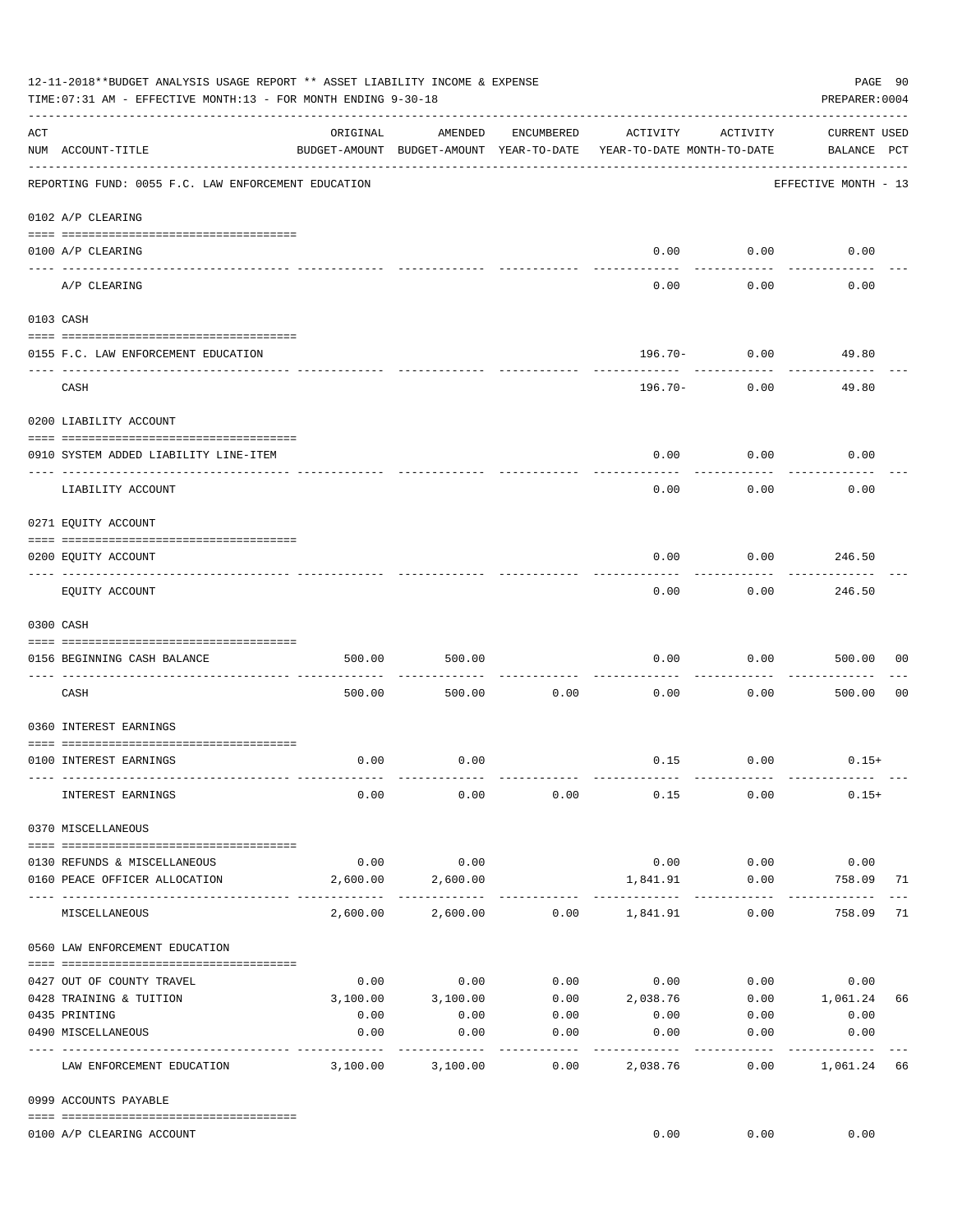|     | 12-11-2018**BUDGET ANALYSIS USAGE REPORT ** ASSET LIABILITY INCOME & EXPENSE<br>TIME: 07:31 AM - EFFECTIVE MONTH: 13 - FOR MONTH ENDING 9-30-18 |                           |                          |                            |                                        |          | PAGE 91<br>PREPARER: 0004 |     |
|-----|-------------------------------------------------------------------------------------------------------------------------------------------------|---------------------------|--------------------------|----------------------------|----------------------------------------|----------|---------------------------|-----|
| ACT | NUM ACCOUNT-TITLE                                                                                                                               | ORIGINAL<br>BUDGET-AMOUNT | AMENDED<br>BUDGET-AMOUNT | ENCUMBERED<br>YEAR-TO-DATE | ACTIVITY<br>YEAR-TO-DATE MONTH-TO-DATE | ACTIVITY | CURRENT USED<br>BALANCE   | PCT |
|     | REPORTING FUND: 0055 F.C. LAW ENFORCEMENT EDUCATION                                                                                             |                           |                          |                            |                                        |          | EFFECTIVE MONTH - 13      |     |
|     | ACCOUNTS PAYABLE                                                                                                                                |                           |                          |                            | 0.00                                   | 0.00     | 0.00                      |     |
|     | F.C. LAW ENFORCEMENT EDUCATION                                                                                                                  |                           |                          |                            |                                        |          |                           |     |
|     | INCOME TOTALS                                                                                                                                   | 3,100.00                  | 3,100.00                 |                            | 1,842.06                               | 0.00     | 1,257.94                  | 59  |
|     | <b>EXPENSE TOTALS</b>                                                                                                                           | 3.100.00                  | 3,100.00                 | 0.00                       | 2,038.76                               | 0.00     | 1,061.24                  | 66  |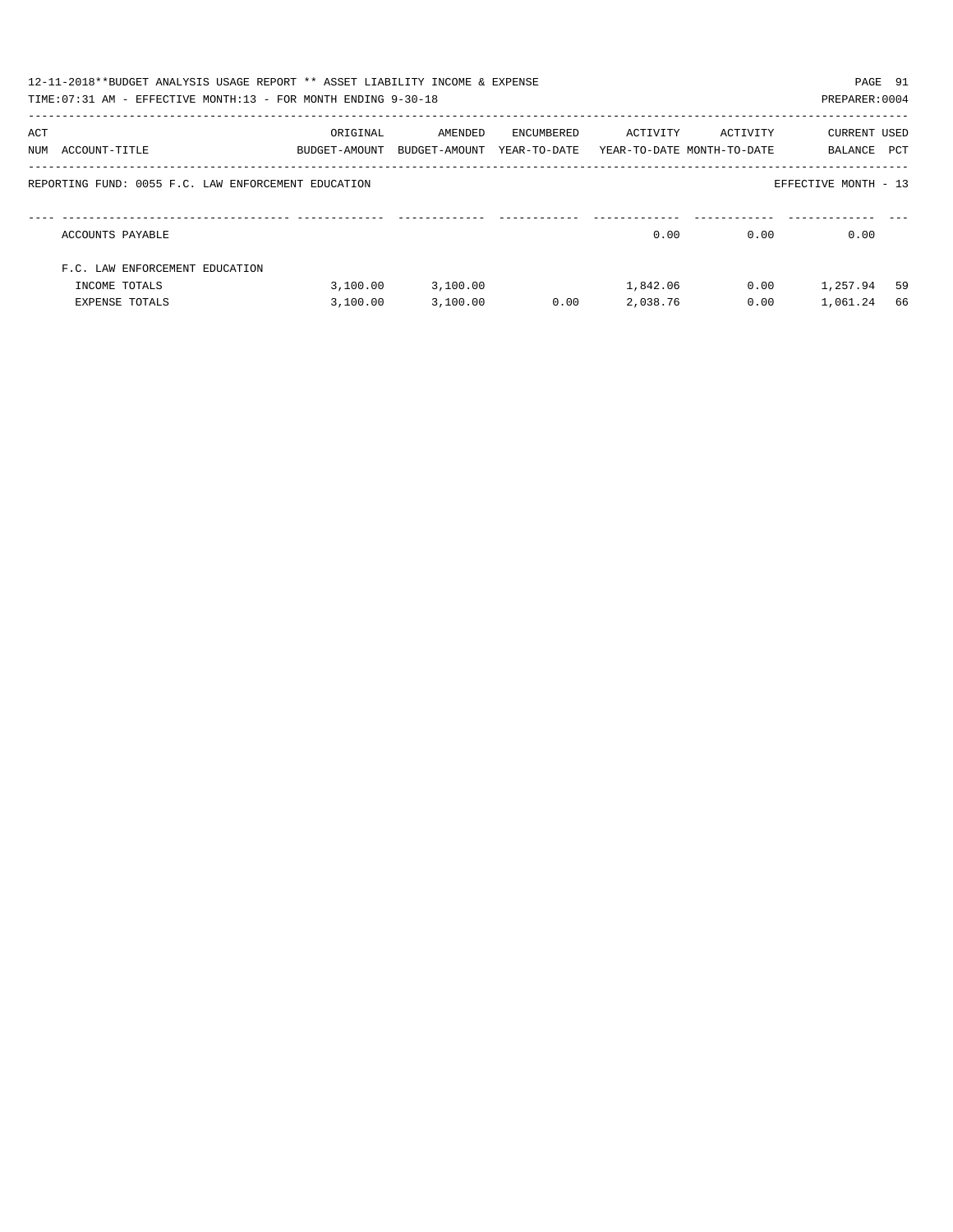|          | 12-11-2018**BUDGET ANALYSIS USAGE REPORT ** ASSET LIABILITY INCOME & EXPENSE<br>TIME: 07:31 AM - EFFECTIVE MONTH: 13 - FOR MONTH ENDING 9-30-18 |          |                                                     |               |                                        |                    | PAGE 92<br>PREPARER: 0004                            |                |
|----------|-------------------------------------------------------------------------------------------------------------------------------------------------|----------|-----------------------------------------------------|---------------|----------------------------------------|--------------------|------------------------------------------------------|----------------|
| ACT      | NUM ACCOUNT-TITLE                                                                                                                               | ORIGINAL | AMENDED<br>BUDGET-AMOUNT BUDGET-AMOUNT YEAR-TO-DATE | ENCUMBERED    | ACTIVITY<br>YEAR-TO-DATE MONTH-TO-DATE | ACTIVITY           | <b>CURRENT USED</b><br>BALANCE PCT                   |                |
|          | REPORTING FUND: 0056 F C SHERIFF FORFEITURE                                                                                                     |          |                                                     |               |                                        |                    | EFFECTIVE MONTH - 13                                 |                |
|          | 0100 PAYROLL                                                                                                                                    |          |                                                     |               |                                        |                    |                                                      |                |
|          | 0100 PAYROLL                                                                                                                                    |          |                                                     |               | 0.00                                   | 0.00               | 0.00                                                 |                |
| ---- --- | PAYROLL                                                                                                                                         |          |                                                     |               | 0.00                                   | 0.00               | 0.00                                                 |                |
|          | 0102 A/P CLEARING                                                                                                                               |          |                                                     |               |                                        |                    |                                                      |                |
|          | 0100 A/P CLEARING                                                                                                                               |          |                                                     |               | 0.00                                   | 0.00               | 0.00                                                 |                |
|          | A/P CLEARING                                                                                                                                    |          |                                                     |               | 0.00                                   | 0.00               | 0.00                                                 |                |
|          | 0103 CASH                                                                                                                                       |          |                                                     |               |                                        |                    |                                                      |                |
|          | 0156 CASH-F C SHERIFF FORFEITURE                                                                                                                |          |                                                     |               |                                        |                    | 33,019.99 0.00 50,880.18                             |                |
|          | 0159 CASH-FEDERAL FORFEITURE 2018                                                                                                               |          |                                                     |               | 17,951.08                              | 0.00               | 17,951.08                                            |                |
|          | CASH                                                                                                                                            |          |                                                     |               | 50,971.07                              | 0.00               | 68,831.26                                            |                |
|          | 0200 LIABILITY ACCOUNT                                                                                                                          |          |                                                     |               |                                        |                    |                                                      |                |
|          | 0910 SYSTEM ADDED LIABILITY LINE-ITEM                                                                                                           |          |                                                     |               | 0.00                                   | 0.00               | 0.00                                                 |                |
|          | LIABILITY ACCOUNT                                                                                                                               |          |                                                     |               | 0.00                                   | 0.00               | 0.00                                                 |                |
|          | 0271 EQUITY ACCOUNT                                                                                                                             |          |                                                     |               |                                        |                    |                                                      |                |
|          | 0200 EQUITY ACCOUNT                                                                                                                             |          |                                                     |               | 0.00                                   | 0.00               | 17,860.19                                            |                |
|          | EQUITY ACCOUNT                                                                                                                                  |          |                                                     |               | 0.00                                   | 0.00               | 17,860.19                                            |                |
|          | 0300 CASH                                                                                                                                       |          |                                                     |               |                                        |                    |                                                      |                |
|          | 0156 BEGINNING CASH BALANCE<br>------------ ------                                                                                              |          | 18,000.00  18,000.00<br>-------------               | ------------  | 0.00                                   |                    | $0.00$ 18,000.00 00                                  |                |
|          | CASH                                                                                                                                            |          | $18,000.00$ $18,000.00$ $0.00$ $0.00$ $0.00$        |               |                                        |                    | $0.00$ 18,000.00                                     | 0 <sub>0</sub> |
|          | 0330 GRANTS                                                                                                                                     |          |                                                     |               |                                        |                    |                                                      |                |
|          | 0560 BULLETPROOF VEST PARTNERSHIP                                                                                                               | 0.00     | 0.00                                                |               |                                        | $0.00$ $0.00$      | 0.00                                                 |                |
|          | ----------------------- ------------<br>GRANTS                                                                                                  | 0.00     | -----------<br>0.00                                 | 0.00          | -------------<br>0.00                  | ----------<br>0.00 | 0.00                                                 |                |
|          | 0352 OTHER FOREITURES                                                                                                                           |          |                                                     |               |                                        |                    |                                                      |                |
|          | 0200 CONTRABAND FOREITURE                                                                                                                       |          |                                                     |               |                                        |                    | $5,000.00$ 17,605.00 62,083.58 0.00 44,478.58 353    |                |
|          | 0300 PLEA BARGAIN AGREEMENT                                                                                                                     | 0.00     | 0.00                                                |               | 0.00                                   | 0.00               | 0.00                                                 |                |
|          | OTHER FOREITURES                                                                                                                                |          | -----------                                         | ------------- |                                        |                    | 5,000.00 17,605.00 0.00 62,083.58 0.00 44,478.58 353 |                |
|          | 0355 FEDERAL FORFEITURE FUNDS 2018                                                                                                              |          |                                                     |               |                                        |                    |                                                      |                |
|          | 0560 FEDERAL FORFEITURE FUNDS 2018                                                                                                              | 0.00     | 417,477.22                                          |               |                                        |                    | 432,416.35 0.00 14,939.13+104                        |                |
|          | FEDERAL FORFEITURE FUNDS 2018                                                                                                                   |          | $0.00$ $417,477.22$                                 |               | $0.00$ $432,416.35$                    | 0.00               | ------------- -<br>14,939.13+ 104                    |                |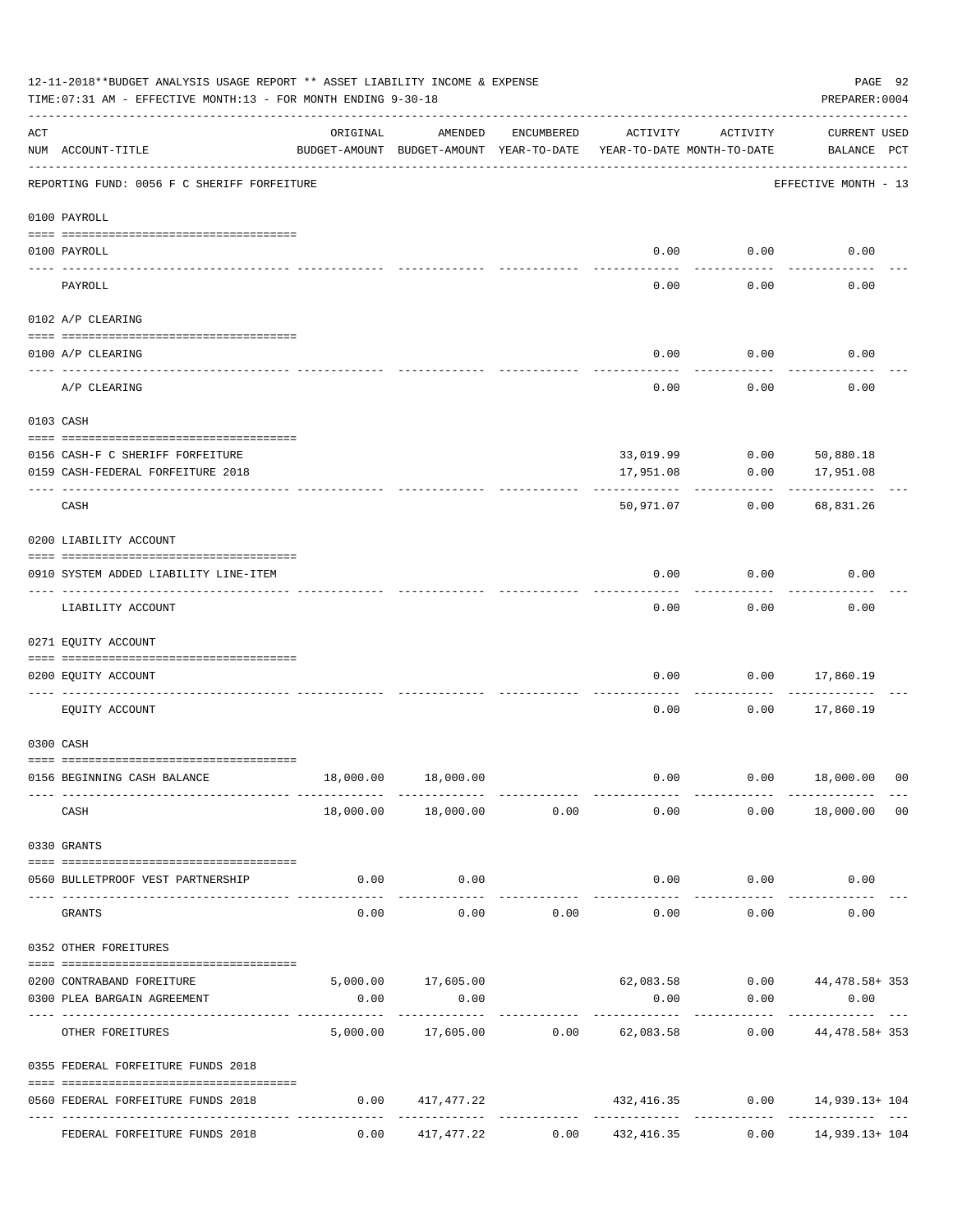|     | 12-11-2018**BUDGET ANALYSIS USAGE REPORT ** ASSET LIABILITY INCOME & EXPENSE    |              |                                                               |              |                  |                            |                      | PAGE 93 |
|-----|---------------------------------------------------------------------------------|--------------|---------------------------------------------------------------|--------------|------------------|----------------------------|----------------------|---------|
|     | TIME:07:31 AM - EFFECTIVE MONTH:13 - FOR MONTH ENDING 9-30-18                   |              |                                                               |              |                  |                            | PREPARER: 0004       |         |
| ACT |                                                                                 | ORIGINAL     | AMENDED                                                       | ENCUMBERED   | ACTIVITY         | ACTIVITY                   | CURRENT USED         |         |
|     | NUM ACCOUNT-TITLE                                                               |              | BUDGET-AMOUNT BUDGET-AMOUNT YEAR-TO-DATE                      |              |                  | YEAR-TO-DATE MONTH-TO-DATE | BALANCE PCT          |         |
|     | REPORTING FUND: 0056 F C SHERIFF FORFEITURE                                     |              |                                                               |              |                  |                            | EFFECTIVE MONTH - 13 |         |
|     | 0360 INTEREST EARNINGS                                                          |              |                                                               |              |                  |                            |                      |         |
|     |                                                                                 |              |                                                               |              |                  |                            |                      |         |
|     | 0100 INTEREST EARNINGS-SO FORFEITURE<br>0159 INTEREST EARNINGS-FEDERAL FORF 201 | 0.00<br>0.00 | 0.00<br>0.00                                                  |              |                  |                            | 31.66 0.00 31.66+    |         |
|     |                                                                                 |              |                                                               |              | 0.00             | 0.00                       | 0.00                 |         |
|     | INTEREST EARNINGS                                                               | 0.00         | 0.00                                                          | 0.00         | 31.66            | 0.00                       | $31.66+$             |         |
|     | 0370 MISCELLANEOUS                                                              |              |                                                               |              |                  |                            |                      |         |
|     | 0108 FEDERAL OT REIMBURSEMENT                                                   | 0.00         | 0.00                                                          |              | 0.00             |                            | 0.00                 |         |
|     | 0130 REFUNDS & MISCELLANEOUS                                                    | 0.00         | 2,016.00                                                      |              | 3,712.11         | 0.00                       | $0.00$ 1,696.11+184  |         |
|     |                                                                                 |              |                                                               |              |                  |                            |                      |         |
|     | MISCELLANEOUS                                                                   | 0.00         | 2,016.00                                                      | 0.00         | 3,712.11         | 0.00                       | 1,696.11+ 184        |         |
|     | 0390 TRANSFERS                                                                  |              |                                                               |              |                  |                            |                      |         |
|     | 0140 TRANSFERS IN                                                               | 0.00         | 0.00                                                          |              | 0.00             | 0.00                       | 0.00                 |         |
|     | TRANSFERS                                                                       | 0.00         | 0.00                                                          | 0.00         | 0.00             | 0.00                       | 0.00                 |         |
|     | 0560 F C SHERIFF FORFEITURE                                                     |              |                                                               |              |                  |                            |                      |         |
|     |                                                                                 |              |                                                               |              |                  |                            |                      |         |
|     | 0108 SALARY                                                                     | 0.00         | 0.00                                                          | 0.00         | 0.00             | 0.00                       | 0.00                 |         |
|     | 0201 SOCIAL SECURITY TAXES                                                      | 0.00         | 0.00                                                          | 0.00         | 0.00             | 0.00                       | 0.00                 |         |
|     | 0202 GROUP HEALTH INSURANCE                                                     | 0.00         | 0.00                                                          | 0.00         | 0.00             | 0.00                       | 0.00                 |         |
|     | 0203 RETIREMENT                                                                 | 0.00         | 0.00                                                          | 0.00         | 0.00             | 0.00                       | 0.00                 |         |
|     | 0204 WORKERS COMPENSATION                                                       | 0.00         | 0.00                                                          | 0.00         | 0.00             | 0.00                       | 0.00                 |         |
|     | 0205 MEDICARE TAX                                                               | 0.00         | 0.00                                                          | 0.00         | 0.00             | 0.00                       | 0.00                 |         |
|     | 0310 SUPPLIES                                                                   | 2,627.49     | 3,508.01                                                      | 0.00         | 3,501.15         | 0.00                       | 6.86 100             |         |
|     | 0316 EMPLOYEE AWARDS BANQUET                                                    | 0.00         | 0.00                                                          | 0.00         | 0.00             | 0.00                       | 0.00                 |         |
|     | 0395 UNIFORMS/PROT.VESTS                                                        | 1,000.00     | 3,091.00                                                      | 0.00         | 3,091.00         | 0.00                       | 0.00 100             |         |
|     | 0423 INTERNET SERVICE                                                           | 3,250.00     | 3,040.70                                                      | 0.00         | 2,846.72         | 0.00                       | 193.98               | 94      |
|     | 0427 OUT OF COUNTY TRAVEL                                                       | 0.00         | 0.00                                                          | 0.00         | 0.00             | 0.00                       | 0.00                 |         |
|     | 0428 TRAINING & TUITION                                                         | 0.00         | 2,377.75<br>0.00                                              | 0.00<br>0.00 | 2,377.75         | 0.00                       | 0.00 100             |         |
|     | 0452 R & M EQUIPMENT<br>0454 R&M AUTO                                           | 0.00<br>0.00 | 3,805.00                                                      | 0.00         | 0.00<br>3,802.00 | 0.00<br>0.00               | 0.00<br>3.00 100     |         |
|     | 0460 EQUIPMENT RENTAL/LEASE                                                     | 0.00         | 142.03                                                        | 0.00         | 142.03           | 0.00                       | 0.00 100             |         |
|     | 0490 MISCELLANEOUS                                                              | 0.00         | 734.00                                                        | 0.00         | 734.00           | 0.00                       | 0.00 100             |         |
|     | 0495 NARCOTICS AND/OR OTHER INVESTIGATI 3,000.00                                |              | 4,000.00                                                      | 0.00         | 4,000.00         | 0.00                       | 0.00 100             |         |
|     | 0499 BANK SERVICE FEES                                                          | 135.00       | 135.00                                                        | 0.00         | 135.00           | 0.00                       | 0.00 100             |         |
|     | 0571 AUTOMOBILES                                                                | 0.00         | 0.00                                                          | 0.00         | 0.00             | 0.00                       | 0.00                 |         |
|     | 0572 OFFICE EQUIPMENT                                                           | 0.00         | 0.00                                                          | 0.00         | 0.00             | 0.00                       | 0.00                 |         |
|     | 0573 TELEPHONE EQUIPMENT                                                        | 0.00         | 0.00                                                          | 0.00         | 0.00             | 0.00                       | 0.00                 |         |
|     | 0580 INVESTIGATIVE EQUIPMENT                                                    | 3,365.00     | 3,365.00                                                      | 0.00         | 3,328.00         | 0.00                       | 37.00                | 99      |
|     |                                                                                 |              |                                                               |              |                  |                            |                      |         |
|     | F C SHERIFF FORFEITURE                                                          |              | $13,377.49$ $24,198.49$ $0.00$ $23,957.65$ $0.00$ $240.84$ 99 |              |                  |                            |                      |         |
|     | 0565 INVESTIGATOR CRIMES AGAINST CHILDR                                         |              |                                                               |              |                  |                            |                      |         |
|     | 0108 SALARY                                                                     | 6,278.63     | 6,278.63                                                      | 0.00         | 5,795.76         | 0.00                       | 482.87               | 92      |
|     | 0201 SOCIAL SECURITY TAXES                                                      | 389.28       | 389.28                                                        | 0.00         | 359.28           | 0.00                       | 30.00                | 92      |
|     | 0202 GROUP HEALTH INSURANCE                                                     | 1,993.97     | 1,993.97                                                      | 0.00         | 1,803.56         | 0.00                       | 190.41               | 90      |
|     | 0203 RETIREMENT                                                                 | 714.51       | 714.51                                                        | 0.00         | 660.88           | 0.00                       | 53.63                | 92      |
|     | 0204 WORKERS COMPENSATION                                                       | 155.08       | 155.08                                                        | 0.00         | 127.58           | 0.00                       | 27.50                | 82      |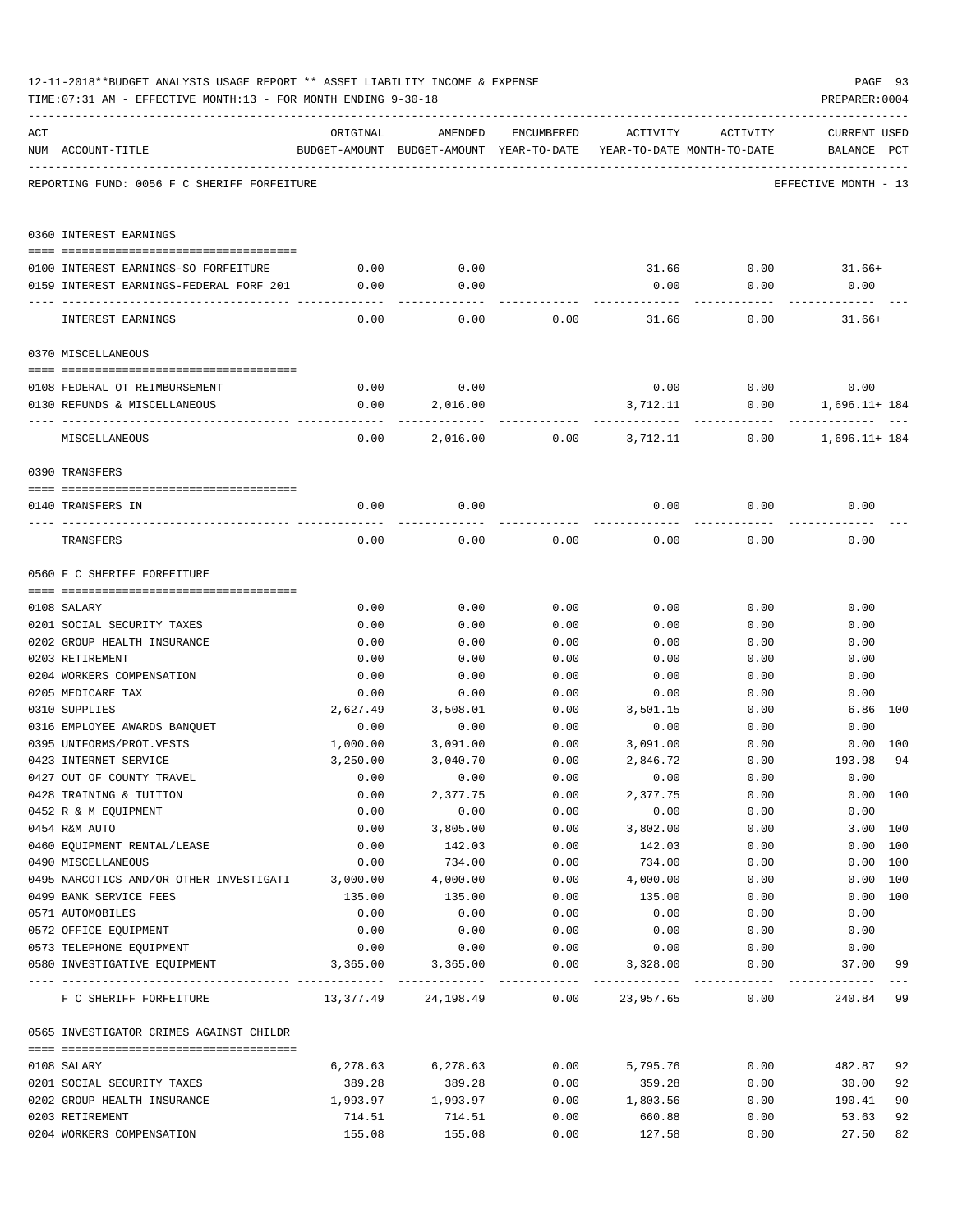### 12-11-2018\*\*BUDGET ANALYSIS USAGE REPORT \*\* ASSET LIABILITY INCOME & EXPENSE PAGE 94

TIME:07:31 AM - EFFECTIVE MONTH:13 - FOR MONTH ENDING 9-30-18 PREPARER:0004

| ACT |                                                                         | ORIGINAL |                                                                                 |      | AMENDED ENCUMBERED ACTIVITY ACTIVITY |      | <b>CURRENT USED</b>                          |  |
|-----|-------------------------------------------------------------------------|----------|---------------------------------------------------------------------------------|------|--------------------------------------|------|----------------------------------------------|--|
|     | NUM ACCOUNT-TITLE                                                       |          | BUDGET-AMOUNT BUDGET-AMOUNT YEAR-TO-DATE YEAR-TO-DATE MONTH-TO-DATE BALANCE PCT |      |                                      |      |                                              |  |
|     | REPORTING FUND: 0056 F C SHERIFF FORFEITURE                             |          |                                                                                 |      |                                      |      | EFFECTIVE MONTH - 13                         |  |
|     | 0205 MEDICARE TAX                                                       |          | $91.04$ $91.04$ $0.00$ $84.00$ $0.00$                                           |      |                                      |      | $7.04$ 92<br>-------------                   |  |
|     | INVESTIGATOR CRIMES AGAINST CHILDR 9,622.51 9,622.51 0.00 8,831.06 0.00 |          |                                                                                 |      |                                      |      | 791.45 92                                    |  |
|     | 0570 FEDERAL FORFEITURE FUNDS 2018                                      |          |                                                                                 |      |                                      |      |                                              |  |
|     | -------------------------------------<br>0310 OFFICE & MISC. SUPPLIES   | 0.00     | 2,000.00                                                                        |      |                                      |      | $0.00$ $1.944.70$ $0.00$ $55.30$ $97$        |  |
|     | 0395 UNIFORMS/PROT. VESTS/BADGES                                        | 0.00     | 7,000.00                                                                        | 0.00 | 6,852.50                             |      | 0.00<br>147.50 98                            |  |
|     | 0571 AUTOMOBILES                                                        | 0.00     | 163,381.78                                                                      | 0.00 | 163,188.48                           | 0.00 | 193.30 100                                   |  |
|     | 0572 EOUIPMENT                                                          | 0.00     | 3,800.00                                                                        | 0.00 | 3,799.99                             |      | $0.00$ $0.01$ 100                            |  |
|     | 0574 TECHNOLOGY                                                         | 0.00     |                                                                                 |      |                                      |      | 229,683.27 0.00 229,237.08 0.00 446.19 100   |  |
|     | 0579 WEAPONS                                                            | 0.00     |                                                                                 |      | $15,412.17$ $0.00$ $9,461.17$ $0.00$ |      | 5,951.00 61                                  |  |
|     | FEDERAL FORFEITURE FUNDS 2018                                           |          | $0.00$ $421,277.22$ $0.00$ $414,483.92$ $0.00$                                  |      |                                      |      | 6,793.30 98                                  |  |
|     | 0999 ACCOUNTS PAYABLE                                                   |          |                                                                                 |      |                                      |      |                                              |  |
|     | 0100 A/P CLEARING ACCOUNT                                               |          |                                                                                 |      |                                      |      | $0.00$ $0.00$ $0.00$ $0.00$                  |  |
|     | ACCOUNTS PAYABLE                                                        |          |                                                                                 |      | --------------<br>0.00               |      | ------------- --------------<br>0.00<br>0.00 |  |
|     | F C SHERIFF FORFEITURE                                                  |          |                                                                                 |      |                                      |      |                                              |  |
|     | INCOME TOTALS                                                           |          | 23,000.00 455,098.22                                                            |      |                                      |      | 498, 243. 70 0.00 43, 145. 48+ 109           |  |
|     | <b>EXPENSE TOTALS</b>                                                   |          | 23,000.00 455,098.22                                                            |      |                                      |      | $0.00$ $447,272.63$ $0.00$ $7,825.59$ $98$   |  |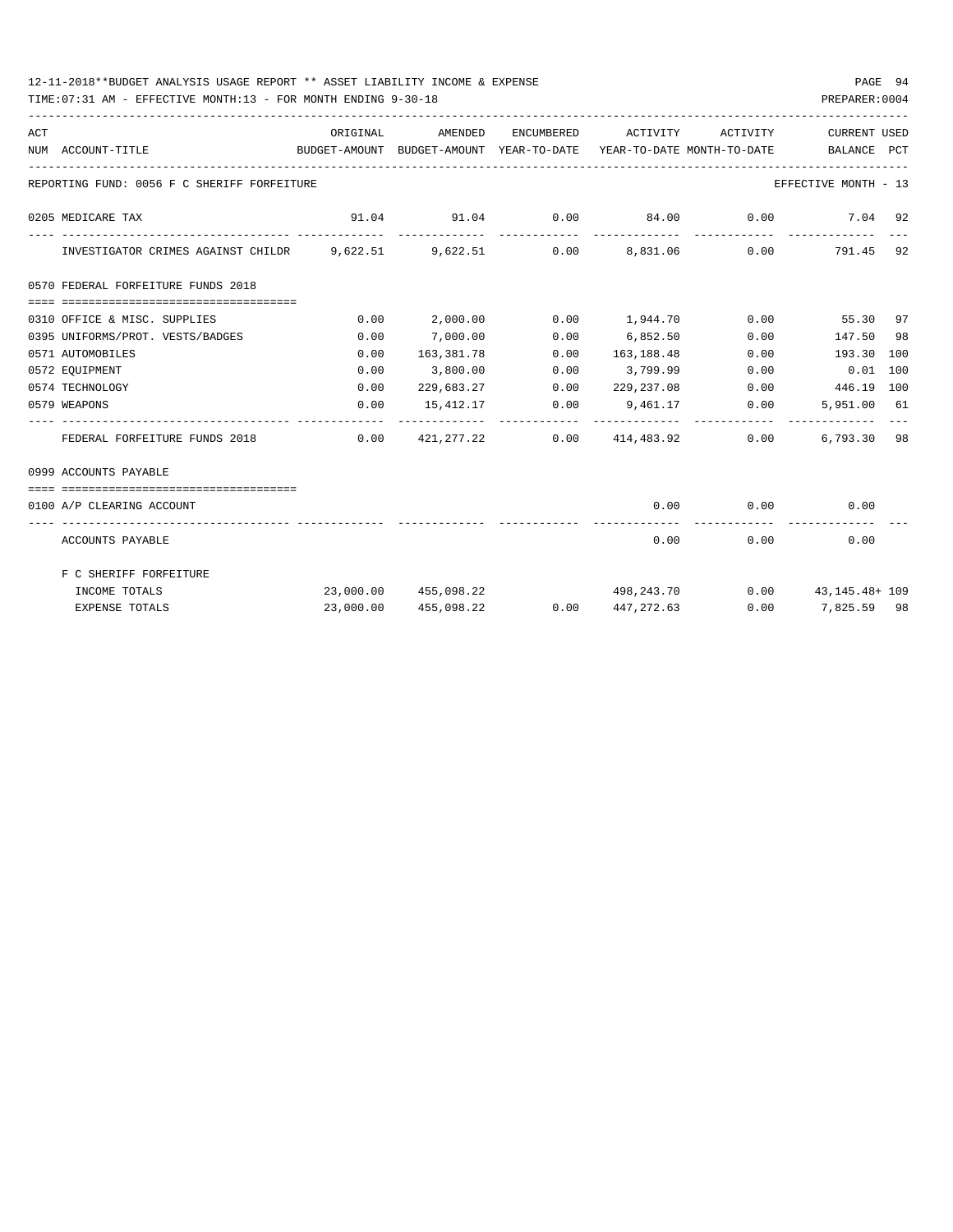|     | 12-11-2018**BUDGET ANALYSIS USAGE REPORT ** ASSET LIABILITY INCOME & EXPENSE<br>TIME: 07:31 AM - EFFECTIVE MONTH: 13 - FOR MONTH ENDING 9-30-18 |          |                                                     |            |          |                                        | PAGE 95<br>PREPARER: 0004          |
|-----|-------------------------------------------------------------------------------------------------------------------------------------------------|----------|-----------------------------------------------------|------------|----------|----------------------------------------|------------------------------------|
| ACT | NUM ACCOUNT-TITLE                                                                                                                               | ORIGINAL | AMENDED<br>BUDGET-AMOUNT BUDGET-AMOUNT YEAR-TO-DATE | ENCUMBERED | ACTIVITY | ACTIVITY<br>YEAR-TO-DATE MONTH-TO-DATE | <b>CURRENT USED</b><br>BALANCE PCT |
|     | REPORTING FUND: 0057 SHERIFF K-9 UNIT                                                                                                           |          |                                                     |            |          |                                        | EFFECTIVE MONTH - 13               |
|     | 0103 CASH                                                                                                                                       |          |                                                     |            |          |                                        |                                    |
|     | 0100 SHERIFF K-9 UNIT-COMB.FUND CHECKIN                                                                                                         |          |                                                     |            | 0.00     | 0.00                                   | 595.29                             |
|     | CASH                                                                                                                                            |          |                                                     |            | 0.00     | 0.00                                   | 595.29                             |
|     | 0200 SYSTEM ADDED LIABILITY DEPARTMENT                                                                                                          |          |                                                     |            |          |                                        |                                    |
|     | 0910 SYSTEM ADDED LIABILITY LINE-ITEM                                                                                                           |          |                                                     |            | 0.00     | 0.00                                   | 0.00                               |
|     | SYSTEM ADDED LIABILITY DEPARTMENT                                                                                                               |          |                                                     |            | 0.00     | 0.00                                   | 0.00                               |
|     | 0271 EQUITY ACCOUNT                                                                                                                             |          |                                                     |            |          |                                        |                                    |
|     | 0200 EQUITY ACCOUNT<br>---- ----------                                                                                                          |          |                                                     |            | 0.00     | 0.00                                   | 595.29                             |
|     | EQUITY ACCOUNT                                                                                                                                  |          |                                                     |            | 0.00     | 0.00                                   | 595.29                             |
|     | 0300 CASH                                                                                                                                       |          |                                                     |            |          |                                        |                                    |
|     | 0157 BEGINNING CASH BALANCE                                                                                                                     | 0.00     | 0.00                                                |            | 0.00     | 0.00                                   | 0.00                               |
|     | CASH                                                                                                                                            | 0.00     | 0.00                                                | 0.00       | 0.00     | 0.00                                   | 0.00                               |
|     | 0360 INTEREST INCOME                                                                                                                            |          |                                                     |            |          |                                        |                                    |
|     | 0100 INTEREST EARNINGS                                                                                                                          | 0.00     | 0.00                                                |            | 0.00     | 0.00                                   | 0.00                               |
|     | INTEREST INCOME                                                                                                                                 | 0.00     | 0.00                                                | 0.00       | 0.00     | 0.00                                   | 0.00                               |
|     | 0370 MISCELLANEOUS INCOME                                                                                                                       |          |                                                     |            |          |                                        |                                    |
|     | 0560 SHERIFF K-9 UNIT                                                                                                                           | 0.00     | 0.00                                                |            | 0.00     | 0.00                                   | 0.00                               |
|     | MISCELLANEOUS INCOME                                                                                                                            | 0.00     | 0.00                                                | 0.00       | 0.00     | 0.00                                   | 0.00                               |
|     | 0560 SHERIFF K-9 UNIT                                                                                                                           |          |                                                     |            |          |                                        |                                    |
|     | 0310 SUPPLIES                                                                                                                                   | 0.00     | 0.00                                                | 0.00       | 0.00     | 0.00                                   | 0.00                               |
|     | 0395 UNIFORMS                                                                                                                                   | 0.00     | 0.00                                                | 0.00       | 0.00     | 0.00                                   | 0.00                               |
|     | 0427 OUT OF COUNTY TRAVEL                                                                                                                       | 0.00     | 0.00                                                | 0.00       | 0.00     | 0.00                                   | 0.00                               |
|     | 0428 TRAINING/TUITION                                                                                                                           | 0.00     | 0.00                                                | 0.00       | 0.00     | 0.00                                   | 0.00                               |
|     | 0571 EQUIPMENT                                                                                                                                  | 0.00     | 0.00                                                | 0.00       | 0.00     | 0.00                                   | 0.00                               |
|     | 0580 PURCHASE OF ANIMAL                                                                                                                         | 0.00     | 0.00                                                | 0.00       | 0.00     | 0.00                                   | 0.00                               |
|     | SHERIFF K-9 UNIT                                                                                                                                | 0.00     | 0.00                                                | 0.00       | 0.00     | 0.00                                   | 0.00                               |
|     | SHERIFF K-9 UNIT                                                                                                                                |          |                                                     |            |          |                                        |                                    |
|     | INCOME TOTALS                                                                                                                                   | 0.00     | 0.00                                                |            | 0.00     | 0.00                                   | 0.00                               |
|     | EXPENSE TOTALS                                                                                                                                  | 0.00     | 0.00                                                | 0.00       | 0.00     | 0.00                                   | 0.00                               |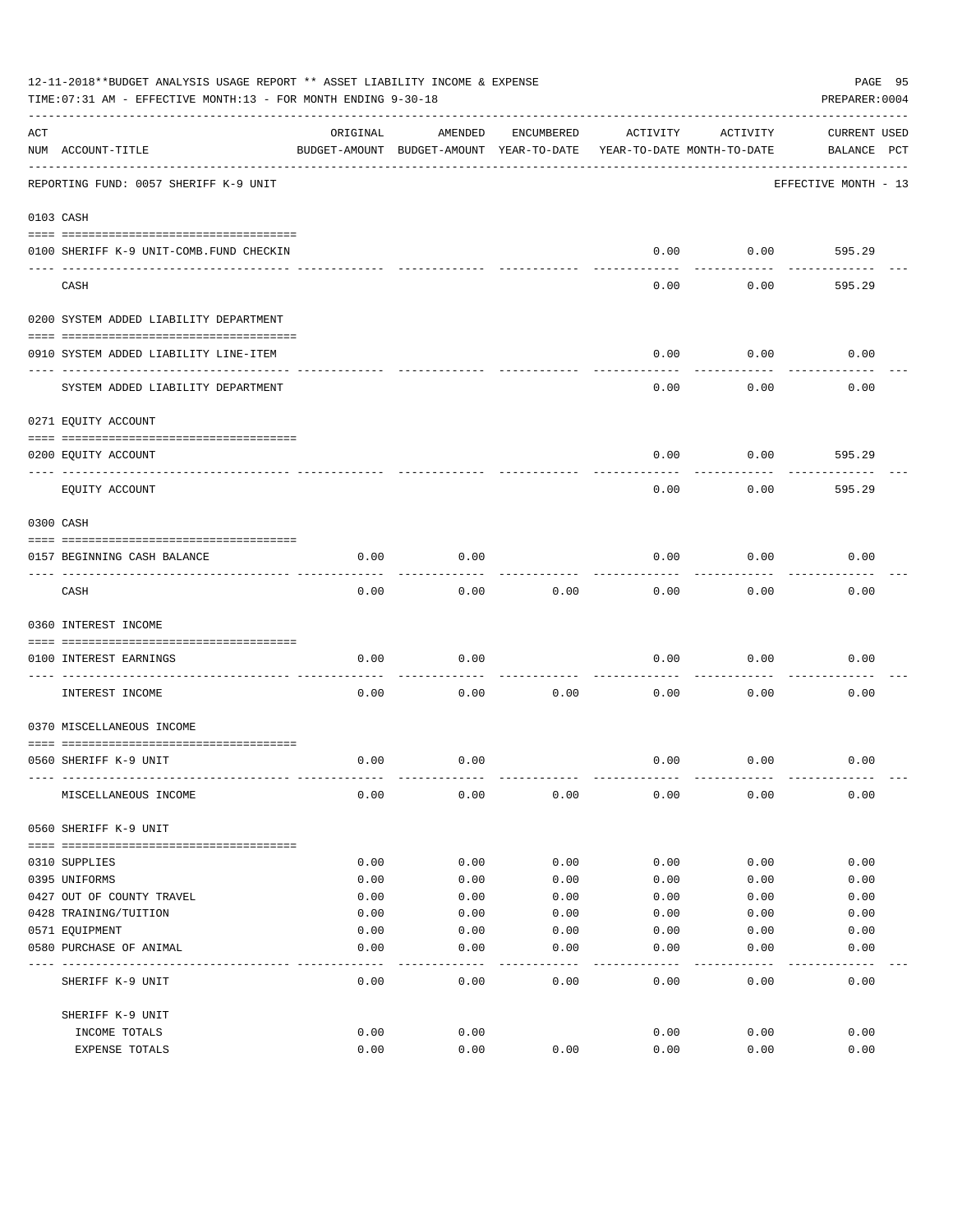|     | 12-11-2018**BUDGET ANALYSIS USAGE REPORT ** ASSET LIABILITY INCOME & EXPENSE<br>TIME: 07:31 AM - EFFECTIVE MONTH: 13 - FOR MONTH ENDING 9-30-18<br>-------------------------------- |                        |                        |            |                                                                                 |                       |                                      |                |  |  |  |
|-----|-------------------------------------------------------------------------------------------------------------------------------------------------------------------------------------|------------------------|------------------------|------------|---------------------------------------------------------------------------------|-----------------------|--------------------------------------|----------------|--|--|--|
| ACT | NUM ACCOUNT-TITLE                                                                                                                                                                   | ORIGINAL               | AMENDED                | ENCUMBERED | ACTIVITY<br>BUDGET-AMOUNT BUDGET-AMOUNT YEAR-TO-DATE YEAR-TO-DATE MONTH-TO-DATE | ACTIVITY              | CURRENT USED<br>BALANCE PCT          |                |  |  |  |
|     | REPORTING FUND: 0059 DRUG COURT PROGRAM                                                                                                                                             |                        |                        |            |                                                                                 |                       | EFFECTIVE MONTH - 13                 |                |  |  |  |
|     | 0103 CASH                                                                                                                                                                           |                        |                        |            |                                                                                 |                       |                                      |                |  |  |  |
|     | 0100 DRUG COURT-COMBINED FUNDS                                                                                                                                                      |                        |                        |            |                                                                                 |                       | 2,153.99- 0.00 32,275.67             |                |  |  |  |
|     | CASH                                                                                                                                                                                |                        |                        |            | ----------- -------------                                                       |                       | .<br>2, 153.99 - 0.00 32, 275.67     |                |  |  |  |
|     | 0120 RECEIVABLES                                                                                                                                                                    |                        |                        |            |                                                                                 |                       |                                      |                |  |  |  |
|     | 0313 DUE FROM OTHER FUNDS                                                                                                                                                           |                        |                        |            | $1,324.09 - 0.00$ 325.92                                                        |                       |                                      |                |  |  |  |
|     | RECEIVABLES                                                                                                                                                                         |                        |                        |            | ----------- ------------                                                        |                       | -----------<br>1,324.09- 0.00 325.92 |                |  |  |  |
|     | 0200 SYSTEM ADDED LIABILITY DEPARTMENT                                                                                                                                              |                        |                        |            |                                                                                 |                       |                                      |                |  |  |  |
|     | 0900 SYSTEM ADDED LIABILITY LINE-ITEM                                                                                                                                               |                        |                        |            |                                                                                 |                       | 675.00 675.00 675.00                 |                |  |  |  |
|     | 0910 SYSTEM ADDED LIABILITY LINE-ITEM                                                                                                                                               |                        |                        |            | $310.00 -$                                                                      | 0.00                  | $310.00 -$                           |                |  |  |  |
|     | SYSTEM ADDED LIABILITY DEPARTMENT                                                                                                                                                   |                        |                        |            | 365.00                                                                          | -----------<br>675.00 | 365.00                               |                |  |  |  |
|     | 0271 EQUITY ACCOUNT                                                                                                                                                                 |                        |                        |            |                                                                                 |                       |                                      |                |  |  |  |
|     | 0200 EQUITY ACCOUNT                                                                                                                                                                 |                        |                        |            |                                                                                 |                       | 2,364.09- 0.00 33,715.58             |                |  |  |  |
|     | EQUITY ACCOUNT                                                                                                                                                                      |                        |                        |            |                                                                                 |                       | 2,364.09- 0.00 33,715.58             |                |  |  |  |
|     | 0300 CASH                                                                                                                                                                           |                        |                        |            |                                                                                 |                       |                                      |                |  |  |  |
|     | 0159 BEGINNING CASH BALANCE                                                                                                                                                         |                        | 10,000.00   10,000.00  |            | ------------ -------------                                                      | ---------             | $0.00$ $0.00$ $10,000.00$            | 00             |  |  |  |
|     | CASH                                                                                                                                                                                |                        | 10,000.00    10,000.00 | 0.00       | 0.00                                                                            | 0.00                  | 10,000.00                            | 0 <sub>0</sub> |  |  |  |
|     | 0360 INTEREST EARNINGS                                                                                                                                                              |                        |                        |            |                                                                                 |                       |                                      |                |  |  |  |
|     | 0100 INTEREST EARNINGS                                                                                                                                                              | 15.00                  | 15.00                  |            | 30.26                                                                           | 0.00                  | 15.26+ 202                           |                |  |  |  |
|     | INTEREST EARNINGS                                                                                                                                                                   | 15.00                  | 15.00                  | 0.00       | 30.26                                                                           | 0.00                  | 15.26+ 202                           |                |  |  |  |
|     | 0370 DRUG COURT INCOME                                                                                                                                                              |                        |                        |            |                                                                                 |                       |                                      |                |  |  |  |
|     | 0425 DRUG COURT FEE<br>------------------- ------------ --                                                                                                                          | 4,000.00               | 4,000.00               |            | 4,895.75 0.00                                                                   | -----------           | 895.75+ 122                          |                |  |  |  |
|     | DRUG COURT INCOME                                                                                                                                                                   | 4,000.00               | 4,000.00               |            | $0.00$ 4,895.75                                                                 | 0.00                  | 895.75+ 122                          |                |  |  |  |
|     | 0425 DRUG COURT EXPENSE                                                                                                                                                             |                        |                        |            |                                                                                 |                       |                                      |                |  |  |  |
|     | 0433 DRUG COURT PROGRAMS                                                                                                                                                            | 5,415.00               | 5,415.00               | 0.00       | 960.00                                                                          | 0.00                  | 4,455.00 18                          |                |  |  |  |
|     | 0437 ATTORNEY FEES DRUG COURT                                                                                                                                                       | 3,600.00               | 3,600.00               |            | $0.00$ 5,445.00                                                                 | 675.00                | 1,845.00- 151                        |                |  |  |  |
|     | 0439 INVESTIGATOR EXPENSE                                                                                                                                                           | 5,000.00<br>---------- | 5,000.00               | 0.00       | 0.00                                                                            | 0.00                  | 5,000.00 00<br>--------------        | $- - -$        |  |  |  |
|     | DRUG COURT EXPENSE                                                                                                                                                                  | 14,015.00              | 14,015.00              | 0.00       | 6,405.00                                                                        | 675.00                | 7,610.00 46                          |                |  |  |  |
|     | DRUG COURT PROGRAM<br>INCOME TOTALS                                                                                                                                                 |                        | 14,015.00 14,015.00    |            | 4,926.01                                                                        | 0.00                  | 9,088.99                             | 35             |  |  |  |
|     | EXPENSE TOTALS                                                                                                                                                                      | 14,015.00              | 14,015.00              | 0.00       | 6,405.00                                                                        | 675.00                | 7,610.00                             | 46             |  |  |  |
|     |                                                                                                                                                                                     |                        |                        |            |                                                                                 |                       |                                      |                |  |  |  |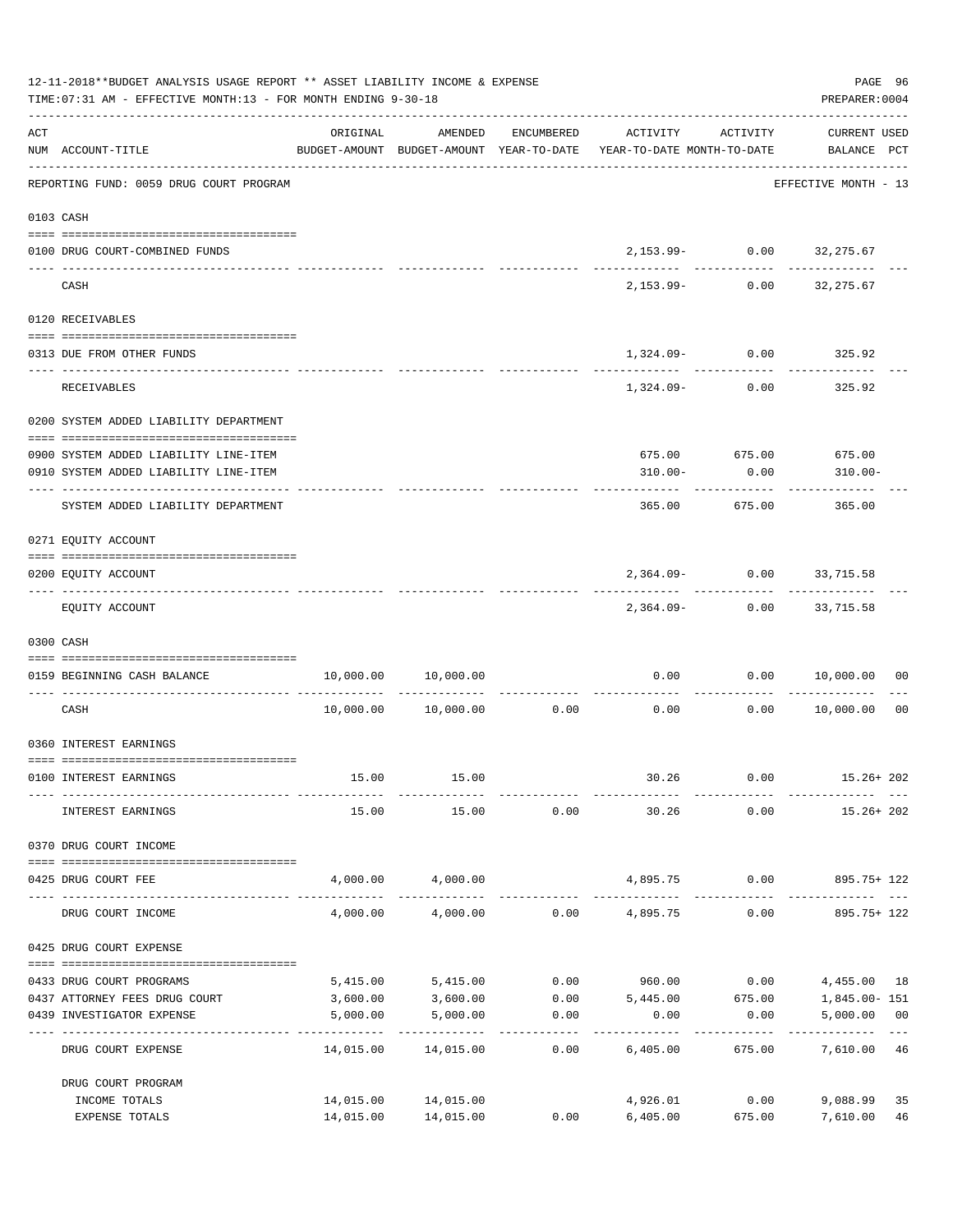|     | 12-11-2018**BUDGET ANALYSIS USAGE REPORT ** ASSET LIABILITY INCOME & EXPENSE<br>TIME: 07:31 AM - EFFECTIVE MONTH: 13 - FOR MONTH ENDING 9-30-18 |            |                                                     |                 |                               |                                        | PAGE 97<br>PREPARER: 0004          |
|-----|-------------------------------------------------------------------------------------------------------------------------------------------------|------------|-----------------------------------------------------|-----------------|-------------------------------|----------------------------------------|------------------------------------|
| ACT | NUM ACCOUNT-TITLE                                                                                                                               | ORIGINAL   | AMENDED<br>BUDGET-AMOUNT BUDGET-AMOUNT YEAR-TO-DATE | ENCUMBERED      | ACTIVITY                      | ACTIVITY<br>YEAR-TO-DATE MONTH-TO-DATE | <b>CURRENT USED</b><br>BALANCE PCT |
|     | REPORTING FUND: 0060 SINKING FUND                                                                                                               |            |                                                     |                 |                               |                                        | EFFECTIVE MONTH - 13               |
|     | 0103 CASH                                                                                                                                       |            |                                                     |                 |                               |                                        |                                    |
|     | 0100 SINKING-COMBINED FUND CHECKING                                                                                                             |            |                                                     |                 | 58,966.94                     | 0.00                                   | 85,876.32                          |
|     | 0175 TEXPOOL                                                                                                                                    |            |                                                     |                 | 0.00                          | 0.00                                   | 0.00                               |
|     | CASH                                                                                                                                            |            |                                                     |                 | 58,966.94                     | 0.00                                   | 85,876.32                          |
|     | 0120 RECEIVABLES                                                                                                                                |            |                                                     |                 |                               |                                        |                                    |
|     | 0311 TAXES RECEIVABLE                                                                                                                           |            |                                                     |                 | 0.00                          | 0.00                                   | 0.00                               |
|     | 0312 DUE FROM OTHER GOVERNMENT                                                                                                                  |            |                                                     |                 | 0.00                          | 0.00                                   | 0.00                               |
|     | 0313 DUE FROM OTHER FUNDS                                                                                                                       |            |                                                     |                 | 0.00                          | 0.00                                   | 0.00                               |
|     | RECEIVABLES                                                                                                                                     |            |                                                     |                 | 0.00                          | 0.00                                   | 0.00                               |
|     | 0200 LIABILITY ACCOUNT                                                                                                                          |            |                                                     |                 |                               |                                        |                                    |
|     | 0200 DEFERRED REVENUE                                                                                                                           |            |                                                     |                 | 0.00                          | 0.00                                   | 0.00                               |
|     | 0910 SYSTEM ADDED LIABILITY LINE-ITEM                                                                                                           |            |                                                     |                 | 0.00                          | 0.00                                   | 0.00                               |
|     | LIABILITY ACCOUNT                                                                                                                               |            |                                                     |                 | 0.00                          | 0.00                                   | 0.00                               |
|     | 0271 EQUITY ACCOUNT                                                                                                                             |            |                                                     |                 |                               |                                        |                                    |
|     | 0200 EQUITY ACCOUNT                                                                                                                             |            |                                                     |                 | 0.00                          | 0.00                                   | 26,909.38                          |
|     | EQUITY ACCOUNT                                                                                                                                  |            |                                                     |                 | 0.00                          | 0.00                                   | 26,909.38                          |
|     | 0300 CASH                                                                                                                                       |            |                                                     |                 |                               |                                        |                                    |
|     | 0110 BEGINNING CASH BALANCE                                                                                                                     | 0.00       | 0.00                                                |                 | 0.00                          | 0.00                                   | 0.00                               |
|     | CASH                                                                                                                                            | 0.00       | 0.00                                                | 0.00            | 0.00                          | 0.00                                   | 0.00                               |
|     | 0310 PROPERTY TAXES                                                                                                                             |            |                                                     |                 |                               |                                        |                                    |
|     | 0110 CURRENT TAXES                                                                                                                              |            | 400,647.62 400,647.62                               |                 |                               |                                        | 420,130.10   0.00   19,482.48+ 105 |
|     | 0120 DELINQUENT TAXES                                                                                                                           | 0.00       | 0.00                                                |                 | 1,260.16                      | 0.00                                   | 1,260.16+                          |
|     | ---- -------------<br>PROPERTY TAXES                                                                                                            | 400,647.62 | -------------                                       | 400,647.62 0.00 | 421,390.26                    | 0.00                                   | ----------------<br>20,742.64+ 105 |
|     | 0318 OTHER TAXES                                                                                                                                |            |                                                     |                 |                               |                                        |                                    |
|     | 0120 PAY N LIEU TAX/GRASSLAND                                                                                                                   | 0.00       | 0.00                                                |                 |                               |                                        | 907.58 0.00 907.58+                |
|     | 0121 PAY N LIEU TAX/UPPER TRINITY                                                                                                               | 0.00       | 0.00                                                |                 | 788.80                        | 0.00                                   | 788.80+                            |
|     | OTHER TAXES                                                                                                                                     | 0.00       | 0.00                                                |                 | . <u>.</u><br>$0.00$ 1,696.38 |                                        | 0.00<br>$1,696.38+$                |
|     | 0360 INTEREST EARNINGS                                                                                                                          |            |                                                     |                 |                               |                                        |                                    |
|     |                                                                                                                                                 |            |                                                     |                 |                               |                                        |                                    |
|     | 0100 INTEREST EARNINGS                                                                                                                          | 0.00       | 0.00                                                |                 | 0.00                          | 0.00                                   | 0.00                               |
|     | 0200 INTEREST, 2017 GO BONDS                                                                                                                    | 0.00       | 0.00                                                |                 | 0.00                          | 0.00                                   | 0.00                               |
|     | <b>INTEREST EARNINGS</b>                                                                                                                        | 0.00       | ----<br>0.00                                        | 0.00            | 0.00                          | 0.00                                   | 0.00                               |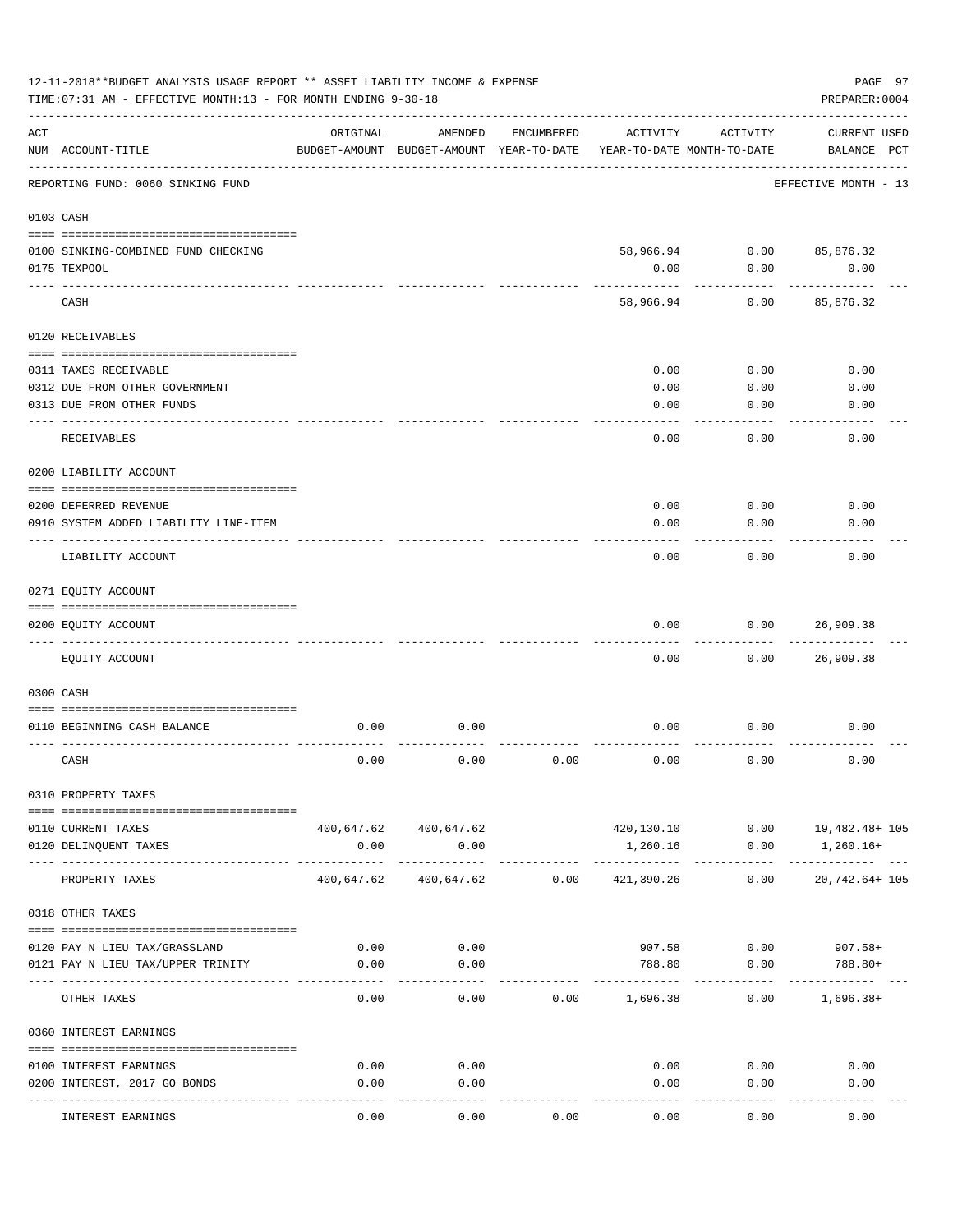|                    | 12-11-2018**BUDGET ANALYSIS USAGE REPORT ** ASSET LIABILITY INCOME & EXPENSE<br>TIME: 07:31 AM - EFFECTIVE MONTH: 13 - FOR MONTH ENDING 9-30-18 |            |                                                      |                   |                                      |                    | PREPARER: 0004                                                                    | PAGE 98 |
|--------------------|-------------------------------------------------------------------------------------------------------------------------------------------------|------------|------------------------------------------------------|-------------------|--------------------------------------|--------------------|-----------------------------------------------------------------------------------|---------|
| ACT                |                                                                                                                                                 | ORIGINAL   | AMENDED                                              | <b>ENCUMBERED</b> | ACTIVITY                             | ACTIVITY           | <b>CURRENT USED</b>                                                               |         |
| NUM ACCOUNT-TITLE  |                                                                                                                                                 |            |                                                      |                   |                                      |                    | BUDGET-AMOUNT BUDGET-AMOUNT YEAR-TO-DATE YEAR-TO-DATE_MONTH-TO-DATE _____________ |         |
|                    | REPORTING FUND: 0060 SINKING FUND                                                                                                               |            |                                                      |                   |                                      |                    | EFFECTIVE MONTH - 13                                                              |         |
| 0370 MISCELLANEOUS |                                                                                                                                                 |            |                                                      |                   |                                      |                    |                                                                                   |         |
|                    |                                                                                                                                                 |            |                                                      |                   |                                      |                    |                                                                                   |         |
|                    | 0130 REFUNDS & MISCELLANEOUS                                                                                                                    | 0.00       | 0.00                                                 |                   | 0.00                                 | 0.00               | 0.00                                                                              |         |
|                    | MISCELLANEOUS                                                                                                                                   | 0.00       | 0.00                                                 | 0.00              | ------------- --------------<br>0.00 | ----------<br>0.00 | 0.00                                                                              |         |
| 0620 DEBT SERVICE  |                                                                                                                                                 |            |                                                      |                   |                                      |                    |                                                                                   |         |
|                    |                                                                                                                                                 |            |                                                      |                   |                                      |                    |                                                                                   |         |
|                    | 0309 ANNUAL PAYING AGENT REGISTRAR FEES                                                                                                         | 500.00     | 500.00                                               | 0.00              | 317.26                               |                    | $0.00$ 182.74 63                                                                  |         |
|                    | 0400 BOND LEGAL FEES                                                                                                                            | 0.00       | 0.00                                                 | 0.00              | 0.00                                 | 0.00               | 0.00                                                                              |         |
|                    | 0401 CONTINUING DISCLOSURE FEES                                                                                                                 | 2, 250.00  | 2,250.00                                             | 0.00              | 0.00                                 | 0.00               | 2,250.00                                                                          | 00      |
| 0490 MISCELLANEOUS |                                                                                                                                                 | 34,124.70  | 34,124.70                                            |                   |                                      |                    | $0.00$ $29.52$ $0.00$ $34,095.18$                                                 | 00      |
|                    | 0627 PRINCIPAL, 2017 GO BONDS                                                                                                                   | 60,000.00  | 60,000.00                                            |                   | $0.00$ 60,000.00 0.00                |                    | 0.00 100                                                                          |         |
|                    | ----------------- --------------<br>DEBT SERVICE                                                                                                |            | --------------<br>96,874.70 96,874.70 0.00 60,346.78 |                   |                                      |                    | $0.00$ 36,527,92 62                                                               |         |
|                    | 0660 DEBT SERVICE INTEREST                                                                                                                      |            |                                                      |                   |                                      |                    |                                                                                   |         |
|                    | ====================================                                                                                                            |            |                                                      |                   |                                      |                    |                                                                                   |         |
|                    | 0667 INTEREST, 2017 GO BONDS                                                                                                                    |            | $303,772.92$ $303,772.92$ $0.00$ $303,772.92$ $0.00$ |                   |                                      |                    | $0.00$ 100                                                                        |         |
|                    | DEBT SERVICE INTEREST                                                                                                                           |            | 303,772.92 303,772.92 0.00                           |                   | 303,772.92                           | 0.00               | ----------<br>0.00 100                                                            |         |
|                    | SINKING FUND                                                                                                                                    |            |                                                      |                   |                                      |                    |                                                                                   |         |
|                    | INCOME TOTALS                                                                                                                                   |            | 400,647.62 400,647.62                                |                   |                                      |                    | $423,086.64$ 0.00 22,439.02+ 106                                                  |         |
|                    | <b>EXPENSE TOTALS</b>                                                                                                                           | 400,647.62 | 400,647.62                                           |                   | 0.0000364,119.70                     |                    | $0.00$ 36,527.92 91                                                               |         |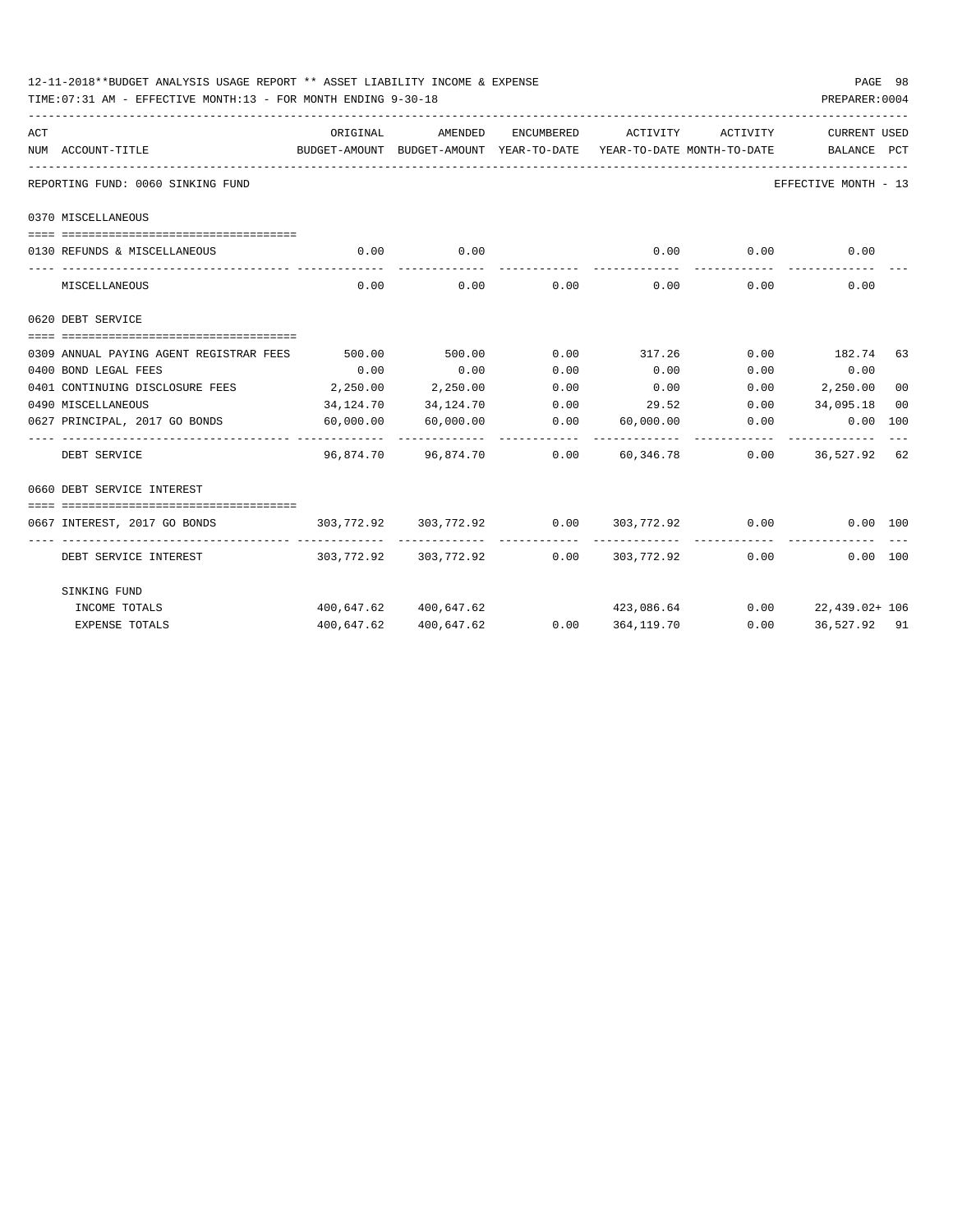|     | 12-11-2018**BUDGET ANALYSIS USAGE REPORT ** ASSET LIABILITY INCOME & EXPENSE<br>TIME: 07:31 AM - EFFECTIVE MONTH: 13 - FOR MONTH ENDING 9-30-18 |          |                                                     |            |                                        |                    | PREPARER: 0004                     | PAGE 99 |
|-----|-------------------------------------------------------------------------------------------------------------------------------------------------|----------|-----------------------------------------------------|------------|----------------------------------------|--------------------|------------------------------------|---------|
| ACT | NUM ACCOUNT-TITLE                                                                                                                               | ORIGINAL | AMENDED<br>BUDGET-AMOUNT BUDGET-AMOUNT YEAR-TO-DATE | ENCUMBERED | ACTIVITY<br>YEAR-TO-DATE MONTH-TO-DATE | ACTIVITY           | <b>CURRENT USED</b><br>BALANCE PCT |         |
|     | REPORTING FUND: 0061 DIST.CLK.CO.&DIST.CT.TECH.-COMB.FUN                                                                                        |          |                                                     |            |                                        |                    | EFFECTIVE MONTH - 13               |         |
|     | 0103 CASH                                                                                                                                       |          |                                                     |            |                                        |                    |                                    |         |
|     | 0100 DIST.CLK.CO.& DIST.CT.TECH.-COMBIN                                                                                                         |          |                                                     |            |                                        |                    | $324.04 - 0.00$ 2,801.67           |         |
|     | CASH                                                                                                                                            |          |                                                     |            | 324.04-                                | 0.00               | 2,801.67                           |         |
|     | 0120 RECEIVABLES                                                                                                                                |          |                                                     |            |                                        |                    |                                    |         |
|     | 0313 DUE FROM OTHER FUNDS                                                                                                                       |          |                                                     |            | $32.08 -$                              | 0.00               | 36.57                              |         |
|     | RECEIVABLES                                                                                                                                     |          |                                                     |            | $32.08 -$                              | 0.00               | 36.57                              |         |
|     | 0271 EQUITY ACCOUNT                                                                                                                             |          |                                                     |            |                                        |                    |                                    |         |
|     | 0200 EQUITY ACCOUNT                                                                                                                             |          |                                                     |            | $32.08 -$                              | 0.00               | 3,162.28                           |         |
|     | ---- -------------------------<br>EQUITY ACCOUNT                                                                                                |          |                                                     |            | $32.08 -$                              | 0.00               | 3,162.28                           |         |
|     | 0300 CASH                                                                                                                                       |          |                                                     |            |                                        |                    |                                    |         |
|     | 0161 BEGINNING CASH BALANCE                                                                                                                     | 0.00     | 0.00                                                |            | 0.00                                   | 0.00               | 0.00                               |         |
|     | CASH                                                                                                                                            | 0.00     | 0.00                                                | 0.00       | 0.00                                   | 0.00               | 0.00                               |         |
|     | 0370 DIST.CLK.MISCELLANEOUS INCOME                                                                                                              |          |                                                     |            |                                        |                    |                                    |         |
|     | 0440 DIST.CLK.CO.& DIST.CT.TECHNOLOGY F                                                                                                         | 1,000.00 | 1,000.00                                            |            | 586.56                                 | 0.00               | 413.44                             | 59      |
|     | DIST.CLK.MISCELLANEOUS INCOME                                                                                                                   | 1,000.00 | 1,000.00                                            | 0.00       | 586.56                                 | . <u>.</u><br>0.00 | 413.44                             | 59      |
|     | 0440 DIST.CLK.COURT TECHNOLOGY EQUIPMEN                                                                                                         |          |                                                     |            |                                        |                    |                                    |         |
|     | 0572 OFFICE EQUIPMENT                                                                                                                           | 1,000.00 | 1,000.00                                            | 0.00       | 910.60                                 | 0.00               | 89.40                              | 91      |
|     | DIST.CLK.COURT TECHNOLOGY EQUIPMEN                                                                                                              | 1,000.00 | 1,000.00                                            | 0.00       | 910.60                                 | .<br>0.00          | 89.40                              | 91      |
|     | DIST.CLK.CO.&DIST.CT.TECH.-COMB.FU                                                                                                              |          |                                                     |            |                                        |                    |                                    |         |
|     | INCOME TOTALS                                                                                                                                   | 1,000.00 | 1,000.00                                            |            | 586.56                                 |                    | $0.00$ 413.44                      | 59      |
|     | <b>EXPENSE TOTALS</b>                                                                                                                           | 1,000.00 | 1,000.00                                            | 0.00       | 910.60                                 | 0.00               | 89.40                              | 91      |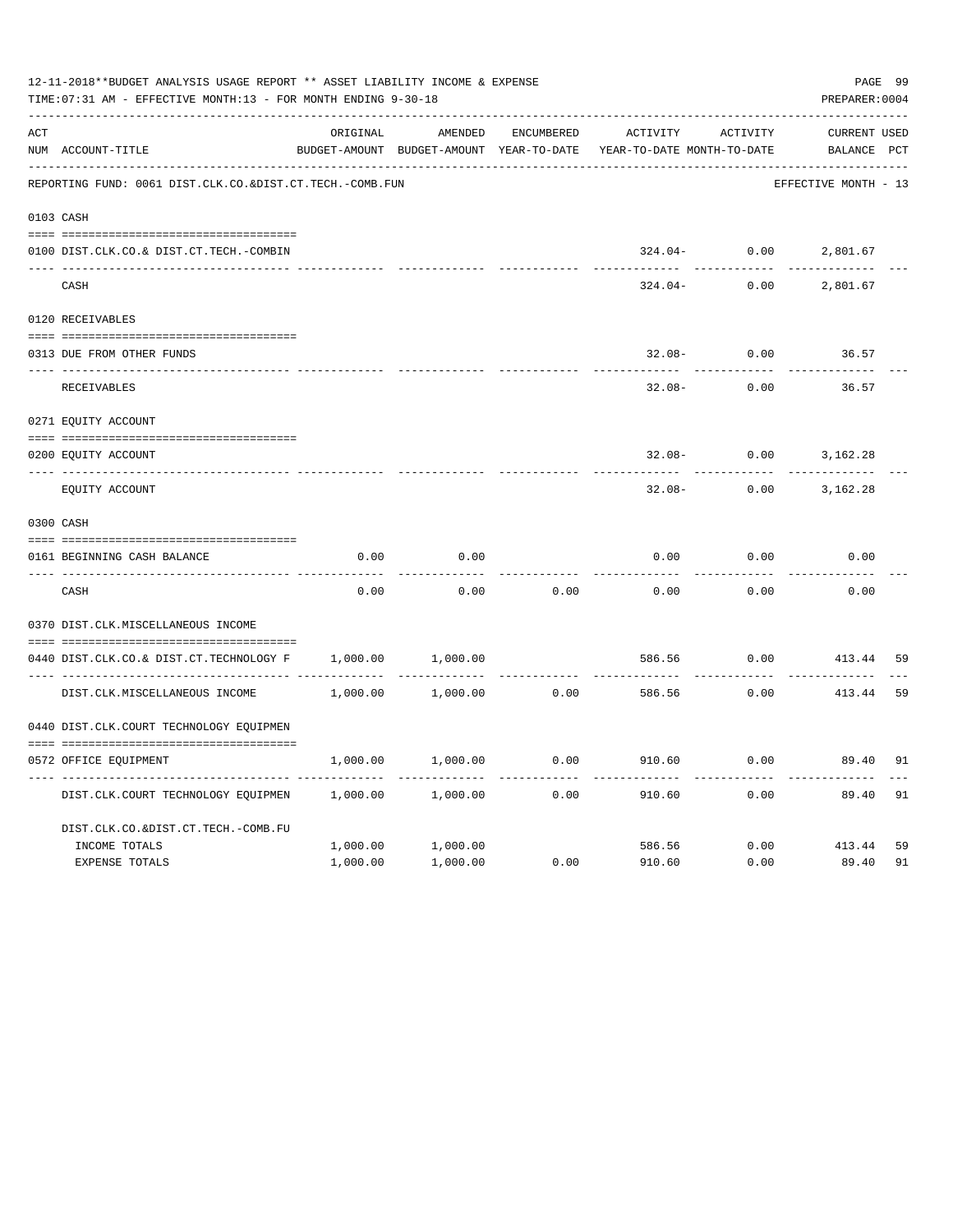|     | 12-11-2018**BUDGET ANALYSIS USAGE REPORT ** ASSET LIABILITY INCOME & EXPENSE<br>TIME: 07:31 AM - EFFECTIVE MONTH: 13 - FOR MONTH ENDING 9-30-18 |                      |                             |                               |                                                                                 |                         | PAGE 100<br>PREPARER: 0004            |                      |
|-----|-------------------------------------------------------------------------------------------------------------------------------------------------|----------------------|-----------------------------|-------------------------------|---------------------------------------------------------------------------------|-------------------------|---------------------------------------|----------------------|
| ACT | NUM ACCOUNT-TITLE                                                                                                                               | ORIGINAL             | AMENDED                     | ENCUMBERED                    | ACTIVITY<br>BUDGET-AMOUNT BUDGET-AMOUNT YEAR-TO-DATE YEAR-TO-DATE MONTH-TO-DATE | ACTIVITY                | CURRENT USED<br>BALANCE PCT           |                      |
|     | REPORTING FUND: 0062 DIST.CLK.COURT RECORDS PRESERVATION                                                                                        |                      |                             |                               |                                                                                 |                         | EFFECTIVE MONTH - 13                  |                      |
|     | 0103 CASH                                                                                                                                       |                      |                             |                               |                                                                                 |                         |                                       |                      |
|     | 0100 DIST.CLK.COURT RECORDS PRESERVATIO                                                                                                         |                      | -------------- ------------ |                               | ---------- ------------                                                         | 3,490.81 0.00 30,399.13 | .                                     |                      |
|     | CASH                                                                                                                                            |                      |                             |                               |                                                                                 | 3,490.81 0.00 30,399.13 |                                       |                      |
|     | 0120 RECEIVABLES                                                                                                                                |                      |                             |                               |                                                                                 |                         |                                       |                      |
|     | 0313 DUE FROM OTHER FUNDS                                                                                                                       |                      |                             |                               |                                                                                 | 387.93- 0.00 221.18     |                                       |                      |
|     | RECEIVABLES                                                                                                                                     |                      |                             |                               | ----------- ------------                                                        | 387.93- 0.00            | -----------<br>221.18                 |                      |
|     | 0271 EQUITY ACCOUNT                                                                                                                             |                      |                             |                               |                                                                                 |                         |                                       |                      |
|     | 0200 EQUITY ACCOUNT                                                                                                                             |                      |                             |                               |                                                                                 | 387.93- 0.00 27,129.50  |                                       |                      |
|     | EQUITY ACCOUNT                                                                                                                                  |                      |                             |                               | $387.93 -$                                                                      |                         | -------------<br>$0.00$ 27,129.50     |                      |
|     | 0300 CASH                                                                                                                                       |                      |                             |                               |                                                                                 |                         |                                       |                      |
|     | 0162 BEGINNING CASH BALANCE                                                                                                                     | 0.00                 | 0.00                        |                               | 0.00                                                                            | 0.00                    | 0.00                                  |                      |
|     | CASH                                                                                                                                            | 0.00                 | -----------<br>0.00         | 0.00                          | .<br>0.00                                                                       | 0.00                    | 0.00                                  |                      |
|     | 0360 INTEREST EARNINGS                                                                                                                          |                      |                             |                               |                                                                                 |                         |                                       |                      |
|     | 0100 INTEREST EARNINGS                                                                                                                          | 5.00                 | 5.00                        |                               |                                                                                 |                         | 23.03 0.00 18.03+461<br>----------- - |                      |
|     | .<br>INTEREST EARNINGS                                                                                                                          | 5.00                 | 5.00                        | - - - - - - - - - - -<br>0.00 | 23.03                                                                           | ------------<br>0.00    | 18.03+ 461                            |                      |
|     | 0370 DIST.CLK.COURT MISCELLAEOUS INCOME                                                                                                         |                      |                             |                               |                                                                                 |                         |                                       |                      |
|     | 0133 DIST.CLK.COURT RECORDS PRESERVATIO 4,000.00 4,000.00                                                                                       |                      |                             |                               |                                                                                 |                         | 3,467.78 0.00 532.22 87               |                      |
|     | DIST.CLK.COURT MISCELLAEOUS INCOME                                                                                                              |                      | 4,000.00 4,000.00           | 0.00                          | 3,467.78                                                                        | 0.00                    | 532.22 87                             |                      |
|     | 0449 DIST.CLK.RECORDS PRES.EQUIPMENT                                                                                                            |                      |                             |                               |                                                                                 |                         |                                       |                      |
|     | 0572 OFFICE EQUIPMENT                                                                                                                           | 4,005.00             | 4,005.00                    | 0.00                          | 0.00                                                                            |                         | $0.00$ 4,005.00 00                    |                      |
|     | DIST.CLK.RECORDS PRES.EQUIPMENT                                                                                                                 | 4,005.00             | 4,005.00                    | ------------<br>0.00          | 0.00                                                                            | 0.00                    | --------------<br>4,005.00            | 00                   |
|     | DIST.CLK.COURT RECORDS PRESERVATIO                                                                                                              |                      |                             |                               |                                                                                 |                         |                                       |                      |
|     | INCOME TOTALS<br>EXPENSE TOTALS                                                                                                                 | 4,005.00<br>4,005.00 | 4,005.00<br>4,005.00        | 0.00                          | 3,490.81<br>0.00                                                                | 0.00<br>0.00            | 514.19<br>4,005.00                    | 87<br>0 <sub>0</sub> |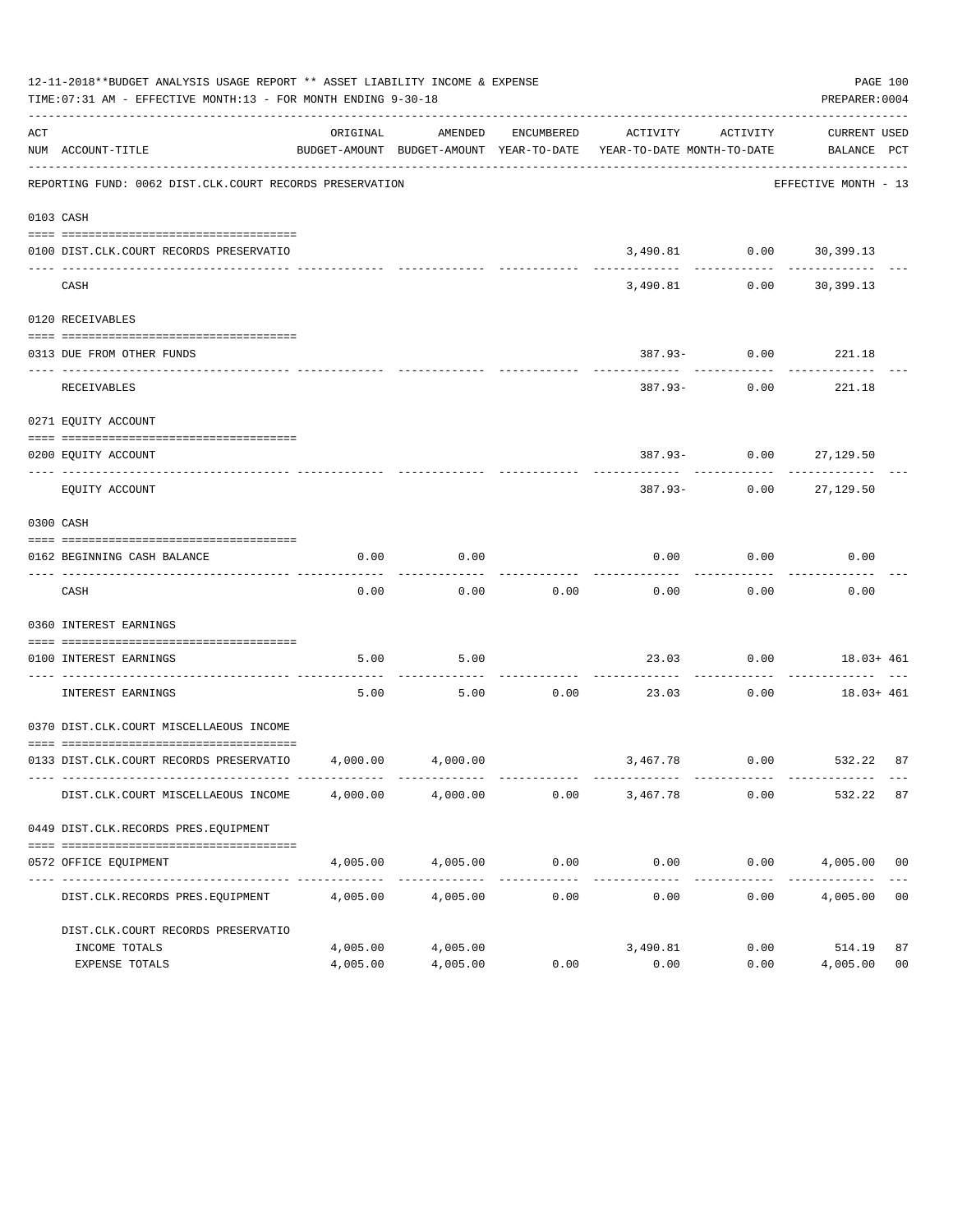|     | 12-11-2018**BUDGET ANALYSIS USAGE REPORT ** ASSET LIABILITY INCOME & EXPENSE<br>TIME: 07:31 AM - EFFECTIVE MONTH: 13 - FOR MONTH ENDING 9-30-18<br>PREPARER: 0004<br>ACTIVITY ACTIVITY |          |                              |            |                                                                                 |                       |                                     |                |  |
|-----|----------------------------------------------------------------------------------------------------------------------------------------------------------------------------------------|----------|------------------------------|------------|---------------------------------------------------------------------------------|-----------------------|-------------------------------------|----------------|--|
| ACT | NUM ACCOUNT-TITLE                                                                                                                                                                      | ORIGINAL | AMENDED                      | ENCUMBERED | BUDGET-AMOUNT BUDGET-AMOUNT YEAR-TO-DATE YEAR-TO-DATE MONTH-TO-DATE BALANCE PCT |                       | CURRENT USED                        |                |  |
|     | REPORTING FUND: 0063 LAW ENF. EDUCATION CONST. #1                                                                                                                                      |          |                              |            |                                                                                 |                       | EFFECTIVE MONTH - 13                |                |  |
|     | 0103 CASH                                                                                                                                                                              |          |                              |            |                                                                                 |                       |                                     |                |  |
|     | 0100 LEOSE CONST.#1-COMBINED FUNDS CHEC                                                                                                                                                |          |                              |            |                                                                                 |                       | 324.93- 0.00 1,006.88               |                |  |
|     | CASH                                                                                                                                                                                   |          |                              |            | $324.93-$                                                                       | 0.00                  | 1,006.88                            |                |  |
|     | 0200 LIABILITY ACCOUNT                                                                                                                                                                 |          |                              |            |                                                                                 |                       |                                     |                |  |
|     | 0910 SYSTEM ADDED LIABILITY LINE ITEM                                                                                                                                                  |          |                              |            | 0.00                                                                            | 0.00                  | 0.00                                |                |  |
|     | LIABILITY ACCOUNT                                                                                                                                                                      |          |                              |            | ---------<br>0.00                                                               | ---------<br>0.00     | 0.00                                |                |  |
|     | 0271 EQUITY ACCOUNT                                                                                                                                                                    |          |                              |            |                                                                                 |                       |                                     |                |  |
|     | 0200 EOUITY ACCOUNT                                                                                                                                                                    |          |                              |            | 0.00                                                                            |                       | $0.00$ 1,331.81                     |                |  |
|     | EQUITY ACCOUNT                                                                                                                                                                         |          |                              |            | 0.00                                                                            |                       | $0.00$ 1,331.81                     |                |  |
|     | 0300 CASH                                                                                                                                                                              |          |                              |            |                                                                                 |                       |                                     |                |  |
|     | 0151 BEGINNING CASH BALANCE                                                                                                                                                            |          | 1,000.00 1,000.00            |            | 0.00                                                                            |                       | $0.00$ $1,000.00$ 00<br>----------- |                |  |
|     | CASH                                                                                                                                                                                   |          | 1,000.00 1,000.00            | 0.00       | 0.00                                                                            |                       | $0.00$ 1,000.00                     | 00             |  |
|     | 0370 MISCELLANEOUS INCOME                                                                                                                                                              |          |                              |            |                                                                                 |                       |                                     |                |  |
|     | 0130 REFUNDS & MISCELLANEOUS                                                                                                                                                           | 0.00     | 0.00                         |            | 0.00                                                                            | 0.00                  | 0.00                                |                |  |
|     | 0160 PEACE OFFICER ALLOCATION                                                                                                                                                          | 1,000.00 | 1,000.00                     |            | 678.30                                                                          | 0.00<br>------------- | 321.70<br>-------------             | 68             |  |
|     | MISCELLANEOUS INCOME                                                                                                                                                                   |          | $1,000.00$ $1,000.00$ $0.00$ |            | 678.30                                                                          | 0.00                  | 321.70                              | 68             |  |
|     | 0551 LAW ENFORCEMENT EDUCATION                                                                                                                                                         |          |                              |            |                                                                                 |                       |                                     |                |  |
|     | 0427 OUT OF COUNTY TRAVEL                                                                                                                                                              | 1,000.00 | 1,000.00                     | 0.00       | 1,003.23                                                                        | 0.00                  | $3.23 - 100$                        |                |  |
|     | 0428 TRAINING & TUITION                                                                                                                                                                | 1,000.00 | 1,000.00                     | 0.00       | 0.00<br>.                                                                       | 0.00                  | 1,000.00                            | 0 <sub>0</sub> |  |
|     | LAW ENFORCEMENT EDUCATION                                                                                                                                                              | 2,000.00 | 2,000.00                     | 0.00       | 1,003.23                                                                        | 0.00                  | 996.77                              | 50             |  |
|     | LAW ENF. EDUCATION CONST. #1                                                                                                                                                           |          |                              |            |                                                                                 |                       |                                     |                |  |
|     | INCOME TOTALS                                                                                                                                                                          | 2,000.00 | 2,000.00                     |            | 678.30                                                                          | 0.00                  | 1,321.70                            | 34             |  |
|     | EXPENSE TOTALS                                                                                                                                                                         | 2,000.00 | 2,000.00                     | 0.00       | 1,003.23                                                                        | 0.00                  | 996.77                              | 50             |  |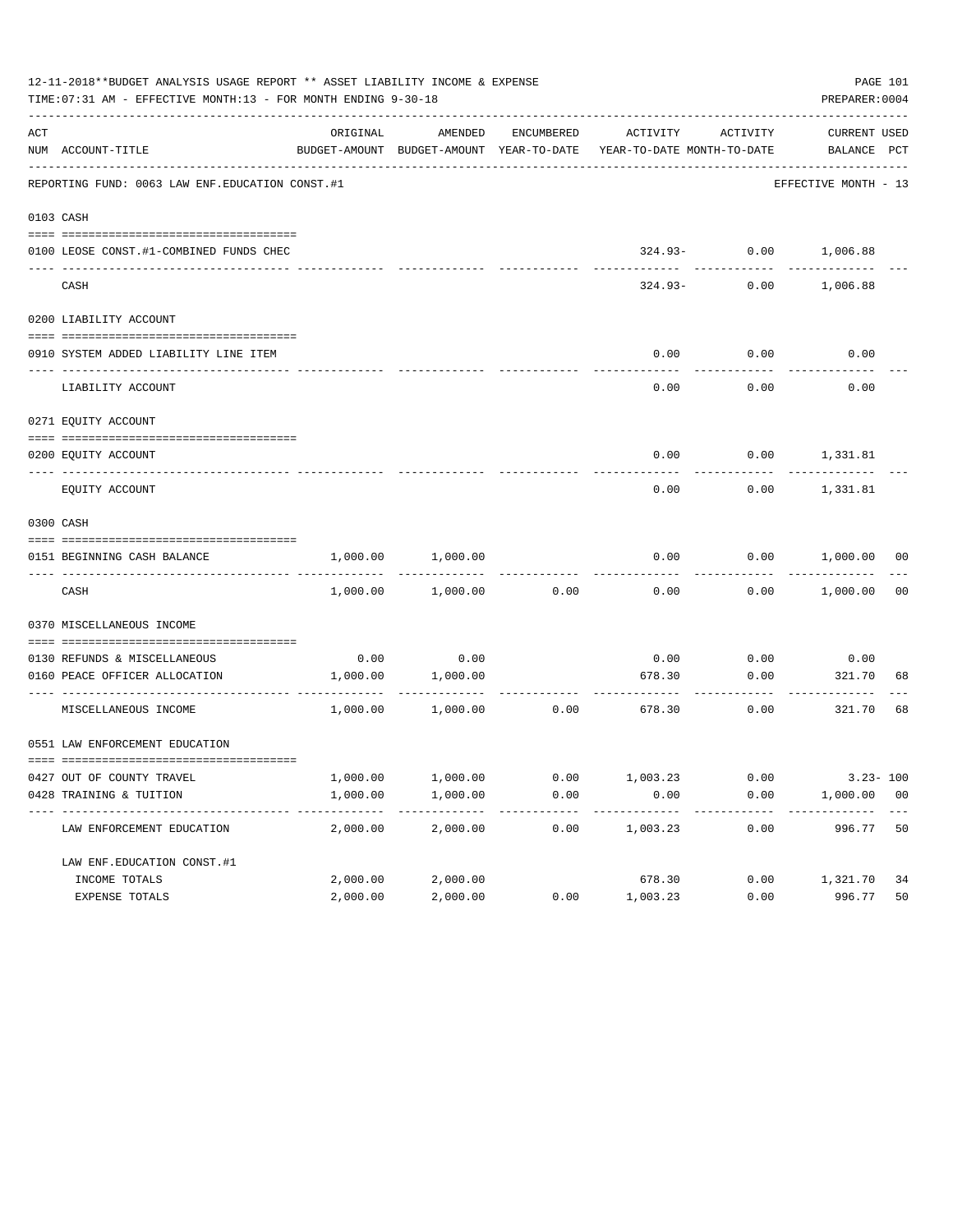|     | 12-11-2018**BUDGET ANALYSIS USAGE REPORT ** ASSET LIABILITY INCOME & EXPENSE<br>TIME: 07:31 AM - EFFECTIVE MONTH: 13 - FOR MONTH ENDING 9-30-18 |          |                   |            |        |                    | PAGE 102<br>PREPARER: 0004                                                                      |                |
|-----|-------------------------------------------------------------------------------------------------------------------------------------------------|----------|-------------------|------------|--------|--------------------|-------------------------------------------------------------------------------------------------|----------------|
| ACT | NUM ACCOUNT-TITLE                                                                                                                               | ORIGINAL | AMENDED           | ENCUMBERED |        | ACTIVITY ACTIVITY  | CURRENT USED<br>BUDGET-AMOUNT BUDGET-AMOUNT YEAR-TO-DATE YEAR-TO-DATE MONTH-TO-DATE BALANCE PCT |                |
|     | REPORTING FUND: 0064 LAW ENF. EDUCATION CONST. #2                                                                                               |          |                   |            |        |                    | EFFECTIVE MONTH - 13                                                                            |                |
|     | 0103 CASH                                                                                                                                       |          |                   |            |        |                    |                                                                                                 |                |
|     | 0100 LEOSE CONST.#2-COMBINED FUNDS CHEC<br>___________________________________                                                                  |          |                   |            |        | 678.48 0.00 678.48 |                                                                                                 |                |
|     | CASH                                                                                                                                            |          |                   |            | 678.48 | 0.00               | 678.48                                                                                          |                |
|     | 0200 LIABILITY ACCOUNT                                                                                                                          |          |                   |            |        |                    |                                                                                                 |                |
|     | 0910 SYSTEM ADDED LIABILITY LINE ITEM                                                                                                           |          |                   |            | 0.00   | 0.00               | 0.00                                                                                            |                |
|     | LIABILITY ACCOUNT                                                                                                                               |          |                   |            | 0.00   | 0.00               | 0.00                                                                                            |                |
|     | 0271 EQUITY ACCOUNT                                                                                                                             |          |                   |            |        |                    |                                                                                                 |                |
|     | 0200 EQUITY ACCOUNT                                                                                                                             |          |                   |            | 0.00   |                    | $0.00$ 0.00                                                                                     |                |
|     | EQUITY ACCOUNT                                                                                                                                  |          |                   |            | 0.00   | 0.00               | 0.00                                                                                            |                |
|     | 0300 CASH                                                                                                                                       |          |                   |            |        |                    |                                                                                                 |                |
|     | 0152 BEGINNING CASH BALANCE                                                                                                                     | 0.00     | 0.00              |            | 0.00   | 0.00               | 0.00                                                                                            |                |
|     | CASH                                                                                                                                            | 0.00     | 0.00              | 0.00       | 0.00   | 0.00               | 0.00                                                                                            |                |
|     | 0370 MISCELLANEOUS INCOME                                                                                                                       |          |                   |            |        |                    |                                                                                                 |                |
|     | 0130 REFUNDS & MISCELLANEOUS                                                                                                                    | 0.00     | 0.00              |            | 0.00   | 0.00               | 0.00                                                                                            |                |
|     | 0160 PEACE OFFICER ALLOCATION                                                                                                                   | 1,000.00 | 1,000.00          |            | 678.48 | 0.00<br>---------- | 321.52<br>----------                                                                            | 68             |
|     | MISCELLANEOUS INCOME                                                                                                                            |          | 1,000.00 1,000.00 | 0.00       | 678.48 | 0.00               | 321.52                                                                                          | 68             |
|     | 0552 LAW ENFORCEMENT EDUCATION                                                                                                                  |          |                   |            |        |                    |                                                                                                 |                |
|     | 0427 OUT OF COUNTY TRAVEL                                                                                                                       | 500.00   | 500.00            | 0.00       | 0.00   | 0.00               | 500.00                                                                                          | 00             |
|     | 0428 TRAINING & TUITION                                                                                                                         | 500.00   | 500.00            | 0.00       | 0.00   | 0.00               | 500.00                                                                                          | 0 <sub>0</sub> |
|     | LAW ENFORCEMENT EDUCATION                                                                                                                       | 1,000.00 | 1,000.00          | 0.00       | 0.00   | 0.00               | 1,000.00                                                                                        | 00             |
|     | LAW ENF. EDUCATION CONST. #2                                                                                                                    |          |                   |            |        |                    |                                                                                                 |                |
|     | INCOME TOTALS                                                                                                                                   | 1,000.00 | 1,000.00          |            | 678.48 | 0.00               | 321.52                                                                                          | 68             |
|     | EXPENSE TOTALS                                                                                                                                  | 1,000.00 | 1,000.00          | 0.00       | 0.00   | 0.00               | 1,000.00                                                                                        | 0 <sub>0</sub> |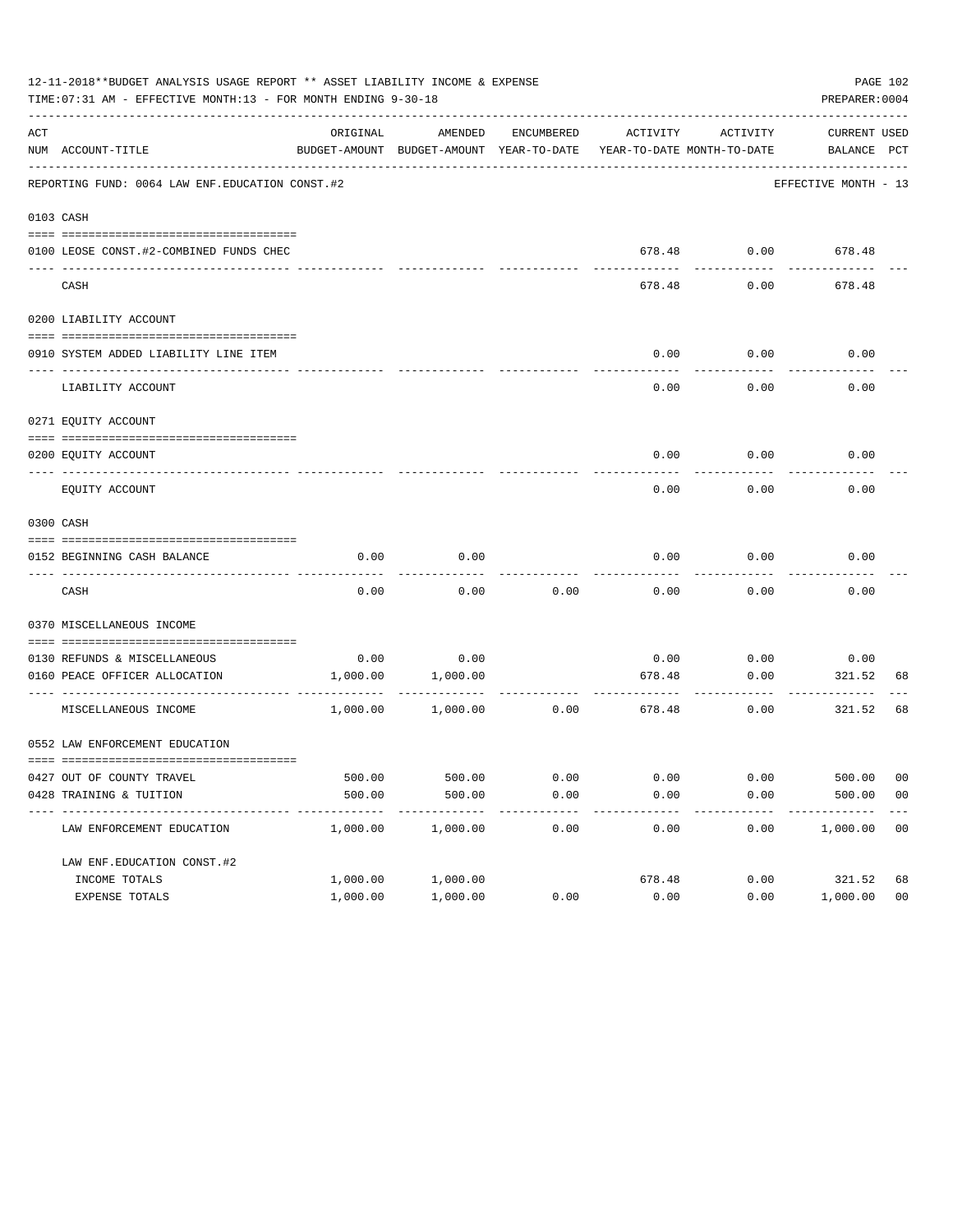|     | 12-11-2018**BUDGET ANALYSIS USAGE REPORT ** ASSET LIABILITY INCOME & EXPENSE<br>TIME: 07:31 AM - EFFECTIVE MONTH: 13 - FOR MONTH ENDING 9-30-18 |          |                                                                                |      |        |                              | PAGE 103<br>PREPARER: 0004         |                |
|-----|-------------------------------------------------------------------------------------------------------------------------------------------------|----------|--------------------------------------------------------------------------------|------|--------|------------------------------|------------------------------------|----------------|
| ACT | NUM ACCOUNT-TITLE                                                                                                                               | ORIGINAL | AMENDED<br>BUDGET-AMOUNT BUDGET-AMOUNT YEAR-TO-DATE YEAR-TO-DATE MONTH-TO-DATE |      |        | ENCUMBERED ACTIVITY ACTIVITY | <b>CURRENT USED</b><br>BALANCE PCT |                |
|     | REPORTING FUND: 0065 LAW ENF. EDUCATION CONST. #3                                                                                               |          |                                                                                |      |        |                              | EFFECTIVE MONTH - 13               |                |
|     | 0103 CASH                                                                                                                                       |          |                                                                                |      |        |                              |                                    |                |
|     | 0100 LEOSE CONST.#3-COMBINED FUNDS CHEC                                                                                                         |          |                                                                                |      |        | 678.30   0.00   2,010.11     |                                    |                |
|     | CASH                                                                                                                                            |          |                                                                                |      | 678.30 | 0.00                         | 2,010.11                           |                |
|     | 0200 LIABILITY ACCOUNT                                                                                                                          |          |                                                                                |      |        |                              |                                    |                |
|     | 0910 SYSTEM ADDED LIABILITY LINE ITEM                                                                                                           |          |                                                                                |      | 0.00   | 0.00                         | 0.00                               |                |
|     | LIABILITY ACCOUNT                                                                                                                               |          |                                                                                |      | 0.00   | 0.00                         | 0.00                               |                |
|     | 0271 EOUITY ACCOUNT                                                                                                                             |          |                                                                                |      |        |                              |                                    |                |
|     | 0200 EQUITY ACCOUNT                                                                                                                             |          |                                                                                |      |        | $0.00$ $0.00$ $1,331.81$     |                                    |                |
|     | EQUITY ACCOUNT                                                                                                                                  |          |                                                                                |      | 0.00   | 0.00                         | 1,331.81                           |                |
|     | 0300 CASH                                                                                                                                       |          |                                                                                |      |        |                              |                                    |                |
|     | 0153 BEGINNING CASH BALANCE                                                                                                                     | 1,000.00 | 1,000.00                                                                       |      | 0.00   | 0.00                         | 1,000.00 00                        |                |
|     | CASH                                                                                                                                            | 1,000.00 | 1,000.00                                                                       | 0.00 | 0.00   |                              | $0.00$ 1,000.00                    | 0 <sub>0</sub> |
|     | 0370 MISCELLANEOUS                                                                                                                              |          |                                                                                |      |        |                              |                                    |                |
|     | 0130 REFUNDS & MISCELLANEOUS                                                                                                                    | 0.00     | 0.00                                                                           |      | 0.00   | 0.00                         | 0.00                               |                |
|     | 0160 PEACE OFFICER ALLOCATION                                                                                                                   | 1,000.00 | 1,000.00                                                                       |      | 678.30 | 0.00<br>-----------          | 321.70                             | 68             |
|     | MISCELLANEOUS                                                                                                                                   | 1,000.00 | 1,000.00                                                                       | 0.00 | 678.30 | 0.00                         | 321.70                             | 68             |
|     | 0553 LAW ENFORCEMENT EDUCATION                                                                                                                  |          |                                                                                |      |        |                              |                                    |                |
|     | 0427 OUT OF COUNTY TRAVEL                                                                                                                       | 1,000.00 | 1,000.00                                                                       | 0.00 | 0.00   | 0.00                         | 1,000.00                           | 00             |
|     | 0428 TRAINING & TUITION                                                                                                                         | 1,000.00 | 1,000.00                                                                       | 0.00 | 0.00   | 0.00                         | 1,000.00                           | 0 <sub>0</sub> |
|     | LAW ENFORCEMENT EDUCATION                                                                                                                       | 2,000.00 | 2,000.00                                                                       | 0.00 | 0.00   | 0.00                         | 2,000.00                           | 0 <sub>0</sub> |
|     | LAW ENF. EDUCATION CONST. #3                                                                                                                    |          |                                                                                |      |        |                              |                                    |                |
|     | INCOME TOTALS                                                                                                                                   | 2,000.00 | 2,000.00                                                                       |      | 678.30 | 0.00                         | 1,321.70                           | 34             |
|     | EXPENSE TOTALS                                                                                                                                  | 2,000.00 | 2,000.00                                                                       | 0.00 | 0.00   | 0.00                         | 2,000.00                           | 0 <sub>0</sub> |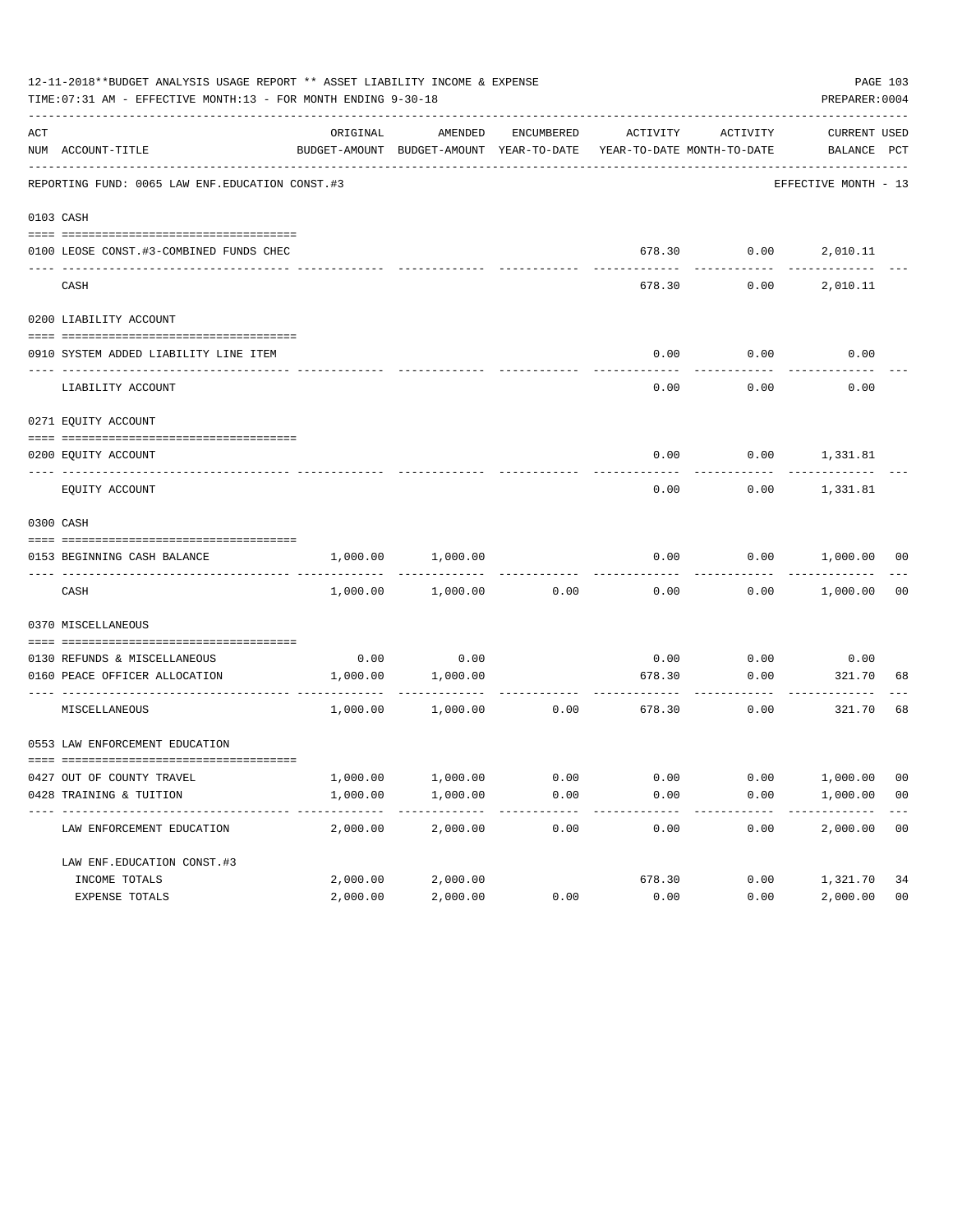|     | 12-11-2018**BUDGET ANALYSIS USAGE REPORT ** ASSET LIABILITY INCOME & EXPENSE<br>TIME: 07:31 AM - EFFECTIVE MONTH: 13 - FOR MONTH ENDING 9-30-18 |                               |                                                     |                   |                            |                       | PREPARER: 0004                      | PAGE 104       |
|-----|-------------------------------------------------------------------------------------------------------------------------------------------------|-------------------------------|-----------------------------------------------------|-------------------|----------------------------|-----------------------|-------------------------------------|----------------|
| ACT | NUM ACCOUNT-TITLE                                                                                                                               | ORIGINAL                      | AMENDED<br>BUDGET-AMOUNT BUDGET-AMOUNT YEAR-TO-DATE | ENCUMBERED        | YEAR-TO-DATE MONTH-TO-DATE | ACTIVITY ACTIVITY     | <b>CURRENT USED</b><br>BALANCE PCT  |                |
|     | REPORTING FUND: 0066 2017 GO BONDS-CONSTRUCTION FUND                                                                                            |                               |                                                     |                   |                            |                       | EFFECTIVE MONTH - 13                |                |
|     | 0103 CASH                                                                                                                                       |                               |                                                     |                   |                            |                       |                                     |                |
|     |                                                                                                                                                 |                               |                                                     |                   |                            |                       |                                     |                |
|     | 0100 GO BONDS CONST. - COMBINED FUNDS CHE                                                                                                       |                               |                                                     |                   | $6,250,000.00-$            |                       | $0.00$ 0.00                         |                |
|     | 0166 ICS DEPOSIT                                                                                                                                |                               |                                                     |                   | 5,526,895.58               | 0.00                  | 5,526,895.58                        |                |
|     | 0175 TEXPOOL                                                                                                                                    |                               |                                                     |                   | 0.00                       |                       | $0.00$ 0.00                         |                |
|     | CASH                                                                                                                                            |                               |                                                     |                   |                            |                       | 723, 104. 42 - 0.00 5, 526, 895. 58 |                |
|     | 0200 LIABILITY ACCOUNT                                                                                                                          |                               |                                                     |                   |                            |                       |                                     |                |
|     |                                                                                                                                                 |                               |                                                     |                   |                            |                       |                                     |                |
|     | 0900 SYSTEM ADDED LIABILITY LINE-ITEM                                                                                                           |                               |                                                     |                   |                            |                       | 4, 166.30 4, 166.30 4, 166.30       |                |
|     | 0910 SYSTEM ADDED LIABILITY LINE-ITEM                                                                                                           |                               |                                                     |                   | 0.00                       | 0.00<br>. <u>.</u> .  | 0.00                                |                |
|     | LIABILITY ACCOUNT                                                                                                                               |                               |                                                     |                   |                            | 4, 166. 30 4, 166. 30 | 4,166.30                            |                |
|     | 0231 2017 GO BONDS PAYABLE                                                                                                                      |                               |                                                     |                   |                            |                       |                                     |                |
|     |                                                                                                                                                 |                               |                                                     |                   |                            |                       | 0.00                                |                |
|     | 0200 2017 GO BONDS PAYABLE                                                                                                                      |                               |                                                     |                   | $6, 250, 000.00 - 0.00$    |                       |                                     |                |
|     | 2017 GO BONDS PAYABLE                                                                                                                           |                               |                                                     |                   | $6, 250, 000.00 - 0.00$    |                       | 0.00                                |                |
|     | 0271 EQUITY ACCOUNT                                                                                                                             |                               |                                                     |                   |                            |                       |                                     |                |
|     | 0200 EQUITY ACCOUNT                                                                                                                             |                               |                                                     |                   |                            |                       | 6,250,000.00   0.00   6,250,000.00  |                |
|     | ------------------------ -----------<br>---- -----------                                                                                        |                               |                                                     |                   |                            | -------------         | -------------                       |                |
|     | EQUITY ACCOUNT                                                                                                                                  |                               |                                                     |                   |                            |                       | 6,250,000.00   0.00   6,250,000.00  |                |
|     | 0300 CASH                                                                                                                                       |                               |                                                     |                   |                            |                       |                                     |                |
|     | 0166 BEGINNING CASH BALANCE                                                                                                                     | $2,000,000.00$ $2,000,000.00$ |                                                     |                   |                            |                       | $0.00$ $0.00$ $2,000,000.00$        | 00             |
|     | CASH                                                                                                                                            | 2,000,000.00                  |                                                     | 2,000,000.00 0.00 | 0.00                       |                       | $0.00 \quad 2,000,000.00$           | 0 <sub>0</sub> |
|     | 0360 INTEREST EARNINGS                                                                                                                          |                               |                                                     |                   |                            |                       |                                     |                |
|     |                                                                                                                                                 |                               |                                                     |                   |                            |                       |                                     |                |
|     | 0100 INTEREST EARNINGS LEGEND BANK                                                                                                              | 0.00                          | 0.00                                                |                   | 0.00                       | 0.00                  | 0.00                                |                |
|     | 0166 INTEREST EARNINGS ICS                                                                                                                      | 0.00                          | 0.00<br>$- - - -$                                   |                   | 51,319.49                  | 0.00                  | $51, 319.49+$                       |                |
|     | INTEREST EARNINGS                                                                                                                               | 0.00                          | 0.00                                                | 0.00              | 51, 319.49                 | 0.00                  | $51,319.49+$                        |                |
|     | 0370 MISCELLANEOUS                                                                                                                              |                               |                                                     |                   |                            |                       |                                     |                |
|     |                                                                                                                                                 |                               |                                                     |                   |                            |                       |                                     |                |
|     | 0130 REFUNDS & MISCELLANEOUS                                                                                                                    | 0.00                          | 0.00                                                |                   | 0.00                       | 0.00                  | 0.00                                |                |
|     | MISCELLANEOUS                                                                                                                                   | 0.00                          | 0.00                                                | 0.00              | 0.00                       | 0.00                  | 0.00                                |                |
|     | 0509 CONTINGENCY                                                                                                                                |                               |                                                     |                   |                            |                       |                                     |                |
|     | 0475 CONTINGENCY                                                                                                                                | 0.00                          | 0.00                                                | 0.00              | 0.00                       | 0.00                  | 0.00                                |                |
|     |                                                                                                                                                 |                               |                                                     |                   |                            |                       |                                     |                |
|     | CONTINGENCY                                                                                                                                     | 0.00                          | 0.00                                                | 0.00              | 0.00                       | 0.00                  | 0.00                                |                |
|     | 0666 COURTHOUSE CONSTRUCTION PHASE 1                                                                                                            |                               |                                                     |                   |                            |                       |                                     |                |
|     | 0165 CONSTRUCTION                                                                                                                               | 0.00                          | 0.00                                                | 0.00              | 0.00                       | 0.00                  | 0.00                                |                |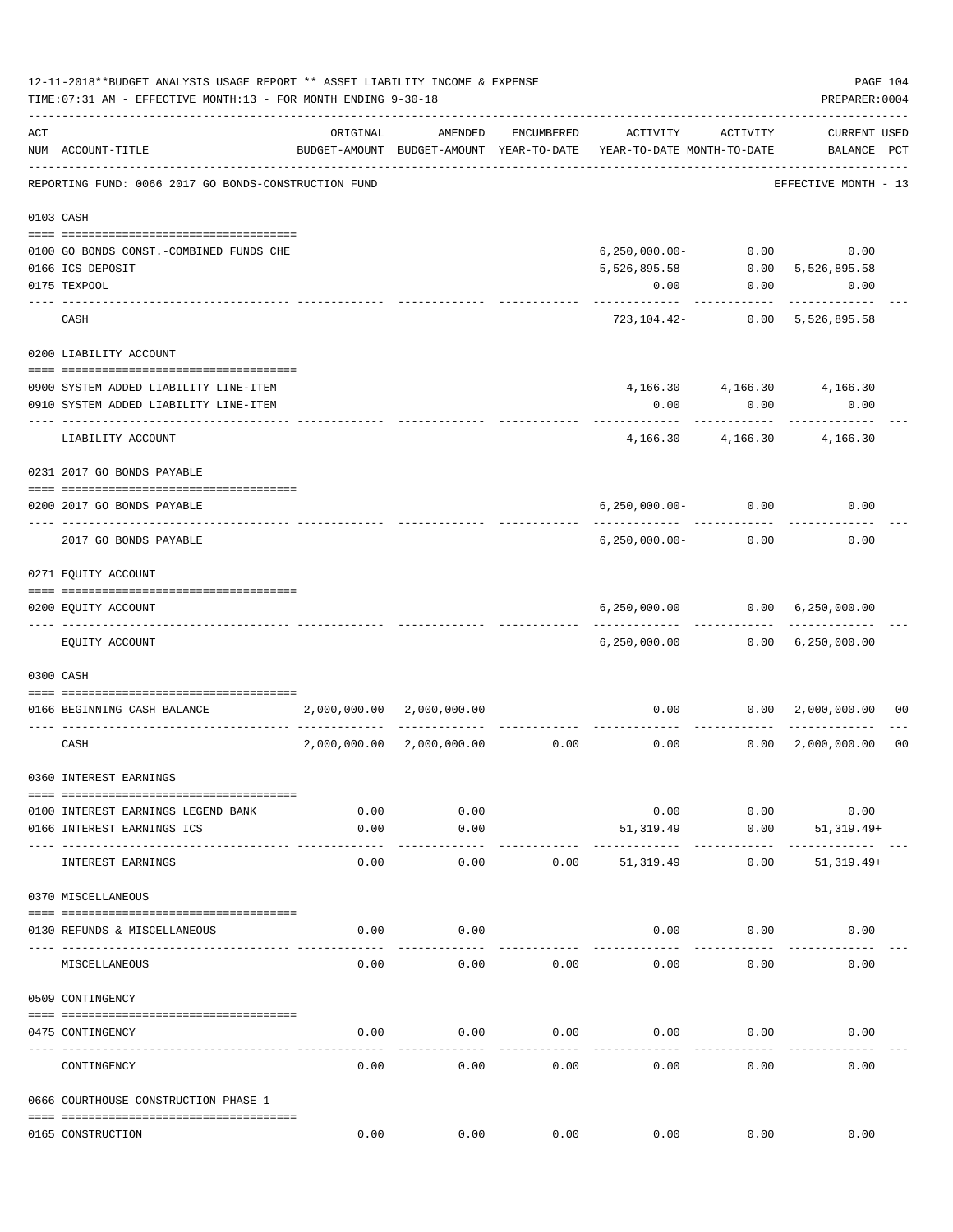## 12-11-2018\*\*BUDGET ANALYSIS USAGE REPORT \*\* ASSET LIABILITY INCOME & EXPENSE PAGE 105

TIME:07:31 AM - EFFECTIVE MONTH:13 - FOR MONTH ENDING 9-30-18 PREPARER:0004

| ACT |                                                                                                    | ORIGINAL                                                                        | AMENDED                   |               |                    | ENCUMBERED ACTIVITY ACTIVITY                              | CURRENT USED                       |    |
|-----|----------------------------------------------------------------------------------------------------|---------------------------------------------------------------------------------|---------------------------|---------------|--------------------|-----------------------------------------------------------|------------------------------------|----|
|     | NUM ACCOUNT-TITLE                                                                                  | BUDGET-AMOUNT BUDGET-AMOUNT YEAR-TO-DATE YEAR-TO-DATE MONTH-TO-DATE BALANCE PCT |                           |               |                    |                                                           |                                    |    |
|     | REPORTING FUND: 0066 2017 GO BONDS-CONSTRUCTION FUND                                               |                                                                                 |                           |               |                    |                                                           | EFFECTIVE MONTH - 13               |    |
|     | 0400 ATTORNEY FEES                                                                                 | 0.00                                                                            | 4,556.00                  |               |                    | $0.00$ 4,556.00 0.00                                      | 0.00 100                           |    |
|     | 0402 ENGINEERING                                                                                   | 0.00                                                                            | 0.00                      | 0.00          | 0.00               | 0.00                                                      | 0.00                               |    |
|     | 0403 ARCHITECTURAL FEES                                                                            | 0.00                                                                            | 171,969.67                |               |                    | $0.00$ 171,969.67 0.00                                    | 0.00 100                           |    |
|     | 0426 PROFESSIONAL FEES                                                                             | 0.00                                                                            |                           |               |                    | $0.00$ $0.00$ $3,710.00$ $3,710.00$ $3,710.00$ $3,710.00$ |                                    |    |
|     | 0430 BIDS & NOTICES                                                                                | 0.00                                                                            |                           | 468.00 0.00   |                    | $924.30$ $456.30$ $456.30$ $456.30$ $198$                 |                                    |    |
|     | 0450 R & M BUILDINGS                                                                               | 0.00                                                                            |                           | $0.00$ 0.00   | 0.00               | 0.00                                                      | 0.00                               |    |
|     | 0451 ASBESTOS ABATEMENT                                                                            | 0.00                                                                            | 116,923.93 0.00           |               | 116,923.93         | 0.00                                                      | $0.00$ 100                         |    |
|     | 0482 DEMOLITION                                                                                    | 0.00                                                                            | 439,754.31                | 0.00          | 439,754.31         | 0.00                                                      | 0.00 100                           |    |
|     | 0490 MISCELLANEOUS                                                                                 |                                                                                 | 2,000,000.00 1,226,276.09 | 0.00          | 700.00             |                                                           | $0.00 \quad 1,225,576.09 \quad 00$ |    |
|     | 0535 BUILDING                                                                                      | 0.00                                                                            | 0.00                      | 0.00          | 0.00               |                                                           | $0.00$ 0.00                        |    |
|     | 0695 SURVEYING                                                                                     |                                                                                 | $0.00$ $8,500.00$         |               |                    | $0.00$ $8,500.00$ $0.00$                                  | $0.00$ 100                         |    |
|     | COURTHOUSE CONSTRUCTION PHASE 1 2,000,000.00 1,968,448.00 0.00 747,038.21 4,166.30 1,221,409.79 38 |                                                                                 |                           | ------------- |                    |                                                           |                                    |    |
|     | 0667 COURTHOUSE CONSTRUCTION PHASE 2                                                               |                                                                                 |                           |               |                    |                                                           |                                    |    |
|     | 0165 CONSTRUCTION                                                                                  | 0.00                                                                            | 0.00                      |               |                    | $0.00$ 0.00 0.00                                          | 0.00                               |    |
|     | 0400 ATTORNEY FEES                                                                                 | 0.00                                                                            | 0.00                      | 0.00          | 0.00               | 0.00                                                      | 0.00                               |    |
|     | 0403 ARCHITECTURAL FEES                                                                            | 0.00                                                                            | 31,552.00                 |               | $0.00$ $31,552.00$ | 0.00                                                      | 0.00 100                           |    |
|     | 0430 BIDS & NOTICES                                                                                | 0.00                                                                            | 0.00                      | 0.00          | 0.00               | 0.00                                                      | 0.00                               |    |
|     | 0451 ASBESTOS & OTHER TESTING                                                                      | 0.00                                                                            | 0.00                      | 0.00          | 0.00               | 0.00                                                      | 0.00                               |    |
|     | 0453 IT DESIGN                                                                                     | 0.00                                                                            | 0.00                      | 0.00          | 0.00               | 0.00                                                      | 0.00                               |    |
|     | 0455 SECURITY                                                                                      | 0.00                                                                            | 0.00                      | 0.00          | 0.00               | 0.00                                                      | 0.00                               |    |
|     | 0490 MISCELLANEOUS                                                                                 | 0.00                                                                            | 0.00                      | 0.00          | 0.00               | 0.00                                                      | 0.00                               |    |
|     | COURTHOUSE CONSTRUCTION PHASE 2                                                                    | $0.00$ $31,552.00$ $0.00$ $31,552.00$ $0.00$ $0.00$ $0.00$                      |                           |               |                    |                                                           |                                    |    |
|     | 2017 GO BONDS-CONSTRUCTION FUND                                                                    |                                                                                 |                           |               |                    |                                                           |                                    |    |
|     | INCOME TOTALS                                                                                      |                                                                                 | 2,000,000.00 2,000,000.00 |               |                    | 51,319.49   0.00   1,948,680.51   03                      |                                    |    |
|     | <b>EXPENSE TOTALS</b>                                                                              |                                                                                 | 2,000,000.00 2,000,000.00 |               | 0.00 778,590.21    |                                                           | 4,166.30 1,221,409.79              | 39 |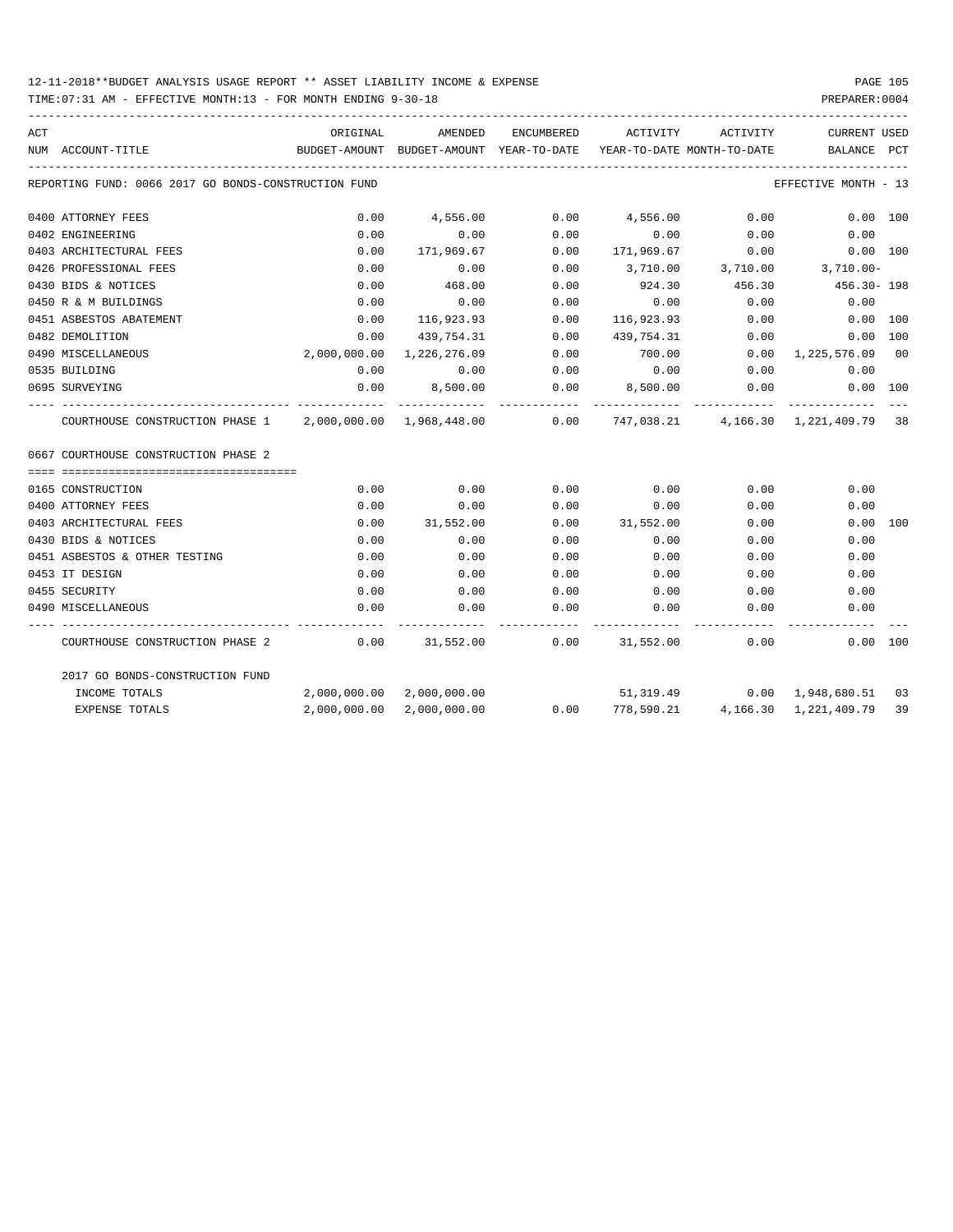| 12-11-2018**BUDGET ANALYSIS USAGE REPORT ** ASSET LIABILITY INCOME & EXPENSE<br>PAGE 106<br>TIME: 07:31 AM - EFFECTIVE MONTH: 13 - FOR MONTH ENDING 9-30-18<br>PREPARER: 0004 |                                                          |           |           |            |                                                                     |                   |                      |                |  |
|-------------------------------------------------------------------------------------------------------------------------------------------------------------------------------|----------------------------------------------------------|-----------|-----------|------------|---------------------------------------------------------------------|-------------------|----------------------|----------------|--|
| ACT                                                                                                                                                                           |                                                          | ORIGINAL  | AMENDED   | ENCUMBERED | ACTIVITY                                                            | ACTIVITY          | CURRENT USED         |                |  |
|                                                                                                                                                                               | NUM ACCOUNT-TITLE                                        |           |           |            | BUDGET-AMOUNT BUDGET-AMOUNT YEAR-TO-DATE YEAR-TO-DATE MONTH-TO-DATE |                   | BALANCE PCT          |                |  |
|                                                                                                                                                                               | REPORTING FUND: 0067 F.C. DETENTION CENTER ANNUAL PAYMEN |           |           |            |                                                                     |                   | EFFECTIVE MONTH - 13 |                |  |
|                                                                                                                                                                               | 0103 CASH                                                |           |           |            |                                                                     |                   |                      |                |  |
|                                                                                                                                                                               | 0100 ANNUAL PAYMENT-COMBINED FUND CKING                  |           |           |            |                                                                     | $5,815.95 - 0.00$ | $5,815.95-$          |                |  |
|                                                                                                                                                                               | CASH                                                     |           |           |            | $5.815.95 -$                                                        | 0.00              | $5,815.95-$          |                |  |
|                                                                                                                                                                               | 0200 SYSTEM ADDED LIABILITY DEPARTMENT                   |           |           |            |                                                                     |                   |                      |                |  |
|                                                                                                                                                                               | 0910 SYSTEM ADDED LIABILITY LINE-ITEM                    |           |           |            | 0.00                                                                | 0.00              | 0.00                 |                |  |
|                                                                                                                                                                               | SYSTEM ADDED LIABILITY DEPARTMENT                        |           |           |            | 0.00                                                                | 0.00              | 0.00                 |                |  |
|                                                                                                                                                                               | 0271 EQUITY ACCOUNT                                      |           |           |            |                                                                     |                   |                      |                |  |
|                                                                                                                                                                               | 0200 EQUITY ACCOUNT                                      |           |           |            | 0.00                                                                | 0.00              | 0.00                 |                |  |
|                                                                                                                                                                               | EQUITY ACCOUNT                                           |           |           |            | 0.00                                                                | 0.00              | 0.00                 |                |  |
|                                                                                                                                                                               | 0300 CASH                                                |           |           |            |                                                                     |                   |                      |                |  |
|                                                                                                                                                                               |                                                          |           |           |            |                                                                     |                   |                      |                |  |
|                                                                                                                                                                               | 0110 UNENCUMBERED FUND BALANCE                           | 0.00      | 0.00      |            | 0.00                                                                | 0.00              | 0.00                 |                |  |
|                                                                                                                                                                               | CASH                                                     | 0.00      | 0.00      | 0.00       | 0.00                                                                | 0.00              | 0.00                 |                |  |
|                                                                                                                                                                               | 0319 ANNUAL PAYMENT INCOME                               |           |           |            |                                                                     |                   |                      |                |  |
|                                                                                                                                                                               | 0551 ANNUAL PAYMENT                                      | 10,000.00 | 10,000.00 |            | 0.00                                                                | 0.00              | 10,000.00            | 00             |  |
|                                                                                                                                                                               | . <u>.</u><br>ANNUAL PAYMENT INCOME                      | 10,000.00 | 10,000.00 | 0.00       | 0.00                                                                | 0.00              | 10,000.00            | 0 <sub>0</sub> |  |
|                                                                                                                                                                               | 0560 F.C. SHERIFF ANNUAL PAYMENT                         |           |           |            |                                                                     |                   |                      |                |  |
|                                                                                                                                                                               |                                                          |           |           |            |                                                                     |                   |                      |                |  |
|                                                                                                                                                                               | 0428 TRAINING & TUITION                                  |           |           |            | 5,000.00 10,000.00 0.00 5,815.95 0.00 4,184.05                      |                   |                      | 58             |  |
|                                                                                                                                                                               | 0580 INVESTIGATIVE EQUIPMENT                             | 5,000.00  | 0.00      | 0.00       | 0.00                                                                | 0.00              | 0.00                 |                |  |
|                                                                                                                                                                               | F.C. SHERIFF ANNUAL PAYMENT                              | 10,000.00 | 10,000.00 | 0.00       | 5,815.95                                                            | 0.00              | 4,184.05             | 58             |  |
|                                                                                                                                                                               | F.C. DETENTION CENTER ANNUAL PAYME                       |           |           |            |                                                                     |                   |                      |                |  |
|                                                                                                                                                                               | INCOME TOTALS                                            | 10,000.00 | 10,000.00 |            | 0.00                                                                | 0.00              | 10,000.00            | 0 <sub>0</sub> |  |
|                                                                                                                                                                               | EXPENSE TOTALS                                           | 10,000.00 | 10,000.00 | 0.00       | 5,815.95                                                            | 0.00              | 4,184.05             | 58             |  |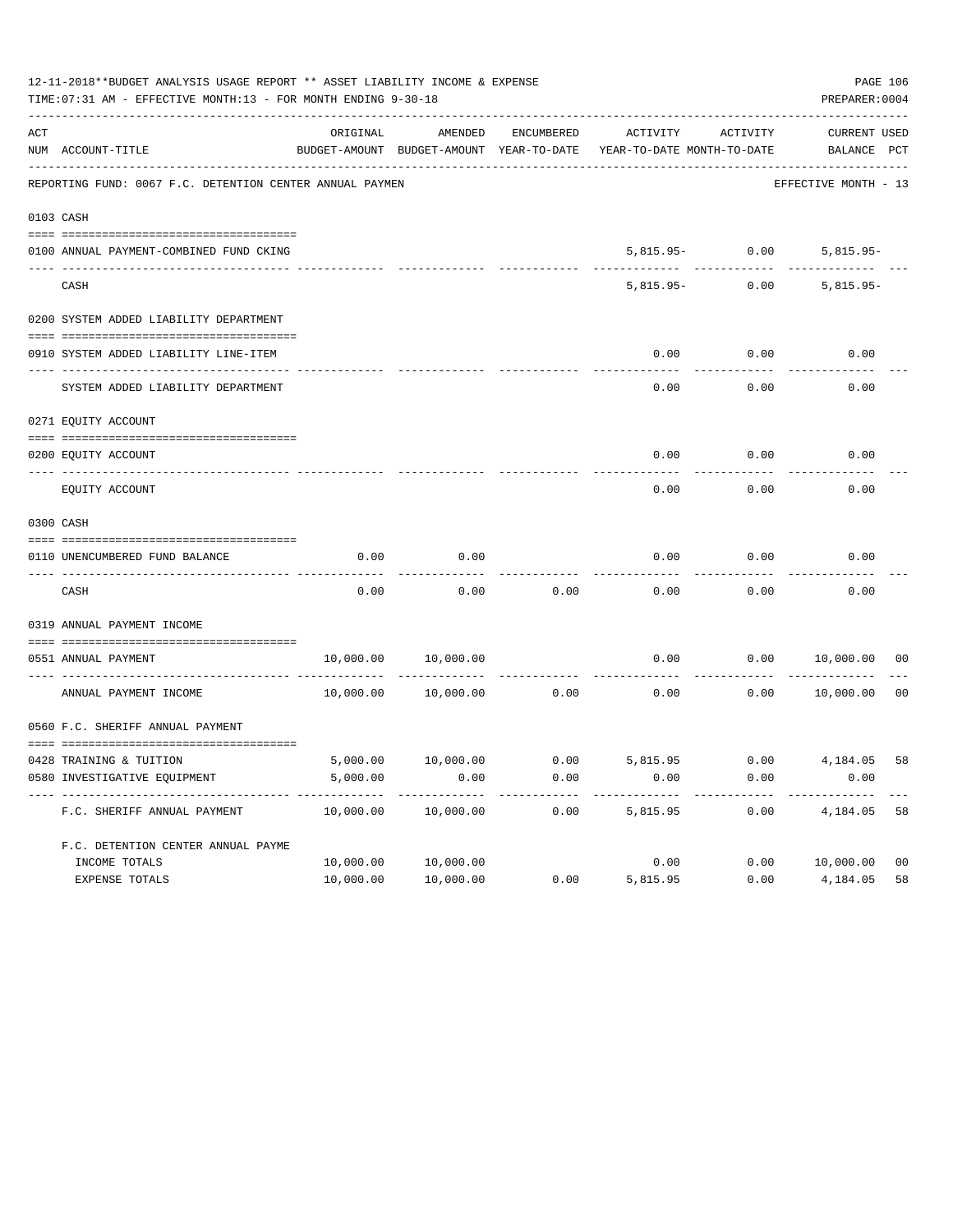| 12-11-2018**BUDGET ANALYSIS USAGE REPORT ** ASSET LIABILITY INCOME & EXPENSE<br>TIME: 07:31 AM - EFFECTIVE MONTH: 13 - FOR MONTH ENDING 9-30-18 |                                                                         |          |                                                     |            |                                        |              |                                    |  |
|-------------------------------------------------------------------------------------------------------------------------------------------------|-------------------------------------------------------------------------|----------|-----------------------------------------------------|------------|----------------------------------------|--------------|------------------------------------|--|
| ACT                                                                                                                                             | NUM ACCOUNT-TITLE                                                       | ORIGINAL | AMENDED<br>BUDGET-AMOUNT BUDGET-AMOUNT YEAR-TO-DATE | ENCUMBERED | ACTIVITY<br>YEAR-TO-DATE MONTH-TO-DATE | ACTIVITY     | <b>CURRENT USED</b><br>BALANCE PCT |  |
|                                                                                                                                                 | REPORTING FUND: 0070 RIGHT OF WAY FUND                                  |          |                                                     |            |                                        |              | EFFECTIVE MONTH - 13               |  |
|                                                                                                                                                 | 0102 A/P CLEARING                                                       |          |                                                     |            |                                        |              |                                    |  |
|                                                                                                                                                 | 0100 A/P CLEARING                                                       |          |                                                     |            | 0.00                                   | 0.00         | 0.00                               |  |
|                                                                                                                                                 | ---- ---------<br>A/P CLEARING                                          |          |                                                     |            | 0.00                                   | 0.00         | 0.00                               |  |
|                                                                                                                                                 | 0103 CASH                                                               |          |                                                     |            |                                        |              |                                    |  |
|                                                                                                                                                 |                                                                         |          |                                                     |            |                                        |              |                                    |  |
|                                                                                                                                                 | 0100 RIGHT OF WAY-COMBINED FUND CHECKIN<br>0170 RIGHT OF WAY CASH ACCT. |          |                                                     |            | 148.14<br>0.00                         | 0.00<br>0.00 | 16,182.66<br>0.00                  |  |
|                                                                                                                                                 | 0175 TEXPOOL                                                            |          |                                                     |            | 1,050.78                               | 0.00         | 81,924.82                          |  |
|                                                                                                                                                 |                                                                         |          |                                                     |            |                                        |              |                                    |  |
|                                                                                                                                                 | CASH                                                                    |          |                                                     |            | 1,198.92                               | 0.00         | 98,107.48                          |  |
|                                                                                                                                                 | 0133 ADVANCE TO FUND                                                    |          |                                                     |            |                                        |              |                                    |  |
|                                                                                                                                                 | 0010 ADVANCE TO GENERAL                                                 |          |                                                     |            | 0.00                                   | 0.00         | 0.00                               |  |
|                                                                                                                                                 | 0021 ADVANCE TO R&B #1                                                  |          |                                                     |            | 0.00                                   | 0.00         | 0.00                               |  |
|                                                                                                                                                 | 0022 ADVANCE TO R&B #2                                                  |          |                                                     |            | 0.00                                   | 0.00         | 0.00                               |  |
|                                                                                                                                                 | ADVANCE TO FUND                                                         |          |                                                     |            | 0.00                                   | 0.00         | 0.00                               |  |
|                                                                                                                                                 | 0200 LIABILITY ACCOUNT                                                  |          |                                                     |            |                                        |              |                                    |  |
|                                                                                                                                                 |                                                                         |          |                                                     |            |                                        |              |                                    |  |
|                                                                                                                                                 | 0910 SYSTEM ADDED LIABILITY LINE-ITEM                                   |          |                                                     |            | 0.00                                   | 0.00         | 0.00                               |  |
|                                                                                                                                                 | LIABILITY ACCOUNT                                                       |          |                                                     |            | 0.00                                   | 0.00         | 0.00                               |  |
|                                                                                                                                                 | 0271 EQUITY ACCOUNT                                                     |          |                                                     |            |                                        |              |                                    |  |
|                                                                                                                                                 |                                                                         |          |                                                     |            |                                        |              |                                    |  |
|                                                                                                                                                 | 0200 EQUITY ACCOUNT                                                     |          |                                                     |            | 0.00                                   | 0.00         | 96,908.56                          |  |
|                                                                                                                                                 | EQUITY ACCOUNT                                                          |          |                                                     |            | 0.00                                   | 0.00         | 96,908.56                          |  |
|                                                                                                                                                 | 0360 INTEREST EARNINGS                                                  |          |                                                     |            |                                        |              |                                    |  |
|                                                                                                                                                 | 0100 INTEREST EARNINGS                                                  | 0.00     | 0.00                                                |            |                                        |              | $1,198.92$ 0.00 1,198.92+          |  |
|                                                                                                                                                 | INTEREST EARNINGS                                                       | 0.00     | ------------<br>0.00                                |            | $0.00$ 1,198.92                        | 0.00         | 1,198.92+                          |  |
|                                                                                                                                                 | 0622 RIGHT OF WAY                                                       |          |                                                     |            |                                        |              |                                    |  |
|                                                                                                                                                 | 0399 CLAIM SETTLEMENTS                                                  | 0.00     | 0.00                                                | 0.00       | 0.00                                   | 0.00         | 0.00                               |  |
|                                                                                                                                                 | 0426 APPRAISAL FEES                                                     | 0.00     | 0.00                                                | 0.00       | 0.00                                   | 0.00         | 0.00                               |  |
|                                                                                                                                                 | 0429 RELOCATING UTILITIES                                               | 0.00     | 0.00                                                | 0.00       | 0.00                                   | 0.00         | 0.00                               |  |
|                                                                                                                                                 | 0449 CONTRACT EXPENSES FOR FM87 R.O.W.                                  | 0.00     | 0.00                                                | 0.00       | 0.00                                   | 0.00         | 0.00                               |  |
|                                                                                                                                                 | RIGHT OF WAY                                                            | 0.00     | 0.00                                                | 0.00       | 0.00                                   | 0.00         | 0.00                               |  |
|                                                                                                                                                 | 0629 RIGHT OF WAY                                                       |          |                                                     |            |                                        |              |                                    |  |
|                                                                                                                                                 | 0500 RIGHT OF WAY PUR HWY #82                                           | 0.00     | 0.00                                                | 0.00       | 0.00                                   | 0.00         | 0.00                               |  |
|                                                                                                                                                 | 0501 RIGHT OF WAY PURCHASE FM #87                                       | 0.00     | 0.00                                                | 0.00       | 0.00                                   | 0.00         | 0.00                               |  |
|                                                                                                                                                 | 0502 RIGHT OF WAY PURCHASE HWY #121                                     | 0.00     | 0.00                                                | 0.00       | 0.00                                   | 0.00         | 0.00                               |  |
|                                                                                                                                                 | 0503 RIGHT OF WAY PURCHASE HWY.78                                       | 0.00     | 0.00                                                | 0.00       | 0.00                                   | 0.00         | 0.00                               |  |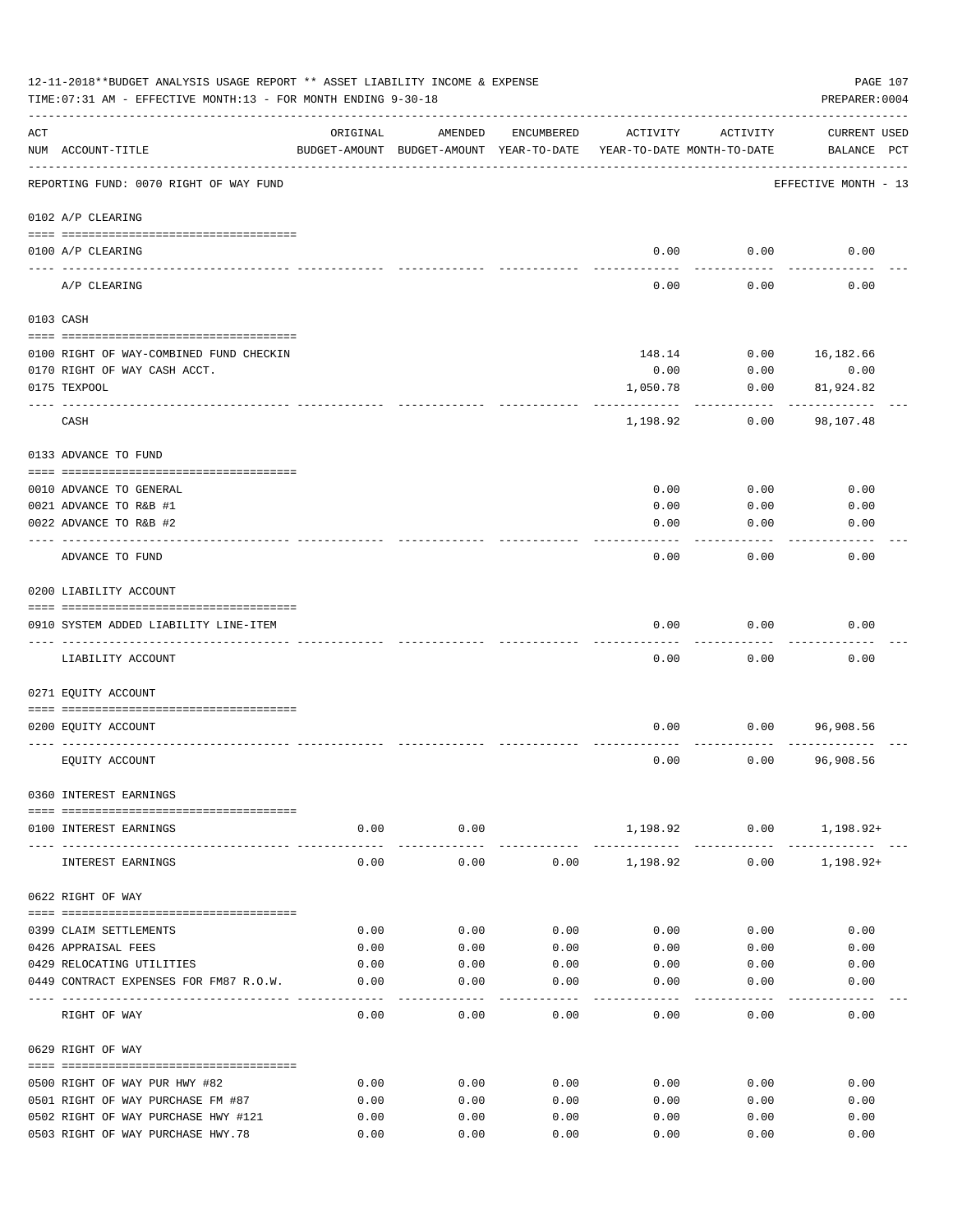|     | 12-11-2018**BUDGET ANALYSIS USAGE REPORT ** ASSET LIABILITY INCOME & EXPENSE<br>TIME: 07:31 AM - EFFECTIVE MONTH: 13 - FOR MONTH ENDING 9-30-18 |          |                                                                     |            |                   |                   | PAGE 108<br>PREPARER: 0004 |
|-----|-------------------------------------------------------------------------------------------------------------------------------------------------|----------|---------------------------------------------------------------------|------------|-------------------|-------------------|----------------------------|
| ACT |                                                                                                                                                 | ORIGINAL | AMENDED                                                             | ENCUMBERED | ACTIVITY ACTIVITY |                   | CURRENT USED               |
|     | NUM ACCOUNT-TITLE                                                                                                                               |          | BUDGET-AMOUNT BUDGET-AMOUNT YEAR-TO-DATE YEAR-TO-DATE MONTH-TO-DATE |            |                   |                   | <b>PCT</b><br>BALANCE      |
|     | REPORTING FUND: 0070 RIGHT OF WAY FUND                                                                                                          |          |                                                                     |            |                   |                   | EFFECTIVE MONTH - 13       |
|     | RIGHT OF WAY                                                                                                                                    | 0.00     |                                                                     | 0.00       | 0.00              | $0.00$ and $0.00$ | 0.00<br>0.00               |
|     | 0999 ACCOUNTS PAYABLE                                                                                                                           |          |                                                                     |            |                   |                   |                            |
|     |                                                                                                                                                 |          |                                                                     |            |                   |                   |                            |
|     | 0100 A/P CLEARING ACCOUNT                                                                                                                       |          |                                                                     |            | 0.00              | 0.00              | 0.00                       |
|     | ACCOUNTS PAYABLE                                                                                                                                |          |                                                                     |            | 0.00              | 0.00              | 0.00                       |
|     | RIGHT OF WAY FUND                                                                                                                               |          |                                                                     |            |                   |                   |                            |
|     | INCOME TOTALS                                                                                                                                   | 0.00     | 0.00                                                                |            |                   | 1,198.92 0.00     | 1,198.92+                  |
|     | <b>EXPENSE TOTALS</b>                                                                                                                           | 0.00     | 0.00                                                                | 0.00       | 0.00              | 0.00              | 0.00                       |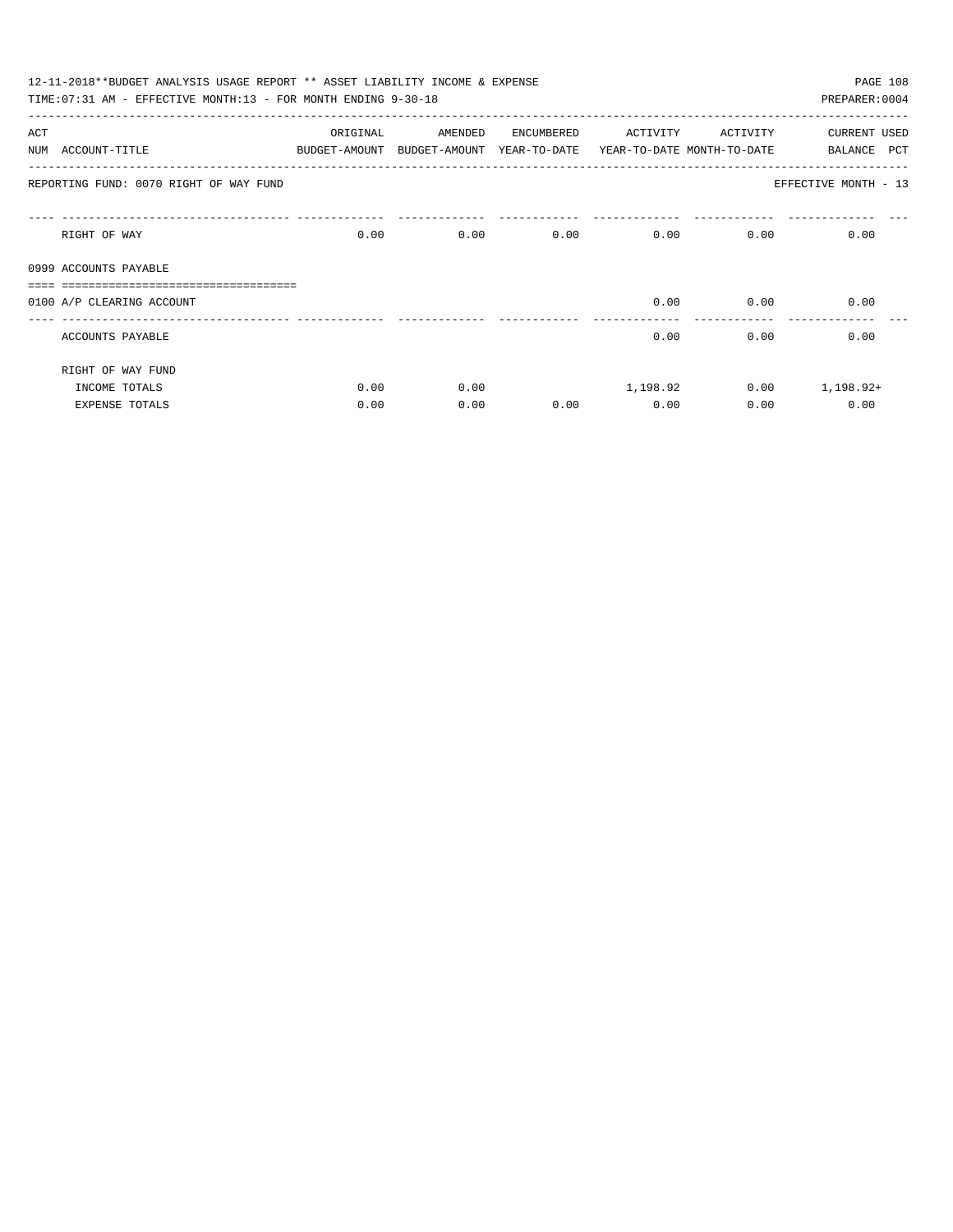|     | 12-11-2018**BUDGET ANALYSIS USAGE REPORT ** ASSET LIABILITY INCOME & EXPENSE<br>TIME: 07:31 AM - EFFECTIVE MONTH: 13 - FOR MONTH ENDING 9-30-18 |           |                                                                                |            |          |          | PREPARER: 0004              | PAGE 109       |
|-----|-------------------------------------------------------------------------------------------------------------------------------------------------|-----------|--------------------------------------------------------------------------------|------------|----------|----------|-----------------------------|----------------|
| ACT | NUM ACCOUNT-TITLE                                                                                                                               | ORIGINAL  | AMENDED<br>BUDGET-AMOUNT BUDGET-AMOUNT YEAR-TO-DATE YEAR-TO-DATE MONTH-TO-DATE | ENCUMBERED | ACTIVITY | ACTIVITY | CURRENT USED<br>BALANCE PCT |                |
|     | REPORTING FUND: 0071 INVESTIGATOR CRIMES AGAINST WOMEN                                                                                          |           |                                                                                |            |          |          | EFFECTIVE MONTH - 13        |                |
|     | 0100 PAYROLL                                                                                                                                    |           |                                                                                |            |          |          |                             |                |
|     | 0100 PAYROLL                                                                                                                                    |           |                                                                                |            | 0.00     | 0.00     | 0.00                        |                |
|     | PAYROLL                                                                                                                                         |           |                                                                                |            | 0.00     | 0.00     | 0.00                        |                |
|     | 0103 CASH                                                                                                                                       |           |                                                                                |            |          |          |                             |                |
|     | 0100 INV. CRIMES AGAINST WOMEN-COMB. FUND                                                                                                       |           |                                                                                |            | 0.00     | 0.00     | 0.00                        |                |
|     | CASH                                                                                                                                            |           |                                                                                |            | 0.00     | 0.00     | 0.00                        |                |
|     | 0120 RECEIVABLES                                                                                                                                |           |                                                                                |            |          |          |                             |                |
|     | 0312 DUE FROM OTHER GOVERNMENTS                                                                                                                 |           |                                                                                |            | 0.00     | 0.00     | 0.00                        |                |
|     | RECEIVABLES                                                                                                                                     |           |                                                                                |            | 0.00     | 0.00     | 0.00                        |                |
|     | 0200 SYSTEM ADDED LIABILITY DEPARTMENT                                                                                                          |           |                                                                                |            |          |          |                             |                |
|     | 0910 SYSTEM ADDED LIABILITY LINE-ITEM                                                                                                           |           |                                                                                |            | 0.00     | 0.00     | 0.00                        |                |
|     | SYSTEM ADDED LIABILITY DEPARTMENT                                                                                                               |           |                                                                                |            | 0.00     | 0.00     | 0.00                        |                |
|     | 0271 EQUITY ACCOUNT                                                                                                                             |           |                                                                                |            |          |          |                             |                |
|     | 0200 EQUITY ACCOUNT                                                                                                                             |           |                                                                                |            | 0.00     | 0.00     | 0.00                        |                |
|     | EOUITY ACCOUNT                                                                                                                                  |           |                                                                                |            | 0.00     | 0.00     | 0.00                        |                |
|     | 0330 GRANT INCOME                                                                                                                               |           |                                                                                |            |          |          |                             |                |
|     | 0475 INVESTIGATOR CRIMES AGAINST WOMEN 20,020.62                                                                                                |           | 20,020.62                                                                      |            | 0.00     | 0.00     | 20,020.62                   | 00             |
|     | GRANT INCOME                                                                                                                                    |           | 20,020.62 20,020.62                                                            | 0.00       | 0.00     | 0.00     | 20,020.62                   | 0 <sub>0</sub> |
|     | 0475 INVESTIGATOR CRIMES AGAINST WOMEN                                                                                                          |           |                                                                                |            |          |          |                             |                |
|     | 0108 SALARY                                                                                                                                     |           | 13, 417. 47 13, 417. 47                                                        | 0.00       | 0.00     | 0.00     | 13,417.47                   | 0 <sub>0</sub> |
|     | 0201 SOCIAL SECURITY TAXES                                                                                                                      | 831.88    | 831.88                                                                         | 0.00       | 0.00     | 0.00     | 831.88                      | 0 <sub>0</sub> |
|     | 0202 GROUP HEALTH INSURANCE                                                                                                                     | 4,040.42  | 4,040.42                                                                       | 0.00       | 0.00     | 0.00     | 4,040.42                    | 0 <sub>0</sub> |
|     | 0203 RETIREMENT                                                                                                                                 | 1,526.91  | 1,526.91                                                                       | 0.00       | 0.00     | 0.00     | 1,526.91                    | 0 <sub>0</sub> |
|     | 0204 WORKERS COMPENSATION                                                                                                                       | 9.39      | 9.39                                                                           | 0.00       | 0.00     | 0.00     | 9.39                        | 0 <sub>0</sub> |
|     | 0205 MEDICARE TAX                                                                                                                               | 194.55    | 194.55                                                                         | 0.00       | 0.00     | 0.00     | 194.55                      | 0 <sub>0</sub> |
|     | INVESTIGATOR CRIMES AGAINST WOMEN                                                                                                               |           | 20,020.62 20,020.62                                                            | 0.00       | 0.00     | 0.00     | 20,020.62                   | 0 <sub>0</sub> |
|     | INVESTIGATOR CRIMES AGAINST WOMEN                                                                                                               |           |                                                                                |            |          |          |                             |                |
|     | INCOME TOTALS                                                                                                                                   | 20,020.62 | 20,020.62                                                                      |            | 0.00     | 0.00     | 20,020.62                   | 0 <sub>0</sub> |
|     | EXPENSE TOTALS                                                                                                                                  | 20,020.62 | 20,020.62                                                                      | 0.00       | 0.00     | 0.00     | 20,020.62                   | 0 <sub>0</sub> |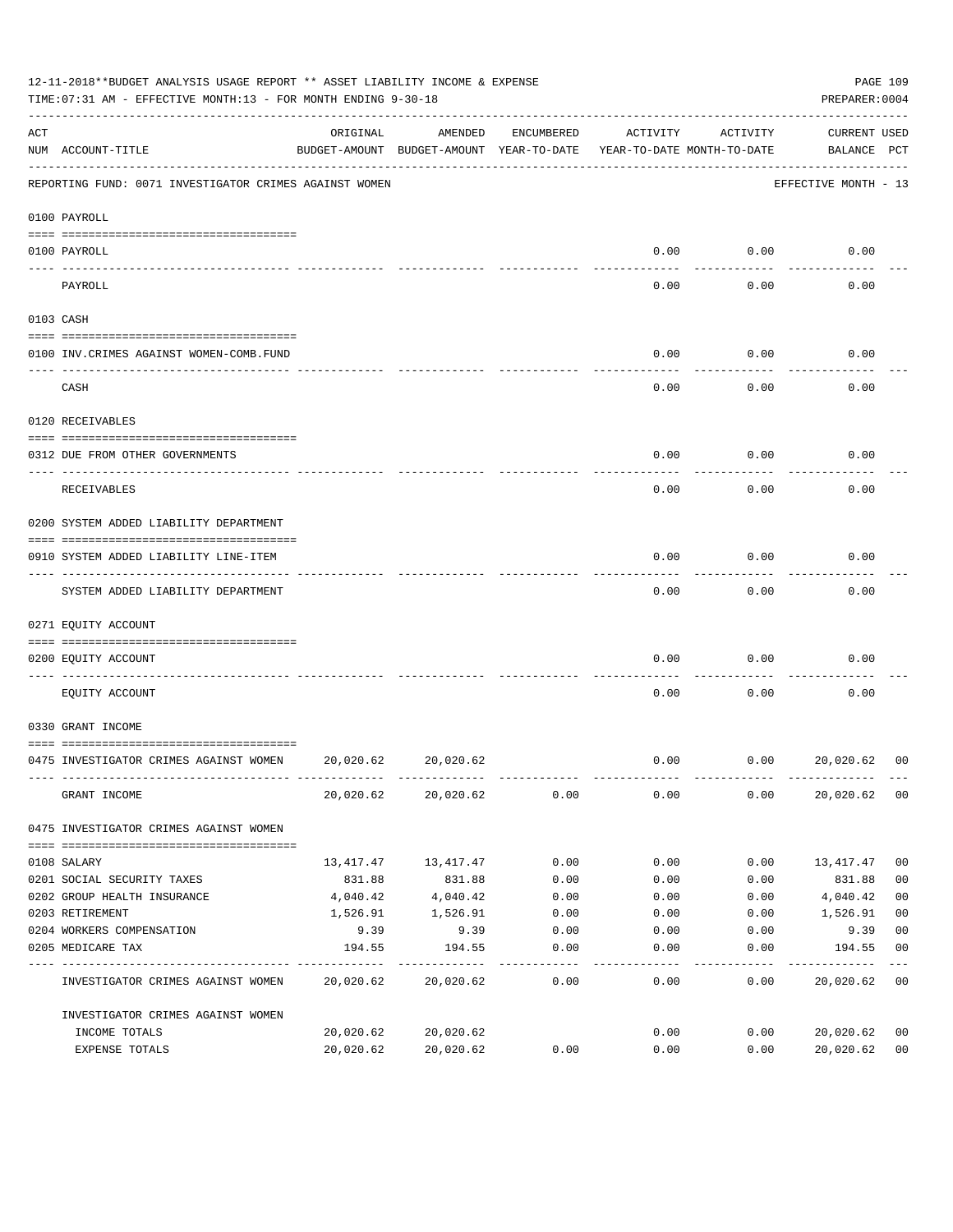|     | 12-11-2018**BUDGET ANALYSIS USAGE REPORT ** ASSET LIABILITY INCOME & EXPENSE<br>TIME: 07:31 AM - EFFECTIVE MONTH: 13 - FOR MONTH ENDING 9-30-18 |           |                     |            |                                                                                 |                    | PAGE 110<br>PREPARER: 0004                                  |    |
|-----|-------------------------------------------------------------------------------------------------------------------------------------------------|-----------|---------------------|------------|---------------------------------------------------------------------------------|--------------------|-------------------------------------------------------------|----|
| ACT | NUM ACCOUNT-TITLE                                                                                                                               | ORIGINAL  | AMENDED             | ENCUMBERED | ACTIVITY<br>BUDGET-AMOUNT BUDGET-AMOUNT YEAR-TO-DATE YEAR-TO-DATE MONTH-TO-DATE | ACTIVITY           | <b>CURRENT USED</b><br>BALANCE PCT<br>--------------------- |    |
|     | REPORTING FUND: 0072 INVESTIGATOR CRIMES AGAINST CHILDRE                                                                                        |           |                     |            |                                                                                 |                    | EFFECTIVE MONTH - 13                                        |    |
|     | 0100 PAYROLL                                                                                                                                    |           |                     |            |                                                                                 |                    |                                                             |    |
|     | 0100 PAYROLL                                                                                                                                    |           |                     |            |                                                                                 | $0.00$ 0.00        | 0.00                                                        |    |
|     | PAYROLL                                                                                                                                         |           |                     |            | 0.00                                                                            | ----------<br>0.00 | 0.00                                                        |    |
|     | 0103 CASH                                                                                                                                       |           |                     |            |                                                                                 |                    |                                                             |    |
|     | 0100 INV. CRIMES AGAINST CHILDREN-COMB.F                                                                                                        |           |                     |            |                                                                                 |                    | $3,297.94 - 0.00$ $3,297.94 -$                              |    |
|     | CASH                                                                                                                                            |           |                     |            |                                                                                 |                    | $3,297.94 - 0.00$ $3,297.94 -$                              |    |
|     | 0120 RECEIVABLES                                                                                                                                |           |                     |            |                                                                                 |                    |                                                             |    |
|     | 0312 DUE FROM OTHER GOVERNMENTS                                                                                                                 |           |                     |            | 0.00                                                                            | 0.00               | 0.00                                                        |    |
|     | RECEIVABLES                                                                                                                                     |           |                     |            | 0.00                                                                            | 0.00               | 0.00                                                        |    |
|     | 0200 SYSTEM ADDED LIABILITY DEPARTMENT                                                                                                          |           |                     |            |                                                                                 |                    |                                                             |    |
|     | 0910 SYSTEM ADDEND LIABILITY LINE-ITEM                                                                                                          |           |                     |            | 0.00                                                                            | 0.00<br>---------  | 0.00                                                        |    |
|     | SYSTEM ADDED LIABILITY DEPARTMENT                                                                                                               |           |                     |            | 0.00                                                                            | 0.00               | 0.00                                                        |    |
|     | 0271 EQUITY ACCOUNT                                                                                                                             |           |                     |            |                                                                                 |                    |                                                             |    |
|     | 0200 EOUITY ACCOUNT                                                                                                                             |           |                     |            | 0.00                                                                            | 0.00               | 0.00                                                        |    |
|     | EQUITY ACCOUNT                                                                                                                                  |           |                     |            | 0.00                                                                            | 0.00               | 0.00                                                        |    |
|     | 0330 GRANT INCOME                                                                                                                               |           |                     |            |                                                                                 |                    |                                                             |    |
|     | 0560 INVESTIGATOR CRIMES AGAINST CHILDR 41,899.00 41,899.00                                                                                     |           |                     |            |                                                                                 |                    | 35,367.69 0.00 6,531.31                                     | 84 |
|     | GRANT INCOME                                                                                                                                    |           | 41,899.00 41,899.00 | 0.00       | 35,367.69                                                                       | 0.00               | 6,531.31 84                                                 |    |
|     | 0560 INVESTIGATOR CRIMES AGAINST CHILDR                                                                                                         |           |                     |            |                                                                                 |                    |                                                             |    |
|     | 0108 SALARY                                                                                                                                     | 27,488.37 | 27,488.37           | 0.00       | 25,374.00                                                                       | 0.00               | 2,114.37                                                    | 92 |
|     | 0201 SOCIAL SECURITY TAXES                                                                                                                      | 1,704.28  | 1,704.28            | 0.00       | 1,573.20                                                                        | 0.00               | 131.08                                                      | 92 |
|     | 0202 GROUP HEALTH INSURANCE                                                                                                                     | 8,500.63  | 8,500.63            | 0.00       | 7,898.13                                                                        | 0.00               | 602.50                                                      | 93 |
|     | 0203 RETIREMENT                                                                                                                                 | 3,128.18  | 3,128.18            | 0.00       | 2,893.86                                                                        | 0.00               | 234.32                                                      | 93 |
|     | 0204 WORKERS COMPENSATION                                                                                                                       | 678.96    | 678.96              | 0.00       | 558.52                                                                          | 0.00               | 120.44                                                      | 82 |
|     | 0205 MEDICARE TAX                                                                                                                               | 398.58    | 398.58              | 0.00       | 367.92                                                                          | 0.00               | 30.66                                                       | 92 |
|     | INVESTIGATOR CRIMES AGAINST CHILDR                                                                                                              |           | 41,899.00 41,899.00 | 0.00       | 38,665.63                                                                       | 0.00               | 3,233.37                                                    | 92 |
|     | INVESTIGATOR CRIMES AGAINST CHILDR                                                                                                              |           |                     |            |                                                                                 |                    |                                                             |    |
|     | INCOME TOTALS                                                                                                                                   | 41,899.00 | 41,899.00           |            | 35,367.69                                                                       | 0.00               | 6,531.31                                                    | 84 |
|     | EXPENSE TOTALS                                                                                                                                  | 41,899.00 | 41,899.00           | 0.00       | 38,665.63                                                                       | 0.00               | 3,233.37                                                    | 92 |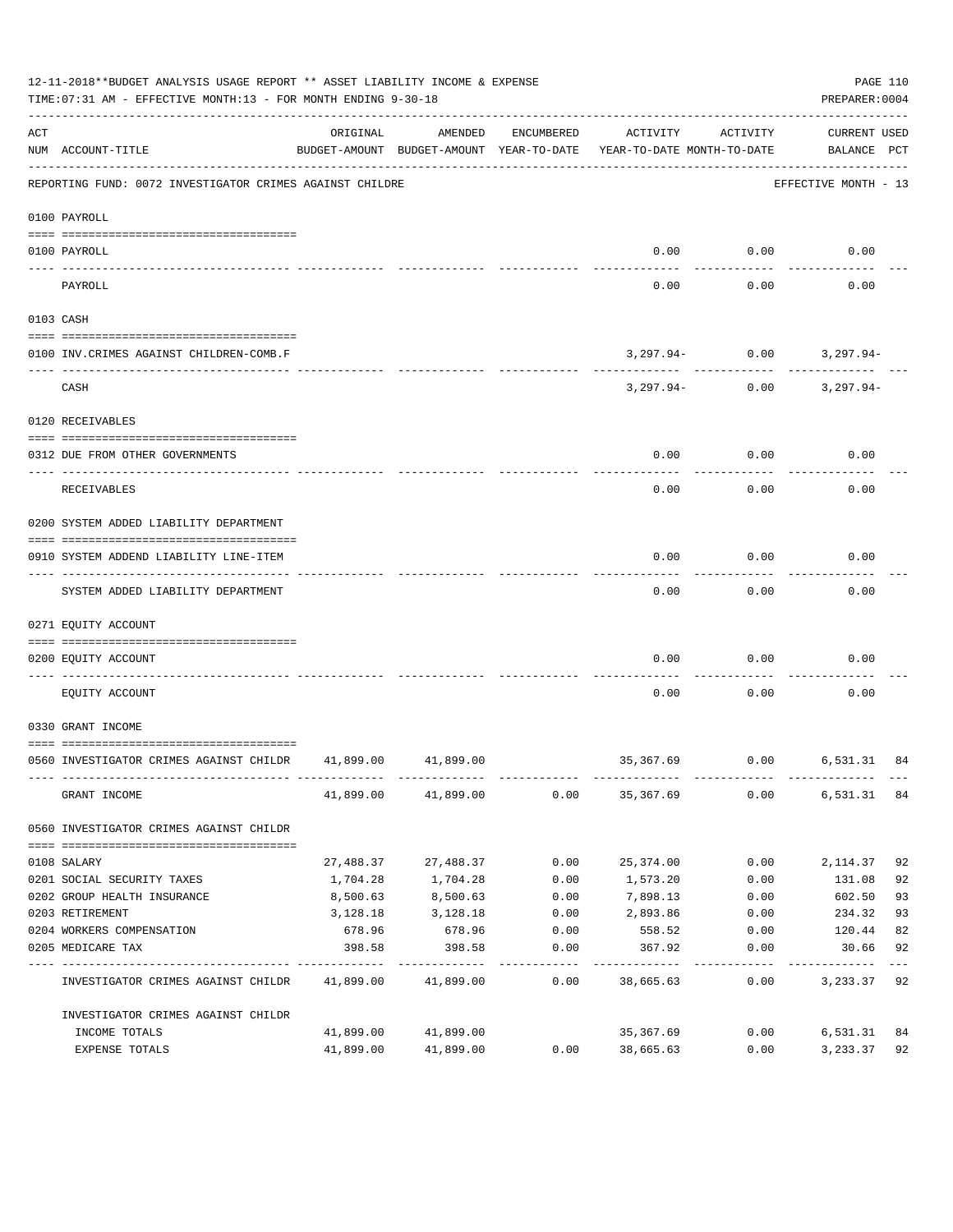|     | 12-11-2018**BUDGET ANALYSIS USAGE REPORT ** ASSET LIABILITY INCOME & EXPENSE<br>TIME: 07:31 AM - EFFECTIVE MONTH: 13 - FOR MONTH ENDING 9-30-18 |          |                                                     |            |                                        |                    | PAGE 111<br>PREPARER: 0004  |
|-----|-------------------------------------------------------------------------------------------------------------------------------------------------|----------|-----------------------------------------------------|------------|----------------------------------------|--------------------|-----------------------------|
| ACT | NUM ACCOUNT-TITLE                                                                                                                               | ORIGINAL | AMENDED<br>BUDGET-AMOUNT BUDGET-AMOUNT YEAR-TO-DATE | ENCUMBERED | ACTIVITY<br>YEAR-TO-DATE MONTH-TO-DATE | ACTIVITY           | CURRENT USED<br>BALANCE PCT |
|     | REPORTING FUND: 0080 VETERANS COURT PROGRAM                                                                                                     |          |                                                     |            |                                        |                    | EFFECTIVE MONTH - 13        |
|     | 0103 CASH                                                                                                                                       |          |                                                     |            |                                        |                    |                             |
|     |                                                                                                                                                 |          |                                                     |            |                                        |                    |                             |
|     | 0180 CASH-VETERANS COURT PROGRAM                                                                                                                |          |                                                     |            |                                        | 250.00 0.00 250.00 |                             |
|     | CASH                                                                                                                                            |          |                                                     |            | 250.00                                 | 0.00               | 250.00                      |
|     | 0200 LIABILITY ACCOUNT                                                                                                                          |          |                                                     |            |                                        |                    |                             |
|     |                                                                                                                                                 |          |                                                     |            |                                        |                    |                             |
|     | 0910 SYSTEM ADDED LIABILITY LINE-ITEM                                                                                                           |          |                                                     |            | 0.00                                   | 0.00               | 0.00                        |
|     | LIABILITY ACCOUNT                                                                                                                               |          |                                                     |            | 0.00                                   | 0.00               | 0.00                        |
|     | 0271 EQUITY ACCOUNT                                                                                                                             |          |                                                     |            |                                        |                    |                             |
|     | 0200 EQUITY ACCOUNT                                                                                                                             |          |                                                     |            | 0.00                                   | 0.00               | 0.00                        |
|     | EQUITY ACCOUNT                                                                                                                                  |          |                                                     |            | 0.00                                   | 0.00               | 0.00                        |
|     | 0300 CASH                                                                                                                                       |          |                                                     |            |                                        |                    |                             |
|     |                                                                                                                                                 |          |                                                     |            |                                        |                    |                             |
|     | 0180 BEGINNING CASH BALANCE                                                                                                                     | 0.00     | 0.00                                                |            | 0.00                                   | 0.00               | 0.00                        |
|     | CASH                                                                                                                                            | 0.00     | 0.00                                                | 0.00       | 0.00                                   | 0.00               | 0.00                        |
|     | 0370 VETERANS COURT INCOME                                                                                                                      |          |                                                     |            |                                        |                    |                             |
|     | 0130 MISCELLANEOUS                                                                                                                              | 0.00     | 0.00                                                |            | 100.00                                 | 0.00               | $100.00+$                   |
|     | 0180 PROGRAM FEES                                                                                                                               | 0.00     | 0.00                                                |            | 150.00                                 | 0.00               | $150.00+$                   |
|     | ___________________________________<br>VETERANS COURT INCOME                                                                                    | 0.00     | 0.00                                                | 0.00       | 250.00                                 | 0.00               | $250.00+$                   |
|     | 0570 VETERANS COURT EXPENSE                                                                                                                     |          |                                                     |            |                                        |                    |                             |
|     | 0490 MISCELLANEOUS                                                                                                                              | 0.00     | 0.00                                                | 0.00       | 0.00                                   | 0.00               | 0.00                        |
|     | VETERANS COURT EXPENSE                                                                                                                          | 0.00     | 0.00                                                | 0.00       | 0.00                                   | 0.00               | 0.00                        |
|     | VETERANS COURT PROGRAM                                                                                                                          |          |                                                     |            |                                        |                    |                             |
|     | INCOME TOTALS                                                                                                                                   | 0.00     | 0.00                                                |            | 250.00                                 | 0.00               | $250.00+$                   |
|     | EXPENSE TOTALS                                                                                                                                  | 0.00     | 0.00                                                | 0.00       | 0.00                                   | 0.00               | 0.00                        |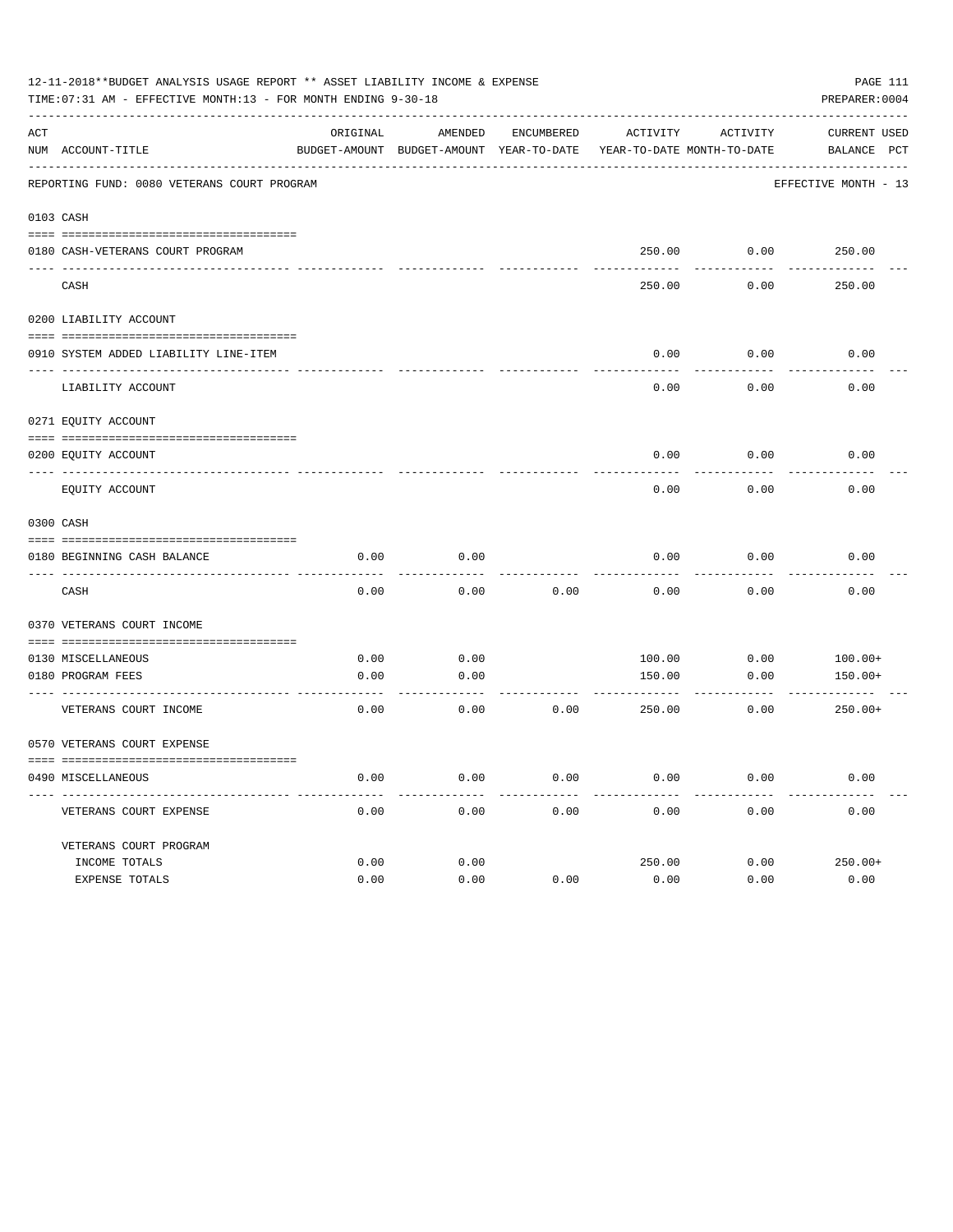|     | 12-11-2018**BUDGET ANALYSIS USAGE REPORT ** ASSET LIABILITY INCOME & EXPENSE<br>TIME: 07:31 AM - EFFECTIVE MONTH: 13 - FOR MONTH ENDING 9-30-18 |          |                                                     |            |                                                        |                               | PAGE 112<br>PREPARER: 0004         |
|-----|-------------------------------------------------------------------------------------------------------------------------------------------------|----------|-----------------------------------------------------|------------|--------------------------------------------------------|-------------------------------|------------------------------------|
| ACT | NUM ACCOUNT-TITLE                                                                                                                               | ORIGINAL | AMENDED<br>BUDGET-AMOUNT BUDGET-AMOUNT YEAR-TO-DATE | ENCUMBERED | ACTIVITY<br>YEAR-TO-DATE MONTH-TO-DATE                 | ACTIVITY                      | <b>CURRENT USED</b><br>BALANCE PCT |
|     | REPORTING FUND: 0081 LAKE ROAD IMPACT FUND                                                                                                      |          |                                                     |            |                                                        |                               | EFFECTIVE MONTH - 13               |
|     | 0103 CASH                                                                                                                                       |          |                                                     |            |                                                        |                               |                                    |
|     |                                                                                                                                                 |          |                                                     |            |                                                        |                               |                                    |
|     | 0100 LAKE-COMBINED FUNDS CHECKING                                                                                                               |          |                                                     |            |                                                        | 35,013.21 0.00 35,013.21      |                                    |
|     | CASH                                                                                                                                            |          |                                                     |            |                                                        | 35,013.21 0.00 35,013.21      |                                    |
|     | 0200 SYSTEM ADDED LIABILITY DEPT.                                                                                                               |          |                                                     |            |                                                        |                               |                                    |
|     |                                                                                                                                                 |          |                                                     |            |                                                        |                               |                                    |
|     | 0900 SYSTEM ADDED LIABILITY LINE-ITEM                                                                                                           |          |                                                     |            |                                                        | 30,992.00 30,992.00 30,992.00 |                                    |
|     | 0910 SYSTEM ADDED LIABILITY LINE ITEM                                                                                                           |          |                                                     |            | 0.00<br>---------                                      | 0.00<br>----------            | 0.00                               |
|     | SYSTEM ADDED LIABILITY DEPT.                                                                                                                    |          |                                                     |            | 30,992.00                                              | 30,992.00                     | 30,992.00                          |
|     | 0271 EQUITY ACCOUNT                                                                                                                             |          |                                                     |            |                                                        |                               |                                    |
|     | 0200 EQUITY ACCOUNT                                                                                                                             |          |                                                     |            | 0.00                                                   | 0.00                          | 0.00                               |
|     | EQUITY ACCOUNT                                                                                                                                  |          |                                                     |            | 0.00                                                   | 0.00                          | 0.00                               |
|     | 0300 CASH                                                                                                                                       |          |                                                     |            |                                                        |                               |                                    |
|     |                                                                                                                                                 |          |                                                     |            |                                                        |                               |                                    |
|     | 0110 UNENCUMBERED FUND BALANCE                                                                                                                  | 0.00     | 0.00<br>-----                                       |            | 0.00                                                   | 0.00                          | 0.00                               |
|     | CASH                                                                                                                                            | 0.00     | 0.00                                                | 0.00       | 0.00                                                   | 0.00                          | 0.00                               |
|     | 0318 NORTH TEX MUNICIPAL WATER DIST                                                                                                             |          |                                                     |            |                                                        |                               |                                    |
|     | 0181 YEAR 1 PAYMENT                                                                                                                             | 0.00     | 0.00                                                |            |                                                        |                               |                                    |
|     | NORTH TEX MUNICIPAL WATER DIST                                                                                                                  | 0.00     |                                                     |            | $0.00$ $0.00$ $100,000.00$ $0.00$ $0.00$ $100,000.00+$ |                               |                                    |
|     | 0590 MISCELLANEOUS                                                                                                                              |          |                                                     |            |                                                        |                               |                                    |
|     | 0490 MISCELLANEOUS                                                                                                                              | 0.00     | 0.00                                                | 0.00       | 0.00                                                   | 0.00                          | 0.00                               |
|     | 0576 LUCAS CHEST COMPRESSION SYSTEM                                                                                                             | 0.00     | 0.00                                                | 0.00       |                                                        |                               |                                    |
|     | 0579 SYSTEM ADDED LIABILITY LINE-ITEM                                                                                                           |          |                                                     |            | 64,986.79<br>$30,992.00 -$                             | 0.00<br>$30,992.00 -$         | 64,986.79-<br>$30,992.00 -$        |
|     |                                                                                                                                                 |          |                                                     |            |                                                        |                               |                                    |
|     | MISCELLANEOUS                                                                                                                                   |          |                                                     |            | 33,994.79                                              | $30,992.00 -$                 | $95,978.79 -$                      |
|     | LAKE ROAD IMPACT FUND                                                                                                                           |          |                                                     |            |                                                        |                               |                                    |
|     | INCOME TOTALS                                                                                                                                   | 0.00     | 0.00                                                |            | 100,000.00                                             | 0.00                          | $100,000.00+$                      |
|     | EXPENSE TOTALS                                                                                                                                  | 0.00     | 0.00                                                | 0.00       | 64,986.79                                              | 0.00                          | 64,986.79-                         |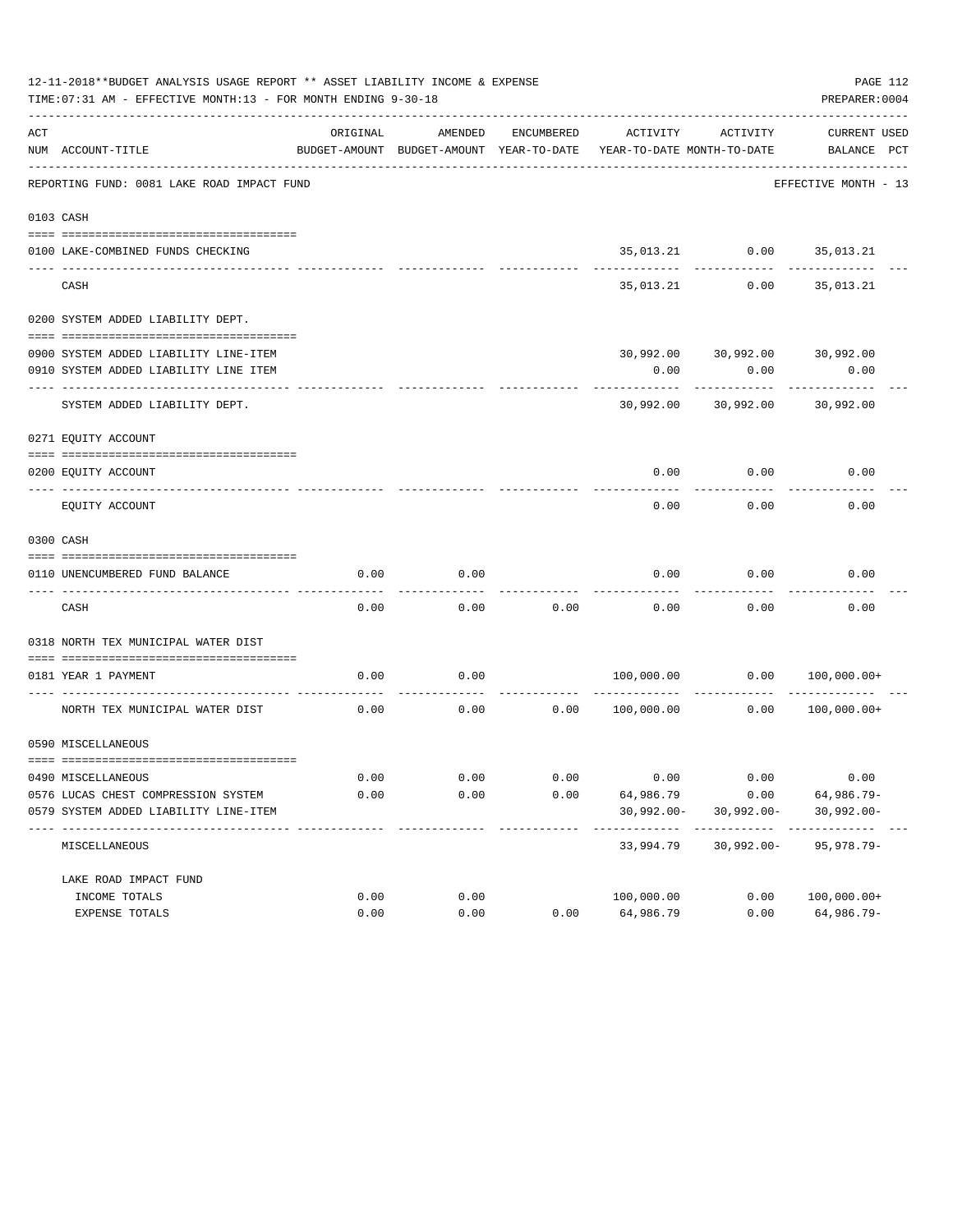|     | 12-11-2018**BUDGET ANALYSIS USAGE REPORT ** ASSET LIABILITY INCOME & EXPENSE<br>TIME: 07:31 AM - EFFECTIVE MONTH: 13 - FOR MONTH ENDING 9-30-18 |                     |                                                     |                                           |                                        |                      | PAGE 113<br>PREPARER: 0004         |
|-----|-------------------------------------------------------------------------------------------------------------------------------------------------|---------------------|-----------------------------------------------------|-------------------------------------------|----------------------------------------|----------------------|------------------------------------|
| ACT | NUM ACCOUNT-TITLE                                                                                                                               | ORIGINAL            | AMENDED<br>BUDGET-AMOUNT BUDGET-AMOUNT YEAR-TO-DATE | ENCUMBERED                                | ACTIVITY<br>YEAR-TO-DATE MONTH-TO-DATE | ACTIVITY             | <b>CURRENT USED</b><br>BALANCE PCT |
|     | REPORTING FUND: 0082 LAKE ROAD IMPACT FUND PCT.3                                                                                                |                     |                                                     |                                           |                                        |                      | EFFECTIVE MONTH - 13               |
|     | 0103 CASH                                                                                                                                       |                     |                                                     |                                           |                                        |                      |                                    |
|     | 0100 LAKE PCT 3-COMBINED FUNDS CKING                                                                                                            |                     |                                                     |                                           |                                        |                      | 484,263.00 0.00 484,263.00         |
|     | CASH                                                                                                                                            |                     |                                                     |                                           | 484,263.00                             | 0.00                 | 484,263.00                         |
|     | 0200 SYSTEM ADDED LIABILITY DEPT.                                                                                                               |                     |                                                     |                                           |                                        |                      |                                    |
|     | 0910 SYSTEM ADDED LIABILITY LINE ITEM                                                                                                           |                     |                                                     |                                           | 0.00                                   | 0.00                 | 0.00                               |
|     | SYSTEM ADDED LIABILITY DEPT.                                                                                                                    |                     |                                                     |                                           | 0.00                                   | 0.00                 | 0.00                               |
|     | 0271 EQUITY ACCOUNT                                                                                                                             |                     |                                                     |                                           |                                        |                      |                                    |
|     | 0200 EQUITY ACCOUNT                                                                                                                             |                     |                                                     |                                           | 0.00                                   | 0.00                 | 0.00                               |
|     | EQUITY ACCOUNT                                                                                                                                  |                     |                                                     |                                           | 0.00                                   | 0.00                 | 0.00                               |
|     | 0300 CASH                                                                                                                                       |                     |                                                     |                                           |                                        |                      |                                    |
|     | 0123 UNENCUMBERED FUND BALANCE                                                                                                                  | 0.00                | 0.00                                                |                                           | 0.00                                   | 0.00                 | 0.00                               |
|     | CASH                                                                                                                                            | 0.00                | 0.00                                                | 0.00                                      | 0.00                                   | 0.00                 | 0.00                               |
|     | 0318 NORTH TEX MUNICIPAL WATER DIST                                                                                                             |                     |                                                     |                                           |                                        |                      |                                    |
|     | 0182 YEAR 1 PAYMENT                                                                                                                             | 0.00                | 0.00                                                |                                           | 484,263.00                             |                      | $0.00$ $484,263.00+$               |
|     | NORTH TEX MUNICIPAL WATER DIST                                                                                                                  | 0.00                | 0.00                                                | 0.00                                      | 484,263.00                             | 0.00                 | 484,263.00+                        |
|     | 0623 ROAD & BRIDGE #3 LAKE ROAD EXPENSE                                                                                                         |                     |                                                     |                                           |                                        |                      |                                    |
|     | 0341 R & B MAT. ROCK & GRAVEL                                                                                                                   | 0.00                |                                                     | $0.00$ $0.00$ $0.00$ $0.00$ $0.00$ $0.00$ |                                        |                      | 0.00                               |
|     | 0344 R & B MAT. ASPHALT/ROAD OIL                                                                                                                | 0.00                | 0.00                                                | 0.00                                      | 0.00                                   | 0.00                 | 0.00                               |
|     | 0490 MISCELLANEOUS                                                                                                                              | 0.00<br>$- - - - -$ | 0.00<br>-----------                                 | 0.00<br>--------                          | 0.00<br>-------------                  | 0.00<br>------------ | 0.00<br>------------               |
|     | ROAD & BRIDGE #3 LAKE ROAD EXPENSE                                                                                                              | 0.00                | 0.00                                                | 0.00                                      | 0.00                                   | 0.00                 | 0.00                               |
|     | LAKE ROAD IMPACT FUND PCT.3                                                                                                                     |                     |                                                     |                                           |                                        |                      |                                    |
|     | INCOME TOTALS                                                                                                                                   | 0.00                | 0.00                                                |                                           | 484,263.00                             | 0.00                 | 484,263.00+                        |
|     | EXPENSE TOTALS                                                                                                                                  | 0.00                | 0.00                                                | 0.00                                      | 0.00                                   | 0.00                 | 0.00                               |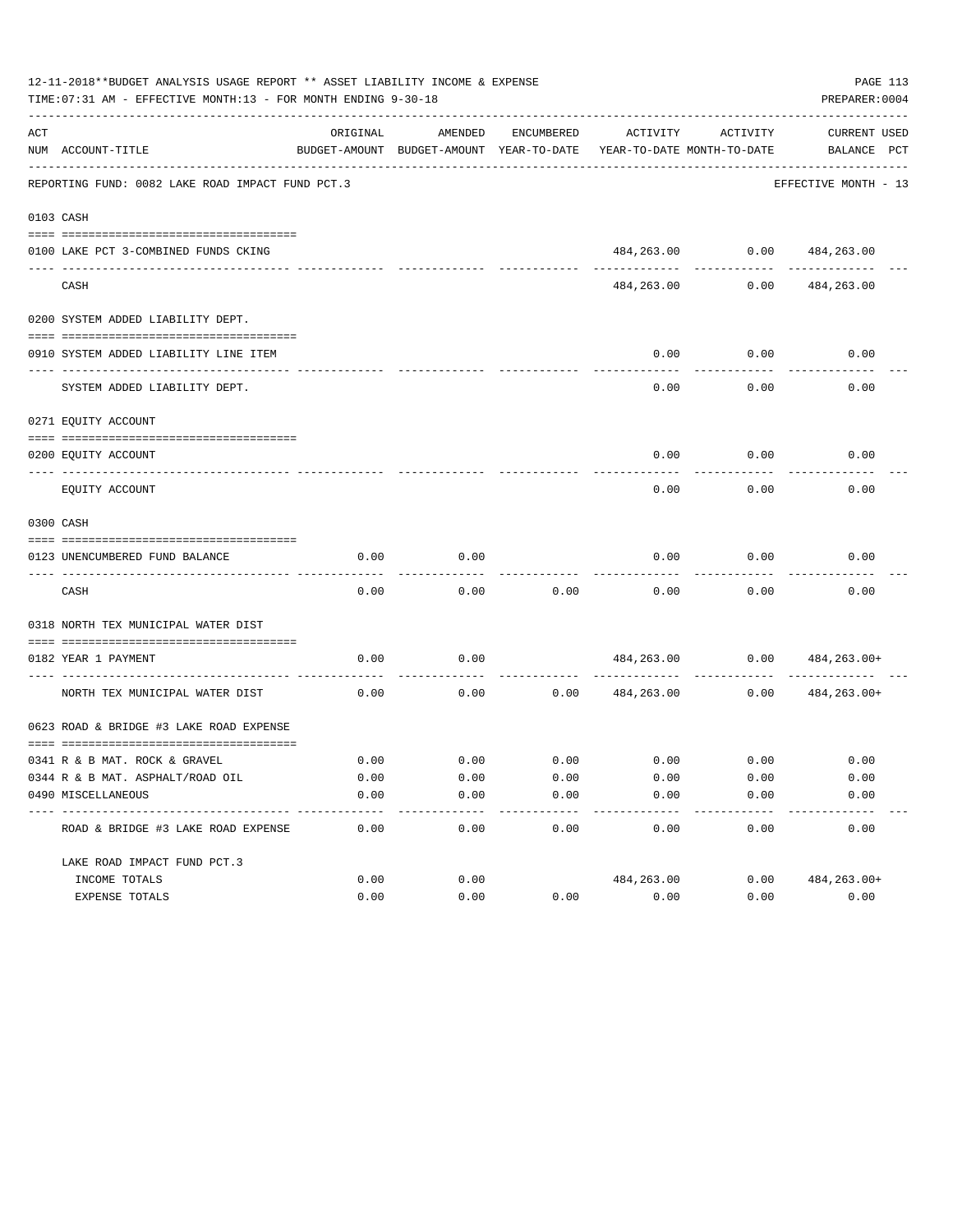|     | 12-11-2018**BUDGET ANALYSIS USAGE REPORT ** ASSET LIABILITY INCOME & EXPENSE<br>TIME: 07:31 AM - EFFECTIVE MONTH: 13 - FOR MONTH ENDING 9-30-18 |          |                                                     |                  |                                        |                                | PAGE 114<br>PREPARER: 0004         |
|-----|-------------------------------------------------------------------------------------------------------------------------------------------------|----------|-----------------------------------------------------|------------------|----------------------------------------|--------------------------------|------------------------------------|
| ACT | NUM ACCOUNT-TITLE                                                                                                                               | ORIGINAL | AMENDED<br>BUDGET-AMOUNT BUDGET-AMOUNT YEAR-TO-DATE | ENCUMBERED       | ACTIVITY<br>YEAR-TO-DATE MONTH-TO-DATE | ACTIVITY                       | <b>CURRENT USED</b><br>BALANCE PCT |
|     | REPORTING FUND: 0083 LAKE ROAD IMPACT FUND PCT.4                                                                                                |          |                                                     |                  |                                        |                                | EFFECTIVE MONTH - 13               |
|     | 0103 CASH                                                                                                                                       |          |                                                     |                  |                                        |                                |                                    |
|     | 0100 LAKE PCT 4-COMBINED FUNDS CKING                                                                                                            |          |                                                     |                  |                                        | 387,000.00   0.00   387,000.00 |                                    |
|     |                                                                                                                                                 |          |                                                     |                  |                                        |                                |                                    |
|     | CASH                                                                                                                                            |          |                                                     |                  | 387,000.00                             | 0.00                           | 387,000.00                         |
|     | 0200 SYSTEM ADDED LIABILITY DEPT.                                                                                                               |          |                                                     |                  |                                        |                                |                                    |
|     | 0910 SYSTEM ADDED LIABILITY LINE ITEM                                                                                                           |          |                                                     |                  | 0.00                                   | 0.00                           | 0.00                               |
|     | SYSTEM ADDED LIABILITY DEPT.                                                                                                                    |          |                                                     |                  | 0.00                                   | 0.00                           | 0.00                               |
|     | 0271 EQUITY ACCOUNT                                                                                                                             |          |                                                     |                  |                                        |                                |                                    |
|     | 0200 EQUITY ACCOUNT                                                                                                                             |          |                                                     |                  | 0.00                                   | 0.00                           | 0.00                               |
|     | EQUITY ACCOUNT                                                                                                                                  |          |                                                     |                  | 0.00                                   | 0.00                           | 0.00                               |
|     | 0300 CASH                                                                                                                                       |          |                                                     |                  |                                        |                                |                                    |
|     | 0124 UNENCUMBERED FUND BALANCE                                                                                                                  | 0.00     | 0.00                                                |                  | 0.00                                   | 0.00                           | 0.00                               |
|     | CASH                                                                                                                                            | 0.00     | 0.00                                                | 0.00             | 0.00                                   | 0.00                           | 0.00                               |
|     | 0318 NORTH TEXAS MUNICIPAL WATER DIST                                                                                                           |          |                                                     |                  |                                        |                                |                                    |
|     | 0183 YEAR 1 PAYMENT                                                                                                                             | 0.00     | 0.00                                                |                  |                                        |                                | 387,000.00   0.00   387,000.00+    |
|     | NORTH TEXAS MUNICIPAL WATER DIST                                                                                                                | 0.00     | 0.00                                                |                  | 0.0000387,000.00                       | ----------<br>0.00             | 387,000.00+                        |
|     | 0624 ROAD & BRIDGE #4 LAKE ROAD EXPENSE                                                                                                         |          |                                                     |                  |                                        |                                |                                    |
|     | 0341 R & B MAT. ROCK & GRAVEL                                                                                                                   | 0.00     | 0.00                                                | 0.00             | $0.00$ 0.00                            |                                | 0.00                               |
|     | 0344 R & B MAT. ASPHALT/ROAD OIL                                                                                                                | 0.00     | 0.00                                                | 0.00             | 0.00                                   | 0.00                           | 0.00                               |
|     | 0490 MISCELLANEOUS                                                                                                                              | 0.00     | 0.00                                                | 0.00             | 0.00                                   | 0.00                           | 0.00                               |
|     | 0571 PURCHASE OF MACH./EQUIP.                                                                                                                   | 0.00     | 0.00                                                | 0.00             | 0.00                                   | 0.00                           | 0.00                               |
|     | ROAD & BRIDGE #4 LAKE ROAD EXPENSE                                                                                                              | 0.00     | $- - - -$<br>0.00                                   | $-- - -$<br>0.00 | 0.00                                   | -----<br>0.00                  | 0.00                               |
|     | LAKE ROAD IMPACT FUND PCT. 4                                                                                                                    |          |                                                     |                  |                                        |                                |                                    |
|     | INCOME TOTALS                                                                                                                                   | 0.00     | 0.00                                                |                  | 387,000.00                             | 0.00                           | 387,000.00+                        |
|     | EXPENSE TOTALS                                                                                                                                  | 0.00     | 0.00                                                | 0.00             | 0.00                                   | 0.00                           | 0.00                               |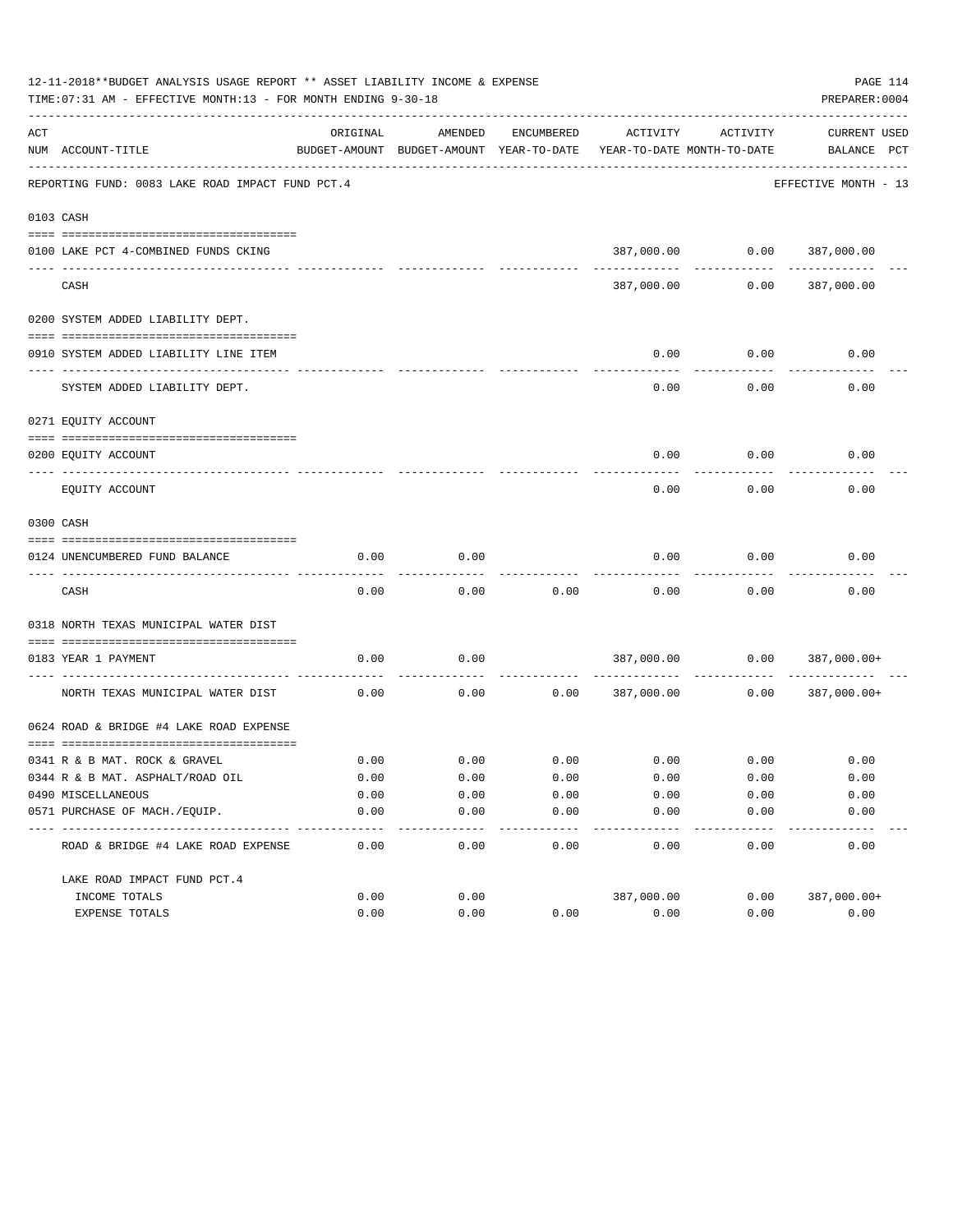|     | 12-11-2018**BUDGET ANALYSIS USAGE REPORT ** ASSET LIABILITY INCOME & EXPENSE<br>TIME: 07:31 AM - EFFECTIVE MONTH: 13 - FOR MONTH ENDING 9-30-18 |          |                                                     |            |                                        |          | PAGE 115<br>PREPARER: 0004         |
|-----|-------------------------------------------------------------------------------------------------------------------------------------------------|----------|-----------------------------------------------------|------------|----------------------------------------|----------|------------------------------------|
| ACT | NUM ACCOUNT-TITLE                                                                                                                               | ORIGINAL | AMENDED<br>BUDGET-AMOUNT BUDGET-AMOUNT YEAR-TO-DATE | ENCUMBERED | ACTIVITY<br>YEAR-TO-DATE MONTH-TO-DATE | ACTIVITY | <b>CURRENT USED</b><br>BALANCE PCT |
|     | REPORTING FUND: 0087 JUVENILE PROBATION                                                                                                         |          |                                                     |            |                                        |          | EFFECTIVE MONTH - 13               |
|     | 0103 CASH                                                                                                                                       |          |                                                     |            |                                        |          |                                    |
|     | 0187 CASH-JUVENILE PROBATION                                                                                                                    |          |                                                     |            | 582.36                                 | 0.00     | 2,431.57                           |
|     | CASH                                                                                                                                            |          |                                                     |            | 582.36                                 | 0.00     | 2,431.57                           |
|     | 0200 SYSTEM ADDED LIABILITY DEPARTMENT                                                                                                          |          |                                                     |            |                                        |          |                                    |
|     | 0910 SYSTEM ADDED LIABILITY LINE-ITEM                                                                                                           |          |                                                     |            | 0.00                                   | 0.00     | 0.00                               |
|     | SYSTEM ADDED LIABILITY DEPARTMENT                                                                                                               |          |                                                     |            | 0.00                                   | 0.00     | 0.00                               |
|     | 0202 ACCOUNTS PAYABLE                                                                                                                           |          |                                                     |            |                                        |          |                                    |
|     | 0319 A/P RESTITUTION-JUVENILE PROBATION                                                                                                         |          |                                                     |            | 0.00                                   | 0.00     | 0.00                               |
|     | ACCOUNTS PAYABLE                                                                                                                                |          |                                                     |            | 0.00                                   | 0.00     | 0.00                               |
|     | 0271 EOUITY                                                                                                                                     |          |                                                     |            |                                        |          |                                    |
|     | 0200 EQUITY ACCOUNT                                                                                                                             |          |                                                     |            | 0.00                                   | 0.00     | 1,849.21                           |
|     | EQUITY                                                                                                                                          |          |                                                     |            | 0.00                                   | 0.00     | 1,849.21                           |
|     | 0340 FEES OF OFFICE                                                                                                                             |          |                                                     |            |                                        |          |                                    |
|     | 0575 JUVENILE PROBATION FEES                                                                                                                    | 0.00     | 0.00                                                |            |                                        | 0.00     |                                    |
|     | 0576 JUVENILE PROBATION RESTITUTION                                                                                                             | 0.00     | 0.00                                                |            | 1,785.00<br>2,292.00                   | 0.00     | 1,785.00+<br>$2,292.00+$           |
|     | 0577 JUVENILE PROBATION COURT COSTS                                                                                                             | 0.00     | 0.00                                                |            | 445.00                                 | 0.00     | $445.00+$                          |
|     | 0578 FEES RECEIVED FOR OTHER COUNTIES                                                                                                           | 0.00     | 0.00                                                |            | 0.00                                   | 0.00     | 0.00                               |
|     | FEES OF OFFICE                                                                                                                                  | 0.00     | 0.00                                                | 0.00       | 4,522.00                               | 0.00     | $4,522.00+$                        |
|     | 0575 JUVENILE PROBATION                                                                                                                         |          |                                                     |            |                                        |          |                                    |
|     |                                                                                                                                                 |          |                                                     |            |                                        |          |                                    |
|     |                                                                                                                                                 |          |                                                     |            |                                        |          |                                    |
|     | 0310 OFFICE SUPP./MISC.                                                                                                                         | 0.00     | 0.00                                                | 0.00       | 1,197.64                               | 0.00     | $1, 197.64 -$                      |
|     | 0319 RESTITUTION                                                                                                                                | 0.00     | 0.00                                                | 0.00       | 2,292.00                               | 0.00     | $2,292.00-$                        |
|     | 0320 COURT COSTS<br>0321 REIMBURSEMENT OF FEES FOR OTHER CO                                                                                     | 0.00     | 0.00                                                | 0.00       | 450.00                                 | 0.00     | $450.00 -$                         |
|     |                                                                                                                                                 | 0.00     | 0.00                                                | 0.00       | 0.00                                   | 0.00     | 0.00                               |
|     | 0353 COMPUTER EXPENSE<br>0416 STRUCTURAL FAMILY THERAPY                                                                                         | 0.00     | 0.00                                                | 0.00       | 0.00                                   | 0.00     | 0.00                               |
|     |                                                                                                                                                 | 0.00     | 0.00                                                | 0.00       | 0.00                                   | 0.00     | 0.00                               |
|     | 0427 TRAVEL AND TRAINING                                                                                                                        | 0.00     | 0.00                                                | 0.00       | 0.00                                   | 0.00     | 0.00                               |
|     | JUVENILE PROBATION                                                                                                                              | 0.00     | 0.00                                                | 0.00       | 3,939.64                               | 0.00     | $3,939.64-$                        |
|     | JUVENILE PROBATION                                                                                                                              |          |                                                     |            |                                        |          |                                    |
|     | INCOME TOTALS                                                                                                                                   | 0.00     | 0.00                                                |            | 4,522.00                               | 0.00     | $4,522.00+$                        |
|     | EXPENSE TOTALS                                                                                                                                  | 0.00     | 0.00                                                | 0.00       | 3,939.64                               | 0.00     | $3,939.64-$                        |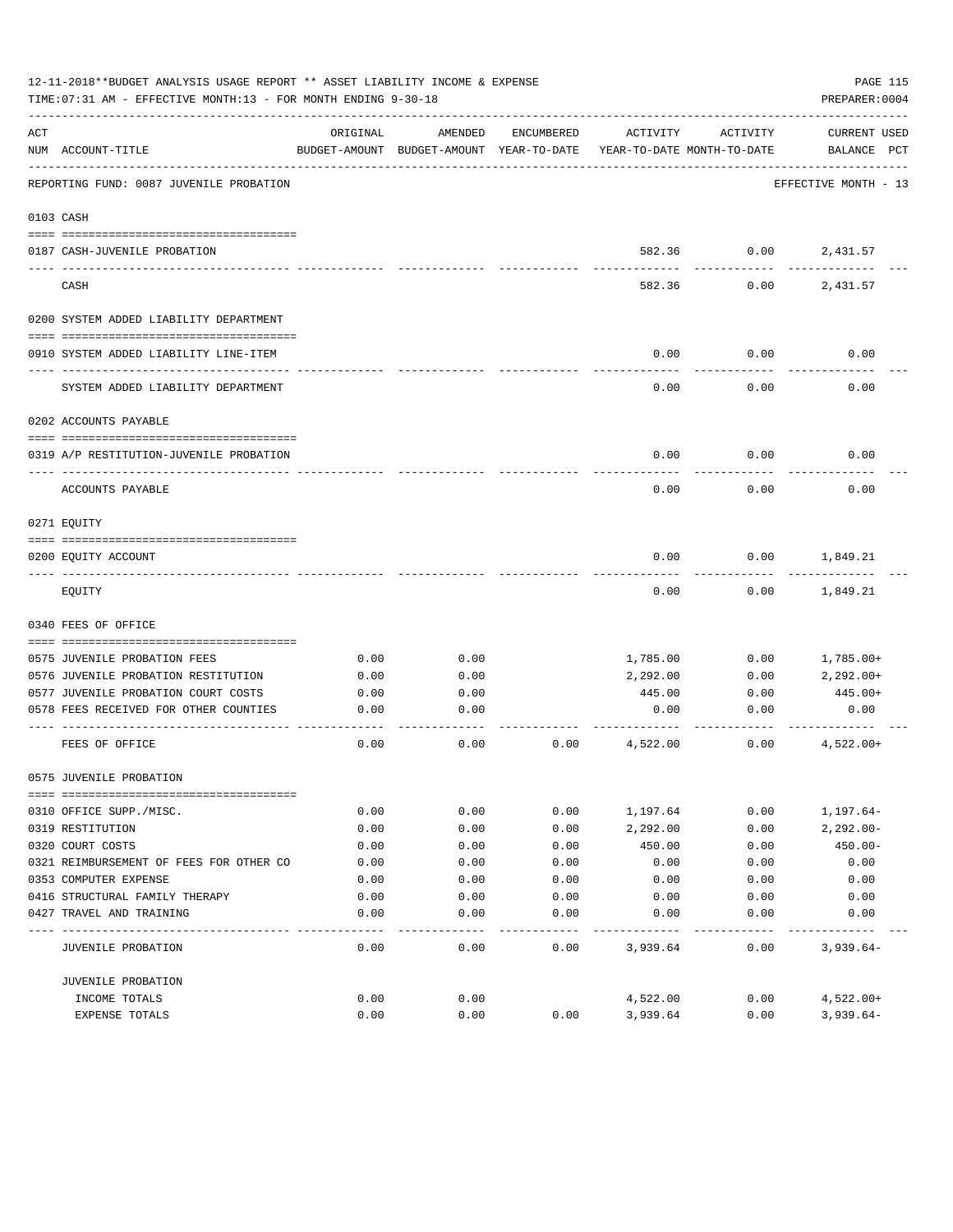|     | 12-11-2018**BUDGET ANALYSIS USAGE REPORT ** ASSET LIABILITY INCOME & EXPENSE<br>TIME: 07:31 AM - EFFECTIVE MONTH: 13 - FOR MONTH ENDING 9-30-18 |            |                                                                                |               |                     |                     | PREPARER: 0004                     | PAGE 116       |
|-----|-------------------------------------------------------------------------------------------------------------------------------------------------|------------|--------------------------------------------------------------------------------|---------------|---------------------|---------------------|------------------------------------|----------------|
| ACT | NUM ACCOUNT-TITLE                                                                                                                               | ORIGINAL   | AMENDED<br>BUDGET-AMOUNT BUDGET-AMOUNT YEAR-TO-DATE YEAR-TO-DATE MONTH-TO-DATE | ENCUMBERED    | ACTIVITY            | ACTIVITY            | <b>CURRENT USED</b><br>BALANCE PCT |                |
|     | REPORTING FUND: 0088 IHC NEEDS/OR OTHER RELATED HEALTHCA                                                                                        |            |                                                                                |               |                     |                     | EFFECTIVE MONTH - 13               |                |
|     | 0103 CASH                                                                                                                                       |            |                                                                                |               |                     |                     |                                    |                |
|     | 0100 IHC - COMBINED FUNDS CHECKING                                                                                                              |            |                                                                                |               | 0.00                | 0.00                | 0.00                               |                |
|     | CASH                                                                                                                                            |            |                                                                                |               | -----<br>0.00       | --------<br>0.00    | 0.00                               |                |
|     | 0271 EQUITY ACCOUNT                                                                                                                             |            |                                                                                |               |                     |                     |                                    |                |
|     | 0200 EQUITY ACCOUNT                                                                                                                             |            |                                                                                |               | 0.00                | 0.00                | 0.00                               |                |
|     | EQUITY ACCOUNT                                                                                                                                  |            |                                                                                |               | 0.00                | 0.00                | 0.00                               |                |
|     | 0367 HOSPITAL AUTHORITY - IHC                                                                                                                   |            |                                                                                |               |                     |                     |                                    |                |
|     |                                                                                                                                                 |            |                                                                                |               |                     |                     |                                    |                |
|     | 0100 HOSPITAL QUARTERLY PAYMENT                                                                                                                 | 200,000.00 | 200,000.00                                                                     |               | 0.00                | 0.00                | 200,000.00                         | 0 <sub>0</sub> |
|     |                                                                                                                                                 |            |                                                                                |               | $- - - - -$         |                     |                                    |                |
|     | HOSPITAL AUTHORITY - IHC                                                                                                                        | 200,000.00 | 200,000.00                                                                     | 0.00          | 0.00                | 0.00                | 200,000.00                         | 0 <sub>0</sub> |
|     | 0645 INDIGENT CARE                                                                                                                              |            |                                                                                |               |                     |                     |                                    |                |
|     |                                                                                                                                                 |            |                                                                                |               |                     |                     |                                    |                |
|     | 0409 DIABETIC SUPPLIES                                                                                                                          | 0.00       | 0.00                                                                           | 0.00          | 0.00                | 0.00                | 0.00                               |                |
|     | 0410 CERT. REG. NURSE ANES.                                                                                                                     | 0.00       | 0.00                                                                           | 0.00          | 0.00                | 0.00                | 0.00                               |                |
|     | 0411 PHYSICIAN, NON-EMERGENCY                                                                                                                   | 0.00       | 0.00                                                                           | 0.00          | 0.00                | 0.00                | 0.00                               |                |
|     | 0412 PRESCRIPTIONS, DRUGS                                                                                                                       | 0.00       | 0.00                                                                           | 0.00          | 0.00                | 0.00                | 0.00                               |                |
|     | 0413 HOSPITAL, INPATIENT                                                                                                                        | 0.00       | 0.00                                                                           | 0.00          | 0.00                | 0.00                | 0.00                               |                |
|     | 0414 HOSPITAL, OUTPATIENT                                                                                                                       | 0.00       | 0.00                                                                           | 0.00          | 0.00                | 0.00                | 0.00                               |                |
|     | 0415 LABORATORY/X-RAY                                                                                                                           | 0.00       | 0.00                                                                           | 0.00          | 0.00                | 0.00                | 0.00                               |                |
|     | 0418 FED. QUALIFIED HEALTH CENTER                                                                                                               | 0.00       | 0.00                                                                           | 0.00          | 0.00                | 0.00                | 0.00                               |                |
|     | 0420 RURAL HEALTH CLINIC                                                                                                                        | 0.00       | 0.00                                                                           | 0.00          | 0.00                | 0.00                | 0.00                               |                |
|     | 0422 AMBULATORY SURGICAL CENTER                                                                                                                 | 0.00       | 0.00                                                                           | 0.00          | 0.00                | 0.00                | 0.00                               |                |
|     | 0423 MEDICAL EQUIP. PURCHASE                                                                                                                    | 200,000.00 | 200,000.00<br>---------- --------------                                        | 0.00<br>----- | 0.00<br>$- - - - -$ | 0.00<br>$- - - - -$ | 200,000.00<br>-----------          | 0 <sub>0</sub> |
|     | INDIGENT CARE                                                                                                                                   | 200,000.00 | 200,000.00                                                                     | 0.00          | 0.00                | 0.00                | 200,000.00                         | 0 <sub>0</sub> |
|     | IHC NEEDS/OR OTHER RELATED HEALTHC                                                                                                              |            |                                                                                |               |                     |                     |                                    |                |
|     | INCOME TOTALS                                                                                                                                   | 200,000.00 | 200,000.00                                                                     |               | 0.00                | 0.00                | 200,000.00                         | 0 <sub>0</sub> |
|     | EXPENSE TOTALS                                                                                                                                  | 200,000.00 | 200,000.00                                                                     | 0.00          | 0.00                | 0.00                | 200,000.00                         | 0 <sub>0</sub> |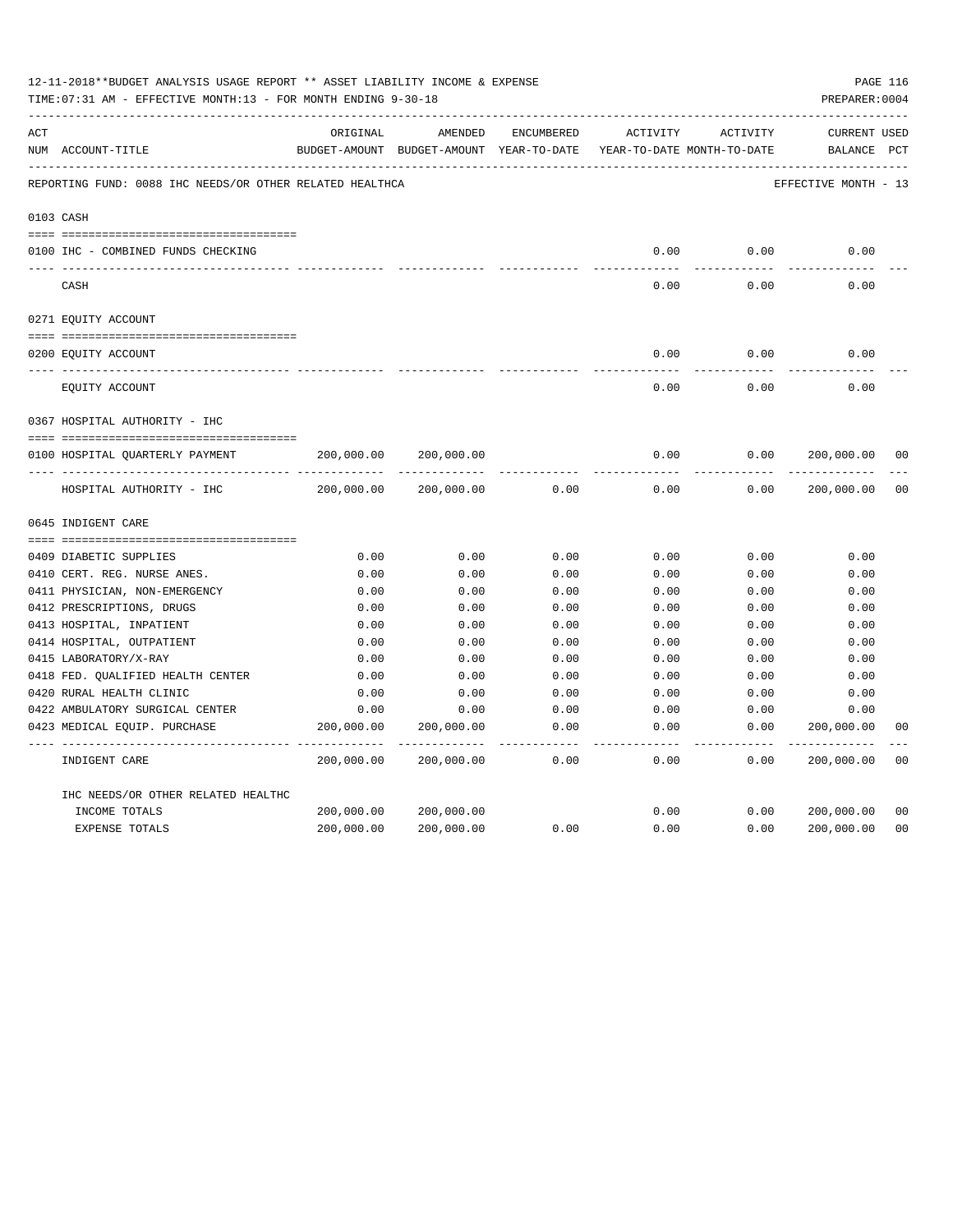|                | 12-11-2018**BUDGET ANALYSIS USAGE REPORT ** ASSET LIABILITY INCOME & EXPENSE<br>TIME: 07:31 AM - EFFECTIVE MONTH: 13 - FOR MONTH ENDING 9-30-18 |                                  |                                                     |            |                                        |                   | PAGE 117<br>PREPARER: 0004         |         |
|----------------|-------------------------------------------------------------------------------------------------------------------------------------------------|----------------------------------|-----------------------------------------------------|------------|----------------------------------------|-------------------|------------------------------------|---------|
| $\mathtt{ACT}$ | NUM ACCOUNT-TITLE                                                                                                                               | ORIGINAL                         | AMENDED<br>BUDGET-AMOUNT BUDGET-AMOUNT YEAR-TO-DATE | ENCUMBERED | ACTIVITY<br>YEAR-TO-DATE MONTH-TO-DATE | ACTIVITY          | <b>CURRENT USED</b><br>BALANCE PCT |         |
|                | REPORTING FUND: 0089 TEXAS JUVENILE JUSTICE DEPT.                                                                                               |                                  |                                                     |            |                                        |                   | EFFECTIVE MONTH - 13               |         |
|                | 0100 PAYROLL                                                                                                                                    |                                  |                                                     |            |                                        |                   |                                    |         |
|                | 0100 PAYROLL                                                                                                                                    |                                  |                                                     |            | 0.00                                   | 0.00              | 0.00                               |         |
|                | PAYROLL                                                                                                                                         |                                  |                                                     |            | 0.00                                   | 0.00              | 0.00                               |         |
|                | 0103 CASH                                                                                                                                       |                                  |                                                     |            |                                        |                   |                                    |         |
|                | 0689 CASH-STRUCTURAL FAM.THER.GRANT OOG                                                                                                         |                                  |                                                     |            | 0.00                                   | 0.00              | 0.00                               |         |
|                | 0988 CASH-LOCAL FUNDS CARRIED FORWARD                                                                                                           |                                  |                                                     |            | 28,991.83                              | 0.00              | 28,991.83                          |         |
|                | 0992 CASH-INTEREST INCOME                                                                                                                       |                                  |                                                     |            | 27.26                                  | 0.00              | 13,067.48                          |         |
|                | 0993 CASH-BASIC PROBATION SUPERVISION                                                                                                           |                                  |                                                     |            | $327.46-$                              | 0.00              | 7,990.93-                          |         |
|                | 0994 CASH-COMMUNITY PROGRAMS                                                                                                                    |                                  |                                                     |            | 34.02-                                 | 0.00              | $6, 206.30 -$                      |         |
|                | 0995 CASH-LOCAL FUNDING FY 2018                                                                                                                 |                                  |                                                     |            | $25,039.29 -$                          | 0.00              | 23,993.67                          |         |
|                | 0996 CASH-PRE/POST ADJUDICATION                                                                                                                 |                                  |                                                     |            | 292.58                                 | 0.00              | 633.12-                            |         |
|                | 0997 CASH-COMMITMENT DIVERSION                                                                                                                  |                                  |                                                     |            | 155.02                                 | 0.00              | $770.68 -$                         |         |
|                | 0998 CASH-MENTAL HEALTH SERVICES                                                                                                                |                                  |                                                     |            | 58.26                                  | 0.00              | 404.84-                            |         |
|                | 0999 CASH-REGIONALS DIVERSIONS ALTERNAT                                                                                                         |                                  |                                                     |            | 0.00                                   | 0.00              | 0.00                               |         |
|                | CASH                                                                                                                                            |                                  |                                                     |            | 4,124.18                               | 0.00              | 50,047.11                          |         |
|                | 0220 DEFERRED REVENUE                                                                                                                           |                                  |                                                     |            |                                        |                   |                                    |         |
|                | 0189 DEFERRED REVENUE                                                                                                                           |                                  |                                                     |            | 0.00                                   | 0.00              | 0.00                               |         |
|                | DEFERRED REVENUE                                                                                                                                |                                  |                                                     |            | 0.00                                   | 0.00              | 0.00                               |         |
|                | 0271 EQUITY ACCOUNT                                                                                                                             |                                  |                                                     |            |                                        |                   |                                    |         |
|                | 0200 EQUITY ACCOUNT                                                                                                                             |                                  |                                                     |            | 0.00                                   | 0.00              | 45,922.93                          |         |
|                | EQUITY ACCOUNT                                                                                                                                  |                                  |                                                     |            | 0.00                                   | 0.00              | 45,922.93                          |         |
|                | 0300 CASH                                                                                                                                       |                                  |                                                     |            |                                        |                   |                                    |         |
|                | 0110 UNENCUMBERED FUND BALANCE                                                                                                                  | 0.00                             | 0.00                                                |            | 0.00                                   | 0.00              | 0.00                               |         |
|                |                                                                                                                                                 |                                  |                                                     |            |                                        |                   |                                    |         |
|                | CASH                                                                                                                                            | 0.00                             | 0.00                                                | 0.00       | 0.00                                   | 0.00              | 0.00                               |         |
|                | 0330 GRANTS                                                                                                                                     |                                  |                                                     |            |                                        |                   |                                    |         |
|                | 0908 STRUCTURAL FAM. THER. GRANT OOG                                                                                                            | 0.00                             | 32,000.00                                           |            | 32,000.00                              | 0.00              | 0.00 100                           |         |
|                | 0915 BASIC PROBATION SUPERVISION                                                                                                                | 116,452.00                       | 116,452.00                                          |            | 116,452.00                             | 0.00              | 0.00 100                           |         |
|                | 0916 COMMUNITY PROGRAMS                                                                                                                         | 80,000.00                        | 80,000.00                                           |            | 80,000.00                              | 0.00              | 0.00 100                           |         |
|                | 0917 PRE/POST ADJUDICATION                                                                                                                      | 12,000.00                        | 12,000.00                                           |            | 12,000.00                              | 0.00              | 0.00 100                           |         |
|                | 0918 COMMITMENT DIVERSION                                                                                                                       | 12,000.00                        | 12,000.00                                           |            | 12,000.00                              | 0.00              | 0.00 100                           |         |
|                | 0919 MENTAL HEALTH SERVICES                                                                                                                     | 15,032.00                        | 15,032.00                                           |            | 15,032.00                              | 0.00              | 0.00                               | 100     |
|                | 0920 REGIONAL DIVERSIONS ALTERNATIVES                                                                                                           | 0.00                             | 18,572.00                                           |            | 18,572.00                              | 0.00              | 0.00 100                           |         |
|                | GRANTS                                                                                                                                          | --- --------------<br>235,484.00 | -------------<br>286,056.00                         | 0.00       | .<br>286,056.00                        | ---------<br>0.00 | 0.00 100                           | $- - -$ |
|                | 0360 INTEREST INCOME                                                                                                                            |                                  |                                                     |            |                                        |                   |                                    |         |
|                |                                                                                                                                                 |                                  |                                                     |            |                                        |                   |                                    |         |
|                | 0189 INTEREST INCOME                                                                                                                            | 0.00                             | 0.00                                                |            | 27.26                                  | 0.00              | $27.26+$                           |         |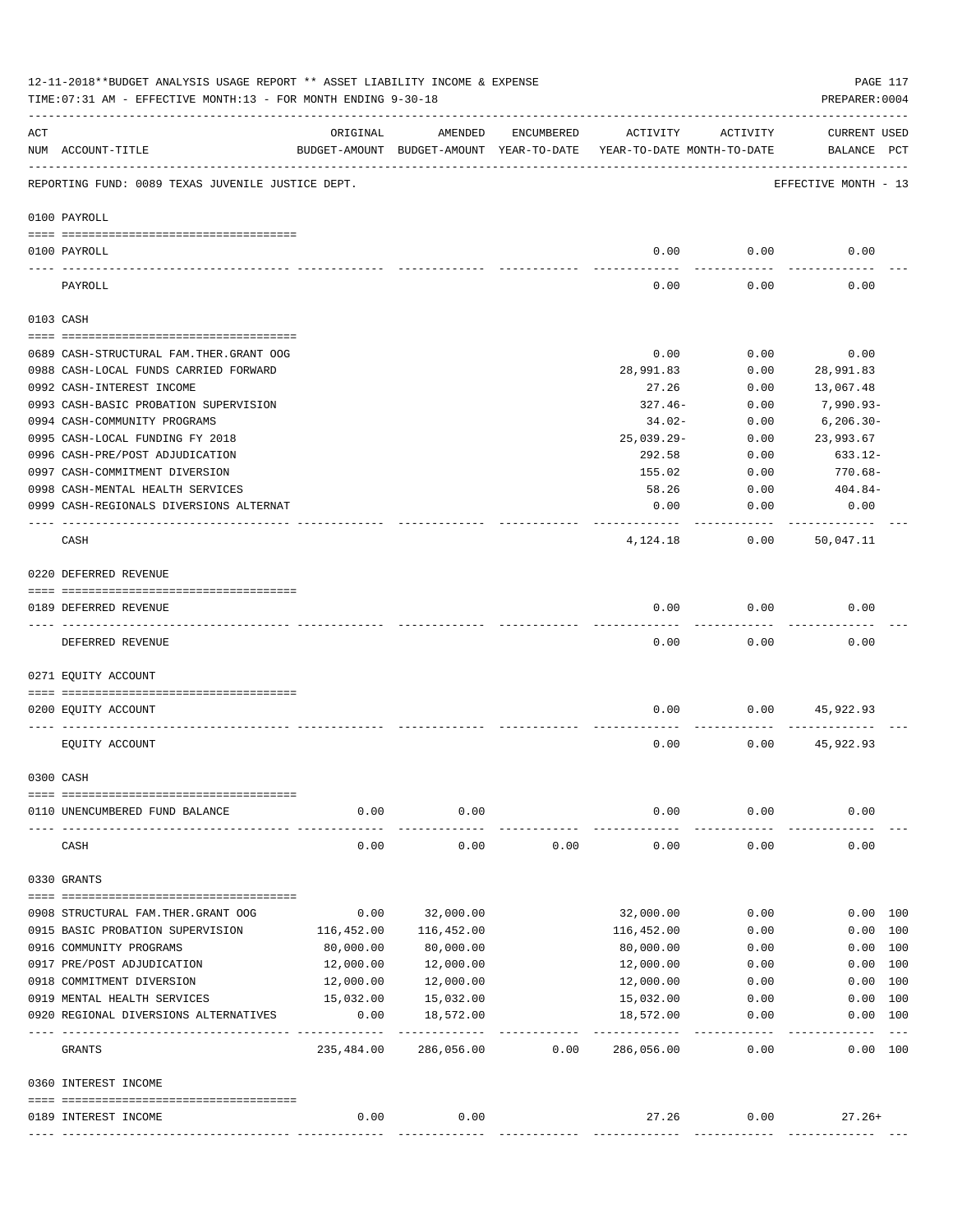## 12-11-2018\*\*BUDGET ANALYSIS USAGE REPORT \*\* ASSET LIABILITY INCOME & EXPENSE PAGE 118

TIME:07:31 AM - EFFECTIVE MONTH:13 - FOR MONTH ENDING 9-30-18 PREPARER:0004

| ACT |                                                                        | ORIGINAL   | AMENDED                                           | ENCUMBERED | ACTIVITY                              | ACTIVITY | <b>CURRENT USED</b>            |    |
|-----|------------------------------------------------------------------------|------------|---------------------------------------------------|------------|---------------------------------------|----------|--------------------------------|----|
|     | NUM ACCOUNT-TITLE                                                      |            | BUDGET-AMOUNT BUDGET-AMOUNT YEAR-TO-DATE          |            | YEAR-TO-DATE MONTH-TO-DATE            |          | BALANCE PCT                    |    |
|     | REPORTING FUND: 0089 TEXAS JUVENILE JUSTICE DEPT.                      |            |                                                   |            |                                       |          | EFFECTIVE MONTH - 13           |    |
|     | INTEREST INCOME                                                        | 0.00       | 0.00                                              | 0.00       | 27.26                                 | 0.00     | $27.26+$                       |    |
|     | 0370 MISCELLANEOUS                                                     |            |                                                   |            |                                       |          |                                |    |
|     | 0130 REFUNDS & MISCELLANEOUS                                           | 0.00       | 0.00                                              |            | 0.00                                  | 0.00     | 0.00                           |    |
|     | 0995 LOCAL FUNDING                                                     | 145,000.00 | 145,000.00                                        |            | 145,000.00                            | 0.00     | 0.00 100                       |    |
|     | MISCELLANEOUS                                                          |            | 145,000.00  145,000.00  0.00                      |            | 145,000.00                            | 0.00     | 0.00 100                       |    |
|     | 0581 STRUCTURAL FAMILY THERAPY OOG                                     |            |                                                   |            |                                       |          |                                |    |
|     | 0416 STRUCTURAL FAMILY THERAPY                                         | 0.00       | 32,000.00                                         | 0.00       | 32,000.00                             | 0.00     | 0.00 100                       |    |
|     | STRUCTURAL FAMILY THERAPY OOG                                          | 0.00       | 32,000.00                                         | 0.00       | 32,000.00                             | 0.00     | 0.00 100                       |    |
|     | 0588 INTEREST INCOME EXPENSE                                           |            |                                                   |            |                                       |          |                                |    |
|     | 0103 SALARY COMM.CORR.OFFICERS                                         | 0.00       | 0.00                                              | 0.00       | 0.00                                  | 0.00     | 0.00                           |    |
|     | 0201 SOCIAL SECURITY TAX                                               | 0.00       | 0.00                                              | 0.00       | 0.00                                  | 0.00     | 0.00                           |    |
|     | 0202 GROUP HEALTH INSURANCE                                            | 0.00       | 0.00                                              | 0.00       | 0.00                                  | 0.00     | 0.00                           |    |
|     | 0203 RETIREMENT                                                        | 0.00       | 0.00                                              | 0.00       | 0.00                                  | 0.00     | 0.00                           |    |
|     | 0204 WORKERS COMPENSATION                                              | 0.00       | 0.00                                              | 0.00       | 0.00                                  | 0.00     | 0.00                           |    |
|     | 0205 MEDICARE TAX                                                      | 0.00       | 0.00                                              | 0.00       | 0.00                                  | 0.00     | 0.00                           |    |
|     | 0310 OFFICE SUPPLIES                                                   | 0.00       | 0.00                                              | 0.00       | 0.00                                  | 0.00     | 0.00                           |    |
|     | 0574 COMPUTER EQUIPMENT                                                | 0.00       | 0.00                                              | 0.00       | 0.00                                  | 0.00     | 0.00                           |    |
|     | INTEREST INCOME EXPENSE                                                | 0.00       | 0.00                                              | 0.00       | 0.00                                  | 0.00     | 0.00                           |    |
|     | 0589 REGIONAL DIVERSIONS ALTERNATIVES                                  |            |                                                   |            |                                       |          |                                |    |
|     | 0416 STRUCTURAL FAMILY THERAPY                                         | 0.00       |                                                   |            | $18,572.00$ $0.00$ $18,000.00$ $0.00$ |          | 572.00                         | 97 |
|     | 0469 UNEXPENDED FUNDS                                                  | 0.00       | 0.00                                              | 0.00       | 572.00                                | 0.00     | $572.00 -$                     |    |
|     | REGIONAL DIVERSIONS ALTERNATIVES                                       | 0.00       | 18,572.00                                         | 0.00       | 18,572.00                             | 0.00     | 0.00 100                       |    |
|     | 0590 BASIC PROBATION SUPERVISION                                       |            |                                                   |            |                                       |          |                                |    |
|     | 0102 SALARY APPOINTED OFFICIAL                                         |            | 31,178.65 31,178.65                               | 0.00       | 31,252.86                             | 0.00     | 74.21- 100                     |    |
|     | 0103 SALARY COMM.CORR.OFFICERS                                         | 36,553.77  | 36,553.77                                         | 0.00       | 36,696.92                             | 0.00     | 143.15- 100                    |    |
|     | 0201 SOCIAL SECURITY TAX                                               | 4,199.41   | 4,199.41                                          | 0.00       | 4,110.38                              | 0.00     | 89.03 98                       |    |
|     | 0202 GROUP HEALTH INSURANCE 14,431.47 14,431.47                        |            |                                                   |            | $0.00$ 14,542.68                      | 0.00     | 111.21- 101                    |    |
|     | 0203 RETIREMENT                                                        | 7,707.95   | 7,707.95                                          | 0.00       | 7,730.01                              | 0.00     | 22.06- 100                     |    |
|     | 0204 WORKERS COMPENSATION                                              | 548.63     | 548.63                                            | 0.00       | 548.63                                | 0.00     | $0.00$ 100                     |    |
|     | 0205 MEDICARE TAX                                                      | 982.12     | 982.12                                            | 0.00       | 960.56                                | 0.00     | 21.56 98                       |    |
|     | 0310 OPERATING/TRAVEL EXPENSES                                         |            | 20,850.00   16,950.00                             |            | $0.00$ 16,681.63                      | 0.00     | 268.37 98                      |    |
|     | 0469 UNEXPENDED FUNDS                                                  | 0.00       | 0.00                                              | 0.00       | 355.79                                | 0.00     | $355.79 -$<br>------------ --- |    |
|     | BASIC PROBATION SUPERVISION 116,452.00 112,552.00 0.00 112,879.46 0.00 |            |                                                   |            |                                       |          | 327.46- 100                    |    |
|     | 0591 COMMUNITY PROGRAMS                                                |            |                                                   |            |                                       |          |                                |    |
|     | 0102 SALARY APPOINTED OFFICIAL                                         |            |                                                   |            |                                       |          |                                |    |
|     | 0103 SALARY COMM.CORR.OFFICERS                                         |            | $30,588.29$ $30,588.29$ $0.00$ $30,595.06$ $0.00$ |            |                                       |          | $6.77 - 100$                   |    |
|     | 0201 SOCIAL SECURITY TAX                                               | 3,514.08   | 3,514.08                                          | 0.00       | 3,426.64                              | 0.00     | 87.44 98                       |    |

0202 GROUP HEALTH INSURANCE 12,074.17 12,074.17 0.00 12,118.38 0.00 44.21- 100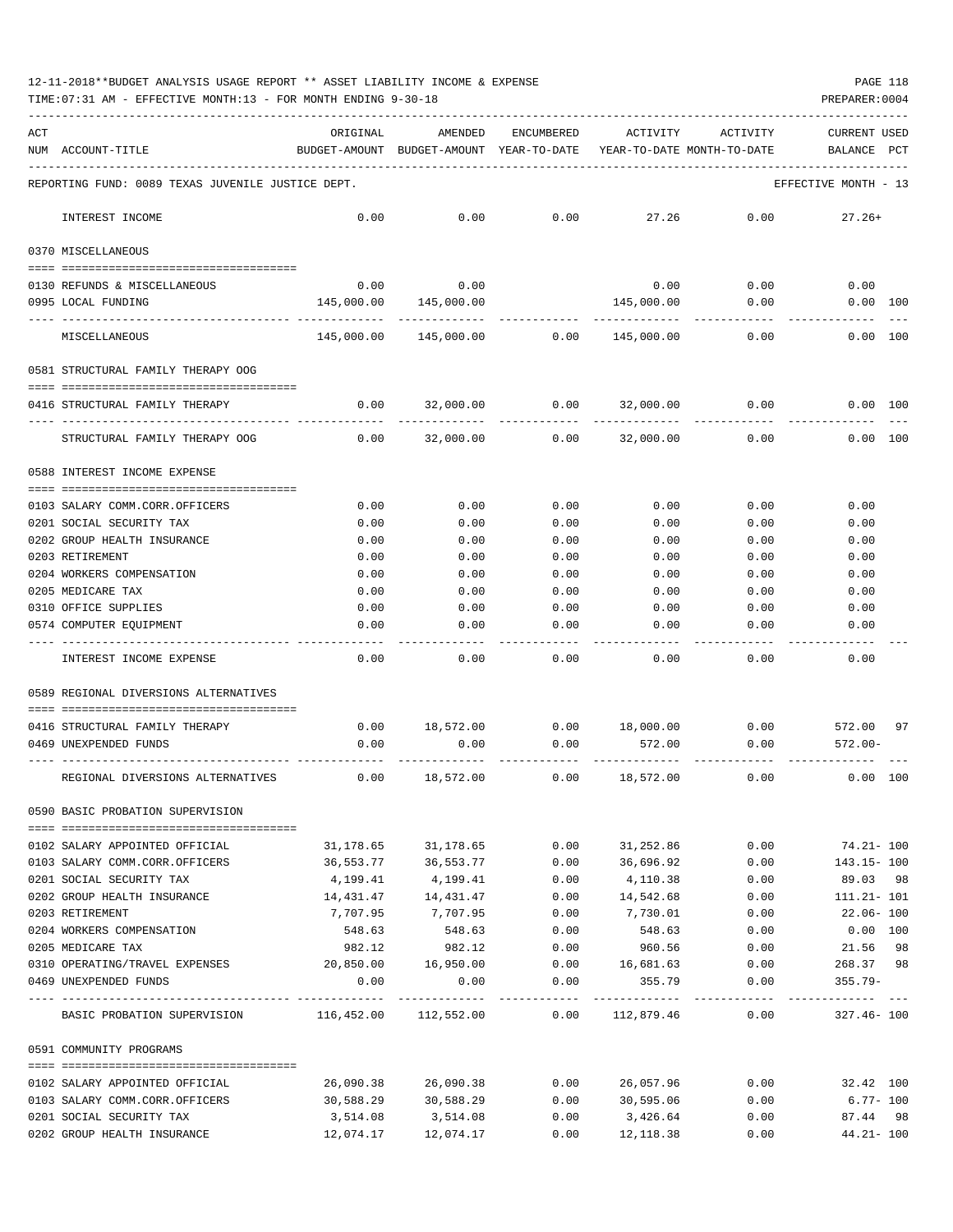## 12-11-2018\*\*BUDGET ANALYSIS USAGE REPORT \*\* ASSET LIABILITY INCOME & EXPENSE PAGE 119

TIME:07:31 AM - EFFECTIVE MONTH:13 - FOR MONTH ENDING 9-30-18 PREPARER:0004

| ACT |                                                   | ORIGINAL  | AMENDED                                    | ENCUMBERED | ACTIVITY                   | ACTIVITY                                 | CURRENT USED         |
|-----|---------------------------------------------------|-----------|--------------------------------------------|------------|----------------------------|------------------------------------------|----------------------|
|     | NUM ACCOUNT-TITLE                                 |           | BUDGET-AMOUNT BUDGET-AMOUNT YEAR-TO-DATE   |            | YEAR-TO-DATE MONTH-TO-DATE |                                          | PCT<br>BALANCE       |
|     | REPORTING FUND: 0089 TEXAS JUVENILE JUSTICE DEPT. |           |                                            |            |                            |                                          | EFFECTIVE MONTH - 13 |
|     | 0203 RETIREMENT                                   | 6,452.14  | 6,452.14                                   | 0.00       | 6,444.77                   | 0.00                                     | 7.37 100             |
|     | 0204 WORKERS COMPENSATION                         | 459.10    | 459.10                                     | 0.00       | 459.10                     | 0.00                                     | $0.00$ $100$         |
|     | 0205 MEDICARE TAX                                 | 821.84    | 821.84                                     | 0.00       | 801.60                     | 0.00                                     | 20.24 98             |
|     | 0469 UNEXPENDED FUNDS                             | 0.00      | 0.00                                       | 0.00       | 130.51                     | 0.00                                     | $130.51-$            |
|     | COMMUNITY PROGRAMS                                | 80,000.00 | 80,000.00                                  | 0.00       | 80,034.02                  | 0.00                                     | $34.02 - 100$        |
|     | 0592 PRE/POST ADJUDICATION FACILITIES             |           |                                            |            |                            |                                          |                      |
|     |                                                   |           |                                            |            |                            |                                          |                      |
|     | 0102 SALARY APPOINTED OFFICIAL                    | 3,913.56  | 3,913.56                                   | 0.00       | 3,813.84                   | 0.00                                     | 99.72<br>97          |
|     | 0103 SALARY COMM.CORR.OFFICERS                    | 4,588.24  | 4,588.24                                   | 0.00       | 4,475.94                   | 0.00                                     | 112.30<br>98         |
|     | 0201 SOCIAL SECURITY TAX                          | 527.11    | 527.11                                     | 0.00       | 501.00                     | 0.00                                     | 95<br>26.11          |
|     | 0202 GROUP HEALTH INSURANCE                       | 1,811.45  | 1,811.45                                   | 0.00       | 1,766.52                   | 0.00                                     | 44.93<br>98          |
|     | 0203 RETIREMENT                                   | 967.50    | 967.50                                     | 0.00       | 942.54                     | 0.00                                     | 24.96<br>97          |
|     | 0204 WORKERS COMPENSATION                         | 68.86     | 68.86                                      | 0.00       | 68.86                      | 0.00                                     | 0.00<br>100          |
|     | 0205 MEDICARE TAX                                 | 123.28    | 123.28                                     | 0.00       | 117.30                     | 0.00                                     | 5.98<br>95           |
|     | 0408 DETENTION                                    | 0.00      | 3,700.00                                   | 0.00       | 3,700.00                   | 0.00                                     | $0.00$ 100           |
|     | 0469 UNEXPENDED FUNDS                             | 0.00      | 0.00                                       | 0.00       | 21.42                      | 0.00                                     | $21.42-$             |
|     | PRE/POST ADJUDICATION FACILITIES                  | 12,000.00 | 15,700.00                                  | 0.00       | 15,407.42                  | 0.00                                     | 292.58 98            |
|     | 0593 COMMITMENT DIVERSION                         |           |                                            |            |                            |                                          |                      |
|     |                                                   |           |                                            |            |                            |                                          |                      |
|     | 0102 SALARY APPOINTED OFFICIAL                    | 3,913.56  | 3,913.56                                   | 0.00       | 3,857.62                   | 0.00                                     | 55.94<br>99          |
|     | 0103 SALARY COMM.CORR.OFFICERS                    | 4,588.24  | 4,588.24                                   | 0.00       | 4,528.28                   | 0.00                                     | 59.96<br>99          |
|     | 0201 SOCIAL SECURITY TAX                          | 527.11    | 527.11                                     | 0.00       | 506.82                     | 0.00                                     | 20.29<br>96          |
|     | 0202 GROUP HEALTH INSURANCE                       | 1,811.45  | 1,811.45                                   | 0.00       | 1,789.74                   | 0.00                                     | 99<br>21.71          |
|     | 0203 RETIREMENT                                   | 967.50    | 967.50                                     | 0.00       | 953.58                     | 0.00                                     | 13.92<br>99          |
|     | 0204 WORKERS COMPENSATION                         | 68.86     | 68.86                                      | 0.00       | 68.86                      | 0.00                                     | 0.00<br>100          |
|     | 0205 MEDICARE TAX                                 | 123.28    | 123.28                                     | 0.00       | 118.66                     | 0.00                                     | 96<br>4.62           |
|     | 0415 RESIDENTIAL PLACEMENT                        | 0.00      | 0.00                                       | 0.00       | 0.00                       | 0.00                                     | 0.00                 |
|     | 0469 UNEXPENDED FUNDS                             | 0.00      | 0.00                                       | 0.00       | 21.42                      | 0.00                                     | $21.42-$             |
|     |                                                   |           |                                            |            |                            |                                          |                      |
|     | COMMITMENT DIVERSION                              | 12,000.00 | 12,000.00                                  | 0.00       | 11,844.98                  | 0.00                                     | 155.02<br>-99        |
|     | 0594 MENTAL HEALTH SERVICES                       |           |                                            |            |                            |                                          |                      |
|     | 0102 SALARY APPOINTED OFFICIAL                    | 1,956.78  | 1,956.78                                   | 0.00       | 1,935.00                   | 0.00                                     | 21.78 99             |
|     | 0103 SALARY COMM.CORR.OFFICERS                    | 2,294.12  | 2,294.12                                   | 0.00       | 2,271.42                   | 0.00                                     | 22.70<br>99          |
|     | 0201 SOCIAL SECURITY TAX                          | 263.56    | 263.56                                     | 0.00       | 254.82                     | 0.00                                     | 8.74<br>97           |
|     | 0202 GROUP HEALTH INSURANCE                       | 905.72    | 905.72                                     | 0.00       | 899.52                     | 0.00                                     | 99<br>6.20           |
|     | 0203 RETIREMENT                                   | 483.75    | 483.75                                     | 0.00       | 479.19                     | 0.00                                     | 4.56<br>99           |
|     | 0204 WORKERS COMPENSATION                         | 34.43     | 34.43                                      | 0.00       | 34.43                      | 0.00                                     | 0.00 100             |
|     | 0205 MEDICARE TAX                                 | 61.64     | 61.64                                      | 0.00       | 59.76                      | 0.00                                     | 97<br>1.88           |
|     | 0413 PSYCHOLOGICAL                                | 0.00      | 0.00                                       | 0.00       | 0.00                       | 0.00                                     | 0.00                 |
|     | 0414 COUNSELING/PSYCHOLOGICAL                     | 9,032.00  | 9,232.00                                   | 0.00       | 9,232.00                   | 0.00                                     | 0.00 100             |
|     | 0415 RESIDENTIAL PLACEMENT                        | 0.00      | 0.00                                       | 0.00       | 0.00                       | 0.00                                     | 0.00                 |
|     | 0469 UNEXPENDED FUNDS                             | 0.00      | 0.00                                       | 0.00       | 7.60                       | 0.00                                     | $7.60 -$             |
|     |                                                   |           |                                            |            |                            |                                          |                      |
|     | MENTAL HEALTH SERVICES                            |           | $15,032.00$ $15,232.00$ $0.00$ $15,173.74$ |            |                            | 0.00                                     | 58.26 100            |
|     | 0994 LOCAL FUNDS CARRIED FORWARD                  |           |                                            |            |                            |                                          |                      |
|     |                                                   |           |                                            |            |                            |                                          |                      |
|     | 0488 LAW ENFORCEMENT INSURANCE                    | 0.00      | 0.00                                       |            |                            | $0.00$ $723.00$ $0.00$ $723.00$ $123.00$ |                      |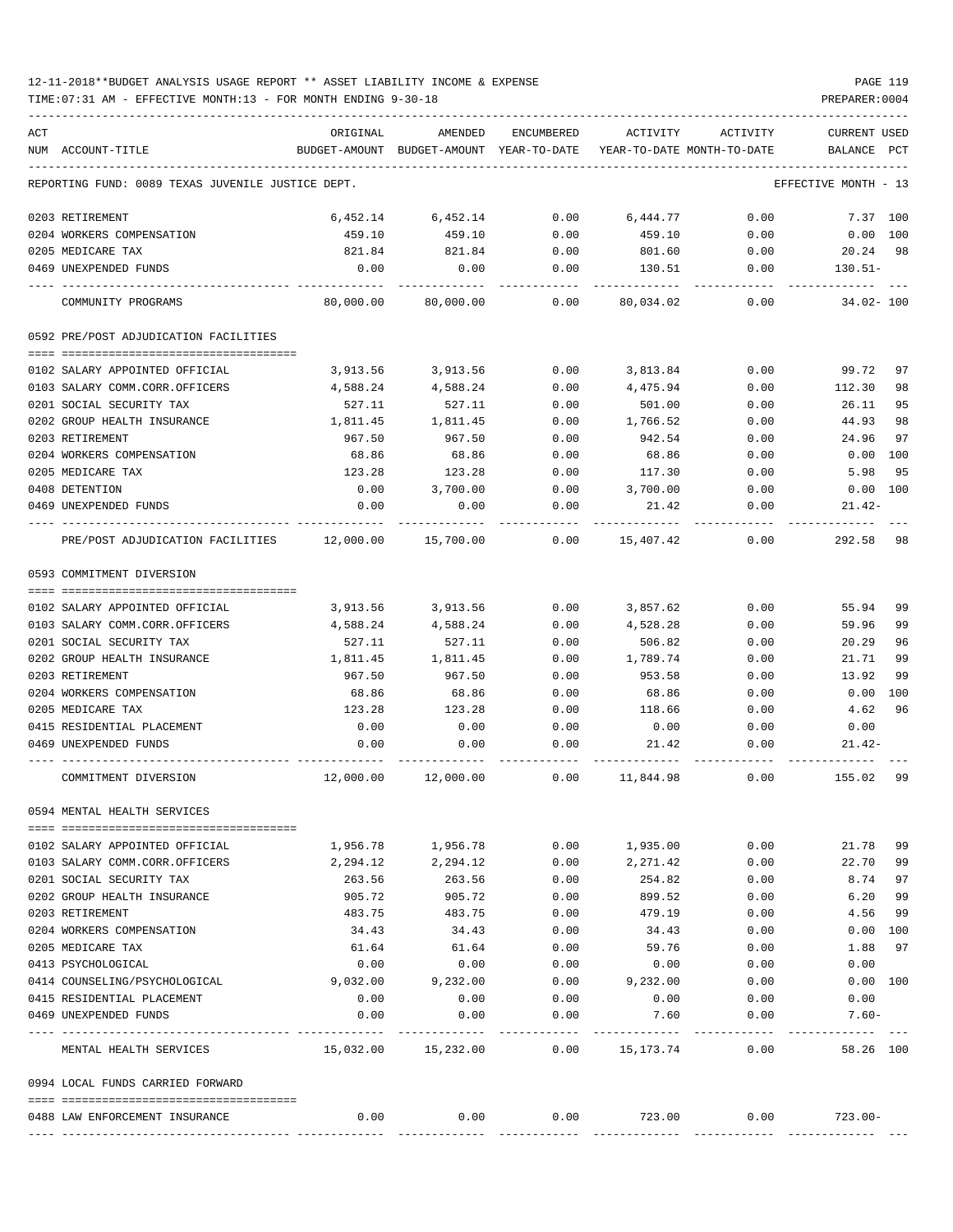## 12-11-2018\*\*BUDGET ANALYSIS USAGE REPORT \*\* ASSET LIABILITY INCOME & EXPENSE PAGE 120

TIME:07:31 AM - EFFECTIVE MONTH:13 - FOR MONTH ENDING 9-30-18 PREPARER:0004

| ACT |                                                   | ORIGINAL                                                      | AMENDED               |      | ENCUMBERED ACTIVITY ACTIVITY                     |             | <b>CURRENT USED</b>                                                             |
|-----|---------------------------------------------------|---------------------------------------------------------------|-----------------------|------|--------------------------------------------------|-------------|---------------------------------------------------------------------------------|
|     | NUM ACCOUNT-TITLE                                 |                                                               |                       |      |                                                  |             | BUDGET-AMOUNT BUDGET-AMOUNT YEAR-TO-DATE YEAR-TO-DATE MONTH-TO-DATE BALANCE PCT |
|     | REPORTING FUND: 0089 TEXAS JUVENILE JUSTICE DEPT. |                                                               |                       |      |                                                  |             | EFFECTIVE MONTH - 13                                                            |
|     | LOCAL FUNDS CARRIED FORWARD                       | $0.00$ $0.00$ $0.00$ $0.00$ $723.00$ $0.00$ $723.00$ $723.00$ |                       |      |                                                  |             |                                                                                 |
|     | 0995 LOCAL FUNDING                                |                                                               |                       |      |                                                  |             |                                                                                 |
|     |                                                   |                                                               |                       |      |                                                  |             |                                                                                 |
|     | 0102 SALARY APPOINTED OFFICIAL                    |                                                               |                       |      | $978.39$ $978.39$ 0.00 $1,271.02$ 0.00           |             | 292.63- 130                                                                     |
|     | 0103 SALARY COMM.CORR.OFFICERS                    | 1, 147, 06 1, 147, 06                                         |                       | 0.00 | 1,498.58 0.00                                    |             | 351.52-131                                                                      |
|     | 0105 OFFICE MANAGER                               | 0.00                                                          | 0.00                  | 0.00 | 0.00                                             | 0.00        | 0.00                                                                            |
|     | 0201 SOCIAL SECURITY TAX                          | 131.78                                                        | 131.78                | 0.00 | 167.54                                           | 0.00        | 35.76- 127                                                                      |
|     | 0202 GROUP HEALTH INSURANCE                       | 452.85                                                        | 452.85                | 0.00 | 611.76                                           | 0.00        | $158.91 - 135$                                                                  |
|     | 0203 RETIREMENT                                   | 241.88                                                        | 241.88                | 0.00 | 316.12                                           | 0.00        | 74.24- 131                                                                      |
|     | 0204 WORKERS COMPENSATION                         |                                                               | 17.22 17.22           | 0.00 | 17.22                                            | 0.00        | $0.00$ 100                                                                      |
|     | 0205 MEDICARE TAX                                 | 30.82                                                         | 30.82                 | 0.00 | 39.30                                            | 0.00        | $8.48 - 128$                                                                    |
|     | 0401 AUDIT EXPENSE                                | 2,750.00                                                      | 0.00                  | 0.00 | 0.00                                             | 0.00        | 0.00                                                                            |
|     | 0405 DETENTION OPERATING COST FY19                | 0.00                                                          | 0.00                  | 0.00 | 0.00                                             | 0.00        | 0.00                                                                            |
|     | 0406 DETENTION OPERATING COST FY18                | 111,250.00                                                    | 111,250.00            | 0.00 | 111,250.00                                       | 0.00        | 0.00 100                                                                        |
|     | 0407 DETENTION OPERATING COST FY17                | 0.00                                                          | 0.00                  |      | $0.00$ 19,318.13                                 |             | $0.00$ 19,318.13-                                                               |
|     | 0414 COUNSELING                                   |                                                               | $0.00$ 333.00         | 0.00 | 333.00                                           | 0.00        | $0.00$ 100                                                                      |
|     | 0415 RESIDENTIAL PLACEMENT                        |                                                               | 10,000.00 23,350.00   | 0.00 | 2,501.79                                         |             | $0.00$ 20,848.21 11                                                             |
|     | 0416 STRUCTURAL FAMILY THERAPY 18,000.00          |                                                               | 0.00                  | 0.00 |                                                  | $0.00$ 0.00 | 0.00                                                                            |
|     | 0427 TRAVEL AND TRAINING                          | 0.00                                                          |                       |      | $0.00$ $0.00$ $0.00$ $0.00$ $0.00$ $0.00$ $0.00$ |             |                                                                                 |
|     | 0453 COMPUTER SOFTWARE                            |                                                               |                       |      |                                                  |             | $0.00$ $7.067.00$ $0.00$ $3.000.00$ $0.00$ $4.067.00$ $42$                      |
|     | LOCAL FUNDING                                     |                                                               |                       |      |                                                  |             | $145,000.00$ $145,000.00$ 0.00 $140,324.46$ 0.00 $4,675.54$ 97                  |
|     | TEXAS JUVENILE JUSTICE DEPT.                      |                                                               |                       |      |                                                  |             |                                                                                 |
|     | INCOME TOTALS                                     |                                                               | 380,484.00 431,056.00 |      |                                                  |             | 431,083.26 0.00 27.26+100                                                       |
|     | <b>EXPENSE TOTALS</b>                             |                                                               | 380,484.00 431,056.00 |      | 0.0000426,959.08                                 | 0.00        | 4,096.92 99                                                                     |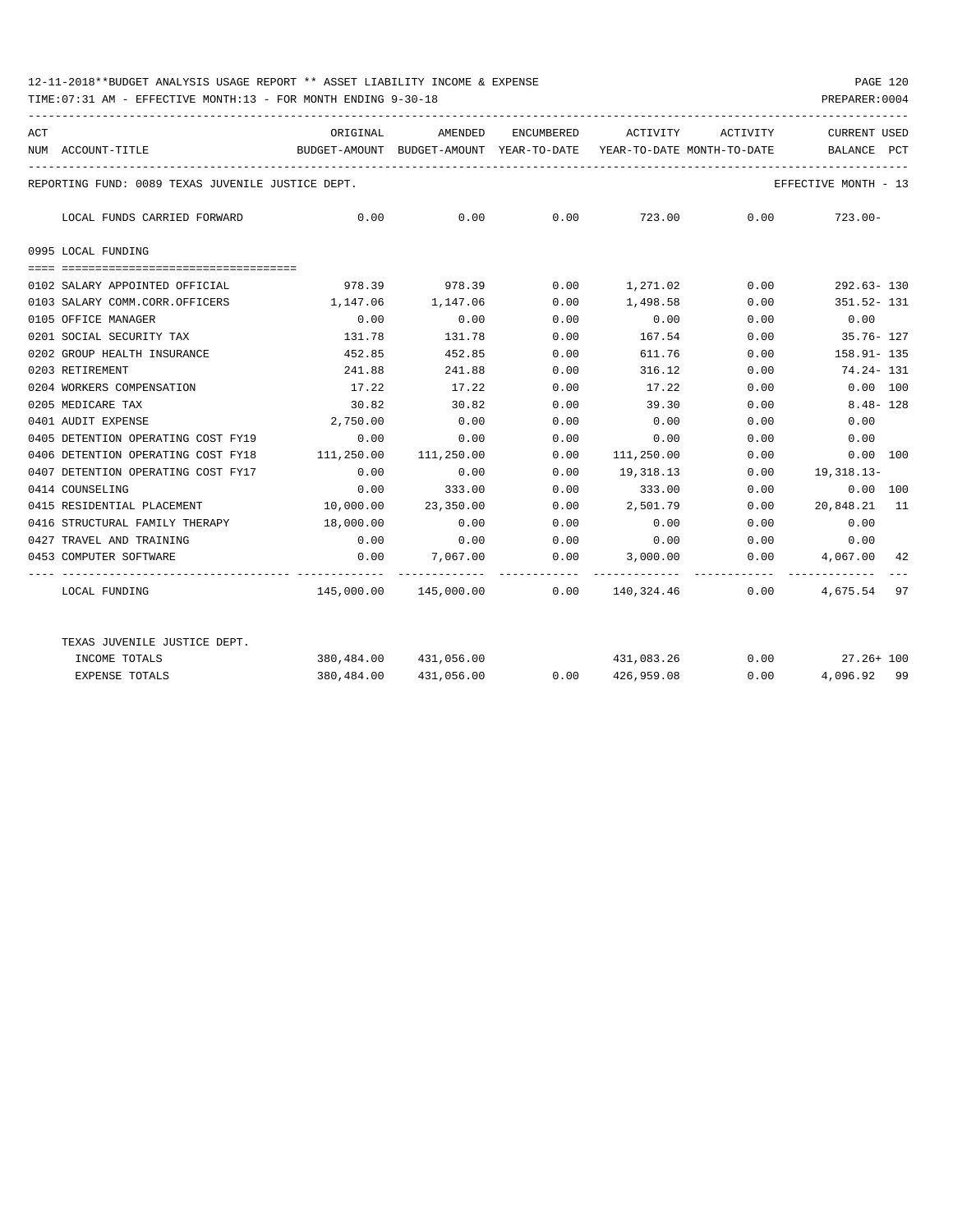|                | 12-11-2018**BUDGET ANALYSIS USAGE REPORT ** ASSET LIABILITY INCOME & EXPENSE<br>TIME: 07:31 AM - EFFECTIVE MONTH: 13 - FOR MONTH ENDING 9-30-18 |          |                                                     |            |          |                                        | PAGE 121<br>PREPARER: 0004         |
|----------------|-------------------------------------------------------------------------------------------------------------------------------------------------|----------|-----------------------------------------------------|------------|----------|----------------------------------------|------------------------------------|
| $\mathtt{ACT}$ | NUM ACCOUNT-TITLE                                                                                                                               | ORIGINAL | AMENDED<br>BUDGET-AMOUNT BUDGET-AMOUNT YEAR-TO-DATE | ENCUMBERED | ACTIVITY | ACTIVITY<br>YEAR-TO-DATE MONTH-TO-DATE | <b>CURRENT USED</b><br>BALANCE PCT |
|                | REPORTING FUND: 0092 STATZER FUND                                                                                                               |          |                                                     |            |          |                                        | EFFECTIVE MONTH - 13               |
|                | 0103 CASH                                                                                                                                       |          |                                                     |            |          |                                        |                                    |
|                | 0100 STATZER-COMBINED FUNDS CHECKING                                                                                                            |          |                                                     |            |          | 628.80   0.00   4,609.61               |                                    |
|                | 0175 TEXPOOL                                                                                                                                    |          |                                                     |            | 512.68   | 0.00                                   | 39,960.80                          |
|                | CASH                                                                                                                                            |          |                                                     |            | 1,141.48 | 0.00                                   | 44,570.41                          |
|                | 0200 SYSTEM ADDED LIABILITY DEPARTMENT                                                                                                          |          |                                                     |            |          |                                        |                                    |
|                |                                                                                                                                                 |          |                                                     |            |          |                                        |                                    |
|                | 0910 SYSTEM ADDED LIABILITY LINE-ITEM                                                                                                           |          |                                                     |            | 0.00     | 0.00                                   | 0.00                               |
|                | SYSTEM ADDED LIABILITY DEPARTMENT                                                                                                               |          |                                                     |            | 0.00     | 0.00                                   | 0.00                               |
|                | 0271 EQUITY ACCOUNT                                                                                                                             |          |                                                     |            |          |                                        |                                    |
|                | 0200 EQUITY ACCOUNT                                                                                                                             |          |                                                     |            | 0.00     |                                        | $0.00$ 43,428.93                   |
|                | EQUITY ACCOUNT                                                                                                                                  |          |                                                     |            | 0.00     | 0.00                                   | 43,428.93                          |
|                | 0360 INTEREST EARNINGS                                                                                                                          |          |                                                     |            |          |                                        |                                    |
|                | 0100 INTEREST EARNINGS                                                                                                                          | 50.00    | 50.00                                               |            | 581.48   | 0.00                                   | $531.48 + 163$                     |
|                | 0350 GOV. COMMODITY PROG. ASCS                                                                                                                  | 0.00     | 0.00                                                |            | 0.00     | 0.00                                   | 0.00                               |
|                | INTEREST EARNINGS                                                                                                                               | 50.00    | 50.00                                               | 0.00       | 581.48   | 0.00                                   | $531.48 + 163$                     |
|                | 0370 RENT                                                                                                                                       |          |                                                     |            |          |                                        |                                    |
|                |                                                                                                                                                 |          |                                                     |            |          |                                        |                                    |
|                | 0100 RENT                                                                                                                                       | 560.00   | 560.00                                              |            | 560.00   | 0.00                                   | 0.00 100                           |
|                | 0130 REFUNDS & MISCELLANEOUS                                                                                                                    | 0.00     | 0.00                                                |            | 0.00     | 0.00                                   | 0.00                               |
|                | RENT                                                                                                                                            | 560.00   | 560.00                                              | 0.00       | 560.00   | 0.00                                   | 0.00 100                           |
|                | 0700 STATZER FARM                                                                                                                               |          |                                                     |            |          |                                        |                                    |
|                | 0310 OFFICE SUPPLIES                                                                                                                            | 0.00     | 0.00                                                | 0.00       | 0.00     | 0.00                                   | 0.00                               |
|                | 0430 BIDS AND NOTICES                                                                                                                           | 110.00   | 110.00                                              | 0.00       | 0.00     | 0.00                                   | 0 <sub>0</sub><br>110.00           |
|                | 0484 APPRAISALS                                                                                                                                 | 0.00     | 0.00                                                | 0.00       | 0.00     | 0.00                                   | 0.00                               |
|                | 0490 LITERACY COUNCIL DONATION                                                                                                                  | 500.00   | 500.00                                              | 0.00       | 0.00     | 0.00                                   | 0 <sub>0</sub><br>500.00           |
|                | STATZER FARM                                                                                                                                    | 610.00   | 610.00                                              | 0.00       | 0.00     | 0.00                                   | 0 <sub>0</sub><br>610.00           |
|                | 0999 ACCOUNTS PAYABLE                                                                                                                           |          |                                                     |            |          |                                        |                                    |
|                | 0100 A/P CLEARING ACCOUNT                                                                                                                       |          |                                                     |            | 0.00     | 0.00                                   | 0.00                               |
|                | ACCOUNTS PAYABLE                                                                                                                                |          |                                                     |            | 0.00     | 0.00                                   | 0.00                               |
|                | STATZER FUND                                                                                                                                    |          |                                                     |            |          |                                        |                                    |
|                | INCOME TOTALS                                                                                                                                   | 610.00   | 610.00                                              |            | 1,141.48 | 0.00                                   | 531.48+ 187                        |
|                | EXPENSE TOTALS                                                                                                                                  | 610.00   | 610.00                                              | 0.00       | 0.00     | 0.00                                   | 610.00<br>00                       |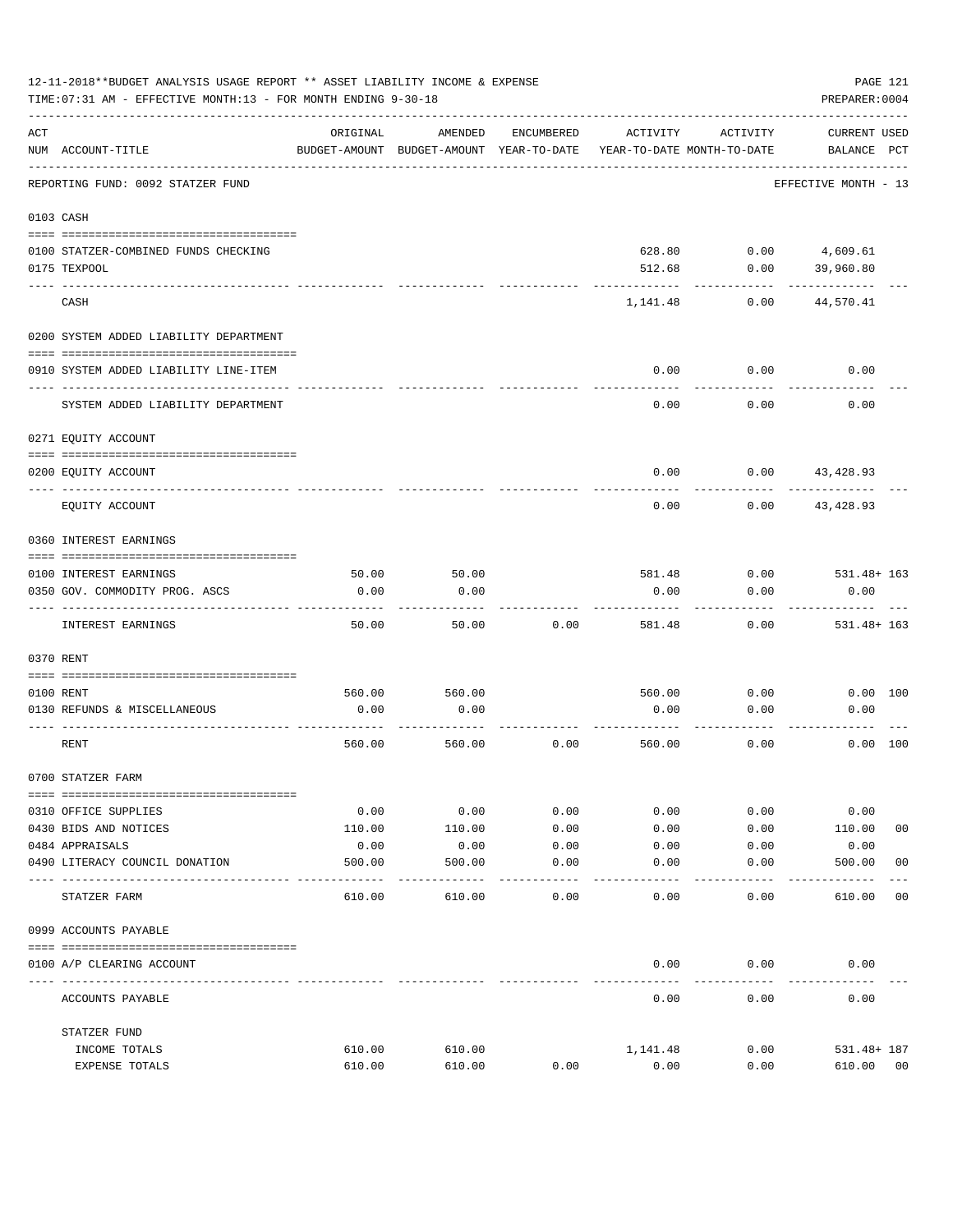|     | 12-11-2018**BUDGET ANALYSIS USAGE REPORT ** ASSET LIABILITY INCOME & EXPENSE<br>PAGE 122<br>TIME: 07:31 AM - EFFECTIVE MONTH: 13 - FOR MONTH ENDING 9-30-18<br>PREPARER: 0004 |          |                                          |            |                            |           |                      |  |  |
|-----|-------------------------------------------------------------------------------------------------------------------------------------------------------------------------------|----------|------------------------------------------|------------|----------------------------|-----------|----------------------|--|--|
| ACT |                                                                                                                                                                               | ORIGINAL | AMENDED                                  | ENCUMBERED | ACTIVITY                   | ACTIVITY  | <b>CURRENT USED</b>  |  |  |
|     | NUM ACCOUNT-TITLE                                                                                                                                                             |          | BUDGET-AMOUNT BUDGET-AMOUNT YEAR-TO-DATE |            | YEAR-TO-DATE MONTH-TO-DATE |           | BALANCE PCT          |  |  |
|     | REPORTING FUND: 0093 TX. COMM. DEVELOPMENT PGM                                                                                                                                |          |                                          |            |                            |           | EFFECTIVE MONTH - 13 |  |  |
|     | 0103 CASH                                                                                                                                                                     |          |                                          |            |                            |           |                      |  |  |
|     |                                                                                                                                                                               |          |                                          |            |                            |           |                      |  |  |
|     | 0909 CASH- #713169 RANDOLPH                                                                                                                                                   |          |                                          |            | 0.00                       | --------- | $0.00$ 100.00        |  |  |
|     | CASH                                                                                                                                                                          |          |                                          |            | 0.00                       | 0.00      | 100.00               |  |  |
|     | 0120 RECEIVABLES                                                                                                                                                              |          |                                          |            |                            |           |                      |  |  |
|     | 0312 DUE FROM OTHER GOVERNMENT                                                                                                                                                |          |                                          |            | 0.00                       | 0.00      | 0.00                 |  |  |
|     |                                                                                                                                                                               |          |                                          |            |                            | --------  |                      |  |  |
|     | RECEIVABLES                                                                                                                                                                   |          |                                          |            | 0.00                       | 0.00      | 0.00                 |  |  |
|     | 0200 LIABILITY ACCOUNT                                                                                                                                                        |          |                                          |            |                            |           |                      |  |  |
|     | 0910 SYSTEM ADDED LIABILITY                                                                                                                                                   |          |                                          |            | 0.00                       | 0.00      | 0.00                 |  |  |
|     | LIABILITY ACCOUNT                                                                                                                                                             |          |                                          |            | 0.00                       | 0.00      | 0.00                 |  |  |
|     | 0271 EQUITY ACCOUNT                                                                                                                                                           |          |                                          |            |                            |           |                      |  |  |
|     | 0200 EQUITY ACCOUNT                                                                                                                                                           |          |                                          |            | 0.00                       | 0.00      | 100.00               |  |  |
|     | EQUITY ACCOUNT                                                                                                                                                                |          |                                          |            | 0.00                       | 0.00      | 100.00               |  |  |
|     | 0330 GRANT INCOME                                                                                                                                                             |          |                                          |            |                            |           |                      |  |  |
|     |                                                                                                                                                                               |          |                                          |            |                            |           |                      |  |  |
|     | 0909 GRANT #713169 RANDOLPH<br>---------------------- -----                                                                                                                   | 0.00     | 0.00                                     |            | 0.00                       | 0.00      | 0.00                 |  |  |
|     | GRANT INCOME                                                                                                                                                                  | 0.00     | 0.00                                     | 0.00       | 0.00                       | 0.00      | 0.00                 |  |  |
|     | 0370 REFUNDS & MISCELLANEOUS                                                                                                                                                  |          |                                          |            |                            |           |                      |  |  |
|     |                                                                                                                                                                               |          |                                          |            |                            |           |                      |  |  |
|     | 0130 REFUNDS & MISCELLANEOUS                                                                                                                                                  | 0.00     | 0.00                                     |            | 0.00                       | 0.00      | 0.00                 |  |  |
|     | REFUNDS & MISCELLANEOUS                                                                                                                                                       | 0.00     | 0.00                                     | 0.00       | 0.00                       | 0.00      | 0.00                 |  |  |
|     | 0909 GRANT #713169 RANDOLPH                                                                                                                                                   |          |                                          |            |                            |           |                      |  |  |
|     |                                                                                                                                                                               |          |                                          |            |                            |           |                      |  |  |
|     | 0414 GRANT ADMINISTRATION                                                                                                                                                     | 0.00     | 0.00                                     | 0.00       | 0.00                       | 0.00      | 0.00                 |  |  |
|     | 0415 CONSTRUCTION EXPENSE                                                                                                                                                     | 0.00     | 0.00                                     | 0.00       | 0.00                       | 0.00      | 0.00                 |  |  |
|     | 0416 ENGINEERING                                                                                                                                                              | 0.00     | 0.00                                     | 0.00       | 0.00                       | 0.00      | 0.00                 |  |  |
|     | GRANT #713169 RANDOLPH                                                                                                                                                        | 0.00     | 0.00                                     | 0.00       | 0.00                       | 0.00      | 0.00                 |  |  |
|     | TX. COMM. DEVELOPMENT PGM                                                                                                                                                     |          |                                          |            |                            |           |                      |  |  |
|     | INCOME TOTALS                                                                                                                                                                 | 0.00     | 0.00                                     |            | 0.00                       | 0.00      | 0.00                 |  |  |
|     | EXPENSE TOTALS                                                                                                                                                                | 0.00     | 0.00                                     | 0.00       | 0.00                       | 0.00      | 0.00                 |  |  |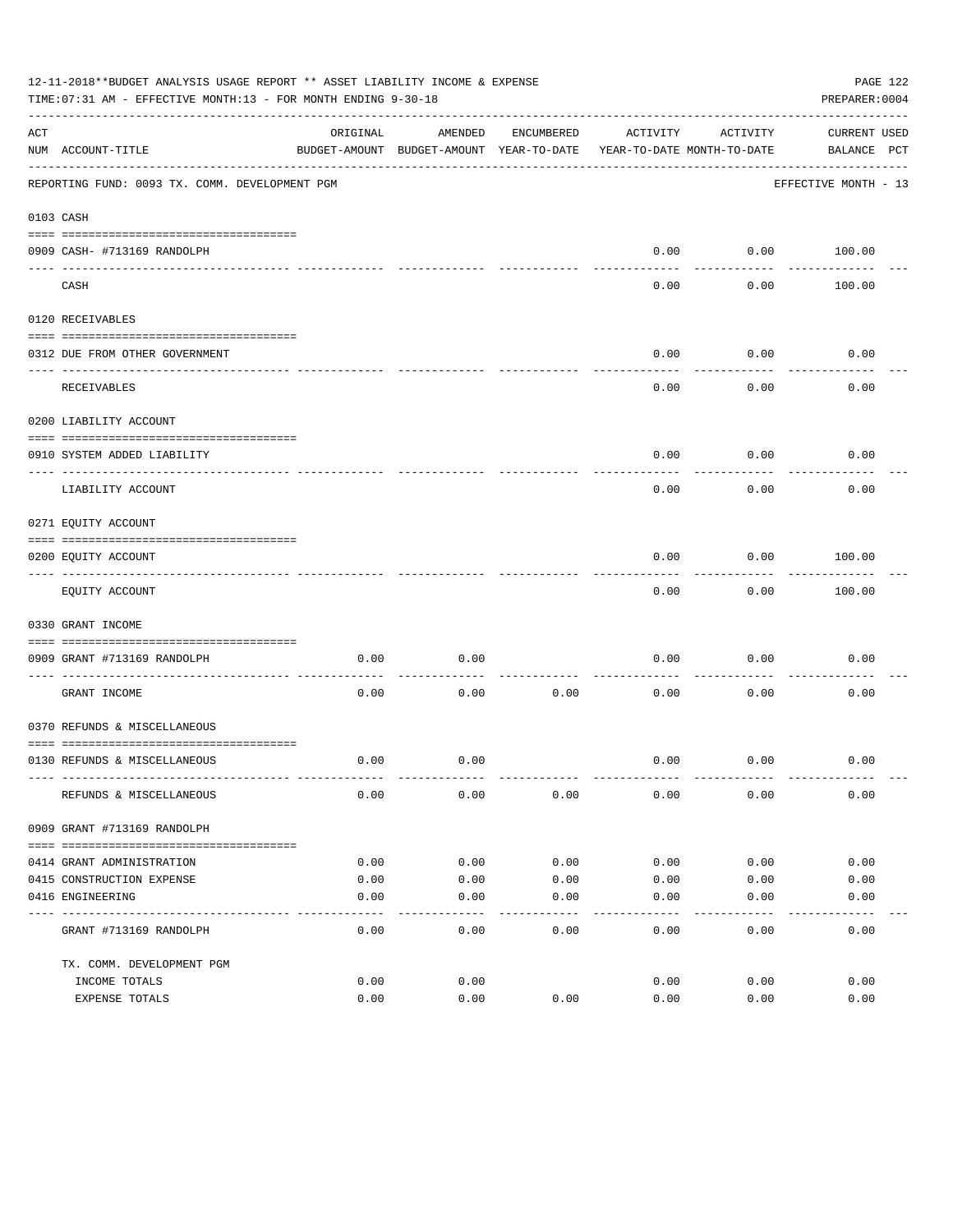| PAGE 123<br>12-11-2018**BUDGET ANALYSIS USAGE REPORT ** ASSET LIABILITY INCOME & EXPENSE<br>TIME: 07:31 AM - EFFECTIVE MONTH: 13 - FOR MONTH ENDING 9-30-18<br>PREPARER: 0004 |                                                         |              |                                                     |            |              |                                        |                                    |  |
|-------------------------------------------------------------------------------------------------------------------------------------------------------------------------------|---------------------------------------------------------|--------------|-----------------------------------------------------|------------|--------------|----------------------------------------|------------------------------------|--|
| ACT                                                                                                                                                                           | NUM ACCOUNT-TITLE                                       | ORIGINAL     | AMENDED<br>BUDGET-AMOUNT BUDGET-AMOUNT YEAR-TO-DATE | ENCUMBERED | ACTIVITY     | ACTIVITY<br>YEAR-TO-DATE MONTH-TO-DATE | <b>CURRENT USED</b><br>BALANCE PCT |  |
|                                                                                                                                                                               | REPORTING FUND: 0095 PAYROLL                            |              |                                                     |            |              |                                        | EFFECTIVE MONTH - 13               |  |
|                                                                                                                                                                               | 0100 PAYROLL CLEARING ACCOUNT                           |              |                                                     |            |              |                                        |                                    |  |
|                                                                                                                                                                               | 0100 PAYROLL CASH                                       |              |                                                     |            | 0.00         | 0.00                                   | 24.36                              |  |
|                                                                                                                                                                               |                                                         |              |                                                     |            |              |                                        |                                    |  |
|                                                                                                                                                                               | PAYROLL CLEARING ACCOUNT                                |              |                                                     |            | 0.00         | 0.00                                   | 24.36                              |  |
|                                                                                                                                                                               | 0200 SYSTEM ADDED LIABILITY DEPARTMENT                  |              |                                                     |            |              |                                        |                                    |  |
|                                                                                                                                                                               | 0910 SYSTEM ADDED LIABILITY LINE-ITEM                   |              |                                                     |            | 0.00         | 0.00                                   | 0.00                               |  |
|                                                                                                                                                                               | SYSTEM ADDED LIABILITY DEPARTMENT                       |              |                                                     |            | 0.00         | 0.00                                   | 0.00                               |  |
|                                                                                                                                                                               | 0271 EQUITY ACCOUNT                                     |              |                                                     |            |              |                                        |                                    |  |
|                                                                                                                                                                               | 0200 DEPOSITS                                           |              |                                                     |            | 0.00         | 0.00                                   | 24.36                              |  |
|                                                                                                                                                                               | EQUITY ACCOUNT                                          |              |                                                     |            | 0.00         | 0.00                                   | 24.36                              |  |
|                                                                                                                                                                               | 0360 INTEREST EARNINGS                                  |              |                                                     |            |              |                                        |                                    |  |
|                                                                                                                                                                               |                                                         |              |                                                     |            |              |                                        |                                    |  |
|                                                                                                                                                                               | 0100 INTEREST EARNINGS                                  | 0.00         | 0.00                                                |            | 0.00         | 0.00                                   | 0.00                               |  |
|                                                                                                                                                                               | INTEREST EARNINGS                                       | 0.00         | 0.00                                                | 0.00       | 0.00         | 0.00                                   | 0.00                               |  |
|                                                                                                                                                                               | 0370 MISCELLANEOUS                                      |              |                                                     |            |              |                                        |                                    |  |
|                                                                                                                                                                               |                                                         |              |                                                     |            |              |                                        |                                    |  |
|                                                                                                                                                                               | 0125 AFLAC FSA CLEARING<br>0130 REFUNDS & MISCELLANEOUS | 0.00<br>0.00 | 0.00<br>0.00                                        |            | 0.00<br>0.00 | 0.00<br>0.00                           | 0.00<br>0.00                       |  |
|                                                                                                                                                                               |                                                         |              | ----                                                |            |              |                                        |                                    |  |
|                                                                                                                                                                               | MISCELLANEOUS                                           | 0.00         | 0.00                                                | 0.00       | 0.00         | 0.00                                   | 0.00                               |  |
|                                                                                                                                                                               | PAYROLL                                                 |              |                                                     |            |              |                                        |                                    |  |
|                                                                                                                                                                               | INCOME TOTALS                                           | 0.00         | 0.00                                                |            | 0.00         | 0.00                                   | 0.00                               |  |
|                                                                                                                                                                               | <b>EXPENSE TOTALS</b>                                   | 0.00         | 0.00                                                | 0.00       | 0.00         | 0.00                                   | 0.00                               |  |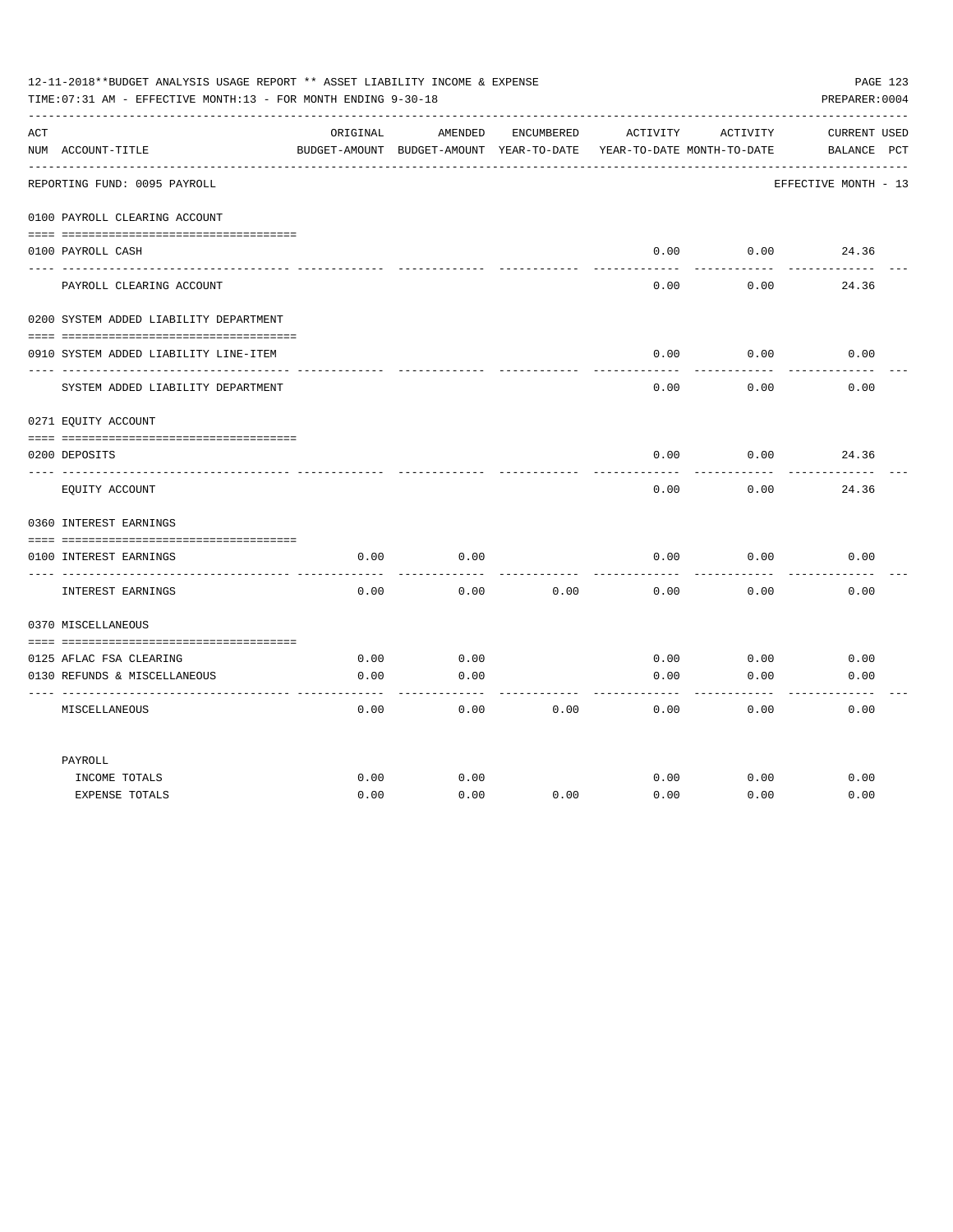|     | 12-11-2018**BUDGET ANALYSIS USAGE REPORT ** ASSET LIABILITY INCOME & EXPENSE<br>PAGE 124<br>TIME: 07:31 AM - EFFECTIVE MONTH: 13 - FOR MONTH ENDING 9-30-18<br>PREPARER: 0004 |          |         |            |                                                                                 |          |                                            |  |  |  |  |
|-----|-------------------------------------------------------------------------------------------------------------------------------------------------------------------------------|----------|---------|------------|---------------------------------------------------------------------------------|----------|--------------------------------------------|--|--|--|--|
| ACT | NUM ACCOUNT-TITLE                                                                                                                                                             | ORIGINAL | AMENDED | ENCUMBERED | ACTIVITY<br>BUDGET-AMOUNT BUDGET-AMOUNT YEAR-TO-DATE YEAR-TO-DATE MONTH-TO-DATE | ACTIVITY | <b>CURRENT USED</b><br>BALANCE PCT         |  |  |  |  |
|     | REPORTING FUND: 0098 CAPITAL ASSETS                                                                                                                                           |          |         |            |                                                                                 |          | EFFECTIVE MONTH - 13                       |  |  |  |  |
|     | 0160 CAPITAL ASSETS                                                                                                                                                           |          |         |            |                                                                                 |          |                                            |  |  |  |  |
|     |                                                                                                                                                                               |          |         |            |                                                                                 |          |                                            |  |  |  |  |
|     | 0100 LAND                                                                                                                                                                     |          |         |            | 0.00                                                                            |          | $0.00$ $341,561.30$                        |  |  |  |  |
|     | 0200 BUILDINGS                                                                                                                                                                |          |         |            | 0.00                                                                            | 0.00     | 4,737,000.00                               |  |  |  |  |
|     | 0201 ACCUM.DEPRECIATION-BUILDINGS                                                                                                                                             |          |         |            | 117,766.66-                                                                     | 0.00     | $3,376,677.74-$                            |  |  |  |  |
|     | 0210 AUTOMOBILES AND TRUCKS                                                                                                                                                   |          |         |            | 177,126.09                                                                      | 0.00     | 2,013,774.80                               |  |  |  |  |
|     | 0211 ACCUM.DEPR.AUTOS AND TRUCKS                                                                                                                                              |          |         |            | $156, 219.25 -$                                                                 | 0.00     | 1,436,261.71-                              |  |  |  |  |
|     | 0215 COMPUTER EQUIPMENT                                                                                                                                                       |          |         |            | 0.00                                                                            | 0.00     | 647,940.20                                 |  |  |  |  |
|     | 0216 ACCUM.DEPR.-COMPUTER EQUIPMENT                                                                                                                                           |          |         |            | 0.00                                                                            | 0.00     | 647,940.20-                                |  |  |  |  |
|     | 0220 OFFICE EQUIPMENT                                                                                                                                                         |          |         |            | 0.00                                                                            | 0.00     | 99,653.24                                  |  |  |  |  |
|     | 0221 ACCUM. DEPR. - OFFICE EQUIPMENT                                                                                                                                          |          |         |            | $5,345.96 -$                                                                    | 0.00     | 99,653.24-                                 |  |  |  |  |
|     | 0225 RADIO EQUIPMENT                                                                                                                                                          |          |         |            | 6,348.75                                                                        | 0.00     | 213,359.45                                 |  |  |  |  |
|     | 0226 ACCUM.DEPR.-RADIO EQUIPMENT                                                                                                                                              |          |         |            | 14, 188. 73-                                                                    | 0.00     | 201,161.84-                                |  |  |  |  |
|     | 0227 SECURITY EQUIPMENT                                                                                                                                                       |          |         |            | 5,578.00                                                                        | 0.00     | 5,578.00                                   |  |  |  |  |
|     | 0228 ACCUM.DEP. - SECURITY EOUIPMENT                                                                                                                                          |          |         |            | $464.83-$                                                                       | 0.00     | 464.83-                                    |  |  |  |  |
|     | 0230 ROADS                                                                                                                                                                    |          |         |            | 0.00                                                                            |          | $0.00 \quad 17,817,815.13$                 |  |  |  |  |
|     | 0231 ACCUM. DEPRECIATION-ROADS                                                                                                                                                |          |         |            | 80,983.82-                                                                      |          | $0.00 \quad 14,344,578.06 -$               |  |  |  |  |
|     | 0235 BRIDGES                                                                                                                                                                  |          |         |            | 961,390.12                                                                      |          | 0.00 10,687,643.03                         |  |  |  |  |
|     | 0236 ACCUM. DEPRECIATION-BRIDGES                                                                                                                                              |          |         |            | 1,811,525.83-                                                                   |          | $0.00 \quad 4,936,832.54$ -                |  |  |  |  |
|     | 0300 ROAD EQUIPMENT                                                                                                                                                           |          |         |            | 93,612.31                                                                       |          | $0.00 \quad 3,376,053.43$                  |  |  |  |  |
|     | 0301 ACCUM.DEPRECIATION-ROAD EOUIPMENT                                                                                                                                        |          |         |            | $25,367.55 -$                                                                   |          | $0.00 \quad 2,684,312.76$<br>------------- |  |  |  |  |
|     | CAPITAL ASSETS                                                                                                                                                                |          |         |            | 967,807.36-                                                                     |          | $0.00 \quad 12,212,495.66$                 |  |  |  |  |
|     | 0271 EQUITY ACCOUNT                                                                                                                                                           |          |         |            |                                                                                 |          |                                            |  |  |  |  |
|     |                                                                                                                                                                               |          |         |            |                                                                                 |          |                                            |  |  |  |  |
|     | 0200 EQUITY ACCOUNT                                                                                                                                                           |          |         |            | 967,807.36                                                                      | .        | $0.00 \quad 12,212,495.66-$                |  |  |  |  |
|     | EQUITY ACCOUNT                                                                                                                                                                |          |         |            | 967,807.36                                                                      |          | $0.00 \quad 12,212,495.66 -$               |  |  |  |  |
|     | CAPITAL ASSETS                                                                                                                                                                |          |         |            |                                                                                 |          |                                            |  |  |  |  |
|     | INCOME TOTALS                                                                                                                                                                 | 0.00     | 0.00    |            | 0.00                                                                            | 0.00     | 0.00                                       |  |  |  |  |
|     | <b>EXPENSE TOTALS</b>                                                                                                                                                         | 0.00     | 0.00    | 0.00       | 0.00                                                                            | 0.00     | 0.00                                       |  |  |  |  |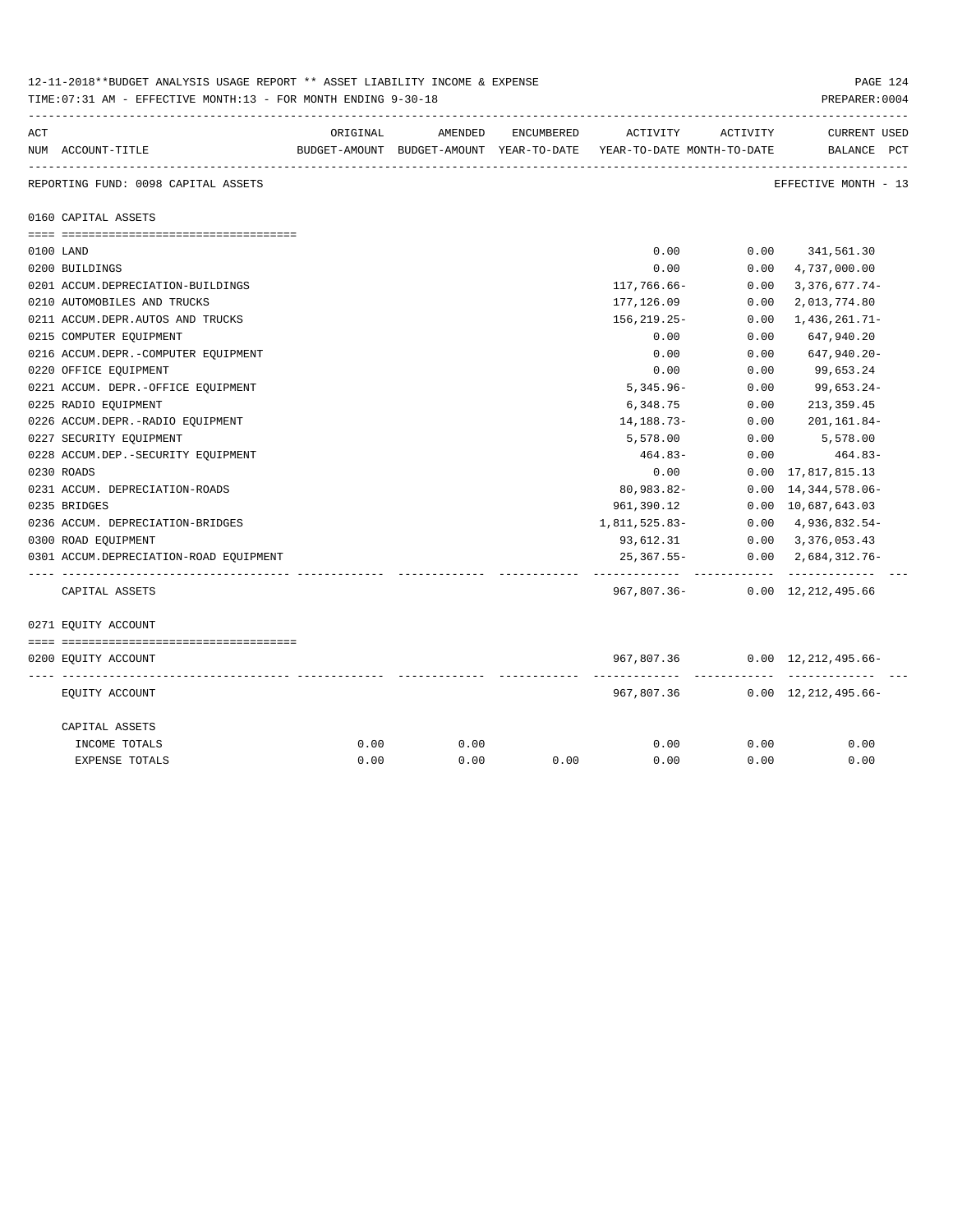|     | TIME: 07:31 AM - EFFECTIVE MONTH: 13 - FOR MONTH ENDING 9-30-18 |          |         |            |                                                                     |                  | PREPARER: 0004                |  |
|-----|-----------------------------------------------------------------|----------|---------|------------|---------------------------------------------------------------------|------------------|-------------------------------|--|
| ACT |                                                                 | ORIGINAL | AMENDED | ENCUMBERED | ACTIVITY                                                            | ACTIVITY         | CURRENT USED                  |  |
|     | NUM ACCOUNT-TITLE                                               |          |         |            | BUDGET-AMOUNT BUDGET-AMOUNT YEAR-TO-DATE YEAR-TO-DATE MONTH-TO-DATE |                  | BALANCE PCT                   |  |
|     | REPORTING FUND: 0099 GOVERNMENTAL DEBT                          |          |         |            |                                                                     |                  | EFFECTIVE MONTH - 13          |  |
|     | 0170 DEFERRED PENSION OUTFLOW                                   |          |         |            |                                                                     |                  |                               |  |
|     | 0200 DEFERRED PENSION OUTFLOW                                   |          |         |            |                                                                     | ---------        | 342,561.00- 0.00 1,805,395.00 |  |
|     | DEFERRED PENSION OUTFLOW                                        |          |         |            |                                                                     |                  | 342,561.00- 0.00 1,805,395.00 |  |
|     | 0200 GOVERNMENTAL DEBT                                          |          |         |            |                                                                     |                  |                               |  |
|     |                                                                 |          |         |            |                                                                     |                  |                               |  |
|     | 0240 ACCRUED INTEREST                                           |          |         |            | 109,948.00                                                          | 0.00             | 109,948.00                    |  |
|     | 0250 GENERAL OBLIGATION BOND                                    |          |         |            | 6,090,000.00                                                        | 0.00             | 6,090,000.00                  |  |
|     | 0251 GOB-CURRENT PORTION                                        |          |         |            | 60,000.00                                                           | 0.00             | 60,000.00                     |  |
|     | 0255 BOND DISCOUNT CURRENT                                      |          |         |            | 2,699.60-                                                           | 0.00             | 2,699.60-                     |  |
|     | 0256 BOND DISCOUNT                                              |          |         |            | $63,440.69-$                                                        | 0.00             | $63,440.69-$                  |  |
|     | 0257 BOND PREMIUM CURRENT                                       |          |         |            | 10,976.99                                                           | 0.00             | 10,976.99                     |  |
|     | 0258 BOND PREMIUM                                               |          |         |            | 257,959.36                                                          | 0.00             | 257,959.36                    |  |
|     | 0275 NOTES PAYABLE                                              |          |         |            | 0.00                                                                | 0.00             | 0.00                          |  |
|     | 0277 NOTE #16240648-SHERIFF                                     |          |         |            | 0.00                                                                | 0.00             | 0.00                          |  |
|     | 0278 NOTE #16308936-SHERIFF                                     |          |         |            | 0.00                                                                | 0.00             | 0.00                          |  |
|     | 0279 NOTE #16291000-R&B#3                                       |          |         |            | 0.00                                                                | 0.00             | 0.00                          |  |
|     | 0280 NOTE #16295968-R&B#3                                       |          |         |            | 0.00                                                                | 0.00             | 0.00                          |  |
|     | 0281 ODYSSEY #16235752-GENERAL                                  |          |         |            | 0.00                                                                | 0.00             | 0.00                          |  |
|     | 0310 CAPITAL LEASE-CURRENT PORTION                              |          |         |            | 89,024.03                                                           | 0.00             | 89,024.03                     |  |
|     | 0350 ACCRUED COMPENSATION                                       |          |         |            | 4,611.12-                                                           | 0.00             | 179,813.42                    |  |
|     | 0400 NET PENSION LIABILITY                                      |          |         |            | 111,006.00                                                          | 0.00             | 2,174,592.00                  |  |
|     | 0450 DEFERRED PENSION IN FLOW                                   |          |         |            | 47,875.00-<br>.                                                     | 0.00<br>-------- | 204,393.00<br>-----------     |  |
|     | GOVERNMENTAL DEBT                                               |          |         |            | 6,610,287.97                                                        |                  | $0.00$ 9, 110, 566.51         |  |
|     | 0271 EQUITY                                                     |          |         |            |                                                                     |                  |                               |  |
|     | 0200 EQUITY ACCOUNT                                             |          |         |            | 6,952,848.97-                                                       |                  | $0.00$ 7,305,171.51-          |  |
|     | EOUITY                                                          |          |         |            | .<br>6,952,848.97-                                                  | 0.00             | 7,305,171.51-                 |  |
|     | GOVERNMENTAL DEBT                                               |          |         |            |                                                                     |                  |                               |  |
|     | INCOME TOTALS                                                   | 0.00     | 0.00    |            | 0.00                                                                | 0.00             | 0.00                          |  |
|     | <b>EXPENSE TOTALS</b>                                           | 0.00     | 0.00    | 0.00       | 0.00                                                                | 0.00             | 0.00                          |  |